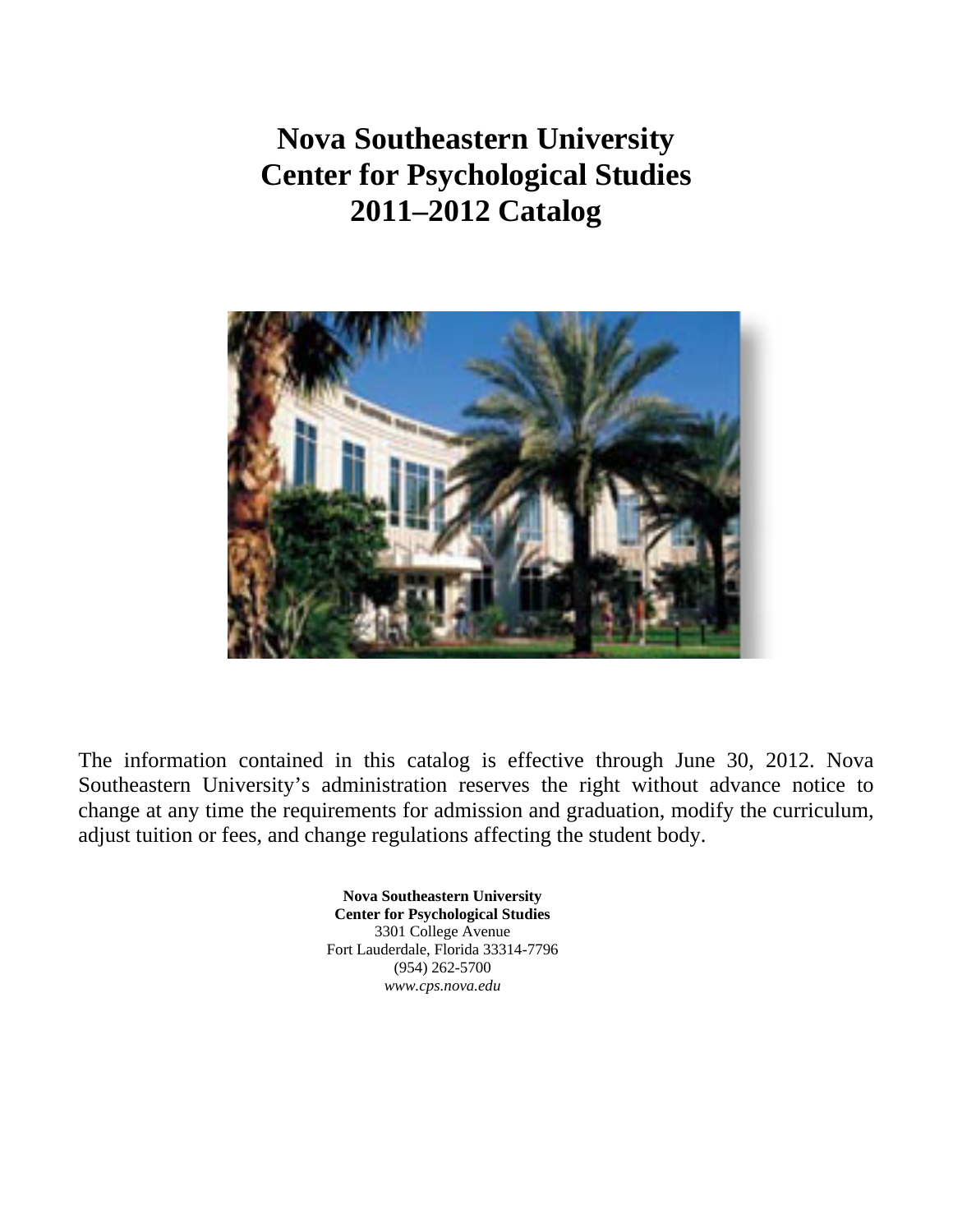| Southeast Institute for Cross-Cultural Counseling and Psychotherapy12            |  |
|----------------------------------------------------------------------------------|--|
|                                                                                  |  |
|                                                                                  |  |
|                                                                                  |  |
|                                                                                  |  |
|                                                                                  |  |
|                                                                                  |  |
|                                                                                  |  |
|                                                                                  |  |
|                                                                                  |  |
|                                                                                  |  |
|                                                                                  |  |
|                                                                                  |  |
|                                                                                  |  |
|                                                                                  |  |
|                                                                                  |  |
|                                                                                  |  |
|                                                                                  |  |
|                                                                                  |  |
|                                                                                  |  |
|                                                                                  |  |
|                                                                                  |  |
| Nova Southeastern University Statement of Academic Rights and Responsibilities25 |  |
|                                                                                  |  |
|                                                                                  |  |
|                                                                                  |  |
|                                                                                  |  |

# **Table of Contents**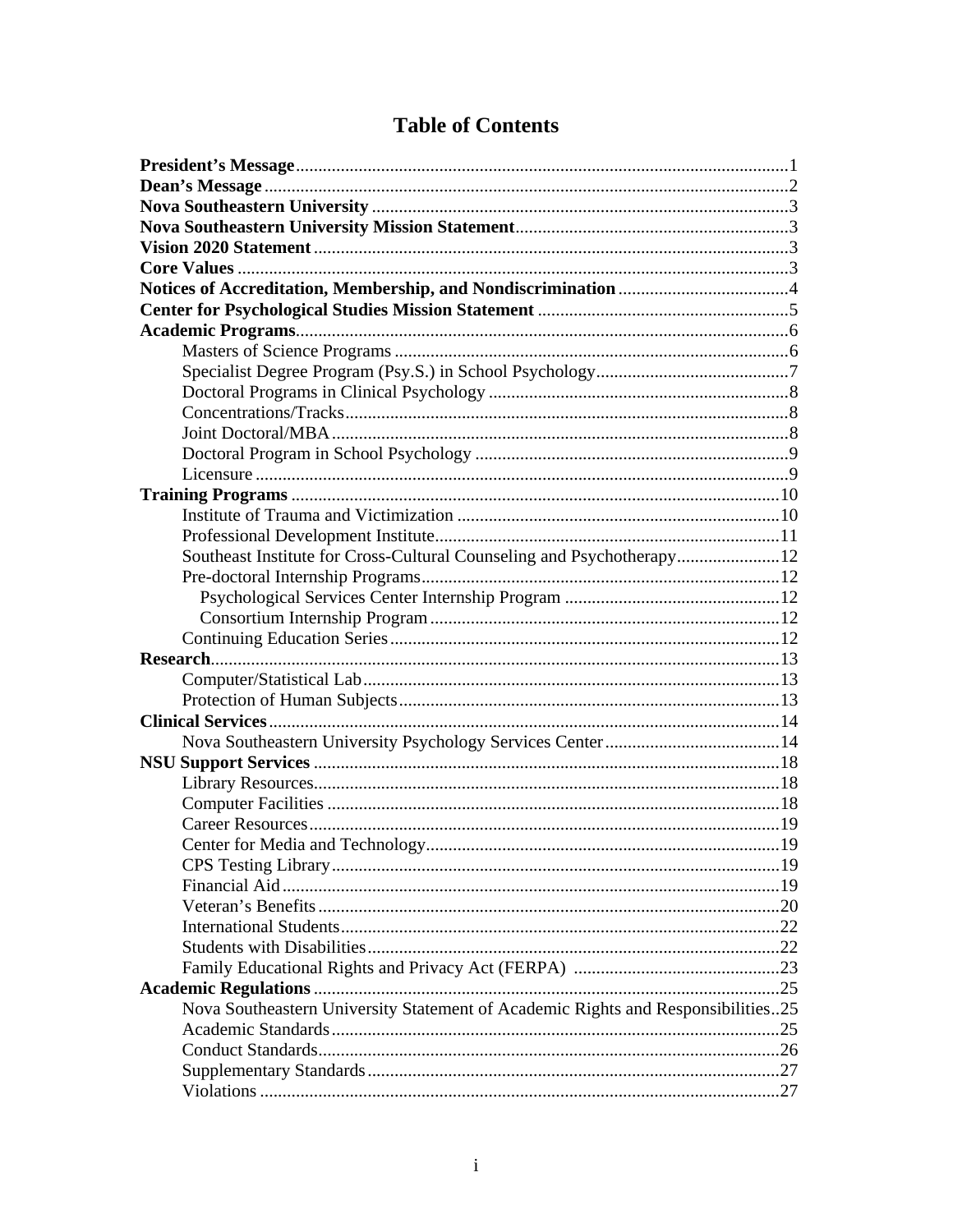| Requirements Mental Health Counseling or School Counseling36 |  |
|--------------------------------------------------------------|--|
|                                                              |  |
|                                                              |  |
|                                                              |  |
|                                                              |  |
|                                                              |  |
|                                                              |  |
|                                                              |  |
|                                                              |  |
|                                                              |  |
|                                                              |  |
|                                                              |  |
|                                                              |  |
|                                                              |  |
|                                                              |  |
|                                                              |  |
|                                                              |  |
|                                                              |  |
|                                                              |  |
|                                                              |  |
|                                                              |  |
|                                                              |  |
|                                                              |  |
|                                                              |  |
|                                                              |  |
|                                                              |  |
|                                                              |  |
|                                                              |  |
|                                                              |  |
|                                                              |  |
|                                                              |  |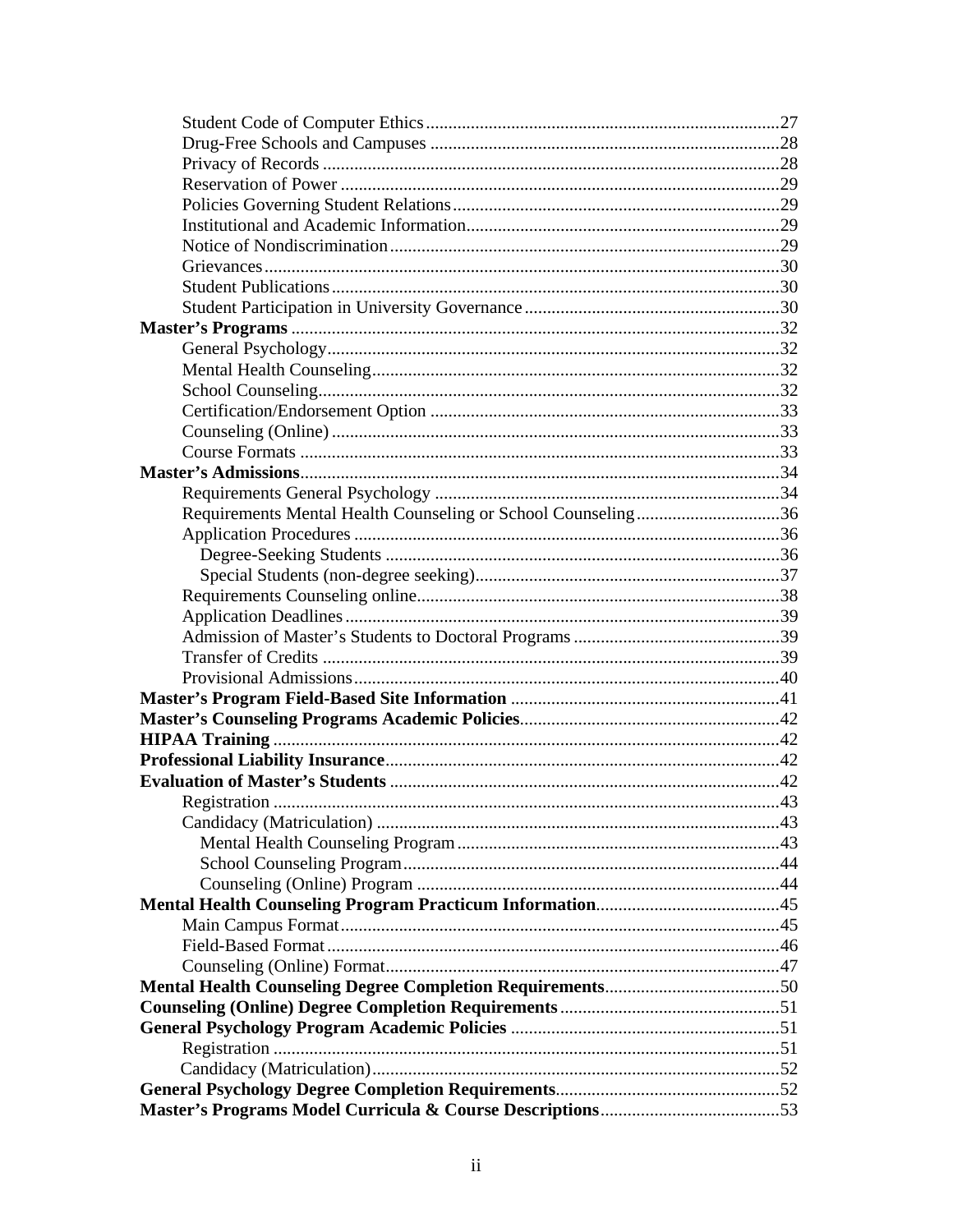| Specialist Program in School Psychology Curriculum & Course Descriptions88 |  |
|----------------------------------------------------------------------------|--|
|                                                                            |  |
|                                                                            |  |
|                                                                            |  |
|                                                                            |  |
|                                                                            |  |
|                                                                            |  |
|                                                                            |  |
|                                                                            |  |
|                                                                            |  |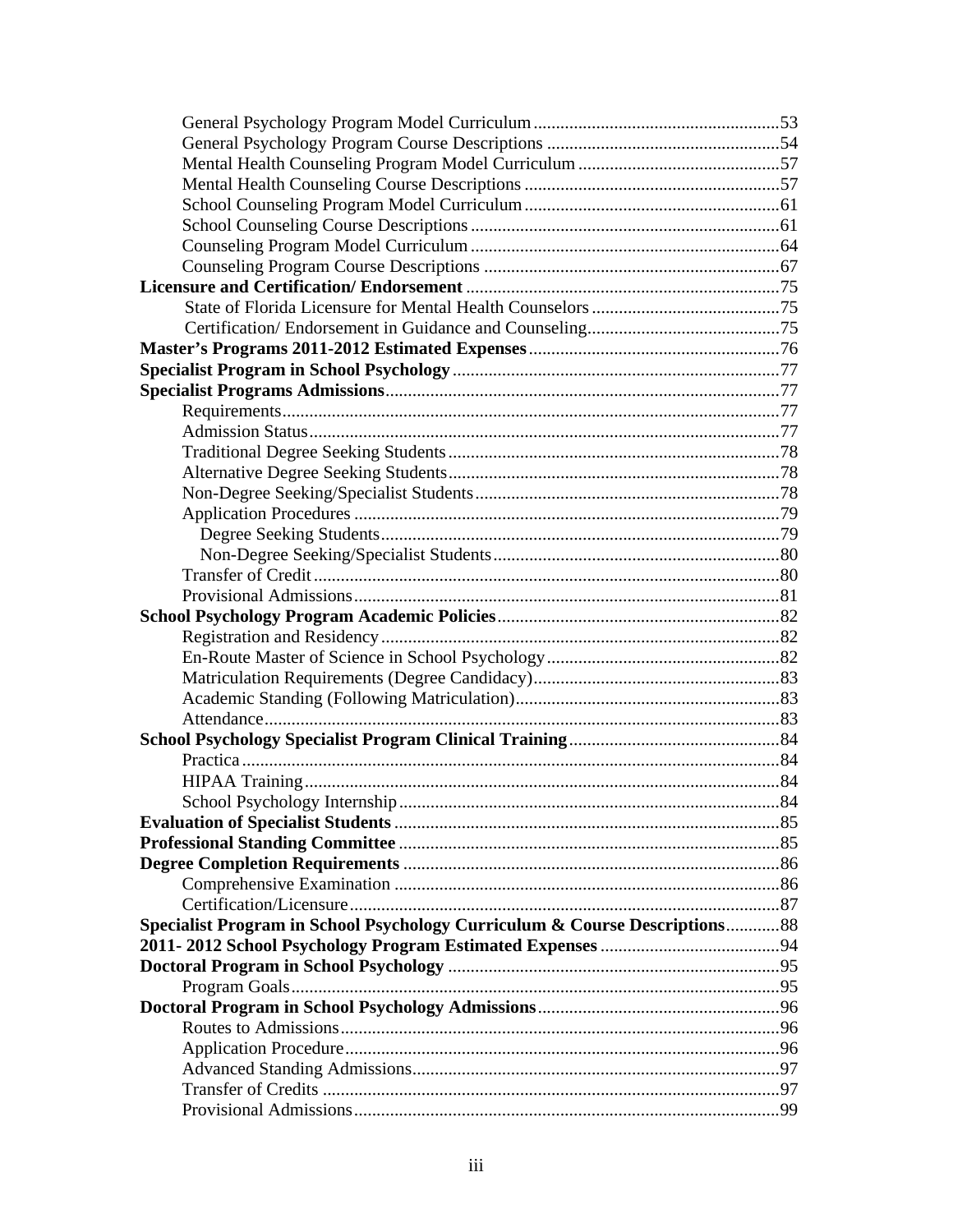| Evaluation of School Psychology Doctoral Program Candidates  102         |  |
|--------------------------------------------------------------------------|--|
|                                                                          |  |
| School Psychology Doctoral Program Curriculum & Course Descriptions  104 |  |
|                                                                          |  |
|                                                                          |  |
|                                                                          |  |
|                                                                          |  |
|                                                                          |  |
|                                                                          |  |
|                                                                          |  |
|                                                                          |  |
|                                                                          |  |
|                                                                          |  |
|                                                                          |  |
|                                                                          |  |
|                                                                          |  |
|                                                                          |  |
|                                                                          |  |
|                                                                          |  |
|                                                                          |  |
|                                                                          |  |
|                                                                          |  |
|                                                                          |  |
|                                                                          |  |
|                                                                          |  |
|                                                                          |  |
|                                                                          |  |
|                                                                          |  |
|                                                                          |  |
|                                                                          |  |
|                                                                          |  |
|                                                                          |  |
|                                                                          |  |
|                                                                          |  |
|                                                                          |  |
|                                                                          |  |
| Clinical Psychology Psy.D. Program Curriculum & Course Descriptions  129 |  |
| Clinical Psychology Ph.D. Program Curriculum & Course Descriptions150    |  |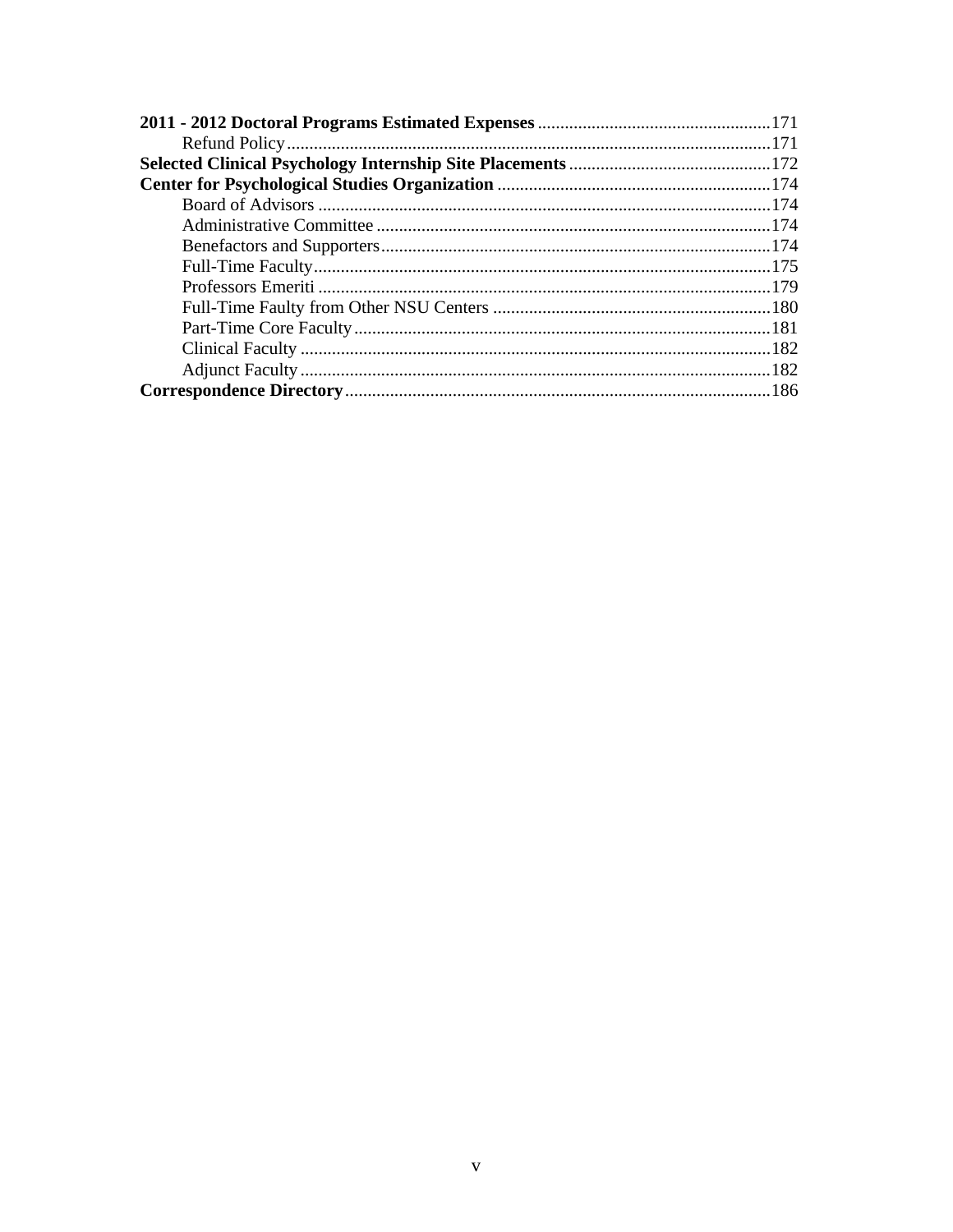# **President's Message**

Nova Southeastern University is the largest independent, not-for-profit university in the Southeast, and the seventh largest in the United States. As president of NSU, I invite you to become an ambassador of this extraordinary educational institution that is in its fourth decade of existence.

When it began, NSU served 17 Ph.D. students from one building. Today, we have nearly 29,000 students and more than 5 million square feet of classroom space, libraries, and recreation areas. Our programs are offered throughout Florida and the United States, as well as in 23 countries. And with more than 136,000 alumni, our graduates reside in all 50 states and in more than 63 other countries.

The university continues to experience a sustained period of academic growth, due in large part to its exploration of alternative strategies in educating professionals and its commitment to excellence in academics, clinical training, community service, and well-rounded opportunities for all students. Collaboration at all levels with diverse partners is the essence of NSU.

The entire NSU community is dedicated to providing service and academic excellence to you as you continue on the road to success as you wish it to be defined. We look forward to a lifelong partnership with you, our student.

George L. Hanbury II, Ph.D. NSU President/CEO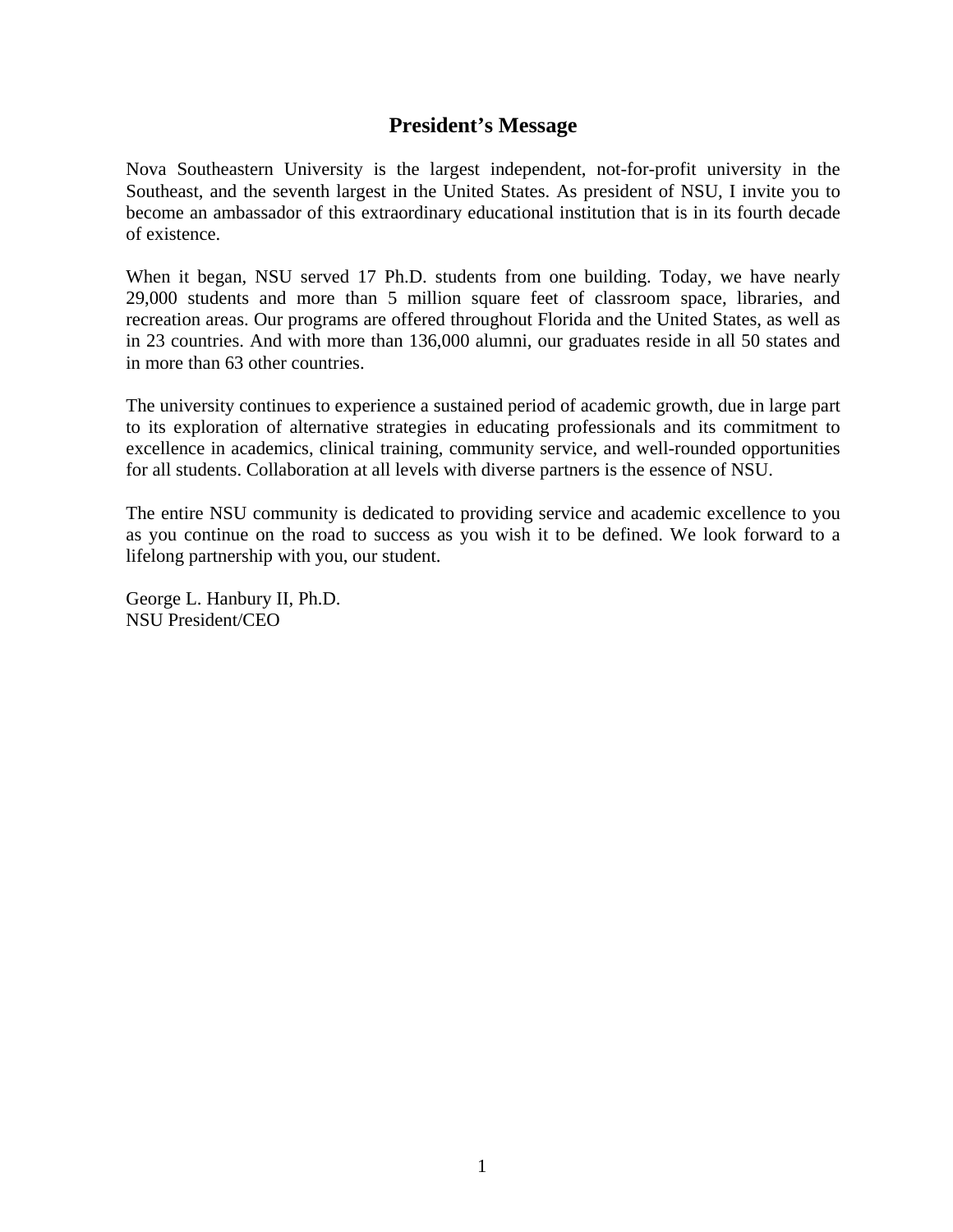# **Dean's Message**

Welcome to the Center for Psychological Studies (CPS) that joined partner schools as part of the Division of Applied Interdisciplinary Studies in 2010. Organized in 1967, CPS has distinguished itself nationally through its programs that integrate training, research, and service. Conducting psychological research and providing quality assessment and treatment of psychological problems is one of the greatest challenges facing modern society. The center seeks to address these challenges by providing a broad range of training in evidenced based clinical interventions, by conducting research that addresses society's pressing problems, and by offering services to the community. The center values individual and cultural diversity in the preparation of researchers and practitioners who will serve in a diverse community.

The center offers a Ph.D. (doctor of philosophy) program and a Psy.D. (doctor of psychology) program. The Ph.D. Program in Clinical Psychology is accredited by the Commission on Accreditation of the American Psychological Association. The Psy.D. Program in Clinical Psychology is accredited by the Commission on Accreditation of the American Psychological Association. The center also offers master's degrees in counseling, mental health counseling, school counseling (Florida Department of Education approved), and general psychology. Also offered are a Florida Department of Education and NASP approved specialist (Psy.S.) program and doctoral (Psy.D.) program in school psychology. The center trains students in its Psychology Services Center that serves children, adolescents, and adults through its outpatient programs and thirteen faculty specialty clinical training programs. The Psychology Services Center Internship Program is accredited by the Commission on Accreditation of the American Psychological Association. In addition, the center collaborates on the Consortium Internship Program that is an Association of Psychology Postdoctoral and Internship Centers (APPIC) member. The center values interdisciplinary collaborations and works with partners in the postdoctoral residency program, college of medicine, college of dental medicine, school of education, school of business, the Mailman Segal Center, the Criminal Justice Institute, community partners, and others.

For professions to advance there must be an active exchange between those providing services and those engaged in research. Research needs to be responsive to community needs and clinical services must reflect the advances put forth by research.

The center has evolved as a leader in providing education and training, advancing an understanding of human behavior, and providing clinical services to the public. Our commitment is to continue to make significant contributions to our community and society well into the future while producing the most advanced training opportunities for our students.

Karen S. Grosby, Ed. D. Dean, Center for Psychological Studies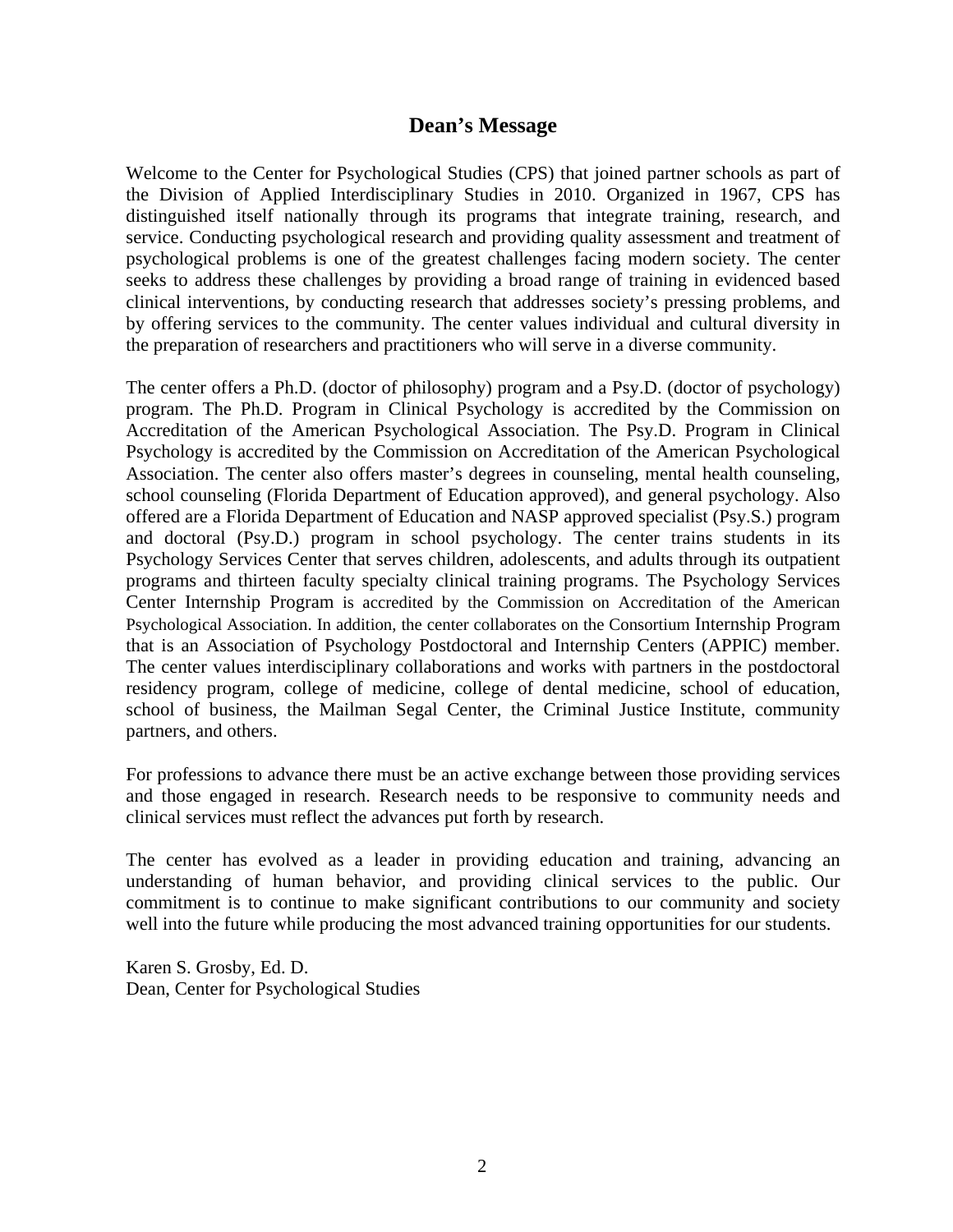# **NOVA SOUTHEASTERN UNIVERSITY**

Situated on 300 beautiful acres in Davie, Florida, Nova Southeastern University is a dynamic, fully accredited institution dedicated to providing high-quality educational programs of distinction from preschool through the professional and doctoral levels. NSU has more than 29,000 students and is the seventh largest not-for-profit independent institution nationally. The university awards associate's, bachelor's, master's, specialist, doctoral, and firstprofessional degrees in a wide range of fields, including the arts and humanities, business, counseling, computer and information sciences, education, medicine, dentistry, various health professions, law, marine sciences, psychology, and other social sciences. The university has been offering distance education programs for more than 40 years. To date, the university has produced more than 136,000 alumni.

Nova Southeastern University has the only college of optometry in Florida, and one of only two colleges of pharmacy in South Florida. The institution also enjoys an excellent reputation for its programs for families offered through the Mailman Segal Center for Early Childhood Studies and the University School. These include innovative parenting, preschool, primary, and secondary education programs.

The university's programs are administered through academic centers that offer courses at the Fort Lauderdale campuses as well as at locations throughout Florida, across the nation, and at selected international sites in the Bahamas, Bermuda, the Dominican Republic, Greece, Jamaica, Korea, Mexico, and the United Kingdom.

#### **Mission Statement: Nova Southeastern University**

The mission of Nova Southeastern University, a private, not-for-profit institution, is to offer a diverse array of innovative academic programs that complement on-campus educational opportunities and resources with accessible, distance-learning programs to foster academic excellence, intellectual inquiry, leadership, research, and commitment to community through engagement of students and faculty members in a dynamic, lifelong learning environment.

#### **Vision 2020 Statement:**

By 2020, through excellence and innovations in teaching, research, service, and learning, Nova Southeastern University will be recognized by accrediting agencies, the academic community, and the general public as a premier, private, not-for-profit university of quality and distinction that engages all students and produces alumni who serve with integrity in their lives, fields of study, and resulting careers.

#### **Core Values:**

Academic Excellence Student Centered Integrity Innovation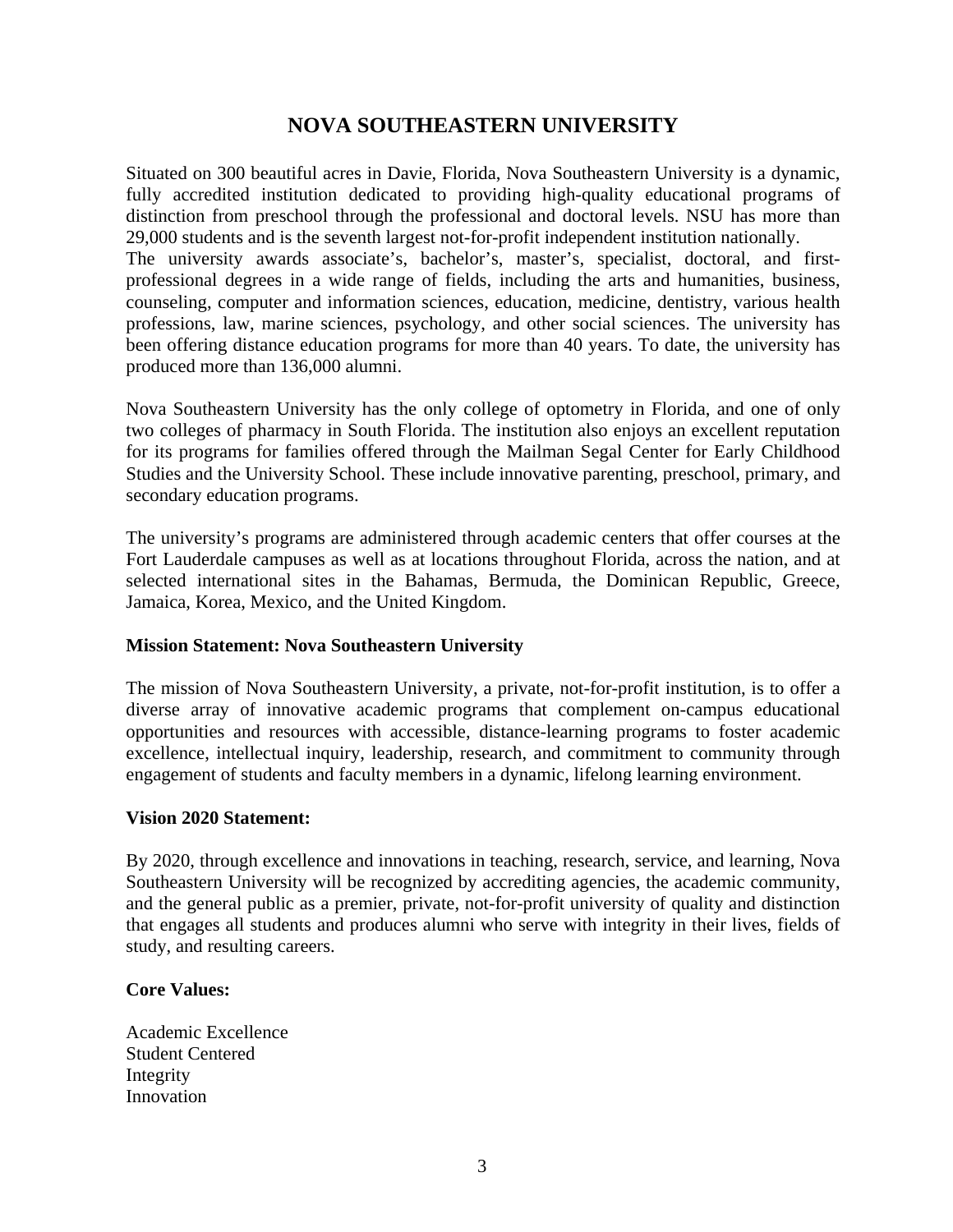**Opportunity** Scholarship/Research Diversity Community

The Mission Statement, Vision 2020 Statement, and Core Values were adopted by the NSU Board of Trustees on March 28, 2011.

#### **Notices of Accreditation, Membership and Nondiscrimination**

Nova Southeastern University is accredited by the Commission on Colleges of the Southern Association of Colleges and Schools (1866 Southern Lane, Decatur, Georgia 30033-4097: Telephone number 404-679-4501) to award bachelors, masters, educational specialist, and doctoral degrees. The university is chartered by the state of Florida.

Nova Southeastern University admits students of any race, color, sex, age, nondisqualifying disability, religion or creed, or national or ethnic origin, marital status or sexual orientation to all the rights, privileges, programs, and activities generally accorded or made available to students at the school, and does not discriminate in administration of its educational policies, admissions policies, scholarship and loan programs, and athletic and other school-administered programs.

The Center for Psychological Studies Doctor of Philosophy (Ph.D.) program is accredited by the Commission on Accreditation of the American Psychological Association.

The Center for Psychological Studies Doctor of Psychology (Psy.D.) program is accredited by the Commission on Accreditation of the American Psychological Association.

The Center for Psychological Studies Psychology Services Center pre-doctoral Internship Program is accredited by the Commission on Accreditation of the American Psychological Association.

> *Questions related to the programs' accredited status should be directed to the Commission on Accreditation:*

> > *Office of Program Consultation and Accreditation American Psychological Association 750 1st Street, NE, Washington, D.C., 20002-4242 Phone: 202-336-5979*/*E-mail: [apaaccred@apa.org](mailto:apaaccred@apa.org) Web: [www.apa.org/ed/accreditation](http://www.apa.org/ed/accreditation)*

Nova Southeastern University's Center for Psychological Studies is approved by the American Psychological Association to sponsor continuing education for psychologists. Nova Southeastern University's Center for Psychological Studies maintains responsibility for this program and its content. Clinical social workers, mental health counselors, and marriage **and**  family therapists. Nova Southeastern University's Center for Psychological Studies is approved to offer continuing education by the State of Florida Board of Clinical Social Work, Marriage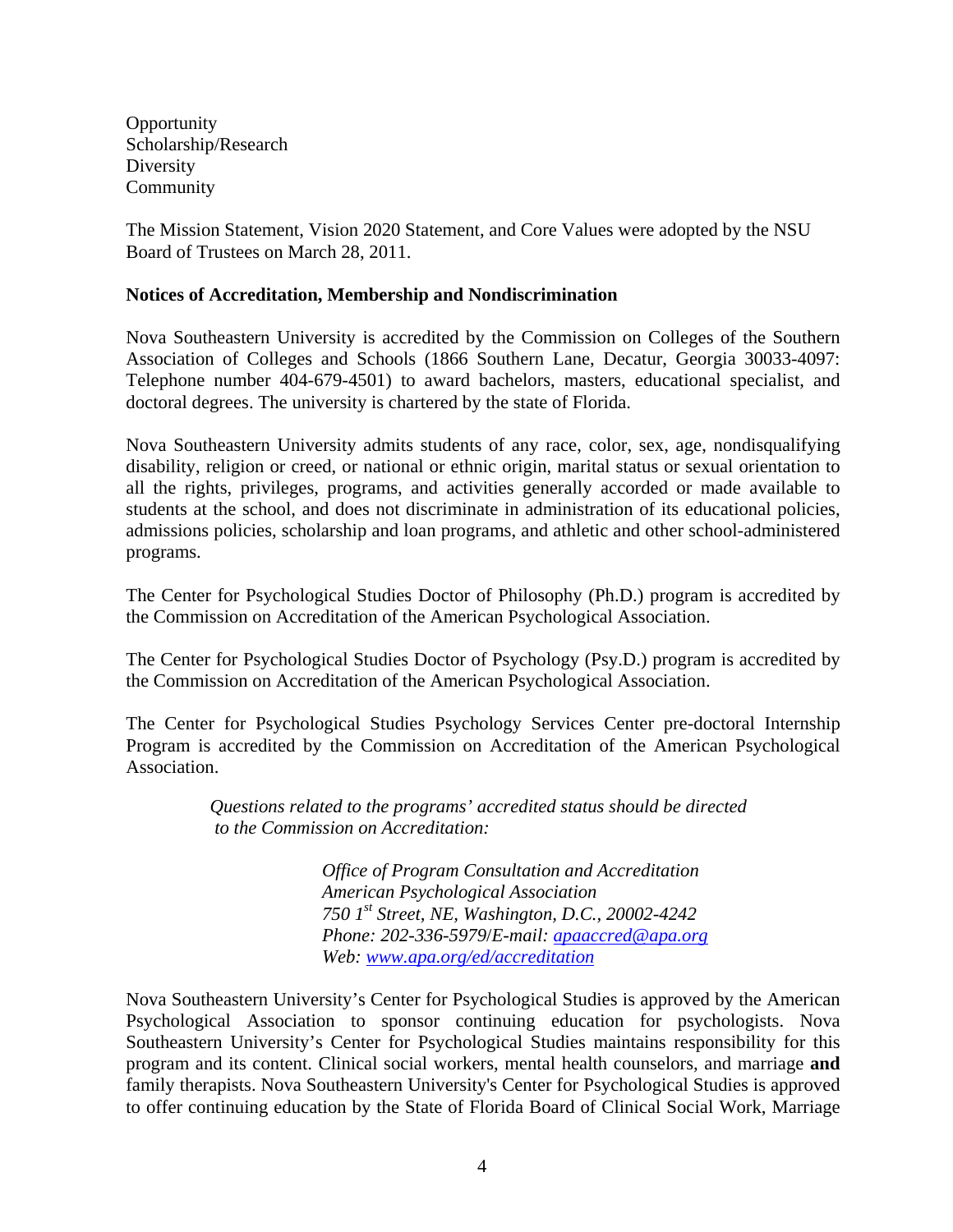and Family Therapy, and Mental Health Counseling. Provider # BAP 330 – exp. 03/31/2013. School psychologists. Nova Southeastern University's Center for Psychological Studies is approved to offer continuing education by the State of Florida Board of Medical Therapies/Psychology, Office of School Psychology. Provider # SCE 11 – exp. 11/30/2013. Nova Southeastern University's Center for Psychology Studies is approved by the National Association of School Psychologists to provide continuing education for school psychologists. Nova Southeastern University maintains responsibility for the program. Provider # 1024. Nova Southeastern University's Center for Psychological Studies is an NBCC-Approved Continuing Education Provider (ACEP™) and may offer NBCC-approved clock hours for events that meet NBCC requirements. The ACEP solely is responsible for all aspects of the program. Provider #4548, Exp. 04/30/15.

#### **Mission Statement: Center for Psychological Studies**

The Center for Psychological Studies maintains a tripartite mission of education and training in psychology, service to the community, and clinical research. Through the intimate interplay between its Psychology Services Center and its academic programs, learning becomes rooted in real problems and research activities that attempt to find answers to extant concerns. The center seeks to offer programs of excellence in educating future mental health practitioners, in advancing knowledge about psychological problems and their treatment, and in providing high-quality services that address society's current mental health needs.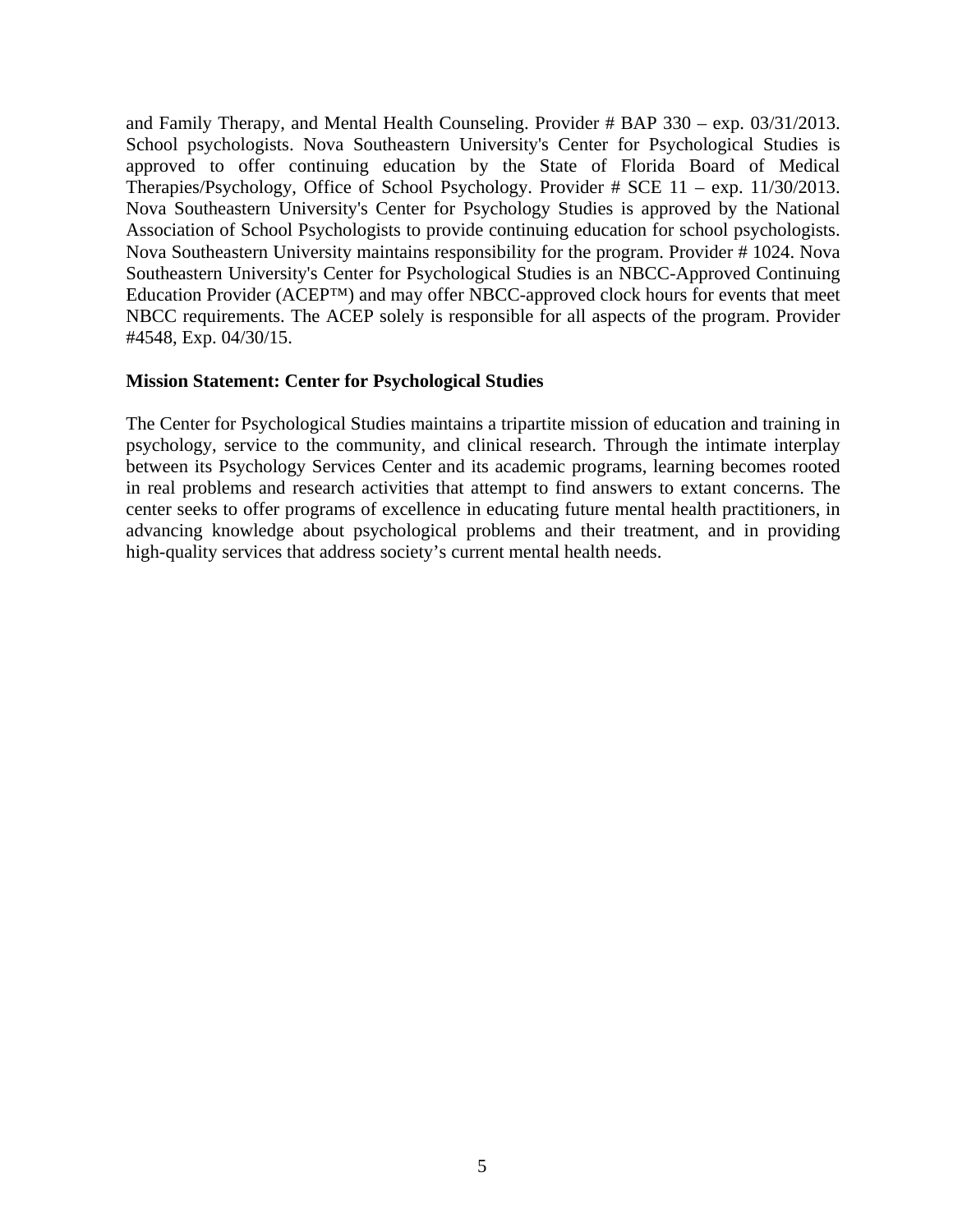# **ACADEMIC PROGRAMS**

#### **Master of Science Programs**

The master's degree in Counseling offers individuals the opportunity to earn a degree online. Concentrations are available in the Mental Health Counseling, Substance Abuse Counseling, Substance Abuse and Education, and Applied Behavior Analysis (regular and advanced track).

The master's degree in Mental Health Counseling provides education and training for those who will seek employment in such diverse settings as social agencies, mental health clinics, hospitals, personnel offices, and schools. This program is offered either on campus in a semester format or at one of the NSU Student Education Centers in a weekend format. Currently, there are field-based programs offered in Florida at Jacksonville, Miami, Orlando, Palm Beach, and Tampa. Many graduates go on to seek licensure in Florida as mental health counselors.

The master's degree in School Counseling provides training to individuals seeking positions as professional school counselors in school systems. At this time the program is offered on the main campus and in Jacksonville, Miami, Orlando, Palm Beach, and Tampa in a weekend format.

School Counseling – Certification Option

The School Counseling program is approved by the Florida Department of Education (FLDOE).

Teachers, educators, and counselors who hold an eligible master's degree in a related area other than school counseling may apply for admission as a "special (non-degree) student" for the purpose of taking courses in the master's program in school counseling that meet the requirements for Florida certification as a school counselor under Plan 2, Rule 6A-4.0181, *Florida* Statues (course by course basis).All requirements for certification in the Guidance and Counseling subject specialty will be fulfilled prior to degree conferral, including all curriculum and examination requirements.

Special (non-degree) students seeking admission to the school counseling program for the purpose of seeking certification by the Florida Department of Education will be required to complete twelve 3-credit hour courses, including Counseling Practicum and Internship, regardless of previous internship experiences. **Please be advised that waiver of the practicum and internship experience for any reason will not be permitted.** 

The master's degree in General Psychology is an online program that will prepare students to develop foundational knowledge in psychology theory and research as an opportunity to obtain prerequisite courses to meet eligibility requirements for application to other psychology programs, including advanced doctoral studies.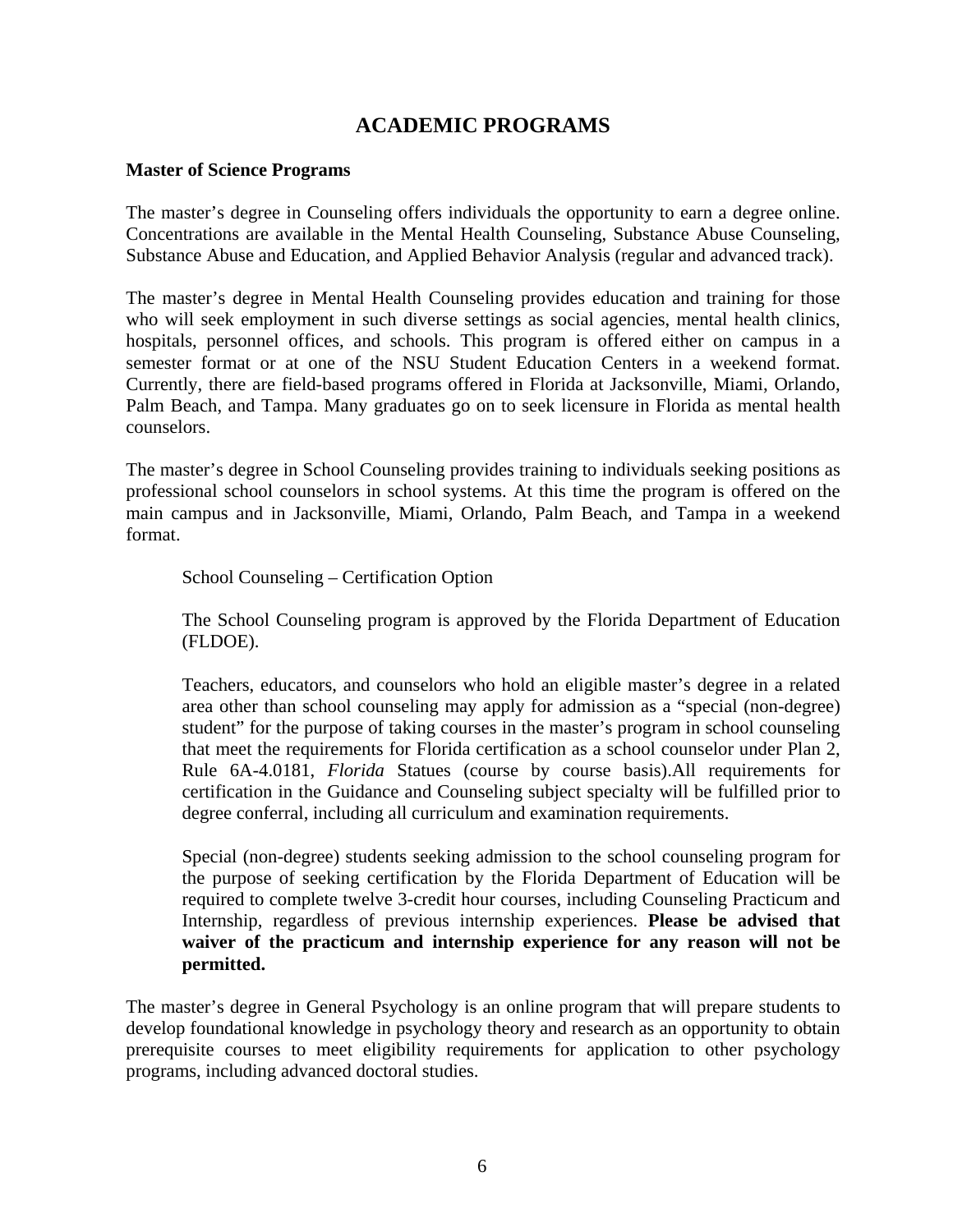The master's degree in Human Services is a multidisciplinary program offered through the Criminal Justice Institute. The Psychosocial Foundations in Child Advocacy offered through CPS provides knowledge in child advocacy.

The master's degree in Criminal Justice is an interdisciplinary program offered through the Criminal Justice Institute. The program trains those interested in law enforcement and the justice system. The 36 credit-hour program prepares students through the core curriculum (12 credits) and allows for specialty training through various tracks. The Behavioral Science Track, offered through the Center for Psychological Studies, provides special knowledge in the area of psychology (15 credits).

The program is designed to provide students with a solid background in the theoretical, historical, public policy, behavioral, and political perspectives related to criminal justice; a foundation in evaluation methods of criminal justice programming and an in-depth knowledge of the legal issues that govern criminal justice activities, including fundamental principles and concepts of criminal and civil law, rules of law and evidence, and state and constitutional laws and their development. The student will be introduced to the organizational structure, operation, administration, and management of the criminal justice system at the federal, state, and local level.

For further information regarding this program, please visit the NSU Criminal Justice Institute website: [www.cji.nova.edu.](http://www.cji.nova.edu/)

# **Specialist Degree Program (Psy.S.) in School Psychology**

The Specialist Program (Psy.S.) in School Psychology was developed in response to the national and state shortage of school psychologists and the increased public attention being paid to the important role that psychologists play in the schools. The curriculum was designed following consultation with the district department of psychological services, the Florida Department of Education (DOE), the Florida Association of School Psychologists (FASP), the National Association of School Psychologists (NASP), and the American Psychological Association (APA).

The program consists of 79 semester hours that span three years of course work (including practica) and one year of internship. The program is enriched through its more than 30 distinguished full-time faculty members that include nationally renowned professionals. Students also enjoy the benefits of a diverse student body, hands on training within the center's outpatient mental health facility and other facilities, and variety of clinical training and research opportunities.

The program is approved by the Florida Department of Education (DOE) and designated as National Association of School Psychologists (NASP) Approved-Conditional (National Recognition with Conditions). It is also designed to meet the current educational requirements for licensure as a school psychologist under Chapter 490, *Florida Statutes*. At this time the program is offered in Fort Lauderdale, Palm Beach, and Tampa.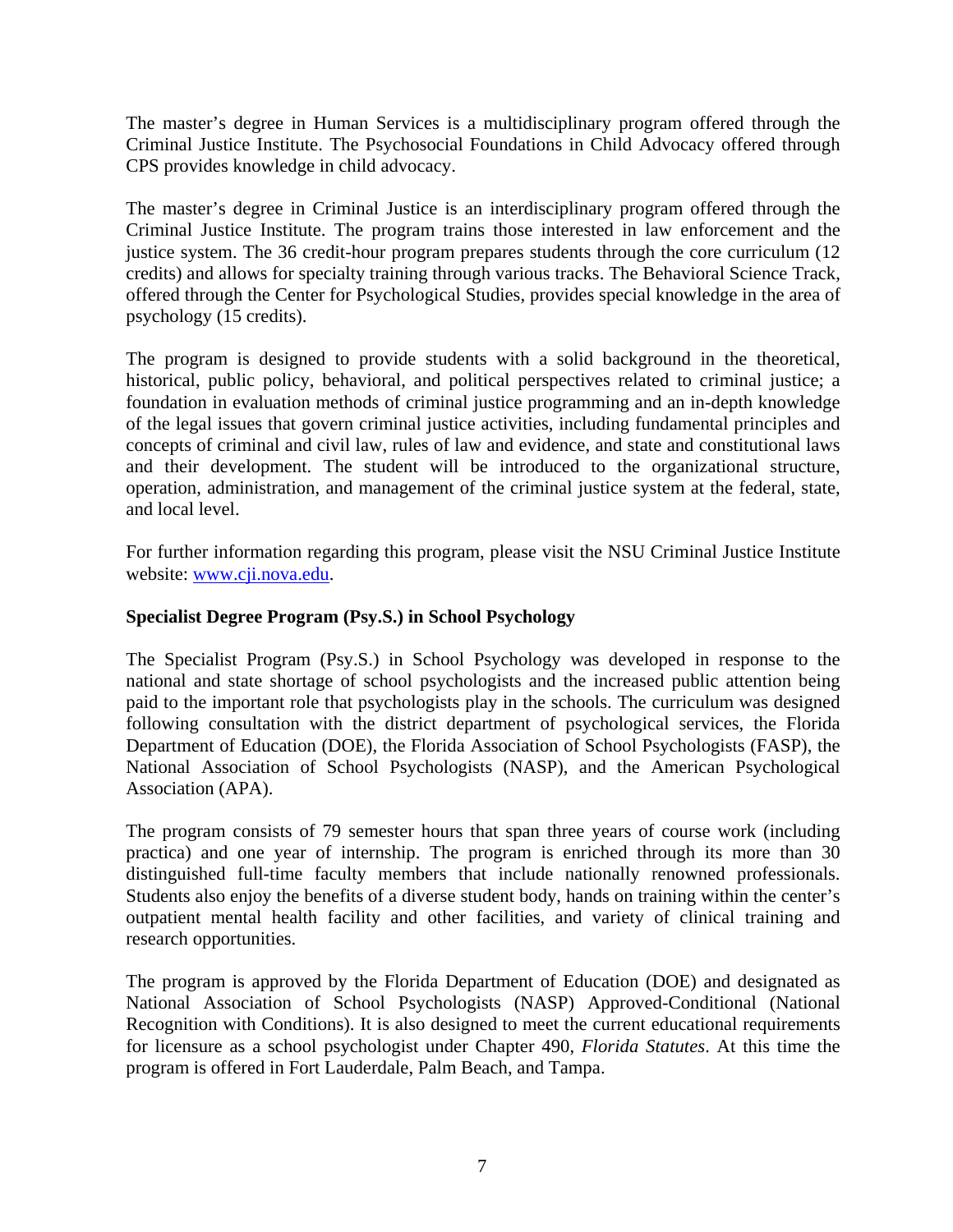#### **Doctoral Programs in Clinical Psychology**

The center offers two doctoral programs in clinical psychology, both accredited by the American Psychological Association (APA). Each program prepares students for the practice of clinical psychology. The doctor of philosophy also provides preparation for academic and research activities. Both the doctor of philosophy (Ph.D.) and the doctor of psychology (Psy.D.) programs are full-time, on campus programs with a three-year residency requirement. The doctoral programs typically require a minimum of four years of on-campus post baccalaureate study, including course work, clinical practica, the clinical competency exam, and a Dissertation (Ph.D.) or Directed Study: Research (Psy.D.). In addition, both programs require a 2,000-hour predoctoral clinical internship at an APA-approved or APPIC-approved site anywhere in the country.

# **Concentrations/Tracks**

Although the center's doctoral programs are committed to the general training of clinical psychologists, we also give students the option of beginning to specialize. Concentrations and tracks have been developed in recognized areas of psychology. Each concentration accepts a limited number of students at admission or during the first or second year of study and therefore a student is not guaranteed a slot in a particular concentration. Students are permitted to participate in one concentration only. Each concentration consists of a set of electives, a practicum in an approved clinical program related to the concentration, and research activities with faculty in the concentration.

Concentrations include: Clinical Forensic Psychology, Clinical Health Psychology, Clinical Neuropsychology, Psychodynamic Psychology, and the Psychology of Long-Term Mental Illness.

The Child, Adolescent & Family Psychology track requires students to participate in prepracticum research, and clinical practica with core faculty. Students will complete 18 hours of specified coursework.

The Multicultural/Diversity track requires students to participate in pre-practicum research, research, and clinical practica with core facility. Students will complete 12 hours of specified coursework.

#### **Joint Clinical Psychology Doctoral/MBA**

This program was established in response to the interest of clinical psychologists to be trained in the practice of business. Current CPS doctoral students interested in admittance to the M.B.A. program should contact the CPS director of Academic Affairs. The student will fulfill the typical clinical psychology admissions process by completing the application packet obtainable at the Center for Psychological Studies and indicate, at that time, that they intend to be admitted to the joint psychology and M.B.A. program. Typically students will begin M.B.A. classes during the 3rd year of their psychology studies if they are in good standing and will pay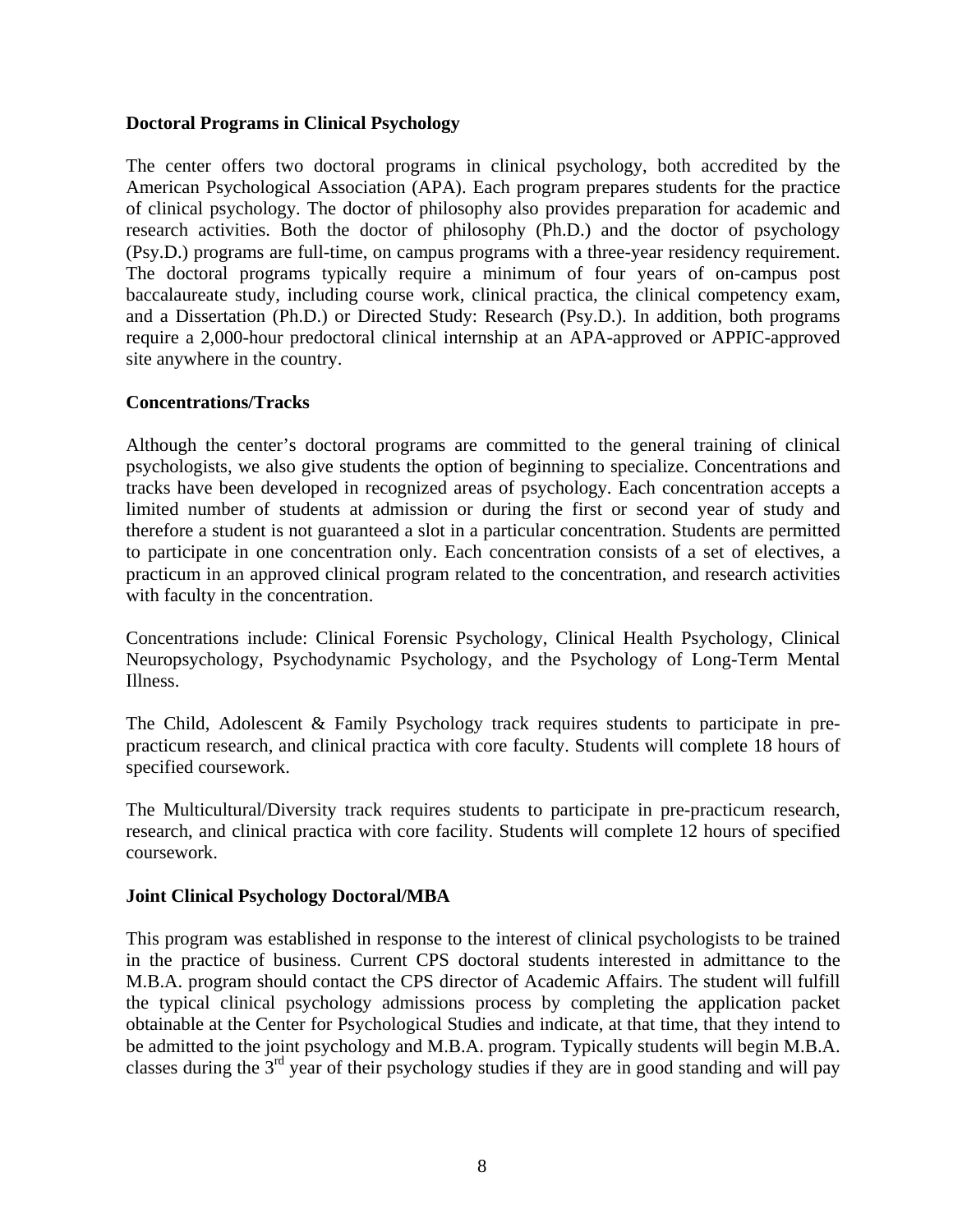the respective current tuition rates for both the clinical psychology program and the M.B.A. Program.

# **Doctoral Program in School Psychology**

The Doctoral Program in School Psychology builds upon the Center's specialist program and is a full-time, on campus program with a three-year residency requirement. The doctoral program typically requires a minimum of three years of on-campus post baccalaureate study, including course work, practica, and the Professional Research Project. In addition, the program requires a minimum of a 1500-hour predoctoral school psychology internship (1200 hours of which must be in a PK-12 setting) at an approved site anywhere in the country

The curriculum of the doctoral program is consistent with the *Guidelines and Principles for Accreditation of Programs in Professional Psychology* as defined by the American Psychological Association and the National Standards for graduate education as delineated by the NASP. Furthermore, the curriculum meets the credentialing requirements of the Florida Department of Education (DOE) for certification in school psychology, as well as the criteria for licensure as a school psychologist and as a psychologist within the state of Florida, as delineated in Chapter 490 of the Florida Statutes. Certification allows graduates to be employed in the public or private schools, while licensure allows for employment in private practice, hospitals and community agencies.

# **Licensure**

Licensure for programs offered at the Center for Psychological Studies are regulated at the state level and as such may vary from state to state. Individual eligibility should be verified periodically through careful review of state licensure regulations, which are subject to change. Degree conferral from an APA-accredited program does not ensure automatic acceptance of program curricula by a given state for the purpose of licensure. Individual eligibility should be verified through careful review of the state licensure regulations for the state in which you plan to reside to determine its specific requirements.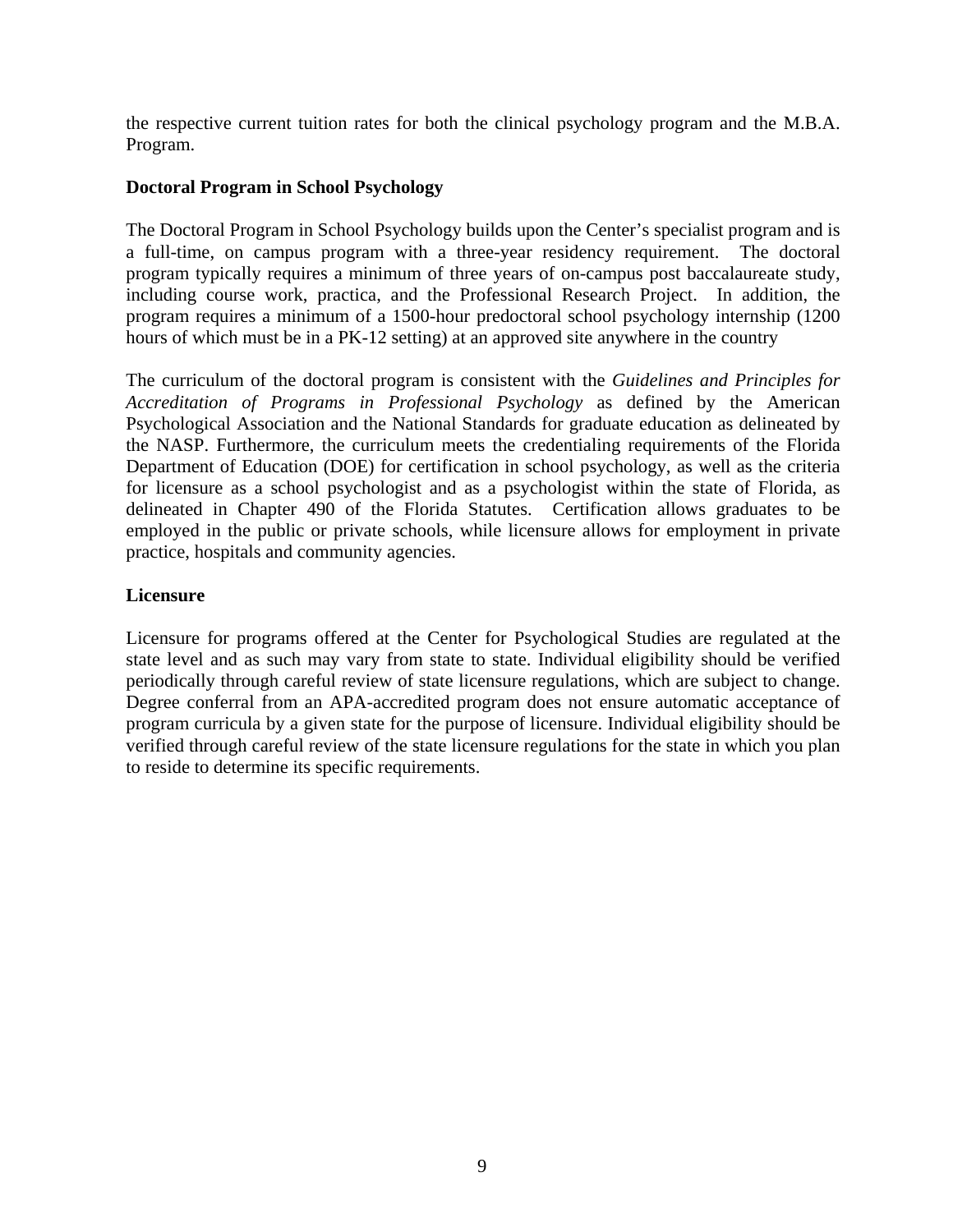# **TRAINING PROGRAMS**

#### **Institute of Trauma and Victimization**

The Institute of Trauma and Victimization (ITV) was founded to create a focus of interest in the area of trauma and victimization and to form a network for collaboration between students and colleagues from both within and outside of the center. The mission of the institute is to stimulate research and sponsor training and service delivery in the field of trauma and victimization, to develop and evaluate innovative interventions for those exposed to trauma, and establish links with relevant groups, organizations and colleagues in the local, national, and international community, and involving students in existing CPS trauma-related programs that share a three-fold mission:

- **1.** Provision of specialized psychological services to a particular population of clients exposed to trauma;
- **2.** Doctoral level clinical training in the provision of psychological services to the population of traumatized clientele;
- **3.** Execution of an ongoing program of research on that population of traumatized clientele.

#### **ITV Faculty**

**Ralph "Gene" Cash, Ph.D.**, CPS Associate Professor, received his doctorate from New York University. His research interests include school psychology; psychoeducational assessment, diagnosis, and treatment; depression; anxiety disorders; suicide prevention; forensics, including child custody, wrongful death effects, and disabilities; stress management; and psychology and public policy.

**Jan Faust, Ph.D.**, CPS Professor, received her doctorate from the University of Georgia, and is founder and director of the Child and Adolescent Traumatic Stress Program (CATSP) and is co-editor of the *Journal of Trauma Practice* and of the *Conceptualization and Treatment of Child and Adolescent Psychopathology.*

**Ana Fins, Ph.D.,** CPS Associate Professor, received her doctorate from the University of Miami, and has collaborated on research investigating the relationship between sleep and acute PTSD. Dr. Fins' interest focuses on the role that sleep may play in acute and chronic PTSD.

**Steven N. Gold, Ph.D.**, CPS Professor, received his doctorate from Michigan State University, and is founder and director of the Trauma Resolution and Integration Program (TRIP). He is author of the book *Not Trauma Alone: Therapy for Child Abuse Survivors in Family and Social Context*, and co-editor of the revised edition of the volume *Handbook on Sexual Abuse of Children* and of the *Journal of Trauma Practice.* Dr. Gold's clinical and research interests include adult survivors of child abuse, delayed recall of abuse, dissociation, and sexual addiction/compulsivity.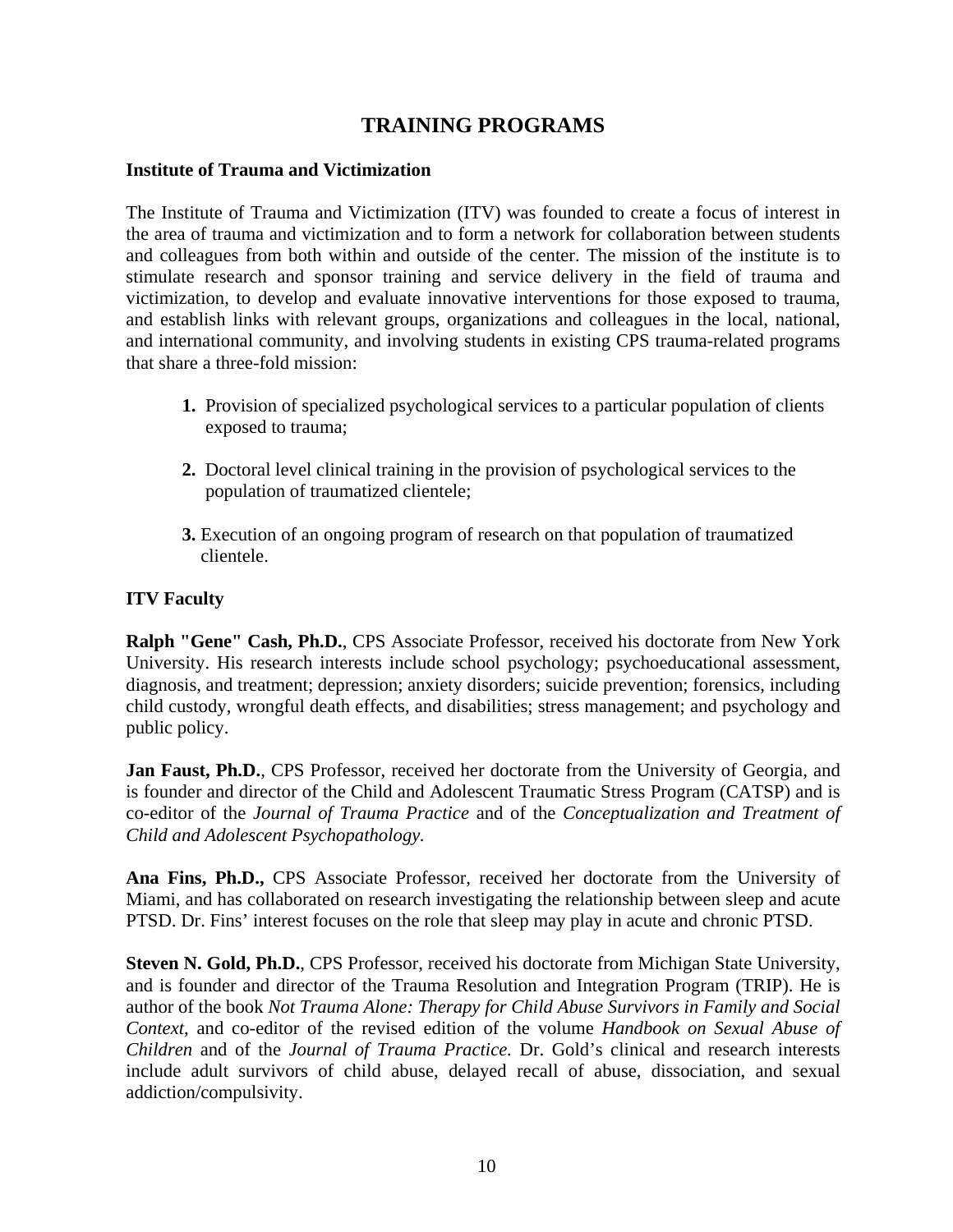**Charles Golden, Ph.D., ABPP** CPS Professor, received his doctorate from the University of Hawaii and is the founder and director of the Neuropsychology Assessment Center. He has interest in the area of disabled individuals, especially those with brain injury or chronic mental illnesses. His work in this area of trauma is primarily forensic, helping to prosecute abusers and aid in the defense of clients charged with retaliation after abuse.

**A. Scott Poland, Ed.D.,** CPS Associate Professor received his doctorate from Ball State University and is a founding member of the National Emergency Assistant Team and has led or served on crisis teams after numerous tragic school shootings including those in Littleton, CO. and Red Lake, MN. He is the author or co-author of four books on school crisis which have been translated into several different languages. He is a frequent presenter on topics such as school safety, youth violence, managing emotionality and suicide intervention and has testified before the U.S. Congress on several occasions. He is a Past President of the National Association of School Psychologists.

**Vincent Van Hasselt, Ph.D.,** CPS Professor, received his doctorate from the University of Pittsburgh. He is director of the Family Violence Program (FVP), and co-editor of the *Journal of Family Violence.* He also has co-edited a number of books, including the *Handbook of Family Violence,* and the *Handbook of Psychological Approaches with Violent Offenders.* Dr. Van Hasselt's clinical and research interests include domestic and other forms of interpersonal violence, criminal offenders, police psychology, criminal investigative analysis (psychological profiling) and apprehension, interviewing and interrogation techniques, cognitive behavioral interventions with juvenile offenders, behavioral criminology and PTSD and other stressrelated disorders.

Lenore Walker, Ed.D., ABPP, CPS Professor, received her doctorate from Rutgers University. She is director of the Domestic Violence Institute, which provides education and training, research and public policy initiatives around the world. She specializes in forensic psychology; expert witness testimony; battered women syndrome; violence against women; family and interpersonal violence; sexual harassment; impact of trauma; post-traumatic stress disorder; and feminist theory. Dr. Walker is author of *The Battered Woman Syndrome, Abused Women and Survivor Theory: A Practice Guide for the Psychotherapist, Terrifying Love: Why Battered Women Kill and How Society Responds,* and many other books and articles.

#### **Professional Development Institute**

The Professional Development Institute, part of the center's Quality Enhancement Plan, is held annually on the main campus in Ft. Lauderdale. In a conference format students gain additional practical knowledge that can be applied in their clinical experiences. The purpose of the Institute is to help students bridge the gap from theory to practice. Topics covered apply to practice with children and adults as well as within a variety of settings, such as mental health clinics, and are designed to provide to students with very practical information for use in clinical settings.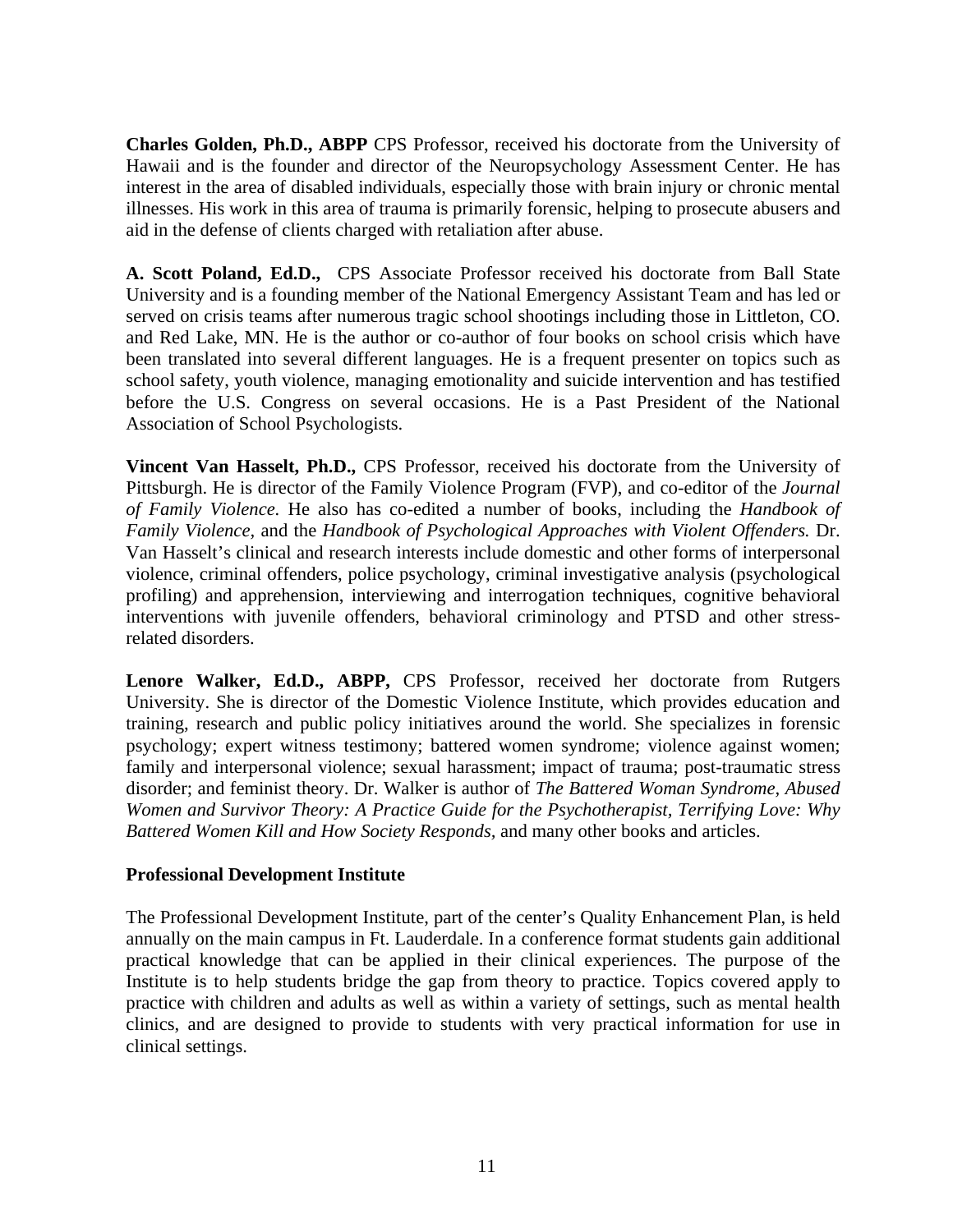# **Southeast Institute for Cross-Cultural Counseling and Psychotherapy**

The Southeast Institute for Cross-Cultural Counseling is committed to enhancing the cause of multiculturalism at the Center for Psychological Studies. It strives to promote a welcoming climate for ethnic minority students and for those mainstream students who are particularly interested in pursuing cross-cultural studies. Nontraditional methodologies in counseling and assessment specifically targeted for minority groups are introduced. Courses and in-service colloquia in the area of multiculturalism and cross-cultural counseling and psychotherapy are provided.

The institute seeks to promote multicultural and international research. In addition, students are encouraged to initiate projects and dissertations that validate existing and newly constructed assessment methods with diverse populations.

# **Pre-doctoral Internship Programs**

# **Psychology Services Center Internship Program**

Nova Southeastern University's Psychology Services Center Internship Program is accredited by the American Psychological Association. Each year interns are selected to participate in supervised clinical experiences, training meetings, seminars, and research within the NSU Center for Psychological Studies Psychology Services Center.

#### **Consortium Internship Program**

The Center for Psychological Studies sponsors the Consortium Internship Program. A member of APPIC, the consortium provides services to a vast array of clinically diverse populations within local community settings.

#### **Continuing Education Series**

The Center for Psychological Studies offers the professional community a series of continuing education programs each year, featuring nationally renowned presenters. Constantly seeking the expert knowledge of the center's faculty and other leading professionals within the field, these courses offer the latest information in psychology and mental health in both a practical lecture and hands-on format. Workshops are specifically designed to meet the needs of postgraduate professionals in the field.

The Center for Psychological Studies continuing education program is approved by the American Psychological Association; the State of Florida Board of Clinical Social Work, Marriage and Family Therapy, and Mental Health Counseling; and the State of Florida Board of Medical Therapies/Psychology Office of School Psychology to offer continuing education. Attendance can be applied to State of Florida requirements for re-licensure and is often accepted by other state licensing boards.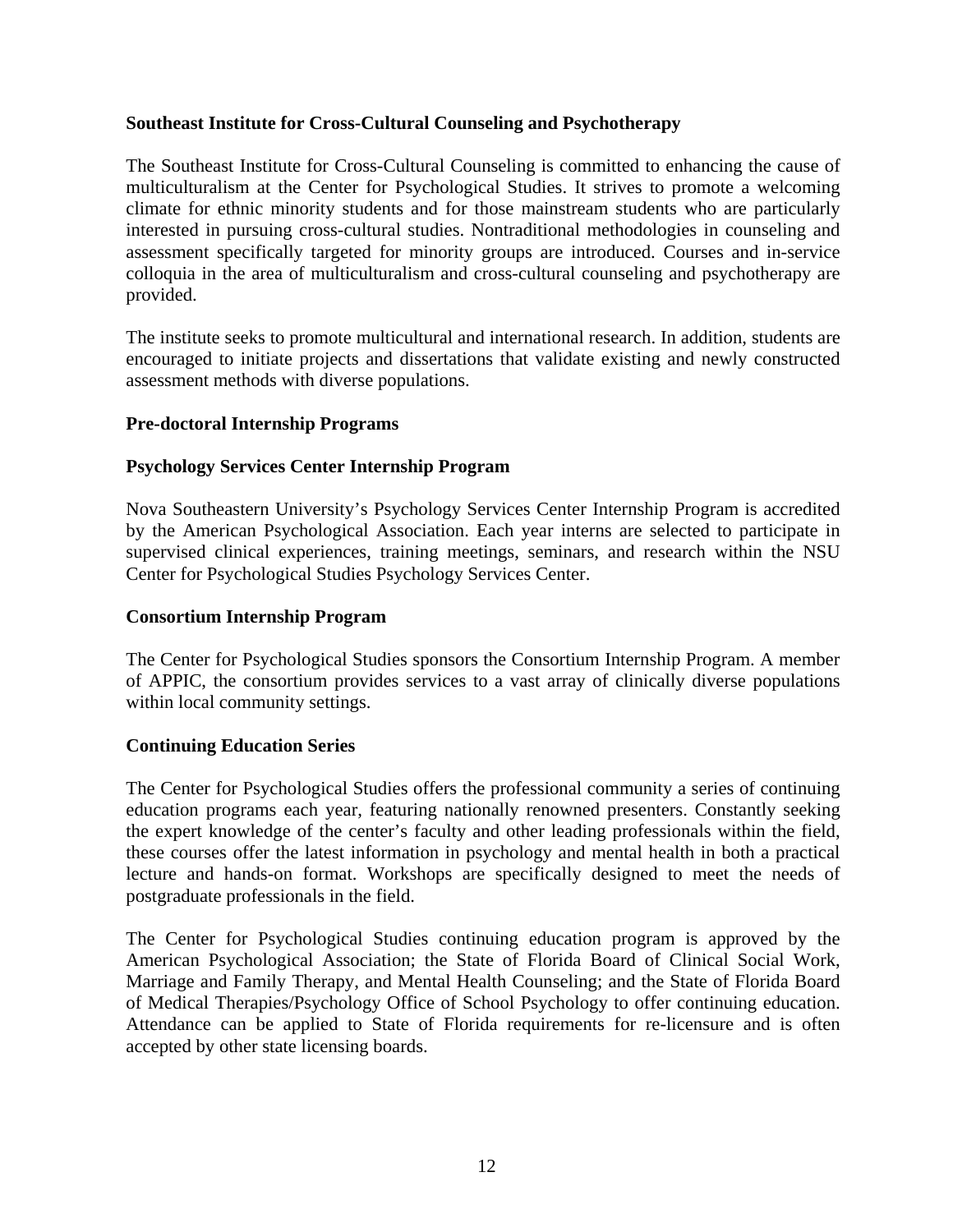# **RESEARCH**

In addition to training individuals to provide care and treatment for those with psychological problems, the center is equally committed to encouraging sophisticated applied research. The center is distinguished by its special commitment to clinical research geared toward understanding and resolving problems confronting modern society. In addition to ongoing faculty research, every doctoral student engages in research activities, thereby multiplying the efforts and expertise required to understand the complexities of psychological disorders. Examples of research areas in which the center is currently engaged are the following:

| Alcohol and substance abuse            | Long-term mental illness                  |
|----------------------------------------|-------------------------------------------|
| Anxiety disorders                      | Marital and family systems                |
| Assessment of minority students        | Mood disorders                            |
| Attention deficit and anxiety disorder | Multicultural assessment and intervention |
| Behavioral assessment and treatment    | Neuropsychology                           |
| Child-clinical psychology              | Pediatric psychology                      |
| Clinical biofeedback                   | Physical abuse                            |
| Community mental health                | Posttraumatic stress disorder             |
| Co-Occurring Disorders                 | Psychoanalytic therapy                    |
| <b>Dissociation</b>                    | Psychodiagnostic assessment               |
| Eating disorders                       | School phobia                             |
| Family violence                        | Sexual abuse                              |
| Forensic psychology                    | Sexual addiction                          |
| Gender issues                          | Sleep disorders                           |
| Geriatric mental health                | Social-clinical psychology                |
| Health psychology                      | Stress disorders                          |

**Computer/Statistical Lab.** Research in the center is supported by extensive computer facilities, including mainframe, workstation, and microcomputer environments. Methodological, statistical, and computer consultation is available to faculty members and students engaged in research or related course work.

#### **Protection of Human Subjects**

The center adheres to published professional and governmental guidelines and regulations for protecting human subjects in research. **Any research that involves human subjects conducted by NSU faculty members, staff members, or students, whether funded or unfunded, must be submitted to the CPS representative for decision about possible Institutional Review Board (IRB) review. All faculty members, staff members and students involved in research studies must complete an on-line course with regard to the protection of human subjects (CITI course).** To obtain more information visit the NSU IRB website at www.nova.edu/irb/manual/ All IRB policies and procedures can be accessed at the IRB website:<http://www.nova.edu/irb/manual/policies.html>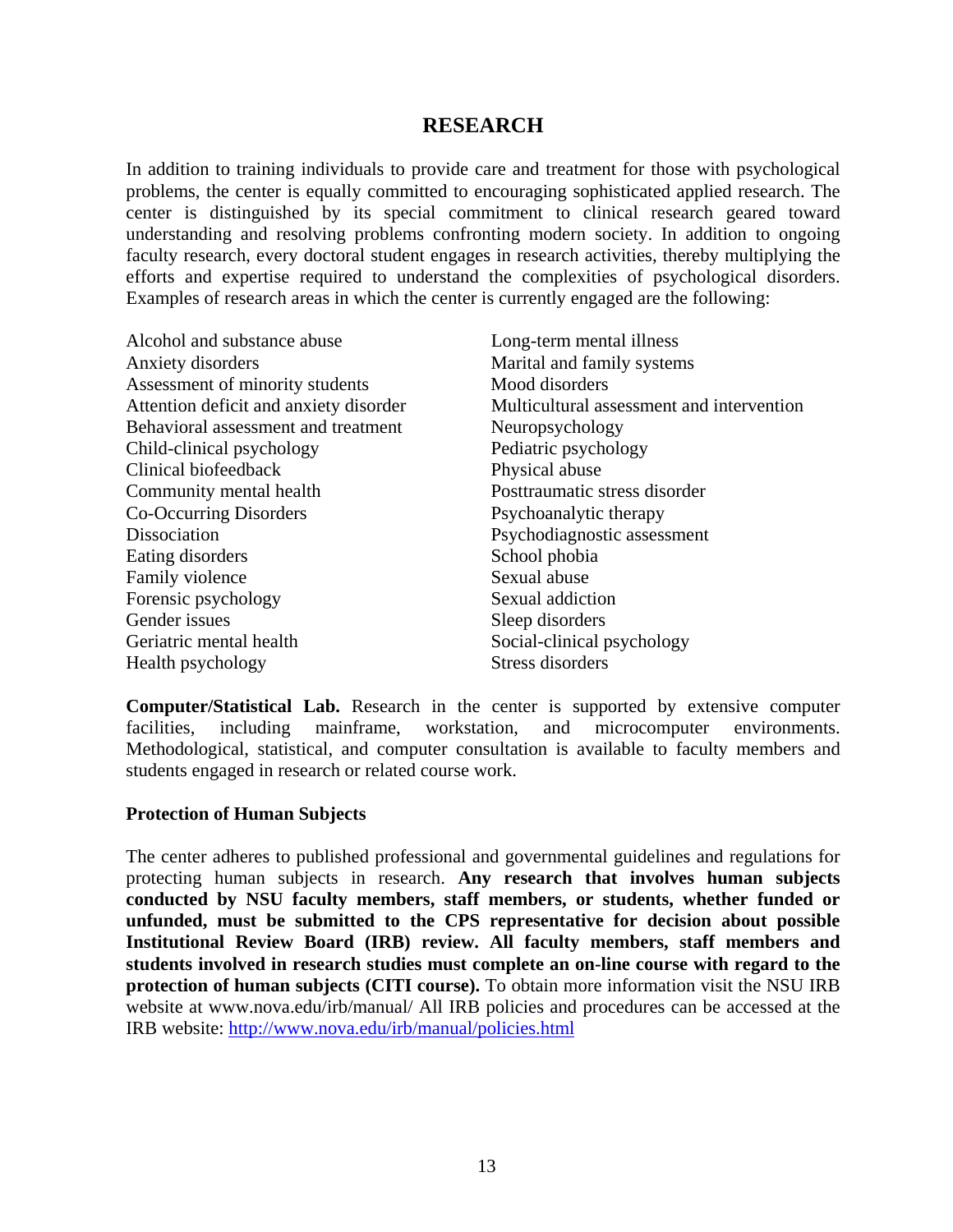# **CLINICAL SERVICES**

#### **Nova Southeastern University Psychology Services Center**

The Center for Psychological Studies Psychology Services Center provides services to all residents of the tri-county area, including children, adolescents, adults, and elderly clients, regardless of race, color, sex, age, nondisqualifying disability, religion or creed, sexual orientation, or national or ethnic origin.

The Psychology Services Center's clinical staff consists of professionals in psychology and mental health counseling. More than 100 Center for Psychological Studies masters, specialist, and doctoral students receive practicum training within the Psychology Services Center.

Services offered by the Psychology Services Center include the following:

| Assistance with smoking, gambling and over-  | Testing and treatment for ADHD                  |
|----------------------------------------------|-------------------------------------------------|
| eating issues                                | Treatment for adolescent drug abuse and         |
| Behavioral modification                      | prevention                                      |
| <b>Biofeedback</b>                           | Treatment for adults with issues resulting from |
| Counseling for older adults                  | traumatic experiences                           |
| Family and multifamily therapy               | Treatment for children and adolescents          |
| Information and referral                     | experiencing behavioral and emotional issues    |
| Multilingual services (when available)       | Treatment for children and adolescents who have |
| Neuropsychological assessment and evaluation | experienced a trauma                            |
| Pain management                              | Treatment for depression, anxiety and emotional |
| Parent skills training                       | disturbances                                    |
| Psychodynamic psychotherapy                  | Treatment for eating disorders and body imaging |
| Psychoeducational evaluations for gifted and | issues                                          |
| school related issues                        | Treatment for serious emotional disturbance     |
| Psychological testing                        | Treatment for victims, perpetrators or children |
| Stress management                            | affected by domestic violence                   |
|                                              |                                                 |

**Adult Services Program.** Adult Services Program treatment providers are committed to working with individuals motivated to improve their level of functioning and mental health well being. Services available include individual and group psychotherapy as well as psychological assessments as it relates to treatment recommendations. A comprehensive biopsychosocial diagnostic and treatment approach is used to help adults 18 and older with a wide variety of psychological problems/difficulties including.

- **n** anxiety
- **depression**
- severe and persistent mental illness
- social skills problems
- **stress**
- **n** other mental health issues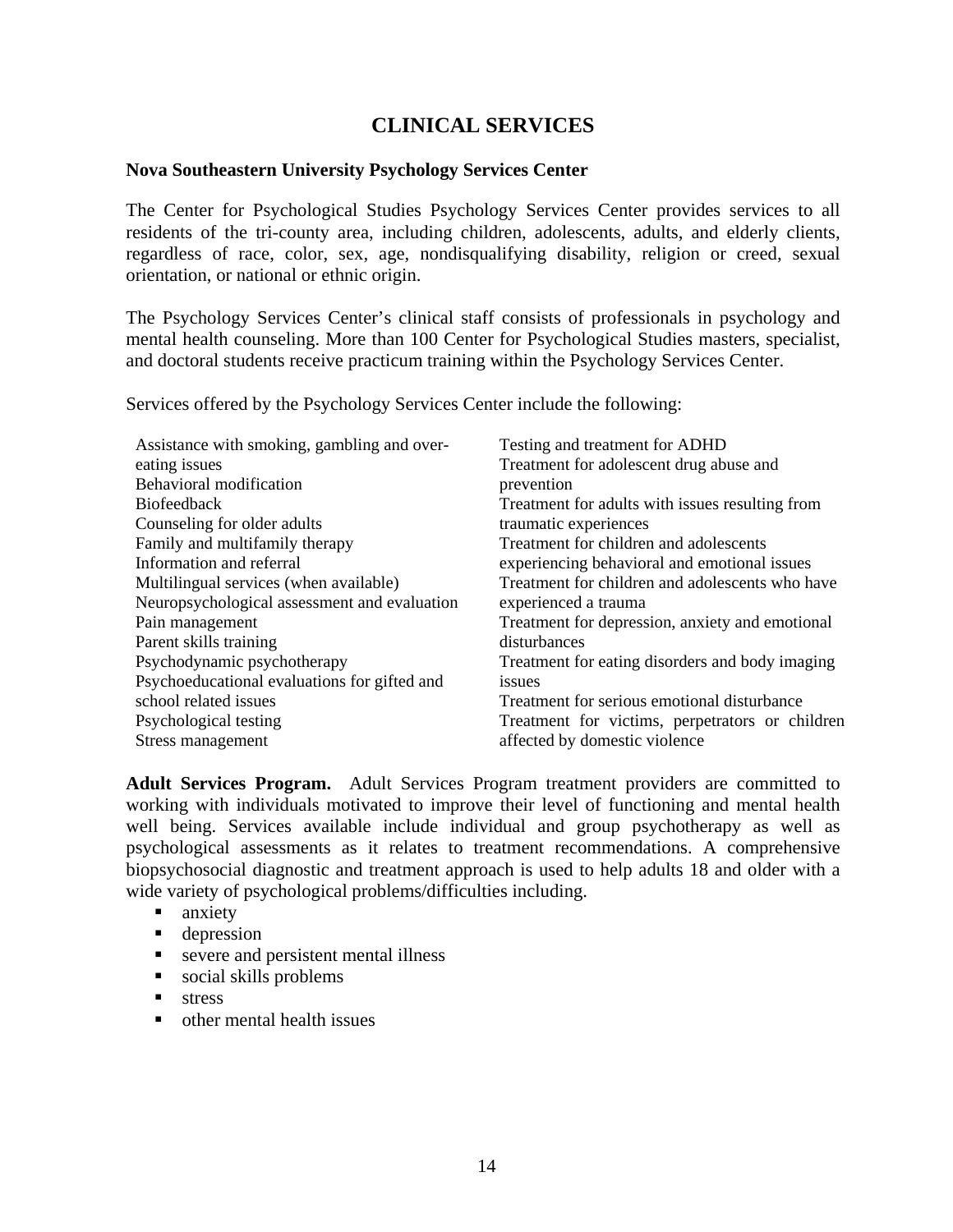**Adolescent Drug Abuse Prevention and Treatment Program.** This program provides comprehensive assessment and treatment to adolescents who have been arrested for minor offenses, have substance abuse problems, or are at risk for developing such problems. Services include individual, group, and family therapy. Treatment components include social skills training, parent-child relationship enhancement, anger management, communication skills training, and behavioral contracting.

**ADHD Assessment Consultation & Treatment Program.** This program serves children and adolescents and their families that demonstrate behavioral problems consistent with a diagnosis of ADHD. Empirically supported assessment and treatment is emphasized.

**Anxiety Treatment Center.** This program is dedicated to increasing the understanding and treatment of anxiety disorders. The mission of this clinic is to provide state of the art treatments with proven effectiveness. Current treatment programs available focus on phobias, chronic worry, social anxiety, panic attacks, obsessions and compulsions. Treatment is designed for children, adolescents, and adults.

**Biofeedback and Health Psychology Center.** This program offers psychological evaluation, intervention, and consultation for the optimum management of an ongoing health related concern as well as for the optimum maintenance of a healthy lifestyle. Biofeedback and other health psychology interventions can be provided to assist individuals with the management of a chronic disease, headaches and other types of chronic pain, healthy eating and exercise, changing health compromising behaviors, coping with aversive medical/dental procedures, and overall health promotion. When indicated and with appropriate release of information, interaction with the clients' significant others and/or other health care providers can be encouraged. This program also offers EEG feedback for ADD and ADHD. Psychoeducational workshops will periodically be made available for clients to increase their skills for stress management, relaxation, mindfulness meditation, and/or assertive communication.

**Child, Adolescent, and Family Services Program.** Child, Adolescent, and Family Services Program treatment providers are committed to working together with children, adolescents, and their families toward the goal of improving their quality of life. Services include individual, group, play therapy, and psychological assessment, as well as parenting skills training.

A comprehensive diagnostic and treatment approach is used to assist families with children ages 4 through 17 with varying emotional, cognitive, and/or behavioral difficulties such as.

- attention deficit/hyperactivity disorder
- school and behavioral problems
- childhood bedwetting and incontinence
- other mental health issues facing children and adolescents

**Training in Parenting Skills (TIPS).** This program is a four-week course for parents of children two through preteen. It is based on behavioral management techniques and assists parents in using positive discipline to manage their children's behavior.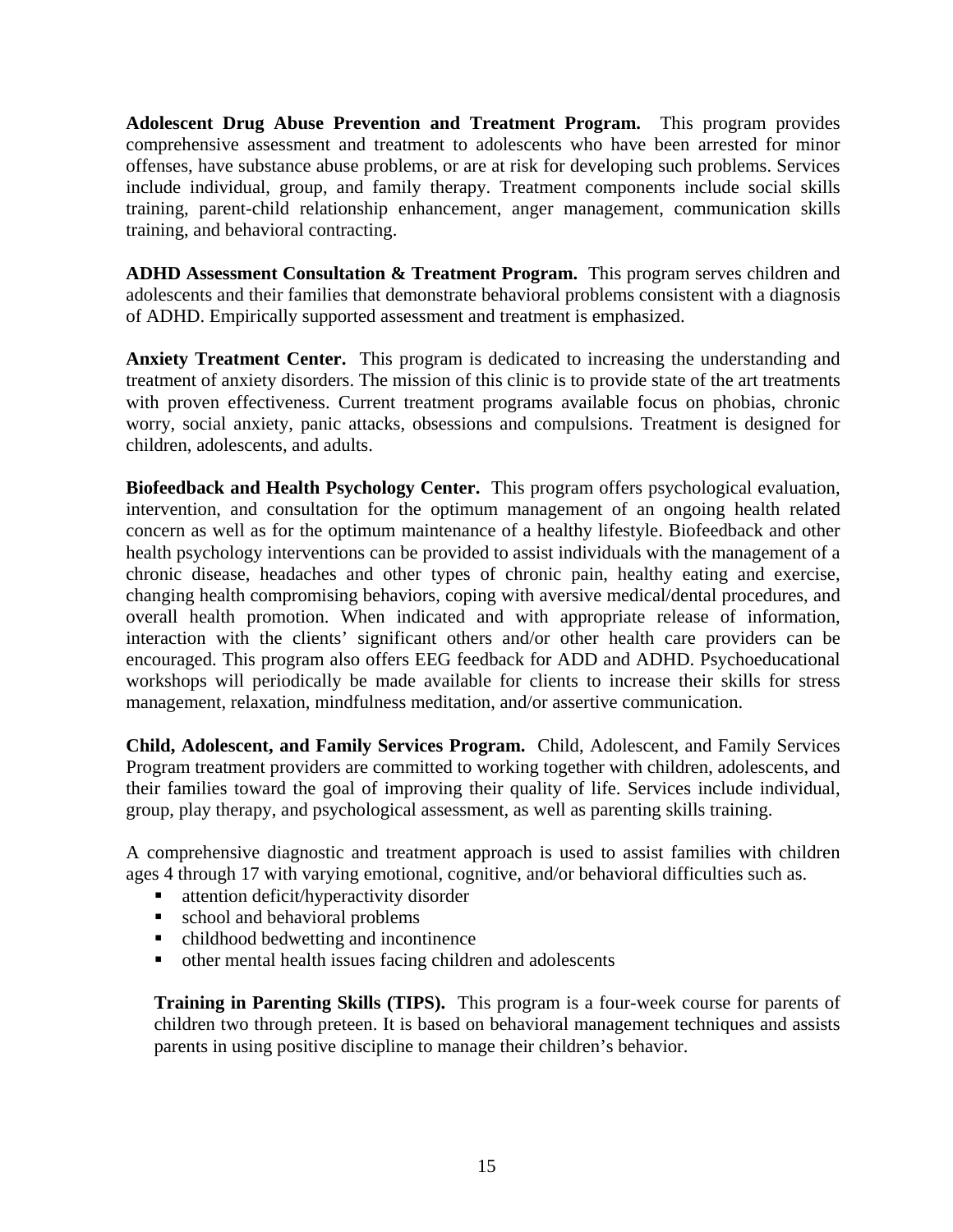**Child and Adolescent Traumatic Stress Program.** The Child and Adolescent Traumatic Stress Program provides psychological services to pediatric patients and their families. These services are provided when the child or adolescent experiencing acute, chronic, and/or genetic medical disorders is exhibiting a psychological reaction directly related to the medical problem; physical symptoms as a function of behavioral and psychological problems; and psychological problems and physical complaints due to a trauma such as child abuse. Assessment and treatment services are available for depression and anxiety; adjustment disorders; medical noncompliance; elimination disorders; eating disorders; and psychosomatic illness.

**Family Violence Program.** The Family Violence Program provides psychological services to children, adolescents, and adults in: 1) offering assistance in identifying and overcoming effects of abuse, while also helping perpetrators learn nonviolent behaviors, 2) assisting children who have witnessed violence to overcome its effects, and 3) helping adolescents learn anger management skills and promoting nonviolent ways of resolving conflicts. Individual and/or group therapy sessions are offered on a sliding scale fee basis. Treatment techniques such as: assertiveness skills, communication skills, and problem solving skills are emphasized.

**Healthy Lifestyles Guided Self-Change Program.** This program provides services to individuals who have alcohol, cocaine, or marijuana problems that are not severe. Smoking cessation services are also available. Guided Self Change treatment is a motivational intervention involving an assessment, four sessions, and two aftercare contacts, with additional sessions available. This program is based on evidence showing that many persons meeting the above criteria prefer and are able to take responsibility for dealing effectively with their alcohol or drug abuse.

**Intensive Psychodynamic Psychotherapy Center.** This program provides diagnostic and indepth treatment services to adolescents and adults with moderate to severe characterlogical disorders who would benefit optimally from more intensive treatment. Treatment emphasizes the use of a variety of techniques including ego-psychology, self-psychology, object relations and others.

**Neuropsychology Assessment Center.** The goals of the Neuropsychology Assessment Center are to diagnose disorders of the central nervous system; to provide consultation on the etiology, rate of progression, and prognosis of known or suspected cerebral pathology; and to offer recommendation or referral for the patient's treatment. Examples of typical referrals include differential diagnosis or organic versus functional psychiatric symptoms; differential diagnosis of dementia versus depression; evaluation to determine cognitive, emotional, or behavioral symptoms subsequent to head injury; diagnosis of learning disability, Attention Deficit Hyperactivity Disorder, or mental retardation; determination of mental competence; diagnosis of Alzheimer's disease, seizure disorders, multiple sclerosis, stroke, and organic mood syndrome; evaluation of headache; determination of appropriate school placement; and identification of malingering or symptom exaggeration.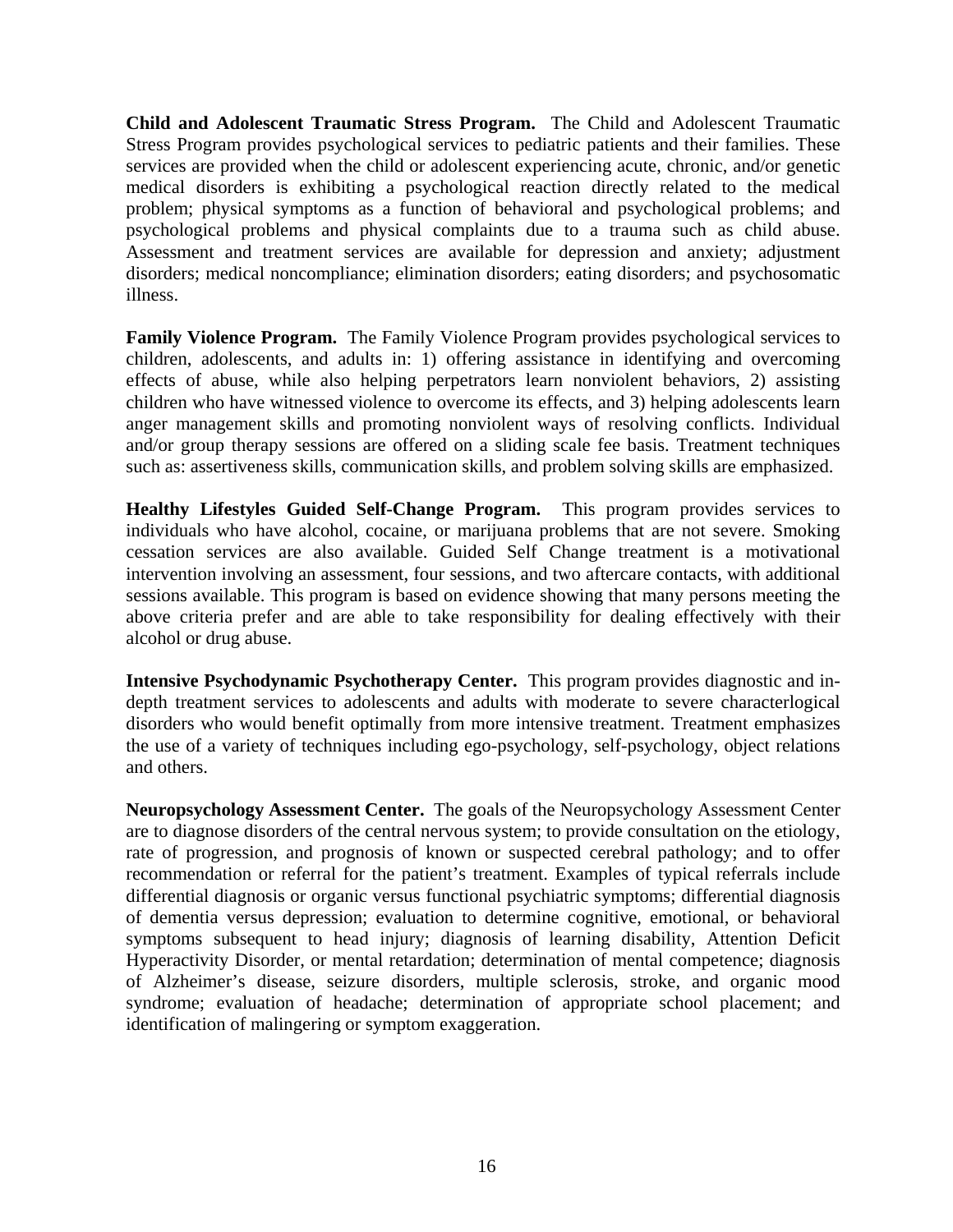**Nova Southeastern University Counseling Center for Older Adults (NCCOA).** This program provides psychotherapy to individuals who are 55 and over. Client services include treatment of anxiety, depression, insomnia, psychosexual dysfunction, interpersonal difficulties, substance abuse, or some other form of psychopathology. Treatment consists of individual, group, family, and/or marital therapy.

**Psychological Services for the Emotionally Disturbed.** The Program for the Seriously Emotionally Disturbed offers treatment and assessment for children, adolescents, and adults who have psychotic disorders. These patients have a range of psychotic sequelae such as hallucinations, delusions, isolation, regressive and/or bizarre behavior, poor social and daily living skills, and restricted, inappropriate or labile affect. Psychotic diagnosis may include schizophrenia, schizophreniform disorder, bipolar disorder, affective disorders, etc. Treatment comparison research with these special patients is being conducted.

**Psychological Assessment Center.** This program provides neurological, psychoeducational and functional behavioral assessment and treatment to individuals who have suffered from some form of central nervous system disorder. Clients served include but are not limited to individuals with head injury, Attention Deficit Hyperactivity Disorder, learning disability, stroke, tumor, multiple sclerosis, cerebral palsy, aneurysms, congenital problems, mental retardation, Aspergers, encephalitis, meningitis, Alzheimer's Disease, poisoning, and schizophrenia.

**School Psychology Assessment and Consultation Center (Preschool Age – College Age).** This program offers comprehensive psychoeducational evaluations for school related academic, developmental, behavioral, and learning problems. These evaluations include: parent and child interviews, behavioral observations; formal test administration; psychoeducational reports; personal feedback to parents; and school consultation as appropriate.

**Trauma Resolution Integration Program.** This specialized clinical research program serves men and women ages 18 and above who: 1) are experiencing adjustment problems resulting from childhood sexual or physical abuse; 2) have posttraumatic stress disorder in response to a single event trauma (e.g., crime, natural disaster, serious injury) in adulthood; or 3) manifest serious dissociative symptoms.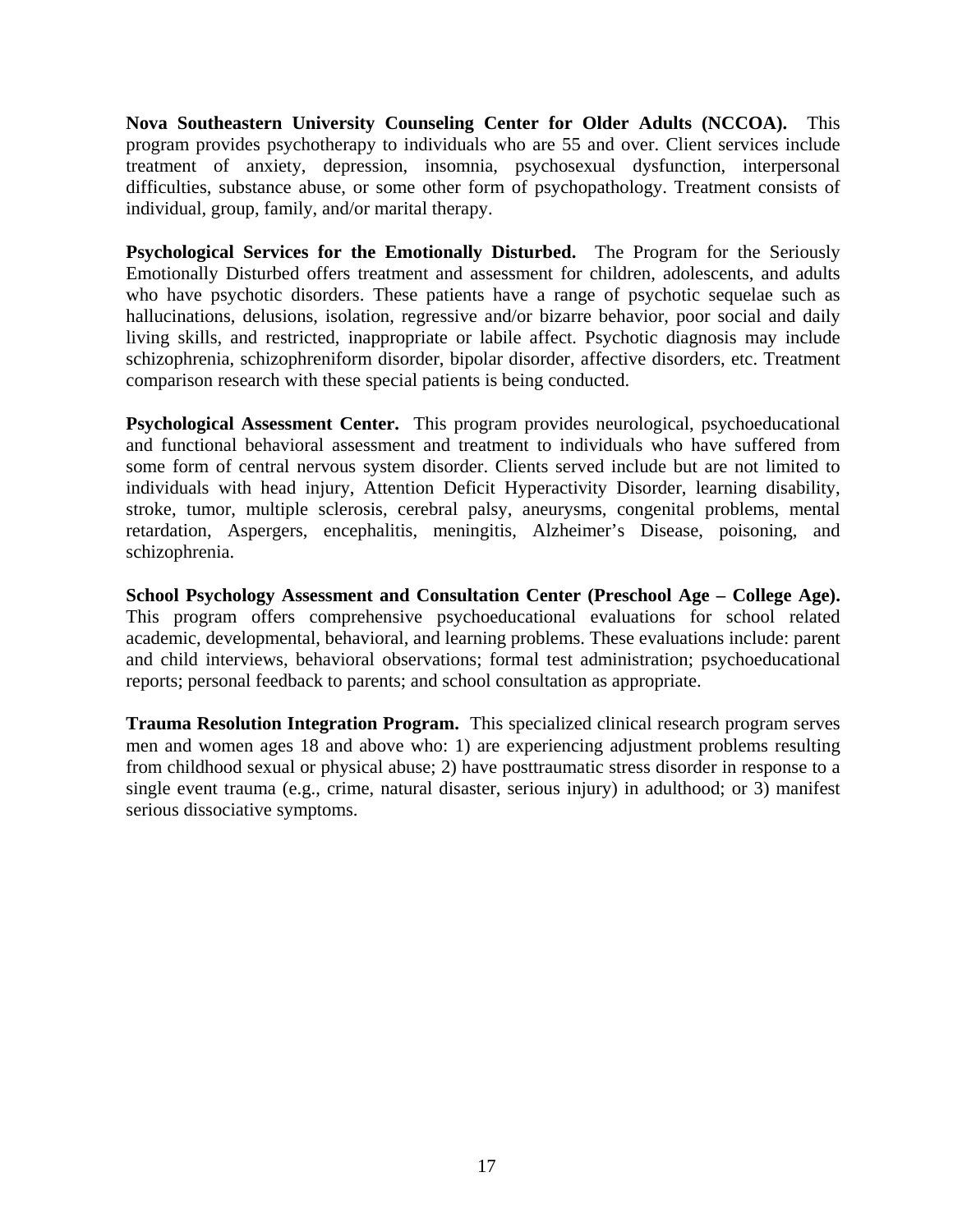# **NSU SUPPORT SERVICES**

#### **Library Resources**

The university library system is composed of the Health Professions Division Library, Law Library, North Miami Beach Branch Media Union, Oceanographic Library, four school libraries on the main campus in addition to a 300,000-square-foot, high-tech Library, Research, and Information Technology Center. Opened in fall 2001, this library houses 800,000 volumes, electronic classrooms, a 500-seat auditorium, museum-style collections and exhibits, and access to educational resources throughout the country. Also, branch libraries are located in the Bahamas, Jamaica, and Panama. Agreements have been signed with 19 academic libraries throughout the world to provide library support for NSU programs offered in specific geographical areas. The catalogs of all libraries are accessible to local and distance education students and faculty, wherever they may be located, via computers using the Electronic Library. Online and CD-ROM databases complement the paper-based holdings and provide full-text resources. Interlibrary loan arrangements through networked organizations such as the Online Computer Library Center (OCLC), the Southeast Florida Library Information Network (SEFLIN), the Consortium of Southeastern Law Libraries (COSELL), and the National Library of Medicine (NLM) provide broad access to a wide range of materials.

Distance education students have access to books, journal articles, microfiche, dissertations, index searches, catalog searches, and reference librarians. Librarians travel to class sites to teach students at a distance from the campus. Distance students can request library materials using fax, mail, or computer.

#### **Computer Facilities**

MicroLabs and electronic classrooms are located on the main campus in the Parker Building (first, second, and third floors), the Sonken Building, the Leo Goodwin Sr. Residence Hall, University Park Plaza, the Health Professions Division, the NSU Library, Research, and Information Technology Center and the Maltz Psychology Building. The multilab design of the MicroLabs and the choice of technology platforms provide flexibility for faculty and students to apply technology to meet course requirements. Computer systems include Microsoft Windows and access to a wide choice of applications programs. The MicroLabs are equipped with multimedia workstations. Peripherals such as CD-ROMS, color scanners, and digital cameras are also available for student use. The MicroLabs have online connectivity with all systems linked to the Campus Wide Information System (CWIS), the NSU Electronic Library, the Internet, and the World Wide Web. An extensive collection of software housed in the MicroLabs provides access to a broad range of programs and multimedia applications. Fieldbased students are provided with access to computer labs in their area.

In order to access the university's computing resources, all Nova Southeastern University students must obtain Internet access service through a suitable Internet service provider.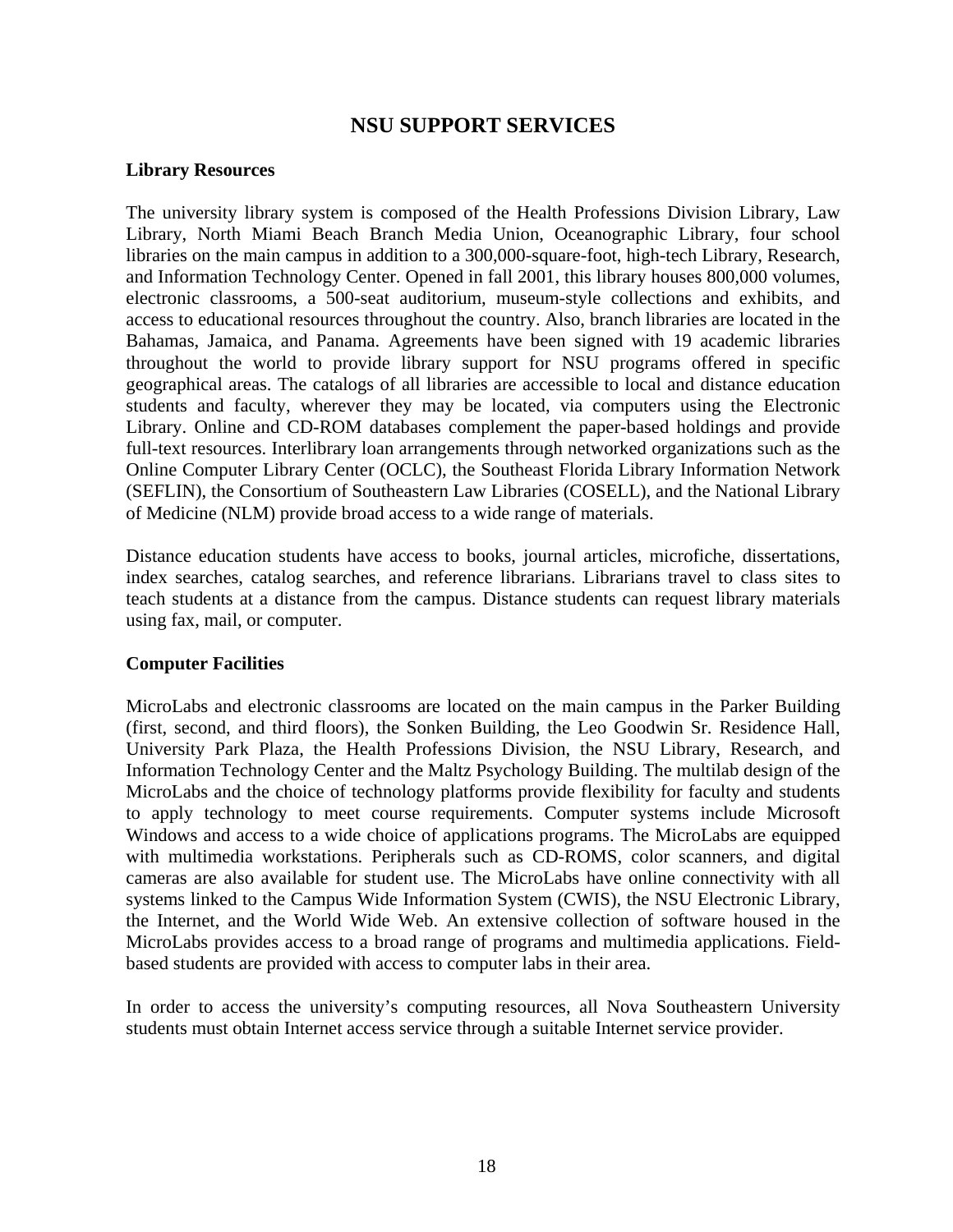#### **Career Resources**

The purpose of the Career Resource Center is to assist students and alumni in all aspects of the career decision making, planning, and job search process. Its mission is to support Nova Southeastern University undergraduate students, graduate students, and alumni in the implementation of successful career plans.

The Career Resource Center encourages personal responsibility on the part of students and alumni in planning a career and exploring opportunities as they relate to educational and personal development throughout the college years into the future.

Further information can be found at [www.nova.edu/career](http://www.nova.edu/career).

#### **Center for Media and Technology**

The Center for Media and Technology (CMT) exists to provide the faculty, staff and students at the Nova Southeastern University locations with the basic tools of instruction, to develop and produce learning materials, to assist faculty in the development of learning materials, and to provide informed consultation on using technology effectively.

CMT staff is dedicated to helping its clients overcome personal, psychological, social, and geographical obstacles to learning through the effective use of technology, particularly teleconferencing and videoconferencing.

In addition to video production, CMT circulates films, videos, and other non-print resources to faculty from an extensive in-house collection as well as from other university and commercial rental sources.

# **CPS Testing Library**

The center maintains its own library of testing instruments and kits for doctoral and specialist level assessment courses. Loan arrangements may vary according to the course and equipment involved.

#### **Financial Aid**

Financial Aid information can be found at http://www.nova.edu/financialaid.

**Nova Southeastern University Assistantships:** A limited number of on-campus graduate assistantships will be available in residential life and student life. These assistantships include housing, meal plan, a partial tuition waiver (\$7,000-\$8,000), and a monthly stipend of \$450-\$500. To apply and receive priority consideration, send a letter of interest and resume to: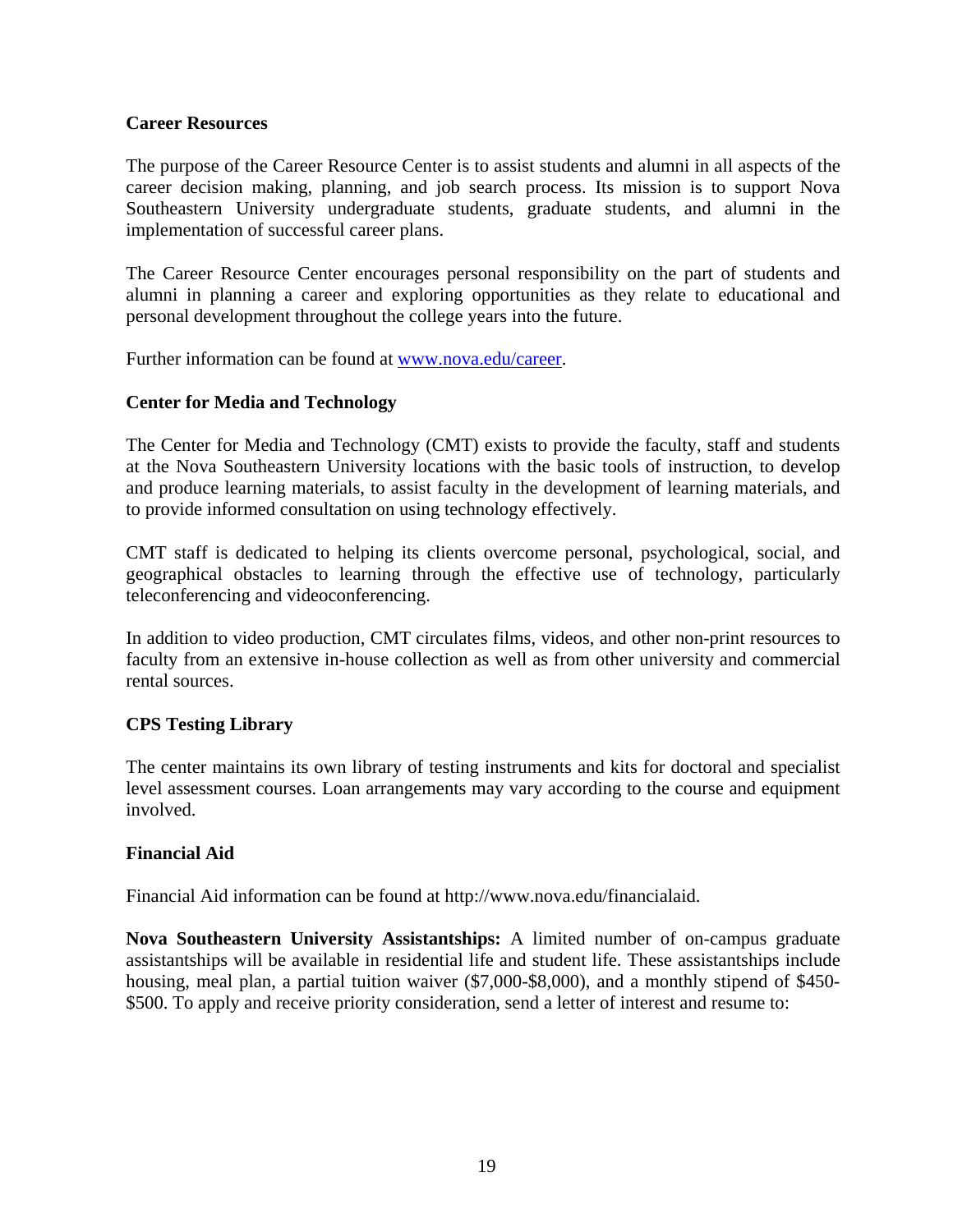**Residential Life**  Nova Southeastern University Office of Residential Life 3301 College Avenue Fort Lauderdale, Florida 33314-7796

**Student Life**  Nova Southeastern University Student Affairs 3301 College Avenue Fort Lauderdale, Florida 33314-7796

**Federal Work-Study:** Part-time jobs in the work-study program on campus are available for students demonstrating need. Generally, students work 10 to 20 hours per week. Federal workstudy awards are based on financial need.

**Student Employment:** Part-time employment is available in many departments on campus. Several positions are open to students regardless of financial need. In addition, part-time clinical positions in the community are developed and made available to doctoral students throughout the center.

#### **Center for Psychological Studies Student Aid Programs**

**Center Scholarships:** The Center for Psychological Studies maintains a limited amount of scholarship funds. Information on various scholarships, including CPS, is available at: http://www.nova.edu/financialaid/scholarships/.

**Assistantships:** Assistantships are available for advanced doctoral students through the center. Included are clinical positions within clinical services and faculty directed specialty clinical training programs, teaching assistantships, and research assistantships.

**CPS Student Employment:** Student employment opportunities are available within the Center for Psychological Studies. These positions are generally awarded on a competitive basis and usually require a 10 to 20 hour time commitment per week.

**CPS Emergency Loan Fund:** The center maintains an emergency loan fund for matriculated CPS students with short-term financial emergencies. Loans are limited to a maximum of \$500 and must be repaid within 90 days. For information, contact the Office of the Dean.

#### **Veterans' Benefits**

**Standards of Progress:** A student receiving veterans' benefits must maintain satisfactory progress. Students will be considered to be making satisfactory progress as long as they meet the academic standards set by their school for retention in their degree programs.

A student who, at the end of any evaluation period, has not attained and maintained satisfactory progress will be certified, in a probationary status, for only one additional evaluation period. Should this student not attain and maintain satisfactory progress by the end of the probationary period (one evaluation period), the student's VA educational benefits will be terminated for unsatisfactory progress.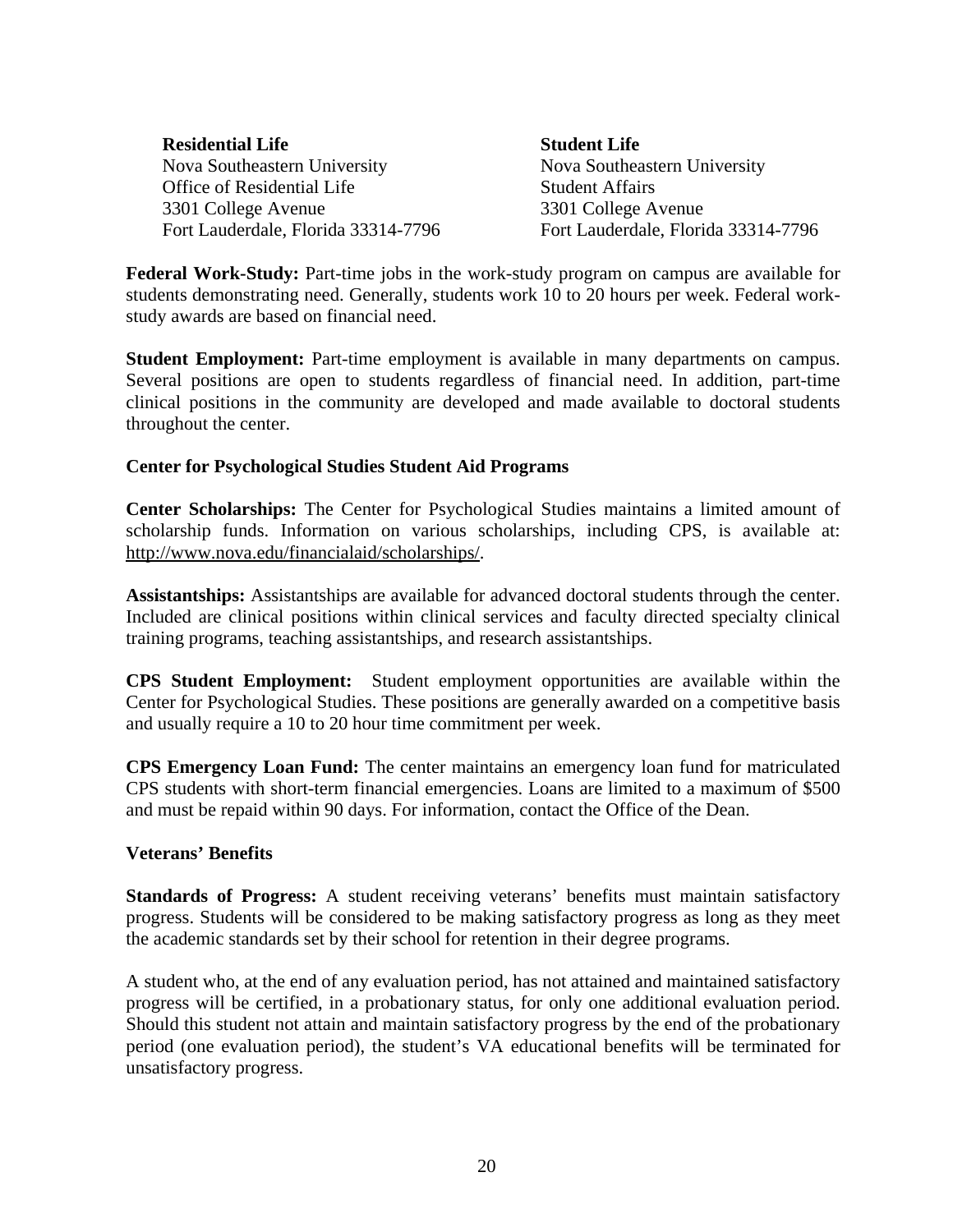A student whose VA educational benefits have been terminated for unsatisfactory progress may petition the school to be re-certified after one evaluation period has elapsed. The school may re-certify the student for VA educational benefits only if there is a reasonable likelihood that the student will be able to attain and maintain satisfactory progress for the remainder of the program.

For VA payment of benefits purposes, an "I" (Incomplete) designation for a course must be converted to a credit grade counting toward graduation, or a failing grade, by the end of one calendar year unless permission for a delay is granted by the Academic Dean for that program. An "NG" (no grade) designation for a course must be converted to a credit grade counting toward graduation, or a failing grade, by the end of one regular semester unless permission for a delay is granted by the Academic Dean for that program.

**Grade/Progress Reports:** Each VA student will be provided a grade/progress report at the end of every evaluation period (e.g. term, semester). A copy of each report will be placed in the student's permanent file maintained by the school. The university periodically furnishes each student with a working transcript that shows current status of grades and earned semester hours for all courses completed and/or attempted, plus grades for courses in which the student is currently enrolled.

**Credit for Prior Training (CPT):** Nova Southeastern University complies with federal regulations for veterans' training that it is mandatory for all veterans' benefit recipients to report either prior education and/or training. A student receiving veterans' benefits that has previous post-secondary educational training/experience must request official transcript(s) be sent to the school. If the transcript has not been received prior to the end of the student's second term here at Nova Southeastern University, the student cannot be certified for veterans' benefits for the upcoming term. The student can be certified for veterans' benefits after the transcript has been received.

The school will evaluate the student's previous training and/or experience and grant credit as appropriate. Should credit(s) be accepted and/or granted, the student's tuition and training time will be reduced proportionately, with the veteran and VA so notified.

**Student Conduct:** All students are expected to comply with the legal and ethical standards of this institution. Academic dishonesty and/or nonacademic misconduct will result in disciplinary action. Specific instances of misconduct include, but are not limited to, cheating, plagiarism, knowingly furnishing false information to the institution, and forging or altering institution documents and/or academic credentials.

The institution reserves the right to require a student to withdraw at any time for misconduct as described above. It also reserves the right to impose probation or suspension on a student whose conduct is determined to be unsatisfactory.

Students who feel their rights have been denied are entitled to due process.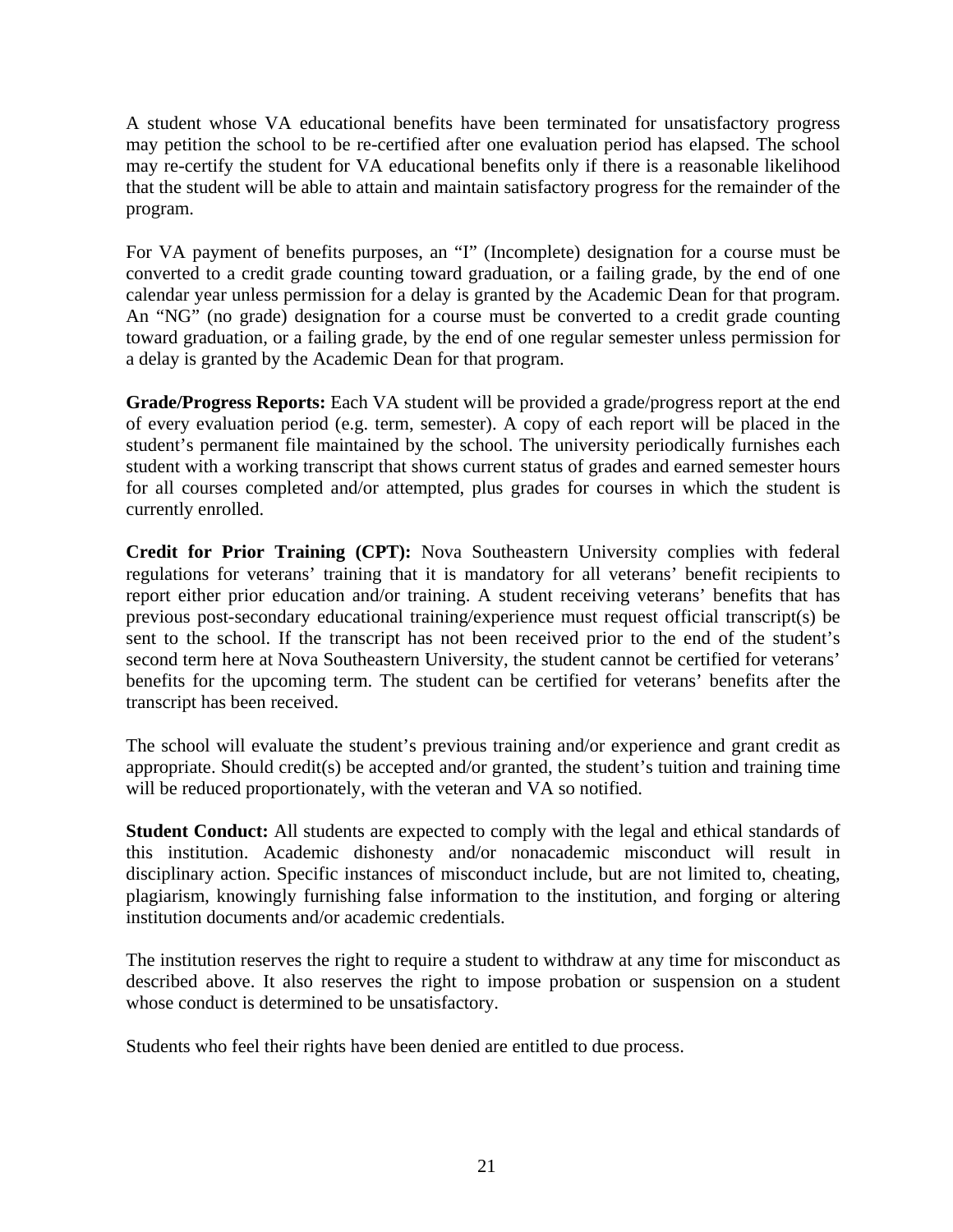Nova Southeastern University programs are approved for the training of veterans and other eligible persons by the Bureau of State for Approving Veterans' Training, Florida Department of Veterans' Affairs. Eligible veterans and veterans' dependants should contact:

Nova Southeastern University Office of the University Registrar Coordinator of V.A. Benefits 3301 College Avenue Fort Lauderdale, Florida 33314-7796 (954) 262-7236 or toll free 800-541-6682, ext. 27236

#### **International Students**

International students who intend to reside in the United States and who are required to obtain an I-20 form must be full-time, degree-seeking students and must attend the main campus in Fort Lauderdale, Florida. For further information, contact:

Nova Southeastern University Office of the University Registrar International Student Advisor 3301 College Avenue Fort Lauderdale, Florida 33314-7796 (954) 262-7240 or toll free 800-541-6682, ext. 27240

#### **Students with Disabilities**

Nova Southeastern University complies with Section 504 of the Rehabilitation Act of 1973 and the Americans with Disabilities Act of 1990. No qualified individual with a disability shall be excluded from participation in or be denied the benefits of the services, programs, or activities of the university, or be subjected to discrimination by reasons of his or her disability.

If an applicant self discloses his or her disability to the university, the university will ensure that the applicant is advised of the procedures to seek accommodation. The procedure the student applicant is to follow is the same as that for those existing students who request an accommodation. As such, the procedures set forth herein would apply to a student applicant. In the event it is determined that a student is qualified to apply following the consideration of an accommodation request, that student will then be placed into the applicant pool and treated as any other applicant.

For additional information on the university ADA policy and obtaining reasonable accommodations, please contact Joyce Silverman, M.S., ADA coordinator of the Center for Psychological Studies, at (954) 262-5740. Student's requests for accommodation will be considered on an individual basis in accordance with the center's procedures.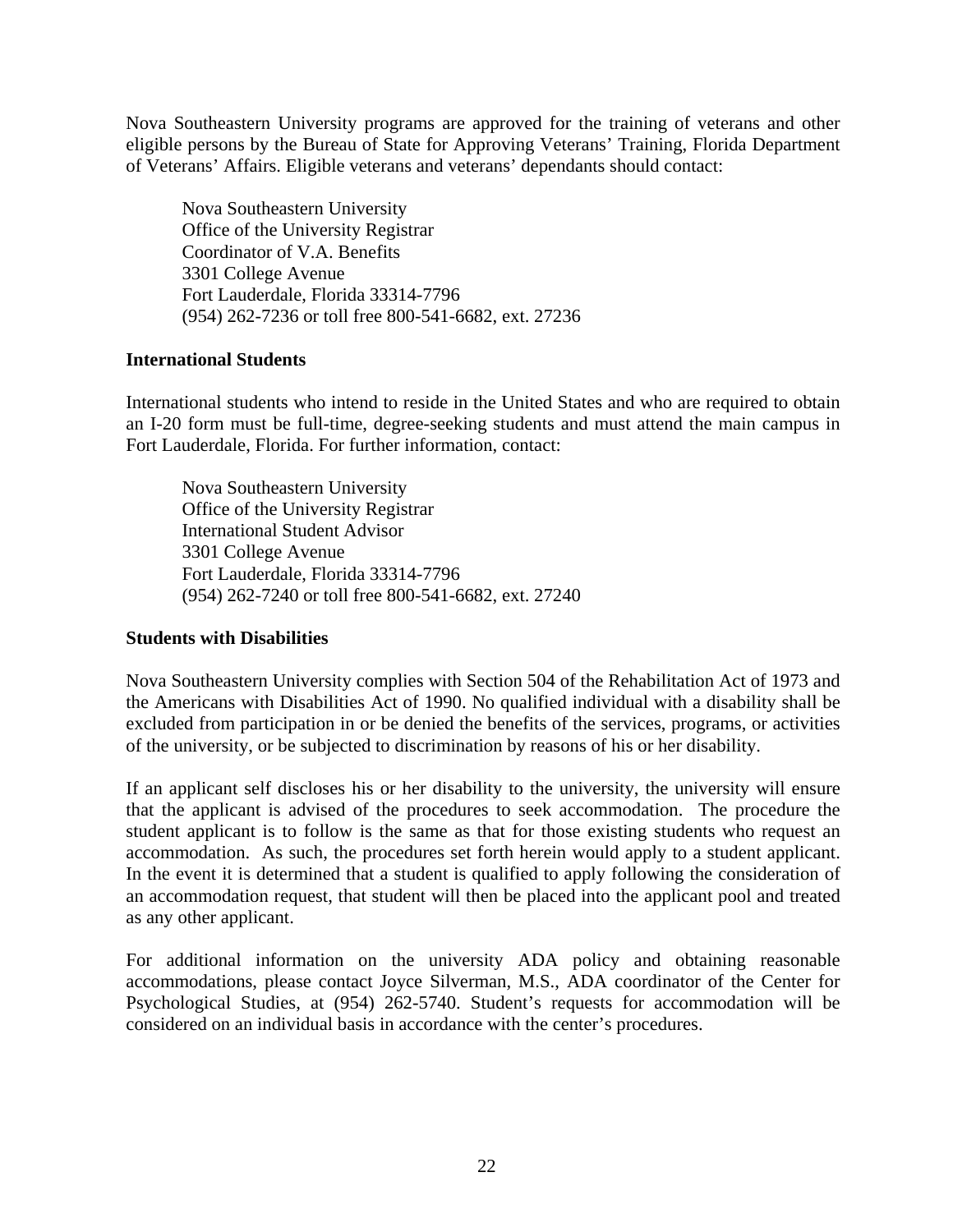# **Family Educational Rights and Privacy Act (FERPA)**

[The Family Educational Rights and Privacy Act of 1974 \(FERPA\)](http://www2.ed.gov/policy/gen/guid/fpco/ferpa/index.html), also known as the Buckley Amendment, afford students certain rights with respect to their education records. These rights include:

- The right to inspect and review the student's education records within 45 days of the day the University receives a request for access. Students should submit to the Registrar's Office written requests that identify the record(s) they wish to inspect. The Registrar's Office will arrange for access and notify the student of the time and place where the records may be inspected.
- The right to request the amendment of the student's education records that the student believes is inaccurate or misleading. Students who believe that their education records contain information that is inaccurate or misleading, or is otherwise in violation of their privacy or other rights, may discuss their problems informally with the University Registrar. If the decision is in agreement with the students' requests, the appropriate records will be amended. If not, the student will be notified within a reasonable period of time that the records will not be amended, and will be informed by the Office of the University Registrar of their right to a formal hearing.
- The right to consent to disclosures of personally identifiable information contained in the student's education records, except to the extent that FERPA authorizes disclosure without consent. One exception that permits disclosure without consent is disclosure to school officials with legitimate educational interests. A school official is a person employed by the University in an administrative, supervisory, academic or research, or support staff position (including law enforcement unit personnel and health staff); a person or company with whom the University has contracted (such as an attorney, auditor, collection agent, loan servicing agent, or the National Student Clearinghouse); a person serving on the Board of Trustees; or a student serving on an official committee, such as a disciplinary or grievance committee, or assisting another school official in performing his or her tasks.
- The right to file a complaint with the Family Policy Compliance Office, US Department of Education, 400 Maryland Avenue, SW, Washington, D.C. 20202-4605 concerning alleged failures by Nova Southeastern University to comply with the requirements of FERPA.

Nova Southeastern University hereby designates the following student information as public or "Directory Information." Such information may be disclosed by the institution for any purpose, at its discretion.

| Student name            | Dates of attendance                 |
|-------------------------|-------------------------------------|
| Local and home address  | Degrees, Honors and awards received |
| Telephone numbers       | <b>Enrollment Status</b>            |
| Major field of study    | Year in School                      |
| Participation in Sports | <b>Anticipated Graduation Date</b>  |
| Place of birth          | E-mail address                      |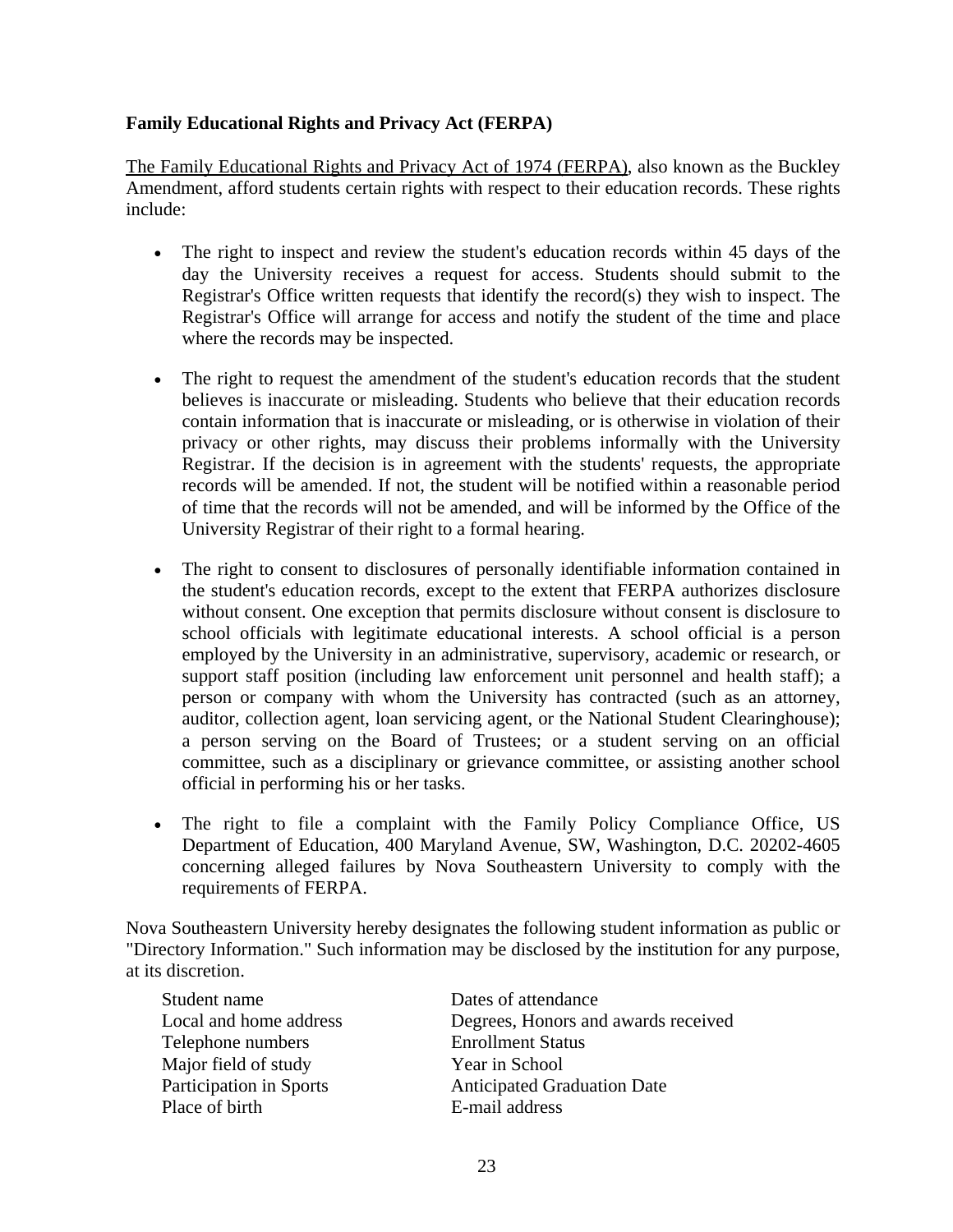# **1. Release of Student Information**

Students can give consent to permit Nova Southeastern University to discuss and/or release personal identifiable information to a third party such as a spouse, a parent, a guardian, etc. This consent must be provided in writing with the student's signature. To provide a written consent, complete the [Authorization for Release of Information form.](http://www.nova.edu/cwis/registrar/forms/release_of_information.pdf)

Students may also withhold directory information (as defined above) by completing the [Request to Prevent Disclosure of Directory Information form.](http://www.nova.edu/cwis/registrar/forms/disclosure.pdf) Students are warned; however, prior to making a decision to withhold personally-identifiable data, that undesirable consequences frequently occur, such as, names of students on the Dean's List are not published, names are not listed in commencement bulletins, and requests from prospective employers are denied. After completing the form, submit it to the University Registrar's Office, 3301 College Avenue, Fort Lauderdale, FL 33314.

# **2. Deceased Student Records**

Records of deceased students will be made available to the parent(s), spouse, or executor/executrix of the deceased student and other authorized parties upon written request. The request must include the need for the records; must identify the requestor's relationship to the deceased student; and must be accompanied with an official record certifying authorization to receive the student records, i.e., assignment as executor/executrix. An official copy of the death certificate must accompany the request, if the university does not have prior notice of the student's death. The university reserves the right to deny the request.

For further assistance on this matter, students should contact the University Registrar's Office.

\*Acrobat Reader is needed to view any form that is designated with PDF.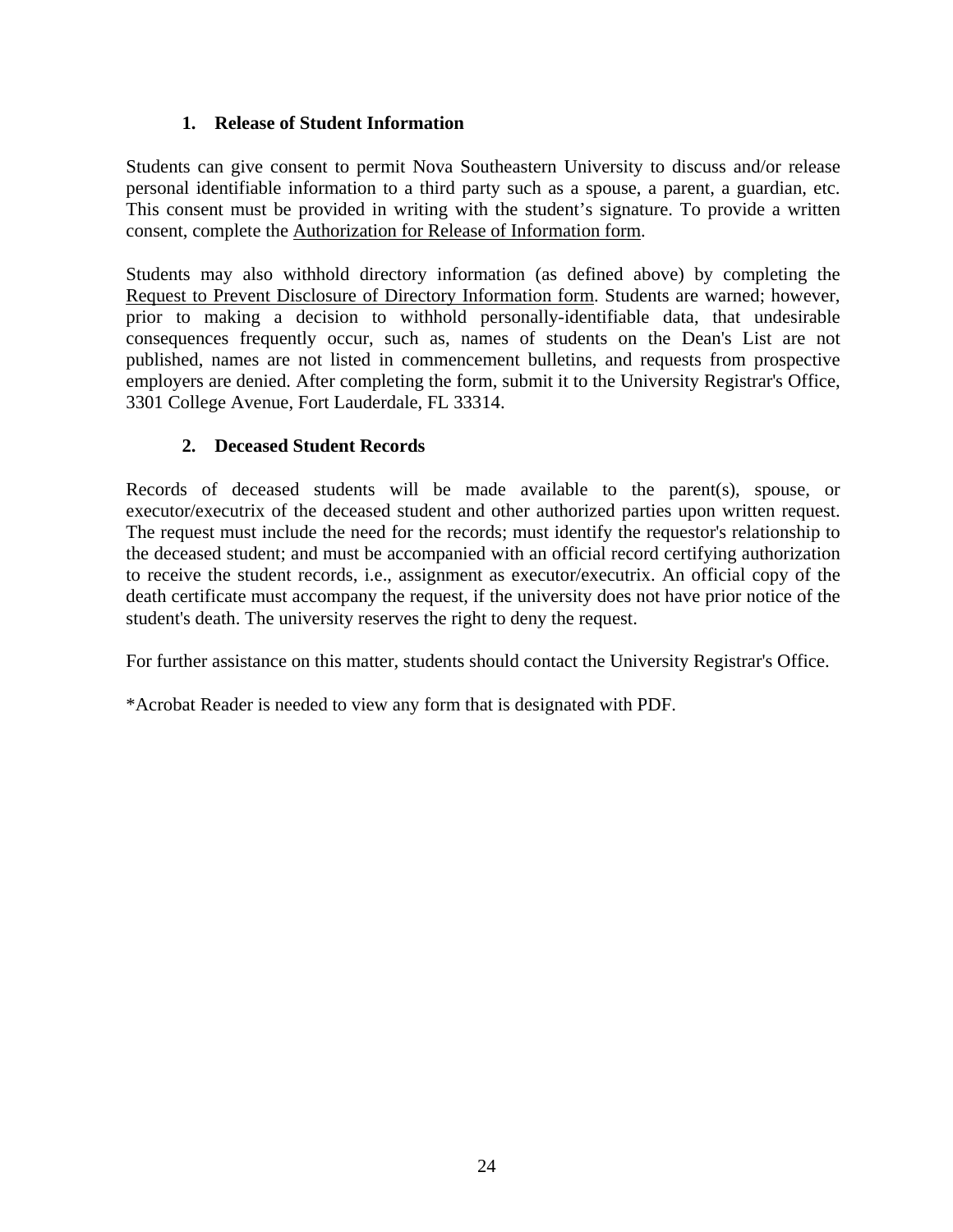# **ACADEMIC REGULATIONS**

# **Nova Southeastern University Statement of Academic Rights and Responsibilities**

Nova Southeastern University, as a community of women and men, is committed to furthering scholarship, academic pursuits, and service to our society. As an institution, our purpose is to assure all students an equal opportunity to fulfill their intellectual potential through pursuit of the highest standards of academic excellence.

Certain rights and obligations flow from membership in any academic community committed to such goals:

- the rights of personal and intellectual freedom, which are fundamental to the idea of a university
- a scrupulous respect for the equal rights and dignity of others
- dedication to the scholarly and educational purposes of the university and participation in promoting and assuring the academic quality and credibility of the institution

Students are responsible for obtaining, learning, and observing the established university and center policies as listed in all official publications. In addition, students must comply with the legal and ethical standards of the institution, as well as those of Broward County and the State of Florida. All members of the community should inform the appropriate official of any violation of conduct regulations.

# **A. Academic Standards**

The university expects its students to manifest a commitment to academic integrity through rigid observance of standards for academic honesty. The academic honesty standards include:

**1. Original Work.** Assignments such as course preparations, exams, texts, projects, term papers, practica, etc., must be the original work of the student. Original work may include the thoughts and words of another author, but if that is the case, those ideas or words must be indicated in a manner consistent with a university-recognized form and style manual.

Work is not original that has been submitted previously by the author or by anyone else for academic credit. Work is not original that has been copied or partially copied from any other source, including another student, unless such copying is acknowledged by the person submitting the work for the credit at the time the work is being submitted or unless copying, sharing, or joint authorship is an express part of the assignment. Exams and tests are original work when no unauthorized aid is given, received, or used before or during the course of the examination.

**2. Referencing the Works of Another Author.** All academic work submitted for credit or as partial fulfillment of course requirements must adhere to each center's specific accepted reference manuals and rules of documentation. Standards of scholarship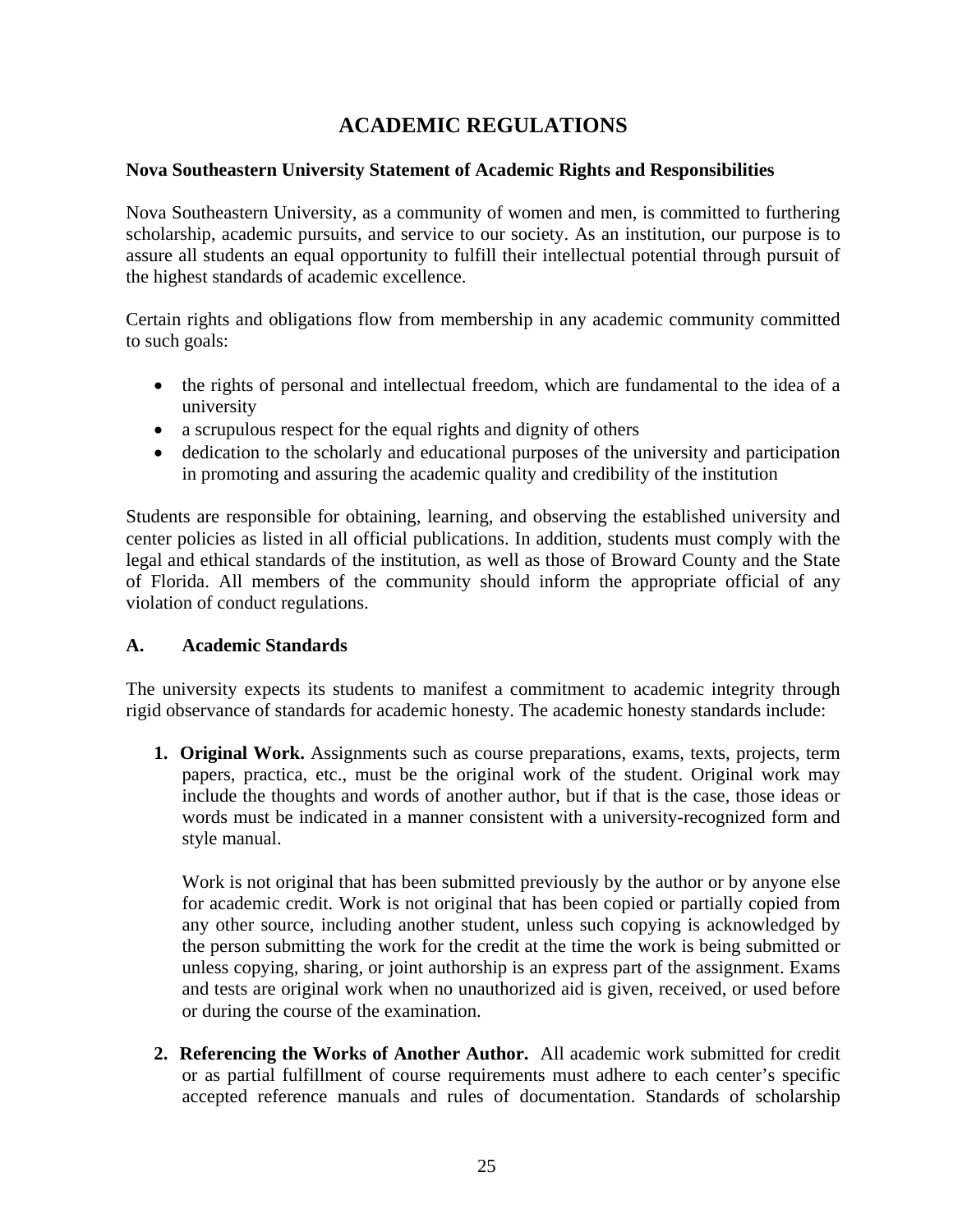require that proper acknowledgement be given by the writer when the thoughts and words of another author are used. Students must acquire a style manual approved by their center and become familiar with accepted scholarly and editorial practice in their program. Students' work must comport with the adopted citation manual for their particular center.

At Nova Southeastern University, it is plagiarism to represent another person's work, words, or ideas as one's own without use of a center-recognized method of citation. Deviating from center standards  $(A)(1)$  or  $(A)(2)$  is considered plagiarism at Nova Southeastern University.

- **3. Tendering of Information.** All academic work must be the original work of the student. Giving or allowing one's work to be copied, giving out exam questions or answers, or releasing or selling term papers is prohibited.
- **4. Acts Prohibited.** Students should avoid any impropriety, or the appearance thereof, in taking examinations or completing work in pursuance of their educational goals.

Violations of academic responsibility include, but are not limited to:

- a. plagiarism
- b. any form of cheating.
- c. conspiracy to commit academic dishonesty
- d. misrepresentation
- e. bribery in an attempt to gain an academic advantage
- f. forging or altering documents or credentials
- g. knowingly furnishing false information to the institution
- **5. Additional Matters of Ethical Concern.** Where circumstances are such as to place students in positions of power over university personnel, inside or outside the institution, students should avoid any reasonable suspicion that they have used that power for personal benefit or in a capricious manner.

#### **B. Conduct Standards**

**1.** Students should not interfere with the rights, safety, or health of members of the university community nor interfere with other students' right to learn. Students are expected to abide by all university, center, and program rules and regulations and all local, state, and federal laws.

Violations of conduct standards include, but are not limited to:

- a. Theft
- b. Vandalism
- c. Disruptive behavior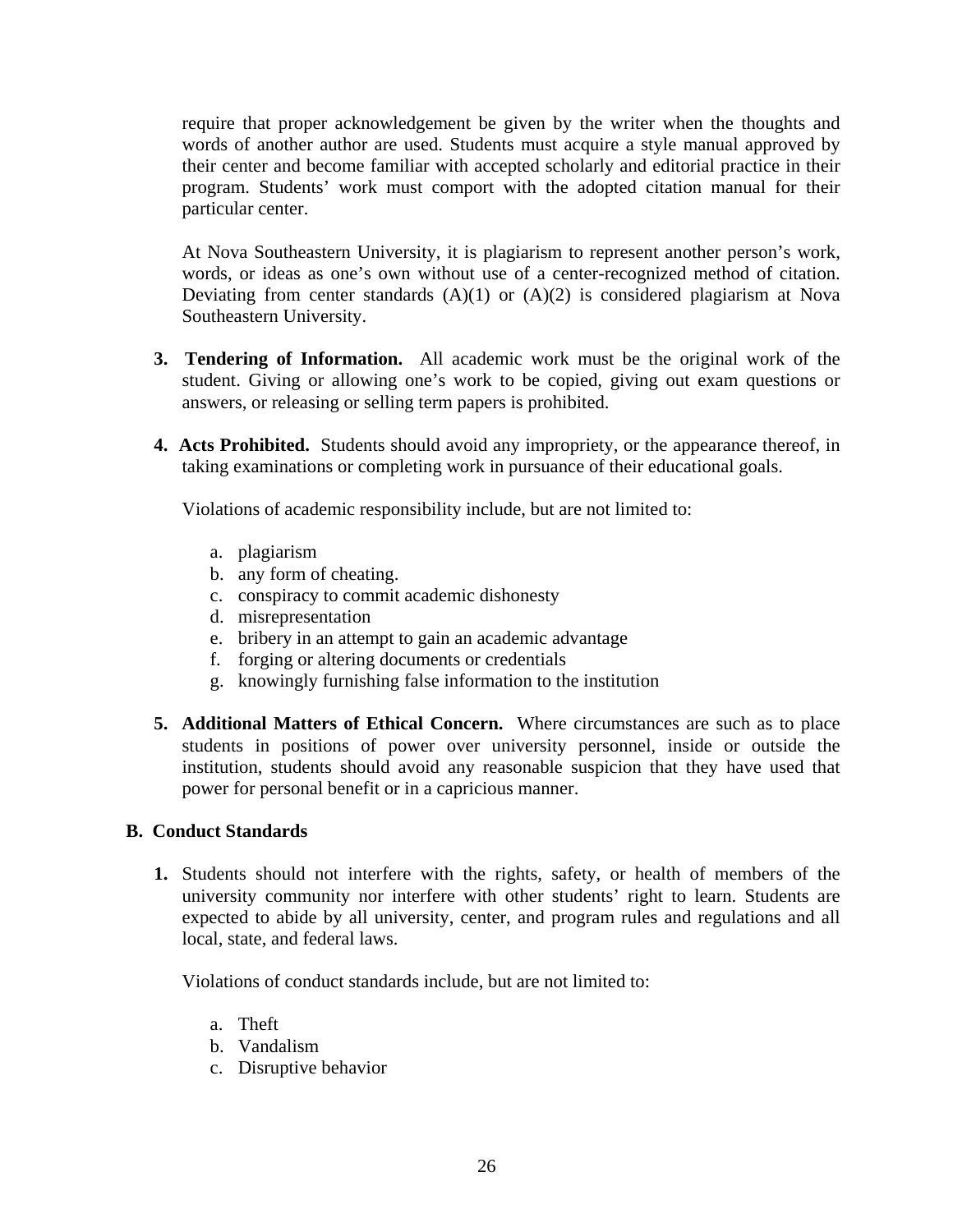- d. Possession or use of firearms, fireworks, explosives, or other dangerous substances or items
- e. Possession, transfer, sale, or use of illicit drugs
- f. Appearance in class or on campus under the apparent influence of alcohol or illicit drugs or chemicals
- g. Violations of housing regulations
- h. Any act or conspiracy to commit an act that is harassing or abusive or that invades an individual's right to privacy, including, but not limited to, sexual harassment and abuse against members of a particular racial, ethnic, religious, or cultural group
- i. Threats of or actual damage to property or physical harm to others
- j. Nova Southeastern University prohibits any activity that may be constructed as hazing (hazing is defined as: any action or situation that recklessly or intentionally endangers the mental or physical health or safety of a student for the purpose of initiation or admission into or affiliation with any organization operating under the sanction of a university)
- k. Failure to pay tuition and fees in a timely manner
- **2.** Students must have authorization from the university to have access to university documents, data, programs, and other types of information and information systems. Any use of the above without authorization is prohibited.

#### **C. Supplementary Standards**

Students are expected to comply with the legal and ethical standards of this institution and those of their chosen field of study, including the code of ethics for computer usage. The university and each center or program may prescribe additional standards for student conduct as would comport with the letter and spirit of this code.

#### **D. Violations**

Any violation(s) of any of the academic standards, conduct standards, or supplemental standards may result in a complaint being filed against a student to enforce the Code of Student Conduct and Academic Responsibility. Deans or directors may, in their discretion, immediately suspend students pending a hearing on charges of academic misconduct or supplementary standard violations. Any student found guilty of a violation of the academic, conduct, or supplementary standards will be subject to disciplinary action, including expulsion from the university.

#### **Student Code of Computer Ethics**

Student users of Nova Southeastern University's computer systems are subject to all applicable federal, state, and international computer laws. A copy of the Florida Computer Crimes Act, Chapter 815, *Florida Statutes* and referenced Florida state statutes may be examined online or in a student's academic program office.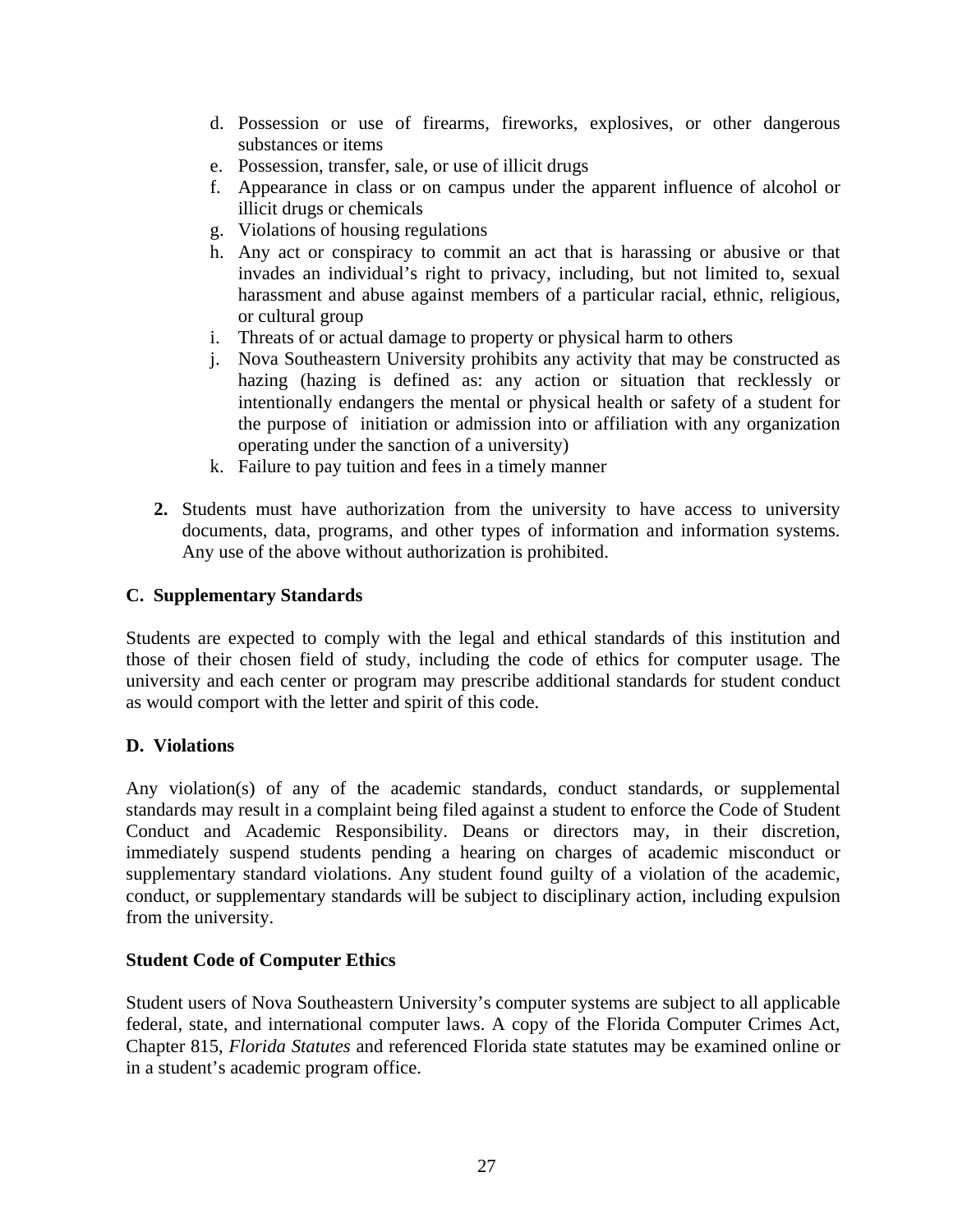Nova Southeastern University provides computer systems with access to hardware, software, and networks to enhance academic experience. Ethical conduct by students in the use of this technology is the same as in all other areas of university life and it is of equal importance. All students are expected to abide by the Nova Southeastern University Code of Student Conduct and Academic Responsibility.

For more detailed information on Nova Southeastern University's Student Code of Computer Ethics, please consult the *Student Handbook*. [\(www.nova.edu/cwis/studentaffairs\)](http://www.nova.edu/cwis/studentaffairs)

# **Drug-Free Schools and Campuses**

In order to comply with the Drug-Free Schools and Communities Act (Pub. L. No. 101-226, Title 34 C.F.R., part 86), Nova Southeastern University has adopted the following policy for all workplace, school, campus, and field-based programs.

The unlawful manufacture, distribution, dispensation, possession, or use of illicit drugs and the abuse of alcohol are prohibited in and on Nova Southeastern University-owned or – controlled property and as a part of any of its activities. No Nova Southeastern University employee or student is to report to work or school while under the influence of illicit drugs or alcohol.

For more detailed information on this policy, please consult the programs' *Student Handbook*.

# **Privacy of Records**

Nova Southeastern University maintains a system of records that includes application forms, admission test scores, and transcripts of students' previous academic records and performance while in residence. These records are available for review by current and former students upon written request to the Office of the University Registrar. However, the registrar will not release transcripts of students' academic records until all accounts, both academic and nonacademic, have been paid.

The law limits access by and disclosure to a third party. Such access is given only upon consent of the student or if required by law, except for the following information, which may be released as directory information: a) student's name, b) address, c) dates of attendance, d) degree and awards received. Requests for such information must be submitted in writing to the university. The university reserves the right to refuse the above information if the reason for the request is not considered to be a sufficient need to know.

Any student or parent not wishing to have this information disclosed should notify the Office of the University Registrar in writing before September 1 of the relevant school year.

Students do not have the right of access to educational records until they have been admitted to and have actually begun attending Nova Southeastern University. There is no prohibition from disclosing such information to the parents of students who are listed on their parents' federal income tax forms.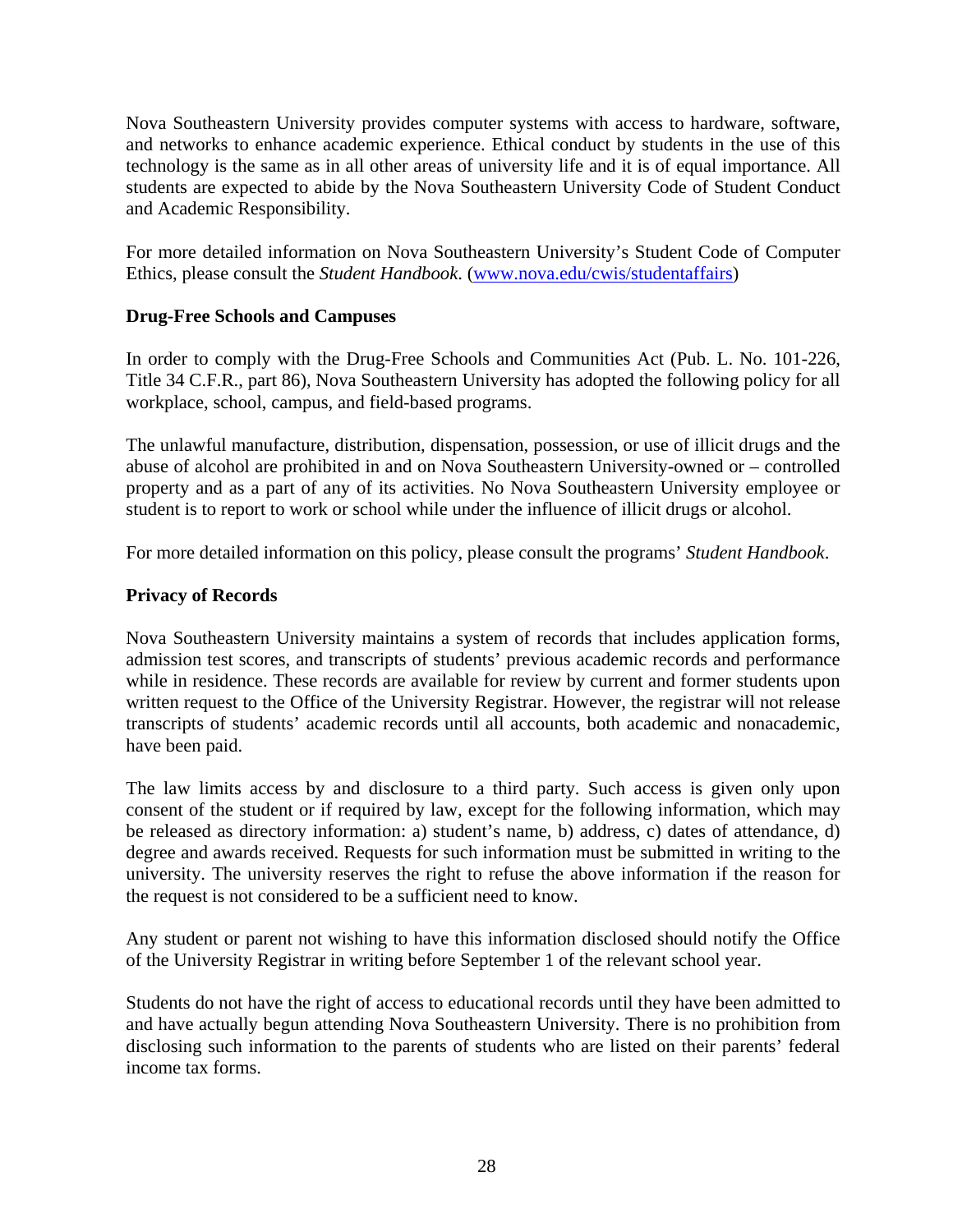Parents or eligible students will be provided a hearing by the university if they wish to challenge the content of the record. If they are still not satisfied, the parents or eligible students may add explanatory or rebuttal matter to the record.

If the students or parents are denied access to a hearing or if the records are alleged to have been illegally disclosed to a third party, the students or parents may file a complaint with the U.S. Department of Education.

# **Reservation of Power**

Nova Southeastern University reserves the right to amend, modify, add to, or delete its rules, policies, and procedures affecting its institutional relationship with students as deemed necessary by the administration. Any such amendment, modification, addition, or deletion shall not be considered a violation of the relationship between the university and the student. Such right includes modification to academic requirements, curriculum, tuition, and/or fees when in the judgment of the administration such changes are required in the exercise of its educational responsibility.

The university reserves the right to cancel any class. If a class is cancelled and a replacement is not offered, then students will receive a full refund of tuition paid for the cancelled class. If the student registered for only one class, then the registration fee would be refunded as well.

# **Policies Governing Student Relations**

#### **General**

Nova Southeastern University has established specific policies, procedures, and guidelines defining its relationship with its students. The term a student as used in this catalog defines the student, or parents of the student if the student qualifies as a dependent under the provisions of the Internal Revenue Code.

#### **Institutional and Academic Information**

NSU and its composite academic units periodically publish bulletins or catalogs describing the university and its academic programs. These bulletins are available to enrolled and prospective students through the various admissions offices associated with the academic units or from the Office of the University Registrar. Each academic unit, group of units, and/or the Office of the University Registrar maintain at least one full-time employee to assist all students in obtaining information.

#### **Notice of Nondiscrimination**

Nova Southeastern University admits students of any race, color, sex, age, non-disqualifying disability, religion or creed, or national or ethnic origin to all the rights, privileges, programs, and activities generally accorded or made available to students at the school, and does not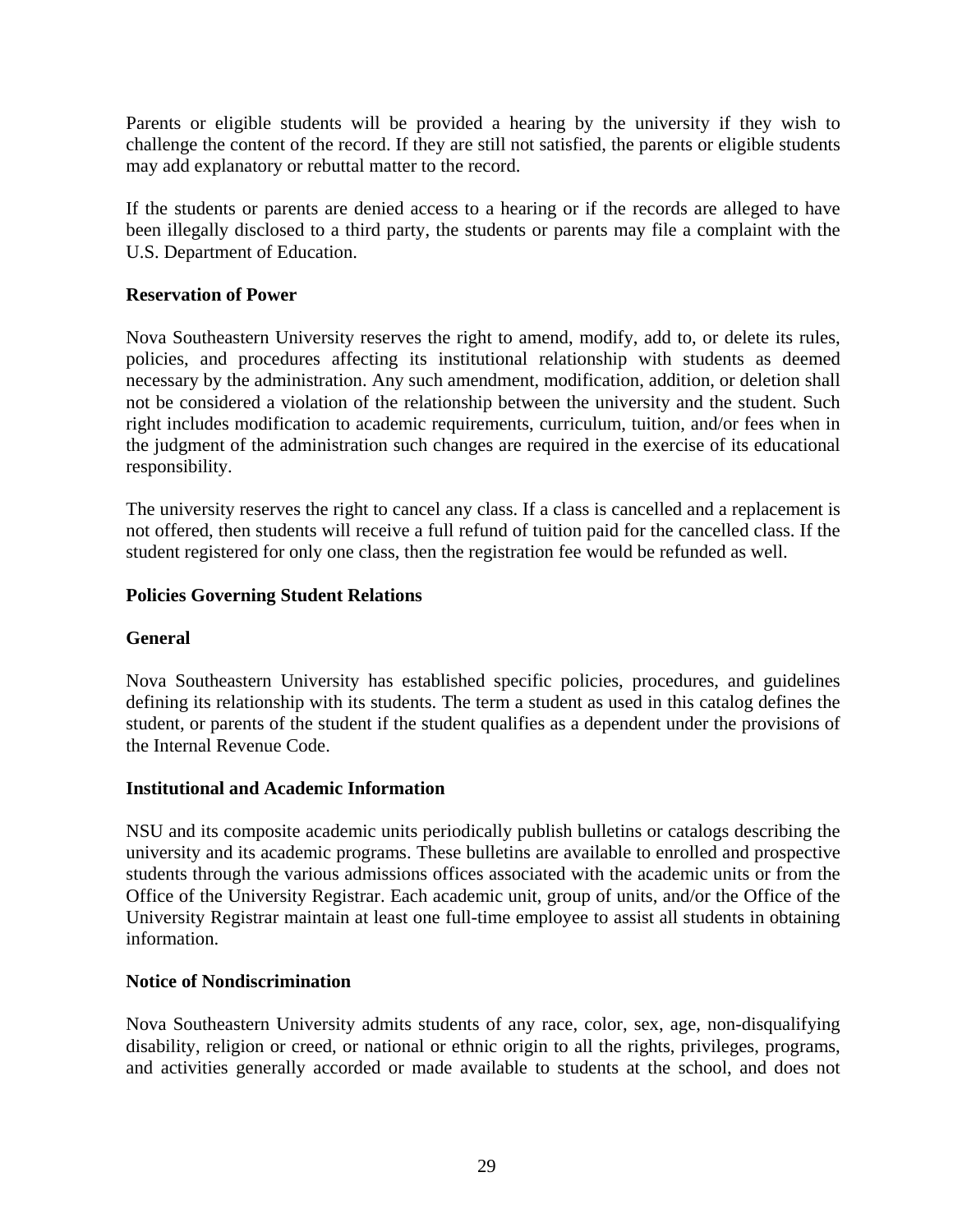discriminate in administration of its educational policies, admissions policies, scholarship and loan programs, and athletic and other school-administered programs.

The Office of the University Registrar is designated as the policy coordinator to assure compliance with all federal, state, and local laws and regulations relative to nondiscrimination.

# **Grievances**

When questions about procedures, decisions, or judgments occur, counseling is available for discussion and resolution of differences. Students may also have recourse to more formal avenues of appeal and redress. Grievance procedures are explained in the *Student Handbook*.

#### **Student Publications**

Nova Southeastern University, as publisher, bears the legal responsibility for the contents of student publications. In the delegation of editorial responsibility to students, the university provides sufficient editorial freedom for the student publications to maintain their integrity of purpose as vehicles of free inquiry and free expression in the Nova Southeastern University academic community.

The delegated editorial freedom of student editors and managers is subject to corollary responsibilities to be governed but the canons of responsible journalism, such as the avoidance of libel, indecency, undocumented allegations, attacks on personal integrity, and the techniques of harassment and innuendo.

As safeguards for the delegated editorial freedom of student publications, the following provisions are made:

- **3.** The student press shall be free of censorship and advance approval of copy, and its editors and managers shall be free to develop their own editorial policies and new coverage.
- **4.** Editors and managers of student publications shall be protected from arbitrary suspension and removal because of student, faculty, administrative, or public disapproval of editorial policy or content. Only for proper and stated causes shall editors and managers be subject to removal, and then by orderly and prescribed procedures.
- **5.** All university-published and financed student publications shall explicitly state on the editorial page that the opinions therein expressed are not necessarily those of Nova Southeastern University or of the student body.

#### **Student Participation in University Governance**

In furtherance of its commitment to teaching and learning, Nova Southeastern University encourages student participation in institutional decision making.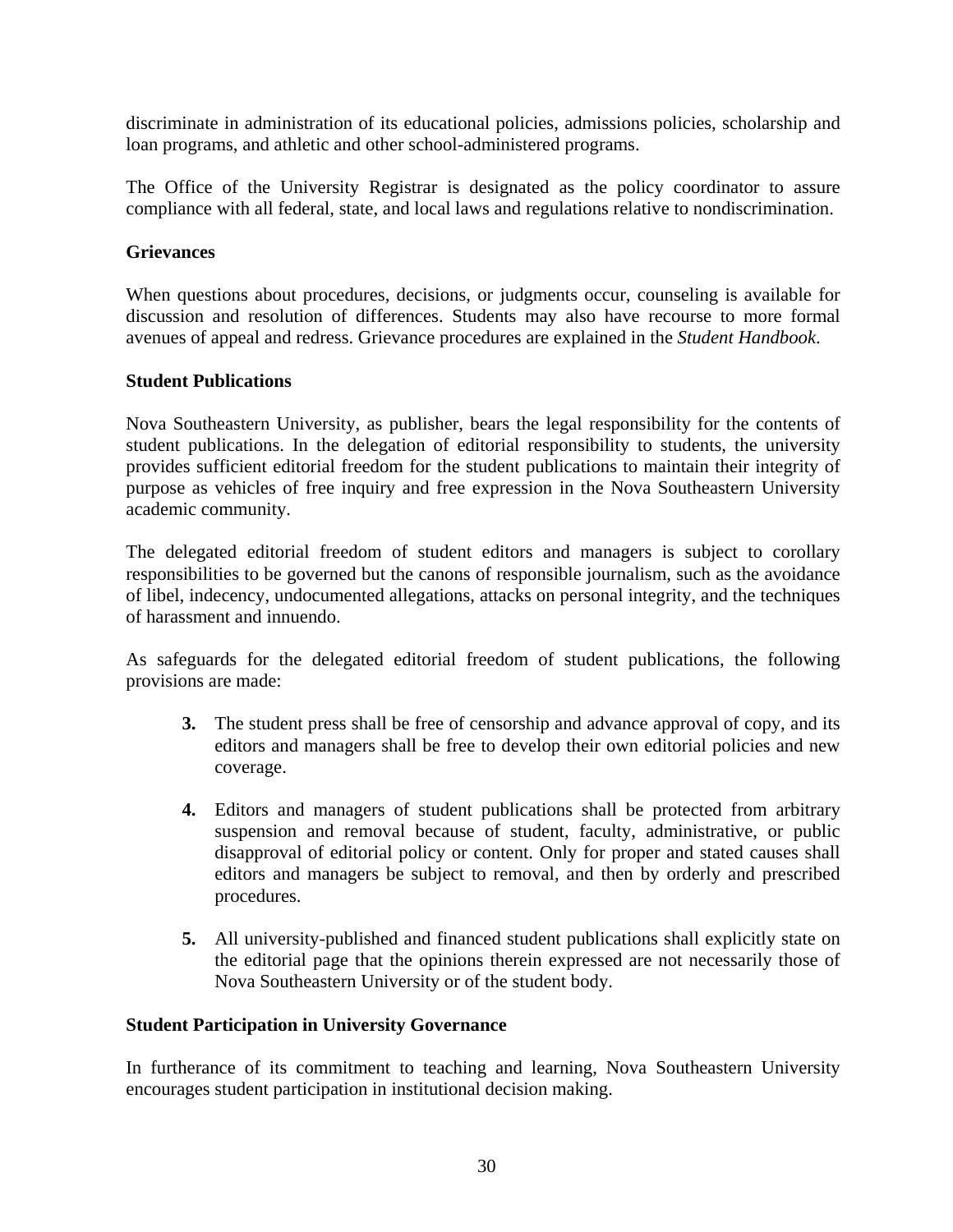Within each center, elected student government bodies provide vehicles for student expression of views and opinions on issues of institutional policy. Additionally, students are regularly appointed to committees, task forces, and ad hoc groups dealing with issues of concern to students,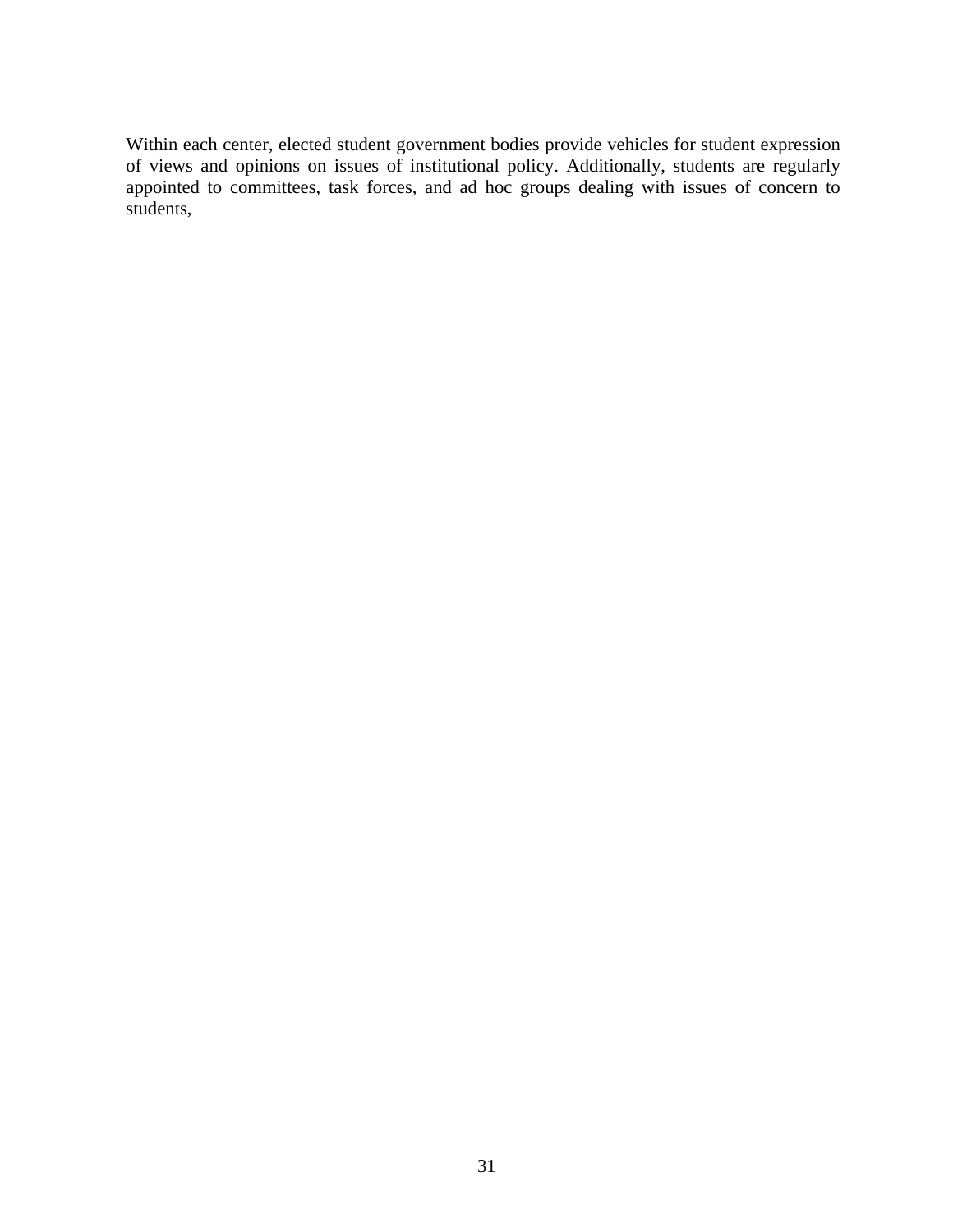## **MASTER'S PROGRAMS**

#### **General Psychology (Online)**

The Master's Program in General Psychology is designed to prepare students to develop foundational knowledge in psychological theory and research. Local, national, and international students may select this M.S. degree as an opportunity to obtain prerequisite courses to meet eligibility requirements for application to other psychology programs, including advanced doctoral studies. Through its specialty tracks, the program will also allow a variety of professionals within the fields of education, human services, and allied health to access coursework both as degree-seeking and non-degree seeking students in order to advance their psychological knowledge and use of psychological applications in their respective fields. In addition to the direct benefit of obtaining foundational knowledge in psychology, the curriculum is designed to facilitate the development of basic interpersonal skills, cultural sensitivity, and additional knowledge and skills that enhance the preparation of students for professional work in increasingly diverse social agencies, school and community settings, in business and industry environments, and in hospitals.

\* Note: Graduate students who earn this degree will not have met the educational requirements for certification or licensure in the state of Florida and should not expect to provide psychological services as an independent practitioner. Rather, this degree demonstrates master's-level achievement and enhances employment opportunities.

#### **Mental Health Counseling**

The Master's Program in Mental Health Counseling was designed for the continued professional development of persons who currently serve or will serve their community in a variety of counseling capacities. Master's degree training is based on a developmental model that emphasizes interdisciplinary collaboration, prevention of dysfunction, and direct service. The field of mental health counseling, which has experienced a great deal of growth over the past decade, now has professionals placed in such diverse settings as social agencies, mental health settings, hospitals, educational settings, personnel settings, business and industry, and private practice. The Center for Psychological Studies is firmly committed to the mission of training competent professionals who will design and implement prevention and treatment programs and provide direct counseling services. The course work provides broad-based training designed to equip individuals with the skills necessary to confront a wide variety of contemporary issues, such as substance abuse, family violence, aging, eating disorders, suicidal tendencies, and general emotional problems.

#### **School Counseling**

The Master's Program in School Counseling is designed for the continued professional development of persons who presently serve or are interested in serving our youth and their families in an educational, Pre-K-12 setting. Master's training is based on a developmental model that emphasizes interdisciplinary collaboration, prevention, and responsive services. The professional school counselor, based on the American School Counselor Association National Model, delivers a comprehensive school counseling program that addresses the academic, career, and personal/social needs of all students. The course work provides broad-based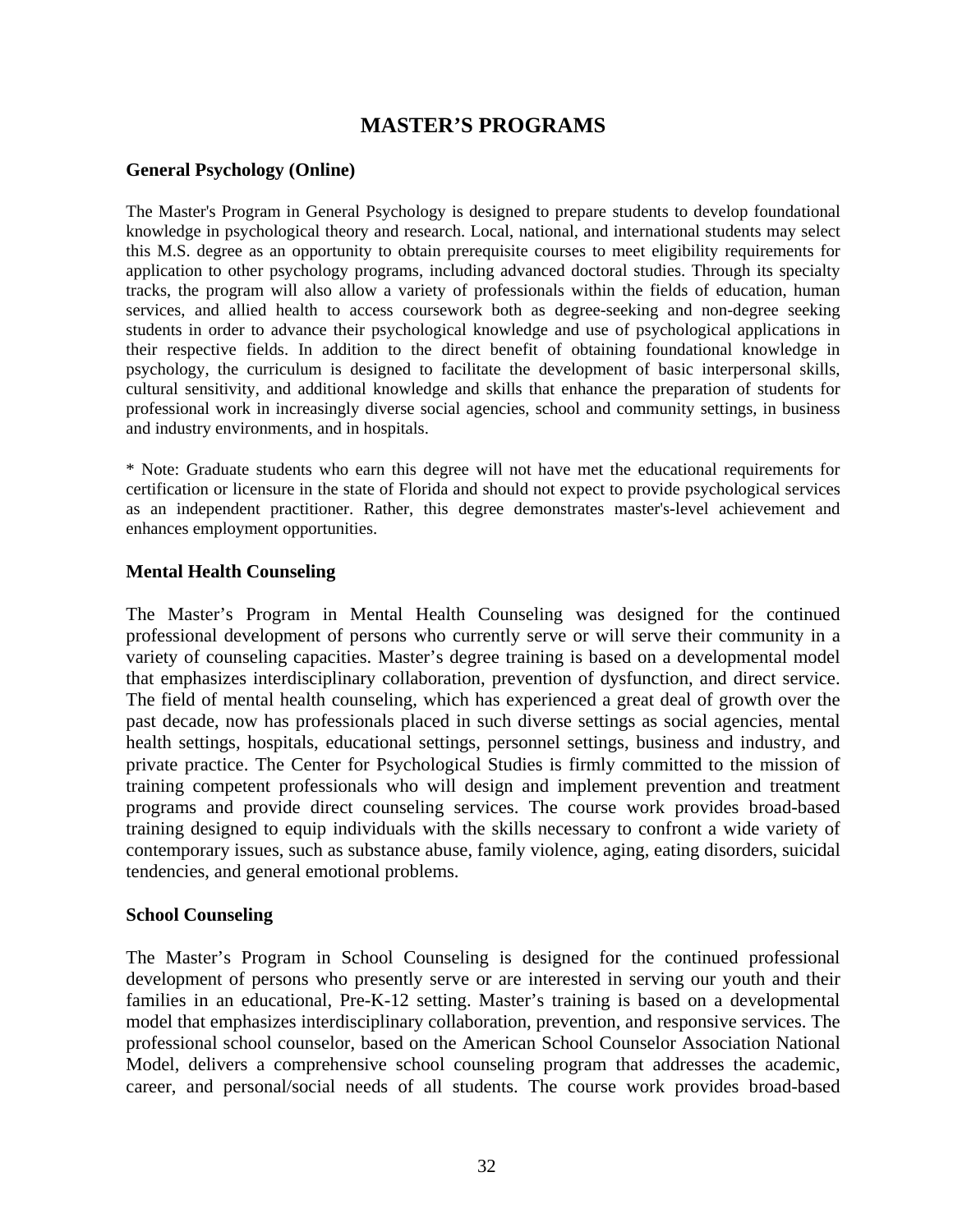training designed to equip individuals with the skills necessary to confront a wide variety of contemporary issues facing today's youth.

The master's programs in Mental Health Counseling and School Counseling are offered on the main campus in Fort Lauderdale and in the field-based format at various locations in Florida.

### **Certification/Endorsement Option**

Teachers, educators, and counselors who hold an eligible master's degree in a related area other than school counseling may apply for admission as a "special (non-degree) student" for the purpose of taking courses in the master's program in school counseling that meet the requirements for Florida certification as a school counselor under Plan 2, Rule 6A-4.0181, *Florida Statutes* (course by course basis).

Special (non-degree) students seeking admission to the school counseling program for the purpose of seeking certification by the FL Department of Education will be required to complete the following courses at NSU. All students will be required to complete PYCL 685 and PYCL 688/689 (School Counseling Practicum and Internship) at NSU regardless of previous internship experiences. Please be advised that waiver of the practicum and internship experience for any reason will not be permitted.

### **Counseling (Online)**

The Counseling program, offers an innovative academic program designed for the working professional actively involved in or entering the field of counseling or related fields. The program offers individuals the opportunity to earn a degree in counseling with concentrations in mental health counseling, substance abuse counseling, substance abuse counseling and education, applied behavioral analysis or advanced applied behavioral analysis. The online program is particularly designed to serve the training needs of administrators and practitioners who seek advanced training, but who cannot access quality training without the interruption of ongoing work responsibilities.

#### **Course Formats**

Main campus classes in mental health counseling are typically offered in two regular semesters of approximately 15 weeks each and two summer semesters. Classes typically meet once per week during the fall and winter semesters and twice per week during the summer semesters. Most courses are scheduled from 4:00 p.m.–7:00 p.m. or 7:00 p.m.–10:00 p.m., Monday through Thursday, with some additional daytime and weekend offerings. Applicants should note that course schedules vary each semester.

The Master of Science degree programs and course work are offered at selected locations in a field-based format. Accessibility to main campus administrators, advisors, faculty members, library resources, and information is maintained through on-site coordinators, faculty members, and on line services. In addition to main campus personnel, on-site personnel assist students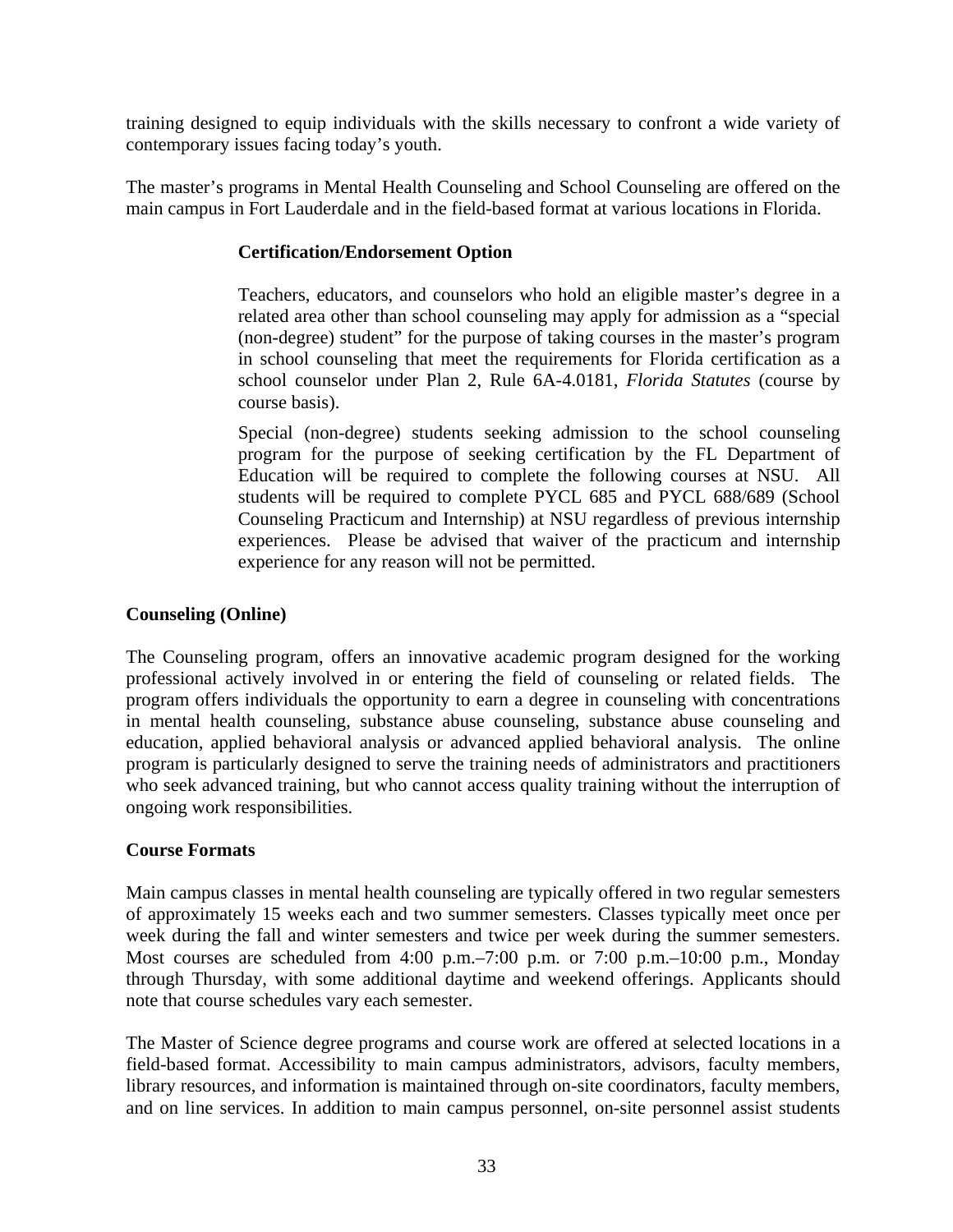and provide an effective liaison between the main campus and students and are available to students during classes and throughout the program.

In the field-based format for a master's degree in mental health counseling and school counseling, courses are taken one at a time (except during practicum/internship). Each individual three-semester-hour course begins with registration and spans an eight-week period. Forty-five hours are required and are scheduled into two full weekends. Courses for a given cluster of students are typically scheduled from August through late June. Each course is offered once for each cluster during the course of the approximately three-year program. **Students admitted at a specific field-based site must begin the program within the first scheduled course offered for their cluster as course work is sequenced throughout the program.** Instructors are accessible to students throughout course work.

Students register for scheduled courses at the beginning of each semester. Course preparation begins approximately one month before the first class meeting of each course. Class meetings (except the practicum/internship) are scheduled on Fridays (6:00 p.m.-10:00 p.m.), Saturday (8:30 a.m.-6:00 p.m.), and Sundays (8:30 a.m.-5:30 p.m.). Practicum/internship classes will be scheduled over a 15-week format.

Schedules will be affected by official university holidays, such as Labor Day and Thanksgiving Day, as posted in the academic calendar.

**Important:** See detailed description of master's practicum information in this catalog.

**Note:** Courses in the Master's in Counseling program and the General Psychology program are offered online via WEBCT in a 15 week semester format (winter, summer and fall). Chat times are required and scheduling is up to the discretion of the instructor. Length of the program is contingent on choice of concentration. For the Master's in Counseling program, the average length of time to complete the program is 2 ½ to 3 years (taking two courses each semester). For the General Psychology program, the average length of time to complete the program is  $1\frac{1}{2}$  years.

For further specific information on the Master's in Counseling program, please refer to the website at: [http://www.cps.nova.edu/programs/csi/index.htm.](http://www.cps.nova.edu/programs/csi/index.htm)

For further specific information on the Master's in General Psychology program, please refer to the website at: <http://cps.nova.edu/programs/generalpsychology/index.html>.

#### **Master's Program Admissions**

#### **Requirements for General Psychology**

To be considered for admission to graduate study in the master's program in General Psychology, the applicant is required to present evidence of scholastic ability, interest in the area of psychology, personal stability, and strong character. Minimum requirements include an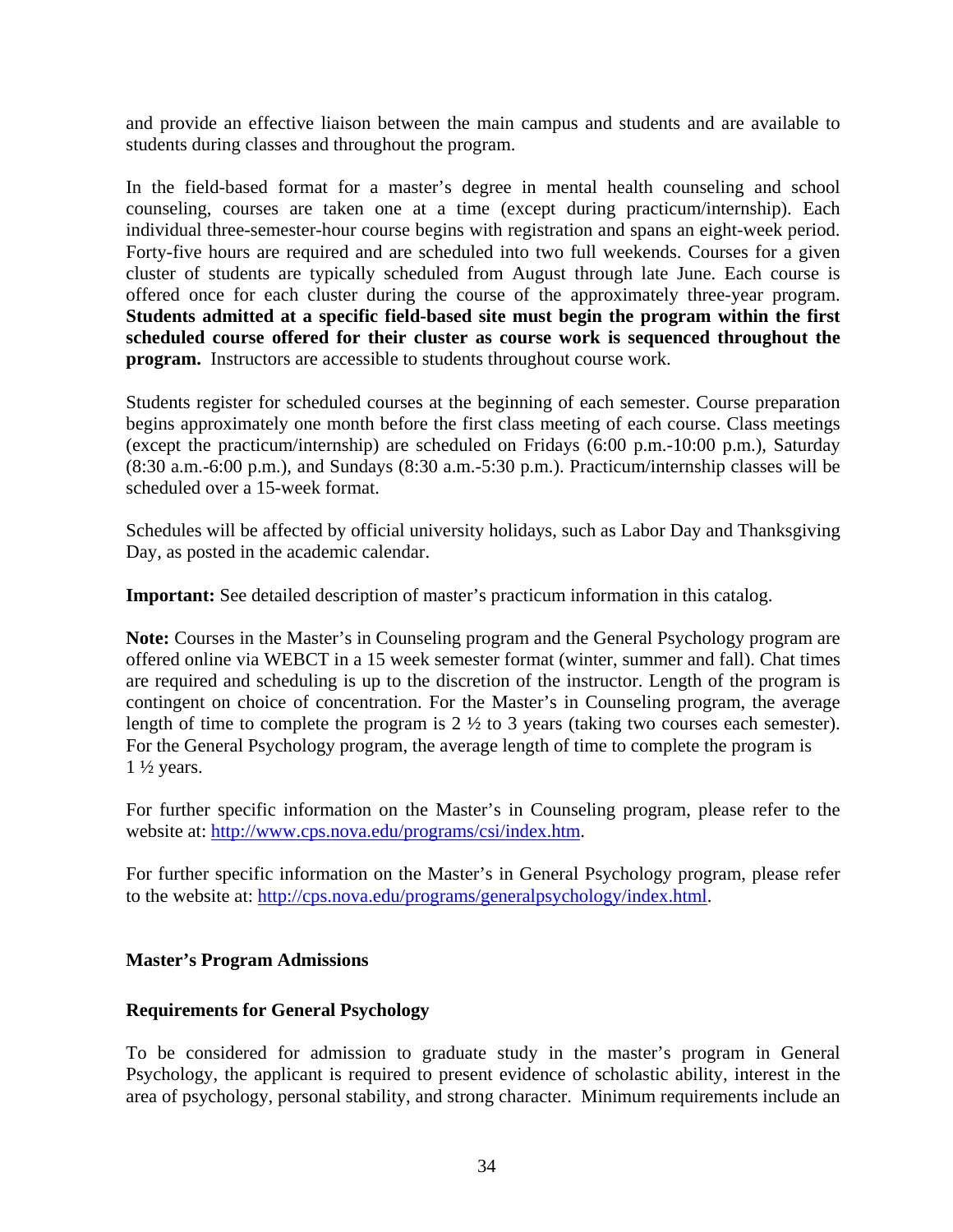undergraduate GPA of 3.0 in the last 60 credits of undergraduate study **OR** completion of a minimum of 18 credits of graduate study with a GPA of 3.0 or better **OR** completion of the GRE test with a preferred score of 1000 (verbal and quantitative).

**Note:** *All students are admitted into graduate study only. Upon completion of the first 4 courses with a 3.0 GPA or better, they will be matriculated into the degree program. Students who do not meet this standard cannot continue in the program.*

- **1.** Complete the master's programs application form.
- **2.** Include, with the application, a check for \$50 (nonrefundable application fee) made payable to Nova Southeastern University.
- **3.** Submit two letters of recommendation with completed forms from professors, employers, supervisors, or similar persons most familiar with your work.
- **4.** Arrange for official transcripts from all regionally accredited colleges or universities attended, including agency evaluation of foreign degrees for determination of U.S. equivalence (including Canadian transcripts) to be mailed to:

 Nova Southeastern University Enrollment Processing Services (EPS) Attention: Center for Psychological Studies 3301 College Avenue PO Box 299000 Fort Lauderdale, Florida 33329-9905

International Students should visit <http://www.nova.edu/internationalstudents/> for further information.

If courses from one college/university appear on another college's/university's transcript, you are still required to submit an official transcript from the college or university where you originally completed the course work. If the initial transcript forwarded does not reflect degree conferral or final semester grades, you must forward a final transcript as soon as this information becomes available.

- **5.** Submit official scores from the GRE (verbal, quantitative, and analytical writing). This submission is **optional** and may be used to supplement the application (i.e. academic record.
- **6.** Provide a personal statement of up to 500 words indicating your goals in pursuing a masters-level degree in psychology.
- **7.** Where applicable for foreign nationals, applicants should submit TOEFL scores. International Students should visit [http://www.nova.edu/internationalstudents/prospective/](http://www.nova.edu/internationalstudents/prospective/ i20.html)  [i20.html](http://www.nova.edu/internationalstudents/prospective/ i20.html) for further information.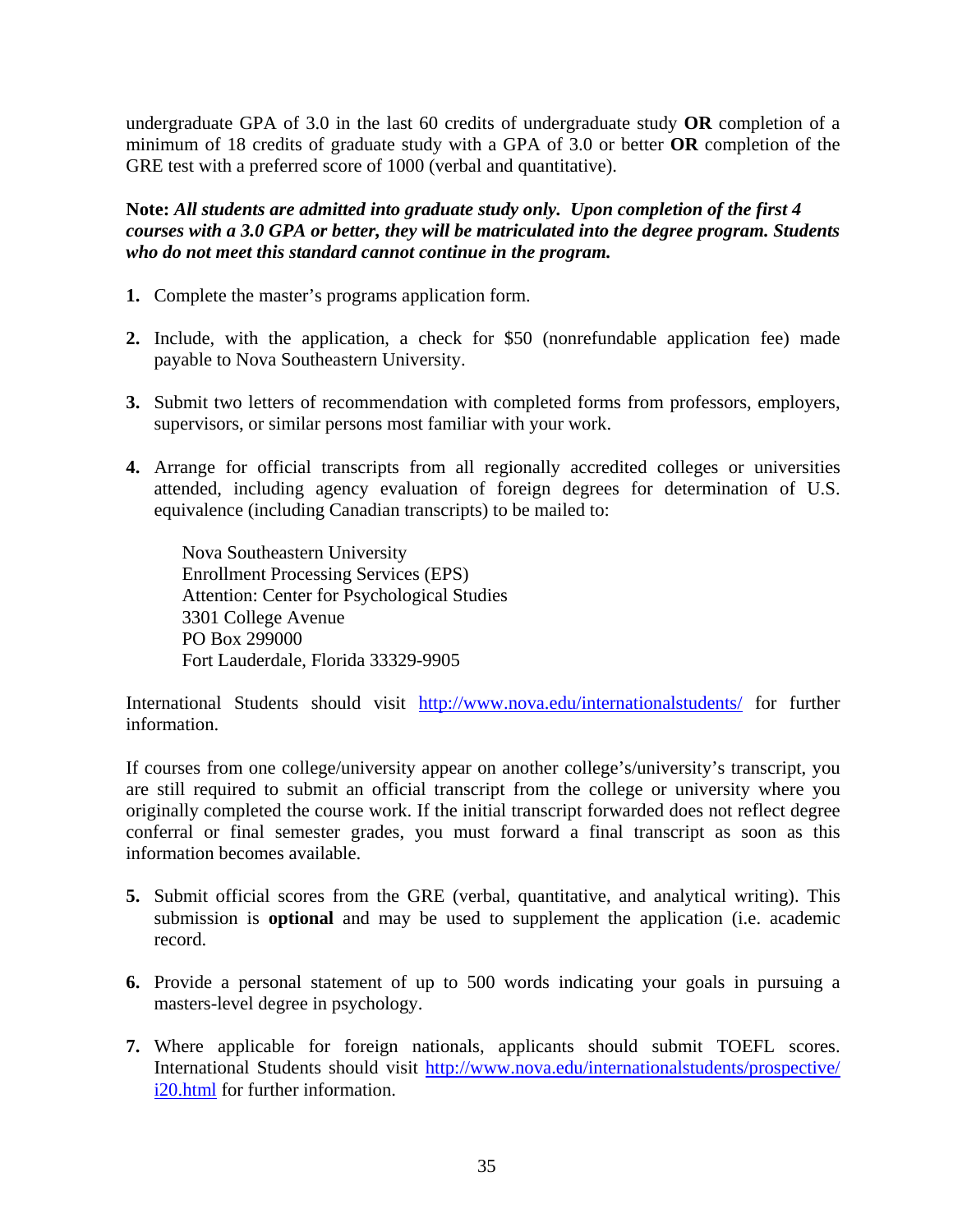### **Requirements Mental Health Counseling or School Counseling**

To be considered for admission to graduate study in the master's programs in Mental Health Counseling or School Counseling, the applicant is required to present evidence of scholastic ability, interest in the area of psychology and counseling, personal stability, and strong character. Minimum requirements include an undergraduate GPA of 2.5 or a 3.25 graduate GPA in a minimum of twelve credits of graduate course work. Students may seek admission to main campus programs for fall, winter, or summer sessions. Field-based cluster start dates vary.

### **Application Procedures**

#### **Degree-Seeking Students**

- **1.** Complete the master's programs application form.
- **2.** Include, with the application, a check for \$50 (nonrefundable application fee) made payable to Nova Southeastern University.
- **3.** Submit two letters of recommendation with completed forms from professors, employers, supervisors, or similar persons most familiar with your work.
- **4.** Arrange for official transcripts from all regionally accredited colleges or universities attended, including agency evaluation of foreign degrees for determination of U.S. equivalence (including Canadian transcripts) to be mailed to:

Nova Southeastern University Enrollment Processing Services (EPS) Attention: Center for Psychological Studies 3301 College Avenue PO Box 299000 Fort Lauderdale, Florida 33329-9905

International Students should visit <http://www.nova.edu/internationalstudents/> for further information.

If courses from one college/university appear on another college's/university's transcript, you are still required to submit an official transcript from the college or university where you originally completed the course work. If the initial transcript forwarded does not reflect degree conferral or final semester grades, you must forward a final transcript as soon as this information becomes available.

**5.** Submit a 500 word minimum, typed professional statement that includes information about experience in the field of counseling, professional interests, and career goals. Describe how your professional, academic, and personal experiences led you to apply to this program. Include your full name on the essay. The personal statement helps us get to know you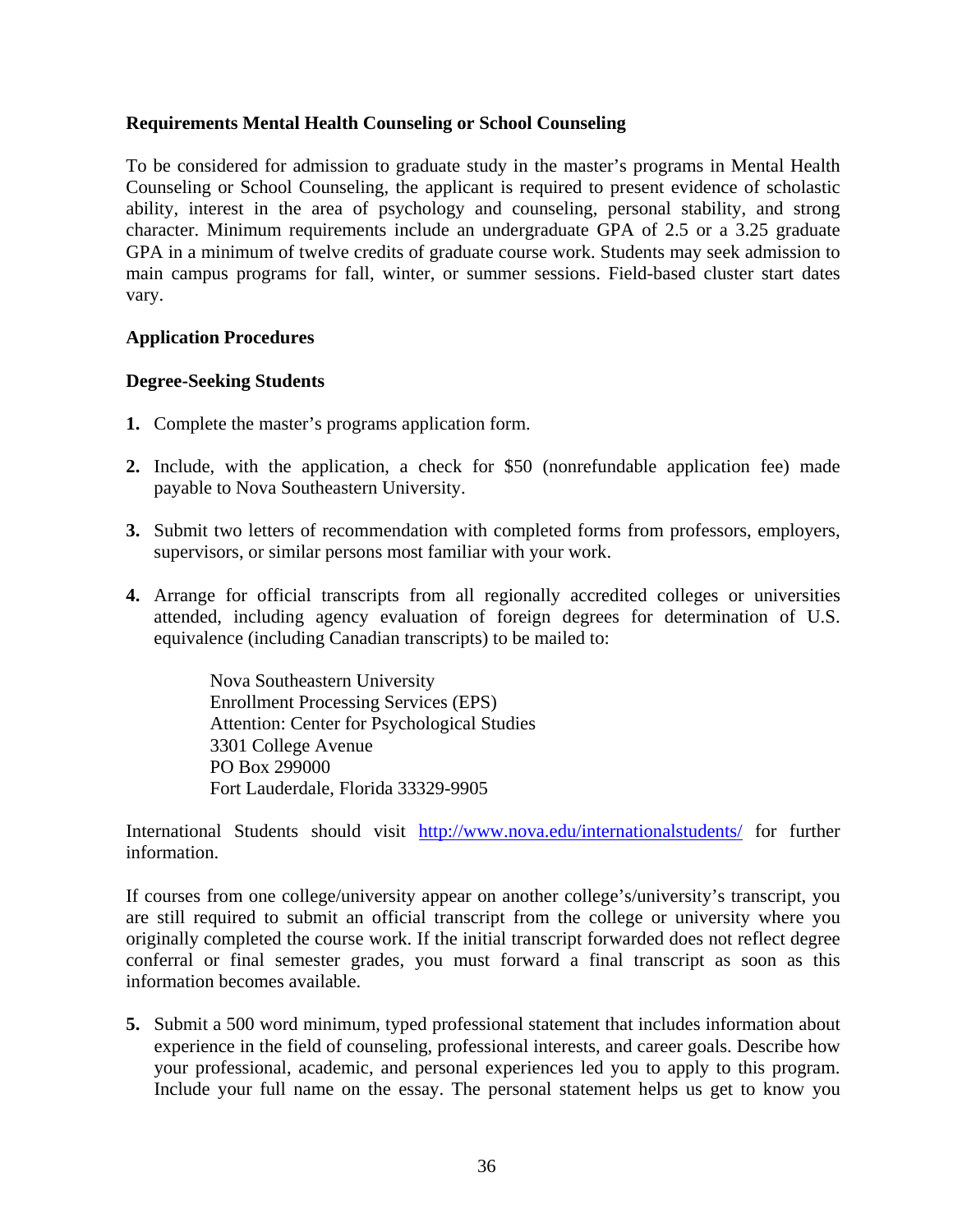beyond the objective data provided in review of your courses, grades and other objective information. It also demonstrates your ability to communicate your thoughts in a professional, organized and succinct manner.

- **6.** Include a copy of your teaching certificate (school counseling applicants only). Applicants may request a waiver of this requirement by contacting the Office of Graduate Admissions.
- **7.** Where applicable for foreign nationals, applicants should submit TOEFL scores. International Students should visit [http://www.nova.edu/internationalstudents/prospective/](http://www.nova.edu/internationalstudents/prospective/ i20.html)  [i20.html](http://www.nova.edu/internationalstudents/prospective/ i20.html) for further information.

### **Special Students (non-degree-seeking)**

- **1.** Complete the master's programs application form.
- **2.** Include, with the application, a check for \$50 (nonrefundable application fee) made out to Nova Southeastern University.
- **3.** Submit two letters of recommendation with completed forms from professors, employers, supervisors, or similar persons most familiar with your work.
- **4.** Arrange for official transcripts from all regionally accredited colleges or universities attended to be mailed to:

 Nova Southeastern University Enrollment Processing Services (EPS) Attention: Center for Psychological Studies 3301 College Avenue PO Box 299000 Fort Lauderdale, Florida 33329-9905

If courses from one college/university appear on another college's/university's transcript, you are still required to submit an official transcript from the college or university where you originally completed the course work. If the initial transcript forwarded does not reflect degree conferral or final semester grades, you must forward a final transcript as soon as this information becomes available.

- **5.** For the Mental Health Counseling Program, submit a letter specifying desired course work.
- **6.** For the School Counseling Program, submit Florida Department of Education Statement of Eligibility for Certification, indicating course work required. Include a copy of your teaching certificate (school guidance and counseling applicants only). Applicants may request a waiver of this requirement by contacting the Office of Graduate Admissions (954) 262-5760.
- **7.** Where applicable for foreign nationals, applicants should submit TOEFL scores.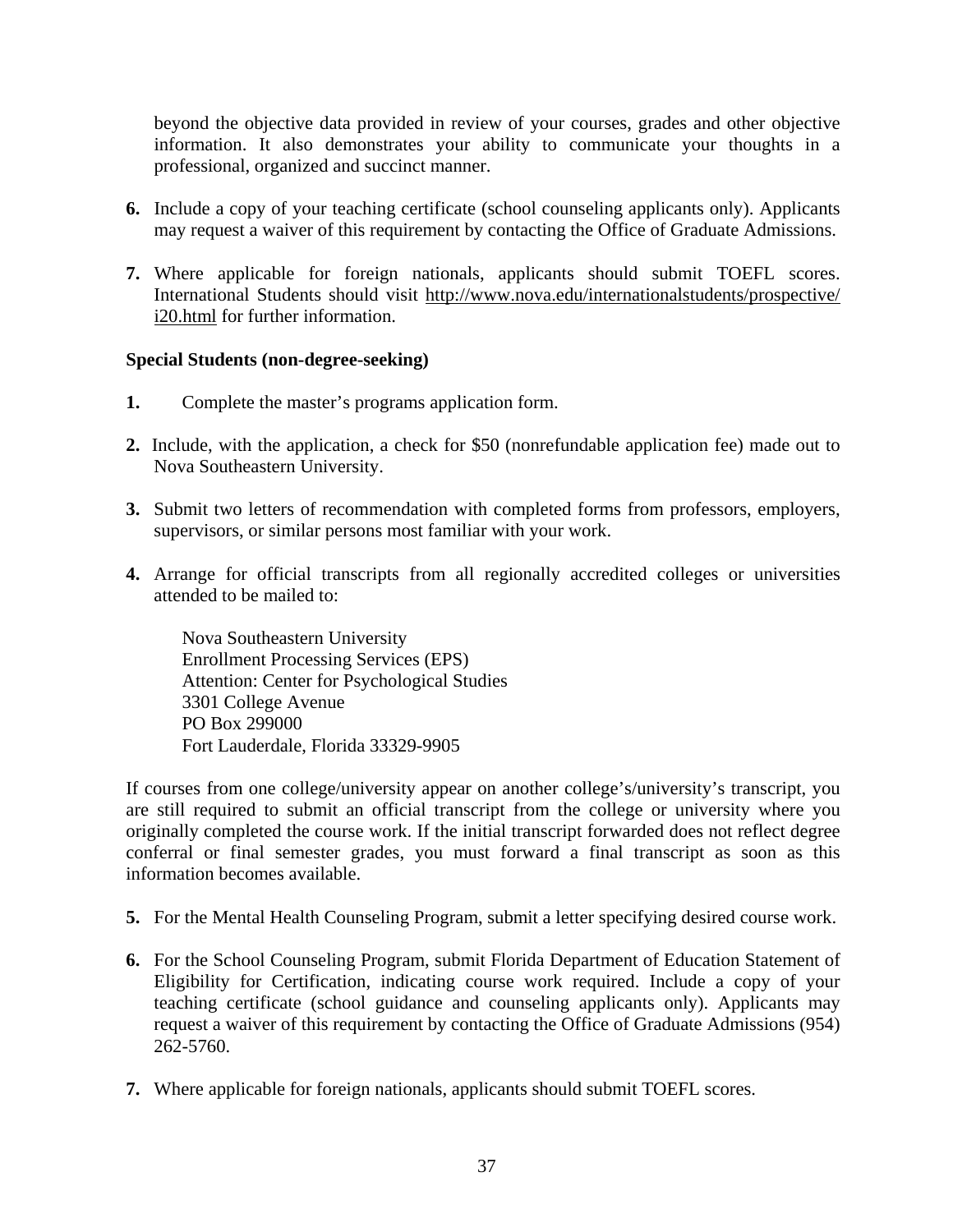An interview or additional documentation may be required for purposes of screening or advisement. Applicants are responsible for ensuring that their file is complete and received by the announced deadline. Check on the status of your file with the Office of Graduate Admissions, (954) 262-5760, before the application deadline.

### **Requirements Counseling (online)**

- **1.** Complete online application form
- **2.** Baccalaureate degree from a regionally accredited institution. Official transcripts from all schools attended and/or agency evaluation of foreign degree.
- **3.** An undergraduate or masters degree in psychology, education, behavioral science, social work, or a related field, and/or demonstrate aptitude to work in counseling through professional, volunteer, research, or personal experience.
- **4.** A grade point average (GPA) of 2.5 or higher in last 60 semester hours of undergraduate coursework or a total score of 1000 or higher on the combined verbal and quantitative sections of the Graduate Record Exam (GRE) taken within the past five years, or other similar measures or a master's degree with an overall GPA of 3.25 or better in a minimum 12 credits of graduate coursework.
- **5.** Please briefly explain (500 word minimum) your interest in the field of mental health counseling, substance abuse or applied behavior analysis. Describe how your professional, academic, and personal experiences led you to apply to this program. Include your full name on the essay. The personal statement helps us get to know you beyond the objective data provided in review of your course grades and other objective information. It also demonstrates your ability to communicate your thoughts in a professional, organized and succinct manner.
- **6.** Two academic or professional letters of recommendation.
- **7.** TOEFL score (if applicable)
- **8.** An interview is required for admission to the program

**\*** Students admitted to the master's programs must have access to a computer and their own Internet service provider account. Students will be required to demonstrate technological competence and computer literacy during the program, including the use of the electronic library. NSU requires that all students maintain one official university-assigned computer account that is used to access major computing resources, including electronic mail. All official electronic mail communications directed to CPS students will be sent exclusively to NSUassigned computer accounts to ensure timely and accurate delivery of information. Students may forward their NSU generated electronic mail to external locations, but do so at their own risk.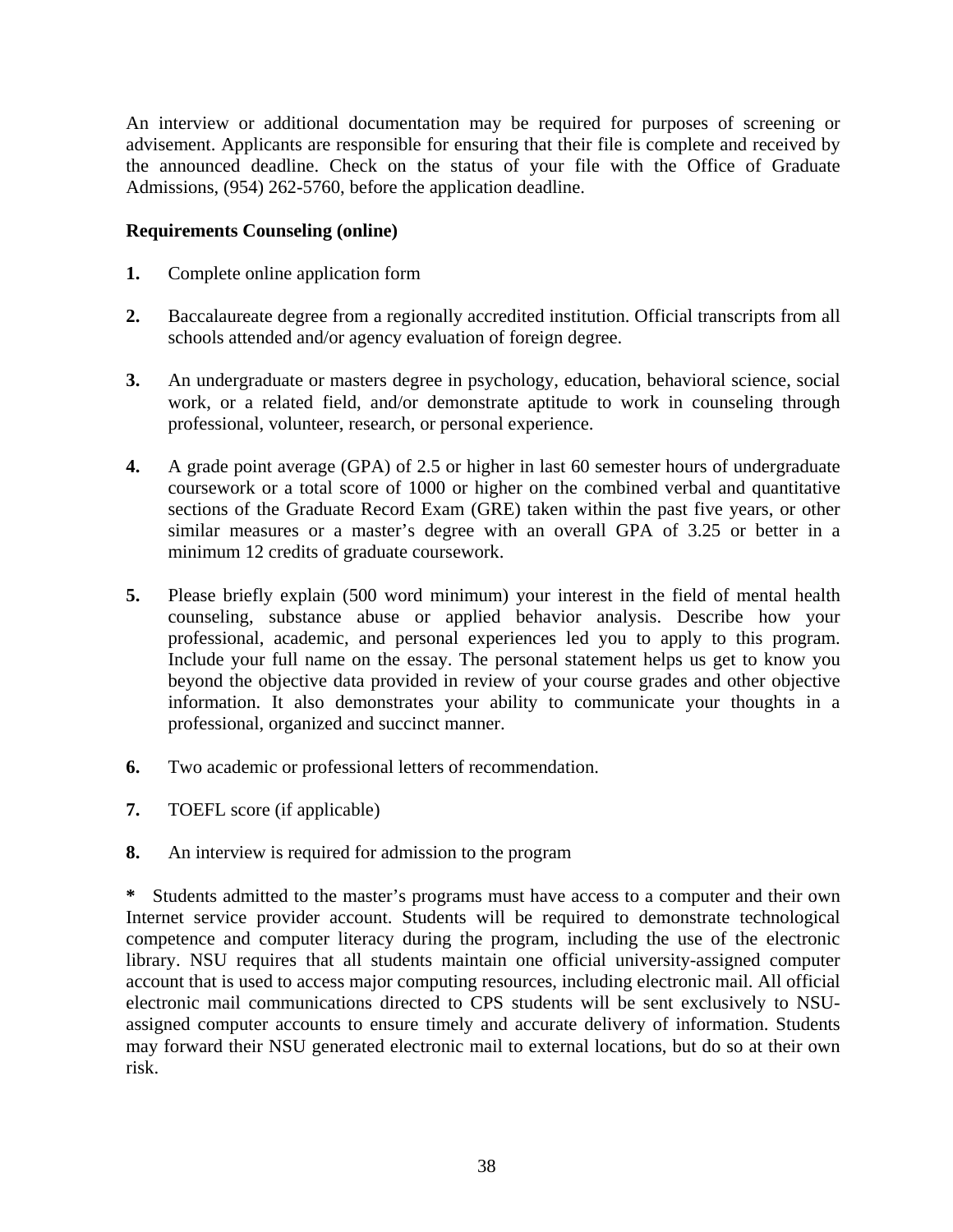### **Application Deadlines**

Students may be admitted to main campus programs for fall, winter, or summer sessions. Fieldbased cluster admission periods will vary. Specific application information related to site(s) is included in a separate application packet available from the Center for Psychological Studies.

### **Admission of Master's Students to Doctoral Programs**

Acceptance to or completion of the Center for Psychological Studies master's program implies neither automatic admission to the center's doctoral program in clinical psychology nor transfer of credit to a doctoral program. Applicants may apply to both programs, but must do so via separate application procedures. Potential master's applicants considering applying for doctoral program admission should seek advisement at the earliest possible date.

### **Master's Counseling Programs Transfer of Credits**

Students requesting transfer of credit must submit a written request for transfer along with supporting documentation to the master's program administration. Sufficient documentation should be presented to allow for evaluation by the Office of Academic Affairs, including an official transcript from the institution where the course was taken and a course description as listed in the institution's catalog. Other documentation may include syllabi, course notes, or other material as requested.

The number of transfer credits that will be credited toward graduation is six.

- **A.** Transfer of credits will be awarded when the course being evaluated meets all of the following criteria:
	- **1.** It is a graduate-level course taken at an institution accredited as degree granting by a recognized regional accrediting body for higher education at the time the course work was taken, or an APA professional school. A graduate-level course is defined as one that would be credited toward a master's degree at the institution where the course was taken. This must be verified in the school's catalog or letter from the chair of the department.
	- **2.** It is equivalent in content to a required course in the curriculum.
	- **3.** It was completed no longer than five years before the student's first enrollment in the program.
	- **4.** A grade of B or higher was received. A grade of P (pass) or CR (credit) or other such grade cannot be accepted as equivalent unless it can be officially verified as such.

It will be the responsibility of the student to satisfactorily demonstrate the equivalence of the course(s) proposed in order for credits to be awarded. Course work submitted from a foreign institution will be evaluated for equivalency in accordance with accreditation standards.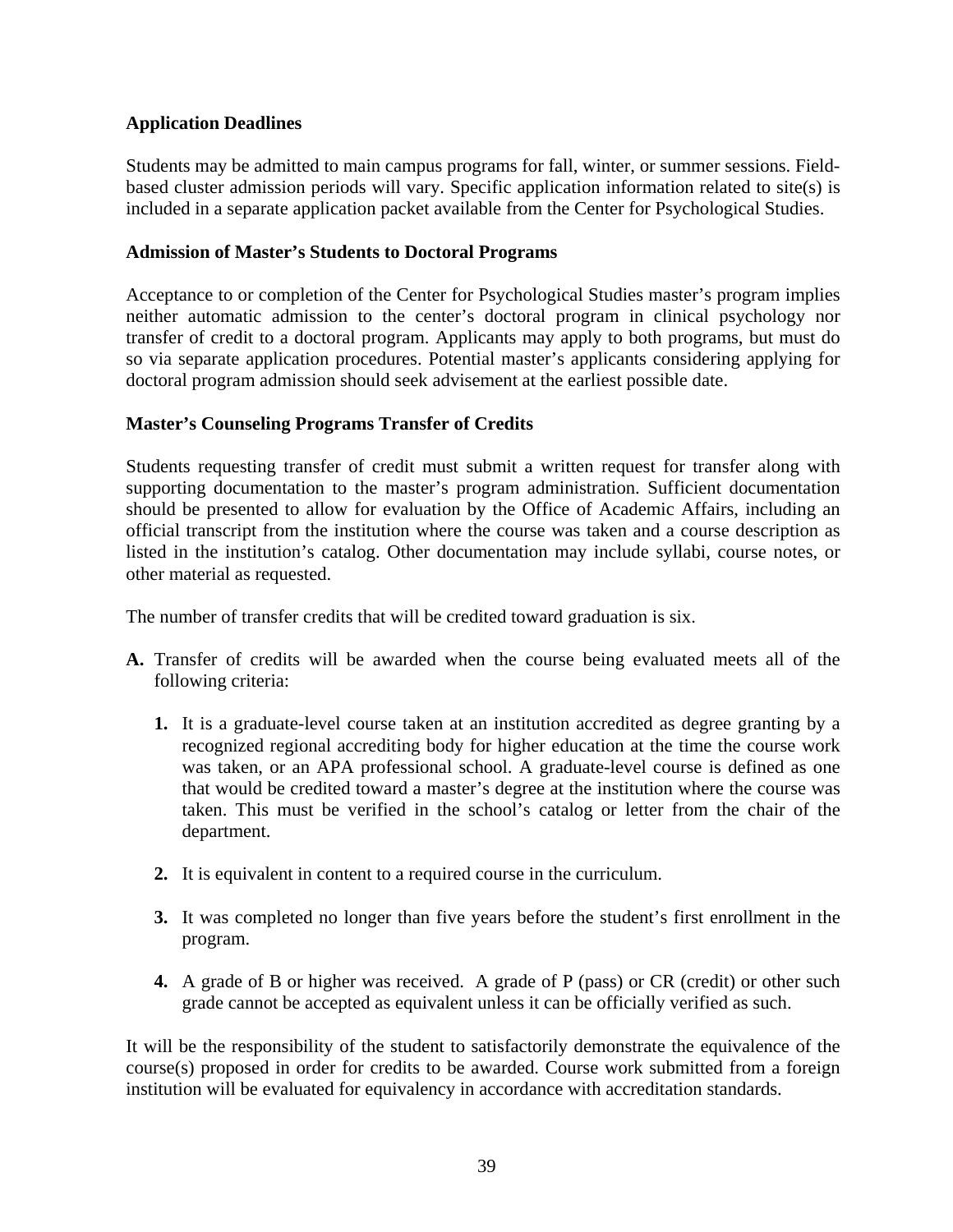### **Master's General Psychology Program Transfer of Credits**

Applicants with previous graduate coursework in psychology from a regionally accredited or international equivalent may transfer up to 2 courses toward a M.S. degree. Only courses with a grade of B or better can be transferred. No courses transferred will receive more than 3 credits. Consideration will only be given to graduate level courses taken within the past 5 years. No transfer credit will be applied to a thesis requirement. Transfer credits are not taken into account when computing the student's grade point average.

#### **Provisional Admissions**

Students may be provisionally admitted to a degree-seeking program based on a review of unofficial transcripts or other specific program admission requirements. However, this admission includes a condition that final and official documents and requirements must be received within 90 calendar days from the start of the term. If these final and official documents and/or requirements are not received by that time, the student will not be allowed to continue class attendance. Financial aid will not be disbursed to a provisional/conditional student until he or she has been fully admitted as a regular student (all admission requirements have been approved by the college/program admissions office).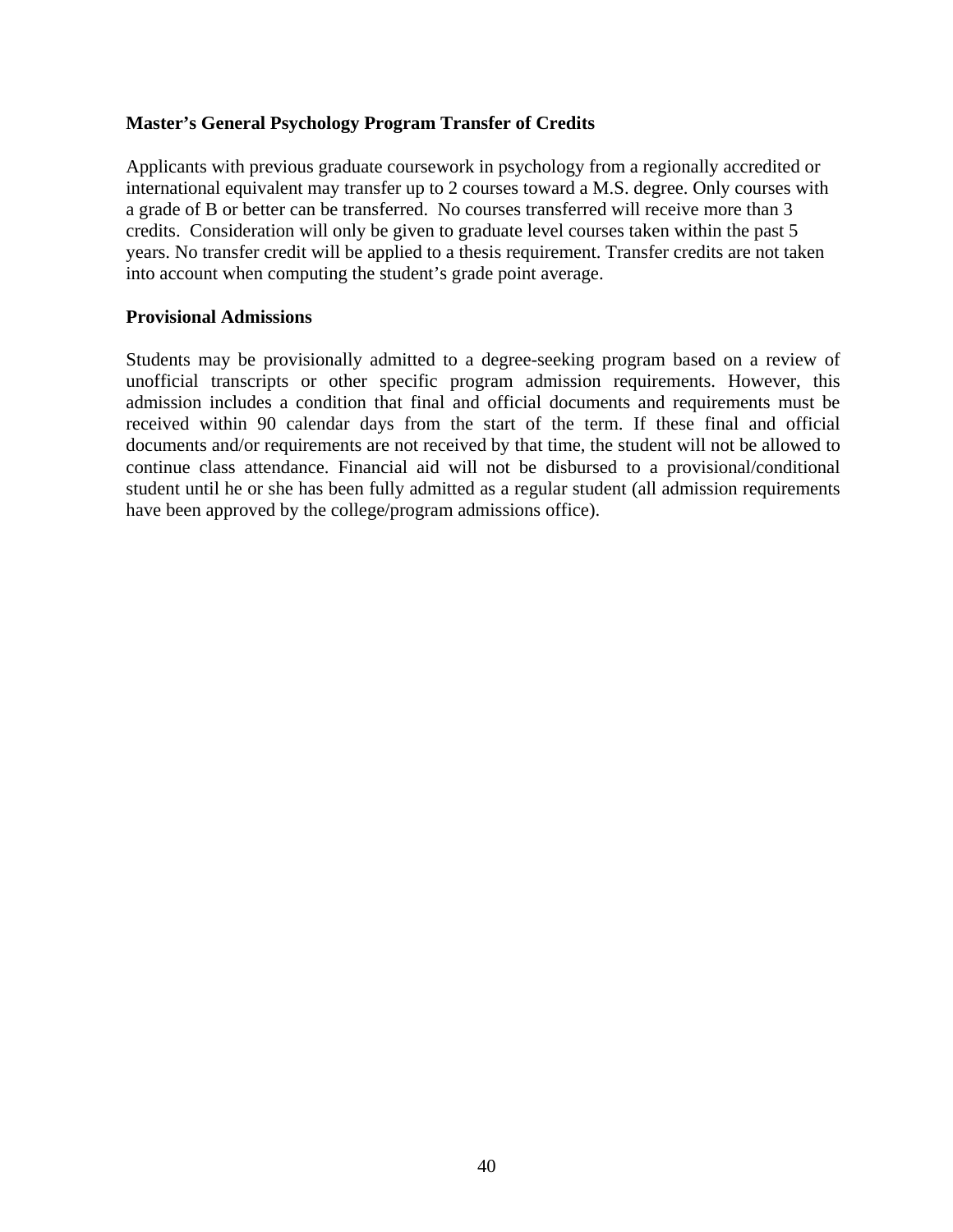### **Master's Programs Field-Based Site Information**

| <b>Site</b>    | Location                                                                                                                                                  |
|----------------|-----------------------------------------------------------------------------------------------------------------------------------------------------------|
| Jacksonville*  | Nova Southeastern University<br><b>Student Education Center</b><br>6675 Corporate Center Parkway, #115<br>Jacksonville, Florida 32216<br>$(904)$ 245-8910 |
| Miami*         | Nova Southeastern University<br><b>Student Education Center</b><br>8585 SW 124 Avenue<br>Miami, Florida 33183<br>$(305)$ 274-1021                         |
| <b>Orlando</b> | Nova Southeastern University<br><b>Student Education Center</b><br>4850 Millennia Boulevard<br>Orlando, Florida 32839<br>$(407)$ 264-5601                 |
| Palm Beach*    | Nova Southeastern University<br><b>Student Education Center</b><br>11501 North Military Trail<br>Palm Beach Gardens, Florida 33410<br>$(561) 622 - 7018$  |
| Tampa*         | Nova Southeastern University<br><b>Student Education Center</b><br>3632 Queen Palm Drive<br>Tampa, Florida 33619<br>$(813) 574 - 5200$                    |

For information regarding site locations, start dates, or deadlines, please refer to the Center for Psychological Studies application packet or contact the Center for Psychological Studies at (954) 262-5760. \*Current location of Master's Program in School Counseling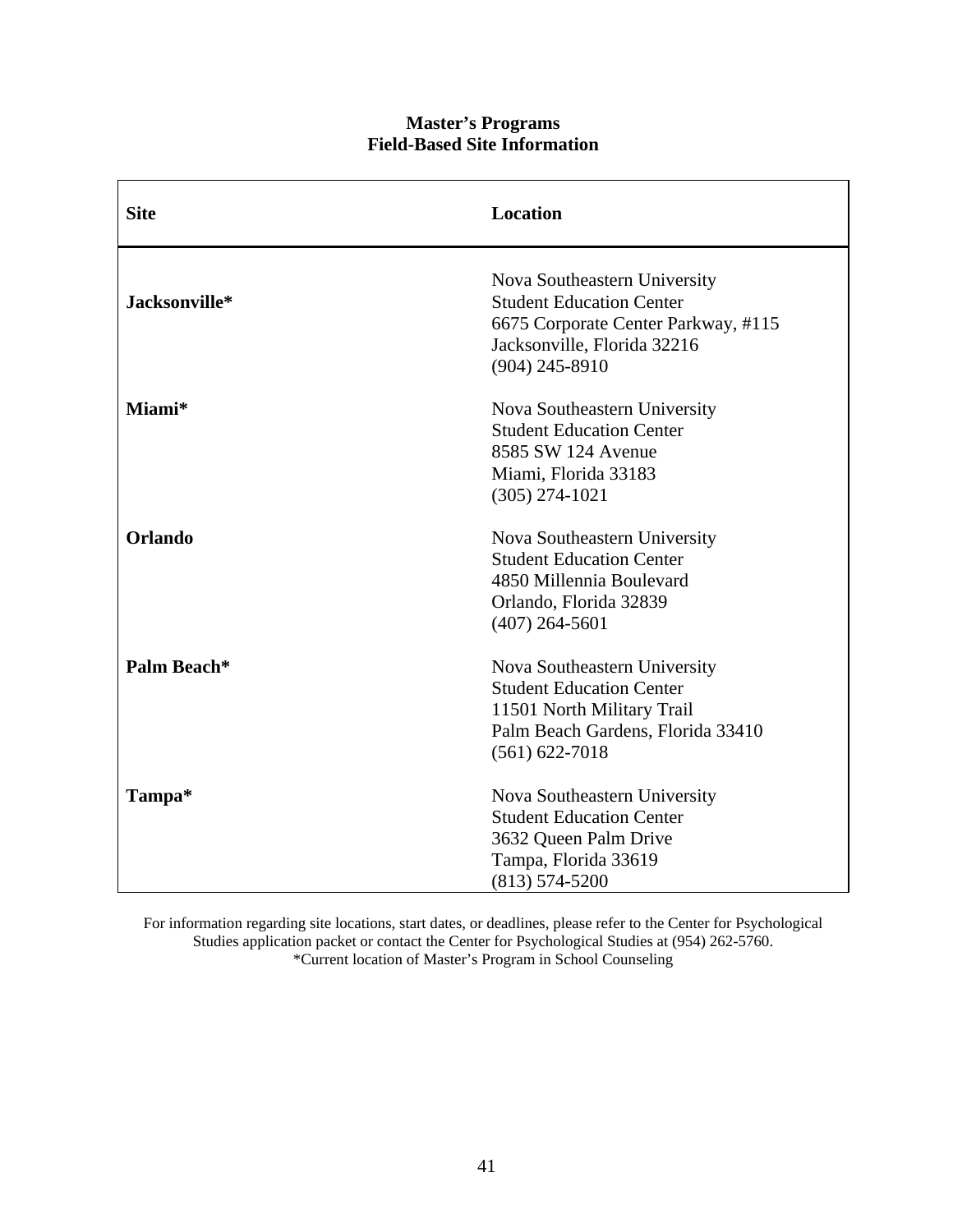#### **Master's Programs Academic Policies**

### **HIPAA Training**

Students entering practicum training are required to complete the NSU online HIPAA training (Health Insurance Portability and Accountability Act of 1996)

#### **Professional Liability Insurance**

Each semester all Center for Psychological Studies students will be charged a nominal fee for liability insurance coverage provided under the university's group policy. All students are required to abide by the ethical standards of the American Counseling Association, the ethical standards of their respective professions, the policies and procedures of the Center for Psychological Studies, and agency placement rules and regulations.

#### **Evaluation of Master's Students**

Each student is evaluated on an ongoing basis while enrolled in the program. In addition, there are course evaluations, review for matriculation, evaluation of readiness for practicum, and a comprehensive examination. Evaluation provides students with relevant feedback concerning their performance and ensures high standards for the profession of counseling. Areas of evaluation include academic achievement, responsible behavior and interpersonal behavior. Student advisement on relevant information, including practicum evaluations, is available through the program office.

#### **Professional Standing Committee**

The Professional Standing Committee of the Center for Psychological Studies is appointed by the dean of the center and serves in a variety of capacities related to the review of student professional standing matters. The committee consists of faculty, a student representative and other members as appointed by the dean.

The committee may be asked to review alleged violations of the University Student Code of Conduct, including academic standards and ethical standards of the field. In addition, the committee may conduct reviews concerning emotional behavior problems serious enough to suggest interference with professional functioning, academic performance, or performance in a clinical practicum or internship setting.

The purpose of the committee's review and recommendations are not limited to disciplinary actions, but may encompass efforts to remediate a deficiency or problems so that the student can continue his or her education and function competently as a professional. Committee activities are designed to insure a process by which all relevant facts can be determined, including providing the student with full opportunity to present important information. Actions the committee may recommend to the dean could include, but are not limited to remediation, referral, warning, or sanctions up to suspension or termination.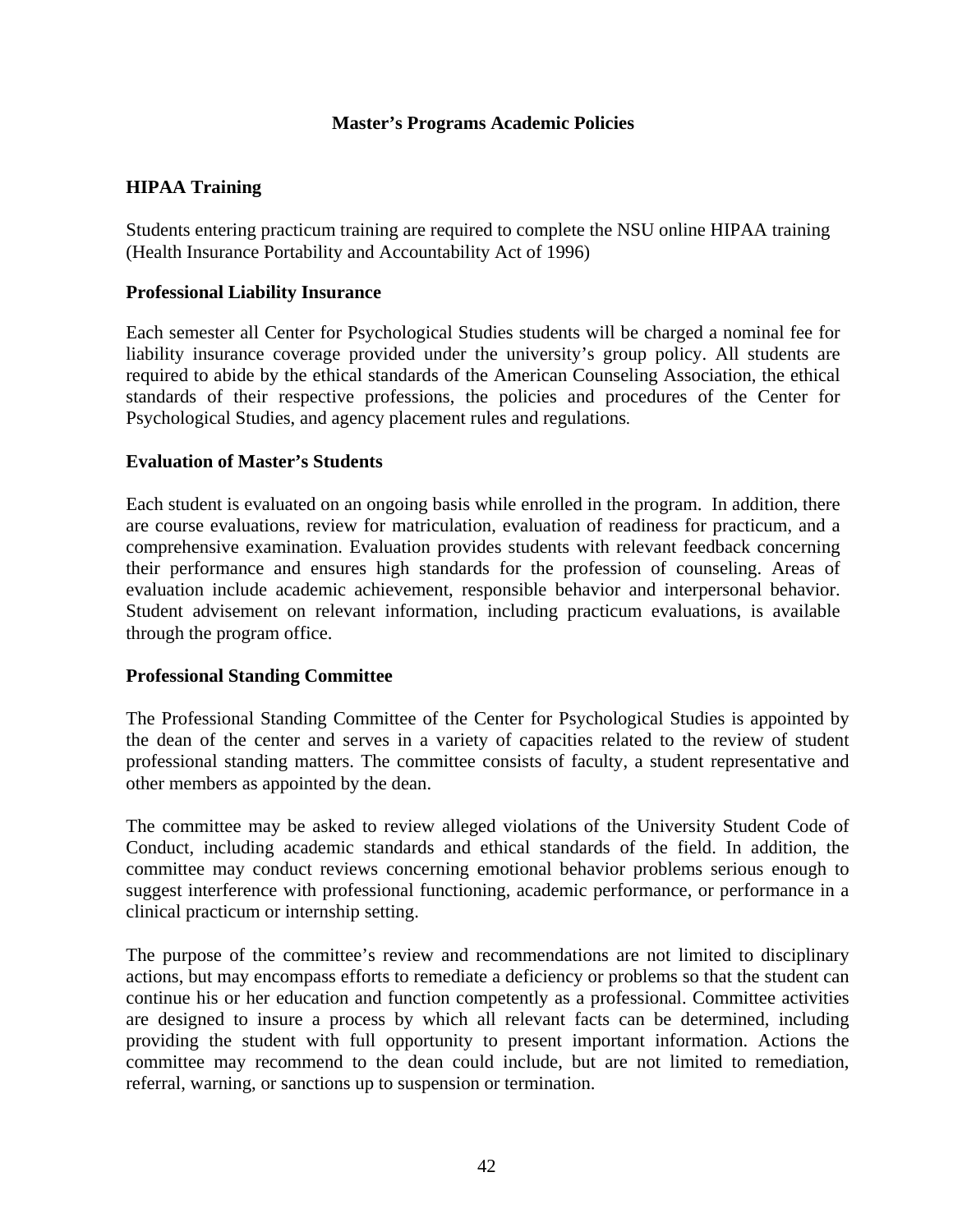In instances of complaints regarding violations of Student Conduct and Academic Responsibility, the dean may charge the committee with conducting a formal investigation into the facts pertaining to allegations of misconduct. In such cases, the committee will adhere to professional standing committee guidelines that insure a timely and complete review of the facts. The process will insure that the student and involved parties have opportunity to present relevant information.

### **Master's Counseling Programs Academic Policies**

### **Registration**

All students admitted to graduate study are to be in continuous registration every fall and winter semester until they receive their degree unless prior approval is received from the program office. Once candidacy is achieved, in order to remain an active and matriculated student, registration is required in every semester until the completion of degree requirements, unless a leave of absence has been granted. Failure to remain in continuous registration will be deemed as the student's formal withdrawal from the program. All other programs, center, and university requirements will be in effect.

### **Candidacy (Matriculation)**

**Mental Health Counseling Program.** Students are admitted into graduate study at the master's level and are reviewed for degree candidacy (matriculation) after completion of the designated four courses (12 credits), which must be completed within the first six courses (18 credits) or two semesters for which the student is enrolled.

These four designated courses require demonstration of written, quantitative, and interpersonal skills, as well as overall professional functioning. The designated four courses for matriculation include:

- **1.** PYCL 502 Counseling Theories and Practice
- **2.** PYCL 511 Introduction to Mental Health Counseling Techniques
- **3.** PYCL 507 Research and Evaluation for Counselors
	- **4.** PYCL 584 Diagnosis and Treatment of Adult Psychopathology

During the formal review for matriculation, the students' academic, behavioral, interpersonal, and professional performance in the four designated courses listed above will be examined. Students need a grade point average of 3.0 or above in the four designated courses to be matriculated. **Students who receive two grades below a B or a grade of F in any of the four designated courses will not be matriculated and will be withdrawn from graduate study.**

Prior to the formal matriculation review, should a student receive a second grade below B or a grade of F, the student will automatically be withdrawn from graduate study. Under no circumstances will students who achieve a grade point average of 2.5 or below in the four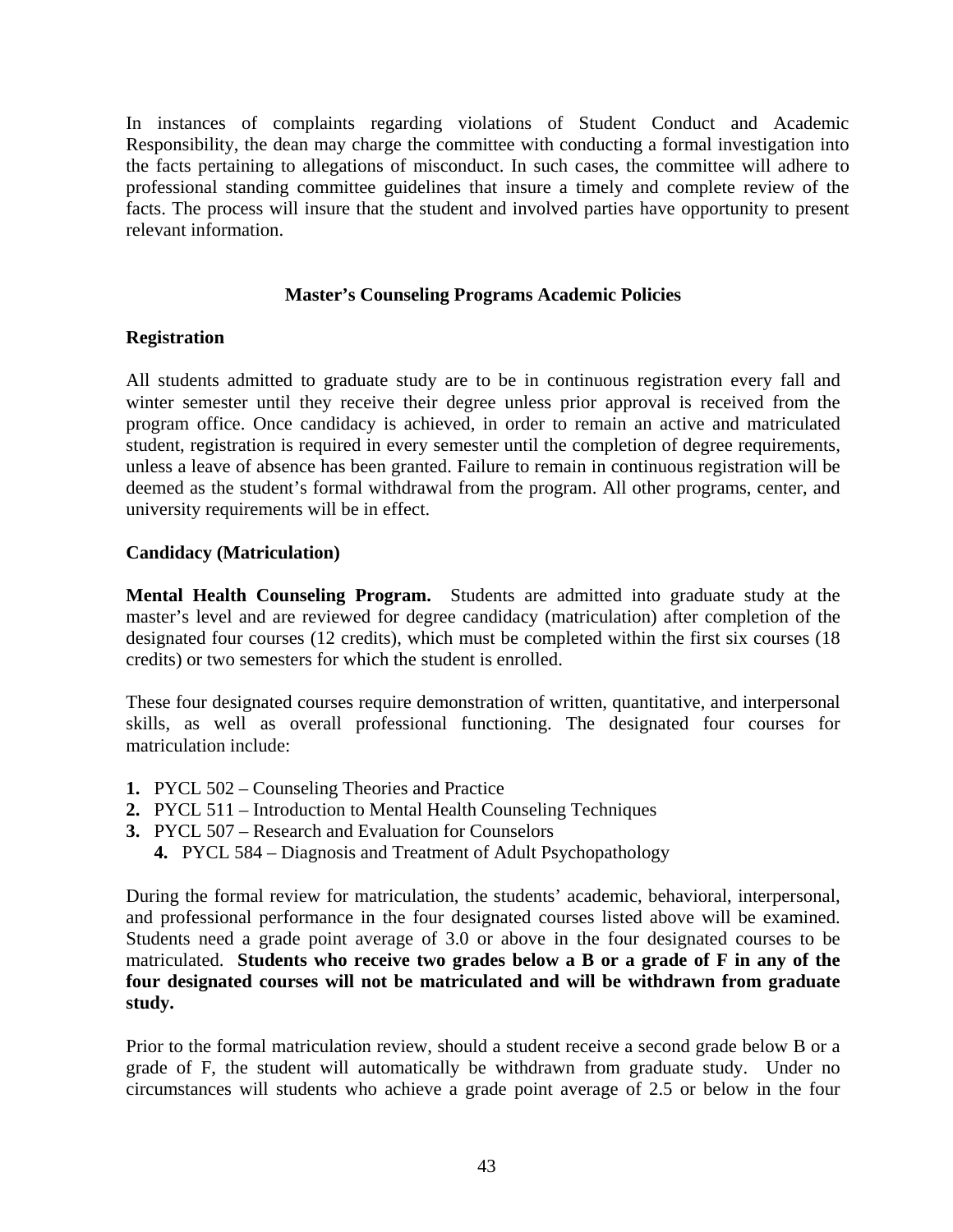designated courses be permitted to take graduate level courses in a Center for Psychological Studies Program.

Students with a grade point average greater than 2.5 but less than 3.0 for the four designated courses will be maintained in a non-matriculated status. No more than four additional courses may be taken without achieving an overall grade point average of 3.0.

**School Counseling Program.** Students are admitted into graduate study at the master's level and are reviewed for degree candidacy (matriculation) after the completion of the first four courses (12 credits) for which the student is enrolled.

During the formal review for matriculation, students' academic performance and professional functioning in the first four courses will be examined. Students need a grade point average of 3.0 or above in the first four courses to be matriculated. As stated above, the successful passing of the General Knowledge Test of the FLDOE Teacher Certification Exam also must be completed during the matriculation period (by the completion of the first 4 courses). Students will not be allowed to matriculate and register for a  $5<sup>th</sup>$  course until this exam is passed.

**Students who receive two grades below a B or a grade of F in any one of the first four courses will not be matriculated and will be withdrawn from graduate study.** Prior to the formal matriculation review, should a student receive a grade of F, the student will automatically be withdrawn from graduate study. Under no circumstances will students who achieve a grade point average of 2.5 or below in the first four courses be permitted to take graduate level courses in a Center for Psychological Studies Program. Students with a grade point average greater than 2.5 but less than 3.0 for the first four courses will be maintained in a non-matriculated status. No more than four additional courses may be taken without achieving an overall grade point average of 3.0.

**Counseling (Online) Program.** Students are admitted into graduate study at the master's level and are reviewed for degree candidacy (matriculation) after completion of the designated four courses (12 credits) which must be completed within the first six courses (18 credits) or two semesters for which the student is enrolled.

These four designated courses require demonstration of written, quantitative, and interpersonal skills, as well as overall professional functioning. The designated four courses for matriculation are:

- **1.** PYCL 502 Counseling Theories and Practice
- **2.** PYCL 511 Introduction to Mental Health Counseling Techniques **(MHC concentration)**
	- SA 710 Foundations of SA/MHC in Community Settings **(SA concentration)**
	- ABA 710 Principles of ABA **(ABA concentration)**
- **3.** PYCL 507 Research and Evaluation for Counselors
- **4.** PYCL 584 Diagnosis and Treatment of Adult Psychopathology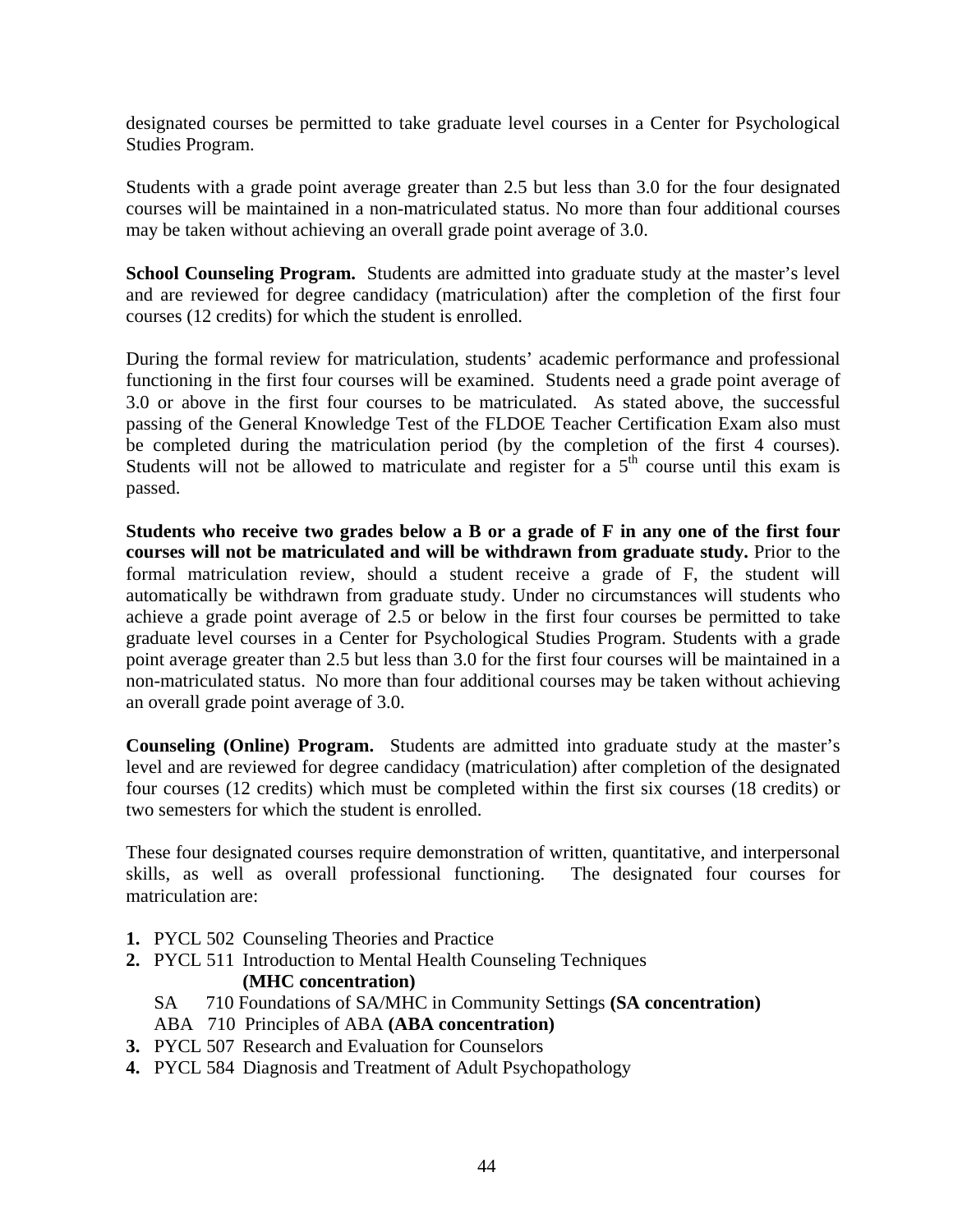During the formal review for matriculation, the students' academic, behavioral, interpersonal, and professional performance in the four designated courses listed above will be examined. Students need a grade point average of 3.0 or above in the four designated courses to be matriculated. **Students who receive two grades below a B or a grade of F in any of the four designated courses will not be matriculated and will be withdrawn from graduate study.**

Prior to the formal matriculation review, should a student receive a second grade below B or a grade of F, the student will automatically be withdrawn from graduate study. Under no circumstances will students who achieve a grade point average of 2.5 or below in the four designated courses be permitted to take graduate level courses in a Center for Psychological Studies Program.

Students with a grade point average greater than 2.5 but less than 3.0 for the four designated courses will be maintained in a non-matriculated status. No more than four additional courses may be taken without achieving an overall grade point average of 3.0.

### **Mental Health Counseling Practicum and Internship Requirements**

- **1.** Practicum and internship is conceived to be that phase of the Master's in Mental Health Counseling Program in which a counselor-trainee is able to crystallize his or her educational experiences by translating theoretical constructs into practice. This type of supervised practice in counseling is generally viewed as an experience that assists the prospective counselor to function effectively in a future employment situation. It serves as a bridge between the theoretical and the real. It is the first opportunity for the counselor-trainee to apply what he or she has learned from the more didactic portion of the Mental Health Counseling Program.
- **2.** Three consecutive semesters of clinical, field experience are required to afford students the opportunity of working with a variety of client populations over time. **Students entering practicum/internship training may find it necessary to make special arrangements with their employer, including taking a leave of absence, to fulfill this requirement. Students will need to arrange their schedules to complete this degree requirement.**
- **3. Main Campus Students** The practicum and internship each span a full 15-week semester. During **Practicum**, the student will spend a minimum of 150 hours (10 hrs/week) with a minimum of 40 hours of direct client contact in a community agency setting and participate in a weekly practicum class which will include meeting with an instructor for group and individual supervision. During **Internship** (which will be completed over two continuous semesters) immediately following practicum, students are required to spend a minimum of 600 hours (16-20 hrs/week) with a minimum of 240 hours of direct client contact in a community agency setting and participate in biweekly practicum seminar class. **If an agency where an individual would like to complete practicum does not appear on the main campus approved list, the Associate Director of Clinical Training must be contacted at least five months**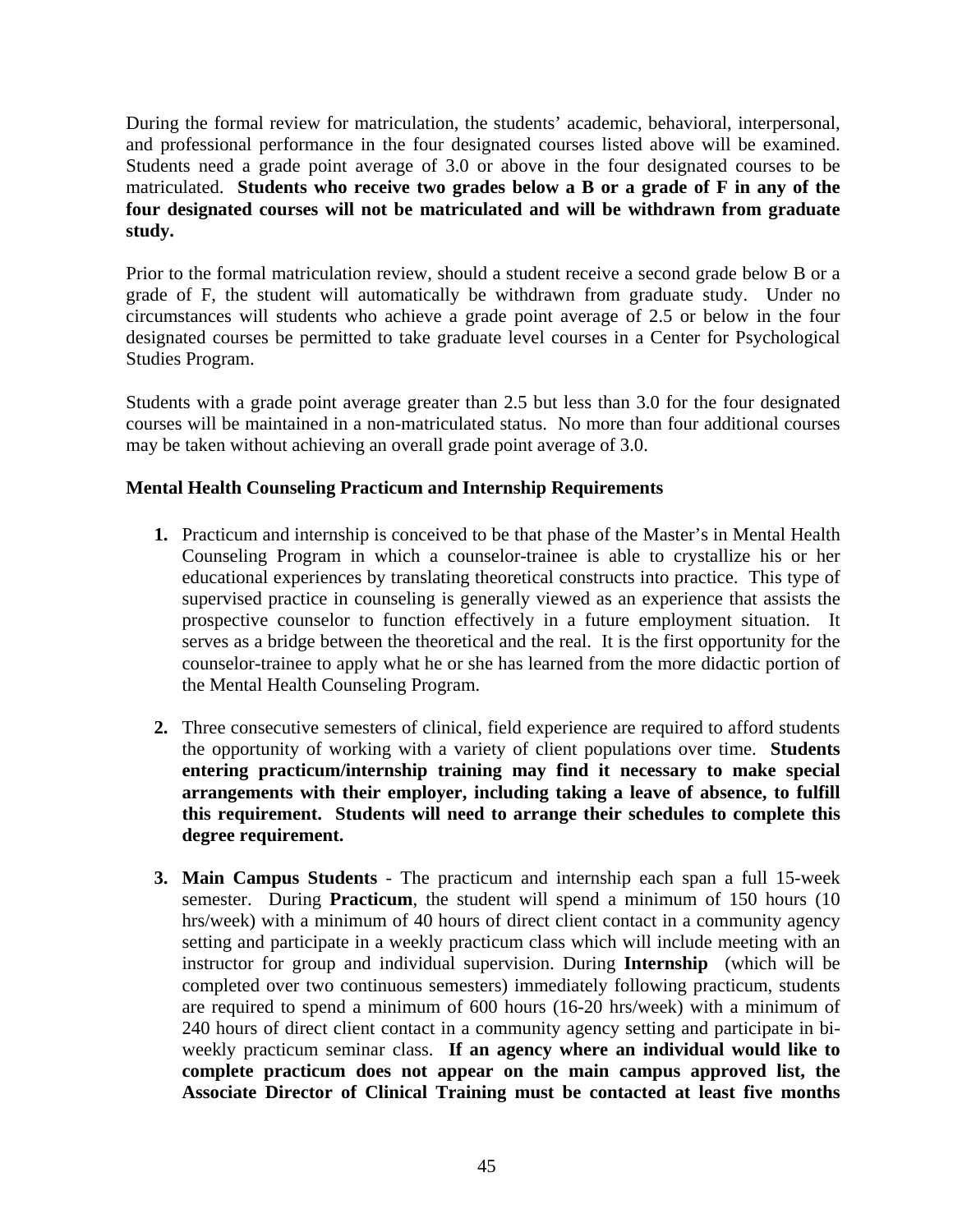**prior to any semester, so that the possibility of arranging a new placement can be determined.**

**4. Field-based Students - Practicum and internship schedules are a departure from the weekend format.** The practicum and internship each span a full 15- week semester. During **Practicum,** the student will spend a minimum of 150 hours (10 hrs/week) with a minimum of 40 hours of direct client contact in a community agency setting and participate in a weekly practicum class which will include meeting with an instructor for group and individual supervision. During **Internship** (which will be completed over two continuous semesters) students are required to spend a minimum of 600 hours (16-20 hrs/week) with a minimum of 240 hours of direct client contact in a community agency setting and participate in a bi-weekly practicum seminar class. **The practicum and internship seminars typically will be held on evenings during the week.** In the field-based format, practicum/internship is scheduled only once during the curriculum for each cluster, and typically after a minimum of 10 courses have been scheduled. Currently, Practicum is scheduled to begin in the fall semester, with Internship following in the winter and summer semesters. Each site has a local practicum coordinator who assists in all arrangements for site placements. **Please be advised that during practicum/internship, students typically are also enrolled in regularly scheduled weekend classes.**

### **School Counseling Practicum and Internship Requirements**

Practicum and internship are conceived to be that phase of the Master's in School Counseling Program in which a counselor-trainee is able to crystallize his or her educational experiences by translating theoretical constructs into practice. This type of supervised practice in school counseling is generally viewed as an experience that assists the prospective counselor to function effectively in a future employment situation. It serves as a bridge between the theoretical and the real. It is an opportunity for the counselor-in-training to apply what he or she has learned from the more didactic portion of the School Counseling Program.

**Candidates entering practicum/internship training may find it necessary to make special arrangements with their employer, including taking a leave of absence, to fulfill this requirement. Candidates will need to arrange their schedule to complete this degree requirement**.

**Local school boards may charge school counseling candidates a fee for practicum/internship placement in a school with a cooperating school counselor. Should a candidate elect to complete their practicum/internship in a school district that requires such a fee, it will be the candidate's responsibility to submit the fee on the designated day and time stipulated by the school board staff in accordance with their guidelines.** 

Practicum responsibilities require candidates to spend 100 hours (40 of which are direct student contact hours) at a Pre-K  $-12$  grade school setting. It is a distinct experience where candidates gain basic counseling skills and professional knowledge which may include individual and small-group counseling, classroom guidance presentations, consultation, parent conferencing, individual and large group testing, involvement in the exceptional student education process, and other experiences relevant to the practicum setting. This experience is completed over the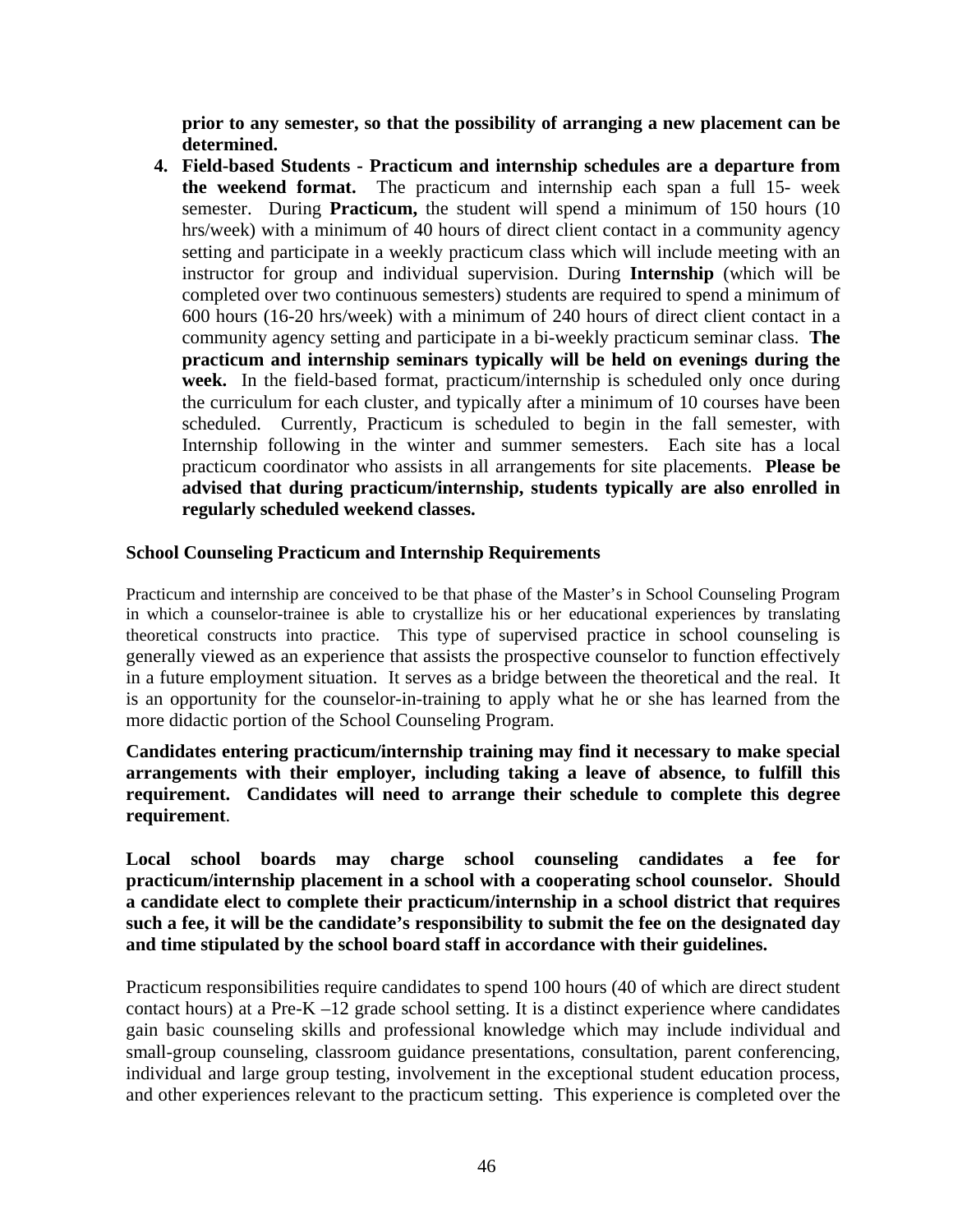course of one semester (3 credit hours) and is to familiarize candidates with the role of the professional school counselor prior to internship. Candidates spend approximately 7 to 8 hours per week at a school.

Internship is an experience which requires candidates to spend 600 hours (240 of which are direct student contact hours) in a Pre-K –12 grade school setting. Candidates integrate knowledge acquired in the classroom to real, on the job supervised training. This experience enhances basic professional school counseling skills in the student academic, social/emotional, and career counseling areas. The six credit hours of internship afford students an opportunity to work with a variety of students, parents or teachers over time. NSU ascribes to the American School Counselor Association National Model for school counseling programs and supports experiences that include leadership, student advocacy, collaboration and teaming, and systemic change.

**Candidates may select from the following two scheduling options to fulfill the 600 hours (six credit hours) of internship experience:** 

**1**. **Completion of one semester where the candidate will be required to complete a minimum of 40 hours per week in a school setting.** 

**2. Completion of two continuous semesters where the candidate will be required to complete a minimum of 16-20 hours per week in a school setting.** 

**Candidates employed by the school system will be required to obtain permission from their principal or designated school official for release time to pursue their internship requirement. NSU policy does not allow candidates to complete their internship at the school where they currently work, even if school districts and/or principals provide permission. Please be advised that waiver of practicum and internship experience for any reason will not be permitted. The candidate must file an application for practicum and internship and receive approval prior to registering for these courses.** 

The practicum and internship class schedule is a departure from the typical intensive weekend format. In addition to the experiential, in-school work required for practicum over one semester and for internship over one or two continuous semester/s, candidates will participate in bi-weekly group supervision meetings with NSU students and faculty members at the university. Additionally during practicum, individual or triadic supervision will take place on the alternate week with a faculty supervisor. Individual and group supervision meetings are held on evenings during the week. Specific details on practicum and internship are provided to students at the appropriate time in their program or upon request. Please be advised that during practicum and internship, students may also be enrolled in regularly scheduled intensive weekend classes.

#### **Counseling Practicum and Internship Requirements (Online Program)**

Practicum and internship are conceived to be that phase of the Master's in Counseling program in which a counselor-trainee is able to crystallize his or her educational experiences by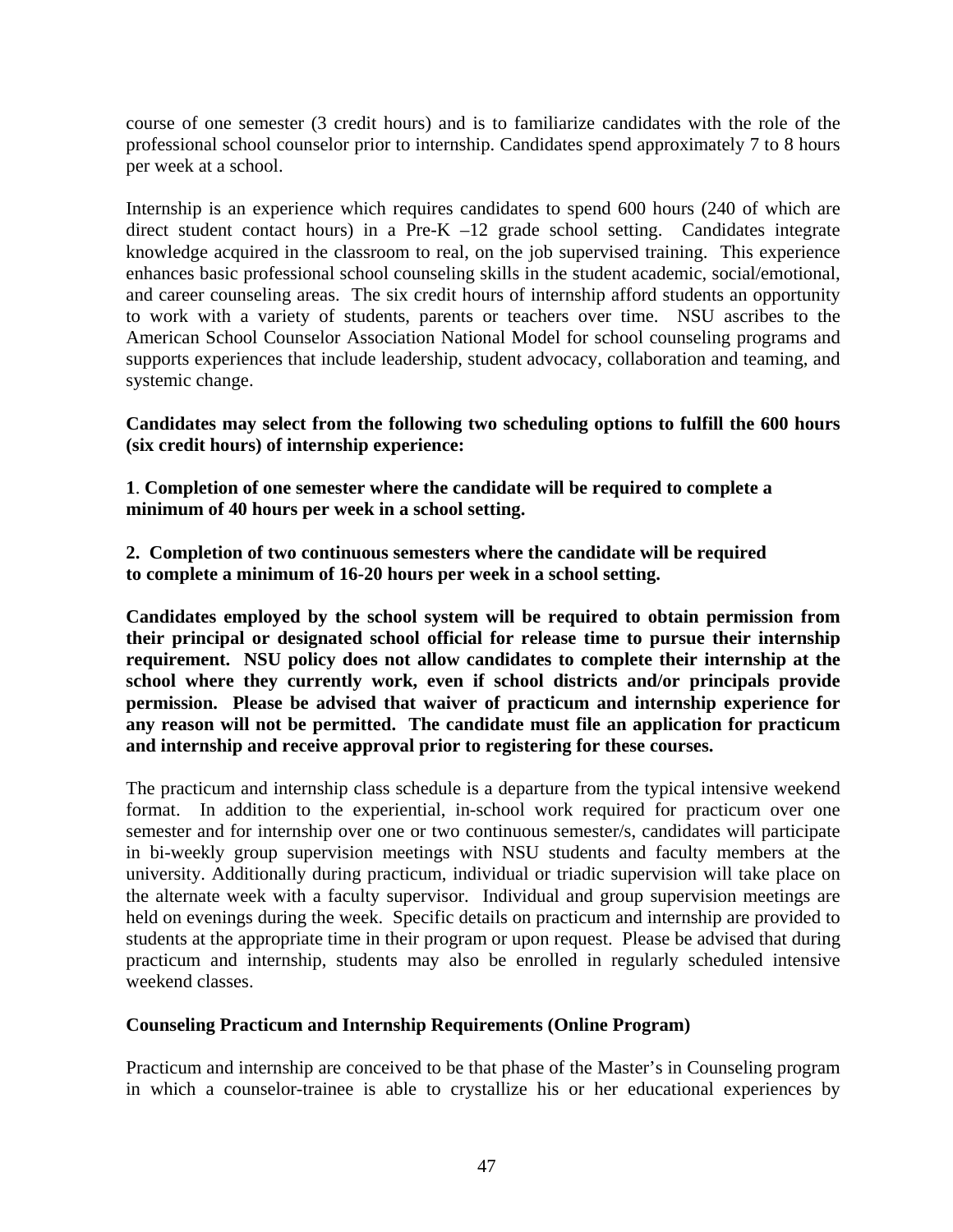translating theoretical constructs into practice. This type of supervised practice in counseling is generally viewed as an experience that assists the prospective counselor to function effectively in a future employment situation. It serves as a bridge between the theoretical and the real. It is the first opportunity for the counselor-trainee to apply what he or she has learned from the more didactic portion of the counseling program.

Practicum and internship experiences are designed to provide students with a sequential, supervised field experience in an appropriate counseling setting. Students will be required to complete the designated clinical training (field) experiences in their concentration. If more than one clinical training experience is required in a concentration, students are required to complete the practicum and internships in continuous semesters. Students should be aware that some clinical training sites require evenings and weekends as well as daytime hours. Students are also expected to meet all clinical obligations during holidays and academic session breaks. If the student elects to work more than the required hours per week, it should be discussed during the initial interview. In addition, the student is required to attend the regularly scheduled class meetings. Students may elect to complete additional hours as required for licensure or certification in their state.

The applied behavior analysis track practica are designed to meet the supervision requirements for the Board Certification in Behavior Analysis. The two practica in the Applied Behavior Analysis track are designed to meet the hours for the BCaBA certification requirements. The three practica in the Advanced Applied Behavior Analysis are designed to meet the supervision hours for the BCBA certification requirements. The practica are electives in this track as students may be able to receive the required supervision on the current work site. Students should note, however, that if they wish to pursue licensing in counseling in their state they should assure that their supervised experience of their practica in ABA will meet their state's requirements for experience.

Students eligible to begin practicum will complete and submit a practicum application form to the MS Counseling program office (form is available on the CPS website [www.cps.nova.edu](http://www.cps.nova.edu/) under online programs). Students will be notified by the program office of their approval or rejection to begin practicum. Those students approved to begin practicum will be provided with instructions regarding application for site approval. The student is responsible for providing information on appropriate agencies in their local or surrounding areas. The student cannot complete his or her practicum experience in a private practice. If the student would like to do his or her practicum at the same site where he or she is employed, it must be completed in a different department/unit, must involve completely different duties, and must be supervised by a qualified professional unrelated to his or her present position. The student must receive permission from the director before requesting a placement in the place of his or her employment. An NSU representative will contact the agency on behalf of the student. While many students can complete the requirement while working, they should be prepared to make whatever arrangements are necessary to complete this requirement including a leave of absence, adjustment of the work schedule, etc.

**Mental Health Counseling Practicum and Internship**: The semesters of practicum and internship are required to afford students the opportunity of working with a variety of client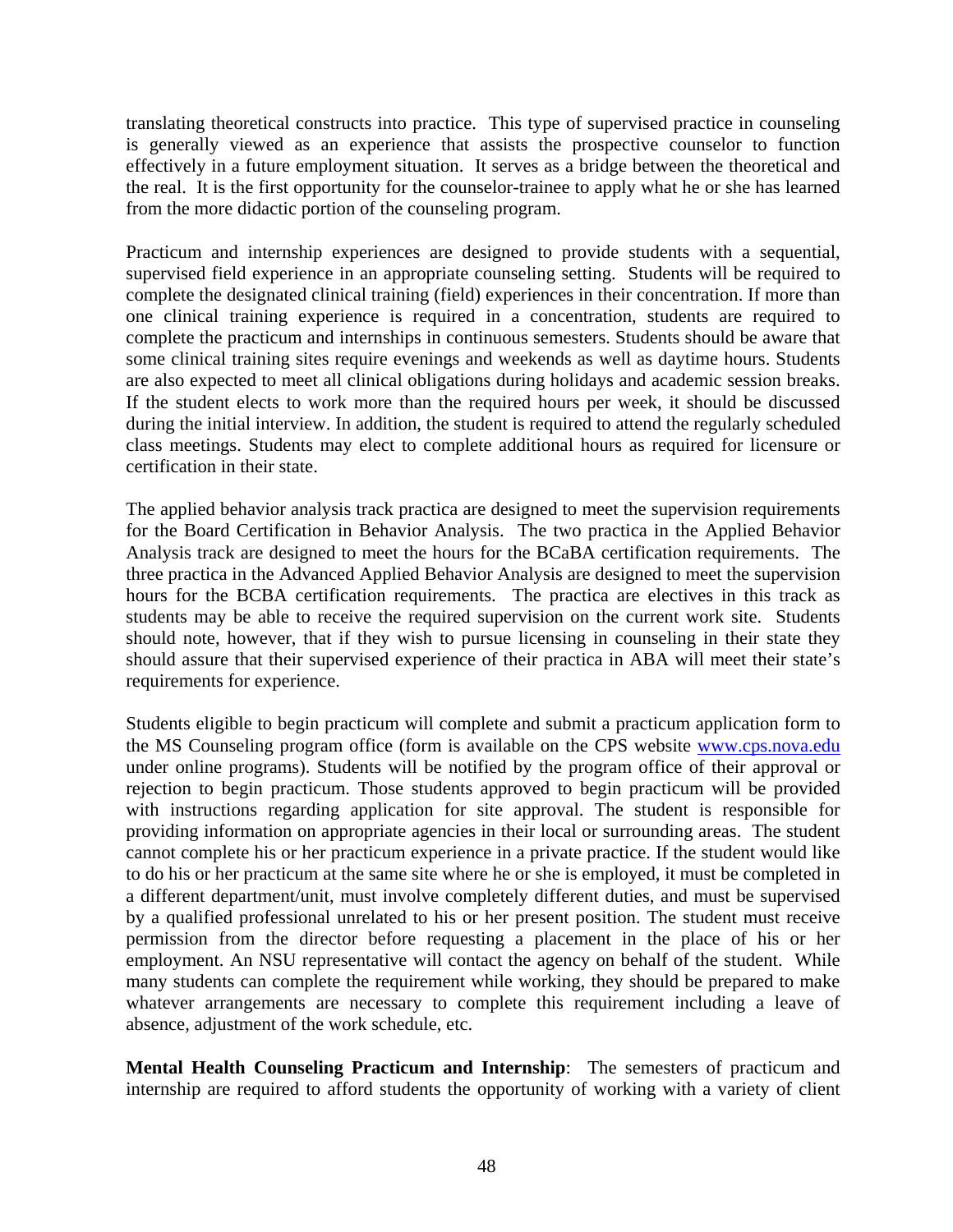populations in a community agency setting and participate in a practicum seminar class each semester. Students are required to successfully complete at least 750 total clinical hours over a minimum of three consecutive semesters. The student will spend a minimum of 150 hours (10 hrs/week) during practicum and a minimum of 600 hours (approximately 20 hours per week each term) during two consecutive semesters of Internship.

**Substance Abuse Counseling Practicum:** One semester of practicum is required. The practicum spans a 15-week semester. The student will spend a minimum of 160 hours (approx. 11 hrs/week) in a community agency setting and participate in a practicum seminar class. Students may elect to take an additional practicum to gain more experience and to satisfy certification requirements.

**Substance Abuse Counseling and Education Practicum**: Three consecutive semesters of practicum are required to afford students the opportunity of working with a variety of client populations over time. Each practicum spans a 15-week semester. The student will spend a minimum of 160 hours (approx. 11 hrs/week) in a community agency setting and participate in a practicum seminar class each semester.

**Applied Behavior Analysis Practicum**: Two practica are offered as electives to meet the BCaBA certification requirements. Students will be provided with a list of practicum sites in the local area of the university. For distance education students, practicum sites can be arranged through the student's community with supervision provided by BCBAs located at their site. Distance education students will be responsible for identifying possible practicum sites. The university faculty will contact the site and determine what types of support and supervision will be needed. Students will be required to complete 20 hours per week in the first semester and 25 hours per week in the second course to meet the requirements. The university's practicum program is approved by the BACB as meeting the supervision requirements for certification if taken in total and completed successfully. When applying for the certification exam, students will need to submit their transcripts to the BACB as proof of supervised experience along with the supervision verification form signed by their supervisor. Students may choose to pursue supervision privately through their place of employment or through contracting with a local BCBA. If choosing this option, the student will need to complete the Supervised Fieldwork option for the BACB (for information see [www.bacb.com\)](http://www.bacb.com/) outside the university. Please be advised that university practica cannot be completed as part of employment. Students must complete their practicum outside their workplace or in a place and time of their workplace apart from their daily activities. Their practicum time must not be compensated.

**Advanced Applied Behavior Analysis Practicum**: Three semesters of practicum are offered as electives to meet the BCBA certification requirements. Students will be provided with a list of practicum sites in the local area of the university. For distance education students, practicum sites can be arranged through the student's community with supervision provided by BCBAs located at that site. Distance education students will be responsible for identifying possible practicum sites. The university faculty will contact the site and determine what types of support and supervision will be needed. Students will be required to complete 20 hours per week in the first semester and 25 hours per week in the second and third courses to meet the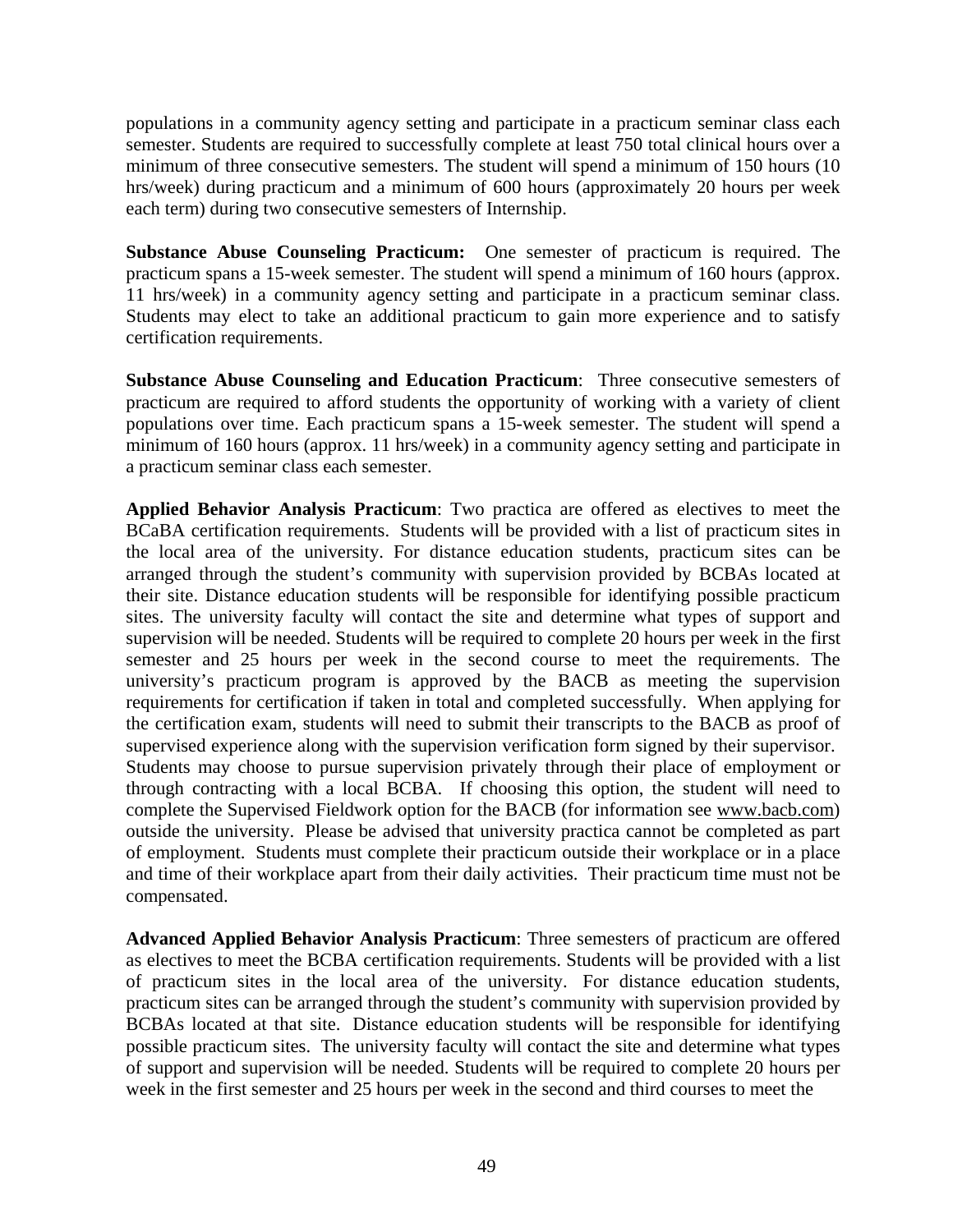requirements. The university's practicum program is approved by the BACB as meeting the supervision requirements for certification if taken in total and completed successfully. When applying for the certification exam, students will need to submit their transcripts to the BACB as proof of supervised experience along with the supervision verification form signed by their supervisor. Students may choose to pursue supervision privately through their place of employment or through contracting with a local BCBA. If choosing this option, the student will need to complete the Supervised Fieldwork option for the BACB (for information see [www.bacb.com](http://www.bacb.com/)) outside the university. Please be advised that university practica cannot be completed as part of employment. Students must complete their practicum outside their workplace or in a place and time of their workplace apart from their daily activities. Their practicum time must not be compensated.

**Some states may require more practicum hours than required by Nova Southeastern University for degree completion. Students wishing to meet their respective state requirements for practicum may increase hours during the regular scheduled practicum or add additional practicum courses to meet state requirements.** 

**It is the student's responsibility to check your respective state or local statutes requirements for supervised practicum experiences in your selected discipline.** 

**Students are responsible for the cost of their own fingerprinting and background checks for practicum and internships.** 

#### **Mental Health Counseling and School Counseling Degree Completion Requirements**

A student must complete all course work required for the degree chosen with a minimum grade point average of at least 3.0 and successfully complete the comprehensive examination. The Master of Science in Mental Health Counseling Program requires a minimum of 60 semester hours of graduate credit. The Master of Science in School Counseling Program requires a minimum of 46 semester hours of graduate credit. A candidate is expected to complete the master's program and graduate within five years.

Students must complete their program within five years from the date of first enrollment. This means that students are expected to complete all master's degree requirements including the comprehensive final examination when required and graduate within this time period. In the event that a matriculated student who has been in continuous enrollment does not complete all requirements with in the five-year time limit, he or she must enroll in the master's program and

- **1.** maintain full-time status (minimum six credits per semester, excluding summer sessions)
- **2.** complete remaining degree requirements, which will include any course work that is more than five years old.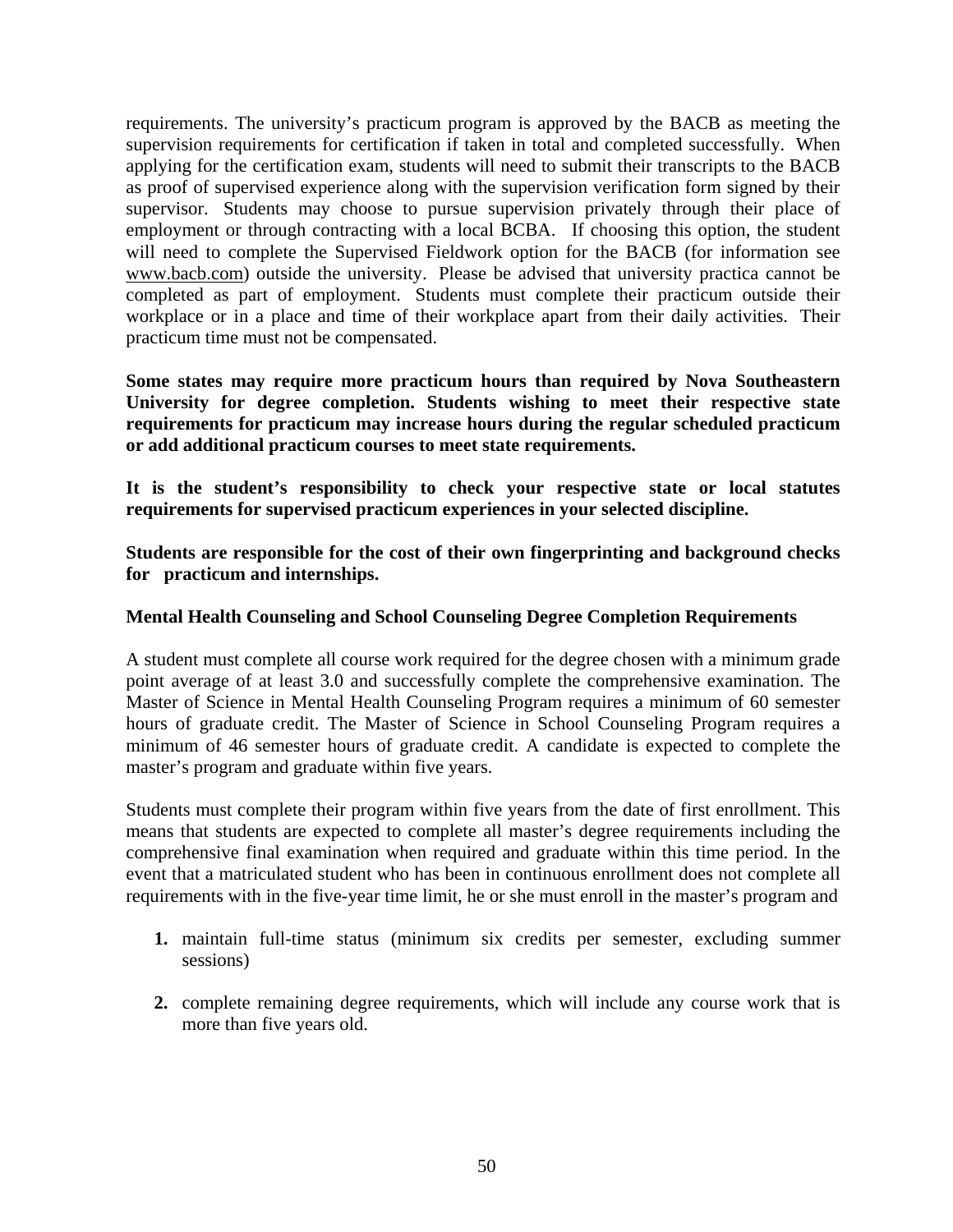### **Counseling (Online) Degree Completion Requirements**

A student must complete all courses for the degree with a grade point average of at least 3.0. Degree completion requirements are as follows:

- master of science degree program in counseling with a concentration in mental health counseling requires 60 hours of graduate credit (core courses 33 credit hours + 27 credit hours mental health counseling) and successful completion of the comprehensive exam
- master of science degree program in counseling with a concentration in substance abuse counseling requires 48 semester hours of graduate credit (core courses 33 credit hours + 15 credit hours substance track)
- master of science degree program in counseling with a concentration in substance abuse counseling and education requires 60 semester hours of graduate credit (core courses 33 credit hours + 15 credit hours substance track + 12 credit hours substance abuse advanced track)
- master of science degree program in counseling with a concentration in applied behavior analysis requires 42 hours of graduate credit with 9 hours elective practicums (core courses 33 credit hours + 9 credit hours applied behavior analysis track; 9 practicum hours are electives)
- master of science degree program in counseling with a concentration in advanced applied behavior analysis requires 48 hours of graduate credit with 15 hours elective practicums (core courses  $33$  credit hours + 15 credit hours advanced applied behavior analysis track; 15 practicum hours are electives)

Students who would like to complete more than one concentration must complete all core and concentration requirements as specified. Students who would like to add on a concentration after they have begun the program must complete a Specialty Track Request form ([www.cps.nova.edu;](https://mail.acast.nova.edu/horde/services/go.php?url=http%3A%2F%2Fwww.cps.nova.edu%2F) select Online Programs link) and submit to the director of the MS Counseling program for approval. In each concentration, students must satisfactorily complete all curriculum requirements.

Students in the **mental health counseling concentration** are required to take a Comprehensive Final Examination under the supervision of a proctor. The Comprehensive Final Examination will be administered in the last semester of classes**.** Students may be required to travel to a Nova Southeastern University Educational Center or other specified location.

### **General Psychology Master's Program Academic Policies**

### **Registration**

All students admitted to graduate study are to be in continuous registration every fall and winter semester until they receive their degree unless prior approval is received from the program office. Once candidacy is achieved, in order to remain an active and matriculated student, registration is required in every semester until the completion of degree requirements, unless a leave of absence has been granted. Failure to remain in continuous registration will be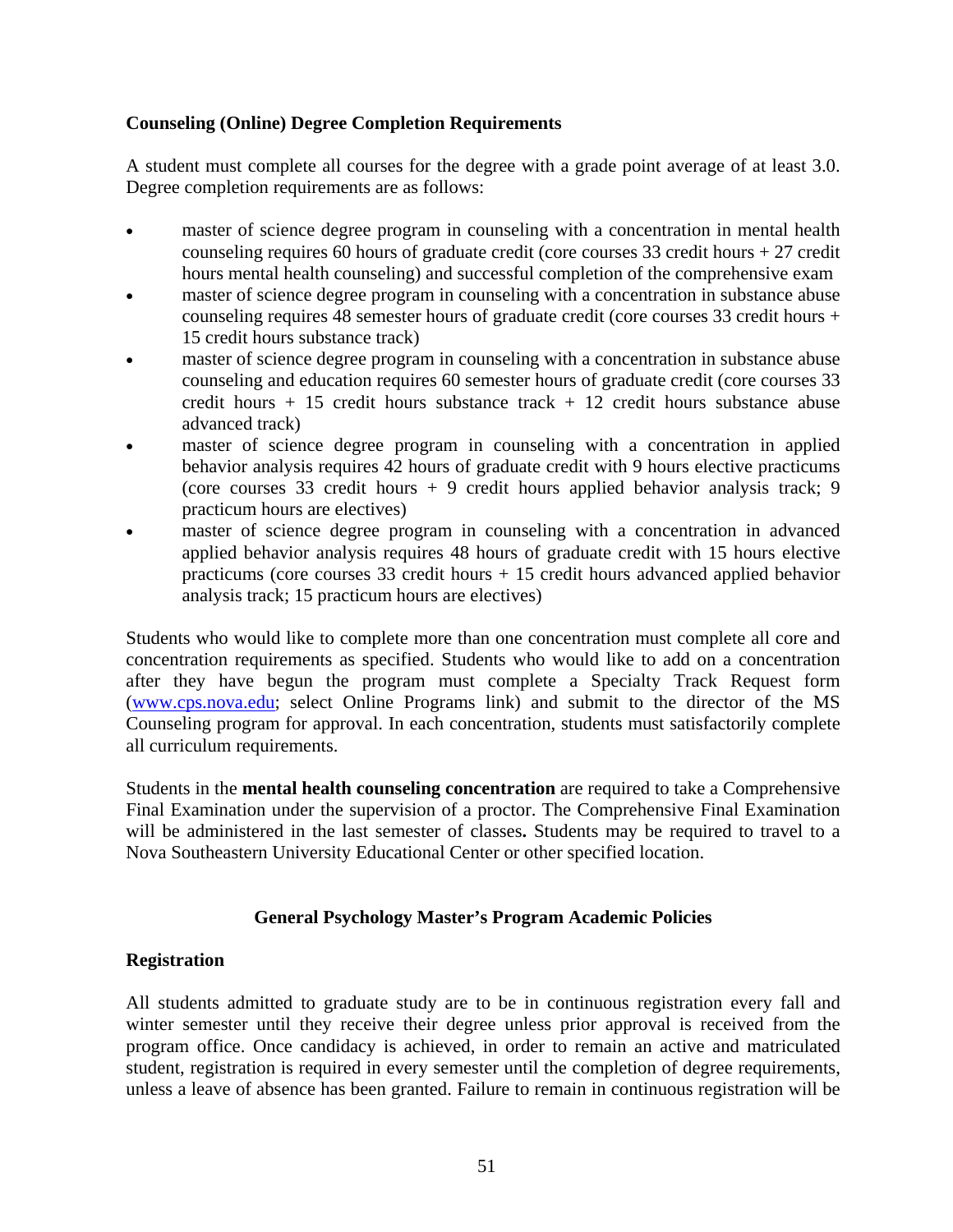deemed as the student's formal withdrawal from the program. All other programs, center, and university requirements will be in effect.

### **Candidacy (Matriculation)**

Students are admitted into graduate study at the master's level and are reviewed for degree candidacy (matriculation) after completion of the first four courses (12 credits).

During the formal review for matriculation, the students' academic performance in the first four courses will be examined. Students need a grade point average of 3.0 or above in the first four courses to be matriculated. **Students who receive two grades below a B or a grade of F in any of the four courses will not be matriculated and will be withdrawn from graduate study.**

**Prior to the formal matriculation review, should a student receive a second grade below B or a grade of F, the student will automatically be withdrawn from graduate study**. Under no circumstances will students who achieve a grade point average of 2.5 or below in the first four courses be permitted to take graduate level courses in the Master's General Psychology program.

Students with a grade point average greater than 2.5 but less than 3.0 for the first four courses will be maintained in a non-matriculated status. No more than four additional courses may be taken without achieving an overall grade point average of 3.0.

### **General Psychology Degree Completion Requirements**

A student must complete all course work required for the degree with a minimum grade point average of a 3.0 and successfully complete a thesis (if required) and the comprehensive examination. The Master of Science in General Psychology program requires a minimum of 30 semester hours of graduate credit. A student is expected to complete the program and graduate within five years from the date of first enrollment.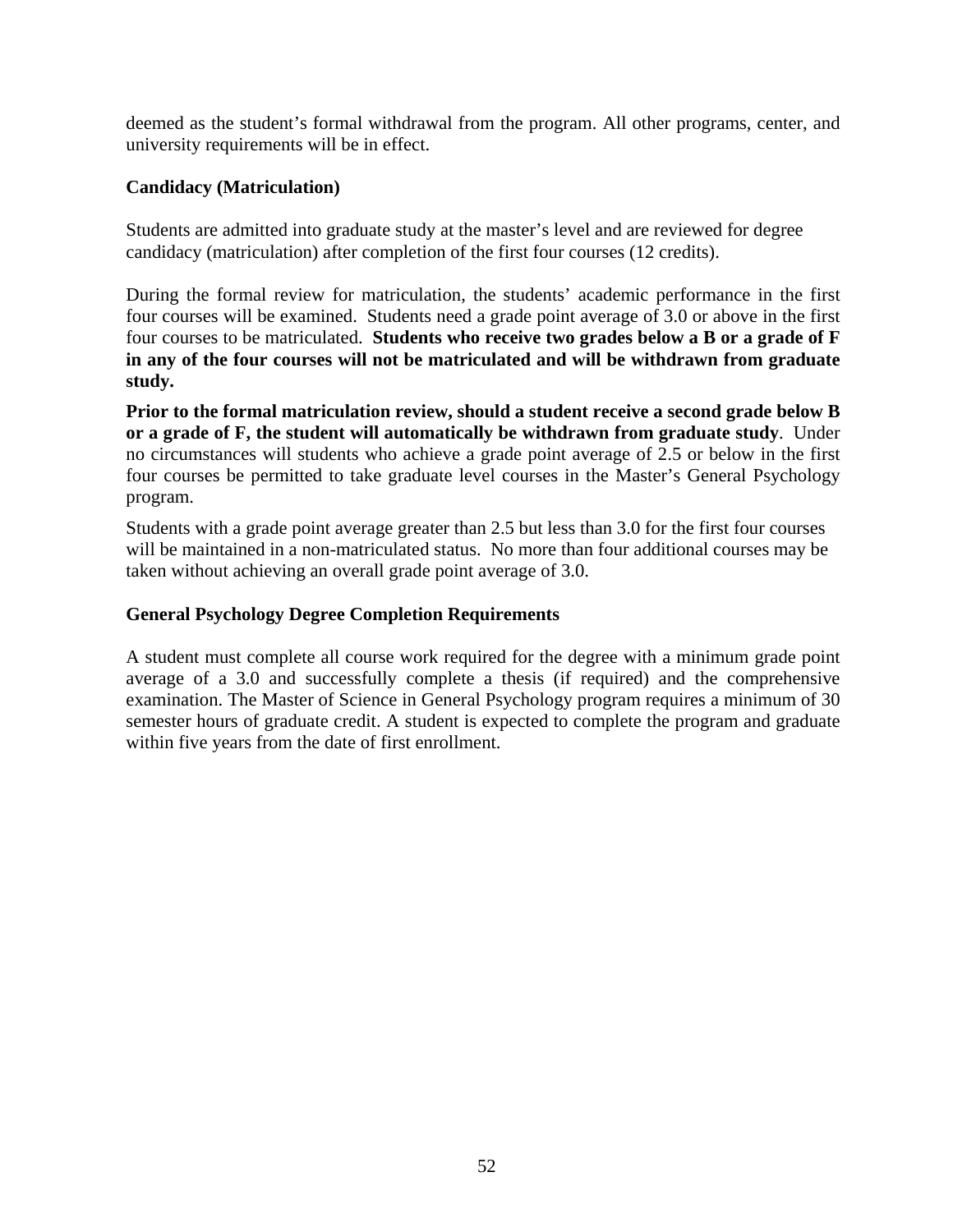## **Master's Programs Model Curricula**

# **Master's in General Psychology (Online)**

| <b>SU SEMESTET LIQUIS</b>                                                                                                             |                 |                                                                        |  |  |  |
|---------------------------------------------------------------------------------------------------------------------------------------|-----------------|------------------------------------------------------------------------|--|--|--|
| <b>Core Foundational Requirements (12 credits):</b>                                                                                   | <b>PSY 0600</b> | <b>Cognitive Psychology</b>                                            |  |  |  |
|                                                                                                                                       | PSY 0601        | <b>Behavioral Neuroscience</b>                                         |  |  |  |
|                                                                                                                                       | <b>PSY 0605</b> | Human Growth and Development                                           |  |  |  |
|                                                                                                                                       | <b>PSY 0607</b> | Social Psychology                                                      |  |  |  |
|                                                                                                                                       |                 |                                                                        |  |  |  |
| <b>Core Methodology Requirements (9 credits):</b>                                                                                     | <b>PSY 0609</b> | <b>Individual Evaluation and Assessment</b>                            |  |  |  |
|                                                                                                                                       | PSY 0611        | <b>Research Design</b>                                                 |  |  |  |
|                                                                                                                                       | PSY 0613        | Psychological Quantitative Methods*                                    |  |  |  |
|                                                                                                                                       |                 |                                                                        |  |  |  |
| <b>Concentration Requirements (9 credits):</b>                                                                                        |                 |                                                                        |  |  |  |
| General Psychology (9 credits) Option A:<br>$(21 \text{ core credits} + 9 \text{ concentration credits} = 30 \text{ total credits})$  | PSY 0614        | <b>Adult Psychopathology</b>                                           |  |  |  |
|                                                                                                                                       | PSY 0615        | Human Sexuality*                                                       |  |  |  |
|                                                                                                                                       | PSY 0616        | History and Systems of Psychology                                      |  |  |  |
|                                                                                                                                       | <b>OR</b>       |                                                                        |  |  |  |
| <b>Option B:</b>                                                                                                                      | PSY 0617        | Master's Thesis * (6 credits) PLUS<br>PSY 0614 OR PSY 0615 OR PSY 0616 |  |  |  |
| <b>Applied Health Science (9 credits)</b><br>$(21 \text{ core credits} + 9 \text{ concentration credits} = 30 \text{ total credits})$ | PSY 0619        | Psychological Aspects of Treating Disease*                             |  |  |  |
|                                                                                                                                       | <b>PSY 0620</b> | The Business of Psychology                                             |  |  |  |
|                                                                                                                                       | PSY 0633        | Interviewing Techniques*                                               |  |  |  |
|                                                                                                                                       |                 |                                                                        |  |  |  |
| <b>Diversity Studies (9 credits)</b><br>$(21$ core credits + 9 concentration credits = 30 total credits)                              | <b>PSY 0621</b> | Social and Cultural Foundations of Diversity*                          |  |  |  |
|                                                                                                                                       | <b>PSY 0622</b> | Gay and Lesbian Studies                                                |  |  |  |
|                                                                                                                                       | <b>PSY 0623</b> | Research Topics in Cross-Cultural Psychology*                          |  |  |  |
|                                                                                                                                       |                 |                                                                        |  |  |  |

### **30 Semester Hours**

### **\*Courses that require prerequisites (refer to the handbook for further information)**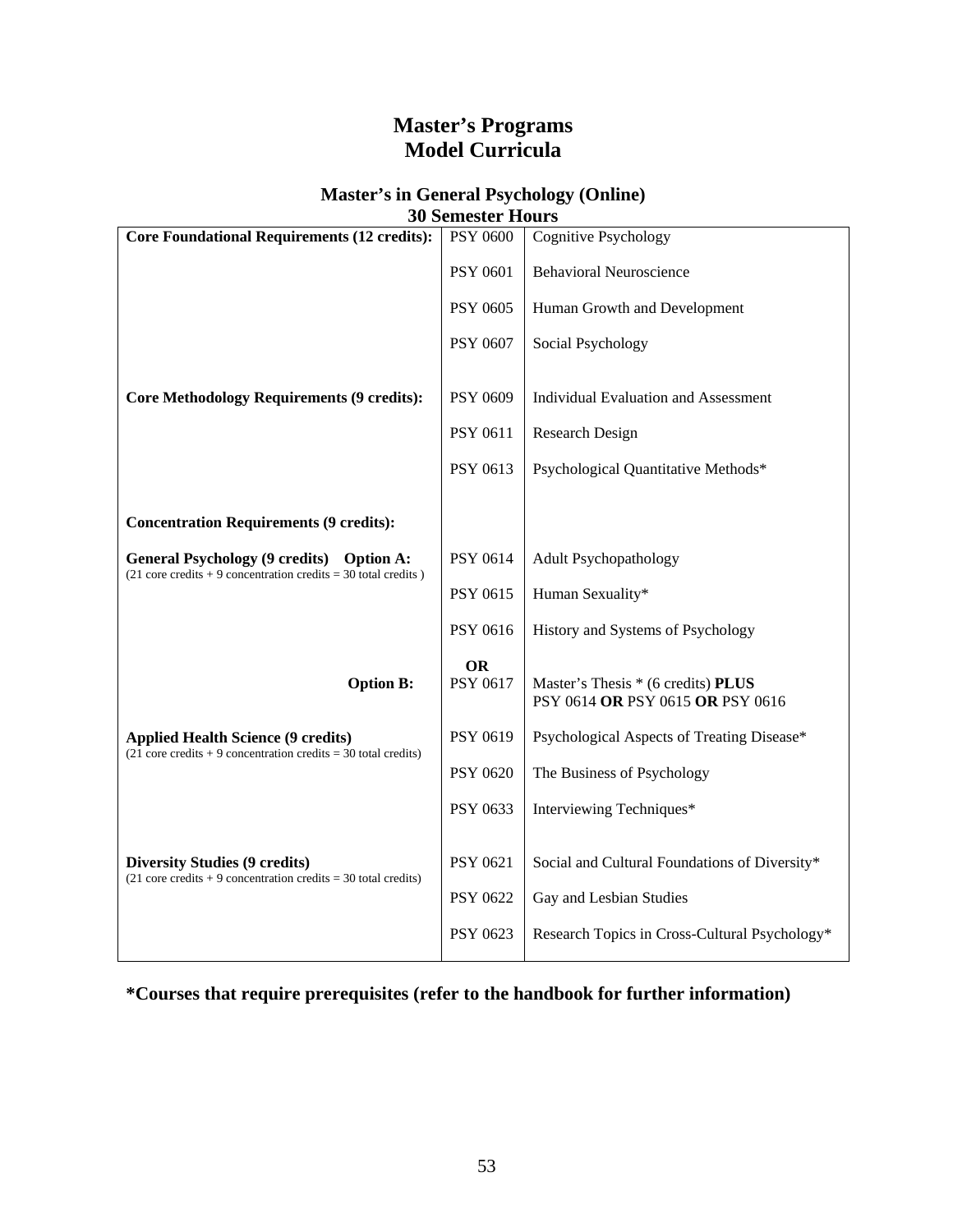### **General Psychology**

### **Core Foundational Course Descriptions**

#### **PSY 0600 - Cognitive Psychology (3 credits)**

This course examines the various cognitive processes that affect behavior. Topics include information processing, memory, attention, unconscious processing, decision making in social context, language, and self-schemata development.

### **PSY 0601 - Behavioral Neuroscience (3 credits)**

This course emphasizes the principles of behavioral neuroscience, stressing the methods and rationales used to acquire information and reach conclusions about brain mechanisms underlying behavior. Students will survey topics related to the biology of psychology including: the basic anatomy of the nervous system, the normal physiological functions of the nervous systems, cellular electrophysiology, behavioral disorders, and brain diseases. The course also reviews current research on the role of the biological basis of behavior. The relative contribution of heredity and environment will also be examined.

#### **PSY 0605 - Human Growth and Development (3 credits)**

This course examines how developmental maturation and social learning shape personality, both in childhood and adulthood. Theory and research in social development and learning are covered in topics such as attachment, aggression, sexuality, morality and self-regulation, and self- concept.

#### **PSY 0607 - Social Psychology (3 credits)**

This course is designed to provide graduate students with a broad overview of current theories and research in social psychology. This course will review, in detail, the scientific study of how people's thoughts, feelings, and behaviors are influenced by the real or imagined presence of other people. Topics such as self-perception, judgment and decision-making, attitude change, conformity, social influence, obedience, attraction, love, aggression, violence, altruism, deception, nonverbal communication, and prejudice will be covered.

### **Core Methodology Course Descriptions**

#### **PSY 0609 - Individual Evaluation and Assessment (3 credits)**

This course surveys frequently used psychological tests of aptitude, interest, and personality. Test content, purpose, psychometric properties, administration, and scoring procedures are compared and evaluated. Issues of test use with culturally diverse populations are addressed.

#### **PSY 0611 - Research Design (3 credits)**

The focus of this course is research methodology and scientific thinking. It covers basic experimental designs (between and within groups), single subject experiments, group experimental designs, non-experimental designs (correlational research, case studies, metaanalysis), and program evaluation. Validity issues in research (internal and external) and research ethics are emphasized throughout.

#### **PSY 0613 - Psychological Quantitative Methods (3 credits)**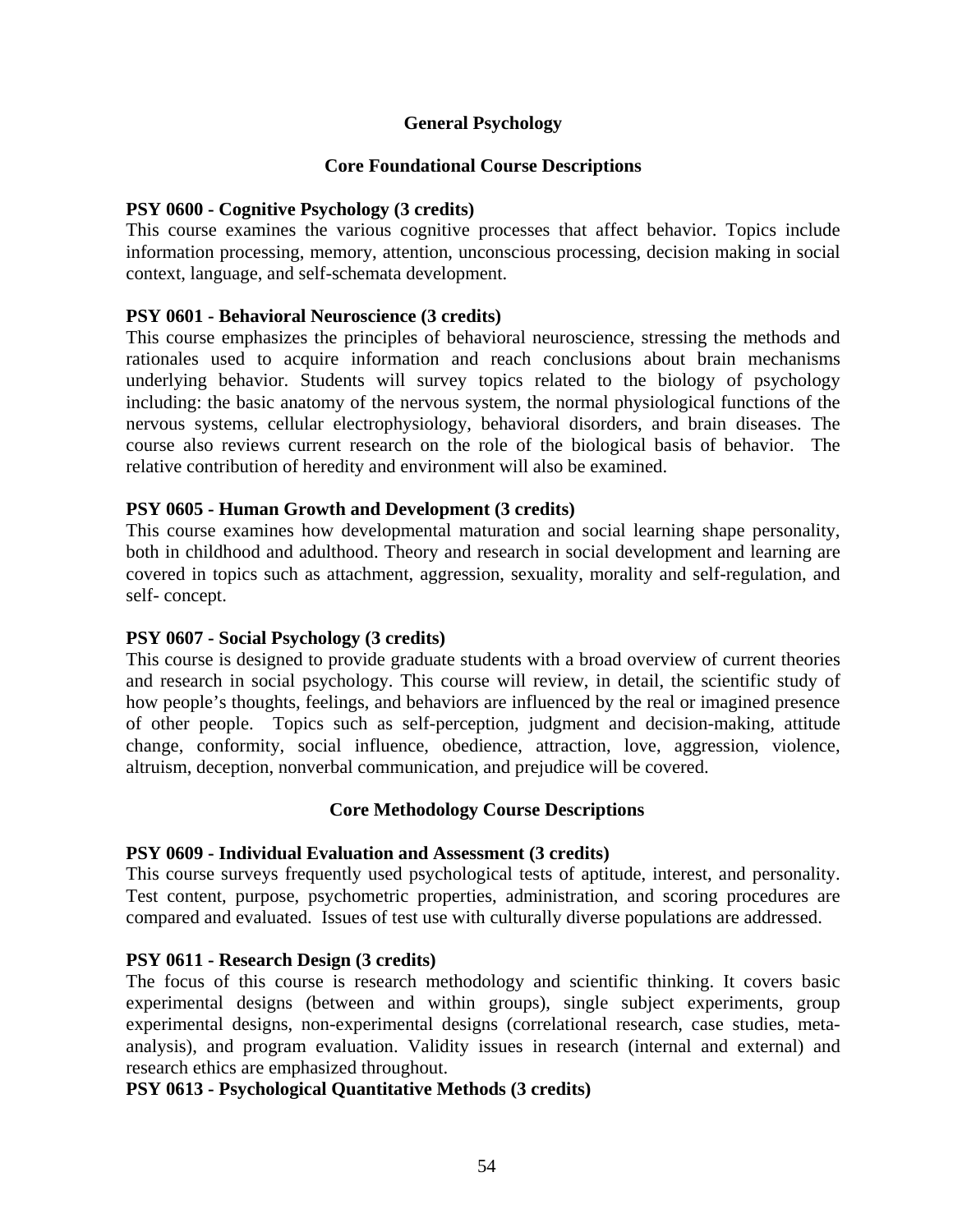This course will focus on the theory and application of the most commonly used parametric statistical methods in Psychology. Specifically, this course will explore the relationship between advanced statistical methods and psychological research methods by providing students with an advanced understanding of the univariate methods commonly used for the analysis of behavioral data. **Prerequisite: PSY 0611** 

### **General Psychology Concentration Courses**

#### **PSY 0614 - Adult Psychopathology (3 credits)**

This course covers descriptive psychopathology and research on the etiology, epidemiology, dynamics and diversity issues of major adult pathologic syndromes. It provides a thorough introduction to DSM-IV-TR as a diagnostic tool.

### **PSY 0615 - Human Sexuality (3 credits)**

This course is an overview of the basics of sexual anatomy, physiology, and development. The student will acquire an understanding of human sexual response, concepts of sex therapies, and human sexual dysfunction. Also included are methods of contraception, sex and family planning, variations of sexual behavior. **Prerequisite: PSY 0605**

#### **PSY 0616 - History and Systems of Psychology (3 credits)**

This course will review some of the major theoretical concepts and schools of thought in the history of psychology. More specifically, the course covers the history of various psychological concepts (such as perception, memory, emotions, consciousness, self, mental illness, etc.) as interpreted by various scholars of the mind over time. A historically-informed perspective of these concepts will help students realize the subtle changes in interpreting various psychological processes and phenomena across different time periods and the connections between these changes and the larger socio-political and intellectual environments at the time.

#### **PSY 0617 - Master's Thesis (6 credits)**

Students will work with an NSU faculty member in creating and conducting their own research project. A thesis is an original contribution to knowledge resulting from the systematic study of a significant problem or issue. **Prerequisites: PSY 0611 and PSY 0613.** 

### **Applied Health Science Concentration Course Descriptions**

### **PSY 0619 - Psychological Aspects of Treating Disease (3 credits)**

This course will explore both the strengths and limitations of utilizing a strict bio-medical model for treating disease. Current research on the effective management of pain and chronic disease will be reviewed and discussed from a psychological perspective. Implications for a better understanding and evaluation of psychological distress associated with chronic disease will be explored as well as research on the role of psychological support from family members and care givers. **Prerequisite: PSY 0633**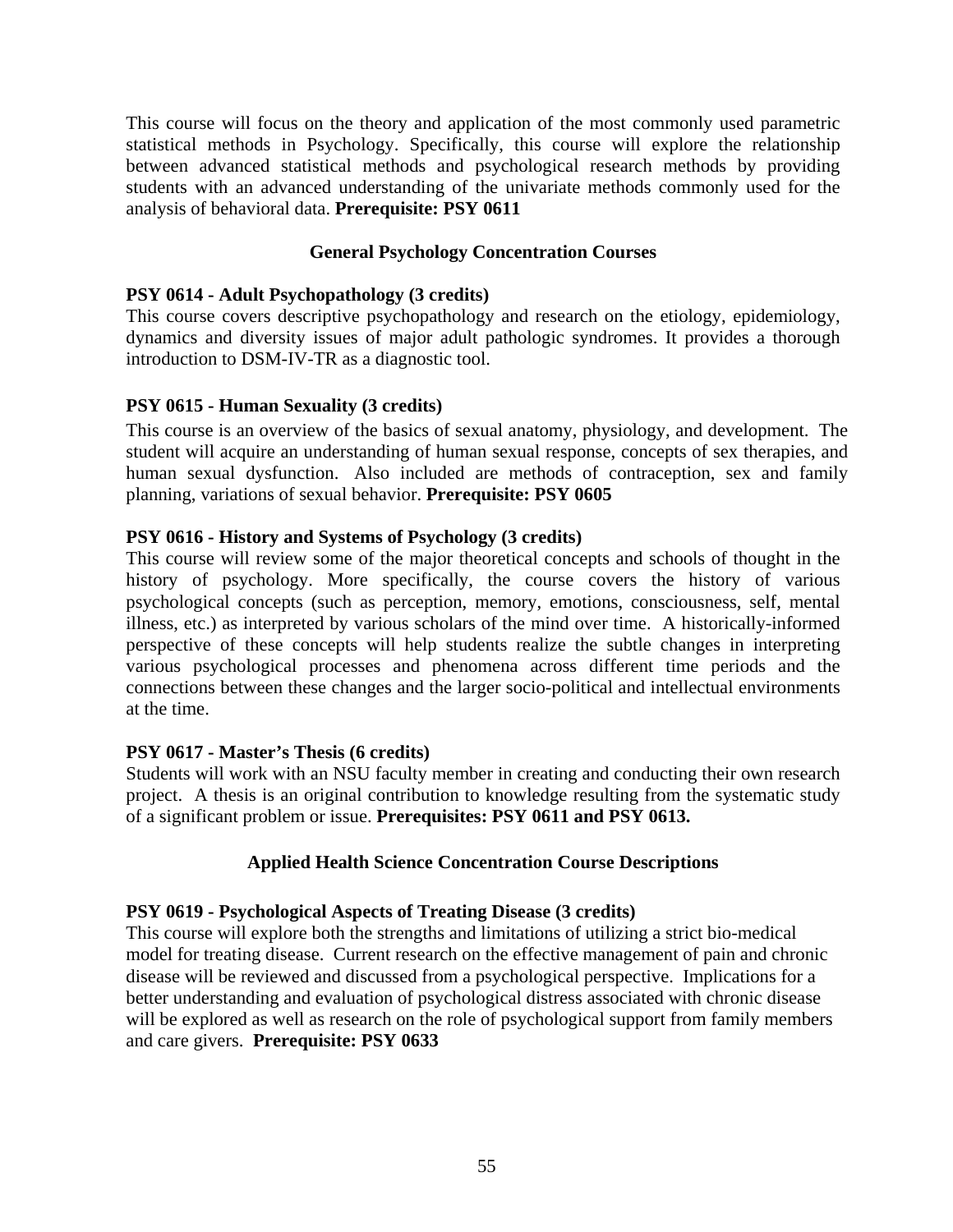#### **PSY 0620 - The Business of Psychology (3 credits)**

This course will introduce students to the business of psychology. Issues related to private practice, employment, program development, and implementation will be presented. Specific topics will include: developing a private practice, surviving in a changing marketplace, marketing strategies, establishing fees, coding and reimbursement, negotiating employment contracts, and development and implementation of psychological service units.

#### **PSY 0633 - Interviewing Techniques (3 credits)**

This is a basic course on the theoretical and practical aspects of the clinical assessment interview. Emphasis is placed on the development of communication skills, rapport building, evaluation strategies, and the consideration of diagnostic data as well as cultural/ethnic diversity, the mental status evaluation, and the ability to organize information in written and oral form. **Prerequisite: PSY 0609** 

#### **Diversity Studies Concentration Course Descriptions**

#### **PSY 0621 - Social and Cultural Foundations of Diversity (3 credits)**

This course addresses cultural diversity and its implications for psychological research. It considers the psychological impact of factors such as gender, race, ethnicity and culture, religious preference, socioeconomic status, sexual orientation, and physical disability in a variety of social and cultural settings. **Prerequisite: PSY 0607** 

#### **PSY 0622 - Gay and Lesbian Studies (3 credits)**

The purpose of this course is to introduce students to key concepts, issues, and major themes related to gay and lesbian studies. Some of the most visible contemporary discussions and debates concerning homosexuality will be examined including sexual discrimination, civil rights legislation, coming-out stories, psychological and social identity.

#### **PSY 0623 - Research Topics in Cross-Cultural Psychology (3 credits)**

This course examines cultural variations in social behavior, personality, health, child development, emotion and cognition, stress and coping. Multiple theoretical perspectives as well as research applications to communication issues, health care, and international relations will be considered. **Prerequisites: PSY 0611 and PSY 0621**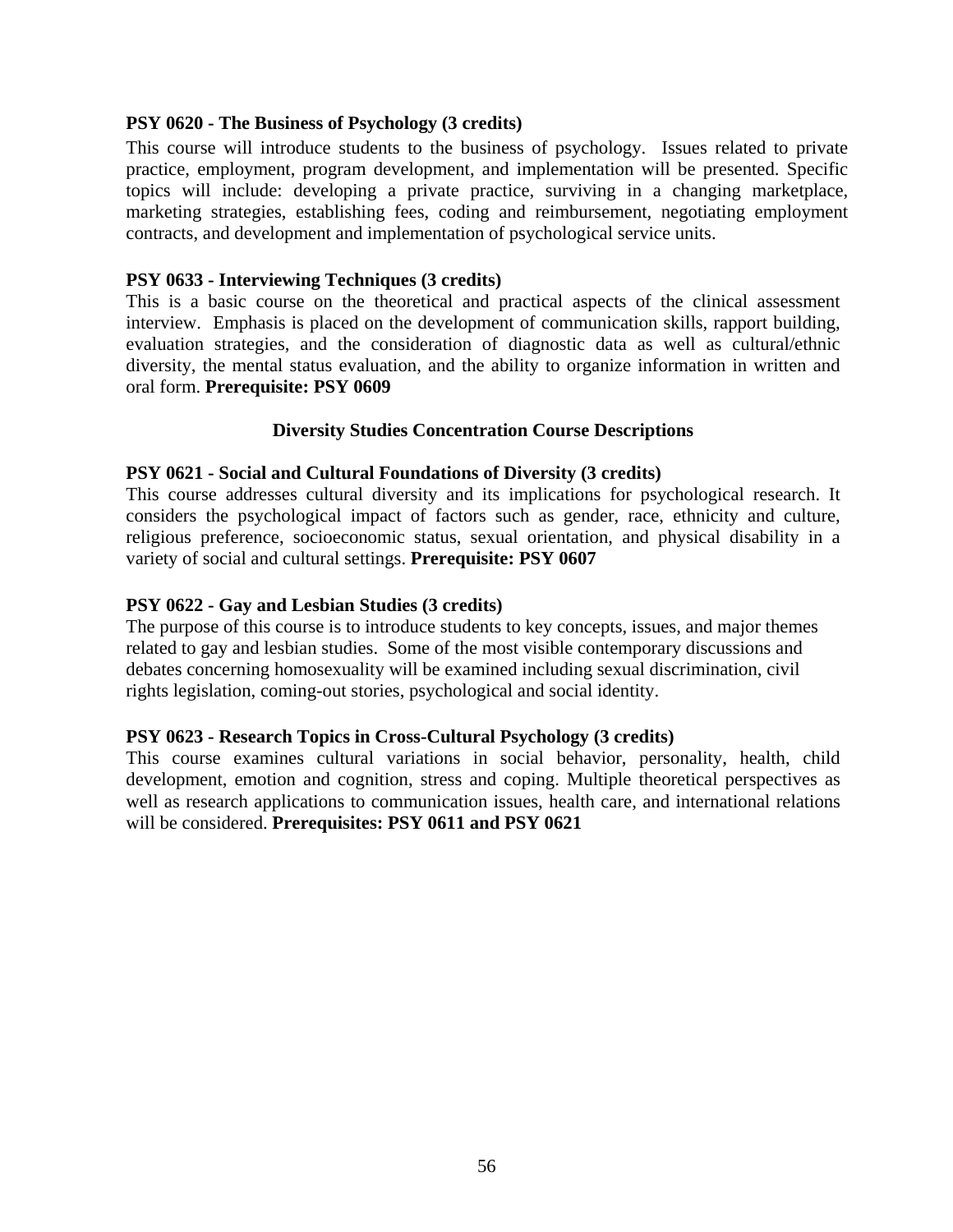### **Mental Health Counseling 60 Semester Hours**

| <b>Required Courses:</b> | <b>PYCL 502</b> | <b>Counseling Theories and Practice</b>                |
|--------------------------|-----------------|--------------------------------------------------------|
|                          | <b>PYCL 507</b> | <b>Research and Evaluation for Counselors</b>          |
|                          | <b>PYCL 511</b> | Introduction to Mental Health Counseling Techniques    |
|                          | <b>PYCL 512</b> | Human Growth and Development                           |
|                          | <b>PYCL 570</b> | Ethical, Legal, and Professional Issues for Counselors |
|                          | <b>PYCL 582</b> | <b>Human Sexuality</b>                                 |
|                          | <b>PYCL 584</b> | Diagnosis and Treatment of Adult Psychopathology       |
|                          | <b>PYCL 586</b> | Diagnosis and Treatment of Child and Adolescent        |
|                          |                 | Psychopathology                                        |
|                          | <b>PYCL 608</b> | Psychological Testing for Individual Evaluation        |
|                          | <b>PYCL 612</b> | <b>Substance Abuse</b>                                 |
|                          | PYCL 631        | Career and Lifestyle Assessment                        |
|                          | <b>PYCL 632</b> | Social and Cultural Foundations of Counseling          |
|                          | <b>PYCL 635</b> | Group Theory and Practice                              |
|                          | <b>PYCL 645</b> | <b>Couples and Family Counseling Strategies</b>        |
|                          | <b>PYCL 660</b> | <b>Community Mental Health</b>                         |
|                          | <b>PYCL 666</b> | <b>Case Conceptualization and Treatment Strategies</b> |
|                          | <b>PYCL 669</b> | <b>Advanced Treatment Interventions</b>                |
|                          | <b>PYCL 680</b> | <b>Counseling Practicum</b>                            |
|                          | <b>PYCL 681</b> | Counseling Internship                                  |
|                          | <b>PYCL 682</b> | <b>Continuing Counseling Internship</b>                |
|                          | <b>PYCL 683</b> | <b>Counseling Internship Elective</b>                  |

### **Mental Health Counseling Course Descriptions**

### **PYCL 502 Counseling Theories and Practice**

This course surveys the fields of psychotherapy and counseling. It reviews the various theories and techniques of counseling that are consistent with current professional research and practice in the fields of mental health and school counseling.

### **PYCL 507 – Research and Evaluation for Counselors**

This course seeks to prepare mental health and school counselors to be informed consumers of research and evaluation. It covers basic statistics, research designs, and program evaluation within the counseling and educational fields. It provides experience in developing accountability measures and in reading research and evaluating reports applicable to multicultural populations.

### **PYCL 511 – Introduction to Mental Health Counseling Techniques**

This course is an overview of the field of mental health counseling. Students will address professional roles, functions, credentialing, and general ethics of mental health counselors. The major focus will be on the development of fundamental counseling skills, including listening,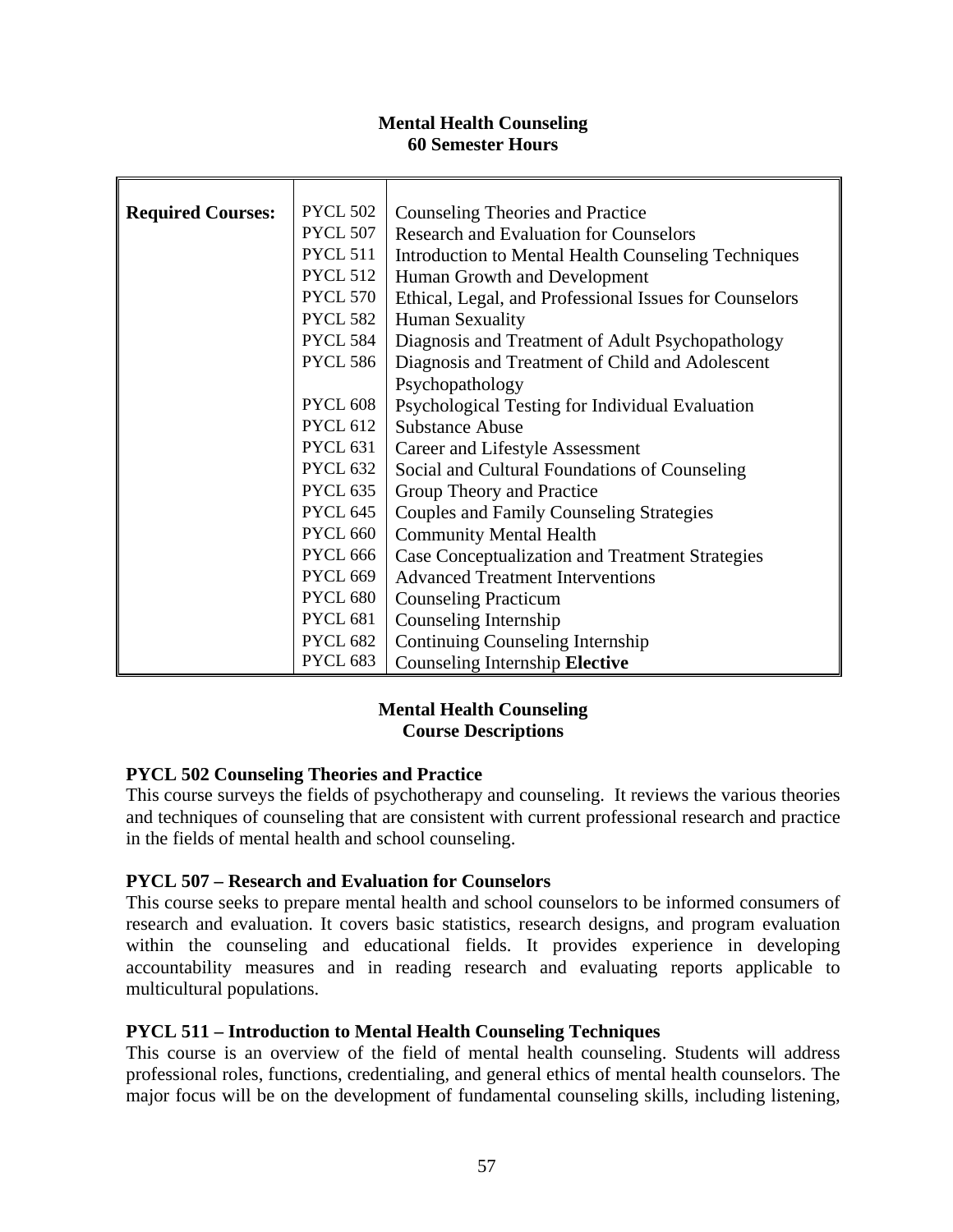empathy training, and basic interviewing. Issues regarding the development of the therapeutic relationship, cultural diversity, crisis intervention and response as well as mental status assessment will be covered. **Prerequisite: PYCL 502.** 

### **PYCL 512 – Human Growth and Development**

This course covers how developmental maturation and social learning impacts individuals across the lifespan. Theory and research in social development and learning are covered in topics for mental health and school counselors.

### **PYCL 570 – Ethical, Legal, and Professional Issues for Counselors**

This course covers standards for professional conduct in counseling. It considers ethical and legal decisions that mental health and school counselors must make. Case examples, current federal and state laws/statutes, ethical codes, and standards on assessment, diagnosis, and placement data will be discussed in relation to counseling a variety of culturally diverse populations in multiple settings.

### **PYCL 582 - Human Sexuality**

This course is an overview of the basics of sexual anatomy, physiology, and development. The student will acquire an understanding of human sexual response, concepts of sex therapies, and human sexual dysfunction. Also included are methods of contraception, sex and family planning, variations of sexual behavior, and the importance of the counselor in the role of the educator.

#### **PYCL 584 - Diagnosis and Treatment of Adult Psychopathology**

This course provides an introduction to the definition and study of abnormal or maladaptive behavior, including a broad range of psychopathology relevant to the adult and aged populations. Emphasis will be placed on a descriptive review of the major DSM-IV disorders, supplemented with theoretical considerations of etiology and treatment approaches including the use of psychopharmacological interventions.

#### **PYCL 586 - Diagnosis and Treatment of Child and Adolescent Psychopathology**

This course provides an introduction to the specific disorders and problematic psychological states manifested during childhood and adolescence. It will also provide an overview of currently used behavioral interventions with psychologically troubled youth.

#### **PYCL 608 - Psychological Testing for Individual Evaluation**

This course surveys frequently used tests of aptitude, interest, and personality. Test content, purpose, psychometric properties, administration, and scoring procedures are compared and evaluated. Issues of test use with culturally diverse populations are addressed. **Prerequisite: PYCL 507.** 

#### **PYCL 612 - Substance Abuse**

This course investigates the etiology of alcoholism and drug dependency. Attention is given to assessment and treatment in both individual and family therapy approaches. **Prerequisites: PYCL 502; PYCL 511.**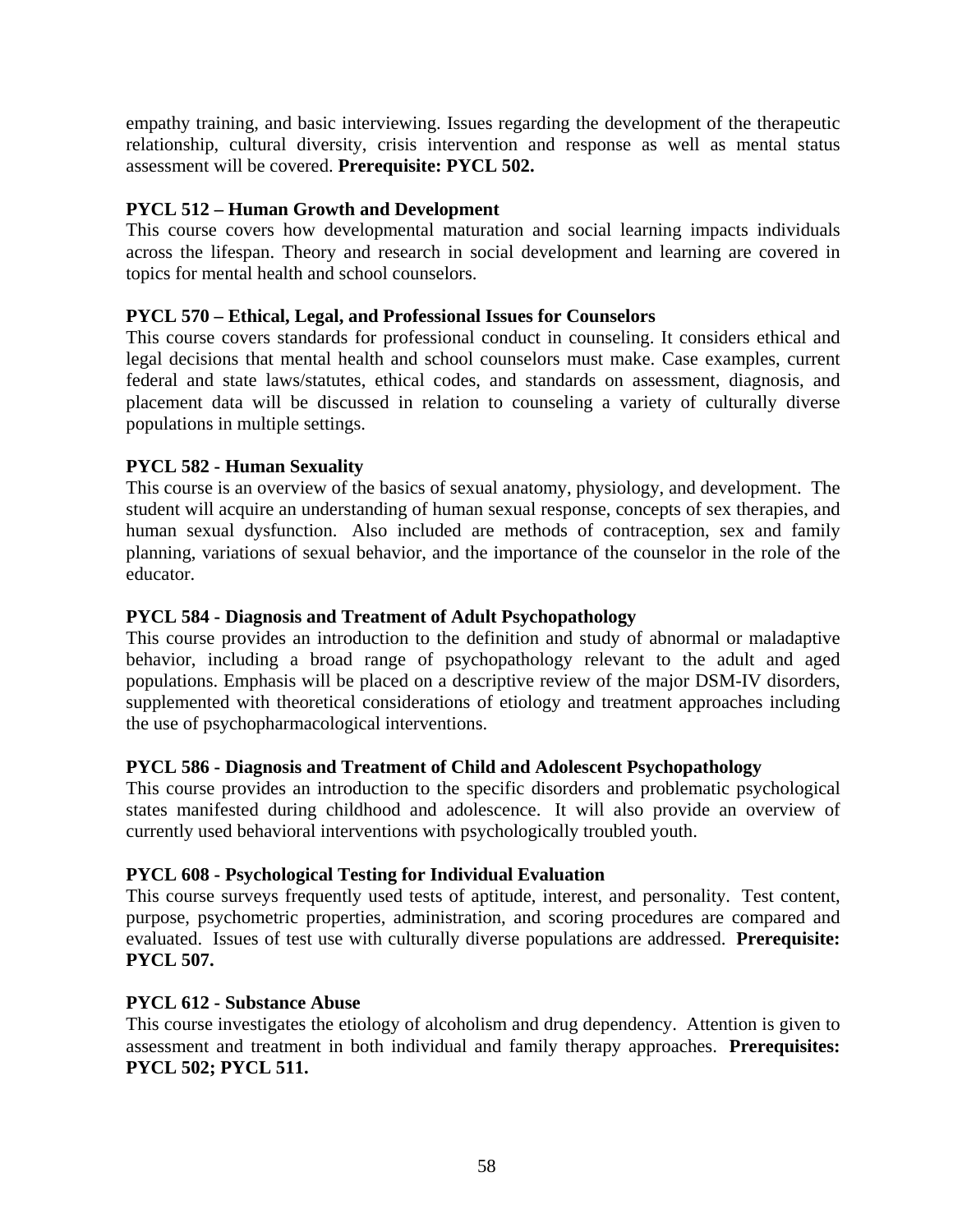#### **PYCL 631 - Career and Lifestyle Assessment**

This course surveys the major theories of career choice, planning, and development as well as standardized methods of assessing vocational interests and aptitudes. Social, psychological, and economic factors influencing career choice are examined. Emphasis will be placed on individual and group career counseling skills across diverse populations.

### **PYCL 632 – Social and Cultural Foundations of Counseling**

This course addresses cultural diversity and its implications for counseling. It considers the psychological impact of factors such as gender, race, ethnicity and culture, religious preference, socioeconomic status, sexual orientation, and physical disability in a variety of counseling and educational settings. Finally, it reviews counseling issues and strategies for diverse clients.

### **PYCL 635 – Group Theory and Practice**

This course addresses group theory and practice in multiple settings with a variety of diverse populations and age groups. Major themes include group dynamics, group process, and group states for mental health and school counselors. **Prerequisites for clinical mental health counselors: PYCL 502 & PYCL 511; for school counselors PYCL 502**

### **PYCL 645 - Couples and Family Counseling Strategies**

This skills course surveys current approaches to couples and family counseling with an emphasis on a systemic conceptual model of family functioning and culturally sensitive therapeutic interventions. It is designed to develop specific intervention competencies. **Prerequisites: PYCL 502; PYCL 511; PYCL 584 or consent of adviser.** 

#### **PYCL 660 - Community Mental Health**

The brief history of community psychology is reviewed with a focus on those events that led to the development of a "community point of view." The course also acquaints students with the various approaches (preventative model, consultative role, etc.) and techniques (needs assessment, program evaluation) used by community counselors across diverse populations. Distinctions between traditional clinical interventions and community intervention are highlighted.

#### **PYCL 666 - Case Conceptualization and Treatment Strategies**

This course focuses on the processes of conceptualizing clinical cases from a variety of theoretical orientations and translating them into effective treatment strategies. Video and audiotape clinical interviews, case studies, and role-plays will be utilized to assist students in formulating hypotheses about client difficulties and developing appropriate clinical interventions, which address those difficulties in a culturally sensitive manner. **Prerequisites: PYCL 502; PYCL 511; PYCL 584 or consent of adviser.** 

#### **PYCL 669 - Advanced Treatment Interventions**

This course will present advanced training in one or two major approaches to individual psychotherapy and crisis intervention. Students will have the opportunity to explore in depth theoretical and technical applications of the approaches, issues related to the therapeutic alliance, cultural diversity, goal-setting, and outcome evaluation. Videotaped presentations,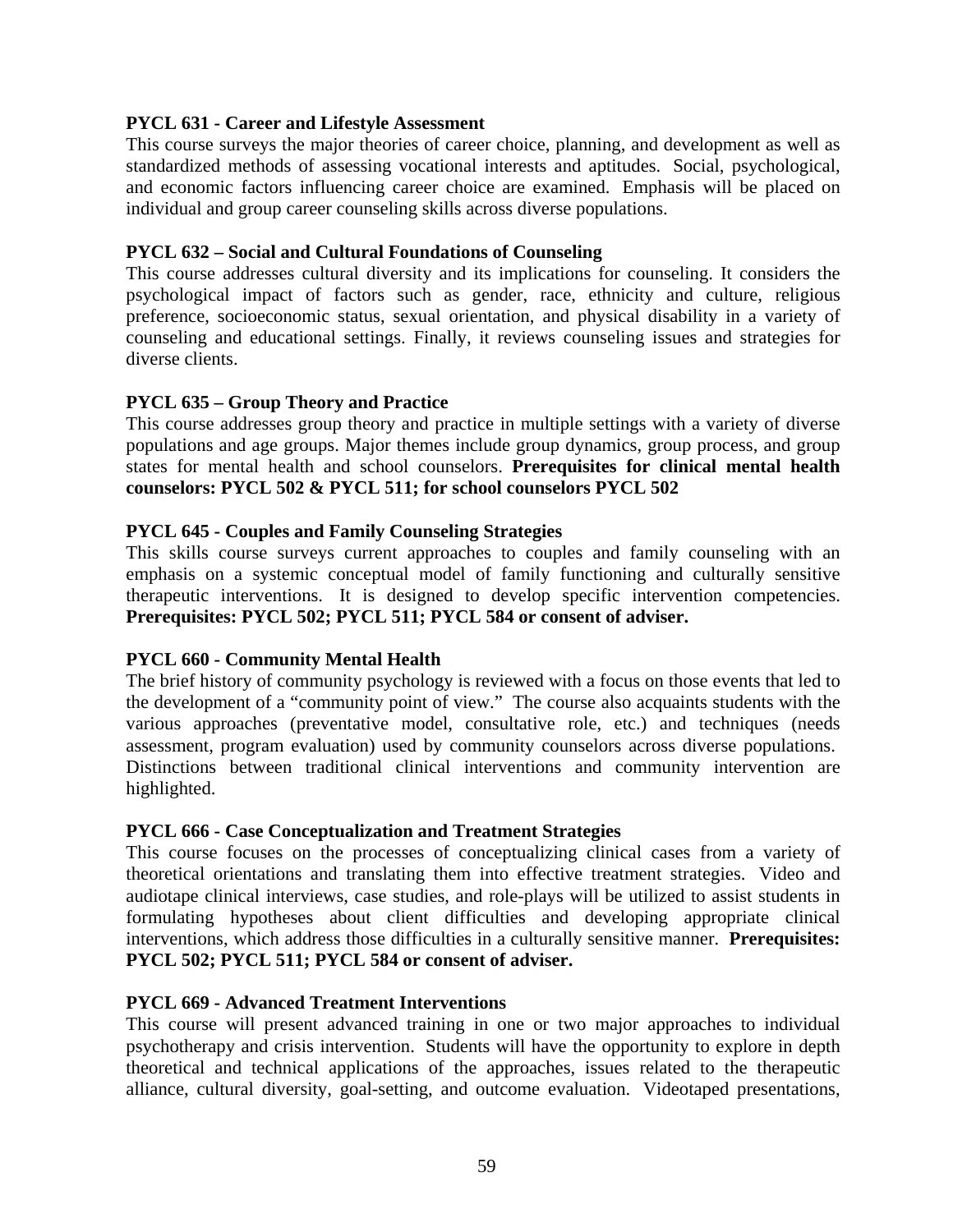role-playing, and case studies will be utilized. **Prerequisites: PYCL 502; PYCL 511; PYCL 584; PYCL 666.** 

### **PYCL 680 - Counseling Practicum**

The student is required to spend a specified number of hours per week at a selected agency working under supervision with clients. During that time, the student is expected to increase his or her competence in the areas of basic interviewing, assessment, and counseling skills. Furthermore, the student will be made more aware of the ethical, legal, and professional issues inherent in the counseling process. **Prerequisites: PYCL 502; PYCL 507; PYCL 511; PYCL 570; PYCL 584; PYCL 586; PYCL 635; PYCL 666 with a grade of B or better. The student must file an application for practicum and receive approval prior to registering for a practicum.** 

### **PYCL 681 – Counseling Internship**

This course is a continuation of Counseling Practicum. The student will be expected to develop more advanced skills in interviewing, assessment, and intervention. Simultaneously, continued emphasis will be placed upon ethical, legal, and professional issues. **Prerequisite: PYCL 680 with a grade of B or better.** 

### **PYCL 682 – Continuing Counseling Internship**

This course is a continuation of Internship. **Prerequisite: PYCL 681 with a grade of B or better.** 

### **PYCL 683 – Counseling Internship (Elective)**

The student is required ti spend a specified number of hours per week at a selected agency working under supervision with clients. During that time, the student is expected to continue to increase his or her competence in the areas of basic interviewing, assessment, and counseling skills. Simultaneously, emphasis will be placed upon ethical, legal, and professional issues inherent in the counseling process. **Prerequisite: PYCL 682 with a grade of B or better and must be approved with the consent of an adviser.** 

- **Course descriptions are subject to change**
- **Prerequisites can be found in Master's Policy & Procedures Handbook**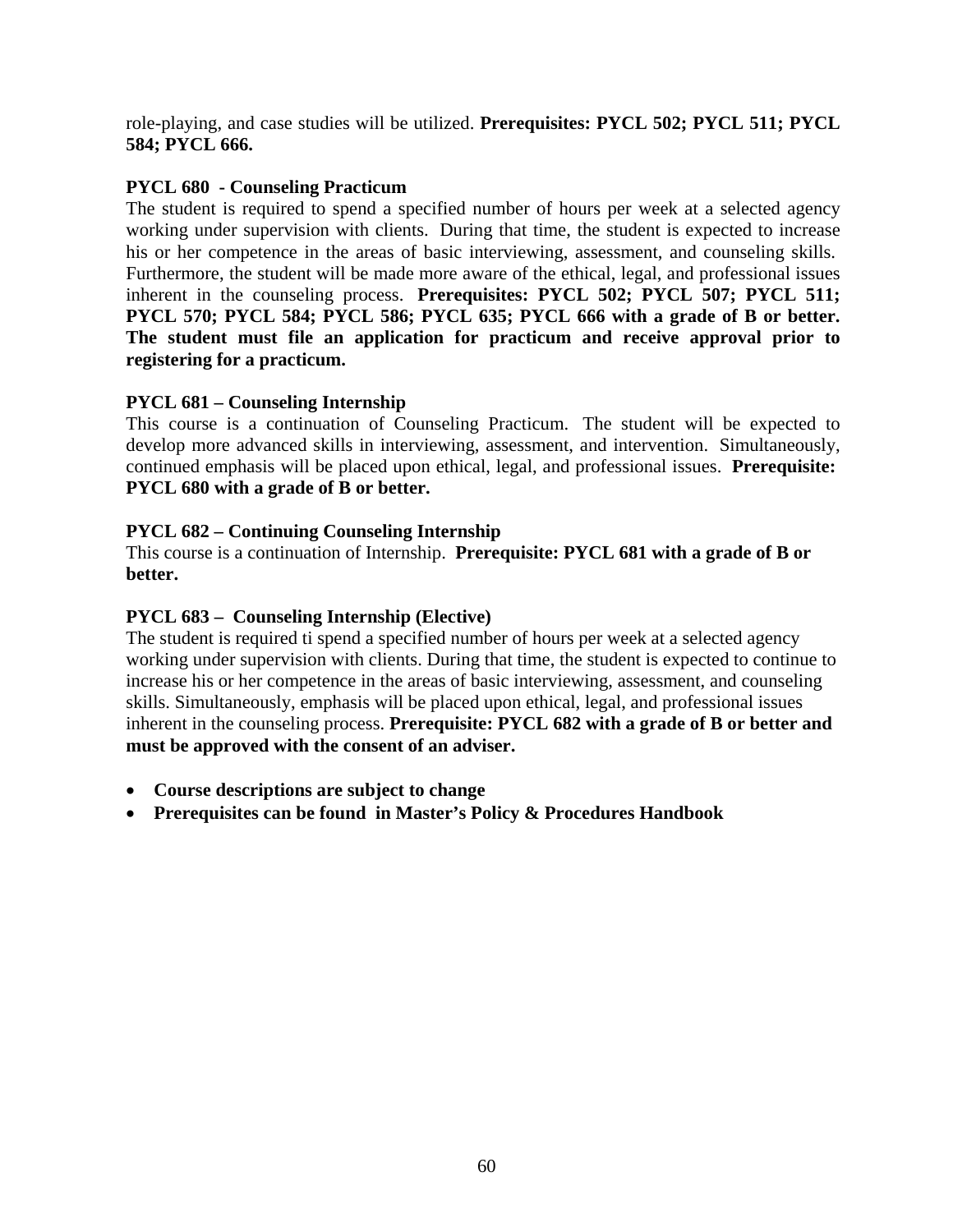#### **Required Courses:** PYCL 502 PYCL 504 PYCL 507 PYCL 510 PYCL 512 PYCL 515 PYCL 550 PYCL 560 PYCL 570 PYCL 585 PYCL 632 PYCL 635 PYCL 665 PYCL 685 PYCL 688 PYCL 689 Counseling Theories and Practice Counseling Skills Research and Evaluation for Counselors Career Development Human Growth and Development Principles of School Counseling Contemporary Clinical Interventions Appraisal and Evaluation in School Counseling Ethical, Legal, and Professional Issues for Counselors Psychology of Exceptional and At-Risk Children Social and Cultural Foundations of Counseling Group Theory and Practice School Consultation Skills School Counseling Practicum School Counseling Internship I Continuing School Counseling Internship

### **School Counseling 48 Semester Hours**

### **School Counseling Course Descriptions**

### **PYCL 502 Counseling Theories and Practice**

This course surveys the fields of psychotherapy and counseling. It reviews the various theories and techniques of counseling that are consistent with current professional research and practice in the fields of mental health and school counseling.

### **PYCL 504 Counseling Skills**

This course focuses on the development of school counseling skills including basic interviewing and assessment with an emphasis on therapeutic listening, empathic response, and interviewing skills. Stress will also be placed upon the acquisition of skills related to the counselor/counselee relationship and the establishment of an alliance appropriate to the school setting and in the context of cultural diversity. **Prerequisite: PYCL 502.**

### **PYCL 507 Research and Evaluation for Counselors**

This course seeks to prepare mental health and school counselors to be informed consumers of research and evaluation. It covers basic statistics, research designs, and program evaluation within the counseling and educational fields. It provides experience in developing accountability measures and in reading research and evaluating reports applicable to multicultural populations.

### **PYCL 510 Career Development**

This course surveys the major theories of career choice, planning, and development as well as standardized methods of assessing vocational interests and aptitudes in school settings. Social, psychological, and economic factors influencing career choice are examined. Emphasis will be placed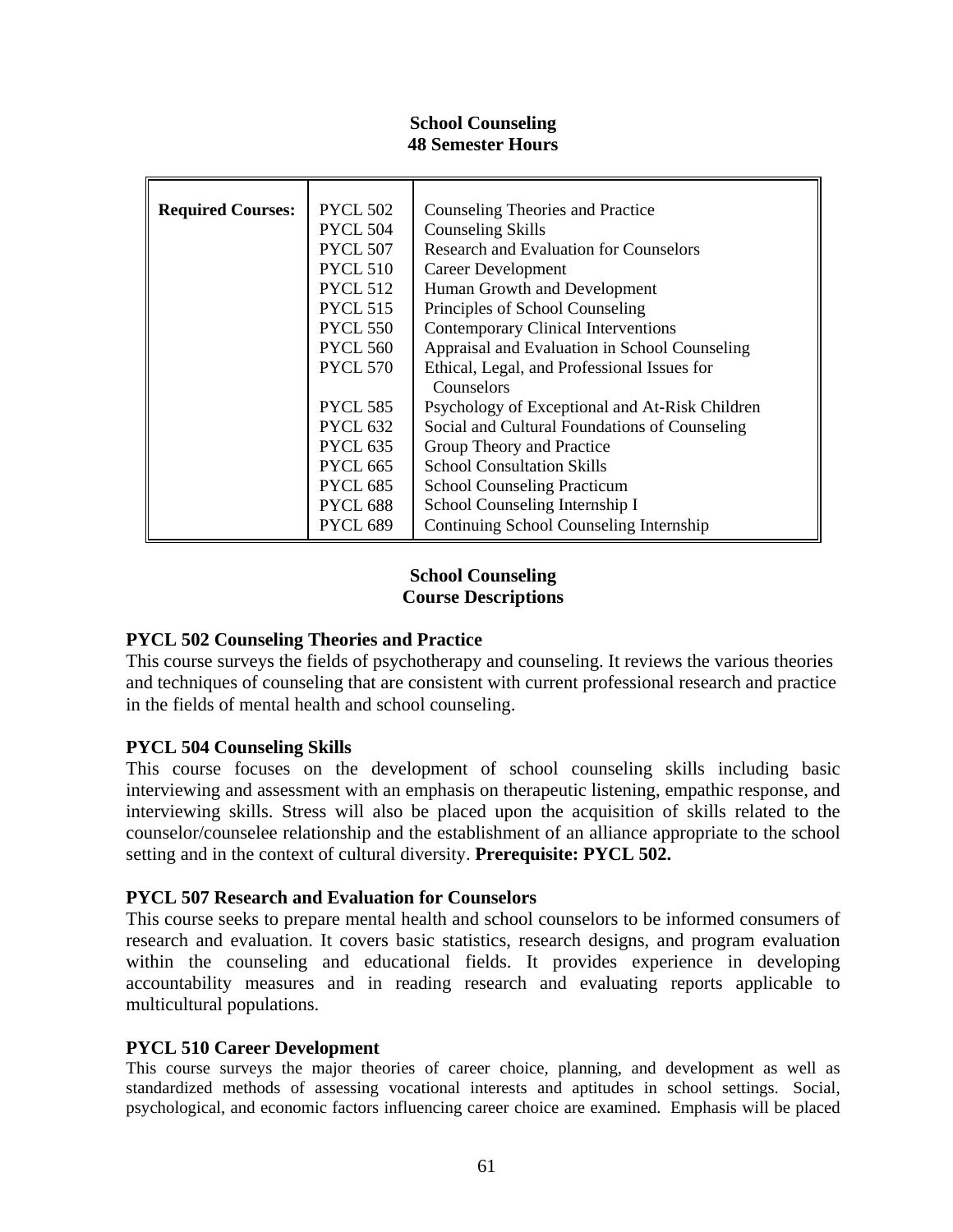on individual and group career counseling skills across diverse populations.

### **PYCL 512 Human Growth and Development**

This course covers how developmental maturation and social learning impacts individuals across the lifespan. Theory and research in social development and learning are covered in topics for mental health and school counselors.

### **PYCL 515 Principles of School Counseling**

This course covers the history, philosophy, functions, management, and operation of comprehensive school counseling programs in elementary and secondary schools with emphasis on the role of the professional school counselor.

### **PYCL 550 Contemporary Clinical Interventions**

This course focuses on an understanding of critical psychological, academic, and socioeconomic issues when working with children, adolescents, and adults in school settings. Topics covered include substance abuse, suicide, violence, teen pregnancy, and other issues affecting the well-being and academic success of students. Primary and secondary prevention strategies will be examined for suitable school-based interventions. **Prerequisite: PYCL 502.** 

### **PYCL 560 Appraisal and Evaluation in School Counseling**

This course covers basic measurement concepts, test content and purpose, psychometric properties, administration, and scoring procedures. Frequently used tests of aptitude, interest, achievement, and personality are reviewed. Issues involved with standardized and nonstandardized assessment of achievement, educational diagnostic tests, and vocational interest tests are examined from the school counseling perspective. Issues of ethical test use and use with culturally diverse students are also addressed. **Prerequisite: PYCL 507.** 

#### **PYCL 570 Ethical, Legal, and Professional Issues for Counselors**

This course covers standards for professional conduct in counseling. It considers ethical and legal decisions that mental health and school counselors must make. Case examples, current federal and state laws/statutes, ethical codes, and standards on assessment, diagnosis, and placement data will be discussed in relation to counseling a variety of culturally diverse populations in multiple settings.

### **PYCL 585 Psychology of Exceptional and At-Risk Children**

This course covers the etiology and characteristics of exceptionalities and children at risk for underachievement and dropping out. Also covered is the role of the school counselor in identifying such problems, drawing on available resources, and making appropriate referrals.

### **PYCL 632 Social and Cultural Foundations of Counseling**

This course addresses cultural diversity and its implications for counseling. It considers the psychological impact of factors such as gender, race, ethnicity and culture, religious preference, socioeconomic status, sexual orientation, and physical disability in a variety of counseling and educational settings. Finally, it reviews counseling issues and strategies for diverse clients.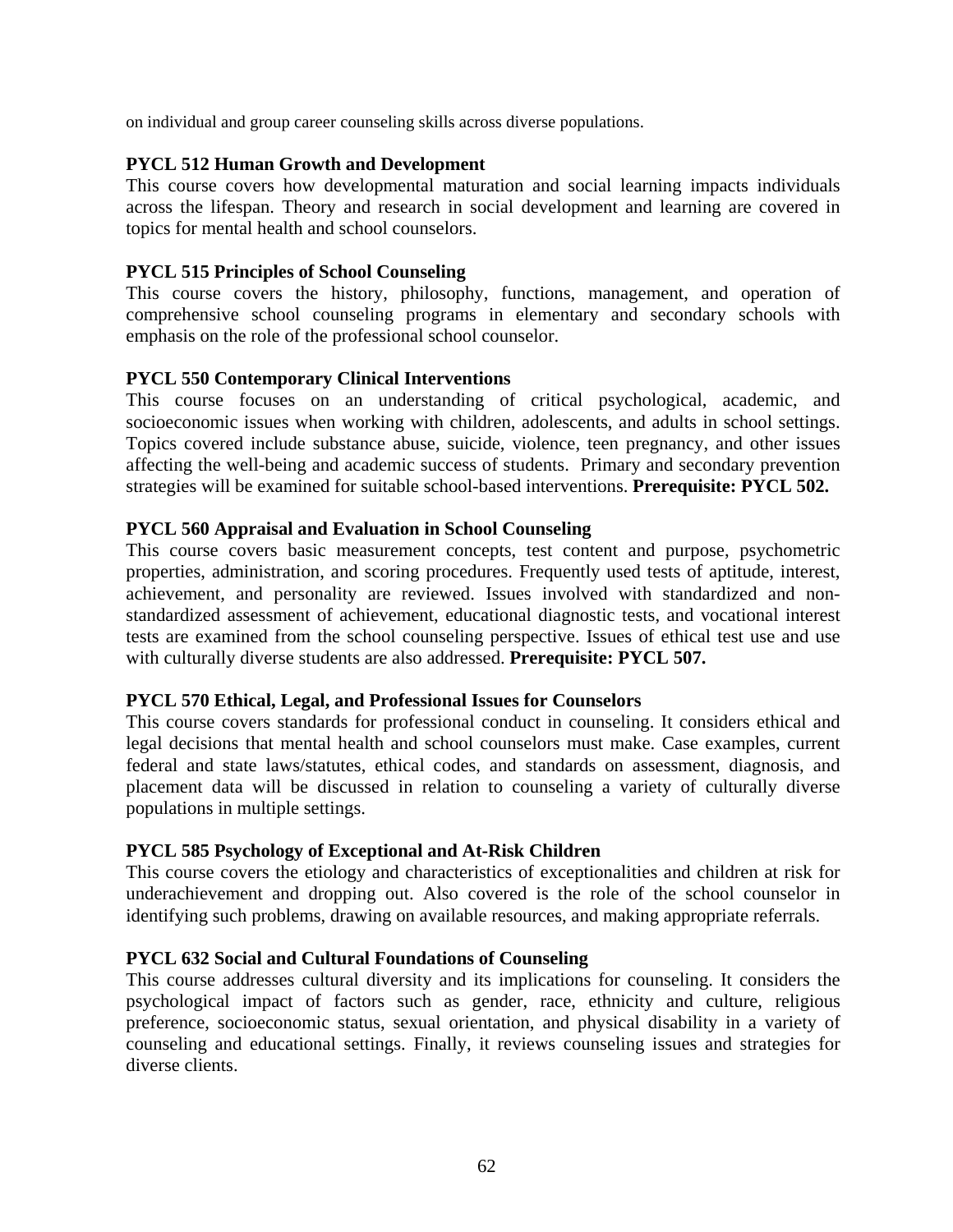### **PYCL 635 – Group Theory and Practice**

This course addresses group theory and practice in multiple settings with a variety of diverse populations and age groups. Major themes include group dynamics, group process, and group states for mental health and school counselors. **Prerequisites for clinical mental health counselors: PYCL 502 & PYCL 511.** 

#### **PYCL 665 School Consultation Skills**

This course focuses on developing specific techniques in consultation, leadership, and advocacy. It integrates the various aspects of a developmental comprehensive school counseling program with particular reference to problem-solving and the utilization of available data and resources

### **PYCL 685 School Counseling Practicum**

This course provides students with knowledge and exposure to educational K-12 settings and requires an in-school field experience.

### **PYCL 688 School Counseling Internship**

Students are required to spend a specified number of hours per week at a selected K-12 public school setting working under the supervision of a professional school counselor. During that time, students are expected to become advocates for and increase competence in providing services to youth and their families in the personal/social, academic, and career domains. Furthermore, students will be made aware of the ethical, legal, and professional issues inherent in the counseling process. **Prerequisites: PYCL 502; PYCL 504: PYCL 512; PYCL 515; PYCL 550; PYCL 570; PYCL 635; PYCL 665; PYCL 685; and consent of adviser.** 

### **PYCL 689 Continuing School Counseling Internship**

This course is a continuation of School Counseling Internship. Student will be expected to develop more advanced skills in working with students and families in school settings. Simultaneously, continued emphasis will be placed upon ethical, legal, and professional issues. **Prerequisite: PYCL 688** 

- **Course descriptions are subject to change**
- **Prerequisites can be found in Master's Policy & Procedures Handbook**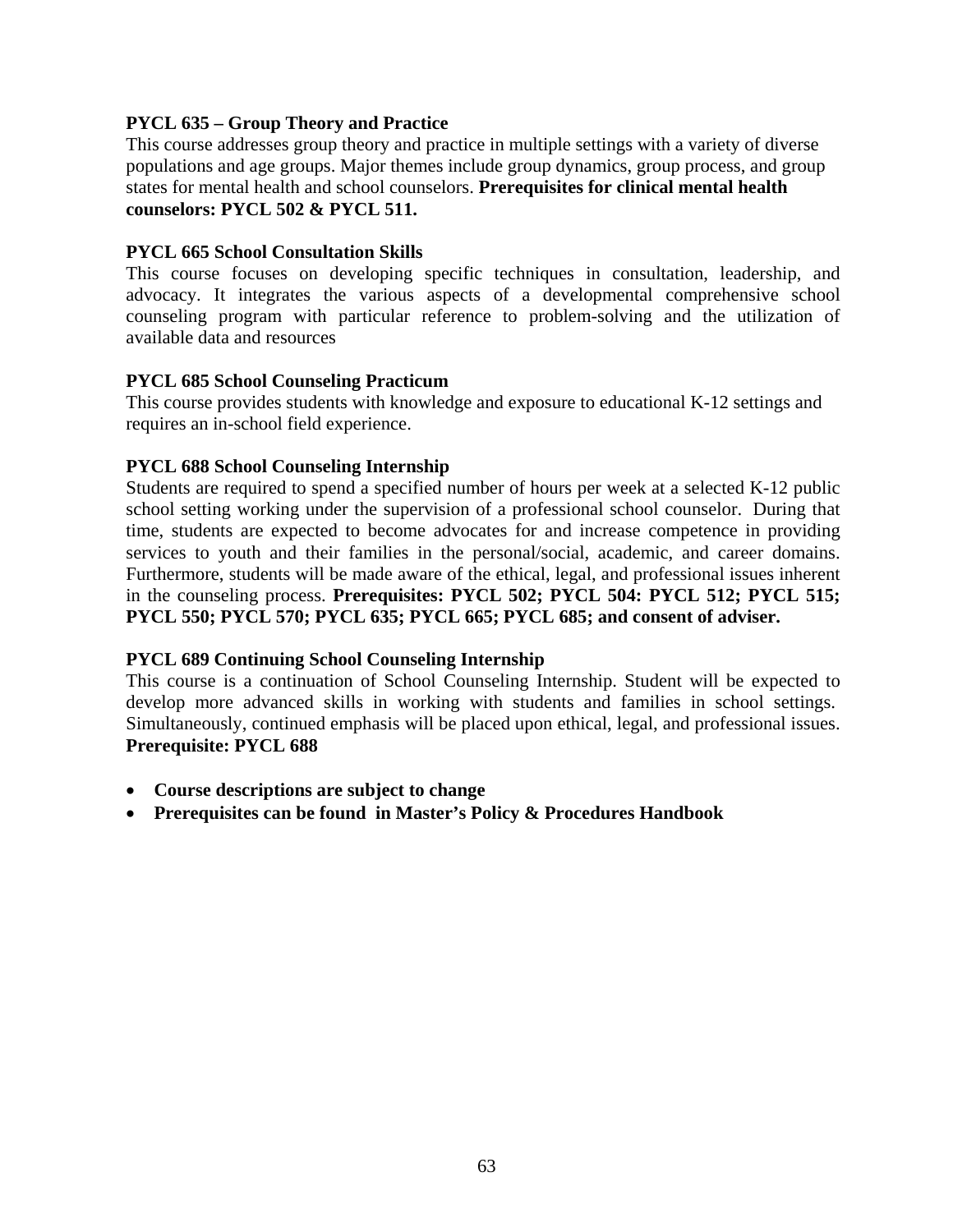| <b>Core Course Requirements (33 credits)</b>       | <b>PYCL 502</b> | Counseling Theories and Practice                          |
|----------------------------------------------------|-----------------|-----------------------------------------------------------|
|                                                    | <b>PYCL 507</b> | <b>Research and Evaluation for Counselors</b>             |
|                                                    | <b>PYCL 512</b> | Human Growth and Development                              |
|                                                    | <b>PYCL 570</b> | Ethical, Legal, and Professional Issues for<br>Counselors |
|                                                    | <b>PYCL 584</b> | Diagnosis and Treatment of Adult<br>Psychopathology       |
|                                                    | <b>PYCL 608</b> | Psychological Testing for Individual Evaluation*          |
|                                                    | <b>PYCL 612</b> | <b>Substance Abuse</b>                                    |
|                                                    | <b>PYCL 631</b> | Career and Lifestyle Assessment                           |
|                                                    | <b>PYCL 632</b> | Social and Cultural Foundations of Counseling             |
|                                                    | <b>PYCL 635</b> | Group Theory & Practice                                   |
|                                                    | <b>PYCL 645</b> | Couples and Family Counseling Strategies*                 |
| <b>Concentrations</b>                              |                 |                                                           |
| <b>Mental Health Counseling (60 total credits</b>  | <b>PYCL 511</b> | Introduction to Mental Health Counseling                  |
| includes 33 credits core courses)                  |                 | Techniques*                                               |
|                                                    | <b>PYCL 582</b> | <b>Human Sexuality</b>                                    |
|                                                    | <b>PYCL 586</b> | Diagnosis and Treatment of Child and Adolescent           |
|                                                    |                 | Psychopathology                                           |
|                                                    | <b>PYCL 660</b> | <b>Community Mental Health</b>                            |
|                                                    | <b>PYCL 666</b> | Case Conceptualization and Treatment                      |
|                                                    |                 | Strategies*                                               |
|                                                    | <b>PYCL 669</b> | <b>Advance Treatment Interventions*</b>                   |
| Only students in the mental health<br>٠            | <b>PYCL 680</b> | Counseling Practicum*                                     |
| counseling concentration are required to           | <b>PYCL 681</b> | Counseling Internship                                     |
| successfully complete the                          | <b>PYCL 682</b> | Continuing Counseling Internship                          |
| <b>Comprehensive Final Examination</b>             | PYCL 683        | Counseling Internship (Elective)                          |
|                                                    |                 |                                                           |
| <b>Substance Abuse Counseling (48 total</b>        | SA 710          | Foundations of Substance Abuse and Mental Health          |
| credits-core courses 33 credits)                   |                 | Counseling in Community Settings                          |
|                                                    | SA 720          | <b>Issues in Clinical Supervision</b>                     |
|                                                    | SA 730          | <b>Treatment of Co-occurring Disorders</b>                |
|                                                    | SA 740          | Psychopharmacology of Illicit and Licit Drugs             |
|                                                    | SA 770          | <b>Substance Abuse Counseling Practicum I</b>             |
|                                                    | SA 780          | <b>Substance Abuse Counseling Practicum II</b>            |
|                                                    |                 | (Elective)                                                |
|                                                    |                 | <b>Substance Abuse Counseling Courses (12 credits)</b>    |
| <b>Substance Substance Abuse Counseling and</b>    | SA 750          | Prevention Programming and Education                      |
| <b>Education (60 total credits-core courses 33</b> | SA 770          | Substance Abuse Counseling Practicum I                    |
| credits)                                           | SA 780          | <b>Substance Abuse Counseling Practicum II</b>            |
|                                                    |                 | Elective                                                  |
|                                                    | SA 790          | <b>Substance Abuse Counseling III Elective</b>            |
|                                                    |                 | <b>Elective from MHC Track</b>                            |

## **Master's in Counseling (Online)**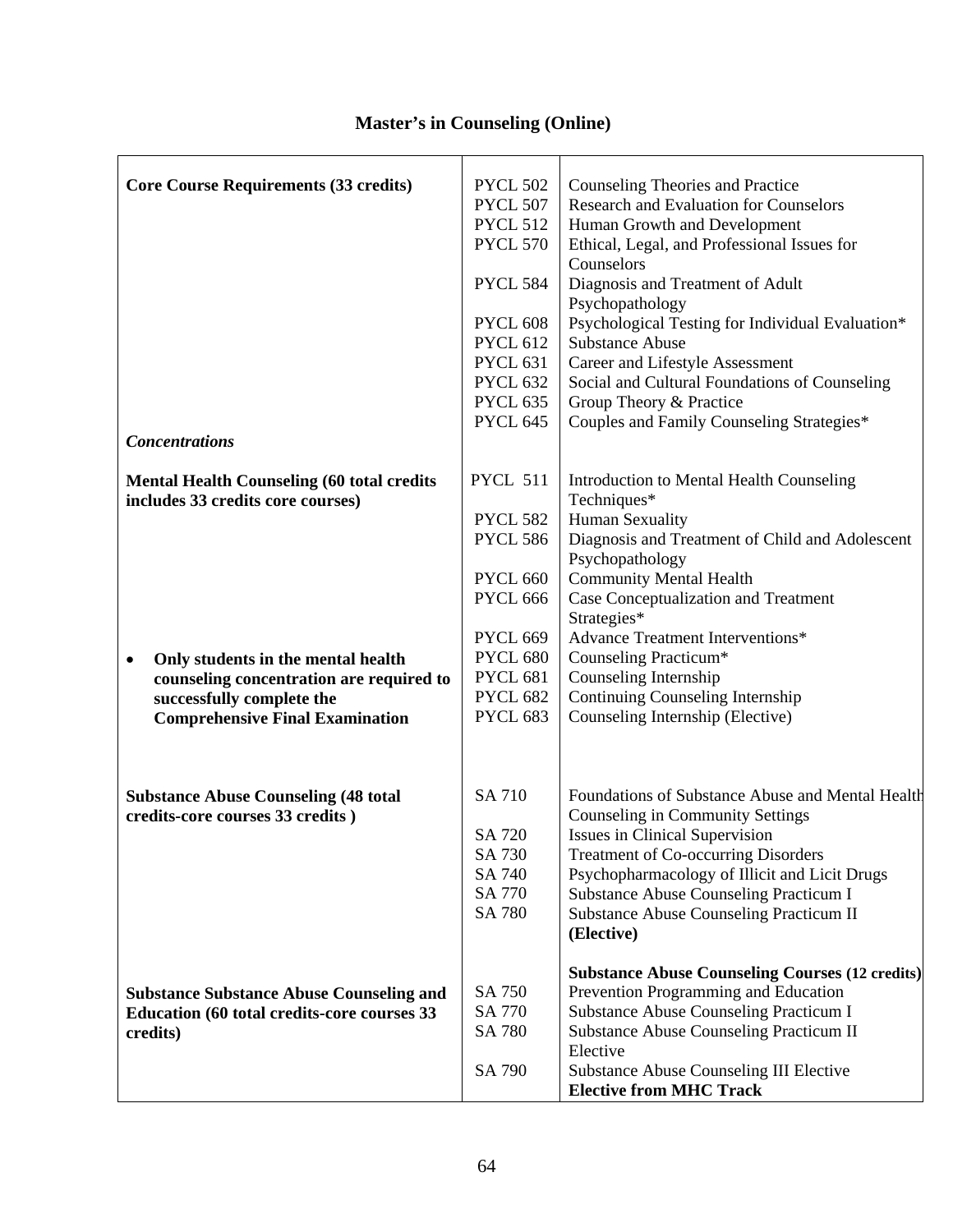| <b>Applied Behavior Analysis (BCABA) (48</b> | <b>ABA 710</b> | Principles of Applied Behavior Analysis             |
|----------------------------------------------|----------------|-----------------------------------------------------|
| credits – core courses 33 credits)           | ABA 720        | Applications of Applied Behavior Analysis           |
|                                              | <b>ABA 740</b> | <b>Evaluating Interventions in Applied Behavior</b> |
|                                              |                | Analysis                                            |
|                                              | <b>ABA 760</b> | Practicum in Applied Behavior Analysis I            |
|                                              |                | (Elective)                                          |
|                                              | <b>ABA 770</b> | Practicum in Applied Behavior Analysis II           |
|                                              |                | (Elective)                                          |
|                                              |                |                                                     |
|                                              |                |                                                     |
|                                              |                |                                                     |
| <b>Advanced Applied Behavior Analysis</b>    | ABA 710        | Principles of Applied Behavior Analysis             |
| (BCBA) (57 credits required- core courses    | <b>ABA 720</b> | Applications of Applied Behavior Analysis           |
| 33 credits)                                  | <b>ABA 730</b> | Behavioral Assessment Models in Applied             |
|                                              |                |                                                     |
|                                              |                | <b>Behavior Analysis</b>                            |
|                                              | <b>ABA 740</b> | <b>Evaluating Interventions in Applied Behavior</b> |
|                                              |                | Analysis                                            |
|                                              | <b>ABA 750</b> | Professional Issues in Applied Behavior Analysis    |
|                                              | <b>ABA 760</b> | Practicum in Applied Behavior Analysis I            |
|                                              |                | (Elective)                                          |
|                                              | <b>ABA 770</b> | Practicum in Applied Behavior Analysis II           |
|                                              |                | (Elective)                                          |
|                                              | <b>ABA 780</b> | Advanced Practicum in Applied Behavior              |
|                                              |                | Analysis I (Elective)                               |
|                                              |                |                                                     |

**\*Courses that require prerequisites (refer to the handbook for further information) Note: PYCL 666 (MH 730) must be completed with a grade of B or better.Applied Behavior**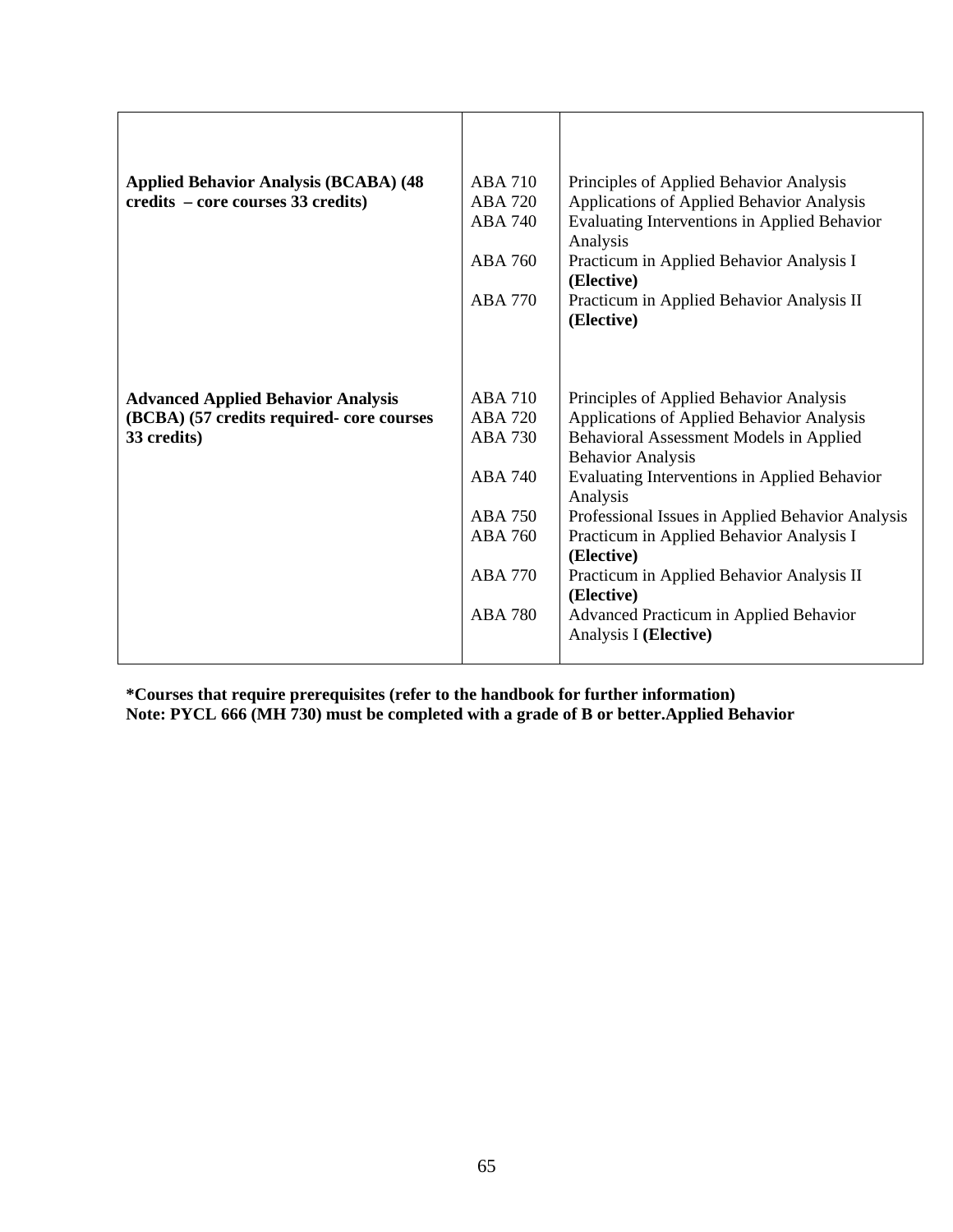### **Analysis Non-Degree Program**

| <b>Applied Behavior Analysis Non-Degree</b><br>Program<br>Concentration | <b>ABA 710</b><br><b>ABA 720</b><br><b>ABA 740</b><br><b>ABA 760</b><br><b>ABA 770</b> | Principles of Applied Behavior<br>Analysis<br>Applications of Applied Behavior<br>Analysis<br>Evaluating Interventions in Applied<br><b>Behavior Analysis</b><br>Practicum in Applied Behavior<br>Analysis I (Elective)<br>Practicum in Applied Behavior |
|-------------------------------------------------------------------------|----------------------------------------------------------------------------------------|----------------------------------------------------------------------------------------------------------------------------------------------------------------------------------------------------------------------------------------------------------|
|                                                                         |                                                                                        | Analysis II (Elective)                                                                                                                                                                                                                                   |
| <b>Advanced Applied Behavior Analysis Non-</b><br><b>Degree Program</b> | <b>ABA 710</b>                                                                         | Principles of Applied Behavior<br>Analysis                                                                                                                                                                                                               |
| Concentration                                                           | <b>ABA 720</b>                                                                         | Applications of Applied Behavior<br>Analysis                                                                                                                                                                                                             |
|                                                                         | <b>ABA 730</b>                                                                         | <b>Behavioral Assessment Models in</b><br><b>Applied Behavior Analysis</b>                                                                                                                                                                               |
|                                                                         | <b>ABA 740</b>                                                                         | <b>Evaluating Interventions in Applied</b><br><b>Behavior Analysis</b>                                                                                                                                                                                   |
|                                                                         | <b>ABA 750</b>                                                                         | Professional Issues in Applied<br><b>Behavior Analysis</b>                                                                                                                                                                                               |
|                                                                         | <b>ABA 760</b>                                                                         | Practicum in Applied Behavior<br>Analysis I (Elective)                                                                                                                                                                                                   |
|                                                                         | <b>ABA 770</b>                                                                         | Practicum in Applied Behavior<br>Analysis II (Elective)                                                                                                                                                                                                  |
|                                                                         | <b>ABA 780</b>                                                                         | Advanced Practicum in Applied<br><b>Behavior Analysis I (Elective)</b>                                                                                                                                                                                   |

**\*\*Students can opt to combine tracks. All required course work must be completed.\*\*** Students who would like to add or change tracks must complete a Specialty Track Request form ([www.csi.nova.edu\)](http://www.csi.nova.edu/) and submit to the Director of the Counseling Studies Institute for approval. In each concentration, students must satisfactorily complete all curriculum requirements.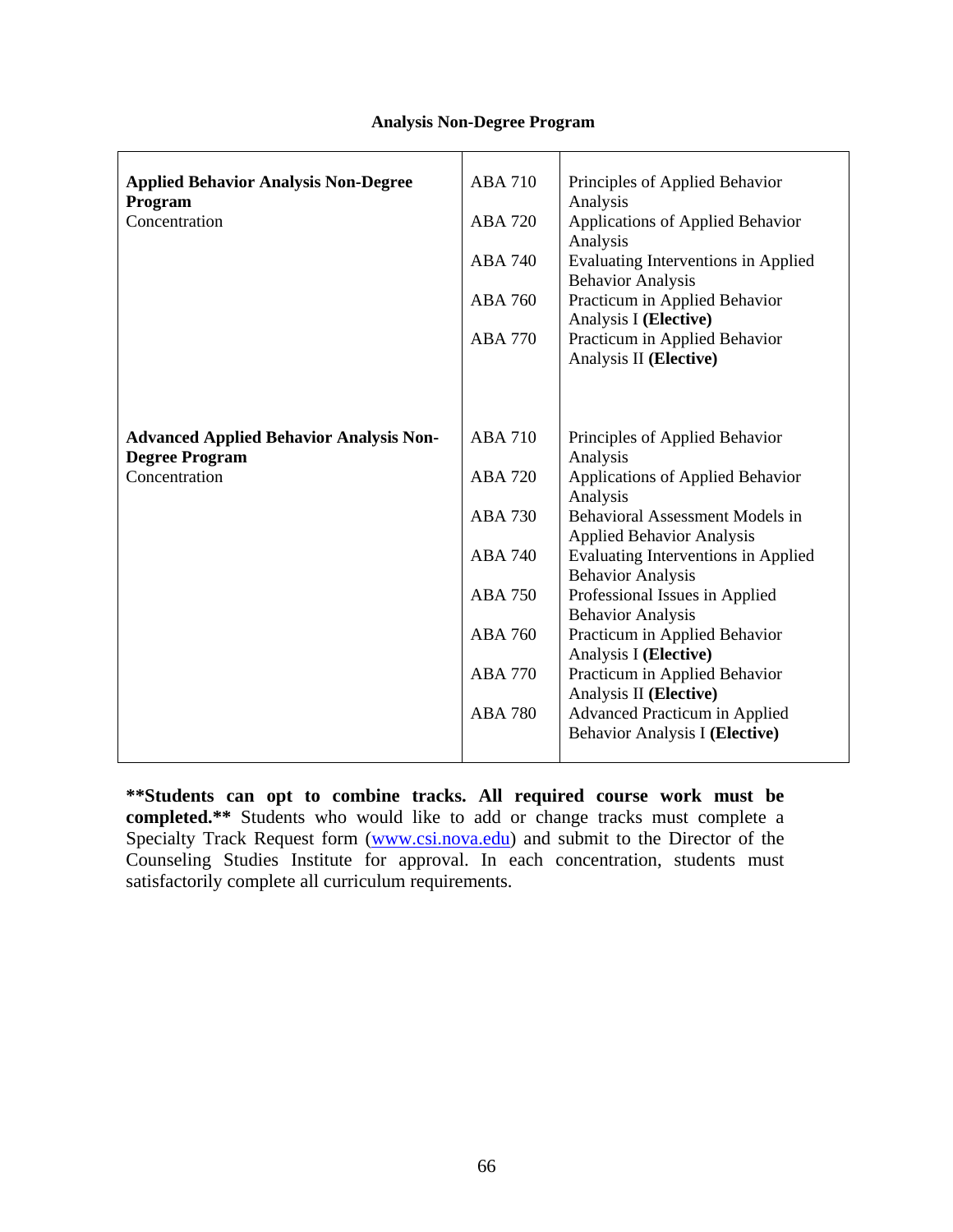# **MS Counseling Program Core Course Descriptions (All Concentrations)**

### **PYCL 502 Counseling Theories and Practice**

This course surveys the fields of psychotherapy and counseling. It reviews the various theories and techniques of counseling that are consistent with current professional research and practice in the fields of mental health and school counseling.

### **PYCL 507 – Research and Evaluation for Counselors**

This course seeks to prepare mental health and school counselors to be informed consumers of research and evaluation. It covers basic statistics, research designs, and program evaluation within the counseling and educational fields. It provides experience in developing accountability measures and in reading research and evaluating reports applicable to multicultural populations.

## **PYCL 512 – Human Growth and Development**

This course covers how developmental maturation and social learning impacts individuals across the lifespan. Theory and research in social development and learning are covered in topics for mental health and school counselors.

### **PYCL 570 – Ethical, Legal, and Professional Issues for Counselors**

This course covers standards for professional conduct in counseling. It considers ethical and legal decisions that mental health and school counselors must make. Case examples, current federal and state laws/statutes, ethical codes, and standards on assessment, diagnosis, and placement data will be discussed in relation to counseling a variety of culturally diverse populations in multiple settings.

### **PYCL 584 - Diagnosis and Treatment of Adult Psychopathology**

This course provides an introduction to the definition and study of abnormal or maladaptive behavior, including a broad range of psychopathology relevant to the adult and aged populations. Emphasis will be placed on a descriptive review of the major DSM-IV disorders, supplemented with theoretical considerations of etiology and treatment approaches including the use of psychopharmacological interventions.

### **PYCL 608 - Psychological Testing for Individual Evaluation**

This course surveys frequently used tests of aptitude, interest, and personality. Test content, purpose, psychometric properties, administration, and scoring procedures are compared and evaluated. Issues of test use with culturally diverse populations are addressed. **Prerequisite: PYCL 507.** 

#### **PYCL 612 - Substance Abuse**

This course investigates the etiology of alcoholism and drug dependency. Attention is given to assessment and treatment in both individual and family therapy approaches. **Prerequisites: PYCL 502; PYCL 511.**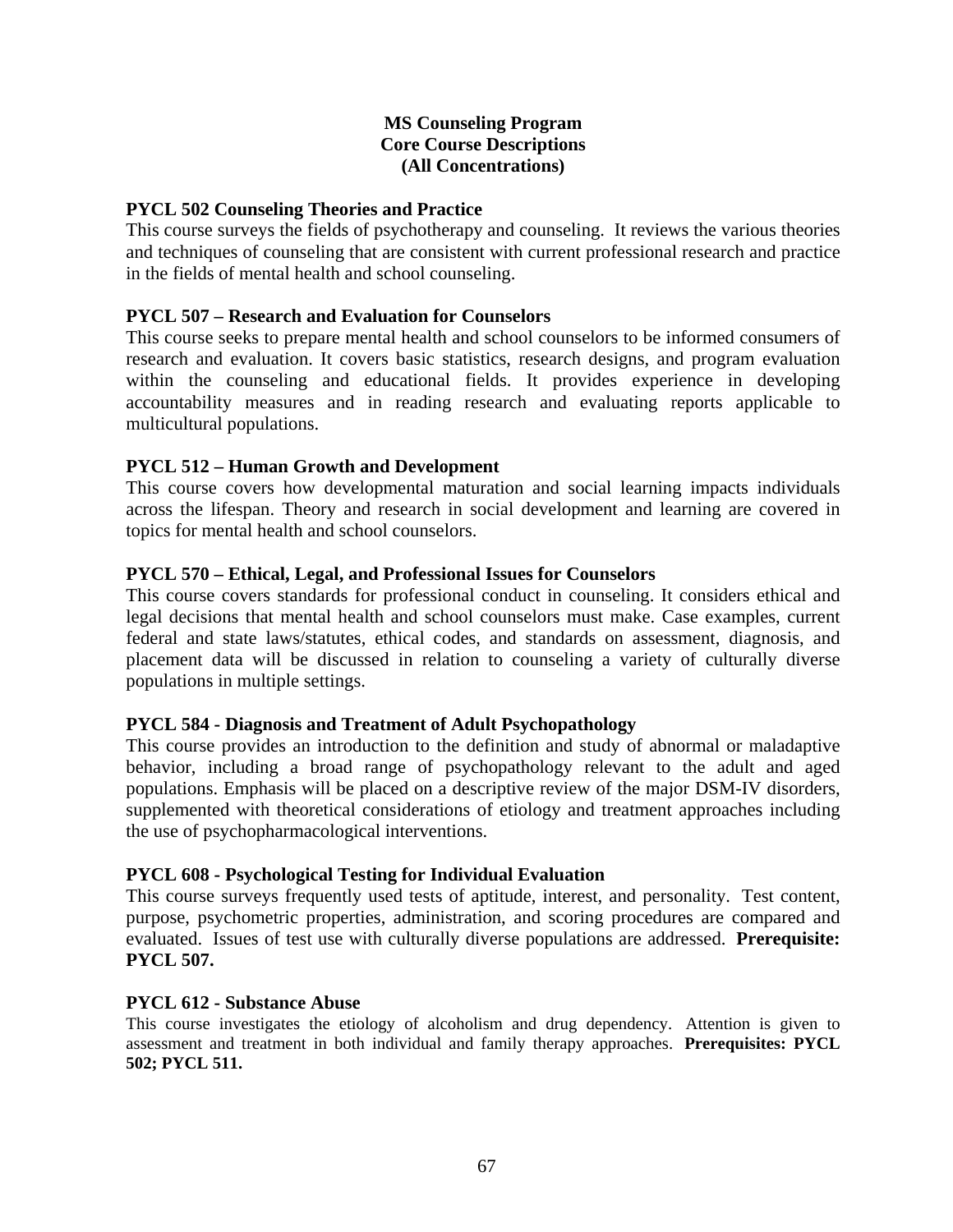# **PYCL 631 - Career and Lifestyle Assessment**

This course surveys the major theories of career choice, planning, and development as well as standardized methods of assessing vocational interests and aptitudes. Social, psychological, and economic factors influencing career choice are examined. Emphasis will be placed on individual and group career counseling skills across diverse populations.

## **PYCL 632 – Social and Cultural Foundations of Counseling**

This course addresses cultural diversity and its implications for counseling. It considers the psychological impact of factors such as gender, race, ethnicity and culture, religious preference, socioeconomic status, sexual orientation, and physical disability in a variety of counseling and educational settings. Finally, it reviews counseling issues and strategies for diverse clients.

# **PYCL 635 – Group Theory and Practice**

This course addresses group theory and practice in multiple settings with a variety of diverse populations and age groups. Major themes include group dynamics, group process, and group states for mental health and school counselors. **Prerequisites for clinical mental health counselors: PYCL 502 & PYCL 511.**

## **PYCL 645 - Couples and Family Counseling Strategies**

This skills course surveys current approaches to couples and family counseling with an emphasis on a systemic conceptual model of family functioning and culturally sensitive therapeutic interventions. It is designed to develop specific intervention competencies. **Prerequisites: PYCL 502; PYCL 511; PYCL 584 or consent of adviser.** 

# **Mental Health Counseling Concentration Course Descriptions**

### **PYCL 511- Introduction to Mental Health Counseling Techniques**

This course is an overview of the field of mental health counseling. Students will address professional roles, functions, credentialing, and general ethics of mental health counselors. The major focus will be on the development of fundamental counseling skills, including listening, empathy training, and basic interviewing. Issues regarding the development of the therapeutic relationship, cultural diversity, crisis intervention and response as well as mental status assessment will be covered. **Prerequisite: PYCL 502.** 

### **PYCL 582 - Human Sexuality**

This course is an overview of the basics of sexual anatomy, physiology, and development. The student will acquire an understanding of human sexual response, concepts of sex therapies, and human sexual dysfunction. Also included are methods of contraception, sex and family planning, variations of sexual behavior, and the importance of the counselor in the role of the educator.

### **PYCL 586 - Diagnosis and Treatment of Child and Adolescent Psychopathology**

This course provides an introduction to the specific disorders and problematic psychological states manifested during childhood and adolescence. It will also provide an overview of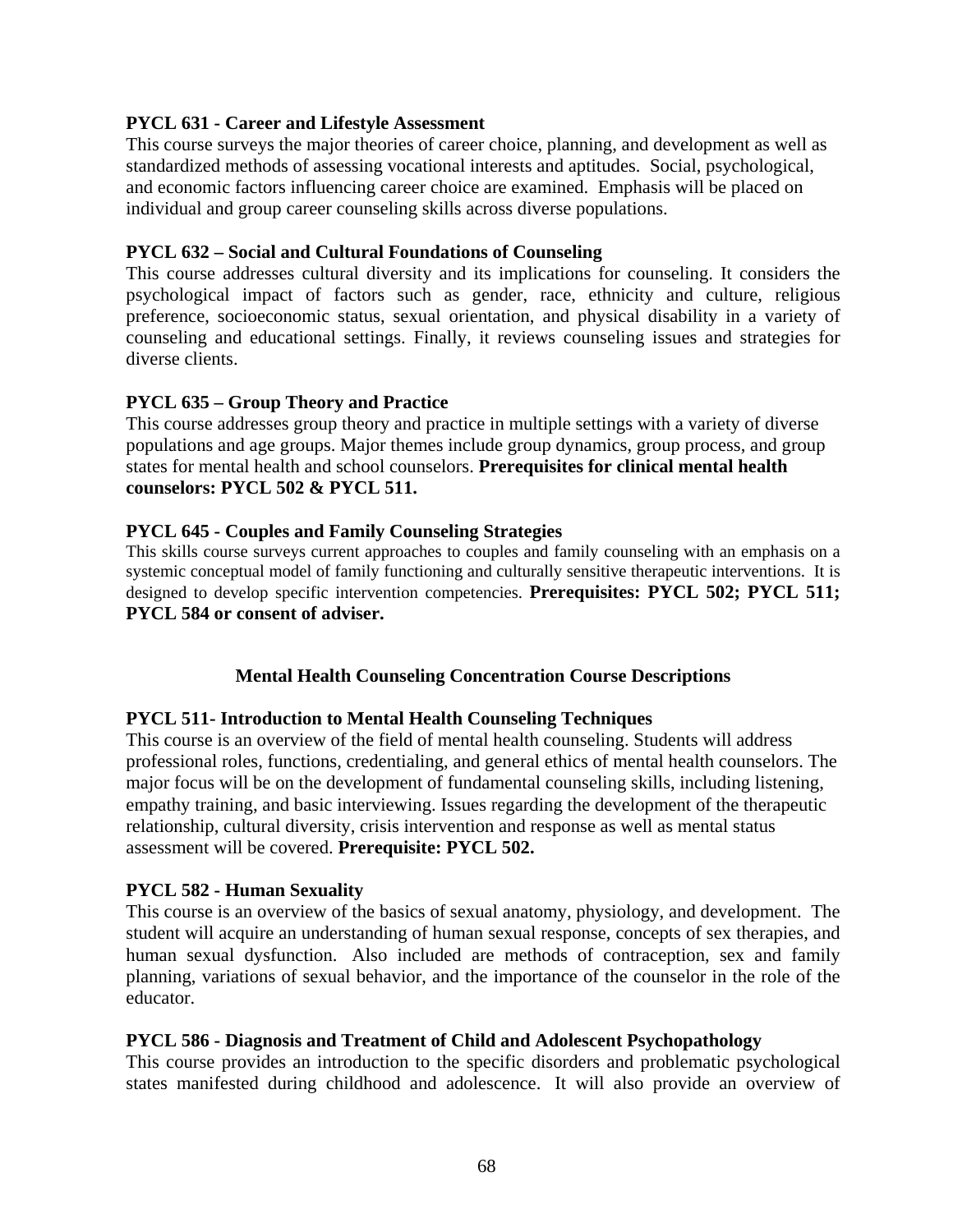currently used behavioral and psychopharmacological interventions with psychologically troubled youth.

# **PYCL 660 - Community Mental Health**

The brief history of community psychology is reviewed with a focus on those events that led to the development of a "community point of view." The course also acquaints students with the various approaches (preventative model, consultative role, etc.) and techniques (needs assessment, program evaluation) used by community counselors across diverse populations. Distinctions between traditional clinical interventions and community intervention are highlighted.

## **PYCL 666 - Case Conceptualization and Treatment Strategies**

This course focuses on the processes of conceptualizing clinical cases from a variety of theoretical orientations and translating them into effective treatment strategies. Video and audiotape clinical interviews, case studies, and role-plays will be utilized to assist students in formulating hypotheses about client difficulties and developing appropriate clinical interventions, which address those difficulties in a culturally sensitive manner. **Prerequisites: PYCL 502; PYCL 511; PYCL 584 or consent of adviser.** 

# **PYCL 669 - Advanced Treatment Interventions**

This course will present advanced training in one or two major approaches to individual psychotherapy and crisis intervention. Students will have the opportunity to explore in depth theoretical and technical applications of the approaches, issues related to the therapeutic alliance, cultural diversity, goal-setting, and outcome evaluation. Videotaped presentations, role-playing, and case studies will be utilized. **Prerequisites: PYCL 502; PYCL 511; PYCL 584; PYCL 666.** 

### **PYCL 680 - Counseling Practicum**

The student is required to spend a specified number of hours per week at a selected agency working under supervision with clients. During that time, the student is expected to increase his or her competence in the areas of basic interviewing, assessment, and counseling skills. Furthermore, the student will be made more aware of the ethical, legal, and professional issues inherent in the counseling process. **Prerequisites: PYCL 502; PYCL 511; PYCL 570; PYCL 584 and PYCL 666.** (The student must file an application for practicum and receive approval prior to registering for a practicum.)

### **PYCL 681 - Counseling Internship** – **taken for two consecutive semesters**

This course is a continuation of Counseling Practicum. The student will be expected to develop more advanced skills in interviewing, assessment, and intervention. Simultaneously, continued emphasis will be placed upon ethical, legal, and professional issues. **Prerequisite: PYCL 680 with a grade of B or better.** 

### **PYCL 682 – Continuing Counseling Internship**

This course is a continuation of Counseling Internship. **Prerequisite: PYCL 681 with a grade of B or better.**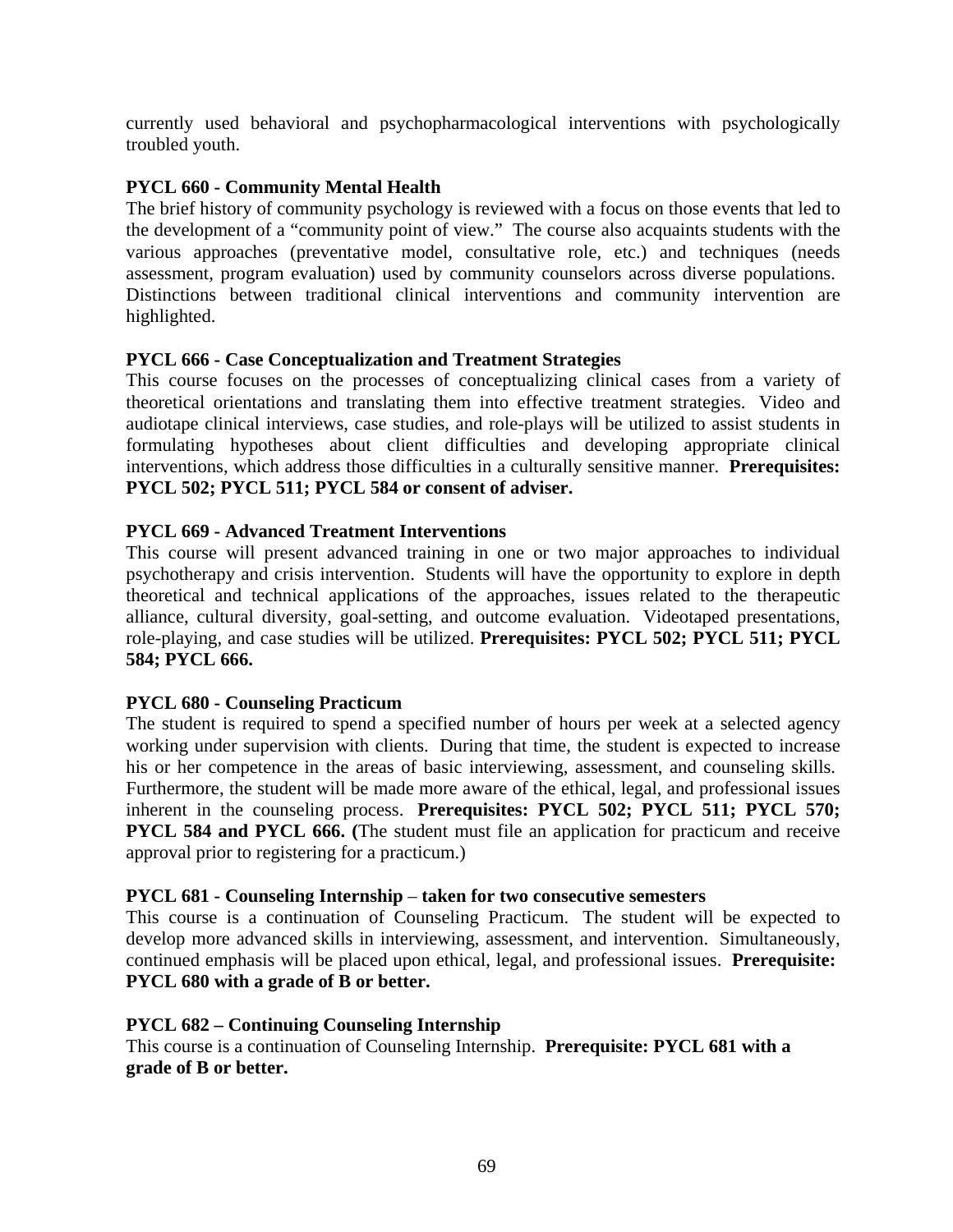### **PYCL 683 – Counseling Internship Elective (Elective)**

The student is required to spend a specified number of hours per week at a selected agency working under supervision with clients. During that time, the student is expected to continue to increase his or her competence in the areas of basic interviewing, assessment, and counseling skills. Simultaneously, emphasis will be placed upon ethical, legal, and professional issues inherent in the counseling process. **Prerequisite: PYCL 682 with a grade of B or better and must be approved with the consent of an adviser.** 

## **Substance Abuse Counseling Concentration Course Descriptions (48 Credits)**

**Core Courses (33 credits)** 

### **SA 710 Foundations of Substance Abuse and Mental Health Counseling in Community Settings (3 credits)**

This course will examine the public policy prevention strategies, treatment philosophies, and legislative history of rehabilitation. Emphasis will be placed on federal legislation, sate laws and social action and their impact on the historical, current and future trends in the development of organizational models and the delivery services in rehabilitative settings.

### **SA 720 Issues in Clinical Supervision (3 credits)**

This course is designed to familiarize the student with the many issues facing those who undertake the professional practice of mental health and substance abuse counseling. This course will cover ethical, legal and professional in clinical supervision as well as theoretical models, supervision interventions and approaches. Other factors inherent in the development of a professional identify will be addressed.

#### **SA 730 Treatment of Co-occurring Disorders (3 credits)**

This course will describe the philosophies, theory and practices in the diagnosis, treatment, and recovery and relapse prevention for individuals diagnosed with co-occurring disorders.

#### **SA 740 Psychopharmacology of Illicit and Licit Drugs (3 credits)**

This course will review the physical and psychodynamic effects of legal and illegal drugs. Mental disorders, symptomology, assessment measure for addicts and dual diagnosis, along with a thorough examination of the DSM-IV.

#### **SA 770 Substance Abuse Counseling Practicum I (3 credits)**

This course reviews the many facets of counseling the addicted client. Several topics will be included while focusing on the individual such as, developmental models and dual diagnosis. Discussions regarding other forms of compulsive behaviors will also be introduced. Methods and techniques for intervention, evaluation and treatment will also be covered. Students are encouraged to present topics of interest that arise at their field experience sites and discuss cases for group discussion. **Prerequisites: PYCL502; PYCL507; PYCL570; PYCL584; PYCL612; SA740 with a grade of B or better.**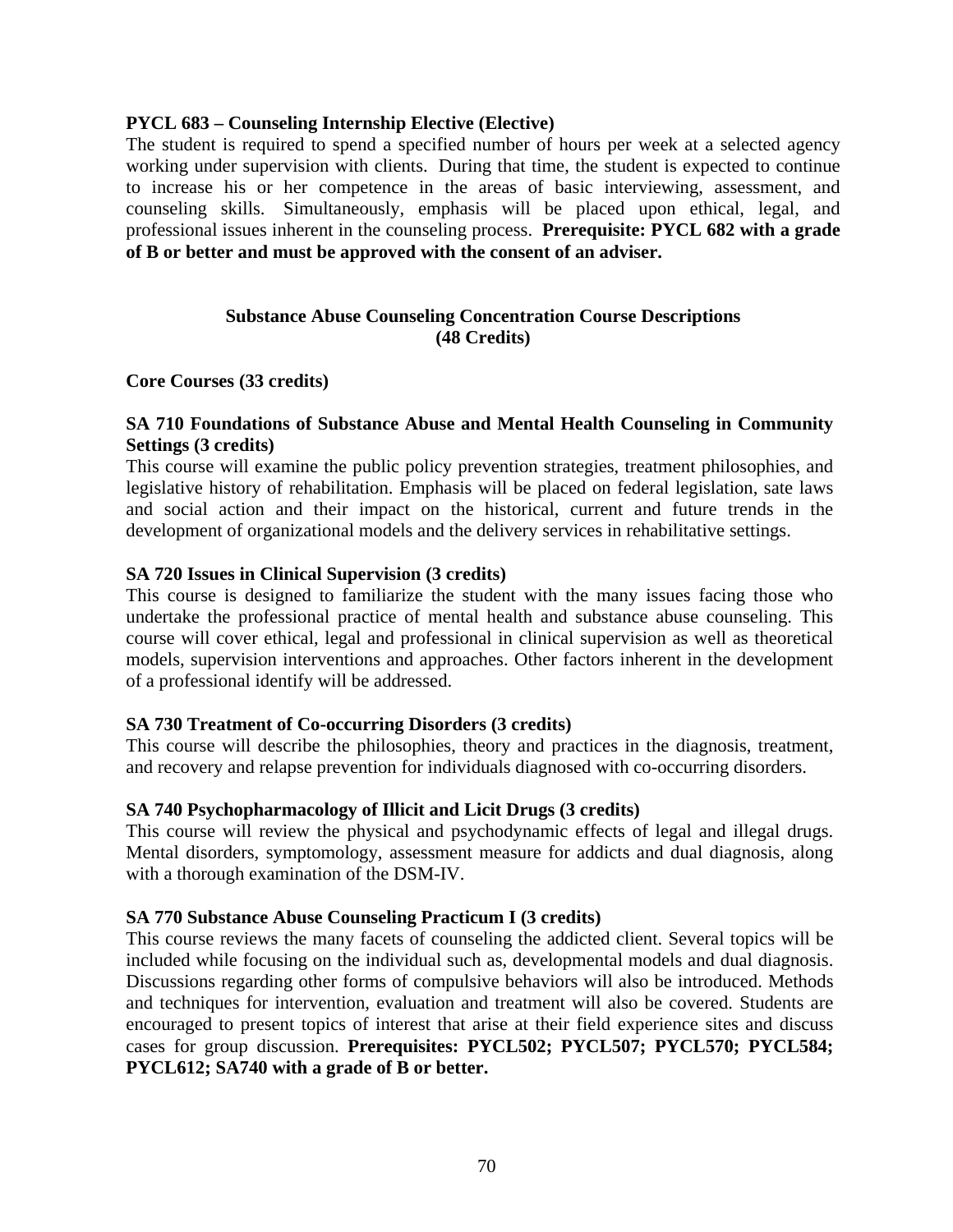### **Elective Practicum:**

## **SA 780 Substance Abuse Counseling Practicum II (3 credits)**

This course reviews the many facets of counseling the addicted client. Several topics will be included while focusing on the individual such as, developmental models and dual diagnosis. Discussions regarding other forms of compulsive behaviors will also be introduced. Methods and techniques for intervention, evaluation and treatment will also be covered. Students are encouraged to present topics of interest that arise at their field experience sites and discuss cases for group discussion. **Prerequisites: SA 770 with a grade of B or better.** 

# **Substance Abuse Counseling and Education Concentration Course Descriptions (60 Credits)**

**Core Courses (33 credits)** 

## **Substance Abuse Counseling Courses (15 credits)**

## **SA 750 Prevention Programming and Education (3 credits)**

This course will describe the philosophies, practices, policies, and outcomes of the most generally accepted and scientifically supported models of prevention programming.

## **SA 770 Substance Abuse Counseling Practicum I (3 credits)**

This course reviews the many facets of counseling the addicted client. Several topics will be included while focusing on the individual such as, developmental models and dual diagnosis. Discussions regarding other forms of compulsive behaviors will also be introduced. Methods and techniques for intervention, evaluation and treatment will also be covered. Students are encouraged to present topics of interest that arise at their field experience sites and discuss cases for group discussion. **Prerequisites: PYCL 502; PYCL 507; PYCL 584; PYCL 570; PYCL 612; SA 740 with a grade of B or better.** 

### **SA 780 Substance Abuse Counseling Practicum II (3 credits)**

This course reviews the many facets of counseling the addicted client. Several topics will be included while focusing on the individual such as, developmental models and dual diagnosis. Discussions regarding other forms of compulsive behaviors will also be introduced. Methods and techniques for intervention, evaluation and treatment will also be covered. Students are encouraged to present topics of interest that arise at their field experience sites and discuss cases for group discussion. **Prerequisites: SA 770 with a grade of B or better.** 

### **SA 790 Substance Abuse Counseling Practicum III (3 credits)**

This course reviews the many facets of counseling the addicted client. Several topics will be included while focusing on the individual such as, developmental models and dual diagnosis. Discussions regarding other forms of compulsive behaviors will also be introduced. Methods and techniques for intervention, evaluation and treatment will also be covered. Students are encouraged to present topics of interest that arise at their field experience sites and discuss cases for group discussion. **SA 780 with a grade of B or better.**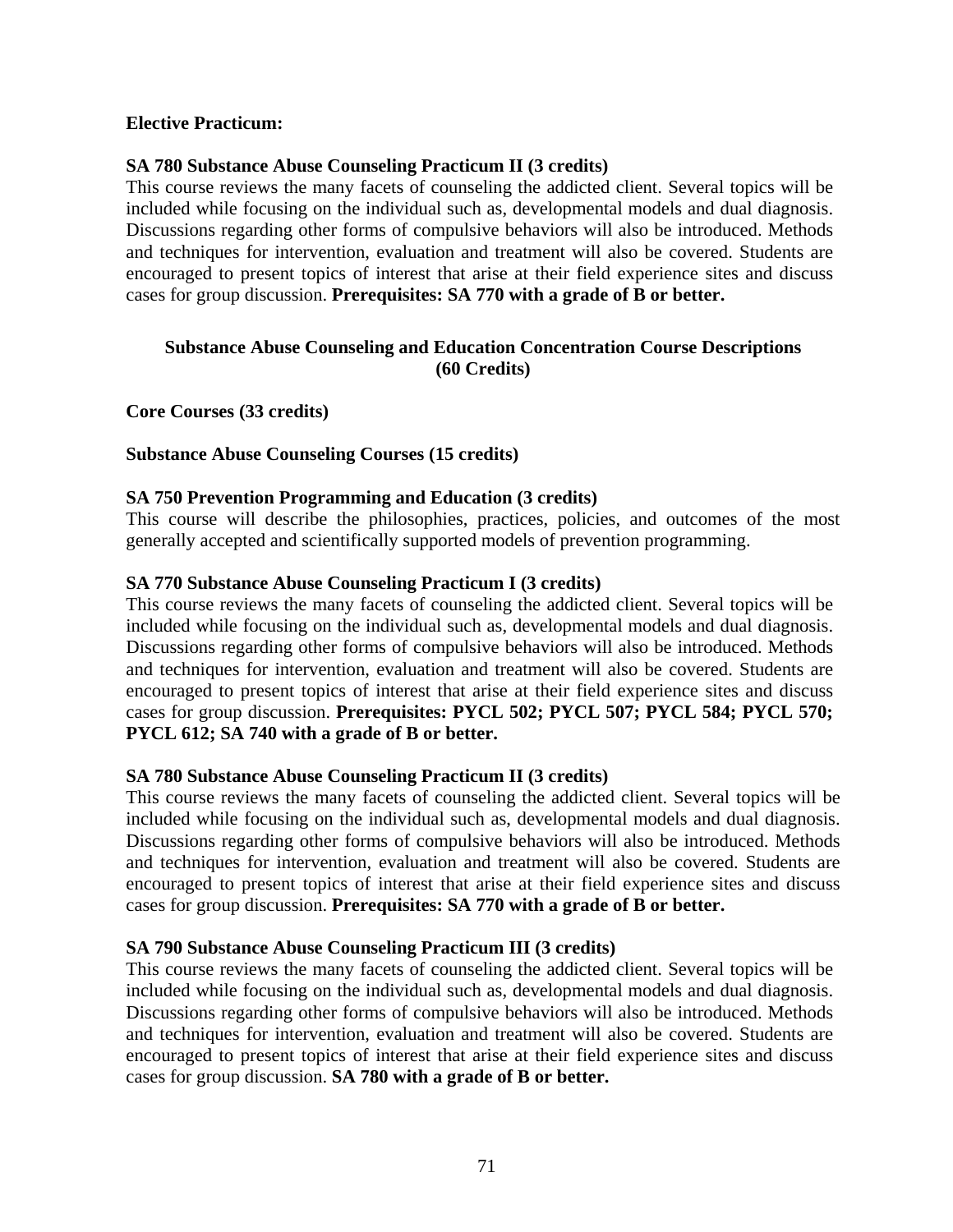# **Elective Course from Mental Health Counseling concentration (3 credits)**

# **Applied Behavior Analysis Concentration Course Descriptions**

### **Core Courses (33 credits) – Degree Seeking Only**

### **ABA 710 Principles of Applied Behavior Analysis (3 credits)**

This course will focus on the basic tenets of the science of applied behavior analysis that are the underpinnings of effective teaching strategies. Students will study the philosophy and science of applied behavior analysis, an overview of the areas of the field of ABA and its relation to education and psychology, basic vocabulary and concepts in the field, strategies for measuring behavior, basic strategies for increasing and decreasing behaviors of students, and ethical considerations in the application of ABA in a variety of settings.

## **ABA 720 Applications of Applied Behavior Analysis (3 credits)**

This course will extend the Basic Principles and Concepts course to include application of the principles of applied behavior analysis in educational and other therapeutic settings. It will focus on behavioral intervention strategies and change procedures, evaluation and assessment strategies, and methods of accountability in ABA interventions. In addition, focus will be placed on the ethical use of intervention strategies and making decisions regarding ethical treatment for individuals with a variety of challenges. The course will emphasize applications in applied behavior analysis in education as well as other areas of study. **Prerequisite: ABA 710** 

### **ABA 740 Evaluating Interventions in Applied Behavior Analysis (3 credits)**

This course will focus on evaluation strategies used in both research and in the ethical provision of interventions. It will cover a variety of measurement and assessment strategies for determining the effectiveness of interventions on a single-subject and small group design. Additional focus will be placed on the interpretation of the research literature to make sound decisions about assessment and intervention strategies for a variety of populations.

### **ABA 760 Practicum in Applied Behavior Analysis I (3 credits) (Elective)**

This introductory practicum is designed to meet the supervision requirements for the BCBA or BCABA certification. Students must be engaged in practicum activities at least 20 hours per week in a job that requires the application of ABA principles. Supervision will take place weekly in both group and individual formats and will address both increasing and decreasing behaviors. Students will be expected to collect and share data on their cases and employ strategies of behavioral assessment and intervention with input from their supervisor. **Prerequisite: ABA 710** 

### **ABA 770 Practicum in Applied Behavior Analysis II (3 credits) (Elective)**

This course is designed to continue the supervision begun in ABA 760 and has similar requirements. Students will be expected to provide written reports and intervention plans as part of their supervision. Students must be engaged in practicum activities at least 20 hours per week in a position that requires the application of ABA principles. Supervision will take place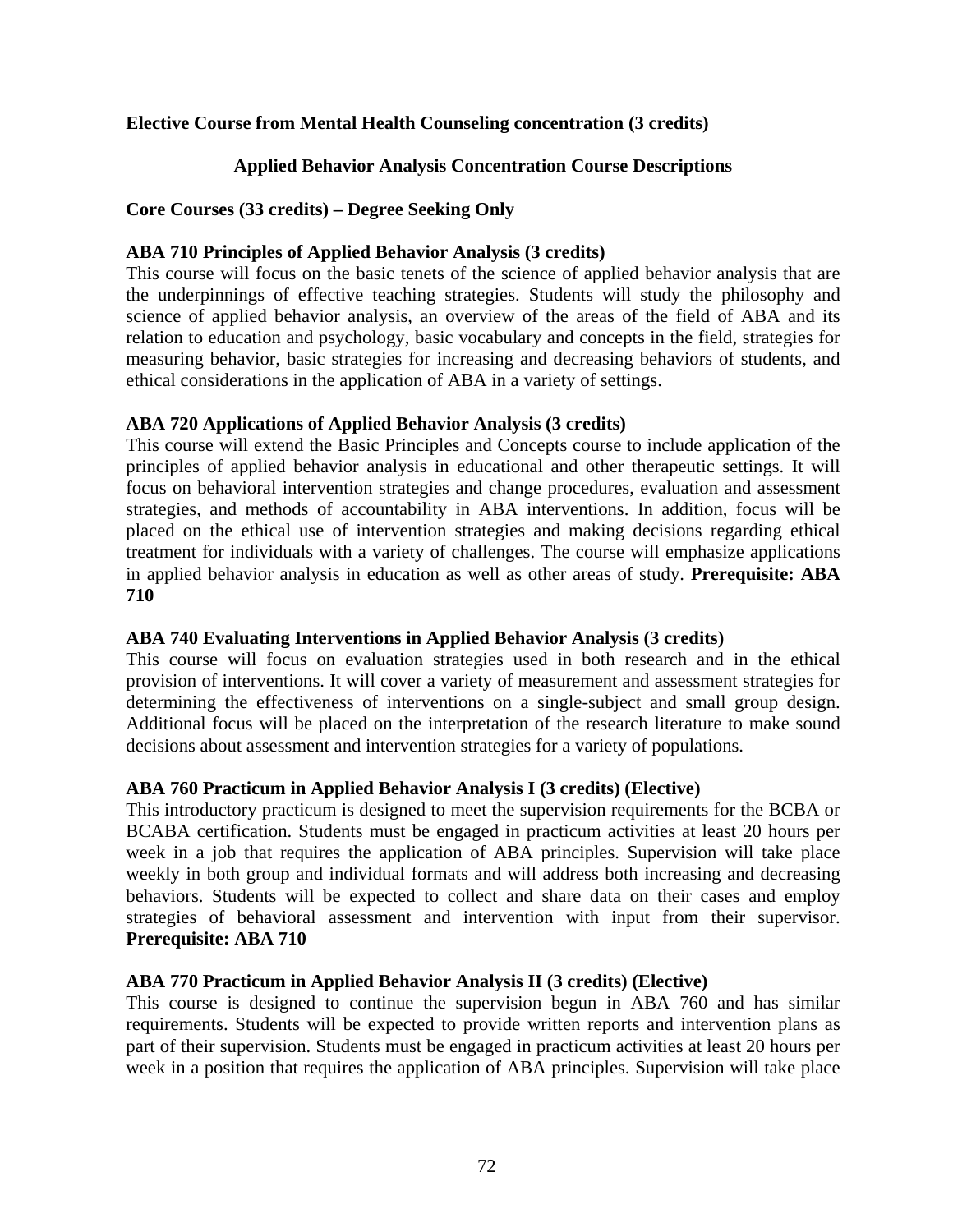weekly in both group format and individual formats and will address both increasing and decreasing behaviors.

# **Advanced Applied Behavior Analysis Concentration Course Descriptions**

## **Core Courses (33 credits) – Degree Seeking Only**

## **ABA 710 Principles of Applied Behavior Analysis (3 credits)**

This course will focus on the basic tenets of the science of applied behavior analysis that are the underpinnings of effective teaching strategies. Students will study the philosophy and science of applied behavior analysis, an overview of the areas of the field of ABA and its relation to education and psychology, basic vocabulary and concepts in the field, strategies for measuring behavior, basic strategies for increasing and decreasing behaviors of students, and ethical considerations in the application of ABA in a variety of settings.

## **ABA 720 Applications of Applied Behavior Analysis (3 credits)**

This course will extend the Basic Principles and Concepts course to include application of the principles of applied behavior analysis in educational and other therapeutic settings. It will focus on behavioral intervention strategies and change procedures, evaluation and assessment strategies, and methods of accountability in ABA interventions. In addition, focus will be placed on the ethical use of intervention strategies and making decisions regarding ethical treatment for individuals with a variety of challenges. The course will emphasize applications in applied behavior analysis in education as well as other areas of study. **Prerequisite: ABA 710**

### **ABA 730 Behavior Assessment Models in Applied Behavior (3 credits)**

This course will focus on the variety of delivery models for services within the ABA model. Areas of focus will include the behavioral models of development disabilities, treatment of autism, organizational behavior management, school psychology, sports psychology, and education. Principles and research in each area will be addressed and participants will employ a variety of strategies from each area in the course assignments. **Prerequisite: ABA 710**

### **ABA 740 Evaluating Interventions in Applied Behavior Analysis (3 credits)**

This course will focus on evaluation strategies used in both research and in the ethical provision of interventions. It will cover a variety of measurement and assessment strategies for determining the effectiveness of interventions on a single-subject and small group design. Additional focus will be placed on the interpretation of the research literature to make sound decisions about assessment and intervention strategies for a variety of populations.

### **ABA 750 Professional Issues in Applied Behavior Analysis (3 credits)**

This course will focus on issues of professionalism and ethics for the practice of applied behavior analysis in research and clinical settings. It will also address issues of working with systems to effect positive change in organizations and for individuals through consultation and collaboration with other professionals. Using applied behavior analysis to provide systems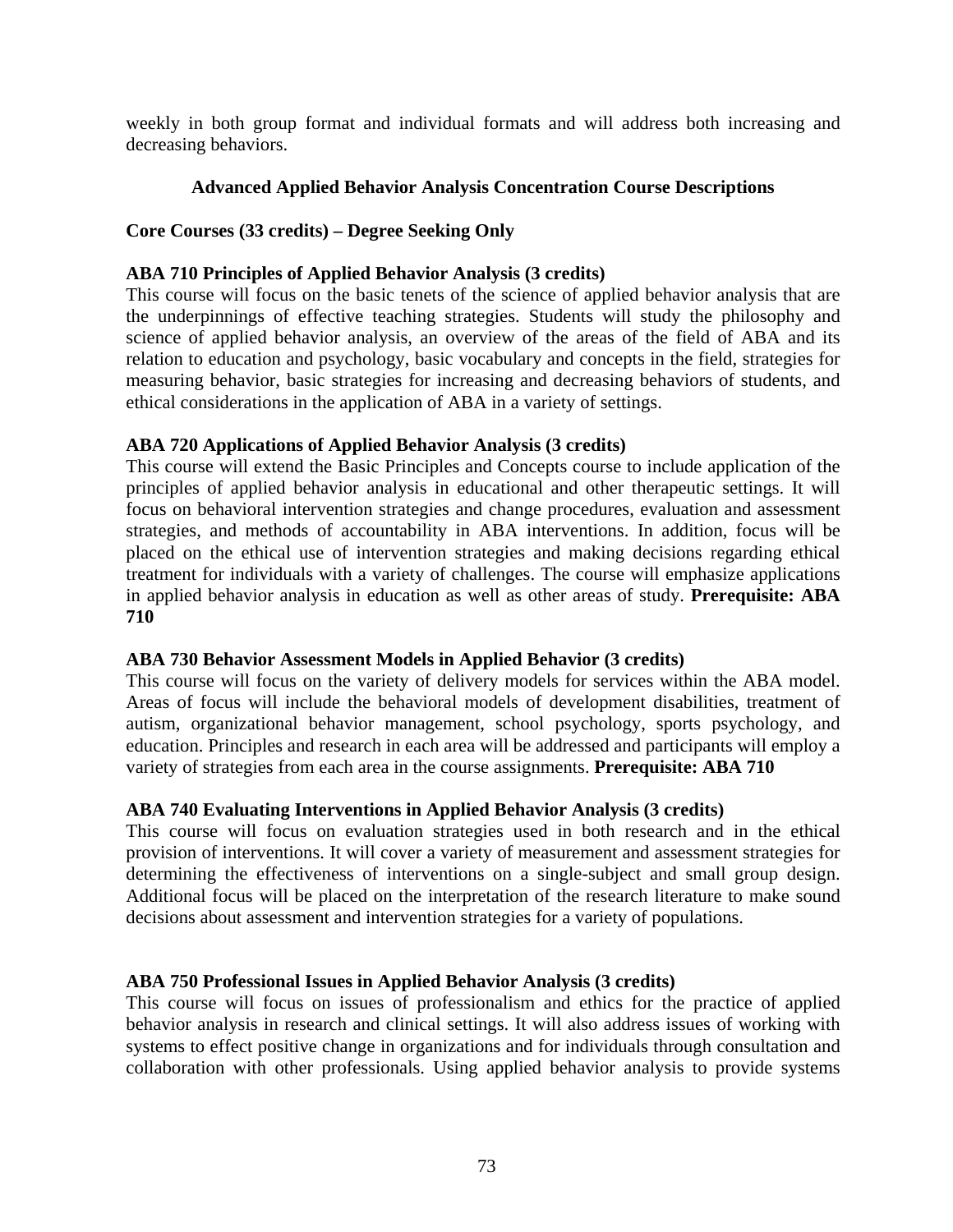support and change to enhance work as a consultant will be the underlying basis for the course. **Prerequisite: ABA 710**

## **ABA 760 Practicum in Applied Behavior Analysis I (3 credits) (Elective)**

This introductory practicum is designed to meet the supervision requirements for the BCBA or BCABA certification. Students must be engaged in practicum activities at least 20 hours per week in a job that requires the application of ABA principles. Supervision will take place weekly in both group and individual formats and will address both increasing and decreasing behaviors. Students will be expected to collect and share data on their cases and employ strategies of behavioral assessment and intervention with input from their supervisor. **Prerequisite: ABA 710** 

## **ABA 770 Practicum in Applied Behavior Analysis II (3 credits) (Elective)**

This course is designed to continue the supervision begun in ABA 760 and has similar requirements. Students will be expected to provide written reports and intervention plans as part of their supervision. Students must be engaged in practicum activities at least 20 hours per week in a position that requires the application of ABA principles. Supervision will take place weekly in both group format and individual formats and will address both increasing and decreasing behaviors.

## **ABA 780 Advanced Practicum in Applied Behavior Analysis I (3 credits) (Elective)**

This advanced practicum is designed to meet the supervision requirements for students seeking their BCBA and will continue the work begun in the previous two practica. Students must be engaged in a position requiring the application of ABA principles at least 20 hours per week. Supervision will take place weekly or bi-weekly in a group or individual format and will address both increasing and decreasing behaviors. Students will be expected to collect and share data on their cases and employ strategies of behavioral assessment and intervention with input from their supervisor.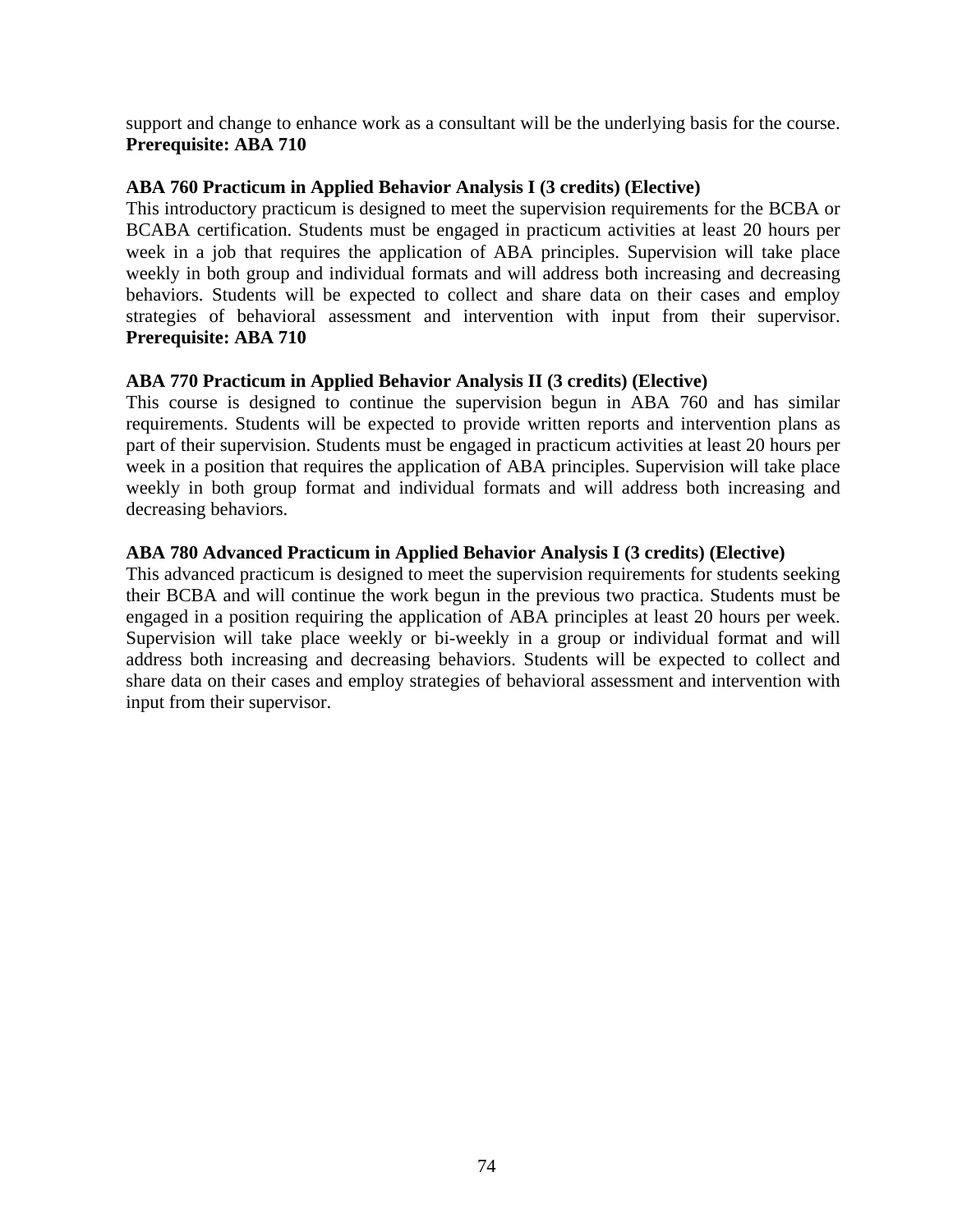### **Licensure and Certification/Endorsement**

# **State of Florida Licensure for Mental Health Counselors**

Students interested in State of Florida licensure should request in writing a copy of licensure requirements from the

> Department of Health Medical Quality Assurance Board of Clinical Social Work, Marriage and Family Therapy and Mental Health Counseling 4052 Bald Cypress Way BIN # C08 Tallahassee, Florida 32399-3250 (850) 245-4474 *[www.doh.state.fl.us/mqa](http://www.doh.state.fl.us/mqa)*

Individual eligibility should be verified periodically through careful review of the state licensure regulations, which are subject to change.

### **State of Florida Certification in Guidance and Counseling**

The School Counseling program is approved by the Florida Department of Education (FLDOE). All requirements for certification in the Guidance and Counseling subject specialty will be fulfilled prior to degree conferral, including all curriculum and examination requirements.

Students who **do not** hold an active and valid teaching certificate will be required to complete additional course work or submit documentation as required by the state. Students are responsible for verifying requirements for certification in Guidance and Counseling with their local school board certification office or with the Florida Department of Education. State of Florida approval for certification does not necessarily apply to certification requirements in other states. Certification requirements are subject to change.

Applicants who **do not** hold a current State of Florida Teaching Certificate must also complete the following courses at NSU unless the respective course(s) was (were) taken previously in an approved teacher education program:

- 1. RED 585 Reading in the Content Areas (3 credits)
- 2. TSOL 510 Classroom TESOL, Theory and Strategies for Teachers (3 credits)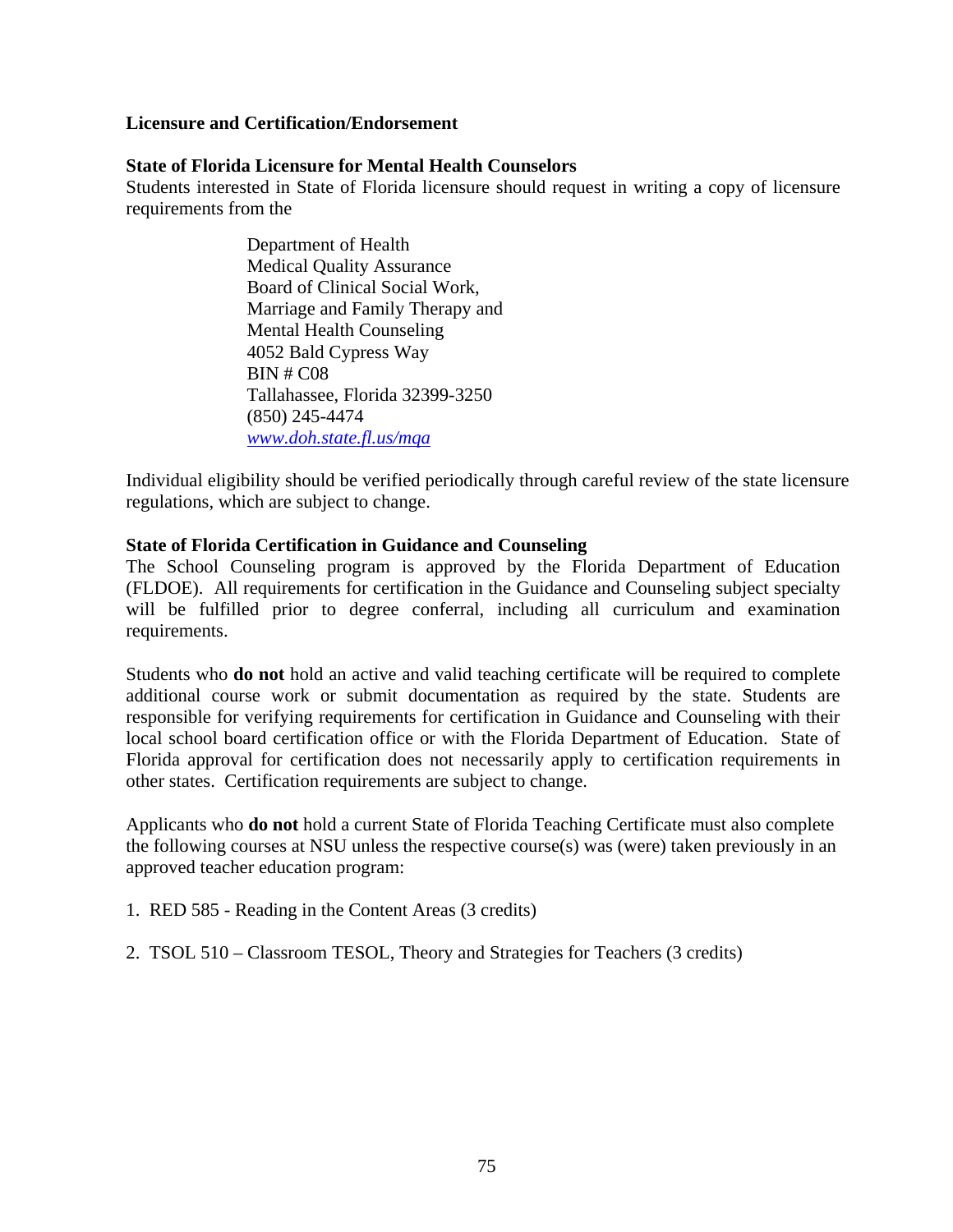## **2011 – 2012 Master's Programs in Counseling, Mental Health Counseling, School Counseling, and General Psychology Estimated Expenses**

The total expenses of students enrolled in master's programs vary greatly depending upon individual circumstances. While tuition, registration, the cost of books, and other fees\* are relatively constant for all students, other individual expenses may differ.

| Tuition                          | \$580 per credit hour                                    |
|----------------------------------|----------------------------------------------------------|
| <b>Student Services Fee</b>      | \$250 per semester (for enrollment in 2 or more courses) |
|                                  | \$125 per semester (for enrollment in 1 course)          |
| <b>Application Fee</b>           | \$ 50 (non-refundable)                                   |
| <b>Registration Fee</b>          | \$25 per semester                                        |
| Late Registration Penalty        | \$ 30 per semester                                       |
| <b>Late Payment Penalty</b>      | \$100 per semester                                       |
| <b>Textbooks</b>                 | \$90-200 per course (approximate cost)                   |
| Practicum Fee                    | \$750 (ONLINE STUDENTS - ONE TIME FEE)                   |
| Professional Liability Insurance | \$10 per semester                                        |
| Fingerprinting/Background Checks | Fee determined by agency                                 |
| Comprehensive Final Examination  | No fee                                                   |
| Application for Degree Fee       | \$100                                                    |
| <b>Transcript Fee</b>            | 10 per transcript<br>S                                   |
|                                  |                                                          |

**\* Please note that all above fees are subject to change without notice.** 

### **Refund Policy**

Students have three working days from the date of signing an enrollment contract or financial agreement with the university to cancel the contract and receive a full refund of any tuition and registration fees paid. Further, a student shall receive a full refund of tuition and registration fees paid by the student before the commencement of instruction if the student submits a written request to the institution within three working days of the payment.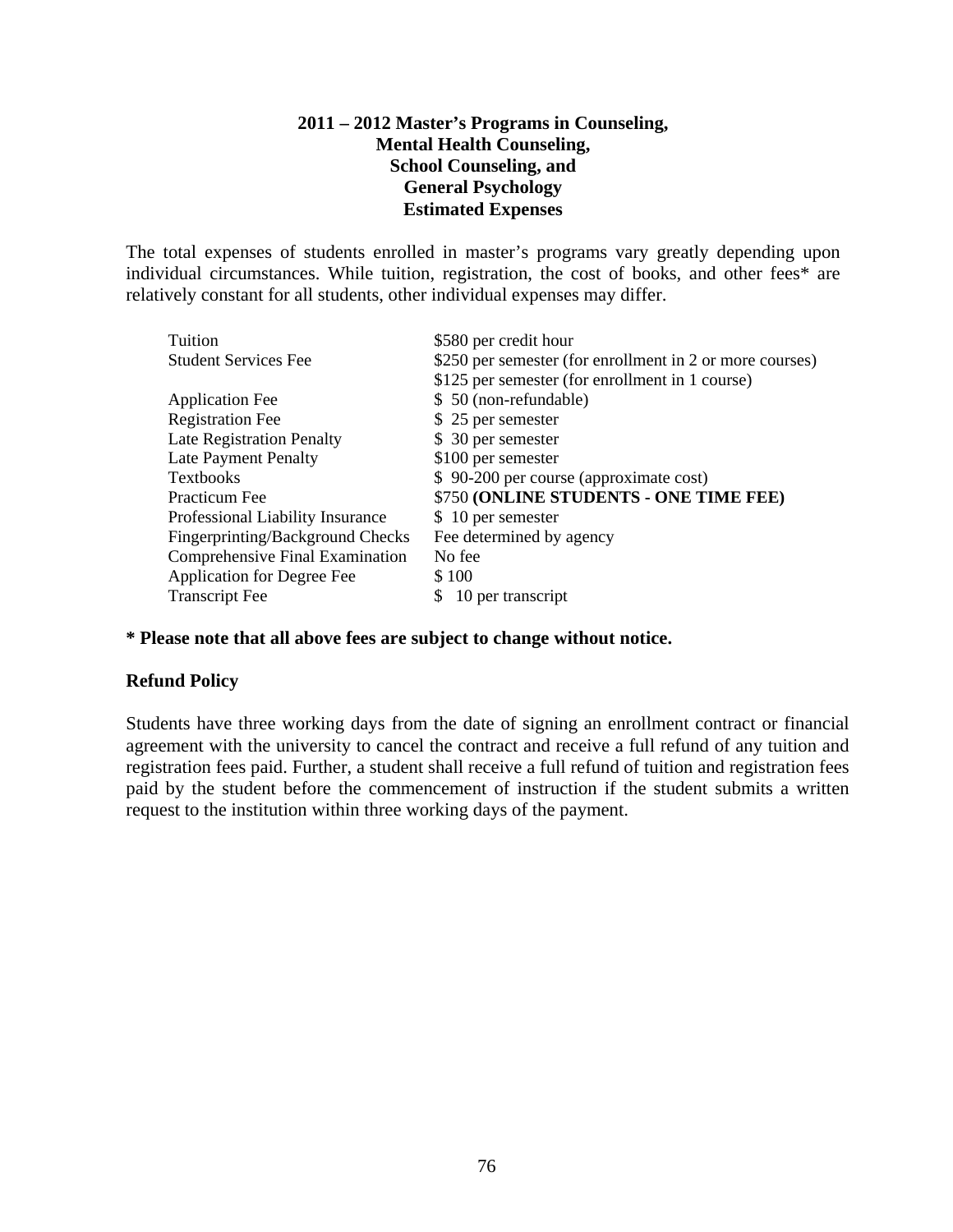# **SPECIALIST PROGRAM IN SCHOOL PSYCHOLOGY**

The Specialist Program (Psy.S.) in School Psychology was developed in response to the national and state shortage of school psychologists and the increased public attention being paid to the important role that psychologists play in the schools. The curriculum was designed following consultation with the district department of psychological services, the Florida Department of Education (DOE), the Florida Association of School Psychologists (FASP), the National Association of School Psychologists (NASP), and the American Psychological Association (APA).

The program consists of 79 semester hours that span three years of course work (including practica) and one year of internship. The program is enriched through its more than 30 distinguished full-time faculty members that include nationally renowned professionals. Students also enjoy the benefits of a diverse student body, hands on training within the center's outpatient mental health facility and other facilities, and variety of clinical training and research opportunities.

The program is approved by the Florida Department of Education (DOE) and designated as National Association of School Psychologists (NASP) Approved- Conditional (National Recognition with Conditions).. It is also designed to meet the current educational requirements for licensure as a school psychologist under Chapter 490, *Florida Statutes*. At this time the program is offered on the main campus in Fort Lauderdale, Palm Beach, and Tampa.

### **Specialist Program Admissions**

### **Requirements**

To be considered for admission to graduate study in the Specialist (Psy.S) Program in School Psychology, applicants are required to present evidence of scholastic ability, significant interest in the area of school psychology, interpersonal sensitivity, personal stability, and sound moral character. Minimum requirements for admission for all applicants include a baccalaureate degree in psychology, education or related field from a regionally accredited institution and the completion of three credit hours in research and evaluation or statistics prior to the start of the Psy.S. program. Additional criteria reviewed will include the following:

- Relevant experience; professional accomplishment, or exceptional credentials
- The quality of the applicant's written statement of professional experiences
- Professional/faculty letters of recommendation
- Personal interview

### **Admission Status**

Applicants may be eligible for admission to the program in <u>one</u> of the following three categories: Traditional Degree Seeking, Alternative Degree Seeking (based on relevant,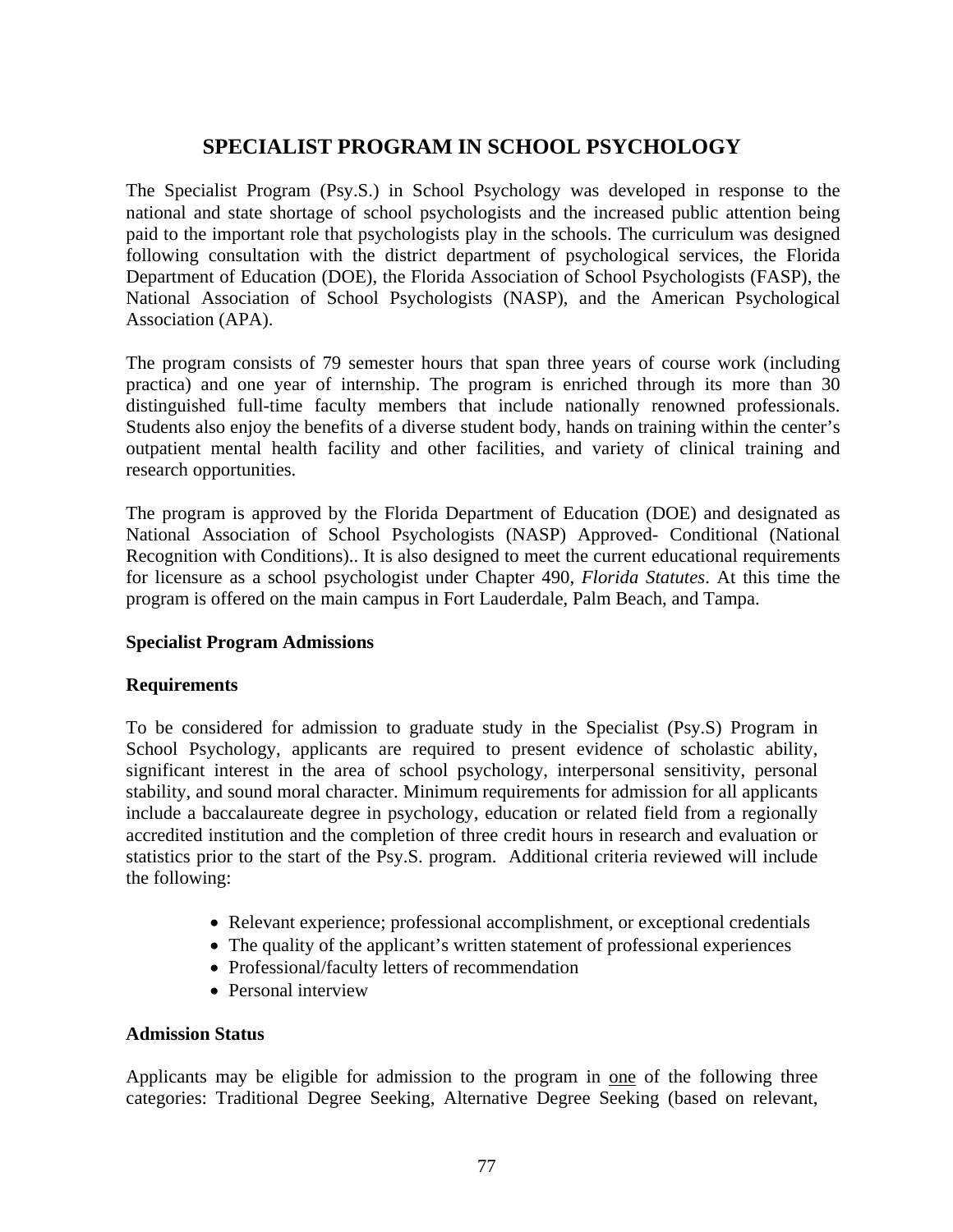professional, or exceptional experience or accomplishment) and Non-Degree Seeking/Special Student.

**Traditional Degree Seeking –** applicants who meet the following set of criteria in addition to the above minimum requirements for admission may be considered for acceptance into the program as a degree seeking student.

- A baccalaureate degree in psychology, education, or related field from a regionally accredited institution.
- A 3.0 GPA based upon the last two years of undergraduate study preferred **or** a 3.4 GPA from a regionally accredited graduate program in psychology, education, or related field based upon a minimum of 18 credit hours.
- Completion of the Graduate Record Examination (GRE) with a preferred combined verbal and quantitative score of 1000 or higher **or** a fortieth percentile score or better on the Miller's Analogies Test (MAT).
- Completion of three credit hours of undergraduate or graduate course work in research and evaluation or statistics.

**Alternative Degree Seeking –** applicants who do not meet one or more of the criteria for the degree seeking status listed above but have a baccalaureate degree in psychology, education, or related field from a regionally accredited institution may be considered on the basis of relevant, professional, or exceptional experience or accomplishment.

Applicants accepted into the program under Alternative Degree Seeking status must meet the minimum requirements of three (3) credit hours of undergraduate or graduate course work in research and evaluation or statistics. Admitted students will be required to meet the standards for matriculation (*See section on Degree Candidacy*). **Individuals applying under this category must include a resume or other documentation supporting their experience and credentials.** 

**Non-Degree Seeking/Special Student –** applicants who are graduates of or who are currently enrolled in the following programs may request to take courses as a nondegree seeking student:

- Clinical, counseling, or school psychology doctoral program
- Specialist or master's programs in school psychology

Requests for non-degree seeking/special student status will be accommodated on a seat available basis. Course offerings will vary each semester. See the section of Admissions Procedure Checklist for the Non-Degree Seeking/Special Student for information on admissions procedures.

A student must complete all courses for the degree with a grade point average of at least 3.0. **The Specialist Program in School Psychology requires 79 semester hours of graduate credit, including two practica and a full-time internship.** All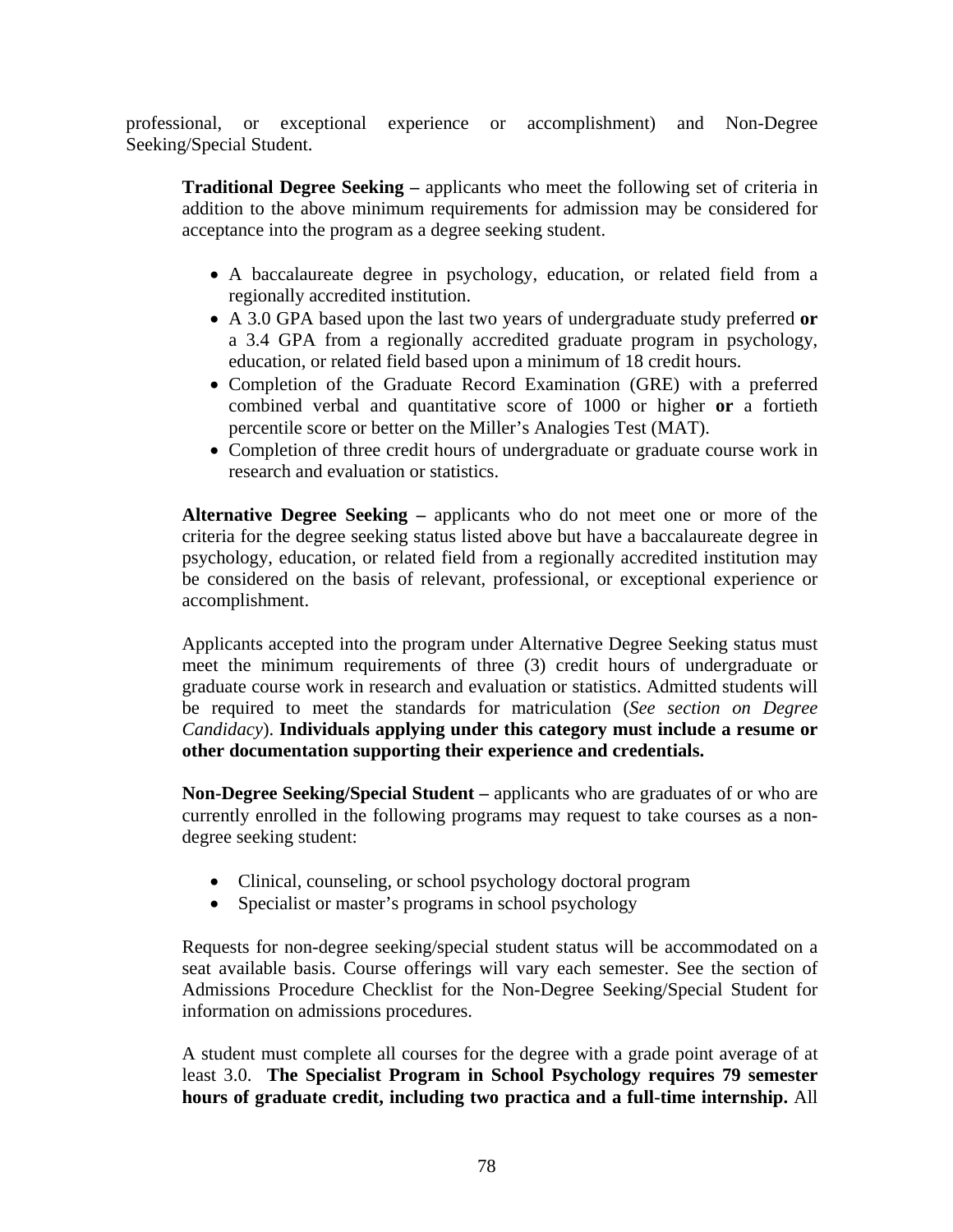students will be required to pass the comprehensive examination requirement as part of their degree requirements. A candidate is expected to complete and graduate from the specialist program within seven years from the date of first enrollment.

### **Application Procedures**

## **Degree Seeking Students**

- **1.** Complete the specialist's program application from.
- **2.** Submit a check for \$50 (nonrefundable application fee) made payable to Nova Southeastern University.
- **3.** Submit two letters of recommendation with completed forms from professors, employers, supervisors, or professionals most familiar with your work.
- **4.** Arrange for official transcripts from all regionally accredited colleges or universities attended to be mailed to:

Nova Southeastern University Enrollment Processing Services (EPS) Attention: Center for Psychological Studies 3301 College Avenue PO Box 299000 Fort Lauderdale, Florida 33329-9905

If courses from one college/university appear on another college's/university's transcript, you are still required to submit an official transcript from the college or university where you originally completed the course work. If the initial transcript forwarded does not reflect degree conferral or final semester grades, you must forward a final transcript as soon as this information becomes available.

- **5.** Have official GRE or MAT scores mailed directly to the NSU Enrollment Processing Services (EPS) (or provide documentation for alternative admission).
- **6.** Complete the GPA calculation worksheet in its entirety.
- **7.** Submit a two-page, typed statement of your professional experiences, including a description of your clinical experience, background or experience within school systems, research or program evaluation experience, and/or aspects of school psychology in which you have greatest interest. Additionally, briefly describe your professional goals. A resume and supporting documentation for those applying under the experience category.
- **8.** If applicable, include a copy of your teaching certificate or other relevant certificates.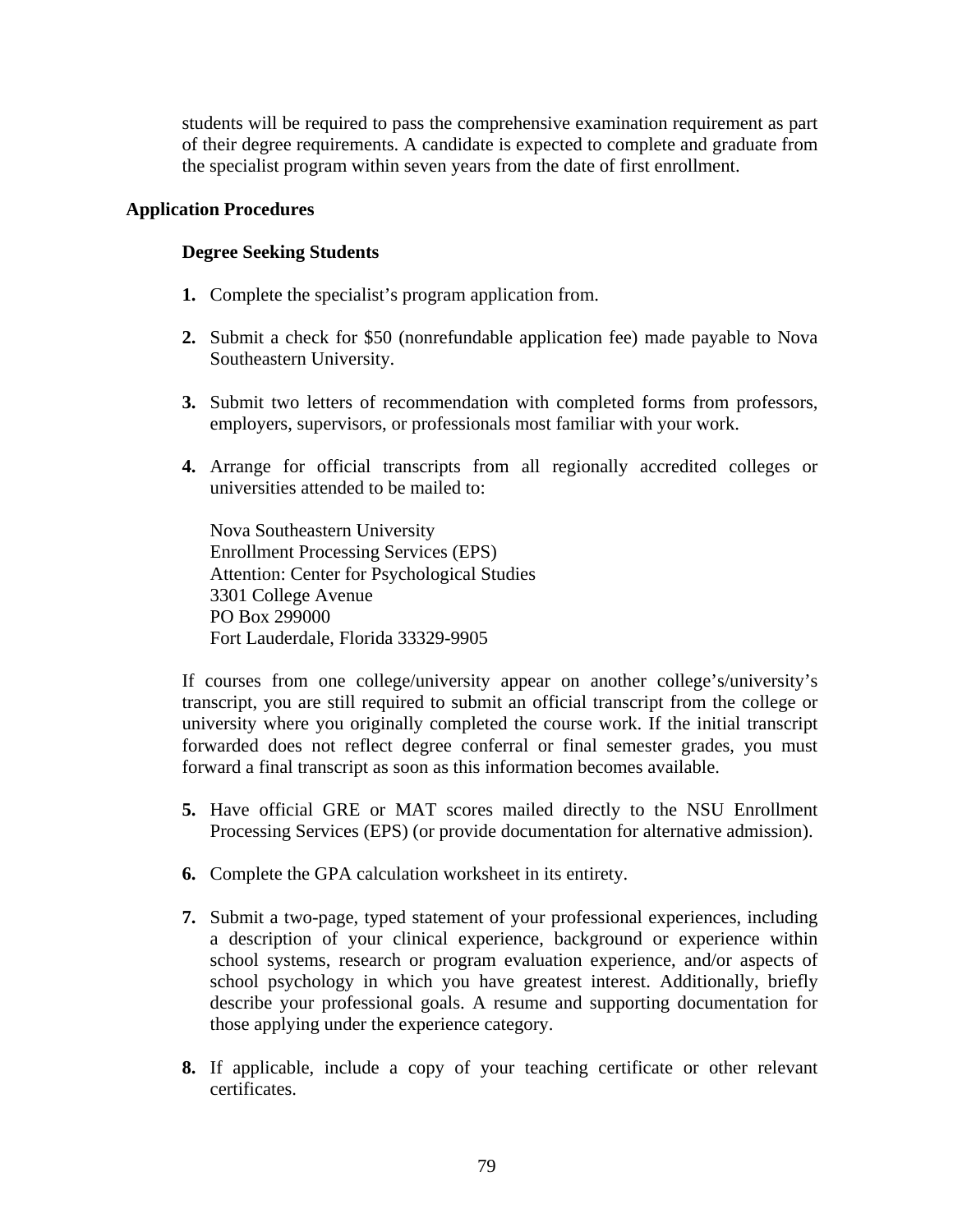**9.** Where applicable, applicants should submit TOEFL scores. Please refer to the section on the TOEFL. International Students should visit [http://www.nova.edu/](http://www.nova.edu/ internationalstudents/prospective/i20.html)  [internationalstudents/prospective/i20.html](http://www.nova.edu/ internationalstudents/prospective/i20.html) for further information

### **Non-Degree Seeking/Special Students**

- **1.** Complete the specialist's program application form for non-degree seeking students.
- **2.** Submit a check for \$50 (nonrefundable application fee) made payable to Nova Southeastern University.
- **3.** Arrange for official transcripts from all regionally accredited colleges or universities attended to be mailed to:

 Nova Southeastern University Enrollment Processing Services (EPS) Attention: Center for Psychological Studies 3301 College Avenue PO Box 299000 Fort Lauderdale, Florida 33329-9905

If courses from one college/university appear on another college's/university's transcript, you are still required to submit an official transcript from the college or university where you originally completed the course work. If the initial transcript forwarded does not reflect degree conferral or final semester grades, you must forward a final transcript as soon as this information becomes available.

**4.** Submit a typed letter explaining your needs, courses in which you wish to enroll, and applicable timetables.

### **Transfer of Credit**

All transfer credits must be awarded during the student's first academic year in the specialist program. Consideration will be given only to courses taken before matriculation in the specialist program. For students entering during the fall semester, a request for transfer credit for first semester courses must be made by August 15. Request for all other transfer credit must be made by October 15. For students entering during the winter semester, a request for transfer credit for first semester courses must be made by December 15. Request for all other transfer credit must be made by February 15.

Students requesting transfer of credit must submit a written request for transfer along with supporting documentation to the specialist program administration. The student must provide the Office of Academic Affairs with a syllabus and catalog description of courses for which transfer is sought. Faculty members evaluating transfer courses may require the student to provide further documentation and supporting material, such as class notes, and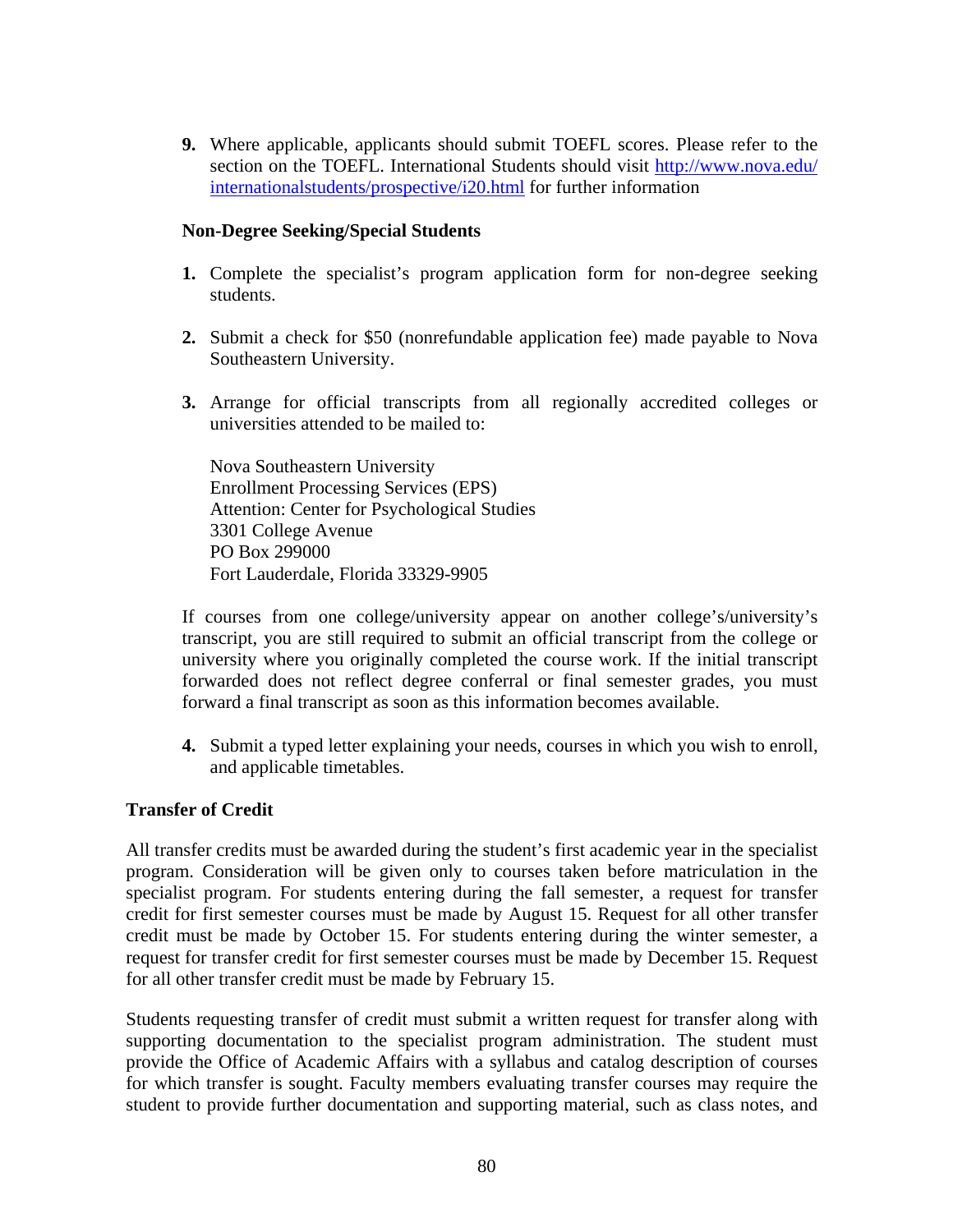to meet with them. Transfer credits are not taken into account when computing the student's grade point average. The maximum number of credits transferred that will be credited towards graduation is fifteen (15).

Transfer of credits will be awarded when the course being evaluated meets **all** of the following criteria:

- 1. It is a graduate level course taken at an accredited college, or university as a post-baccalaureate student. A graduate course is defined as one that would be credited towards a post-bachelor's degree at an institution where the course was taken. This must be verified in the school's bulletin or a letter from the chair of the department and an official transcript.
- 2. It is evaluated as equivalent to a course in the program's required curriculum.
- 3. It was completed no longer than five years before first enrollment in this program.
- 4. A grade of B or higher was received. A grade of P (Pass) or CR (Credit) or other such grades cannot be accepted as equivalent to B unless it can be officially verified as such.
- 5. The student must successfully demonstrate competence to the evaluating faculty member for assessment courses.

It will be the responsibility of the student to satisfactorily demonstrate the equivalence of the course(s) proposed in order for credits to be awarded. Course work submitted from a foreign institution will be evaluated for equivalency in accordance with accreditation standards.

# **No transfer credit may be applied to practicum or internship.**

Federal Regulations require that veteran students **MUST** report all prior credit and training, and that the school **MUST** evaluate such and grant credit as appropriate, with training time and tuition reduced proportionately and with the VA and student so notified.

Credits earned at Nova Southeastern University are transferable only at the discretion of the receiving school.

### **Provisional Admissions**

Students may be provisionally admitted to a degree-seeking program based on a review of unofficial transcripts or other specific program admission requirements. However, this admission includes a condition that final and official documents and requirements must be received within 90 calendar days from the start of the term. If these final and official documents and/or requirements are not received by that time, the student will not be allowed to continue class attendance. Financial aid will not be disbursed to a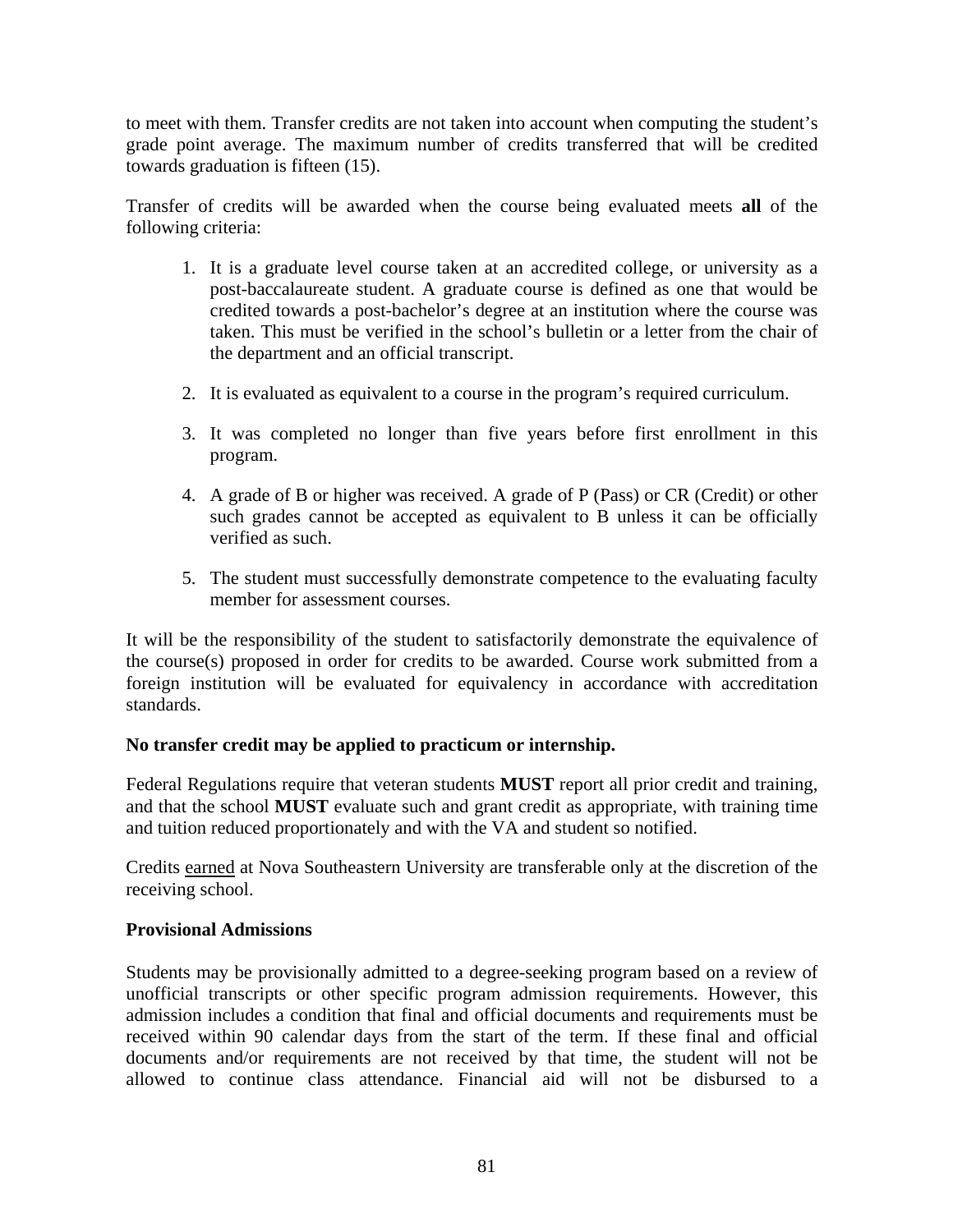provisional/conditional student until he or she has been fully admitted as a regular student (all admission requirements have been approved by the college/program admissions office).

## **School Psychology Specialist Program Academic Policies**

# **Registration and Residency**

All degree-seeking and alternative degree-seeking students are considered full-time students when they register for two or more courses per semester. This requirement is independent of the number of transfer credits the student may receive. During the final internship year, students are considered full-time when enrolled in the internship seminar course and completing an approved internship.

In order to maintain an active student status, all students are to be in continuous registration until they receive their degree unless prior approval is received from the program office. **Failure to remain in continuous registration will be considered formal withdrawal from the program. Students who do not complete courses for two consecutive semesters will be considered not in continuous enrollment and will be reviewed by the program office.** 

Students are considered to be full-time if they complete six credit hours each semester, with the exception of the internship year when completion of two credit hours per semester (fall, winter, summer) is required. A student on financial aid considering completing less than the scheduled credit hours in any given semester, should discuss this with the specialist program office. **It is the responsibility of the student to seek advisement of options available for completing the specialist program.**

For certain forms of financial aid, full-time and part-time status may be defined differently. Aid during the summer semester may require summer registration. Students applying for financial assistance MUST clarify this with the Office of Student Financial Planning.

# **En Route Master of Science in School Psychology**

Students enrolled in the Psy.S. program in school psychology may earn as an intermediate degree, the Master of Science in School Psychology. The curriculum for this degree consists of all courses in the first two years of the model specialist curricula (51 credit hours). Courses transferred into Nova Southeastern's specialist program do not count toward this degree.

Conferral of this degree will not have met the educational requirements for certification or licensure in the State of Florida and individuals should not expect to provide psychological services as an independent practitioner. Rather, this degree should be utilized by the Psy.S. student to demonstrate master's level achievement in school psychology, or qualify for master's level of employment.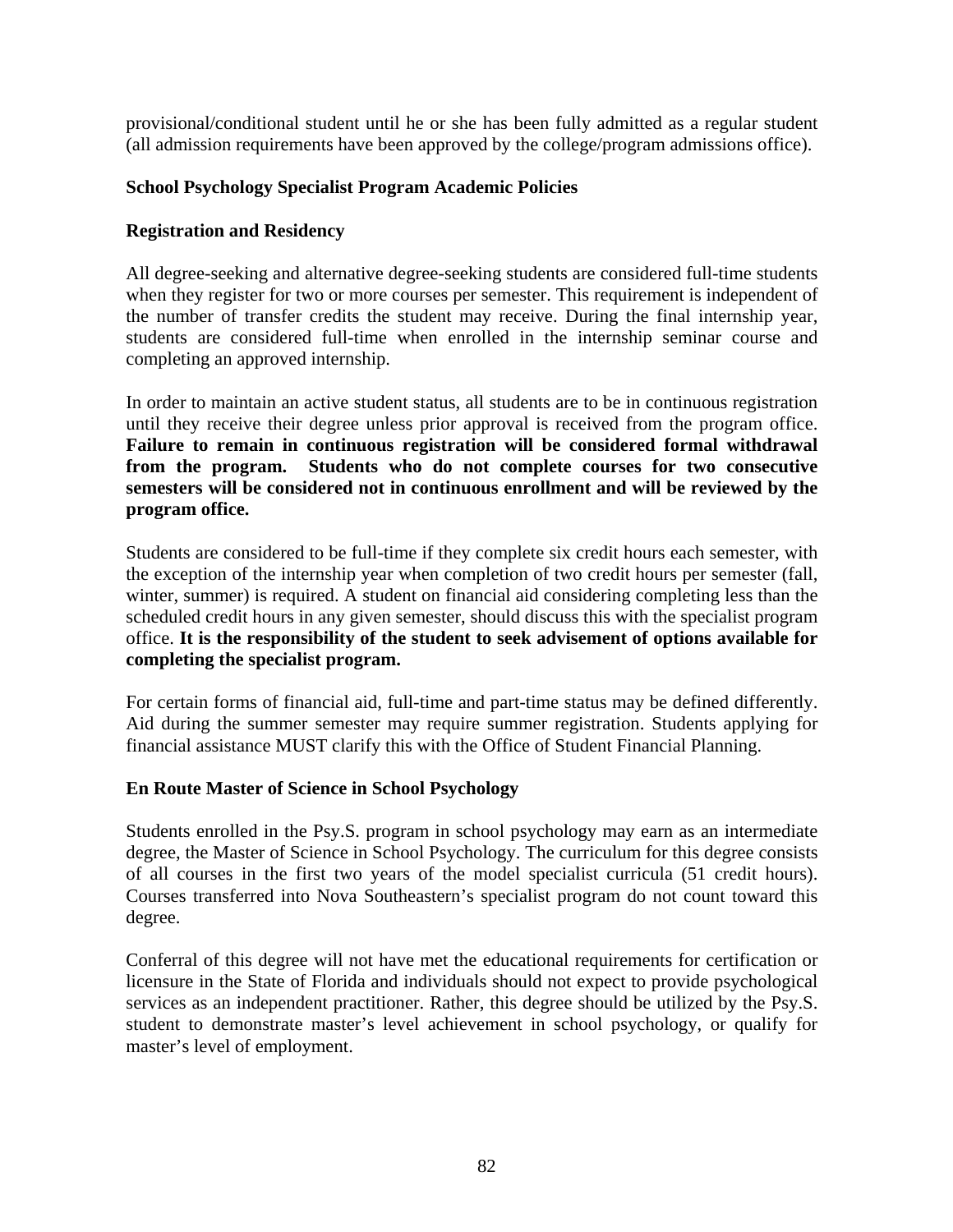Students completing the above requirements may complete a degree application from and pay the required fee to receive the degree, however they may not participate in the graduation ceremony.

## **Matriculation Requirements (Degree Candidacy)**

Students who are admitted into graduate study at the specialist level under the alternative degree-seeking plan are reviewed for degree candidacy (matriculation) after completion of the first four courses (12 credits) in which they are enrolled.

During the formal review for matriculation, students' academic performance in their first four courses will be examined. Students must earn a grade point average of 3.0 or above in the four designated courses to be matriculated. **Students who receive two grades below a "B" or a grade of "F" in any of the four designated courses will not be matriculated and will be withdrawn from graduate study.**

Prior to the formal matriculation review, should a student receive a second grade below "B" or a grade of "F", the student will automatically be withdrawn from graduate study. Under no circumstances will students who achieve a grade point average of 2.5 or below in the four designated courses be permitted to take graduate level courses in the Center for Psychological Studies Program.

Students with a grade point average greater than 2.5 but less than 3.0 for the four designated courses will be maintained in a non-matriculated status. No more than four additional courses may be taken without achieving an overall grade point average of 3.0.

### **Academic Standing (Following Matriculation)**

The grading policy for all graduate programs in the Center for Psychological Studies requires students to maintain a minimum cumulative grade point average of 3.0. In addition, other minimum requirements are in existence. Failure to meet these requirements will result either in academic probation or dismissal as detailed in the student handbook.

In all courses, a grade of A, B, C, F, or P will be assigned based upon the individual instructor's assessment and evaluation of the student's work. A grade of "I" (incomplete) indicates that the student has not completed the course requirements during the scheduled time and is given only with the instructor's approval. A student will not be permitted to register for a sequential course when a grade of "I" (incomplete) or "F" (failure) has been received in a prerequisite course.

### **Attendance**

Students are expected to attend all scheduled learning activities including classes, lectures, and seminars. Anticipated absences should be cleared in advance with the instructor. Absences from any part of weekend format courses will necessitate a withdrawal from the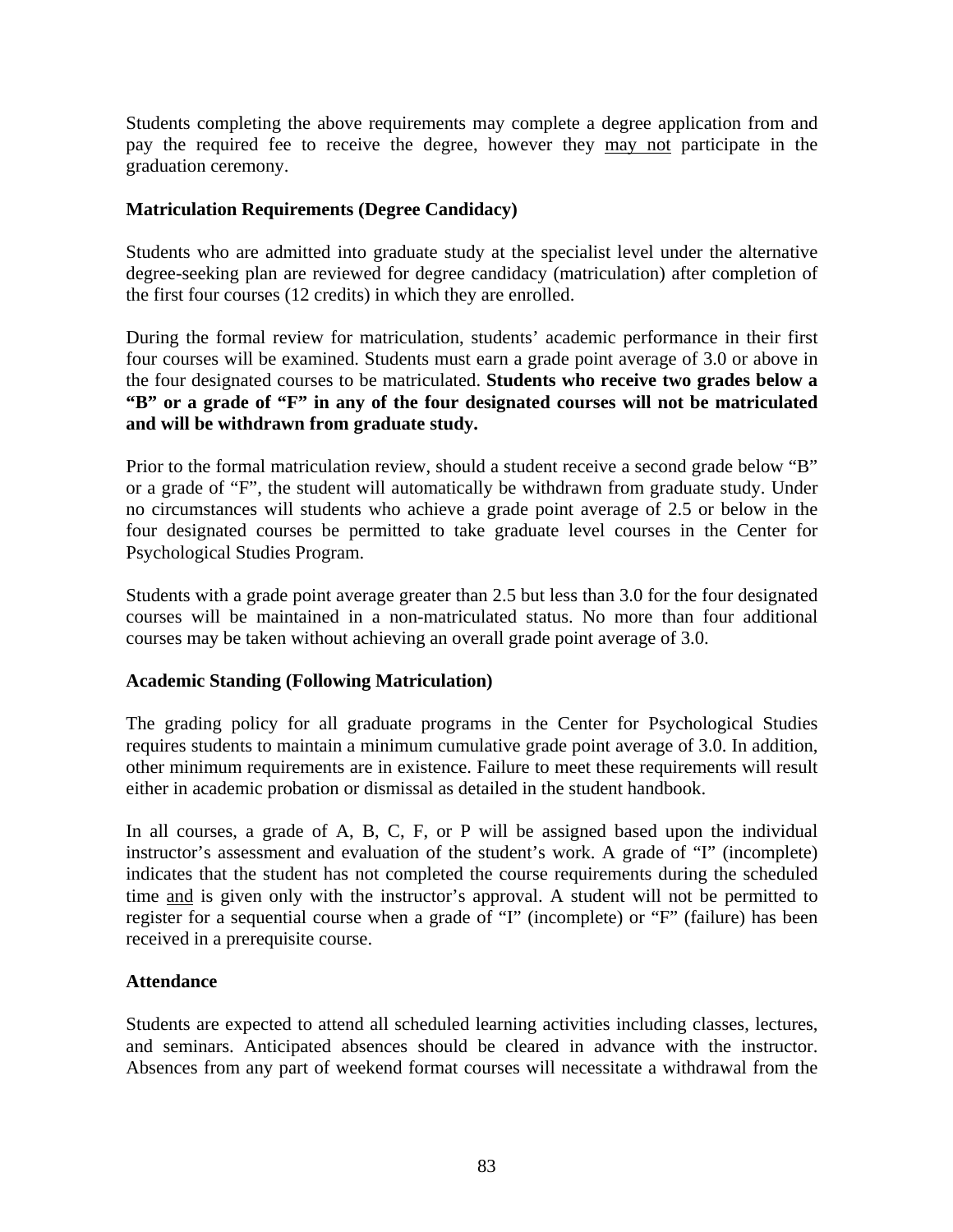course. Excessive absences from semester length courses may result in a lower grade at the instructor's discretion or may necessitate a withdrawal from the course.

# **Clinical Training**

# **Practica**

The practicum sequence in the specialist program is intended to provide the student with exposure to a broad range of school psychological service delivery models and closely supervised assessment and intervention experiences. Practicum settings include placements in local school districts and clinics. These practicum settings give students the opportunity to work with a diverse range of clients and problems. Students must be matriculated and complete the prerequisite course work prior to enrolling in the practica.

Practicum responsibilities may include individual and small-group counseling, consultation, teacher in-service, parent conferencing, individual and large group testing, involvement in the exceptional student education process, and other experiences relevant to the practicum setting. **Students employed by the school system will be required to obtain permission from their principal or designated school official for release time to pursue their practicum. Students may be required to take some leave or make other necessary arrangements to fulfill this requirement. Please be advised that waiver of the practicum experience for any reason will not be permitted.** 

Two practicum courses are required to afford students an opportunity to work with a variety of students, parents, and teachers over time. Students are ineligible for practicum if they have not completed prerequisites courses, have not passed or remediated all DOE accomplished practices associated with prerequisite courses, are on academic probation, or have been evaluated as not ready. Practica are generally taken in the second and third year of the program.

The student will complete the designated experience and hours in a public school or applied setting and participate in a regular seminar class. Seminars are typically held on evenings during the week and or on weekends. Specific details on practicum are provided to students at the appropriate time in their program. **Please be advised that during practicum, students will also be enrolled in regularly scheduled classes.** Further practicum instructions will be provided to students prior to practicum registration.

# **HIPAA Training**

Students entering the program are required to complete the NSU online HIPAA training (Health Insurance Portability and Accountability Act of 1996) during their first semester of enrollment.

# **Specialist Program Internship**

A major applied component of specialist training is the internship in school psychology. All students are required to successfully complete a supervised field placement in an approved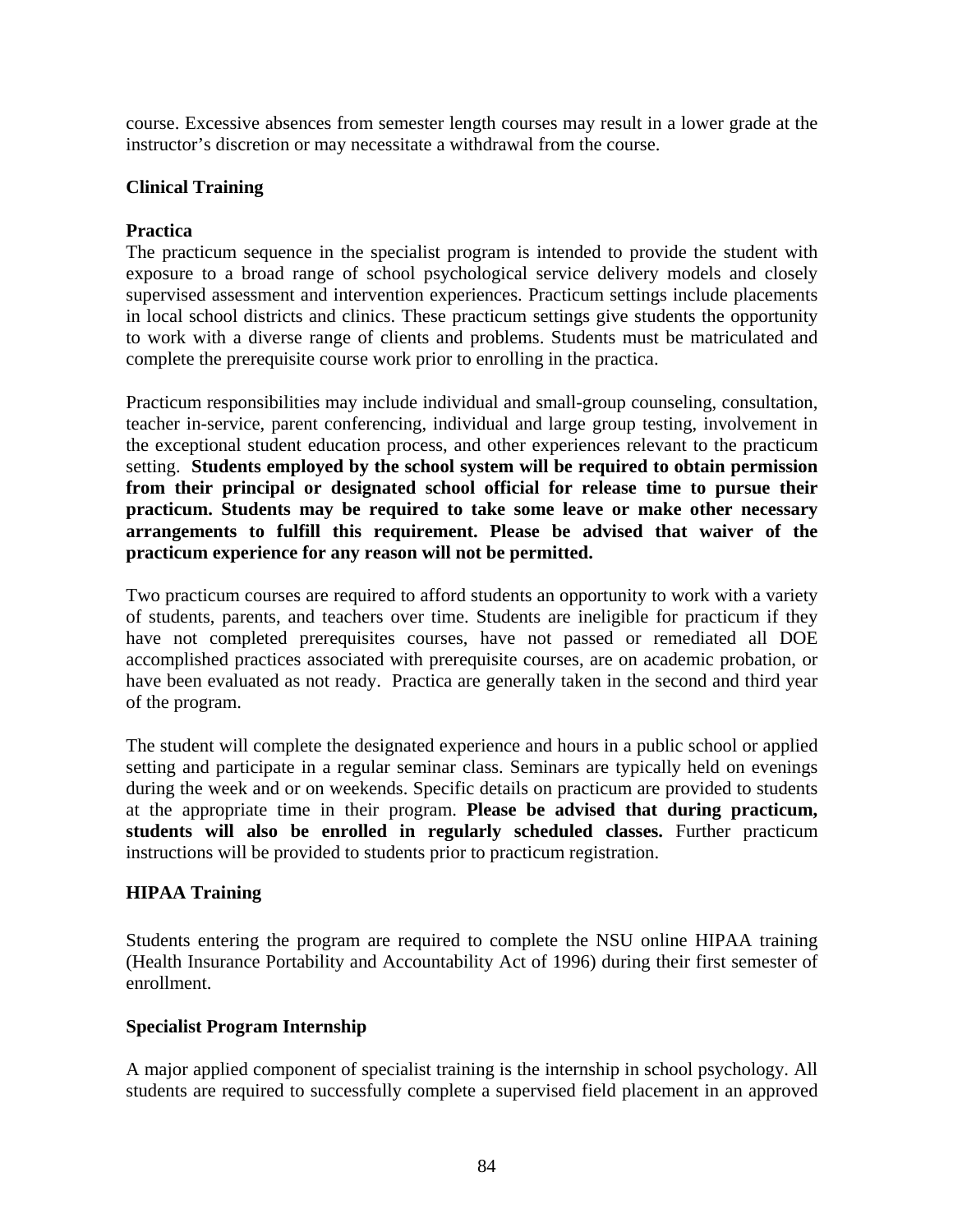public or private school consisting of a minimum of 1,200 clock hours. Students should plan to work 40 hours per week over the course of an academic year. The internship is typically completed in one calendar year and typically follows the completion of the prerequisite course work with a GPA of 3.0 or higher.

It is the student's responsibility to investigate and apply for internship opportunities. Prior to submitting applications, students' eligibility must be reviewed. The program office will verify the student's eligibility to accept and subsequently begin an internship. Specific guidelines and procedures for the internship application process will be provided to students at the appropriate time in their curriculum.

To accept an internship placement, a student must be in good academic standing and must have successfully completed all requirements as described above.

# **Evaluation of Specialist Students**

Each student is evaluated on an ongoing basis while enrolled in the program, including during the practicum and internship experience. The purpose of evaluation is to provide students with relevant feedback concerning their performance and to serve as a screening process in order to ensure high standards for the profession of psychology. Relevant information including practicum and internship evaluations is available in the Handbook of Field-based Training Experiences in School Psychology.

If, for any reason, a faculty member has reason to question the satisfactory progress of any student in the program, he/she will discuss the problem with the student. If the problem persists, the faculty member may bring the issue to the attention of the program administration and the Center for Psychological Studies faculty. Appropriate faculty will be asked for additional review and comment. Students may be referred to the Professional Standing Committee for ethical violations or on-going behavior concerns.

# **Professional Standing Committee**

The Professional Standing Committee of the Center for Psychological Studies is appointed by the dean of the center and serves in a variety of capacities related to the review of student professional standing matters. The committee consists of faculty, a student representative and other members as appointed by the dean.

The committee may be asked to review alleged violations of the University Student Code of Conduct, including academic standards and ethical standards of the field. In addition, the committee may conduct reviews concerning emotional, or behavioral problems serious enough to suggest interference with professional functioning, academic performance, or performance in a clinical practicum or internship setting.

The purpose of the committee's review and recommendations are not limited to disciplinary actions; but may encompass efforts to remediate a deficiency or problems so that the student can continue his or her education and function competently as a professional. Committee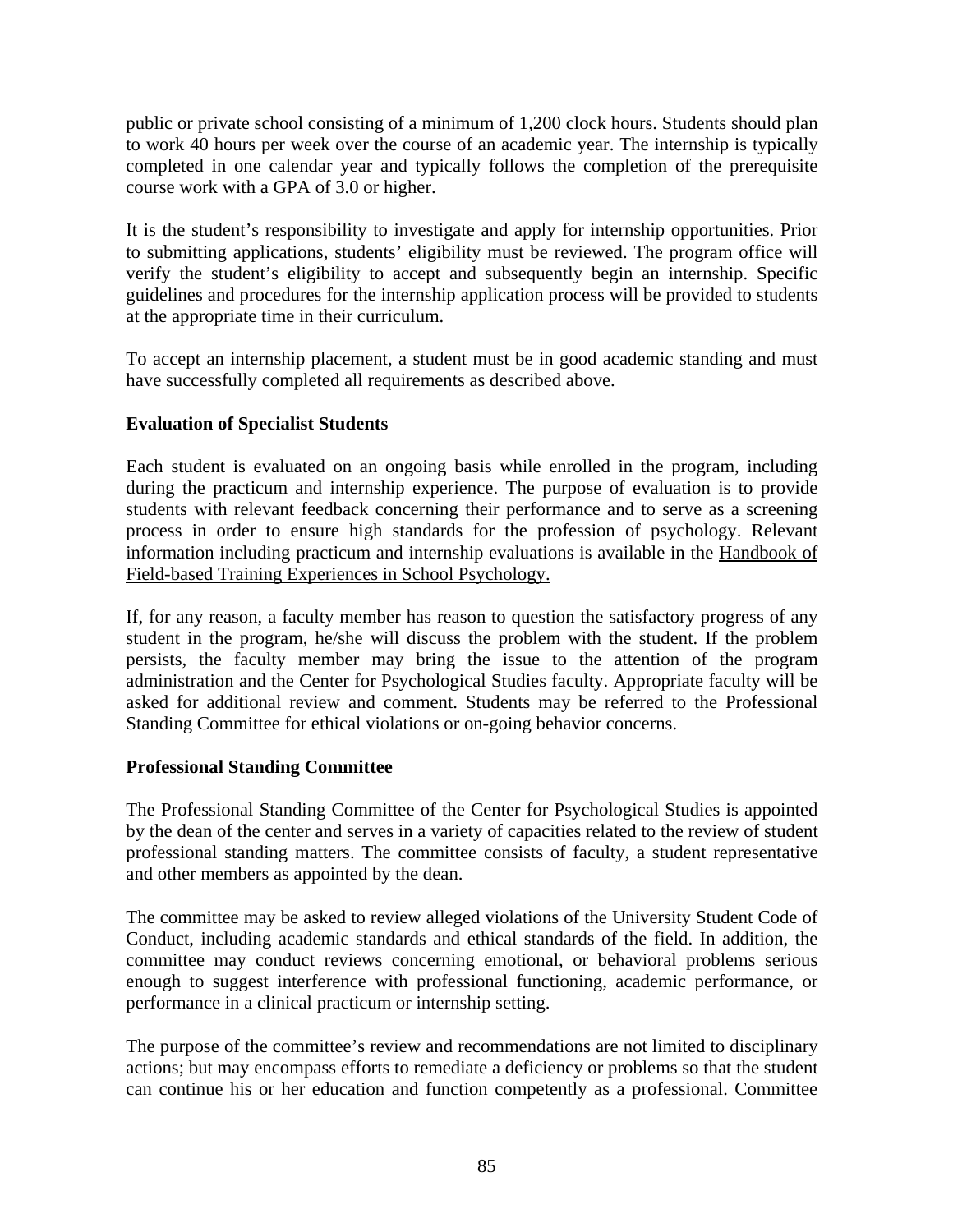activities are designed to insure a process by which all relevant facts can be determined, including providing the student with full opportunity to present important information. Actions the committee may recommend to the dean could include, but are not limited to remediation, referral, warning or sanctions up to suspension or termination.

In instances of complaints regarding violations of Student Conduct and Academic Responsibility, the dean may charge the committee with conducting a formal investigation into the facts pertaining to allegations of misconduct. In such cases the committee will adhere to professional standing committee guidelines that insure a timely and complete review of the facts. The process will insure that the student and involved parties have the opportunity to present relevant information.

## **Degree Completion Requirements**

Students must complete the program within seven years from the date of first enrollment. This means that students are expected to graduate with the specialist degree within this time period. In the event that a matriculated student who has been in continuous enrollment does not complete all requirements within the seven year time limit, he or she must enroll in the specialist program and:

- **1.** Maintain full-time status (minimum six (6) credits per semester, excluding summer sessions).
- **2.** Complete remaining degree requirements, which will include any course work that is more than seven (7) years old.

In order to remain an active and matriculated student, registration is required in every semester until the completion of degree requirements unless a leave of absence has been granted. **Failure to remain in continuous registration will be deemed the student's formal withdrawal from the program.** All other program, center, and university requirements will be in effect.

### **Comprehensive Examination**

To demonstrate mastery of subject area competencies in school psychology and as part of the degree requirements, all specialist students will be required to sit for the following written comprehensive examinations:

- 1. State of Florida FTCE General Knowledge Examination
- 2. State of Florida FTCE Professional Education Examination
- 3. State of Florida FTCE Subject Area Examination in School Psychology (required for certification in the state of Florida)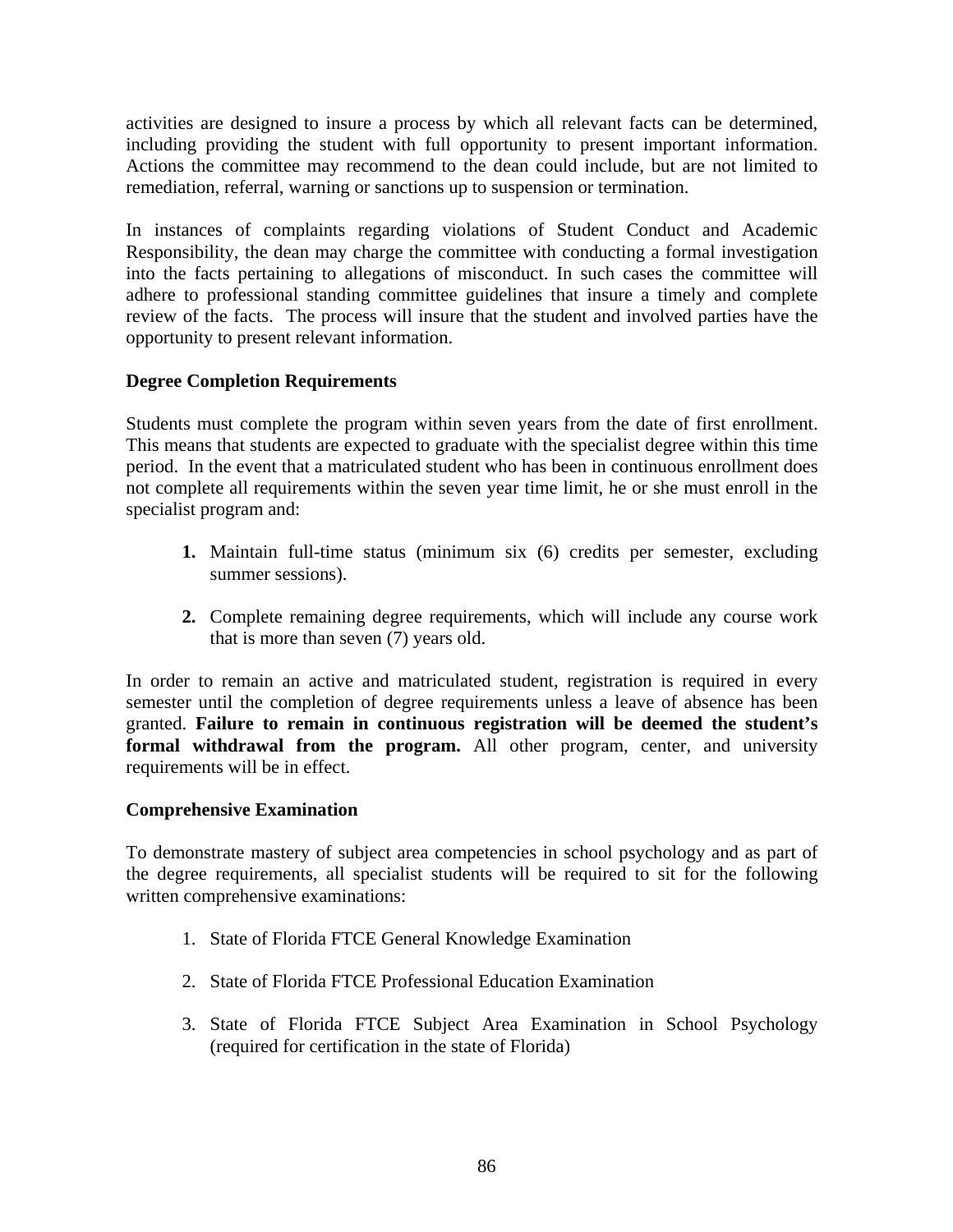4. Praxis II National School Psychology Specialty Examination (required for licensure in the state of Florida and NCSP certification)

A passing score is required on the State of Florida General Knowledge, the Professional Education, and the Florida Department of Education Subject Area Examination in School Psychology in order to graduate. Further information will be provided to students at the appropriate time in their curriculum.

## **Certification/Licensure**

The certification and licensure of school psychologists is regulated at the state level and as such may vary from state to state. Individual eligibility should be verified through careful review of the certification and licensure regulations for the state in which you plan to reside to determine its specific requirements.

The School Psychology Program meets Florida certification requirements and is DOE approved. For additional information about certification, contact the Florida Department of Education at (850) 488-2317 (*www.firn.edu/doe*). The State of Florida currently licenses school psychologist under Chapter 490, *Florida Statutes*. Applicants interested in licensure may contact the Department of Health, School Psychology at (850) 488-0595 (*www.doh.state.fl.us*) for additional information.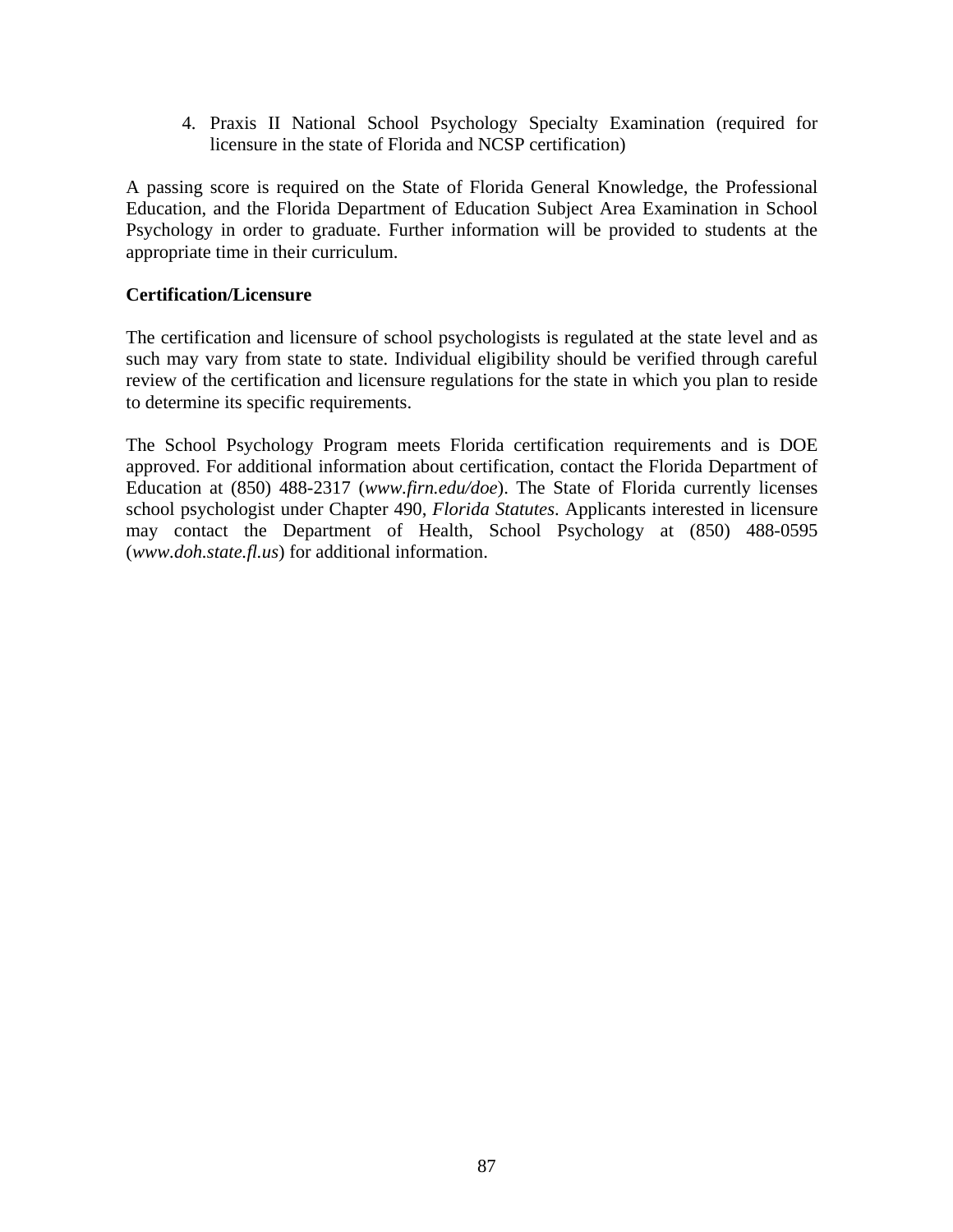# **Specialist Program in School Psychology Curriculum 79 Semester Hours**

| <b>CRN</b>                                        | <b>COURSE NAME</b>                                               | <b>CREDITS</b>         |  |  |
|---------------------------------------------------|------------------------------------------------------------------|------------------------|--|--|
| <b>General Required Courses:</b>                  |                                                                  |                        |  |  |
| <b>PSY 700</b>                                    | Learning and Human Development                                   | 3 credits              |  |  |
| <b>PSY 710</b>                                    | Psychology of Exceptional and At-Risk Children                   | 3 credits              |  |  |
| <b>PSY 715</b>                                    | Child and Adolescent Psychopathology                             | 3 credits              |  |  |
| <b>PSY 720</b>                                    | <b>Biological Bases of Behavior</b>                              | 3 credits              |  |  |
| <b>PSY 735</b>                                    | Organization and Operation of Schools                            | 3 credits              |  |  |
| <b>PSY 750</b>                                    | <b>Counseling Theories and Techniques</b>                        | 3 credits              |  |  |
| <b>PSY 770</b>                                    | Ethical, Legal, and Professional Issues for School Psychologists | 3 credits              |  |  |
| <b>PSY 798</b>                                    | Seminar in School Psychology: Introduction                       | 1.5 credits            |  |  |
| <b>PSY 799</b>                                    | Seminar in School Psychology: Current Topics                     | 1.5 credits            |  |  |
| <b>Assessment Required Courses:</b>               |                                                                  |                        |  |  |
| <b>PSY 765</b>                                    | <b>Applied Behavioral Assessment</b>                             | $\overline{3}$         |  |  |
| <b>PSY 780</b>                                    | Academic Assessment for Intervention                             | $\overline{3}$ credits |  |  |
| <b>PSY 782</b>                                    | Cognitive Assessment I: Theory, Research, and Practice with Lab  | 4 credits              |  |  |
| <b>PSY 784</b>                                    | Cognitive Assessment II: Linking Assessment to Intervention      | 3 credits              |  |  |
| <b>PSY 786</b>                                    | Social Emotional Assessment for Intervention                     | 3 credits              |  |  |
| <b>PSY 789</b>                                    | <b>Assessment of Special Populations</b>                         | 3 credits              |  |  |
| <b>PSY 792</b>                                    | Comprehensive Data-Based Assessment: Integrated Report           | 3 credits              |  |  |
| <b>Interventional Required Courses:</b>           |                                                                  |                        |  |  |
| <b>PSY 705</b>                                    | Social and Cultural Bases of Assessment and Counseling           | 3 credits              |  |  |
| <b>PSY 730</b>                                    | <b>Instructional Strategies for Students with Diverse Needs</b>  | 3 credits              |  |  |
| <b>PSY 755</b>                                    | <b>School Consultation Skills</b>                                | 3 credits              |  |  |
| <b>PSY 760</b>                                    | Contemporary Clinical Interventions for School Psychologists     | 3 credits              |  |  |
| <b>PSY 775</b>                                    | Theories and Research in Reading Instruction, Assessment, and    | 3 credits              |  |  |
|                                                   | Intervention                                                     |                        |  |  |
| Methodology and Research Required Courses:        |                                                                  |                        |  |  |
| <b>PSY 740</b>                                    | <b>Educational Statistics</b>                                    | 3 credits              |  |  |
| <b>PSY 745</b>                                    | <b>Research Design</b>                                           | 3 credits              |  |  |
| <b>Practicum and Internship Required Courses:</b> |                                                                  |                        |  |  |
| <b>PSY 800</b>                                    | Practicum in School Psychology: School Based                     | 3 credits              |  |  |
| <b>PSY 805</b>                                    | Practicum in School Psychology: Applied Skills                   | 3 credits              |  |  |
| <b>PSY 810</b>                                    | Internship in School Psychology                                  | 6 credits              |  |  |
| 79 credits<br><b>TOTAL REQUIRED CREDITS:</b>      |                                                                  |                        |  |  |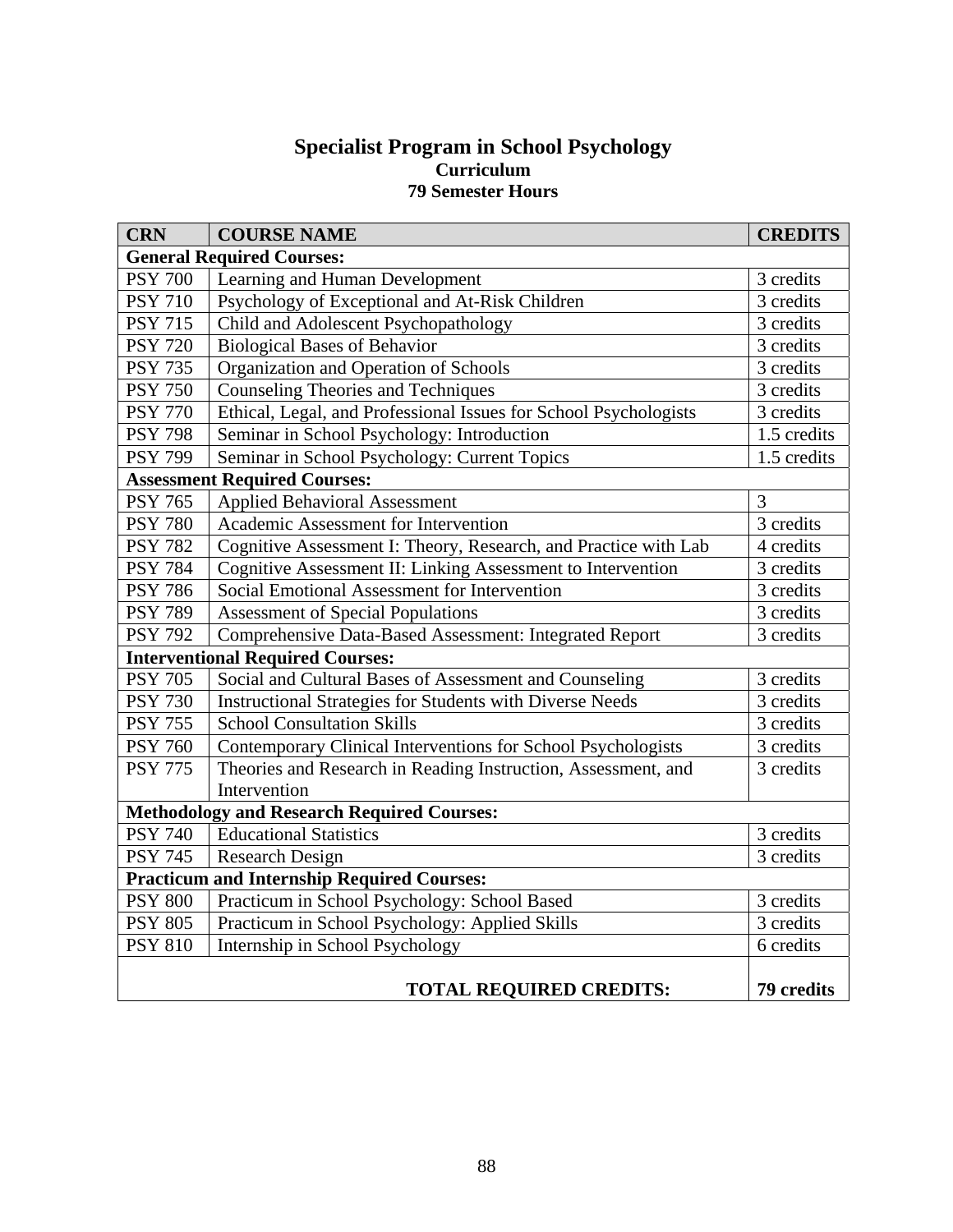# **Specialist Degree (Psy.S.) Program in School Psychology Course Descriptions**

# **PSY 700 Learning and Human Development (3 credits)**

This course covers how developmental maturation and social learning shape personality, in childhood and adulthood. Theory and research in social development and learning are covered in topics such as attachment, aggression, sexuality, morality, self-regulation, and self-concept. Applications to the school setting are examined.

### **PSY 705 Social and Cultural Bases of Assessment and Counseling (3 credits)**

This course covers issues involved in the assessment and counseling of culturally and linguistically diverse students. Focus is on the psychological impact of gender, race, ethnicity, culture, religious preference, socioeconomic status, sexual orientation, and able-bodiedness. This course also examines innovative assessment methods for clients of diverse backgrounds based upon individual characteristics, strengths, and needs. Emphasis will be placed on differentiating between the normal stages of second language acquisition and handicapping conditions.

### **PSY 710 Psychology of Exceptional and At-Risk Children (3 credits)**

This course addresses the history, laws, policies, and practices in exceptional student education. Included are the definitions, prevalence, causes, and assessment techniques utilized with the various exceptionalities within special education.

### **PSY 715 Child and Adolescent Psychopathology (3 credits)**

This course provides an introduction to the specific disorders and problematic psychological states manifested during childhood and adolescence. Currently used interventions with psychologically troubled youths will be examined.

### **PSY 720 Biological Bases of Behavior (3 credits)**

This course covers theory, research, and applications for the following topics: structure, function, and disorders of the nervous system; physiological mechanisms and disorders in vegetative and intellectual functions; and psychophysiological methods and technology.

### **PSY 730 Instructional Strategies for Students with Diverse Needs (3 credits)**

This course covers the principles of curriculum development and related research as they apply specifically to students with various styles, exceptionalities, and achievement levels. Theory and research regarding teaching and instructional planning for at-risk and exceptional students with unique needs are emphasized.

### **PSY 735 Organization and Operation of Schools (3 credits)**

This course is designed to provide an overview of educational administration. Emphasis is placed on issues related to special education, school and community-based resources, and alternative service delivery systems. The role of the school psychologist as well as that of other support and itinerant staff is explored.

### **PSY 740 Educational Statistics (3 credits)**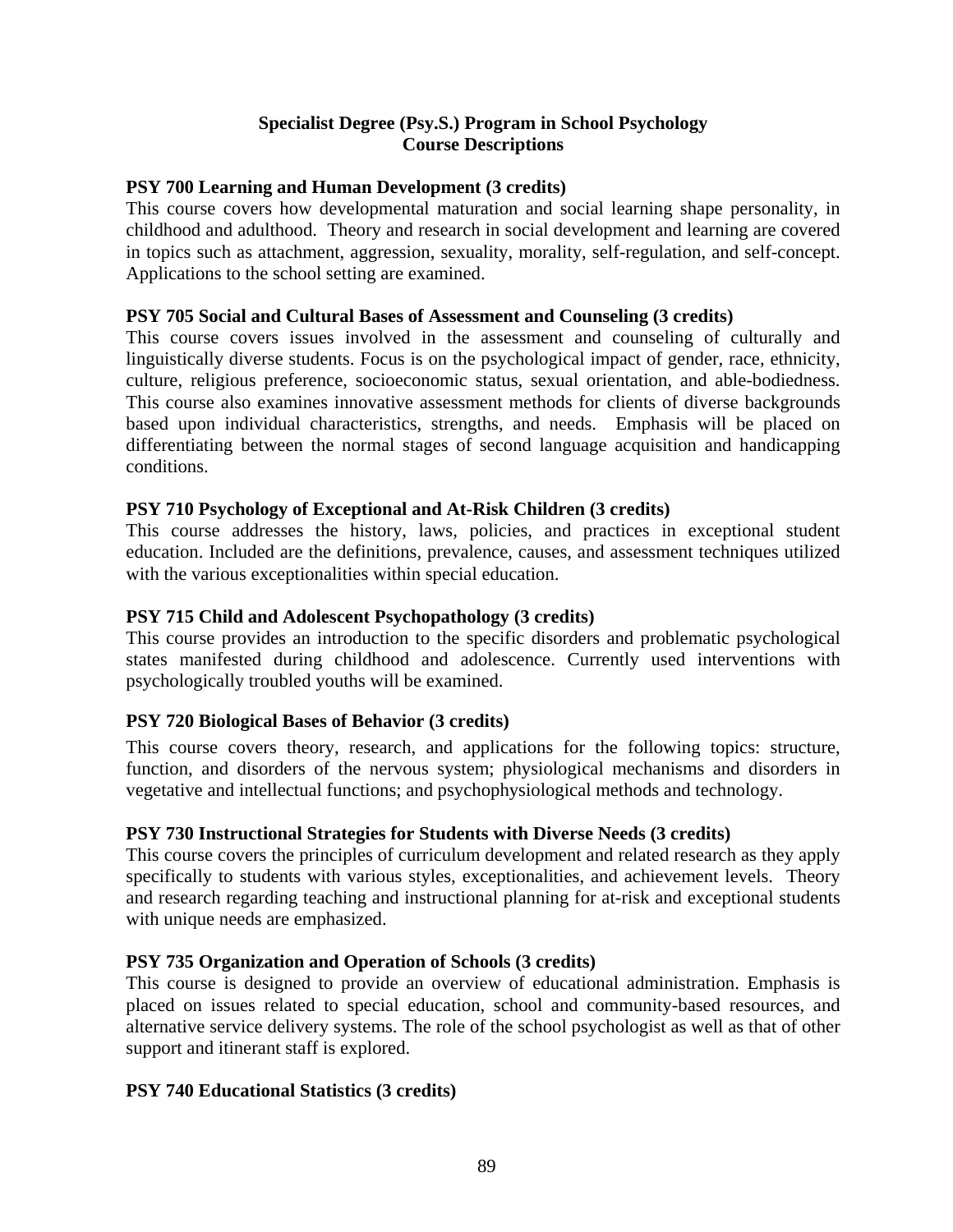This course covers basic inferential and descriptive statistics as it applies to educational data and problems. Emphasis will be placed on the application of statistics to program evaluation in school psychology.

# **PSY 745 Research Design (3 credits)**

Competencies required for the design, implementation, and evaluation of educational research, including: problem formulation and analysis, sample selection, instrument selection, formulation of research design and procedure, and data analysis. Emphasis will be placed upon the evaluation of research, translation of research into practice, and the ability to plan and conduct program evaluations for the improvement of services within the schools.

# **PSY 750 Counseling Theories and Techniques (3 credits)**

This course surveys the field of counseling. It considers the various theories of counseling and issues of counseling in school settings, and focuses on the development of school counseling skills including basic interviewing and other assessment skills, with an emphasis on therapeutic listening skills. Stress will also be placed on the acquisition of skills related to empathy, the counselor-counselee relationship, and the establishment of a therapeutic alliance in the context of cultural diversity. Teaching methods will include modeling and role-playing, along with didactic presentations and readings.

# **PSY 755 School Consultation Skills (3 credits)**

This course focuses on developing specific techniques including communication and interpersonal skills necessary in effective consultation at the individual, group, and systems levels. Integration of the various aspects of school psychology consultation, including knowledge of behavioral, mental health, collaborative, and other consultation models and their application within the school setting are explored. Emphasis is placed upon team building. Case examples are discussed, and opportunities for skill development are provided through role-playing.

*Prerequisite: PSY 765 or permissions of instructor* 

# **PSY 760 Contemporary Clinical Interventions for the School Psychologist (3 credits)**

The course focuses on an understanding of critical psychological issues when dealing with children, adolescents, and adults in school settings. Topics covered include substance abuse, suicide, violence, divorce, HIV/AIDS, and other contemporary clinical issues. Primary and secondary prevention strategies will be examined that promote the mental health and physical well being of students. Short-term individual psychotherapy techniques as well as structured group therapy programs will be explored.

*Prerequisite: PSY 750*

# **PSY 765 Applied Behavioral Assessment (3 credits)**

This course covers basic behavior analytic principles and methods in applied settings. The principles of learning and applied behavior management techniques within the classroom and school setting will be addressed. Particular emphasis is also placed on the functional assessment of behavior as well as techniques in counseling parents and relevant school personnel in behavioral intervention.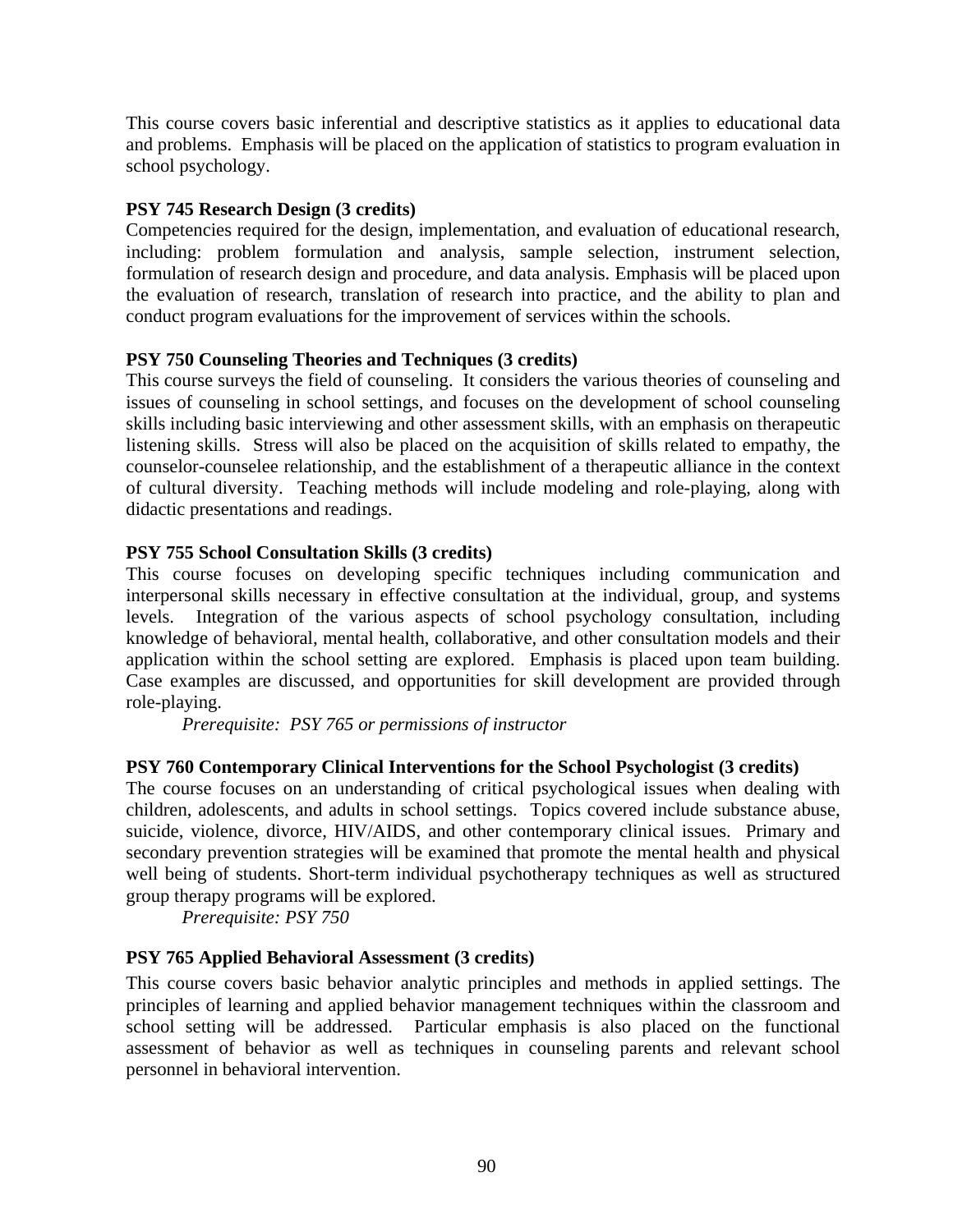### **PSY 770 Ethical, Legal, and Professional Issues for School Psychologists (3 credits)**

This course covers standards for professional conduct in school psychology and educational law. Ethical and legal decisions that school psychologists must make, such as scope of professional competence, confidentiality, legal rights of students, duty to warn and protect, and value differences with students are discussed. Ethical use of computer generated reports as well as issues in report writing will be explored. Case examples, current regulations, standards on utilizing assessment data, and issues in counseling culturally diverse students are explored. Emphasis will similarly be placed on the history and foundation of school psychology, service models and methods, as well as public policy.

# **PSY 775 Theories & Research in Reading Instruction, Assessment, and Intervention (3 credits)**

The purpose of this course is to provide an analysis of current research and theory in the area of reading, and to develop an understanding of the implications of this research for assessment and intervention. Exploration of the various aspects of instruction and curricula that may require modifications in order to facilitate academic achievement will be discussed. Emphasis will also be placed on functional academic/instructional assessment and intervention for students experiencing reading difficulties.

### **PSY 780 Academic Assessment for Intervention (3 credits)**

This course introduces students to the administration, interpretation, and communication of psychoeducational assessment results and the link to educational intervention. Emphasis is placed upon planning and conducting comprehensive assessment of learning problems. Focus will include integrating and presenting results verbally and within the context of a psychoeducational report. Candidates will identify appropriate data gathering methods (e.g., background information, checklists, record reviews, assessment instruments, interviews, behavioral observations, and curriculum-based assessments). Candidates will synthesize data from multiple sources to make appropriate recommendations and to determine response to evidence-based interventions via progress monitoring.

### **PSY 782 Cognitive Assessment I: Theory, Research, and Practice with Lab (4 credits)**

This course is designed to provide an in-depth overview of the theories, research, and practice in assessing the cognitive functioning of children, adolescents, and adults. Fundamentals of test construction, its psychometric properties, and the history and current status of cognitive theory will be examined. Candidates will be trained to administer, score (including computer scoring), interpret and communicate the results of cognitive assessment data to answer educationally relevant questions. Psychological issues in intelligence testing, as well as ethical and legal considerations will be explored. Emphasis is placed upon the principal aspects of interviewing, establishment of rapport, behavioral observation, interpretation, and report writing. Special emphasis will be placed upon developing foundational assessment skills that can be generalized to other measures.

#### **PSY 784 Cognitive Assessment II: Linking Assessment to Intervention (3 credits)**

This course explores the rationale for selection of cognitive measures based upon the referral questions, as well as variables such as cultural and linguistic background, and/or handicapping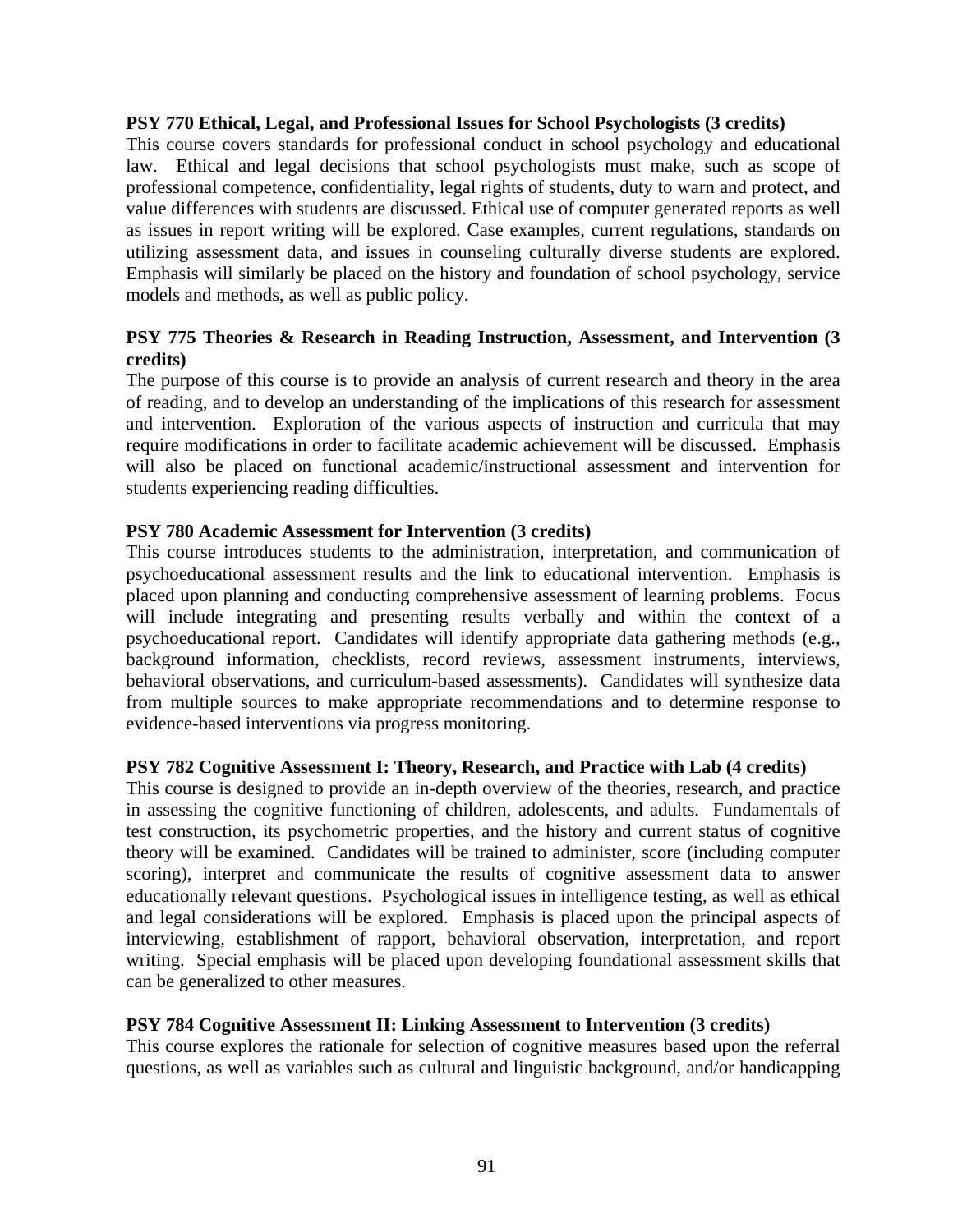conditions. Focus will be placed on interviewing, behavioral observations, test interpretation, and reporting assessment results, with the goal of linking assessment results to intervention.

*Prerequisite: PSY 782* 

### **PSY 786 Social Emotional Assessment for Intervention (3 credits)**

This course will provide an introduction to the theory, administration, scoring, and interpretation of measures of social emotional and behavioral functioning. Various formal and informal assessments including behavioral rating scales, self-report measures, projective assessment, and interviews will be covered. Candidates will be introduced to integrating assessment results for the purpose of writing psychoeducational assessment reports and linking test results to specific, evidence-based interventions.

## **PSY 789 Assessment of Special Populations (3 credits)**

This course is designed to provide an overview of assessment and intervention considerations and strategies for low incidence and pre-school populations. Emphasis is placed on observational, developmental, and adaptive assessment as utilized with these challenging populations.

### **PSY 792 Comprehensive Data-Based Assessment: Integrated Report (3 credits)**

The primary goal of this course is to teach the candidate how to write a well-integrated and meaningful psychoeducational report and to learn the art of providing feedback to the person being evaluated, parents, teachers, and other professional as appropriate. Starting with basic data obtained through interview and developmental history, the candidate is guided through the process of clinical inference; learning to select appropriate data collection procedures; to examine and analyze the data; to formulate integrative hypotheses; and to generate a synthesized, integrated, and meaningful psychoeducational report useful to all target audiences. Emphasis will also be placed on understanding the legal issues involved in psychoeducational report writing.

*Prerequisites: PSY 765, PSY 780, PSY 782, PSY 784, PSY 786*

### **PSY 798 Seminar in School Psychology: Introduction (1.5 credits)**

The purpose of this course is to introduce students to the field of school psychology from a historical and current perspective. The roles and functions of school psychologists will be emphasized, along with an introduction to the expected competencies required of school psychologists by state and national accrediting bodies. Legal and ethical issues, professional association involvement, and research and technology within the practice of school psychology will also be addressed.

### **PSY 799 Seminar in School Psychology: Current Topics (1.5 credits)**

The purpose of this seminar is to discuss contemporary issues and challenges in the field of school psychology and education. The multiple roles and functions of school psychologists in assessment, prevention, and intervention contexts will be examined. An introduction to current educational issues and legislation influencing the profession, the impact of cultural and linguistic diversity in the provision of school psychology services, and best practices in the field will also be considered.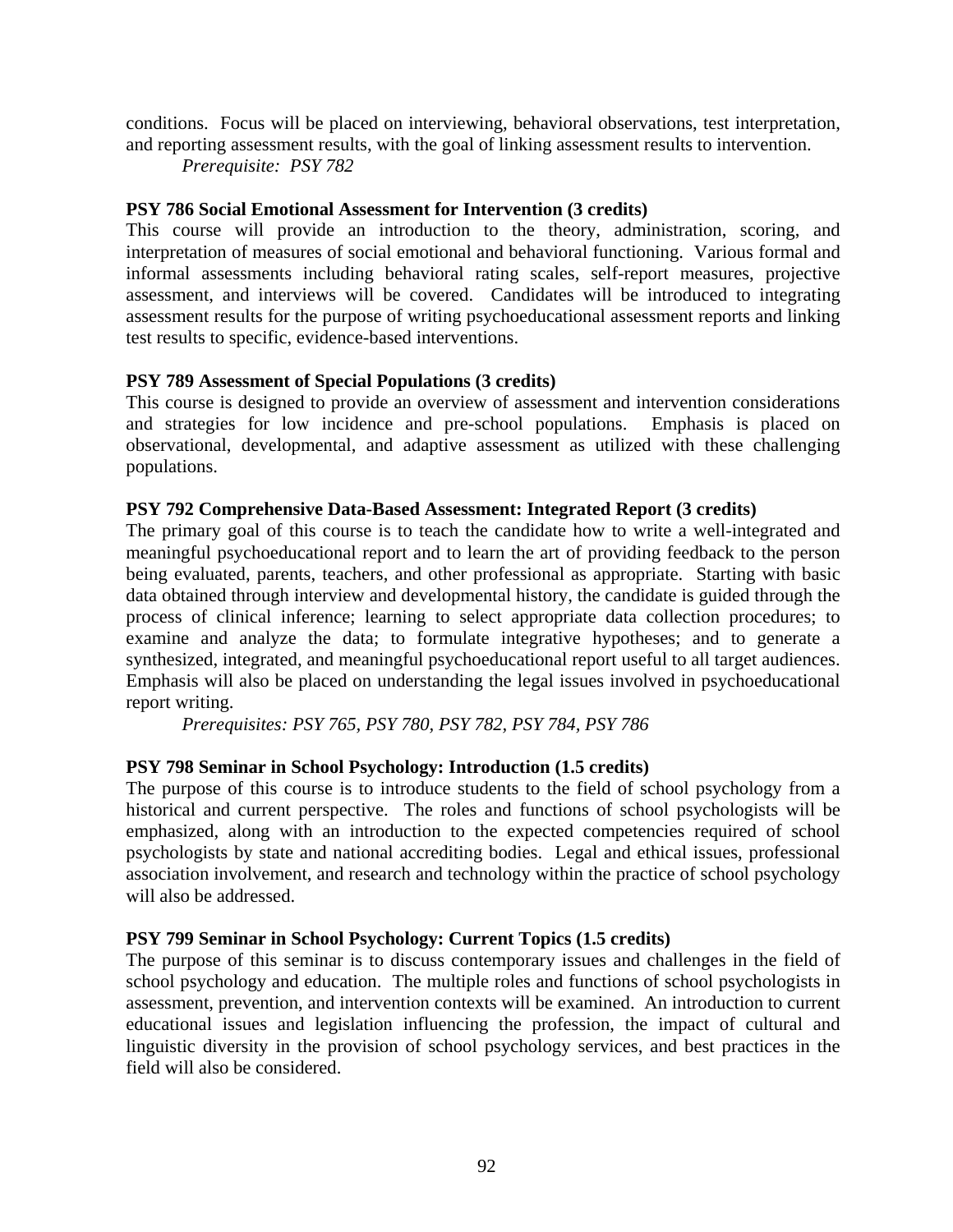### **PSY 800 Practicum in School Psychology: School Based (3 credits)**

This 100 hour practicum is designed to provide a comprehensive field experience in a school setting which allows candidates to further their understanding of the roles and functions of school psychologists practicing in PK-12 settings. Under close supervision, candidates will develop skills in assessment, consultation, and intervention planning, implementation, and evaluation.

*Prerequisites: PSY 700, PSY 710, PSY 715, PSY 735, PSY 750* 

#### **PSY 805 Practicum in School Psychology: Applied Skills (3 credits)**

The 150 hour practicum is designed to facilitate the development of competencies in the areas of assessment, consultation, and intervention with expanded populations in varied settings. Candidates will complete psychoeducational evaluations, as well as intervention case studies for students with academic, behavioral, and social emotional difficulties.

*Prerequisites: PSY 755, PSY 770, PSY 780, PSY 782, PSY 784, PSY 786, PSY 792* 

### **PSY 810 Internship in School Psychology (6 credits)**

The student is required to complete a supervised field placement in a public or private school setting or related agency, covering a 30-week period of 1,200 hours. This will provide the student with an opportunity to demonstrate competencies and refine skills in the areas of assessment, consultation, and intervention.

*Prerequisites: PSY 760, PSY 800, PSY 805*

*\* Course descriptions are subject to change*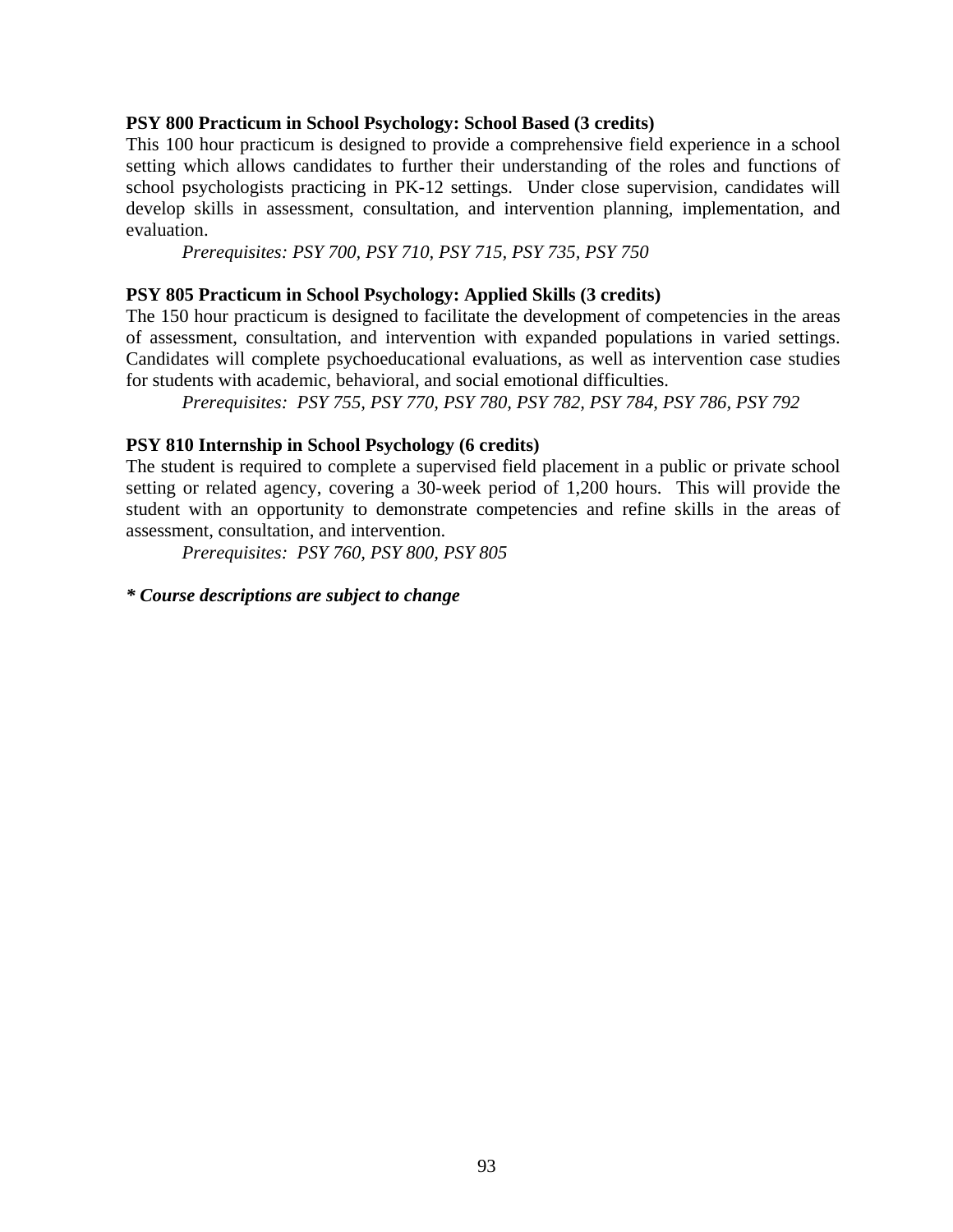### **2011 – 2012 School Psychology Specialist Program Estimated Expenses**

Students are expected to pay tuition in full at the time of registration. Students receiving financial aid must familiarize themselves with the requirements of that office with regard to payments and may defer payment only if they have been officially notified of an award. Once a loan check is disbursed, students will be responsible for making all appropriate payments.

| Tuition                              | \$640 per credit hour                       |
|--------------------------------------|---------------------------------------------|
| <b>Application Fee</b>               | \$ 50 (nonrefundable)                       |
| <b>Registration Fee</b>              | \$25 per semester                           |
| <b>Late Registration Penalty</b>     | \$30                                        |
| <b>Student Services Fee</b>          | \$250 per semester (4 credits)<br>or more)  |
|                                      | \$125 per semester (less than<br>4 credits) |
| Professional Liability Insurance Fee | \$ 10 per semester                          |
| <b>Transcript Fee</b>                | \$10 per transcript                         |
| <b>Application for Degree Fee</b>    | \$100                                       |

#### • **Please note that all above fees are subject to change without notice.**

Some courses may require additional fees for laboratory and/or equipment (e.g. calculator, testing materials) and supplemental course materials. Students need to make arrangements for Internet access and pay the corresponding fee. NSU requires that all students maintain one official university-assigned computer account that is used to access major computing resources, including electronic mail. All official electronic mail communications directed to CPS students will be sent exclusively to NSU-assigned computer accounts to ensure timely and accurate delivery of information. Students may forward their NSU generated electronic mail to external locations, but do so at their own risk.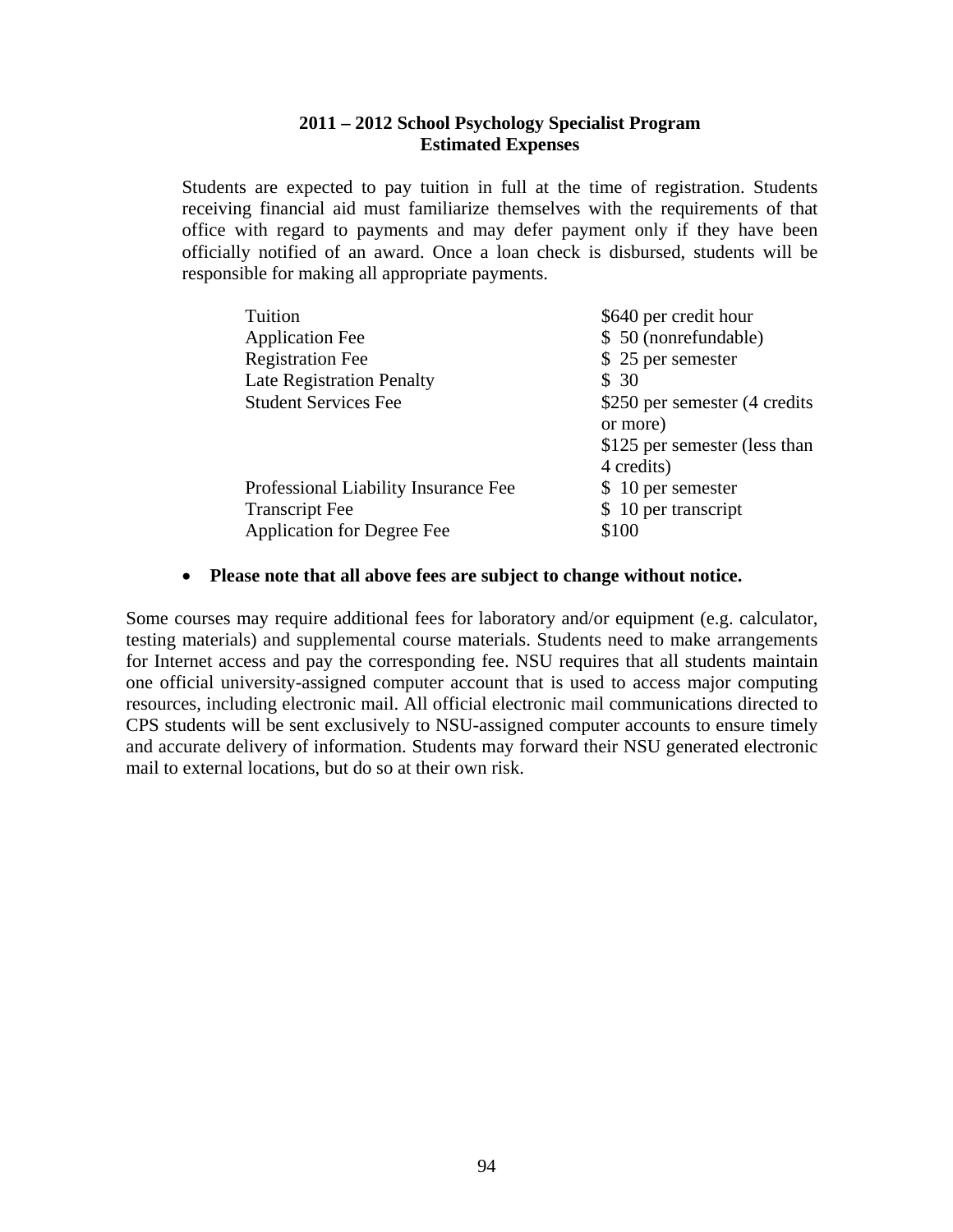# **DOCTORAL PROGRAM IN SCHOOL PSYCHOLOGY**

The Doctoral Program in School Psychology (Psy.D.) builds upon the Center's specialist program in school psychology which is approved by the Florida Department of Education (DOE) and conditionally approved by the National Association of School Psychologists (NASP). The doctoral curriculum meets the Florida state licensure requirements as both a school psychologist and a psychologist under Chapter 490, *Florida Statutes.* Moreover, the curriculum is consistent with the *APA Accreditation Guidelines and Principles* of the American Psychological Association (APA), and APA accreditation will be sought for the doctoral program following the enrollment of sufficient candidates at each level of matriculation, including candidacy status. School psychology doctoral programs that earn APA accreditation are eligible for NASP program approval and will be sought by the program faculty.

The program is committed to a practitioner-informed-by-science training model. Candidates are prepared as highly competent problem-solvers who draw upon a strong foundation in core knowledge areas of school psychology to promote the educational and social-emotional competence of children. Moreover, candidates are prepared to offer the continuum of empirically supported services, including prevention, assessment, consultation, and intervention. Training builds upon the crucial base of scientific knowledge and develops the skills necessary for professional competence. It prepares candidates to be lifelong interpreters, utilizers, and producers of research through a mentorship in the process of scientific investigation. Candidates develop a capstone, Professional Research Project that demonstrates their research proficiency. Intensive, sequential practica and course-specific tasks are designed to provide candidates with opportunities for the application and integration of methods of psychological assessment and intervention, under close supervision. Internship provides the culminating training experience in preparing the candidate as a school psychology practitioner.

### **Program Goals**

The school psychology program espouses a practitioner-informed-by-science model of training which prepares graduates to serve the educational, behavioral, and emotional needs of all children and youth. In keeping with this model, three broad goals for training are outlined below. Curricular objectives are consistent with the state and national standards for the training of school psychologists as defined by the *Adopted Subject Area Competencies* and *Florida Educator Accomplished Practices* of the Florida Department of Education and the *Standards for Training and Field Placement Programs in School Psychology* (Standards for the Credentialing of School Psychologists, National Association of School Psychologists (NASP), 2000). A detailed discussion of course sequence and integration are similarly addressed.

- Goal 1: Comprehend the knowledge base in psychology and education relevant to school psychology service providers.
- Goal 2: Acquire and use assessment, consultation, prevention, and intervention skills for the practitioner-informed-by-science.
- Goal 3: Evaluate and use scientific findings for professional practice.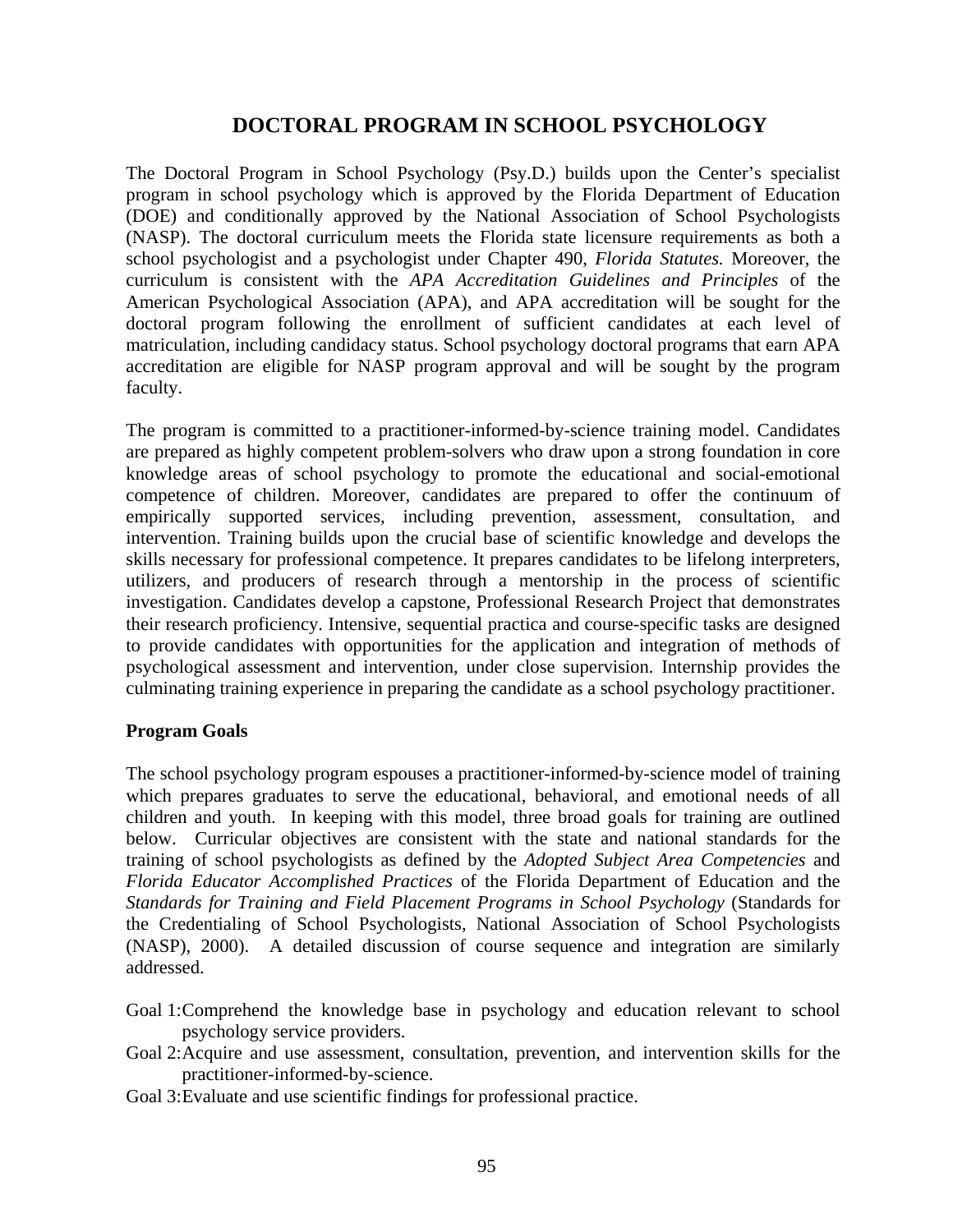## **School Psychology Doctoral Program Admissions**

### **Routes to Admission and Transfer of Credits**

There are two routes for admission to the proposed program, Traditional and Advanced Standing. The Traditional route is for students who hold a bachelor's degree and requires the completion of 118 credit hours for conferral of the doctoral degree. This program of study will include coursework, practica, research, and internship requirements as outlined in the proposed model curriculum. While students who enter the program under this classification may transfer into the program a maximum of 15 graduate credits, no credit will be awarded for previous practicum, internship, or research experiences.

The second route to admission, Advanced Standing, is for students who graduated from a regionally accredited institution with a specialist degree or its equivalent in school psychology and are either licensed or certified at the state or national level as a school psychologist. Students who hold the specialist degree will be required to complete a minimum of 50 credit hours which will consist of coursework, practica, research, and internship requirements as outlined in the proposed model curriculum. Students who hold the NCSP (National Certification in School Psychology), the nationally recognized standard for credentialing school psychologists conferred by the National Association of School Psychologists, will be given priority for admission among applicants pursuing admission via the Advanced Standing route.

It is important to note that the curriculum of the existing specialist program is in support of the doctoral program. As such, current specialist students may apply for admission to the doctoral program in the fall of their third year. If granted admission, these students will be approved to complete the doctoral level internship requirements, upon completion in good standing of the remaining curricular requirements.

### **Application Procedure**

The following information is required as part of the application (available to download at [www.cps.nova.edu\)](http://www.cps.nova.edu/):

- **1.** A completed and signed application form.
	- **2.** A statement of your professional experiences, including a description of your experience and your professional goals.
	- **3.** A check for the \$50 nonrefundable application fee (\$100 total if applying to both programs) made payable to Nova Southeastern University.
- **4.** The completed application worksheet.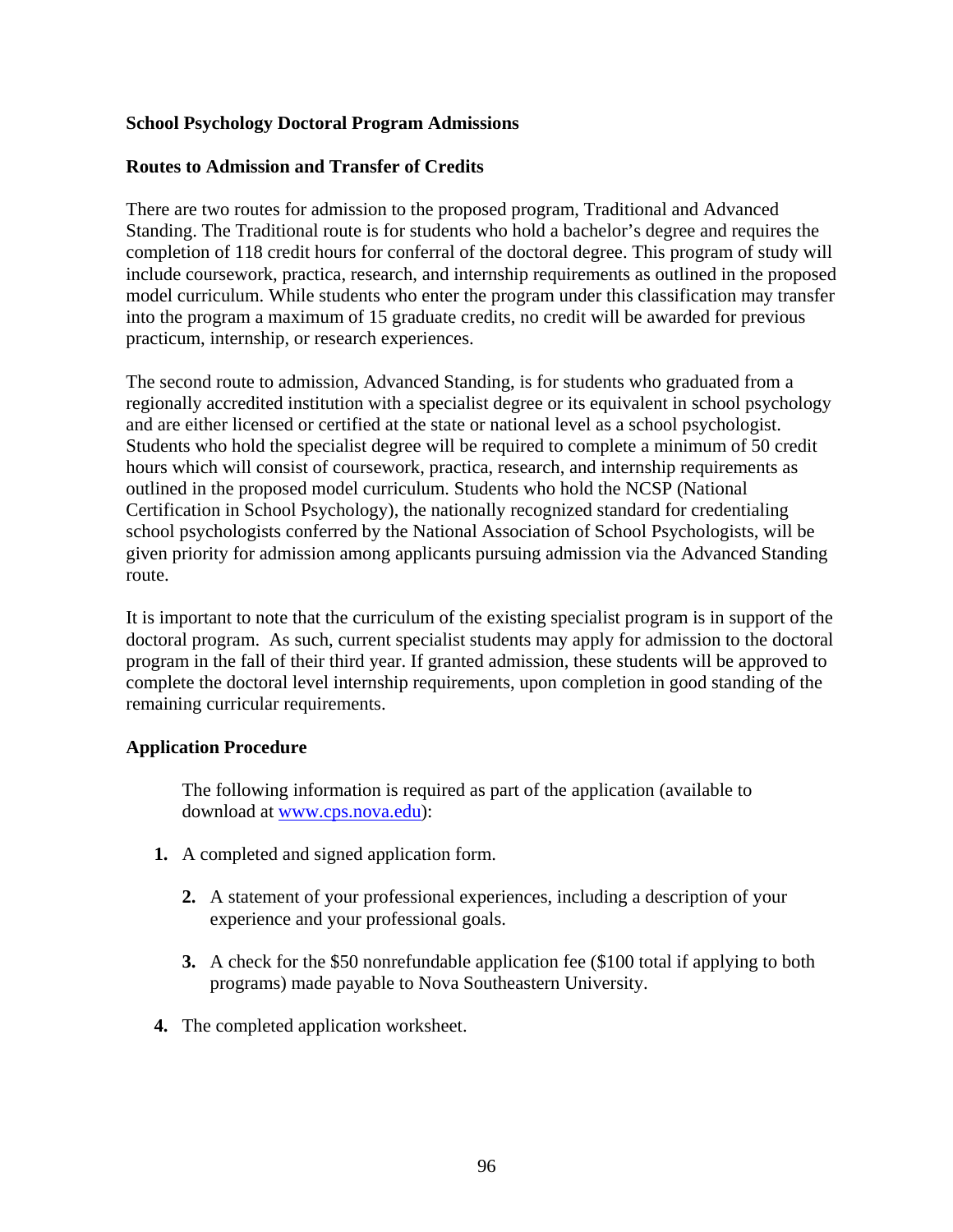- **5.** Official general GRE scores for the verbal and quantitative tests to be sent directly to the address listed below. Include a photocopy of the GRE scores (if available). Not required for applicants meeting Advanced Standing requirements.
- **6.** Three letters of recommendation, in addition to the enclosed forms, from professors or supervisors most familiar with your work must be sent directly to the address listed below.
- **7.** Official transcripts from all colleges or universities you attended. If an initial transcript does not reflect degree conferral or final semester grades, you must forward a final transcript to the below address as this information becomes available.
- **8.** Where applicable, foreign nationals should submit TOEFL scores.
- **9.** Curriculum vitae.
- **10.** National Certification in School Psychology (NCSP), state certification, and/or state license-submit photocopies of each (advanced Standing applicants Only).

Materials should be submitted to:

 Nova Southeastern University Enrollment Processing Services (EPS) Attention: Center for Psychological Studies 3301 College Avenue P.O. Box 299000 Ft. Lauderdale, FL 33329-9905

### **Advanced Standing Admissions**

Candidates may be admitted under the route of Advanced Standing when they have graduated from a regionally accredited institution with a specialist degree or its equivalent in school psychology and are either licensed or certified at the state or national level as a school psychologist. Students who hold the specialist degree will be required to complete a minimum of 51.5 credit hours which will consist of coursework, practica, research, and internship requirements as outlined in the model curriculum. Candidates who hold the NCSP (National Certification in School Psychology), the nationally recognized standard for credentialing school psychologists conferred by the National Association of School Psychologists, will be given priority for admission among applicants pursuing admission via the Advanced Standing route.

Current specialist students may apply for admission to the proposed doctoral program in the fall of their third year. If granted admission, these candidates will be approved to complete the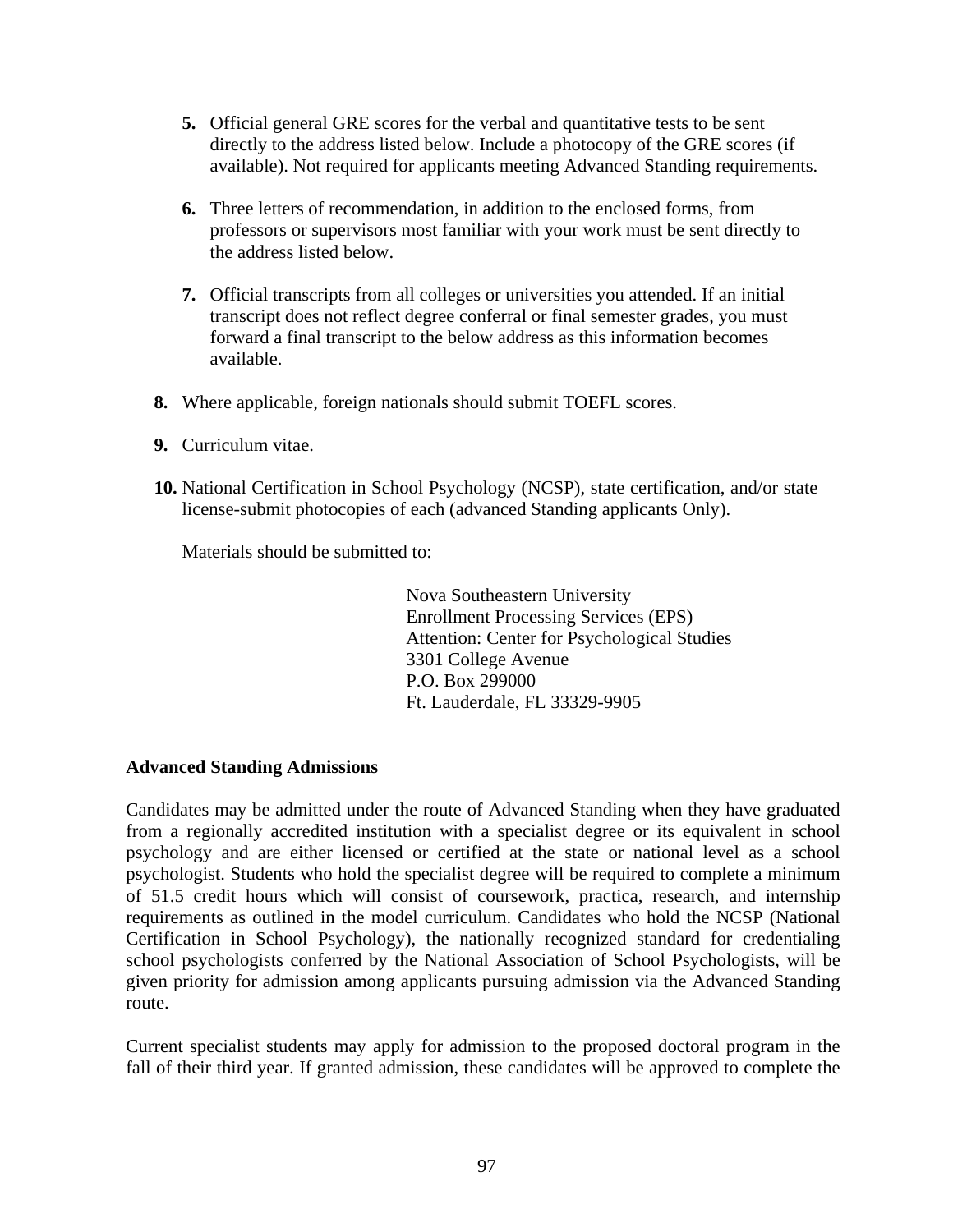doctoral level internship requirements, upon completion in good standing of the remaining curricular requirements.

# **Transfer of Credits**

All transfer credits must be awarded during the candidate's **first academic year** in the doctoral program. Consideration will be given only to graduate level courses taken before matriculation in the doctoral program. For candidates entering during the fall semester, a request for transfer credit for first semester courses must be made by August 15. Request for all other transfer credit must be made by October 15.

Candidates requesting transfer of credit must submit a written request for transfer along with supporting documentation to the doctoral program administration. The candidate must provide the Office of Academic Affairs with a syllabus and catalog description of courses for which transfer is sought. Faculty members evaluating transfer courses may require the candidate to provide further documentation and supporting material, such as class notes, and to meet with them. Transfer credits are not taken into account when computing the candidate's grade point average. The maximum number of credits transferred that will be credited towards graduation is fifteen (15).

Transfer of credits will be awarded when the course being evaluated meets **all** of the following criteria:

- 1. It is a graduate level course taken at an accredited college or university as a postbaccalaureate student. A graduate course is defined as one that would be credited towards a post-bachelor's degree at an institution where the course was taken. This must be verified in the school's bulletin/catalog or a letter from the chair of the department and an official transcript.
- 2. It is evaluated as equivalent in content to a course in the program's required curriculum.
- 3. It was completed no longer than five years before first enrollment in this program.
- 4. A grade of B or higher was received. A grade of P (Pass) or CR (Credit) or other such grades cannot be accepted as equivalent to B unless it can be officially verified as such.
- 5. The candidate must successfully demonstrate competence to the evaluating faculty member for assessment courses.

It will be the responsibility of the candidate to satisfactorily demonstrate the equivalence of the course(s) proposed in order for credits to be awarded. Course work submitted from a foreign institution will be evaluated for equivalency in accordance with accreditation standards.

# **No transfer credit may be applied to practicum or internship.**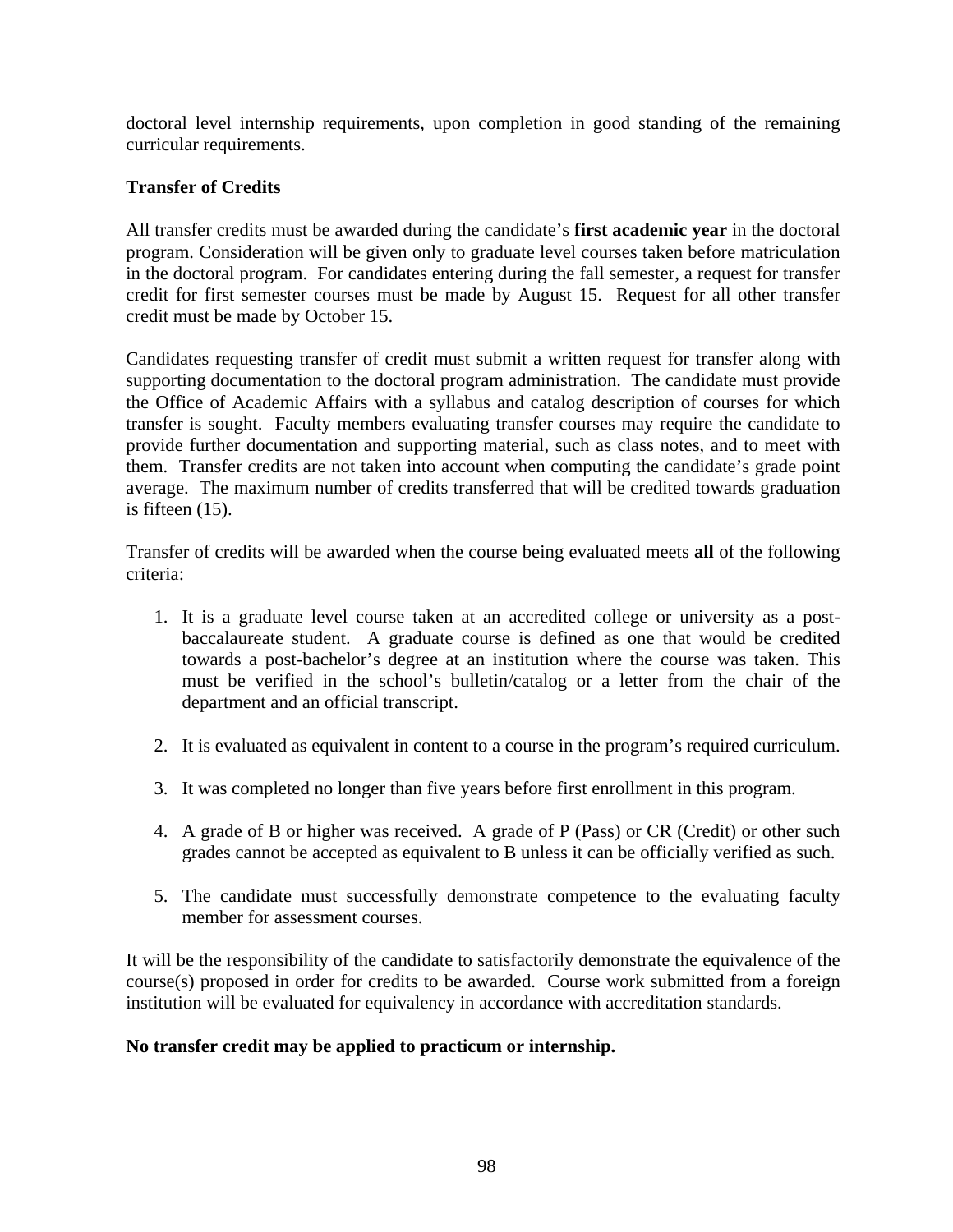Federal Regulations require that veteran candidates **MUST** report all prior credit and training, and that the school **MUST** evaluate such and grant credit as appropriate, with training time and tuition reduced proportionately and with the VA and candidate so notified.

Credits earned at Nova Southeastern University are transferable only at the discretion of the receiving school.

# **Provisional Admissions**

Students may be provisionally admitted to a degree-seeking program based on a review of unofficial transcripts or other specific program admission requirements. However, this admission includes a condition that final and official documents and requirements must be received within 90 calendar days from the start of the term. If these final and official documents and/or requirements are not received by that time, the student will not be allowed to continue class attendance. Financial aid will not be disbursed to a provisional/conditional student until he or she has been fully admitted as a regular student (all admission requirements have been approved by the college/program admissions office).

## **School Psychology Doctoral Program Academic Policies**

### **Residency and Full-Time Status**

All candidates must complete a minimum of three full-time academic years within the program to be eligible for the doctoral degree. The final internship year requires completion of two (2) credit hours each semester in order to maintain full-time status. Candidates receiving financial aid who are considering completing less than the scheduled credit hours in any given semester, should discuss this with the program office. **It is the responsibility of the candidate to seek advisement of options available for completing the doctoral program.**

**For certain forms of financial aid, full-time and part-time status may be defined differently. Aid during the summer semester may require summer registration. Candidates applying for financial assistance MUST clarify this with the Office of Student Financial Services and Registration.** 

### **Failure to Register**

Candidates who fail to register for a regular semester without a leave of absence are considered to have withdrawn from their program. Such candidates must make formal application and go through the entire admission process if they wish to reenter the program at a later date.

### **En-Route Master of Science in School Psychology**

Students enrolled in the Psy.D. program in school psychology may earn as an intermediate degree, the master's of science in school psychology. The curriculum for this degree is under consideration by the curriculum committee at this time and will be determined by December 2011.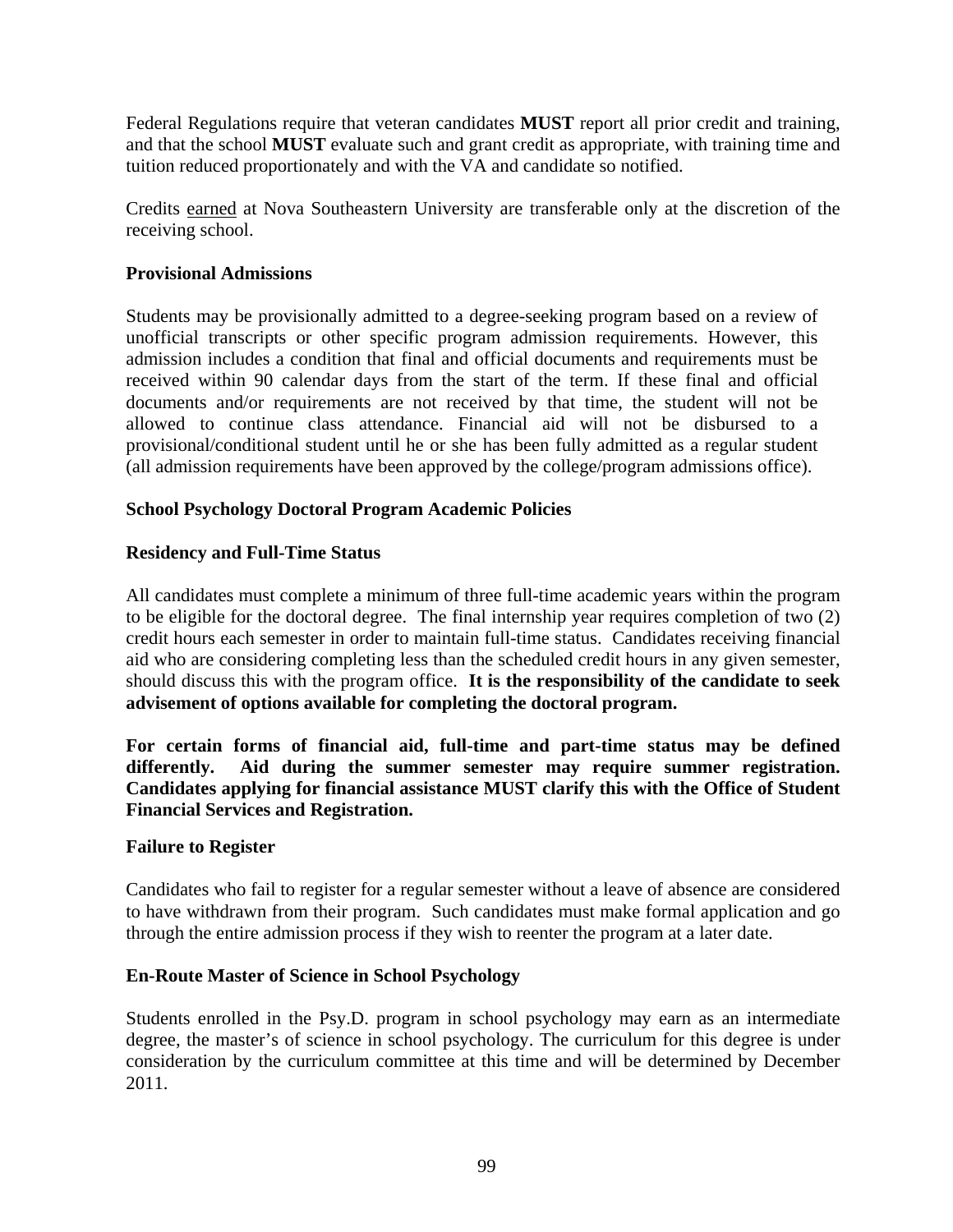# **Grading and Academic Standing**

The doctoral programs in the Center for Psychological Studies assign grades to course work according to the following system: A, B, C, and F, except for dissertation, and directed study: research, and internship which receive P, F, PG, or PR (in progress). A grade of I (incomplete) is given only with instructor's approval and under exceptional circumstances.

The Center for Psychological Studies doctoral programs require that, to remain in good academic standing, a student must maintain a minimum cumulative grade point average of 3.0. In addition, other minimum requirements will result in academic probation or dismissal, as detailed in the student handbook. A student is allowed one year (two full semesters excluding summer session) to remove probationary status. Automatic dismissal will occur if more than two grades below B are recorded, if two grades of F are received, or if academic probation extends beyond one year. Automatic dismissal will also occur in the doctoral programs if the clinical competency exam is failed a fourth time or a grade of C or lower is received for internship.

## **Attendance**

Students are required to attend all scheduled learning activities, including classes, lectures, seminars and exams. Anticipated absences should be cleared in advance with the instructor. Excessive absences may result in a lower grade at the instructor's discretion or may necessitate a withdrawal from the class. However, it is the policy of the university to excuse, without penalty, absences due to religious observances and to allow students to make up missed work. First year doctoral students are required to attend Incoming Student Orientation and the CPS Professional Development Institute which is typically scheduled to take place during the summer term.

### **Leave of Absence**

Degree candidates who must interrupt their studies for a sufficient reason such as illness may be granted a leave of absence. Candidates must apply in writing for a leave of absence to the Program Office. If granted, the leave shall be for a stated period of time, not to exceed one year.

**Candidates who interrupt their studies without a leave of absence or register in absentia will be assumed to have terminated their studies. Such candidates must make formal application for readmission if they wish to continue the program at a later date.**

### **Comprehensive Examinations**

To demonstrate mastery of subject area competencies in school psychology and as part of the degree requirements, all doctoral candidates will be required to sit for the following written comprehensive examinations:

1. Florida Teacher Certification Examination – General Knowledge Test (GK)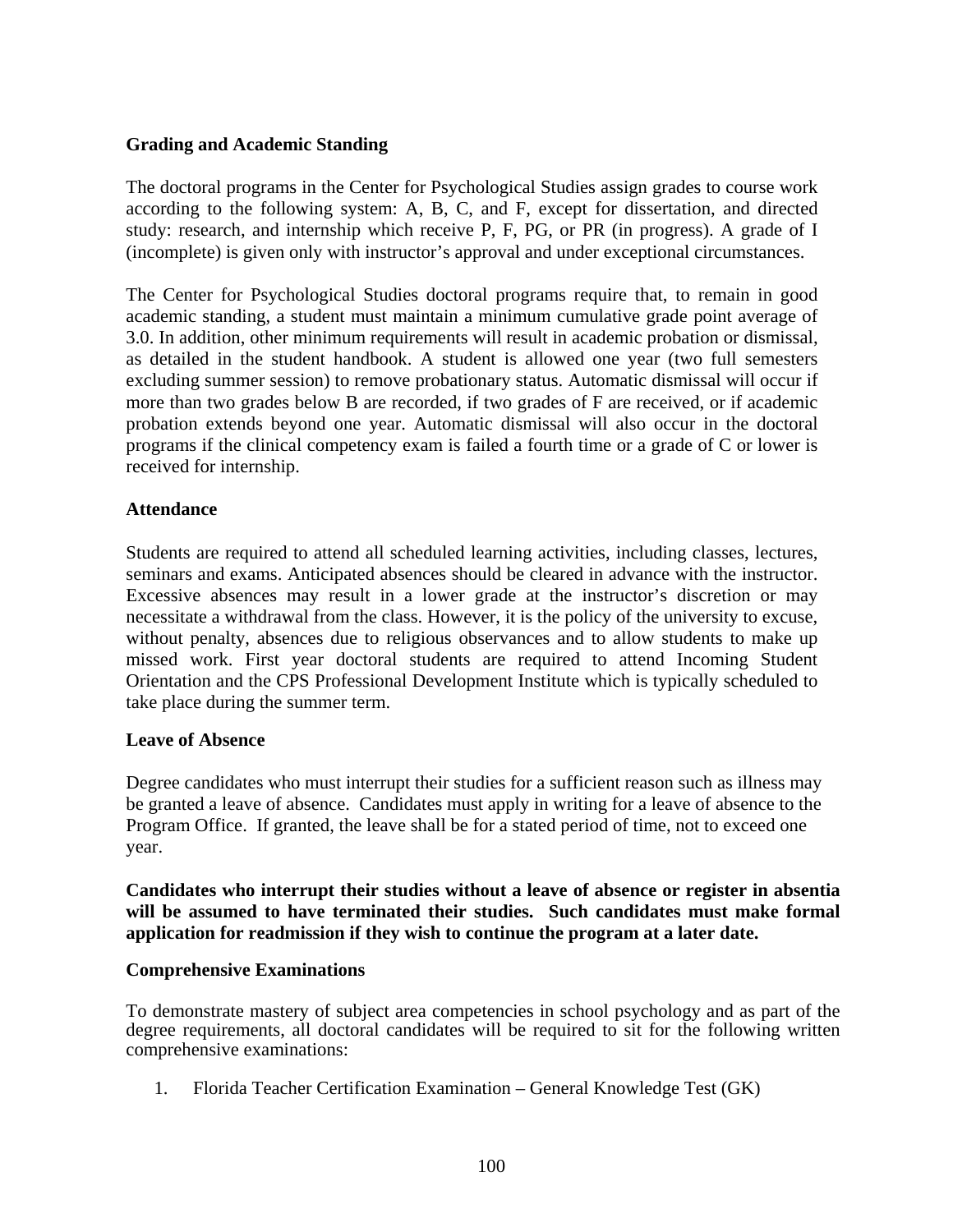- 2. Florida Teacher Certification Examination Professional Education Test (PEd)
- 3. Florida Teacher Certification Examination Subject Area Test in School Psychology (SAE) (required for certification in the state of Florida)
- 4. Praxis II Subject Assessment Examination School Psychologist (required for licensure in the state of Florida and NCSP certification)

Passing scores are required on the FTCE General Knowledge Test, the FTCE Professional Education Test, and the FTCE Subject Area Test in School Psychology in order to graduate. Further information will be provided to candidates at the appropriate time in their curriculum.

## **Applied Training**

## **Practica**

The practicum sequence in the doctoral program is intended to provide the student with exposure to a broad range of school psychological service delivery models and closely supervised assessment and intervention experiences. Practicum settings include placements at the Mailman Segal Center (MSC) and University School on the NSU campus, as well as in local school districts and clinics. These practicum settings give candidates the opportunity to work with a diverse range of clients and problems. Faculty and administrators of the doctoral program will approve the candidate's readiness for practicum and will determine the candidate's practicum site placement based upon their annual review. **Candidates who do not meet the minimum requirements will be advised and remediated as appropriate.**

Candidates are ineligible for practicum if they have not completed prerequisite courses, have not passed or remediated all DOE accomplished practices associated with the prerequisite courses, are on academic probation, or have been deemed as not ready by the Office of Clinical Training and the Professional Standing Committee (PSC).

# **School Psychology Internship**

The culminating field based training experience of the doctoral program is the internship in school psychology. Candidates are required to complete an internship, covering a 50-week period and a minimum of 1,500 hours. Candidates who do not hold a state credential in school psychology will be required to complete at least 1,200 of the internship hours in a school-based setting. For candidates seeking licensure as a psychologist, a minimum of 2,000 clock hours in a setting approved by the program director is required. The internship is typically completed in one academic year following completion of all prerequisite course work with a GPA of 3.0.

# **HIPAA Training**

Students entering practicum training are required to complete the NSU online HIPAA training (Health Insurance Portability and Accountability Act of 1996).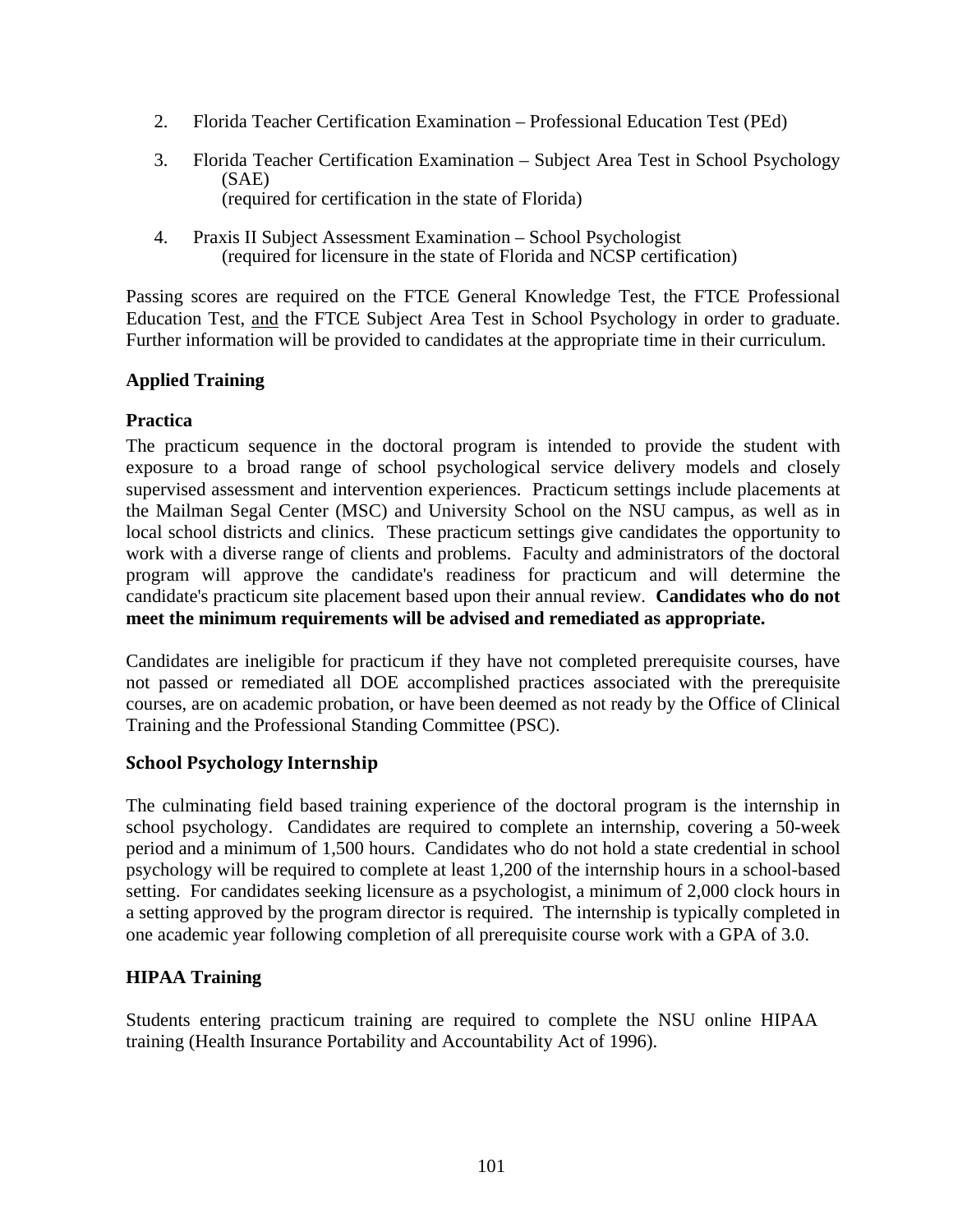## **Professional Liability Insurance**

Each semester all Center for Psychological Studies students will be charged a nominal fee for liability insurance coverage provided under the university's group policy. All students are required to abide by the ethical standards of the American Counseling Association, the ethical standards of their respected professions, the policies and procedures of the Center for Psychological Studies, and agency placement rules and regulations.

## **Time Limits**

To assure that an awarded degree represents up-to-date knowledge, skills, and research, candidates are required to complete their program and be awarded a doctoral degree within eight years from the date of first enrollment. In the event that a matriculated candidate who has been in continuous enrollment does not complete all requirements within the time limit (excluding approved leaves of absence), he or she must enroll in the Doctoral Program and:

- 1. Maintain full-time status (minimum six (6) credits per semester, excluding summer sessions).
- 2. Complete remaining degree requirements, which will include any course work that is more than eight (8) years old.

In order to remain an active and matriculated candidate, registration is required in every semester until the completion of degree requirements unless a leave of absence has been granted. **Failure to remain in continuous registration will be deemed the candidate's formal withdrawal from the program.** All other program, center, and university requirements will be in effect.

### **Evaluation of School Psychology Doctoral Candidates**

Each candidate is evaluated on an ongoing basis while enrolled in the program, including during the practicum and internship experiences. The purpose of evaluation is to provide candidates with relevant feedback concerning their performance and to serve as a screening process in order to ensure high standards for the profession of psychology. Relevant information, including practicum and internship evaluations, is available in the *Handbook of Field-Based Training Experiences in School Psychology*.

### **Professional Standing Committee**

The Professional Standing Committee of the Center for Psychological Studies is appointed by the dean of the center and serves in a variety of capacities related to the review of student professional standing matters. The committee consists of faculty, a student representative and other members as appointed by the dean.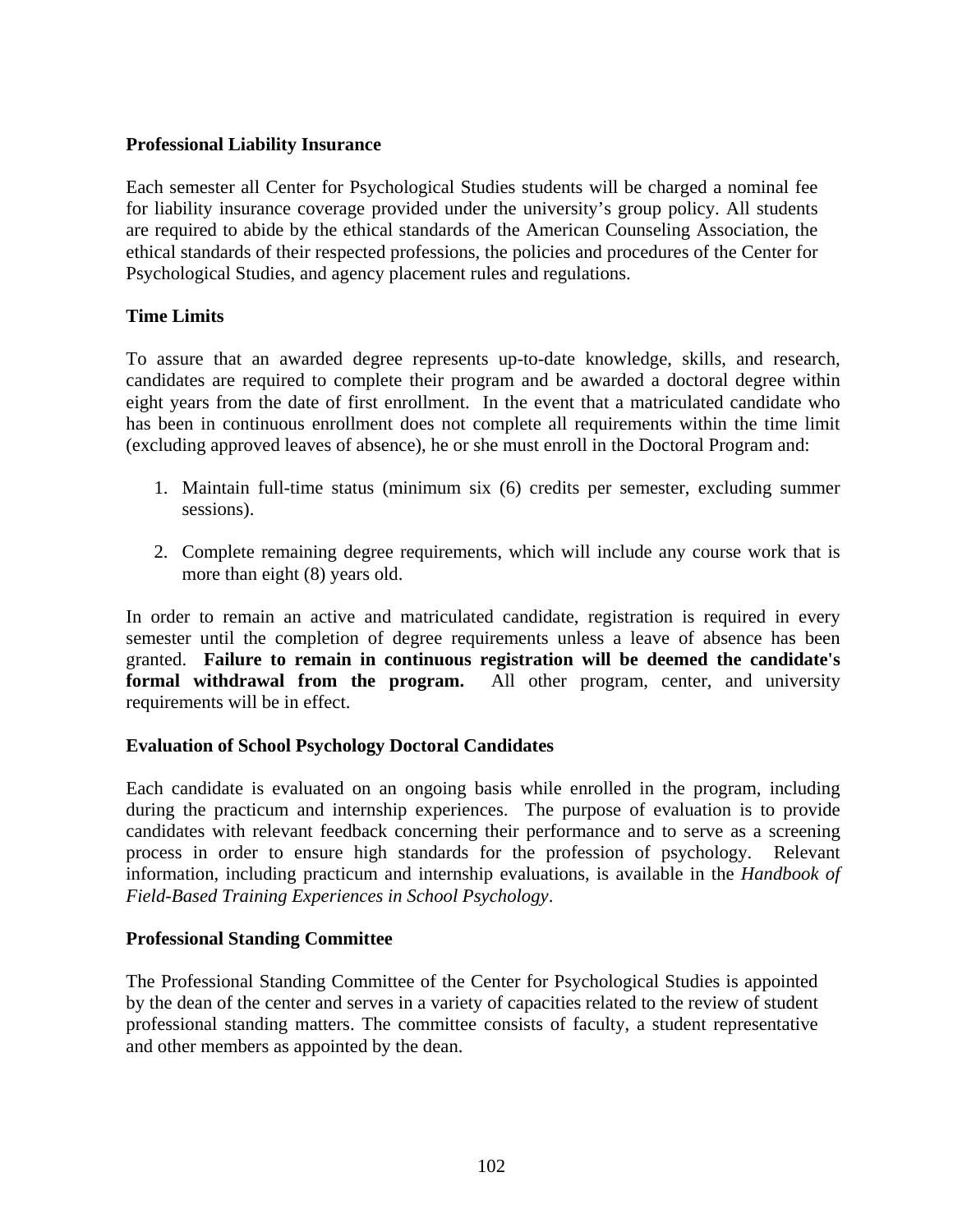The committee may be asked to review alleged violations of the University Student Code of Conduct, including academic standards and ethical standards of the field. In addition, the committee may conduct reviews concerning emotional, or behavioral problems serious enough to suggest interference with professional functioning, academic performance, or performance in a clinical practicum or internship setting.

The purpose of the committee's review and recommendations are not limited to disciplinary actions; but may encompass efforts to remediate a deficiency or problems so that the student can continue his or her education and function competently as a professional. Committee activities are designed to insure a process by which all relevant facts can be determined, including providing the student with full opportunity to present important information. Actions the committee may recommend to the dean could include, but are not limited to remediation, referral, warning or sanctions up to suspension or termination.

In instances of complaints regarding violations of Student Conduct and Academic Responsibility, the dean may charge the committee with conducting a formal investigation into the facts pertaining to allegations of misconduct. In such cases the committee will adhere to professional standing committee guidelines that insure a timely and complete review of the facts. The process will insure that the student and involved parties have the opportunity to present relevant information.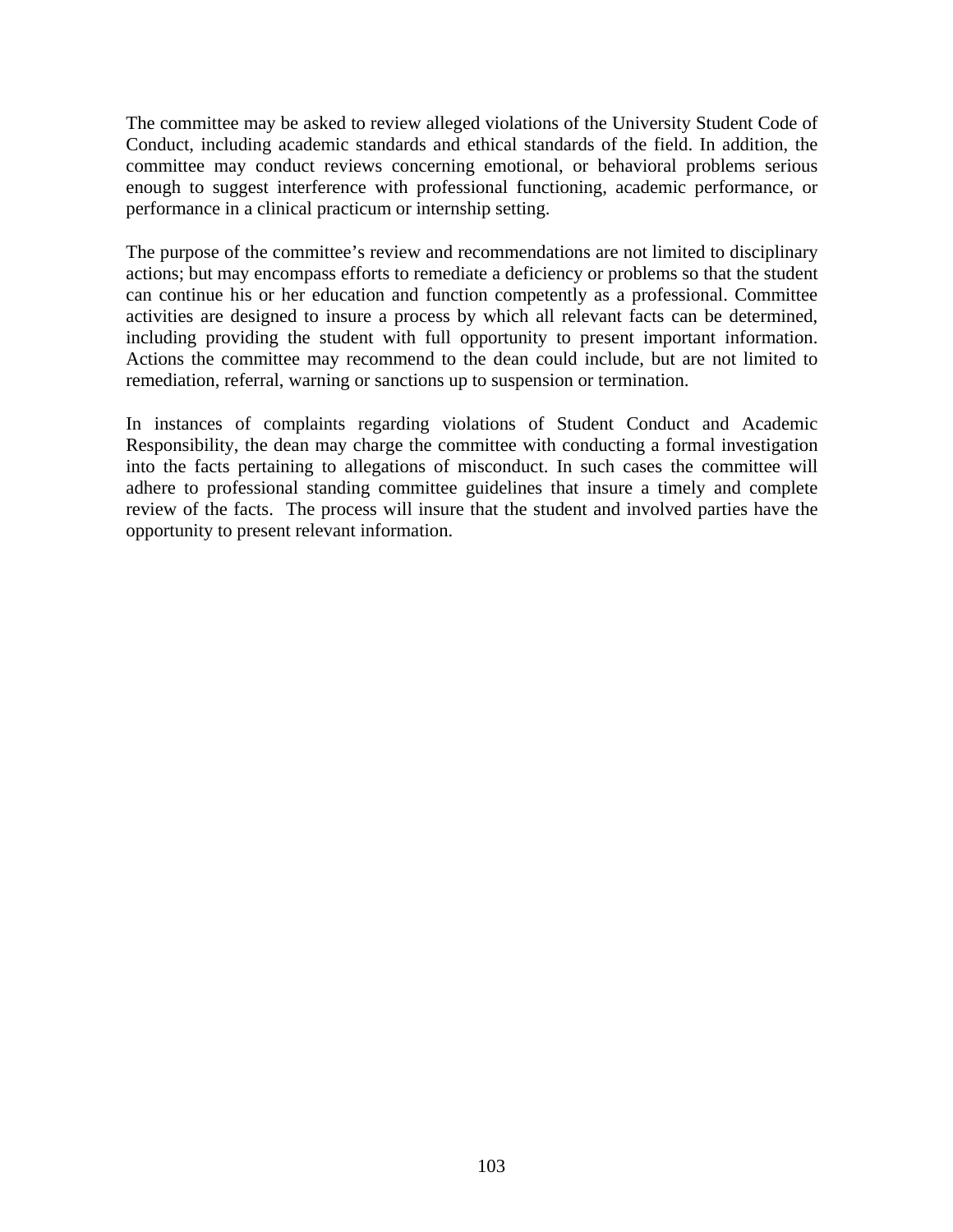#### **Doctoral Program in School Psychology Curriculum Requirements\***

| <b>CRN</b>      | <b>COURSE NAME</b>                                                | <b>CREDITS</b> |
|-----------------|-------------------------------------------------------------------|----------------|
|                 | <b>Psychological Foundations</b>                                  |                |
| <b>PSY 8100</b> | Development: Child and Adolescent                                 | 1.5            |
| <b>PSY 8105</b> | Development: Adult and Older Adult                                | 1.5            |
| <b>PSY 8125</b> | History and Systems of Psychology                                 | 3              |
| <b>PSY 8220</b> | Psychobiology                                                     | $\overline{3}$ |
| <b>PSY 8110</b> | Psychology of Exceptional and At-Risk Children                    | 3              |
| <b>PSY 8120</b> | Cognitive/Affective Bases of Behavior                             | 3              |
| <b>PSY 8115</b> | Developmental Psychopathology                                     | 3              |
| <b>PSY 8225</b> | Social Bases of Behavior                                          | 3              |
| <b>PSY 8305</b> | Social and Cultural Bases of Assessment and Counseling            | 3              |
|                 | <b>Educational Foundations</b>                                    |                |
| <b>PSY 8230</b> | Instructional Strategies for Students with Diverse Learning Needs | 3              |
| <b>PSY 8135</b> | Organization and Operation of Schools                             | $\overline{3}$ |
|                 | <b>Interventions and Specialized Techniques</b>                   |                |
| <b>PSY 8150</b> | <b>Counseling Theories and Techniques</b>                         | 3              |
| <b>PSY 8165</b> | <b>Applied Behavioral Assessment</b>                              | $\overline{3}$ |
| <b>PSY 8255</b> | <b>School Consultation Skills</b>                                 | $\overline{3}$ |
| <b>PSY 8360</b> | Contemporary Clinical Interventions for the School Psychologist   | $\overline{3}$ |
| <b>PSY 8275</b> | Theories & Research in Reading Instruction, Assessment, &         | 3              |
|                 | Intervention                                                      |                |
|                 | <b>Professional School Psychology</b>                             |                |
| <b>PSY 8198</b> | Seminar in Professional School Psychology: Introduction           | 1.5            |
| PSY 8199        | Seminar in Professional School Psychology: Current Topics         | 1.5            |
| <b>PSY 8270</b> | Ethical, Legal, & Professional Issues for School Psychologists    | 3              |
|                 | <b>Psychoeducational Assessment</b>                               |                |
| <b>PSY 8182</b> | Cognitive Assessment I: Theory, Research, and Practice with Lab   | $\overline{4}$ |
| <b>PSY 8184</b> | Cognitive Assessment II: Linking Assessment to Intervention       | 3              |
| <b>PSY 8280</b> | Academic Assessment for Intervention                              | $\overline{3}$ |
| <b>PSY 8286</b> | Social Emotional Assessment for Intervention                      | $\overline{3}$ |
| <b>PSY 8292</b> | Comprehensive Data-Based Assessment: Integrated Report            | 3              |
|                 | <b>Statistics, Measurement, and Research Design</b>               |                |
| <b>PSY 8140</b> | <b>Statistical Foundations for Educational Research</b>           | 3              |
| <b>PSY 8145</b> | Issues and Techniques in Research Design, Program Evaluation,     | $\overline{3}$ |
|                 | and Test Construction                                             |                |
| <b>PSY 8204</b> | Professional Research Project: Proposal                           | 1              |
| <b>PSY 8306</b> | Professional Research Project: Defense                            | 1              |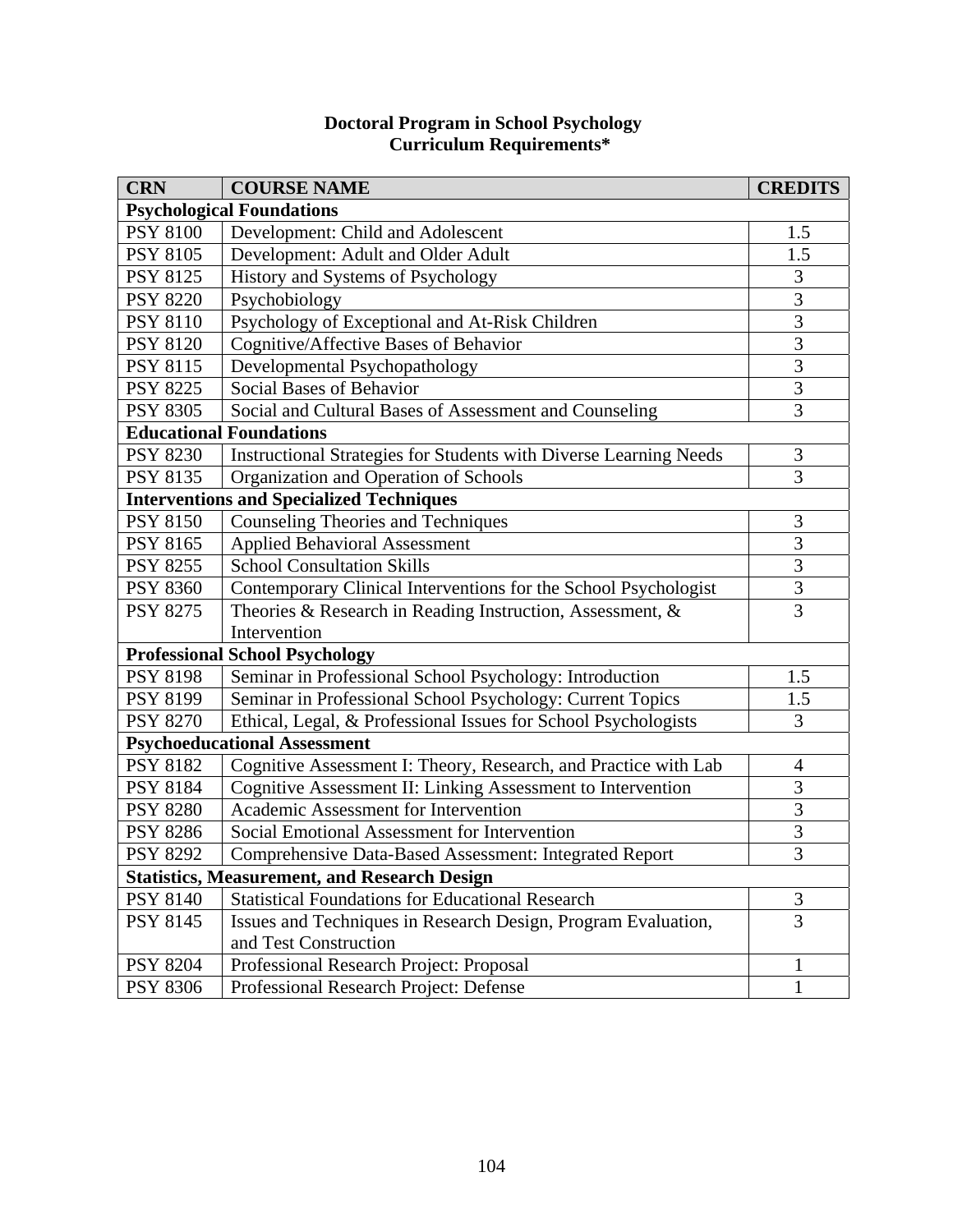| <b>Practica and Internship</b>                   |                                                             |                |  |  |
|--------------------------------------------------|-------------------------------------------------------------|----------------|--|--|
| <b>PSY 8190</b>                                  | Practicum in School Psychology: Foundations I               | 3              |  |  |
| <b>PSY 8195</b>                                  | Practicum in School Psychology: Foundations II              | $\overline{2}$ |  |  |
| <b>PSY 8290</b>                                  | Practicum in School Psychology: School Based I              | 3              |  |  |
| <b>PSY 8295</b>                                  | Practicum in School Psychology: School Based II             | 3              |  |  |
| <b>PSY 8390</b>                                  | Practicum in School Psychology: Advanced Interventions I    | 3              |  |  |
| <b>PSY 8392</b>                                  | Practicum in School Psychology: Advanced Interventions II   | 3              |  |  |
| <b>PSY 8394</b>                                  | Practicum in School Psychology: Advanced Interventions III  | 3              |  |  |
| <b>PSY 8350</b>                                  | Advanced Professional Skills: Supervision, Administration & | 3              |  |  |
|                                                  | Teaching with Practicum                                     |                |  |  |
| <b>PSY 8210</b>                                  | Supervision I                                               |                |  |  |
| <b>PSY 8212</b>                                  | Supervision II                                              |                |  |  |
| <b>PSY 8314</b>                                  | Supervision III                                             |                |  |  |
| <b>PSY 8316</b>                                  | Supervision IV                                              |                |  |  |
| <b>PSY 8318</b>                                  | Supervision $\overline{V}$                                  | 1              |  |  |
| <b>PSY 8400</b>                                  | Internship                                                  | 6              |  |  |
|                                                  | <b>Approved Specialization Electives</b>                    |                |  |  |
|                                                  | Elective I                                                  | 3              |  |  |
|                                                  | Elective II                                                 | 3              |  |  |
|                                                  | Elective III                                                | 3              |  |  |
| <b>TOTAL CREDITS REQUIRED FOR DEGREE:</b><br>118 |                                                             |                |  |  |

# **Doctoral (Psy.D.) Program in School Psychology Course Descriptions**

#### **PSY 8100 – Development: Child and Adolescent (1.5 credits)**

This course covers issues in human development that are especially relevant to children and adolescents, beginning with the earliest aspects of development during the prenatal period and ending with the final phase of transition from adolescence to adulthood. In this course will be selected that focus on normal and accelerated developmental progress, as well as factors that threaten to impede normal development.

### **PSY 8105 – Development: Adult and Older Adult (1.5 credits)**

This course will review developmental theories of aging and personality development in adulthood and later adulthood. Topics will include perceptual, cognitive, personality and social processes of aging.

#### **PSY 8110 – Psychology of Exceptional & At-Risk Children (3 credits)**

This course addresses the history, laws, policies, and practices in exceptional student education. Included are the definitions, prevalence, causes, and assessment techniques utilized with the various exceptionalities within special education.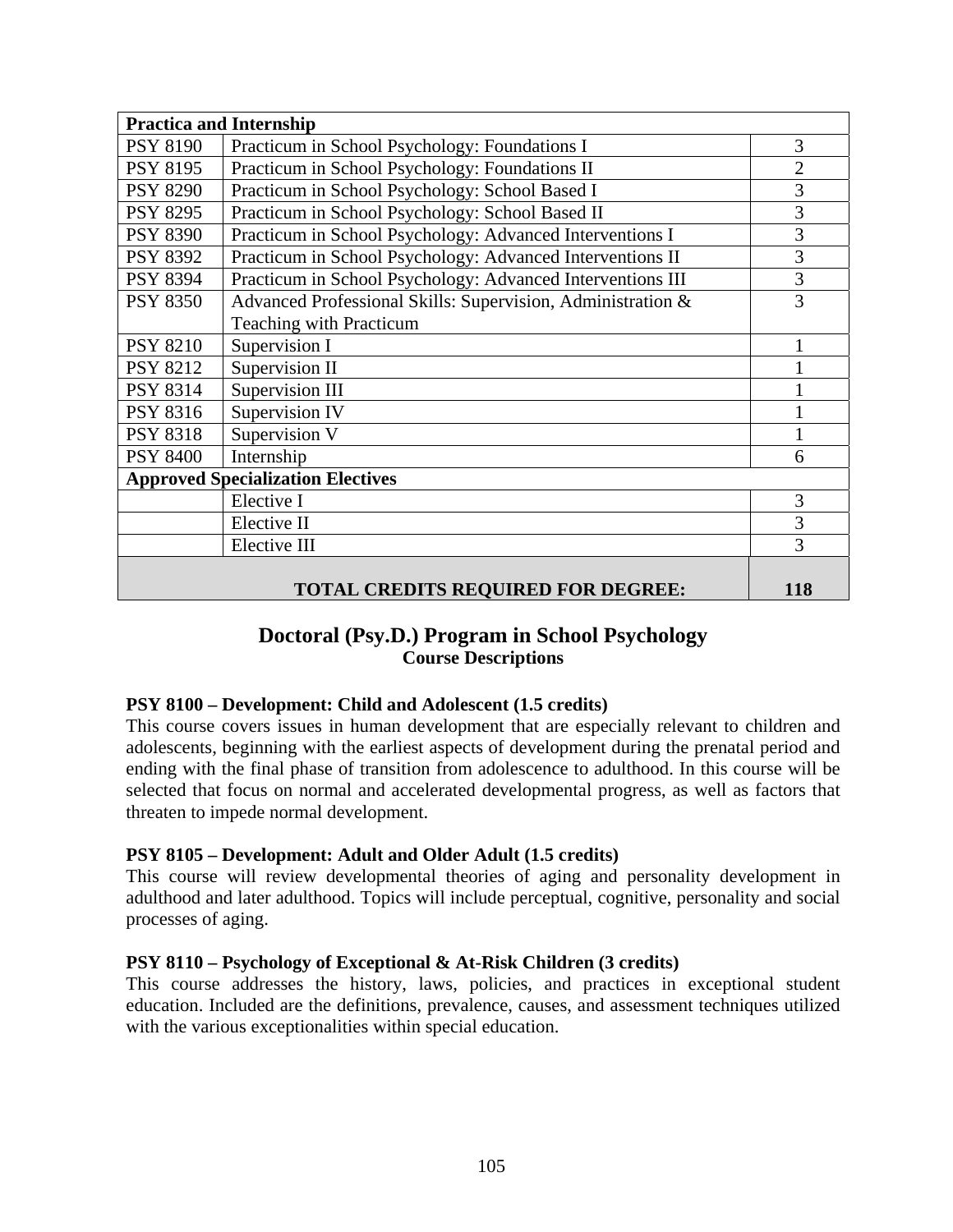#### **PSY 8115 – Developmental Psychopathology (3 credits)**

This course will provide a comprehensive overview of contemporary developmental psychopathology with an emphasis on specific disorders and problematic psychological states across the lifespan. Focus will be placed on the description, theoretical conceptualization, epidemiology, life-course, and etiology of psychological disorders. Areas of physical-motor, cognitive, social, and personality development will be examined. Strategies for prevention and intervention will be highlighted.

#### **PSY 8120 – Cognitive/Affective Bases of Behavior (3 credits)**

This course examines cognitive and affective processes that affect behavior. Topics include information processing, memory, attachment, unconscious processing, schemata development, bias, self-regulations, and attribution theory. The interface of cognitive and affect will be examined in relation to issues in clinical psychology.

#### **PSY 8125 – History and Systems of Psychology (3 credits)**

This course examines the historical progression of ideas central to psychology, the philosophical and empirical roots of those ideas, and their confluence into the predominant systems of the present day. In so doing, it covers the fundamentals of scientific thinking, their bearing on theory development, the relationship between philosophical and empirical thought, and theoretical models of historical and current significance. It also focuses on the dynamic interplay between theoretical constructs and empirically derived knowledge. Particular emphasis is placed on principles used to examine the merits of evidence that supports or disconfirms theory.

### **PSY 8135 – Organization and Operation of Schools (3 credits)**

This course is designed to provide an overview of educational administration. Emphasis is placed on issues related to special education, school and community-based resources, and alternative service delivery systems. The role of the school psychologist as well as that of other support and itinerant staff is explored.

#### **PSY 8140 – Statistical Foundations for Educational Research (3 credits)**

This course focuses on the basic concepts of educational statistics with applications to the theories of tests and measurements. Course content includes a review of the application of psychometry, basic descriptive statistics, sampling theory, hypothesis testing, correlation, regression, t-test, one-way ANOVA, two-way ANOVA, repeated measures ANOVA, and MANOVA. SPSS is utilized for in-class statistical demonstrations. Measurements will be presented to facilitate the interpretation of test scores and understanding of test construction. Concepts relating to validity and reliability, as well as the use of derived scores, will be presented.

#### **PSY 8145 – Issues and Techniques in Research Design, Program Evaluation, and Test Construction (3 credits)**

This course will focus on research methodology and scientific thought. Students will consider a variety of ways to conduct evaluation and critically evaluate data. Course material will examine basic experimental design (between and within groups), single subject experiments, group experimental design, non-experimental design (correlational research, case study, meta-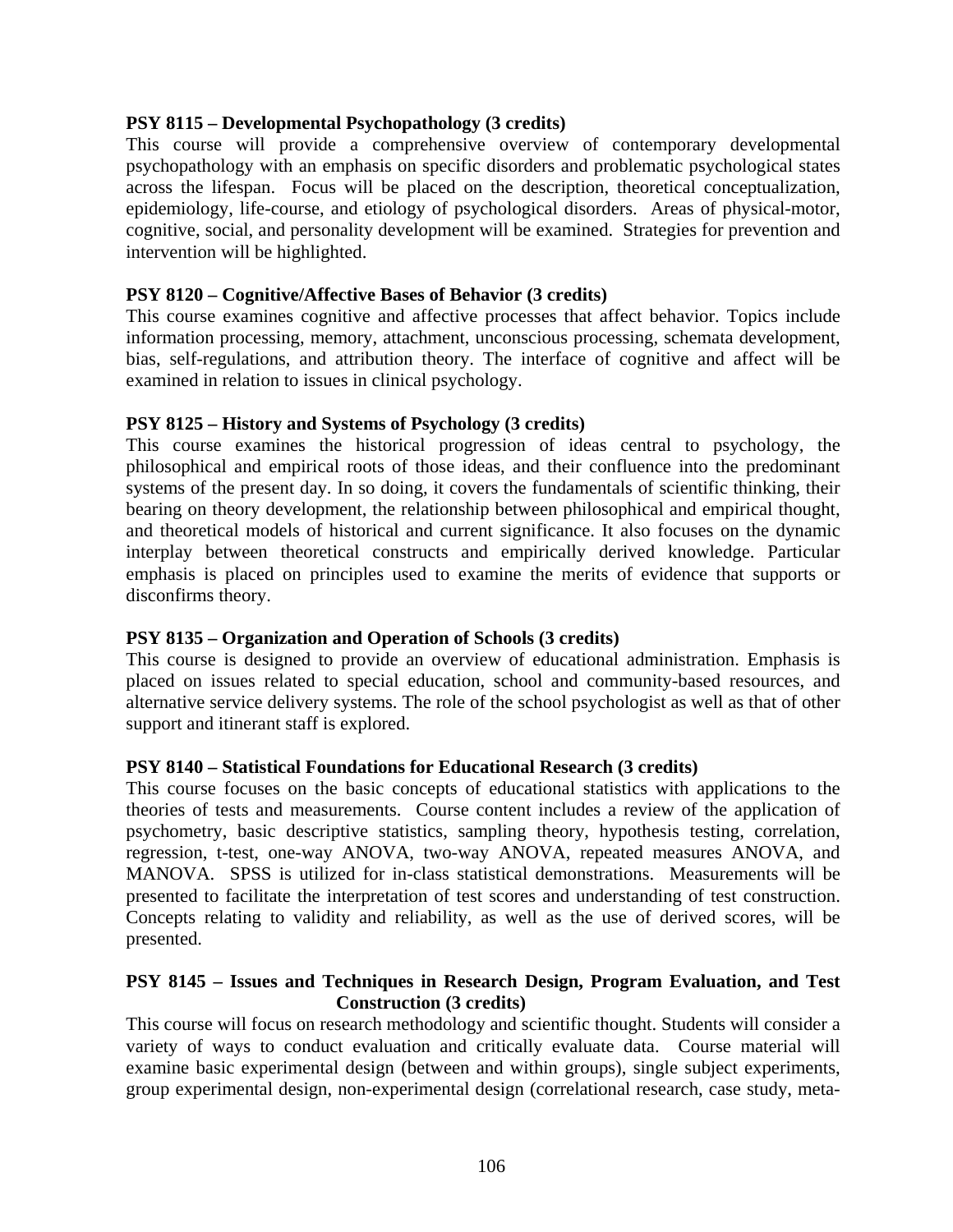analyses), and program evaluation. Validity issues in research (internal and external) and research ethics are emphasized. Focus will be placed upon the evaluation of research, translation of research into practice, and the ability to plan and conduct program evaluations for the improvement of service provision within the schools.

### **PSY 8150 – Counseling Theories and Techniques (3 credits)**

This course surveys the field of counseling. It considers the various theories of counseling and issues of counseling in school settings, and focuses on the development of school counseling skills including basic interviewing and other assessment skills, with an emphasis on therapeutic listening skills. Stress will also be placed on the acquisition of skills related to empathy, the counselor-counselee relationship, and the establishment of a therapeutic alliance in the context of cultural diversity. Teaching methods will include modeling and role-playing, along with didactic presentations and readings.

# **PSY 8165 – Applied Behavioral Assessment (3 credits)**

This course covers basic behavior analytic principles and methods in applied settings. The principles of learning and applied behavior management techniques within the classroom and school setting will be addressed. Particular emphasis is also placed on the functional assessment of behavior as well as techniques in counseling parents and relevant school personnel in behavioral intervention.

# **PSY 8172 – Research Seminar in School Psychology I (0 credits)**

Students will participate in ongoing research activity with a faculty member and participate in weekly meetings with faculty and colleagues in this course. Objectives include the ability to critically review literature, to abstract and cogently present salient points, to summarize conceptual and methodological issues, to formulate a research problem derived from a thorough review of the literature, to derive research hypotheses from research questions, to develop a research methodology, to test stated hypotheses, to implement research methodology, to analyze and interpret data, and to write research results in APA style. Students will be required to share their literature reviews, papers, posters, and the findings of their professional research project with colleagues and faculty.

### **PSY 8174 – Research Seminar in School Psychology II (0 credits)**

See description of PSY 8172 – Research Seminar in School Psychology I. Prerequisite: PSY 8172

### **PSY 8176 – Research Seminar in School Psychology III (0 credits)**

See description of PSY 8172 – Research Seminar in School Psychology I. Prerequisite: PSY 8174

### **PSY 8182 – Cognitive Assessment I: Theory, Research, and Practice with Lab (4 credits)**

This course is designed to provide an in-depth overview of the theories, research, and practice in assessing the cognitive functioning of children, adolescents, and adults. Fundamentals of test construction, its psychometric properties, and the history and current status of cognitive theory will be examined. Students will be trained to administer, score (including computer scoring), interpret and communicate the results of cognitive assessment data to answer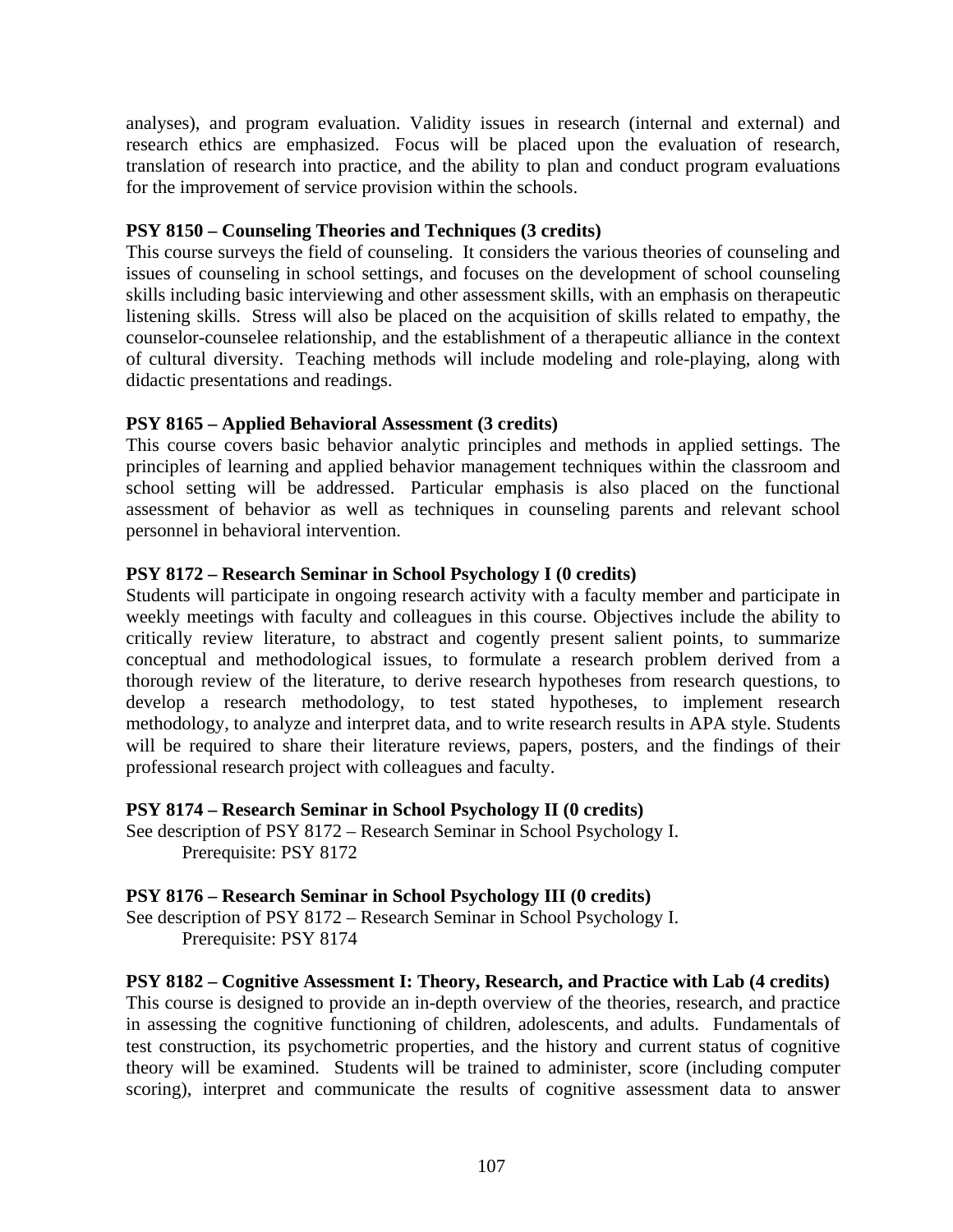educationally relevant questions. Psychological issues in intelligence testing, as well as ethical and legal considerations will be explored. Emphasis is placed upon the principal aspects of interviewing, establishment of rapport, behavioral observation, interpretation, and report writing. Special emphasis will be placed upon developing foundational assessment skills that can be generalized to other measures.

#### **PSY 8184 – Cognitive Assessment II: Linking Assessment to Intervention (3 credits)**

This course explores the rationale for selection of cognitive measures based upon the referral question, as well as variables such as cultural and linguistic background, and/or handicapping conditions. Focus will be placed on interviewing, behavioral observations, test interpretation, and reporting assessment results, with the goal of linking assessment results to intervention.

Prerequisite: PSY 8182

#### **PSY 8190 – Practicum in School Psychology: Foundations I (3 credits)**

This 250 hour, two semester practicum is intended to provide candidates with an orientation to school and community professionals, as well as to clarify the role of the school psychologist. Candidates will observe school psychologists and other professionals conducting screenings and evaluations; consulting with teachers, other school personnel, and parents; developing evidence-based and individualized interventions; coordinating and completing research; and participating in team meetings/case reviews as appropriate.

#### **PSY 8195 – Practicum in School Psychology: Foundations II (2 credits)**

See description of PSY 8190 – Practicum in School Psychology: Foundations I. Prerequisite: PSY 8190

#### **PSY 8198 – Seminar in Professional School Psychology: Introduction (1.5 credits)**

The purpose of this course is to introduce students to the field of school psychology from a historical and current perspective. The roles and functions of school psychologists will be emphasized, along with an introduction to the expected competencies required of school psychologists by state and national accrediting bodies. Legal and ethical issues, professional association involvement, and research and technology within the practice of school psychology will also be addressed.

#### **PSY 8199 – Seminar in Professional School Psychology: Current Topics (1.5 credits)**

The purpose of this seminar is to discuss contemporary issues and challenges in the fields of school psychology and education. The multiple roles and functions of school psychologists in assessment, prevention, and intervention contexts will be examined. An introduction to current educational issues and legislation influencing the profession, the impact of cultural and linguistic diversity in the provision of school psychological services, and best practices in the field will also be considered.

#### **PSY 8200 – Research Seminar in School Psychology IV (0 credits)**

See description of PSY 8172 – Research Seminar in School Psychology I. Prerequisite: PSY 8176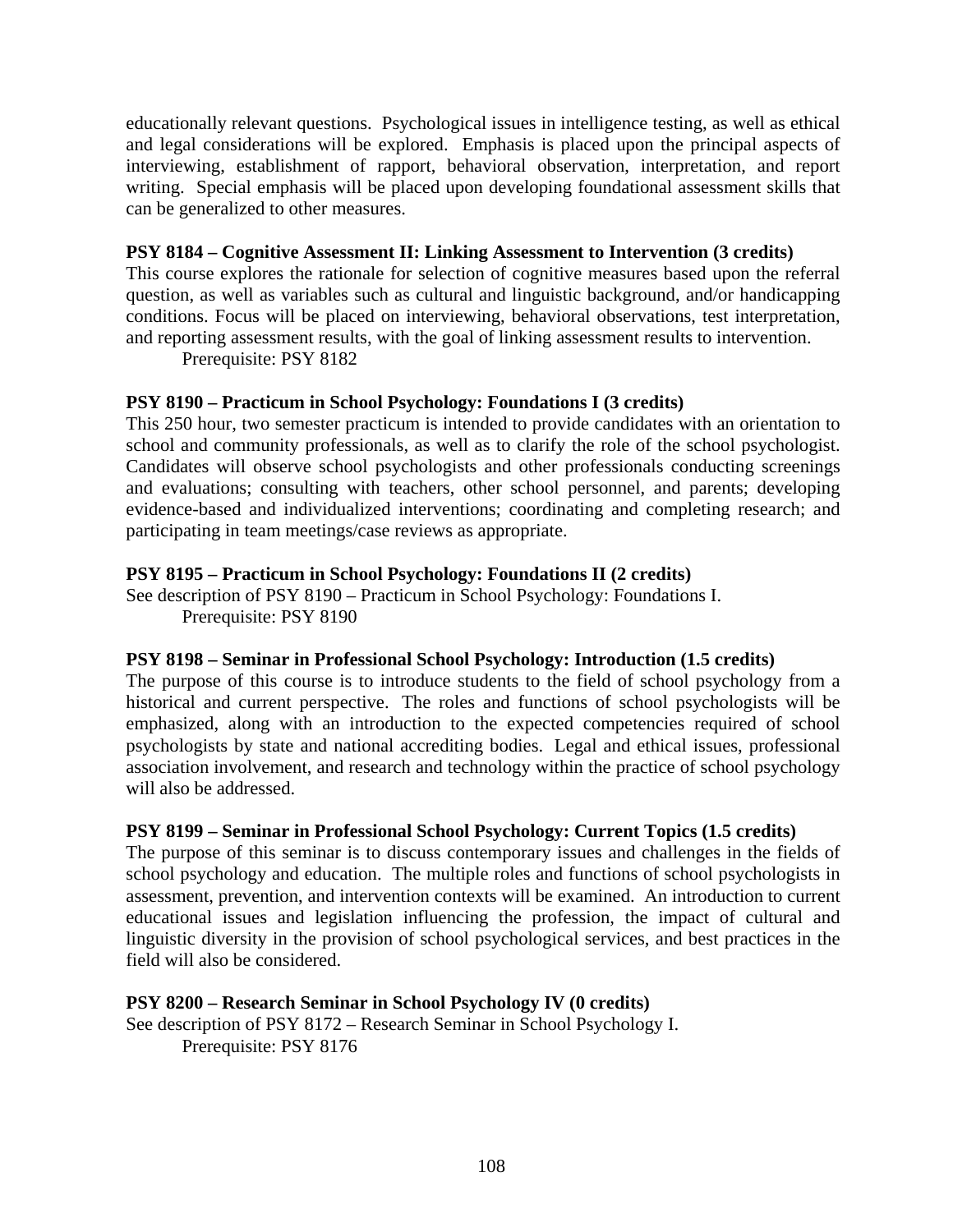#### **PSY 8202 – Research Seminar in School Psychology V (0 credits)**

See description of PSY 8172 – Research Seminar in School Psychology I. Prerequisite: PSY 8200

#### **PSY 8204 – Professional Research Project: Proposal (1 credit)**

This course involves writing an in-depth critical review of the research literature and developing a proposal on a selected topic in school psychology. Students are expected to summarize conceptual and methodological issues in the literature, to formulate a research problem derived from the literature, to derive research hypotheses and interpret data, and to write research in APA style. Research will be under the direction of one faculty member. Upon enrollment, the student will submit a prospectus to the Office of Academic Affairs, describing the planned study. Content of the proposal can be a systematic review of the existing literature in a specific scholarly area of applied psychology, an evaluation of a research based intervention project, or an original empirical study. A scholarly paper will be required as a final product, submitted by the student to the supervising faculty member. In order for a student to be eligible to apply for an internship placement, a signed and dated Research Completion Form with a copy of the Abstract and a complete copy of the directed study must be submitted to the Academic Affairs Office no later than the last day of Summer Session I.

Prerequisite: PSY 8202

#### **PSY 8210 – Supervision I (1 credit)**

The candidate is required to spend approximately one hour weekly face-to-face with a faculty member in an individual or small group format. The candidate is expected to present case material and be prepared to discuss cases each week. Tapes of client sessions may be required. If supervision is provided in a group format, the time is adjusted to account for the multiple members of the supervision group. For instance, when two students receive 90 minutes of supervision in a group per week, that would constitute the equivalent of 45 minutes of individual supervision per week.

#### **PSY 8212 – Supervision II (1 credit)**

See description of PSY 8210 – Supervision I. Prerequisite: PSY 8210

#### **PSY 8220 – Psychobiology (3 credits)**

This course covers theory, research, and applications for the following topics: structure, function, and disorders of the nervous system; physiological mechanisms and disorders in vegetative and intellectual functions; and psychophysiological methods and technology.

#### **PSY 8225 – Social Bases of Behavior (3 credits)**

This course studies the social antecedents of human behavior. The main theories of social psychology are examined in relation to psychology.

#### **PSY 8230 – Instructional Strategies for Students with Diverse Learning Needs (3 credits)**

This course covers the principles of curriculum development and related research as they apply specifically to students with various learning styles, exceptionalities, and achievement levels.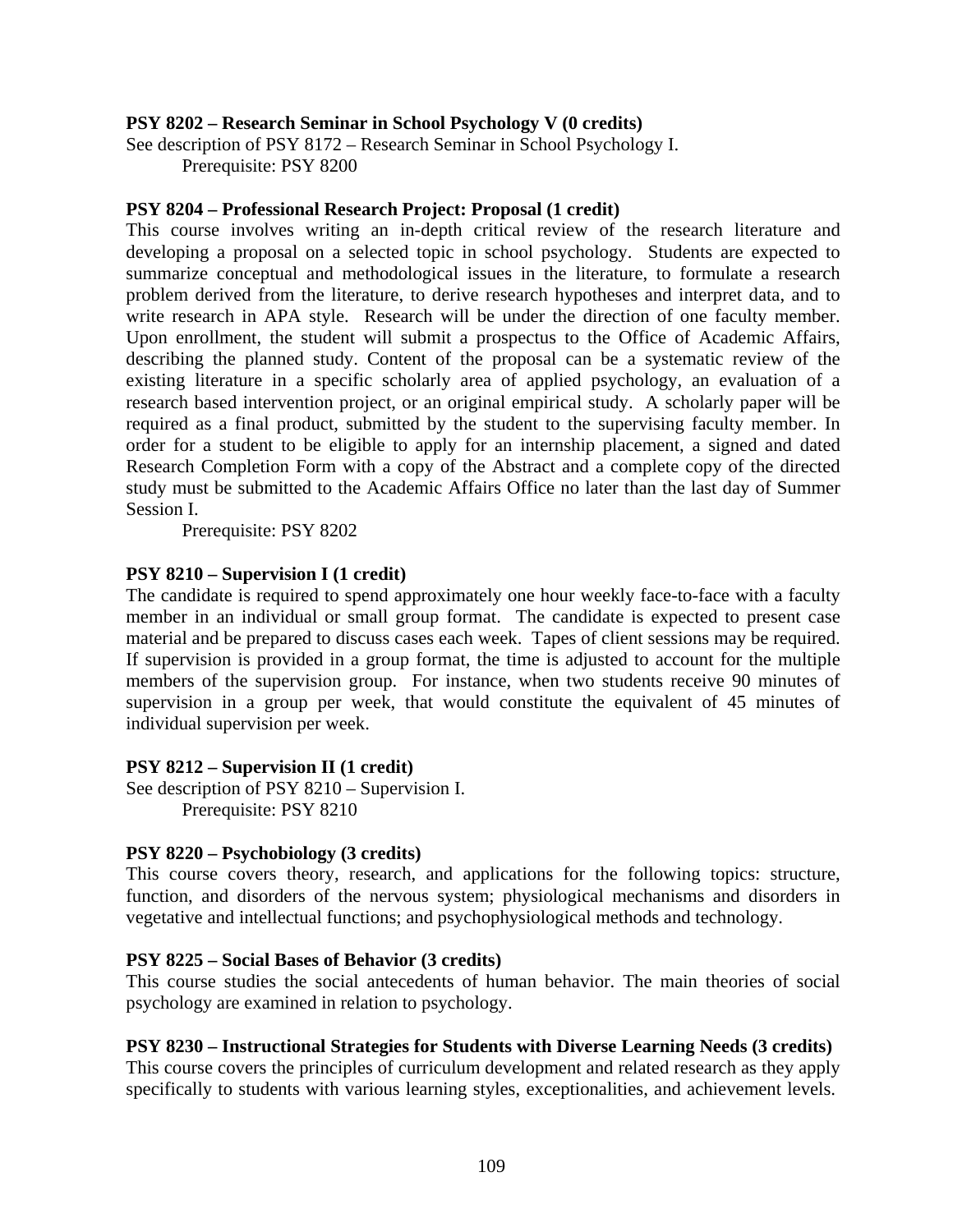Theory and research regarding teaching and instructional planning for at-risk and exceptional students with unique needs are emphasized.

### **PSY 8255 – School Consultation Skills (3 credits)**

This course focuses on developing specific techniques including communication and interpersonal skills necessary in effective consultation at the individual, group, and systems levels. Integration of the various aspects of school psychology consultation, including knowledge of behavioral, mental health, collaborative, and other consultation models and their application within the school setting are explored. Emphasis is placed upon team building. Case examples are discussed, and opportunities for skill development are provided through role-playing.

Prerequisite: PSY 8165 or permission of instructor & academic administrator

### **PSY 8270 – Ethical, Legal, & Professional Issues for School Psychologists (3 credits)**

This course covers standards for professional conduct in school psychology and educational law. Ethical and legal decisions that school psychologists must make, such as scope of professional competence, confidentiality, legal rights of students, duty to warn and protect, and value differences with students are discussed. Ethical use of computer generated reports as well as issues in report writing will be explored. Case examples, current regulations, standards on utilizing assessment data, and issues in counseling culturally diverse students are explored. Emphasis will similarly be placed on the role of advocacy in decision-making.

### **PSY 8275 – Theories & Research in Reading Instruction, Assessment, & Intervention (3 credits)**

The purpose of this course is to provide an analysis of current research and theory in the area of reading, and to develop an understanding of the implications of this research for assessment and intervention. Exploration of the various aspects of instruction and curricula that may require modifications in order to facilitate academic achievement will be discussed. Emphasis will also be placed on functional academic/instructional assessment and intervention for students experiencing reading difficulties.

### **PSY 8280 – Academic Assessment for Intervention (3 credits)**

This course introduces students to the administration, interpretation, and communication of psychoeducational assessment results and the link to educational intervention. Emphasis is placed upon planning and conducting comprehensive assessment of learning problems. Focus will include integrating and presenting results verbally and within the context of a psychoeducational report. Students will identify appropriate data gathering methods (e.g. background information, checklists, record reviews, assessment instruments, interviews, behavioral observations, and curriculum-based assessments). Students will synthesize data from multiple sources to make appropriate recommendations and to determine response to evidence-based interventions via progress monitoring.

### **PSY 8286 – Social Emotional Assessment for Intervention (3 credits)**

This course will provide an introduction to the theory, administration, scoring, and interpretation of measures of social emotional and behavioral functioning. Various formal and informal assessments including self-report measures, projective assessments, and interviews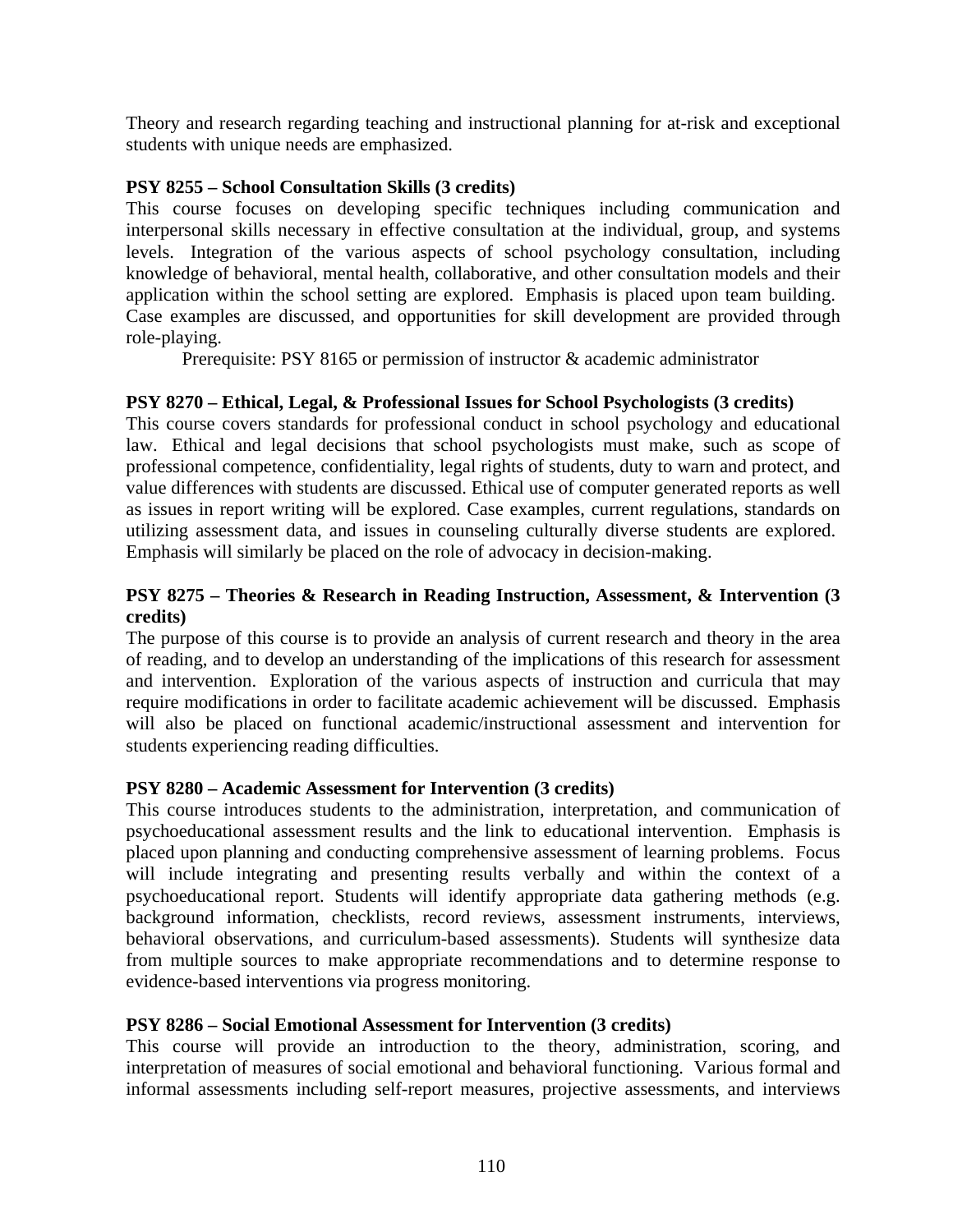will be covered. Students will be introduced to integrating assessment results for the purpose of writing psychoeducational assessment reports and linking test results to specific, evidencebased interventions.

#### **PSY 8290 – Practicum in School Psychology: School Based I (3 credits)**

This 450 hour, two semester practicum is designed to assist candidates in developing consultation skills; gathering assessment data relevant to intervention planning; and developing, implementing, and evaluating interventions within school settings. The practicum is designed as an integrative experience to blend theory with practice in providing services to children and adolescents, as well as key stakeholders in their environments. Candidates will complete a minimum of 15 hours per week at (a) selected school(s). Simultaneous with each practicum registration, candidates enroll for 1 credit of supervision.

 Prerequisites: PSY 8100, PSY 8110, PSY 8115, PSY 8135, PSY 8150, PSY 8190, PSY 8195

#### **PSY 8292 – Comprehensive Data-Based Assessment: Integrated Report (3 credits)**

The primary goal of this course is to teach the student how to write a well-integrated and meaningful psychoeducational report and to learn the art of providing feedback to the person being evaluated, parents, teachers, and other professionals as appropriate. Starting with basic data obtained through interview and developmental history; the student is guided through the process of clinical inference; learning to select appropriate data collection procedures; to examine and to analyze the data; to formulate integrative hypotheses; and to generate a synthesized, integrated, and meaningful psychoeducational report useful to all target audiences. Emphasis will also be placed on understanding the legal issues involved in psychoeducational report writing.

Prerequisites: PSY 8165, PSY 8182, PSY 8184, PSY 8280, PSY 8286

### **PSY 8295 – Practicum in School Psychology: School Based II (3 credits)**

See description of PSY 8290 – Practicum in School Psychology: School Based I. Prerequisite: PSY 8290

### **PSY 8305 – Social and Cultural Bases of Assessment and Counseling (3 credits)**

This course covers issues involved in the assessment and counseling of culturally and linguistically diverse students. Focus is on the psychological impact of gender, race, ethnicity, culture, religious preference, socioeconomic status, sexual orientation, and able-bodiedness. This course also examines innovative assessment methods for clients of diverse backgrounds based upon individual characteristics, strengths, and needs. Emphasis will be placed on differentiating between the normal stages of second language acquisition and handicapping conditions.

#### **PSY 8306 – Professional Research Project: Defense (1 credit)**

The professional research project requires the defense of a systemic review of the existing literature in a specific scholarly area of applied psychology, an evaluation of a research based intervention project, or an original empirical study. Upon enrollment, the student will submit a prospectus to the Office of Academic Affairs describing the study. Upon securing a committee, it must be submitted to the dean's office for approval. The student must orally defend the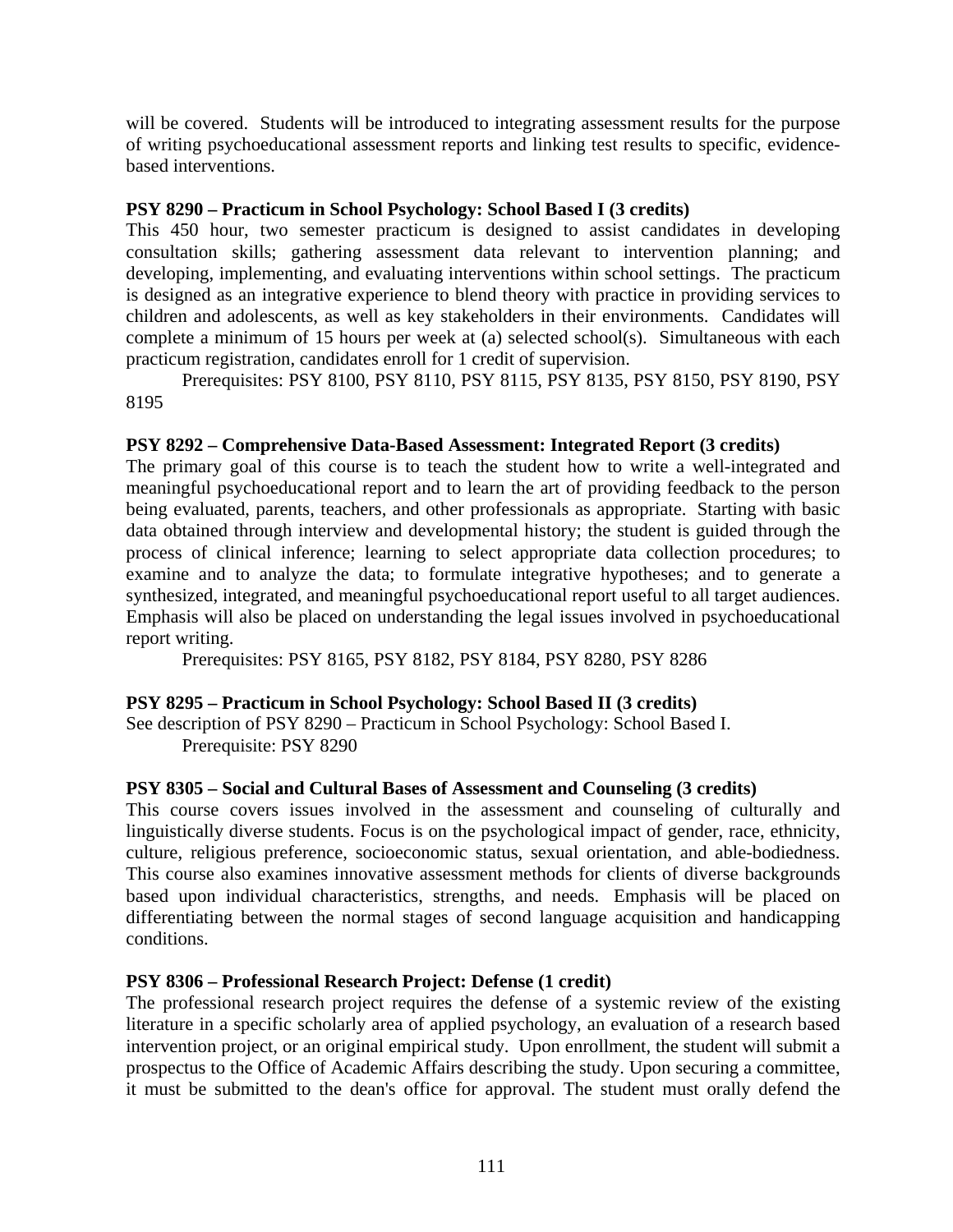proposal and final product. A public presentation of research results in a colloquium format is also required following the final dissertation defense. Bound copies of the approved dissertation must be submitted to the Office of the Dean and the University Library.

Prerequisite: PSY 8204

#### **PSY 8314 – Supervision III (1 credit)**

See description of PSY 8210 – Supervision I. Prerequisite: PSY 8212

#### **PSY 8316 – Supervision IV (1 credit)**

See description of PSY 8210 – Supervision I. Prerequisite: PSY 8314

#### **PSY 8318 – Supervision V (1 credit)**

See description of PSY 8210 – Supervision I. Prerequisite: PSY 8316

#### **PSY 8350 – Advanced Professional Skills: Supervision, Administration, and Teaching with Practicum (3 credits)**

This course will focus on the theoretical and practical aspects of supervision, administration, and teaching. Students will be introduced to the process of clinical supervision to prepare for future supervisory roles. Functional aspects of the supervisor-supervisee relationship will be examined through classroom discussion, readings, and supervisory or mentoring activities. This course is further intended to provide students with skills to be prepared for administrative roles within national and state agencies, district level psychological services departments and university settings. Lastly, examination of models of course construction, teaching pedagogy, and assessment of learning within a university setting will be explored. Students will create an individual philosophy of teaching with a focus on identity development, both as a psychologist and educator. Students will be expected to be actively involved in the teaching/learning process as participants, presenters, and discussion facilitators.

#### **PSY 8360 – Contemporary Clinical Interventions for the School Psychologist (3 credits)**

The course focuses on an understanding of critical psychological issues when dealing with children, adolescents, and adults in school settings. Topics covered include substance abuse, suicide, violence, divorce, HIV/AIDS, and other contemporary clinical issues. Primary and secondary prevention strategies will be examined that promote the mental health and physical well being of students. Short-term individual psychotherapy techniques as well as structured group therapy programs will be explored.

Prerequisite: PSY 8150

#### **PSY 8390 – Practicum in School Psychology: Advanced Interventions I (3 credits)**

This 720 hour, three semester practicum is designed for candidates to further develop competencies in the areas of assessment, consultation, and intervention with expanded populations in varied settings. The candidate is required to spend a minimum of 15 hours per week for 48 weeks at (a) selected school(s), agency(cies), or clinic(s). Simultaneous with each practicum registration, candidates enroll for 1 credit of supervision.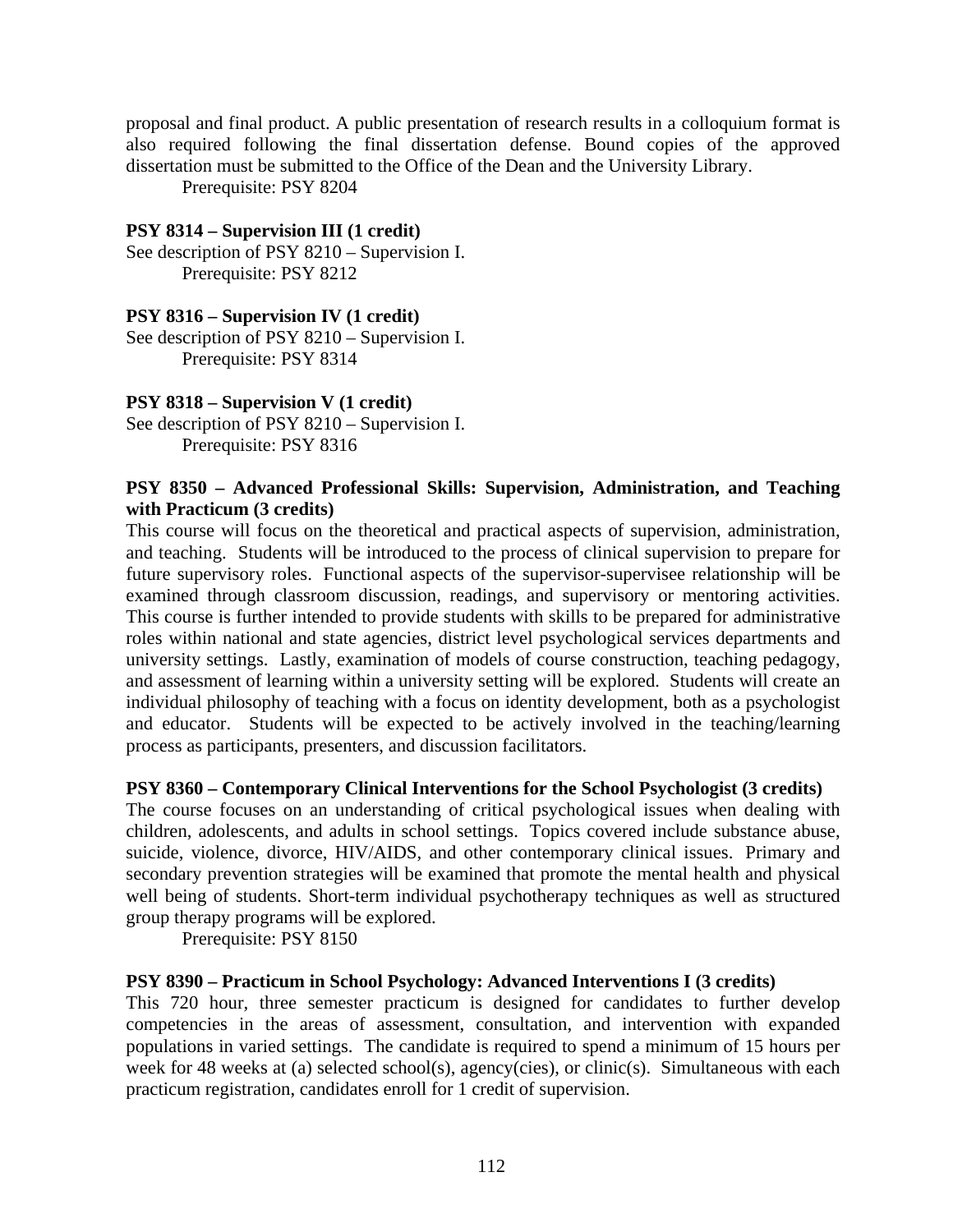Prerequisites: PSY 8182, PSY 8184, PSY 8190, PSY 8195, PSY 8255, PSY 8270, PSY 8280, PSY 8286, PSY 8292

#### **PSY 8392 – Practicum in School Psychology: Advanced Interventions II (3 credits)**

See description of PSY 8390 – Practicum in School Psychology: Advanced Interventions I. Prerequisite: PSY 8390

#### **PSY 8394 – Practicum in School Psychology: Advanced Interventions III (3 credits)**

See description of PSY 8390 – Practicum in School Psychology: Advanced Interventions I. Prerequisite: PSY 8392

#### **PSY 8400 – Internship in School Psychology (6 credits)**

The student is required to complete an internship, covering a 50-week period and a minimum of 1,500 hours. Students who do not hold a state credential in school psychology will be required to complete at least 1,200 of the internship hours in a school-based setting. For candidates seeking licensure as a psychologist, a minimum of 2,000 clock hours in a setting approved by the program director is required.

 Prerequisites: PSY 8190, PSY 8195, PSY 8290, PSY 8295, PSY 8390; PSY 8392, PSY 8394, PSY 8350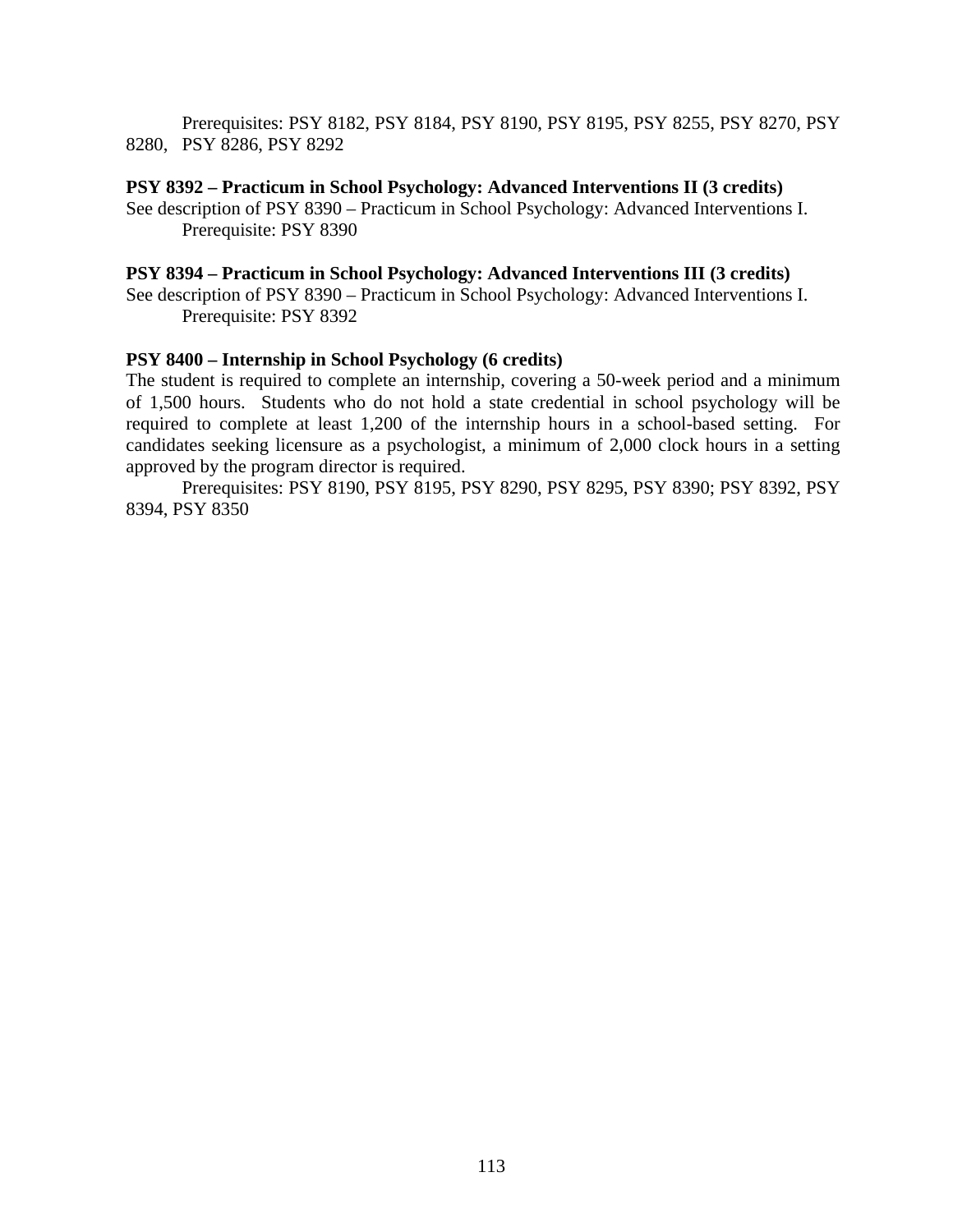# **DOCTORAL PROGRAMS IN CLINICAL PSYCHOLOGY**

By offering both the doctor of psychology (Psy.D.) and the doctor of philosophy (Ph.D.) degrees, the Center for Psychological Studies demonstrates its commitment to train psychologists both as researchers and as practitioners. The Psy.D. program is based on a model of the practitioner informed by science and the Ph.D. program is based on a model of the scientist-practitioner. Each program has a structured curriculum that develops the knowledge and skills of the doctoral student relevant to the program's model. Both require clinical training that includes clinical practica, the clinical competency exam, and a 2,000 hour predoctoral internship at a site where the student has applied and been accepted.

Beyond the required courses and experiences of each doctoral program, individual interests in psychology are accommodated through elective course offerings. Students have the option of seeking admission to a concentration, or specializing in a track in which a series of electives are taken in a single specialty area.

The center's faculty is committed to the development of strong collegial relationships with doctoral students. The development of such relationships facilitates the instructional support available to students as they strive for scholarship and mastery of the roles of the clinical psychologist.

#### **Doctor of Psychology (Psy.D.) in Clinical Psychology**

Traditionally, the training model for clinical psychologists has focused on the graduate student as scientist first and practitioner second. However, with the growing need in society for practitioners, many graduate students have elected to enter the clinical services arena, rather than the academic or research area. Consequently, in the 1960s, alternate training procedures were proposed that led to the development of a professional scientificpractitioner model. This model was officially accepted by the American Psychological Association at the Vail Conference in 1973, when it was deemed a more viable foundation for the education and training of individuals preparing to enter careers whose primary focus is on direct clinical intervention, delivery of psychological services, and professional practice.

The program is based on the practitioner informed by science model and is distinguished by its focus on empirical analysis of current topics and problems in clinical psychology. The primary goal of the Doctor of Psychology Program (Psy.D.) is to offer academic, practicum, internship, and research experiences directly relevant to the practice of clinical psychology. The training retains the important scientific base upon which professional competence and knowledge rest, has students participate in ongoing research, and prepares them to be lifelong consumers of research. Clinical expertise is molded by a sequence of courses on assessment and intervention, both theory and technique, supplemented by practicum experiences with clients in a variety of settings under intensive supervision. The Psy.D. degree, through its curriculum, trains students to perform as clinicians, private practitioners, supervisors, mental health consultants, administrators of human service programs, instructors and members of a research team. The degree of expertise in these various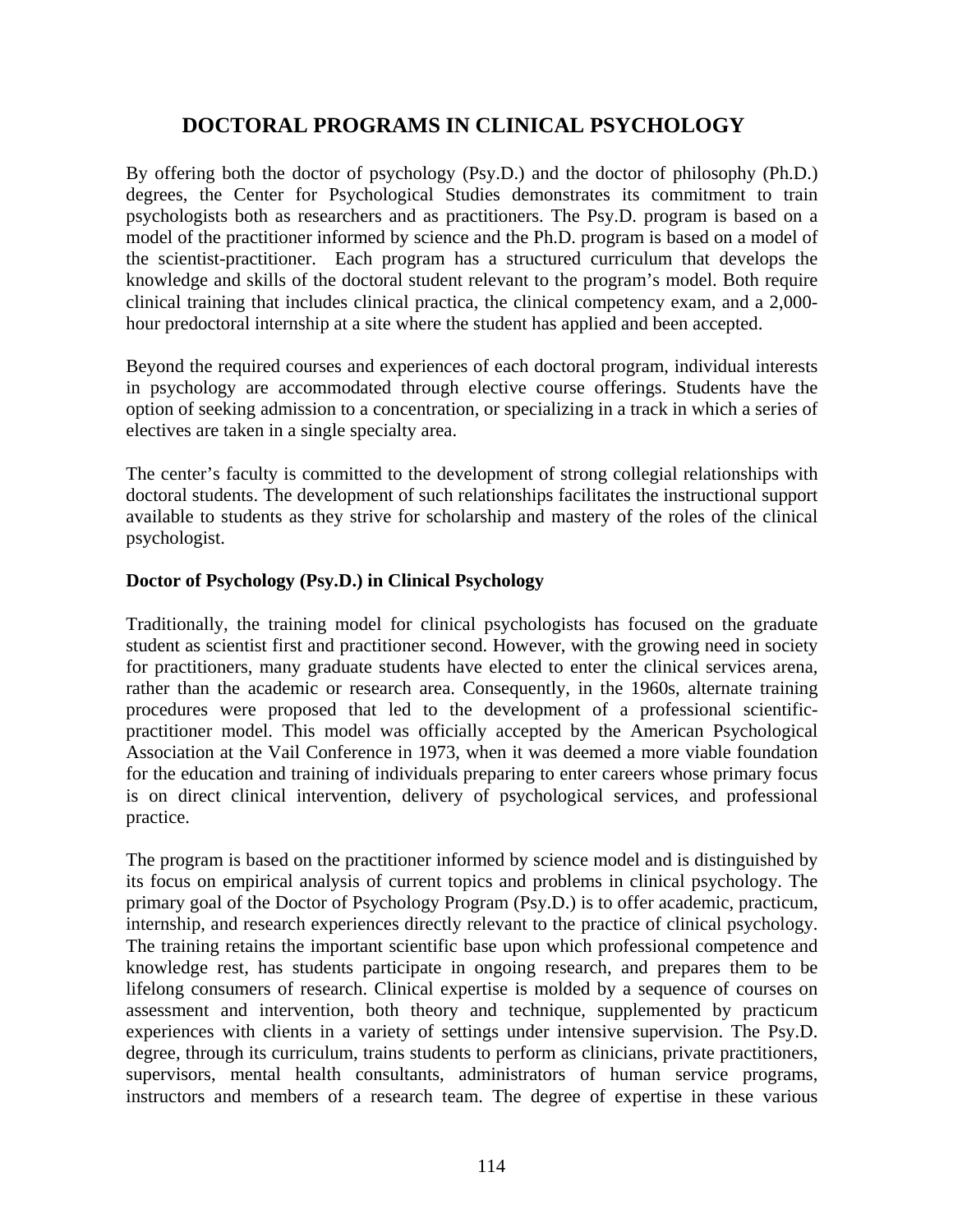specialties is contingent upon individuals' educational concentrations and training exposures, as well as their career aspirations.

There are three specific program goals. The successful graduate of the Psy.D. program is required to:

- Goal 1. Comprehend the knowledge base for psychological service providers
- Goal 2. Comprehend and use clinical skills for practitioners informed by science
- Goal 3. Comprehend and use scientific findings for clinical practice

#### **Student Admissions, Outcomes, and Other Data for Doctor of Psychology Program**

In keeping with the center's philosophy of full disclosure, below is a summary of performance and outcome data between 2004-2010.

| <b>APPLICANT DATA</b>         |      |      |      |              |                          |      |      |
|-------------------------------|------|------|------|--------------|--------------------------|------|------|
|                               | 2004 | 2005 | 2006 | 2007         | 2008                     | 2009 | 2010 |
| Number of Applicants          | 344  | 326  | 321  | 359          | 362                      | 355  | 408  |
| Number accepted for admission | 147  | 142  | 143  | 207          | 136                      | 149  | 149  |
| Actual size of incoming class | 102  | 93   | 91   | $\mathbf{a}$ | $\overline{\phantom{a}}$ | 86   | 89   |

| <b>ACCEPTED FOR ADMISSION</b> |              |      |      |      |      |      |      |      |
|-------------------------------|--------------|------|------|------|------|------|------|------|
|                               |              | 2004 | 2005 | 2006 | 2007 | 2008 | 2009 | 2010 |
| GRE – Verbal                  | Mean Score   | 450  | 486  | 462  | 481  | 507  | 482  | 513  |
|                               | Median Score | 450  | 500  | 460  | 490  | 510  | 470  | 500  |
| $GRE - Quantitative$          | Mean Score   | 538  | 575  | 535  | 553  | 629  | 561  | 593  |
|                               | Median Score | 540  | 580  | 550  | 590  | 620  | 550  | 610  |
| GRE – Advanced                | Mean Score   | 600  | 580  | 4.3  | 4.5  | 4.3  | 4.1  | 4.2  |
|                               | Median Score | 580  | 565  | 4.5  | 4.5  | 4.5  | 4.1  | 4.0  |
| Mean Undergraduate GPA        |              | 3.56 | 3.52 | 3.42 | 3.40 | 3.44 | 3.50 | 3.5  |

| <b>TIME TO COMPLETION</b>                        | 2004 | 2005 | 2006 | 2007 | 2008 | 2009 |
|--------------------------------------------------|------|------|------|------|------|------|
| Mean vears to completion for this cohort         |      |      |      |      |      |      |
| Median<br>vears to completion for this<br>cohort |      |      |      |      |      |      |

| 2011-2012 PROGRAM COSTS              |                                          |
|--------------------------------------|------------------------------------------|
| Tuition                              | \$890 per credit hour*                   |
| <b>Application Fee</b>               | \$50 (nonrefundable)                     |
| <b>Registration Fee</b>              | \$25 per semester                        |
| Late Registration Fee                | \$ 30                                    |
|                                      | \$250 per semester (4 credits or more)   |
| NSU University Student Services Fee  | \$125 per semester (less than 4 credits) |
| Professional Liability Insurance Fee | \$10 per semester                        |
| <b>Transcript Fee</b>                | \$ 10 per transcript                     |
| <b>Application for Degree Fee</b>    | \$100                                    |

**\***In the first year of the model curriculum (2011-12) that includes fall, winter and summer sessions, the total tuition is \$32,930.

#### **\*\*Please note that all above fees are subject to change without notice.**

The center maintains a substantial pool of funds for graduate, research, and teaching assistantships, and clinic program staff that range from 10-20 hours per week. In addition, student positions are available through grant funding.

Student employment opportunities and part-time positions are offered throughout the university, including student employment, part-time positions, and federal work study. Travel stipends are available for students presenting at international, national, and regional professional associations. The Office of Residential Life and Student Housing offers assistantships that include housing, meal plan, a partial tuition waiver, and a monthly stipend.

The center has established student scholarship funds available to advanced students.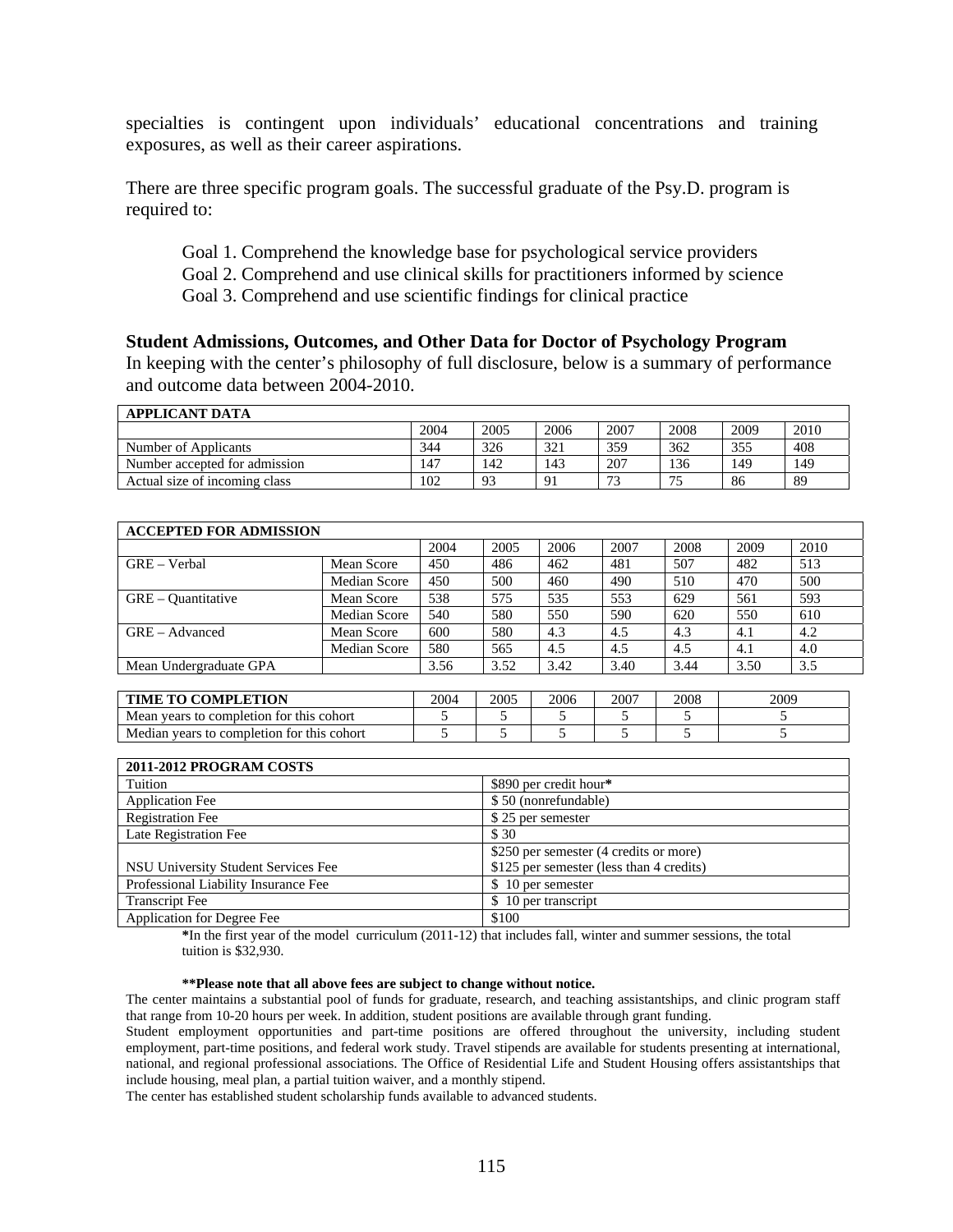| <b>INTERNSHIP YEAR</b>                      |          |                |                |          |       |       |       |
|---------------------------------------------|----------|----------------|----------------|----------|-------|-------|-------|
| Number of Psy.D. students who:              | $2004 -$ | $2005 -$       | $2006 -$       | $2007 -$ | 2008- | 2009- | 2010- |
|                                             | 2005     | 2006           | 2007           | 2008     | 2009  | 2010  | 2011  |
| Applied for Internship *                    | 53       | 66             | 62             | 69       | 64    | 83    | 74    |
| Obtained internships on Match Day           | 46       | 55             | 39             | 58       | 50    | 65    | 52    |
|                                             | 87%      | 83%            | 63%            | 84%      | 78%   | 78%   | 70%   |
| Obtained internships after Match Day        | 5        | 11             | 17             | 10       | 10    | 14    | 16    |
|                                             | 9%       | 17%            | 27%            | 14%      | 16%   | 17%   | 22%   |
| Obtained APA-accredited internships         | 42       | 53             | 38             | 54       | 38    | 49    | 40    |
|                                             | 79%      | 80%            | 61%            | 78%      | 59%   | 59%   | 55%   |
| Obtained APPIC member internships           | 9        | 13             | 18             | 14       | 22    | 30    | 28    |
|                                             | 17%      | 20%            | 29%            | 20%      | 34%   | 36%   | 37%   |
| Obtained funded internships                 | 51       | 64             | 54             | 68       | 59    | 75    | 62    |
|                                             | 96%      | 97%            | 87%            | 98%      | 93%   | 90%   | 84%   |
| Obtained unfunded internships               | 0        | $\overline{c}$ | $\overline{c}$ | $\Omega$ |       | 4     | 6     |
|                                             | 0%       | 3%             | 13%            | 0%       | 1%    | 5%    | 8%    |
| Total Psy.D. students obtaining internships | 51       | 66             | 56             | 68       | 60    | 79    | 68    |
|                                             | 96%      | 100%           | 90%            | 98%      | 94%   | 95%   | 92%   |

\*Defined as those who submitted rank-ordered lists, and thus received feedback on Match Day

| <b>STUDENT ATTRITION</b> |                                                                 |                       |                            |                             |
|--------------------------|-----------------------------------------------------------------|-----------------------|----------------------------|-----------------------------|
|                          |                                                                 |                       |                            |                             |
| Year of First            | Number of Students                                              | Number and percentage | Number and percentage of   | Number and percentage of    |
| Enrollment               | Enrolled                                                        | who graduated with    | students still enrolled in | students no longer enrolled |
|                          |                                                                 | doctorate             | program                    | in program                  |
| 2004                     | 92                                                              | 69/75%                | 7/8%                       | $16*/17%$                   |
| 2005                     | 85                                                              | 64/75%                | 17/21%                     | $3*/4%$                     |
| 2006                     | 91                                                              | 17/19%                | 71/78%                     | $3*/3%$                     |
| 2007                     | 73                                                              | 3/4%                  | 68/93%                     | $2*/3%$                     |
| 2008                     | 75                                                              | 0/0%                  | 73/97%                     | 2/3%                        |
| 2009                     | 85                                                              | 0/0%                  | 83/98%                     | 2/2%                        |
| 2010                     | 91                                                              | 0/0%                  | 89/98%                     | 2/2%                        |
|                          | *Includes students who transferred from Psy.D. to Ph.D. program |                       |                            |                             |

| <b>ALUMNI LICENSURE 1999-2008</b>                  |     |
|----------------------------------------------------|-----|
| Total number of graduates 1999-2008                | 583 |
| Number for whom information is currently available | 566 |
| % Licensed/Total Graduated 1999-2008               | 87% |
| % Not Licensed/Total Graduated 1999-2008           | 13% |

#### **Doctor of Philosophy (Ph.D.) in Clinical Psychology**

The Ph.D. program in Clinical Psychology is based on a <u>scientist-practitioner</u> training model. Accordingly, its goals are to train future psychologists to (1) understand the core science areas of the discipline, (2) contribute to the knowledge base through active scholarship and research that focuses on evaluating, developing, and scientifically examining theories and methods of assessment, intervention, and other applied aspects of professional practice, (3) understand foundations for the practice of clinical psychology, and (4) employ skills in evidence based assessment and intervention techniques for effective and meaningful service to diverse individuals, groups, and communities. Inherent in these goals is our educational philosophy that psychology is a scientific discipline rooted in empirical investigation, and that professional practice includes both advancing such inquiry and applying its results.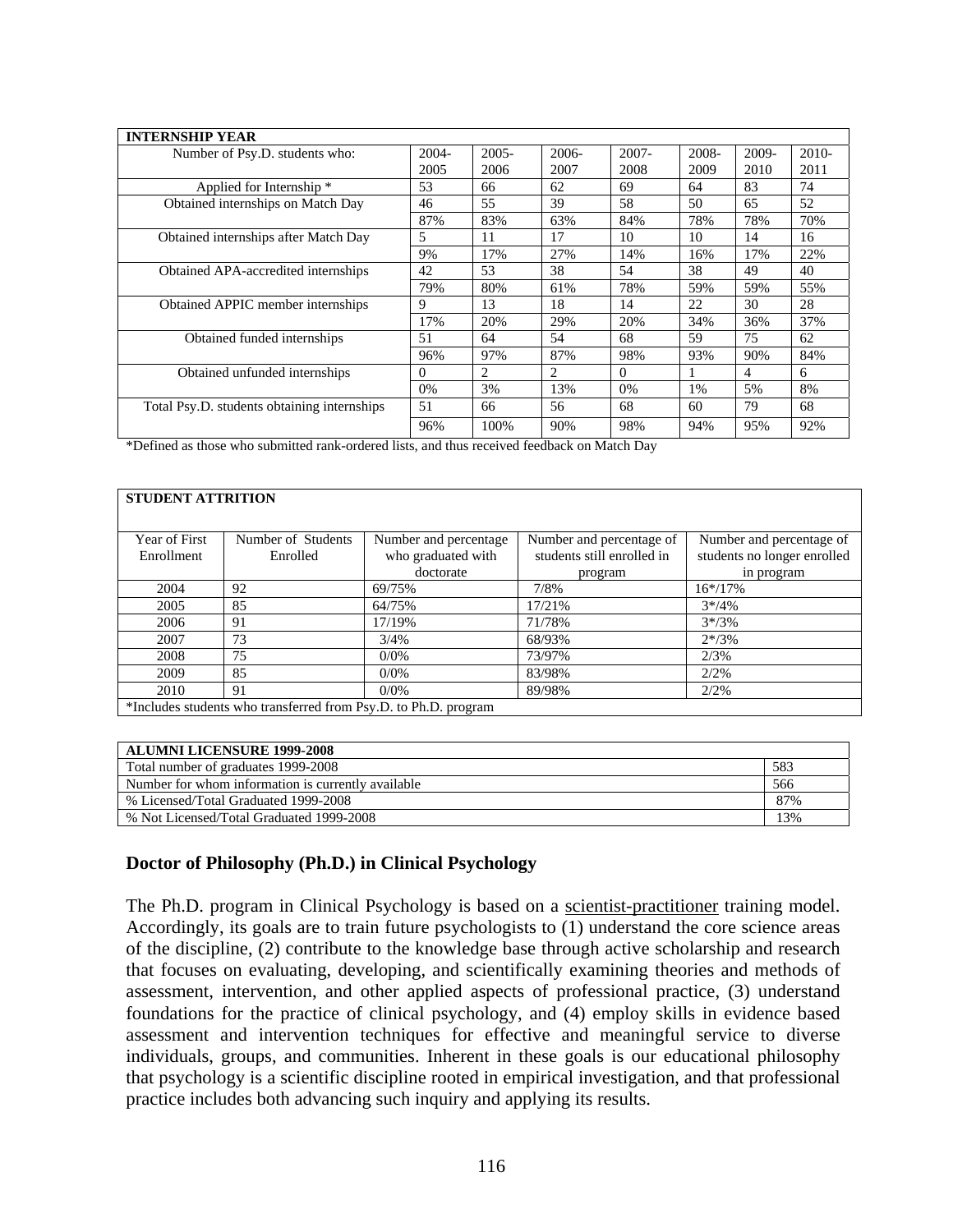It is our view that the clinical psychologist will contribute most to society when trained for the roles of both scientist and practitioner. Hence, the focus of the program is on the empirical investigation of current topics and problems in clinical psychology, with a particular emphasis on the development of sophistication in applied clinical research. This research frequently involves the development and investigation of innovative assessment and intervention methods. The research training culminates in the dissertation, a mentored research project proposed to and defended before a faculty committee. Integrated with research training is a graduated sequence of courses and experiences with clinical populations in supervised practica. Altogether, the program prepares the graduate to assume the roles of academician, researcher, and practicing clinical psychologist.

There are four broad program goals. The successful graduate of the program is expected to:

- Goal 1. Demonstrate understanding of the breadth of scientific psychology
- Goal 2. Produce clinically relevant scientific research and scholarship
- Goal 3. Demonstrate understanding of the foundations of practice in clinical psychology
- Goal 4. Demonstrate entry-level clinical skills and competencies necessary for effective work in scientist-practitioner professional roles

There are some required courses (e.g., Diversity in Assessment  $\&$  Intervention) that may require some personal disclosures by the student as part of the course requirements. Other elective courses (e.g., Group Theory and Process) may require a higher level of ongoing selfdisclosure as part of the class process.

#### **Student Admissions, Outcomes, and Other Data for Doctor of Philosophy Program**

In keeping with the center's philosophy of full disclosure, below is a summary of performance and outcome data between 2004-2010.

| <b>APPLICANT DATA</b>         |            |      |        |              |      |        |      |
|-------------------------------|------------|------|--------|--------------|------|--------|------|
|                               | 2004       | 2005 | 2006   | 2007         | 2008 | 2009   | 2010 |
| Number of Applicants          | າາາ<br>∠∠∠ | 187  | 211    | 242          | 322  | 233    | 279  |
| Number accepted for admission | 42         |      | $\sim$ | 26           | 50   | $\sim$ |      |
| Actual size of incoming class | 20         | ∸    | 15     | $\cap$<br>23 | 20   |        | 10   |

| <b>ACCEPTED FOR ADMISSION</b>              |                     |      |      |      |      |      |      |      |
|--------------------------------------------|---------------------|------|------|------|------|------|------|------|
|                                            |                     | 2004 | 2005 | 2006 | 2007 | 2008 | 2009 | 2010 |
| <b>GRE</b> - Verbal                        | Mean Score          | 499  | 501  | 490  | 561  | 558  | 556  | 581  |
|                                            | <b>Median Score</b> | 515  | 515  | 490  | 555  | 570  | 555  | 570  |
| <b>GRE</b> - Quantitative                  | Mean Score          | 575  | 620  | 562  | 658  | 662  | 623  | 668  |
|                                            | <b>Median Score</b> | 570  | 608  | 580  | 623  | 630  | 625  | 700  |
| GRE - Advanced                             | Mean Score          | --   | $-$  | --   | 4.7  | 4.5  | 4.4  | 4.6  |
|                                            | <b>Median Score</b> | $-$  | $-$  | --   | 4.7  | 4.5  | 4.5  | 4.5  |
| Mean Undergraduate GPA                     |                     | 3.5  | 3.6  | 3.5  | 3.5  | 3.5  | 3.6  | 3.5  |
|                                            |                     |      |      |      |      |      |      |      |
| <b>TIME TO COMPLETION</b>                  |                     | 2004 | 2005 | 2006 | 2007 | 2008 | 2009 |      |
| Mean years to completion for this cohort   |                     | 6.0  | 5.8  | 6.5  | 5.8  | 5.7  | 6.4  |      |
| Median years to completion for this cohort |                     | 6.0  | 6.0  | 6.0  | 5.5  | 5.5  | 5.5  |      |
|                                            |                     |      |      |      |      |      |      |      |
| 2011-2012 PROGRAM COSTS                    |                     |      |      |      |      |      |      |      |
| Tuition<br>\$890 per credit hour*          |                     |      |      |      |      |      |      |      |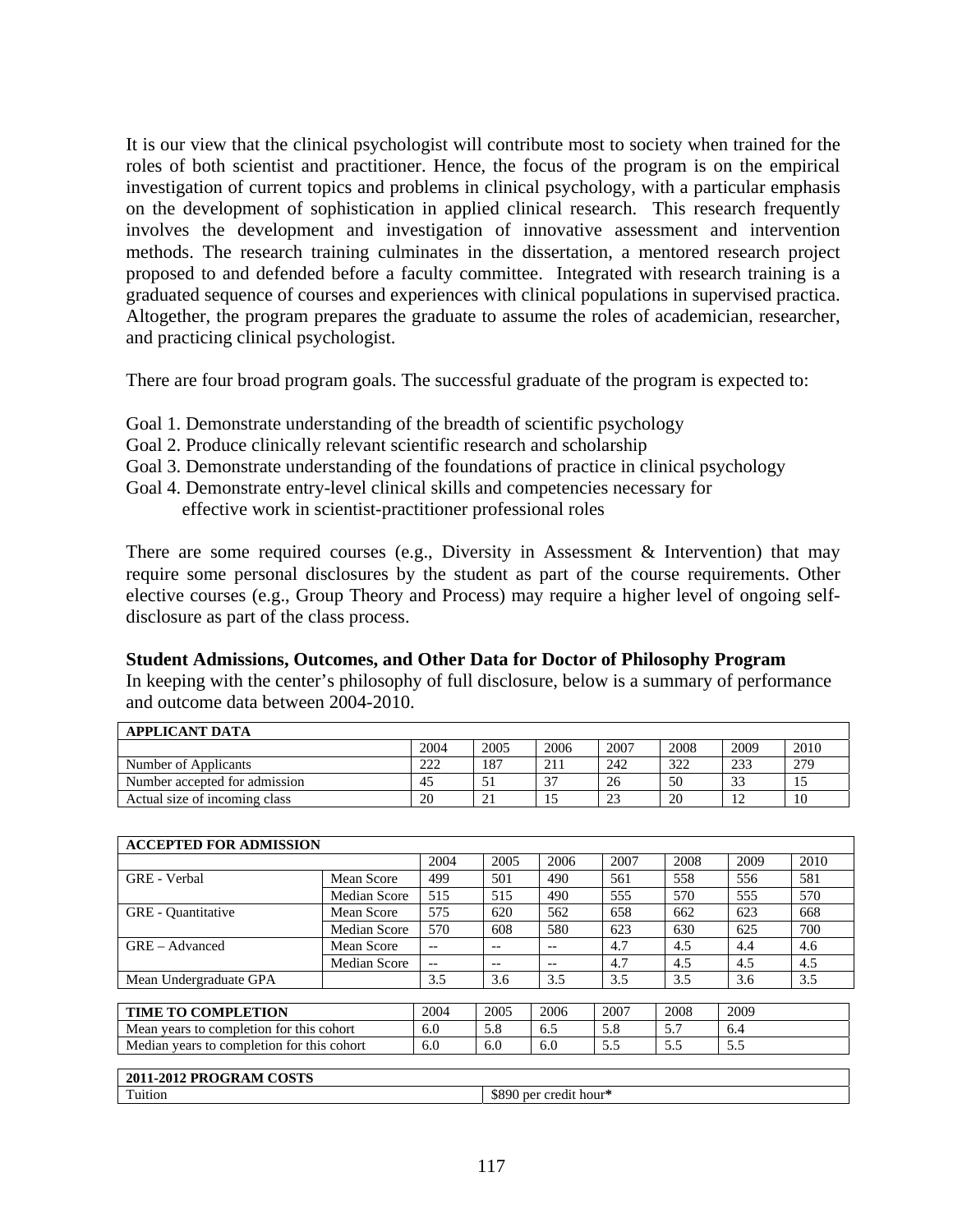| <b>Application Fee</b>               | \$50 (nonrefundable)                     |
|--------------------------------------|------------------------------------------|
| <b>Registration Fee</b>              | \$25 per semester                        |
| Late Registration Fee                | \$ 30                                    |
|                                      | \$250 per semester (4 credits or more)   |
| NSU University Student Services Fee  | \$125 per semester (less than 4 credits) |
| Professional Liability Insurance Fee | \$10 per semester                        |
| <b>Transcript Fee</b>                | \$ 10 per transcript                     |
| Application for Degree Fee           | \$100                                    |

**\***In the first year of the model curriculum (2011-12) that includes fall, winter and summer sessions, the total tuition is \$32,930.

#### **\*\*Please note that all above fees are subject to change without notice.**

The center maintains a substantial pool of funds for graduate, research, and teaching assistantships, and clinic program staff that range from 10-20 hours per week. In addition, student positions are available through grant funding.

Student employment opportunities and part-time positions are offered throughout the university, including student employment, part-time positions, and federal work study. Travel stipends are available for students presenting at international, national, and regional professional associations. The Office of Residential Life and Student Housing offers assistantships that include housing, meal plan, a partial tuition waiver, and a monthly stipend. The center has established student scholarship funds available to advanced students.

| <b>INTERNSHIP YEAR</b>                     |          |                                                                                                                                                                 |                                                                                                             |          |       |          |       |
|--------------------------------------------|----------|-----------------------------------------------------------------------------------------------------------------------------------------------------------------|-------------------------------------------------------------------------------------------------------------|----------|-------|----------|-------|
| Number of Ph.D. students who:              | $2004 -$ | $2005 -$                                                                                                                                                        | $2006 -$                                                                                                    | $2007 -$ | 2008- | 2009-    | 2010- |
|                                            | 2005     | 2006                                                                                                                                                            | 2007                                                                                                        | 2008     | 2009  | 2010     | 2011  |
| Applied for Internship *                   | 23       | 15                                                                                                                                                              | 17                                                                                                          | 22       | 27    | 25       | 23    |
| Obtained internships on Match Day          | 23       | 11                                                                                                                                                              | 15                                                                                                          | 20       | 23    | 15       | 17    |
|                                            | 100%     | 73%                                                                                                                                                             | 88%                                                                                                         | 91%      | 85%   | 60%      | 74%   |
| Obtained internships after Match Day       | 0        | $\overline{c}$                                                                                                                                                  |                                                                                                             | $\Omega$ | 2     | 3        | 5     |
|                                            | 0%       | 13%                                                                                                                                                             | 6%                                                                                                          | 0%       | 7%    | 12%      | 22%   |
|                                            | 20       | 11                                                                                                                                                              | 14                                                                                                          | 15       | 20    | 13       | 13    |
| Obtained APA-accredited internships        | 87%      | 73%                                                                                                                                                             | 82%                                                                                                         | 68%      | 74%   | 52%      | 56%   |
|                                            | 3        | $\mathcal{D}_{\mathcal{L}}^{\mathcal{L}}(\mathcal{L})=\mathcal{L}_{\mathcal{L}}^{\mathcal{L}}(\mathcal{L})\mathcal{L}_{\mathcal{L}}^{\mathcal{L}}(\mathcal{L})$ | $\mathcal{D}_{1}^{(1)}\mathcal{D}_{2}^{(2)}\mathcal{D}_{3}^{(3)}\mathcal{D}_{4}^{(4)}\mathcal{D}_{5}^{(5)}$ | 5        | 5     | 5        | 9     |
| Obtained APPIC member internships          | 13%      | 13%                                                                                                                                                             | 12%                                                                                                         | 23%      | 18%   | 20%      | 40%   |
| Obtained funded internships                | 23       | 12                                                                                                                                                              | 16                                                                                                          | 19       | 25    | 18       | 22    |
|                                            | 100%     | 80%                                                                                                                                                             | 94%                                                                                                         | 86%      | 92%   | 72%      | 96%   |
| Obtained unfunded internships              | 0        |                                                                                                                                                                 | $\Omega$                                                                                                    | $\Omega$ | 0     | $\Omega$ | 0     |
|                                            | 0%       | 7%                                                                                                                                                              | 0%                                                                                                          | 0%       | 0%    | 0%       | $0\%$ |
| Total Ph.D. students obtaining internships | 23       | 13                                                                                                                                                              | 16                                                                                                          | 20       | 25    | 18       | 22    |
|                                            | 100%     | 87%                                                                                                                                                             | 94%                                                                                                         | 91%      | 92%   | 72%      | 96%   |

.\*Defined as those who submitted rank-ordered lists, and thus received results on match day

#### **STUDENT ATTRITION**

| Year of First | Number of Students | Number and percentage | Number and percentage of   | Number and percentage of    |
|---------------|--------------------|-----------------------|----------------------------|-----------------------------|
| Enrollment    | Enrolled           | who graduated with    | students still enrolled in | students no longer enrolled |
|               |                    | doctorate             | program                    | in program                  |
| 2004          | 18                 | 11/61%                | 6/33%                      | 1/6%                        |
| 2005          | $21/30*$           | 17/57%                | 7/23%                      | 6/20%                       |
| 2006          | $14/24*$           | 9/38%                 | 8/33%                      | 7/29%                       |
| 2007          | $21/24*$           | 3/13%                 | 20/83%                     | 1/4%                        |
| 2008          | $20/25*$           | 2/8%                  | 20/80%                     | 3/12%                       |
| 2009          | $12/16*$           | 1/6%                  | 15/94%                     | 0/0%                        |
| 2010          | 10                 | 0/0%                  | 100%                       | 0/0%                        |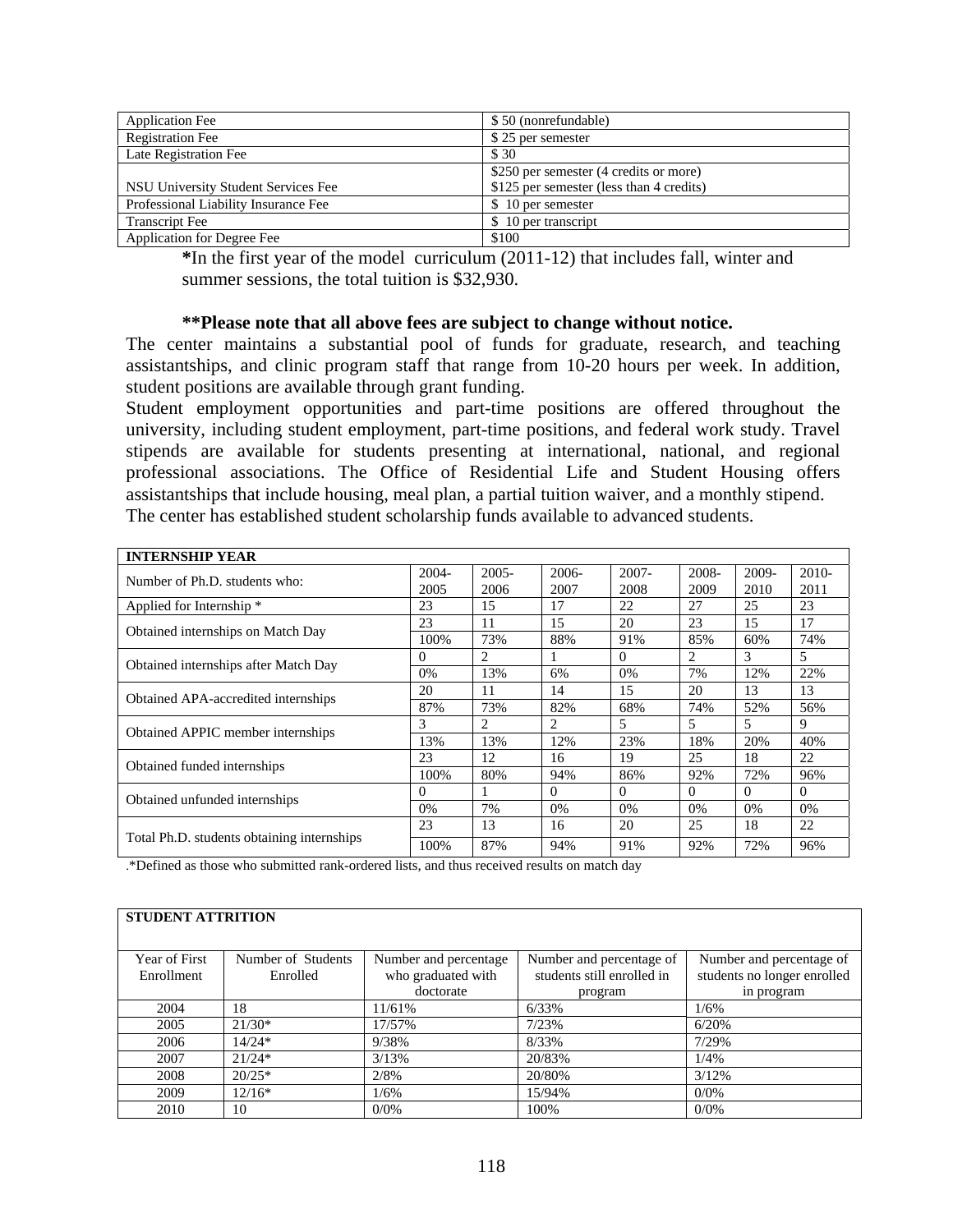\*Second number reflects students who transferred from Psy.D. to Ph.D. program or students seeking joint Psy.D./Ph.D. degree.

| <b>ALUMNI LICENSURE 1999-2008</b>                  |     |
|----------------------------------------------------|-----|
| Total number of graduates 1999-2008                | 179 |
| Number for whom information is currently available |     |
| % Licensed/Total Graduated 1999-2008               | 91% |
| % Not Licensed/Total Graduated 1999-2008           | 09% |

#### **Clinical Psychology Concentration/Tracks**

Although the center's doctoral programs are committed to the general training of clinical psychologists, we also give students the option of beginning to specialize. Concentrations have been developed in recognized areas of psychology. Each concentration accepts a limited number of students at admission or during the first or second year of study and therefore a student is not guaranteed a slot in a particular concentration. Each concentration consists of a set of electives, a practicum in an approved clinical program related to the concentration, and research activities with faculty in the concentration. Below are listed current concentrations with their required courses.

**Clinical Forensic Psychology:** Recognizing the crucial need for competent clinical psychologists working within the justice system, the Clinical Forensic Psychology (CFP) concentration emphasizes clinical psychological skills applicable in the criminal justice system, which include issues regarding competency and criminal responsibility; psychological damages in civil trials; civil competencies; psychological autopsies and criminal profiling; and child custody and parental fitness. Course work includes: Introduction to Forensic Psychology; Forensic Psychology: Criminal Law; Forensic Psychology Assessment; Psychological Interventions in Forensic Settings; Forensic Psychology: Family Law; Special Issues in Forensic Psychology: Supervision, Consultation, Ethics and Controversial Issues.

**Clinical Health Psychology:** Clinical Health Psychology (CHP) specializes in the study, treatment, and professional training in the interaction of physical health with the individual's cognitive, emotional, behavioral, and social functions. Its broad scope encompasses intervention maintenance of good health. Significant contributions have been made in chronic pain management, weight control, cardiovascular rehabilitation, pediatric diseases, and coping with medical procedures. Course work includes: Health Psychology; Clinical Biofeedback; Professional and Ethical Issues in CHP/Medical Rounds; Psychology Interventions with Medical Patients; Anatomy and Physiology; Chronic Pain/Illness Management.

**Clinical Neuropsychology:** Clinical Neuropsychology (CN) is concerned with the function of the brain and its relationship to all aspects of behavior, as well as the impact of brain dysfunction and injury on individuals' abilities to function. The program not only encompasses the approaches, perspectives, and practice settings of neuropsychology, but also extends to the related disciplines of neuroanatomy, neurophysiology, neuropathology, neurorehabilitation and child neuropsychological assessment. Course work includes: Clinical Neuropsychology, Clinical Neuroanatomy, Behavioral Neuropathology, Advanced Clinical Neuropsychology, Neuropsychological Case Analysis, and Child and Adolescent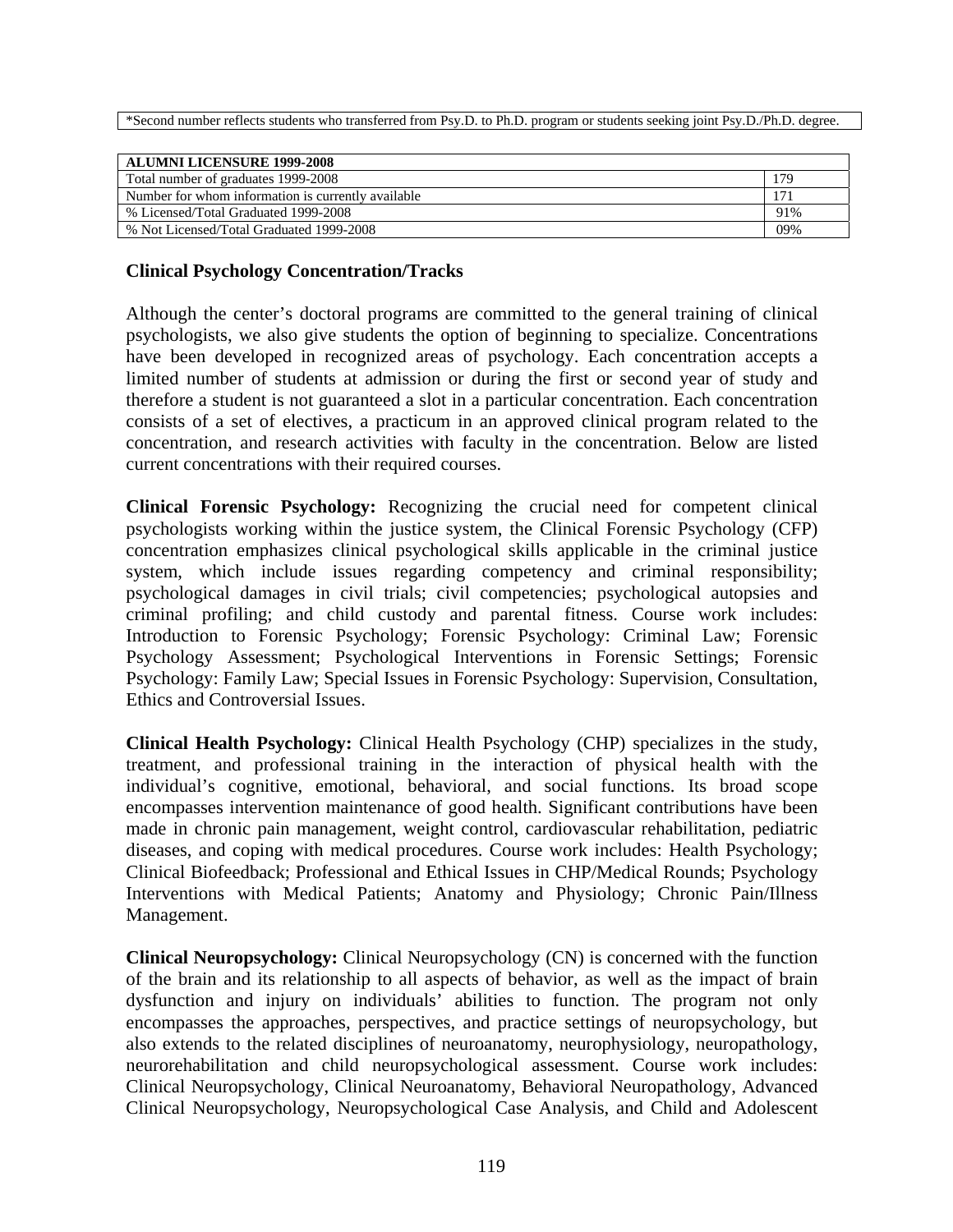Neuropsychological Assessment. Ph.D. students will complete their major papers and dissertation with a neuropsychology faculty member. Psy.D. students will complete a research project equivalent to a major paper, a dissertation-equivalent project in the area of neuropsychology under the direction of a neuropsychology faculty member, as well as the Ph.D. three-course statistical sequence.

**Psychodynamic Psychology:** Psychodynamic Psychology (PP) is a discipline of psychology that presents a theory of personality and an explanation of the framework for understanding psychopathology. Psychodynamic theory and technique have demonstrated applicability to conceptualizing and providing treatment for a wide range of interpersonal and intrapsychic difficulties. This program emphasizes contemporary psychoanalytic theories of personality, pathology, and psychotherapy. Course work includes: Psychodynamic Psychotherapy I and II; Narcissistic, Borderline, and Other Character Disorders; Psychodynamic Treatment of Affective Disorders; Psychodynamic Treatment Approach to Family and Group Therapy; Psychodynamic Psychotherapy in Practice.

**Psychology of Long Term Mental Illness:** The Psychology of Long Term Mental Illness (LTMI), an emerging area of specialization in psychology, studies the treatment and evaluation of severely and persistently mentally ill adults and children and their families. The area focuses on specialized assessment techniques of psychopathology and level of functioning, psychotherapeutic interventions and psychosocial rehabilitation, psychopharmacology as well as program development and public policy. Course work includes: Community Psychology with Seriously Mentally Ill; Treatment of Serious Mental Illness; Consultative Psychopharmacology.

**Child, Adolescent & Family Psychology Track:** Child, Adolescent & Family (CAFP) addresses the assessment and treatment of children and adolescents with significant emotional and behavioral problems and troubled families. The area focuses on empirically supported assessment and treatment methods. In addition, the area is concerned with efforts to promote and better understand healthy child and family development as well as the prevention of psychological problems of youth. Students wishing to specialize in CAFP will complete all existing core requirements. Students will participate in pre-practicum research and clinical practica with core faculty and will complete 18 hours of specified coursework.

#### **Multicultural/Diversity Track:** As society becomes increasingly more

ethnically/racially/culturally diverse, psychologists can expect to work with a clientele that are substantively different in terms of values and expectations about mental health treatment. The APA guidelines for the effective treatment of cultural and linguistic minorities, advocate that psychologists develop multicultural awareness, knowledge, and competence. This track is designed to provide coursework, research, and practicum experiences to better enable students to work effectively in a demographically changing society. Students wishing to specialize in the multicultural track will complete all existing core requirements as well as participation in pre-practicum research and clinical practica with core faculty. Students will also complete 12 hours of specified coursework. In addition the major paper and dissertation will be completed on a topic in multiculturalism with a track faculty member.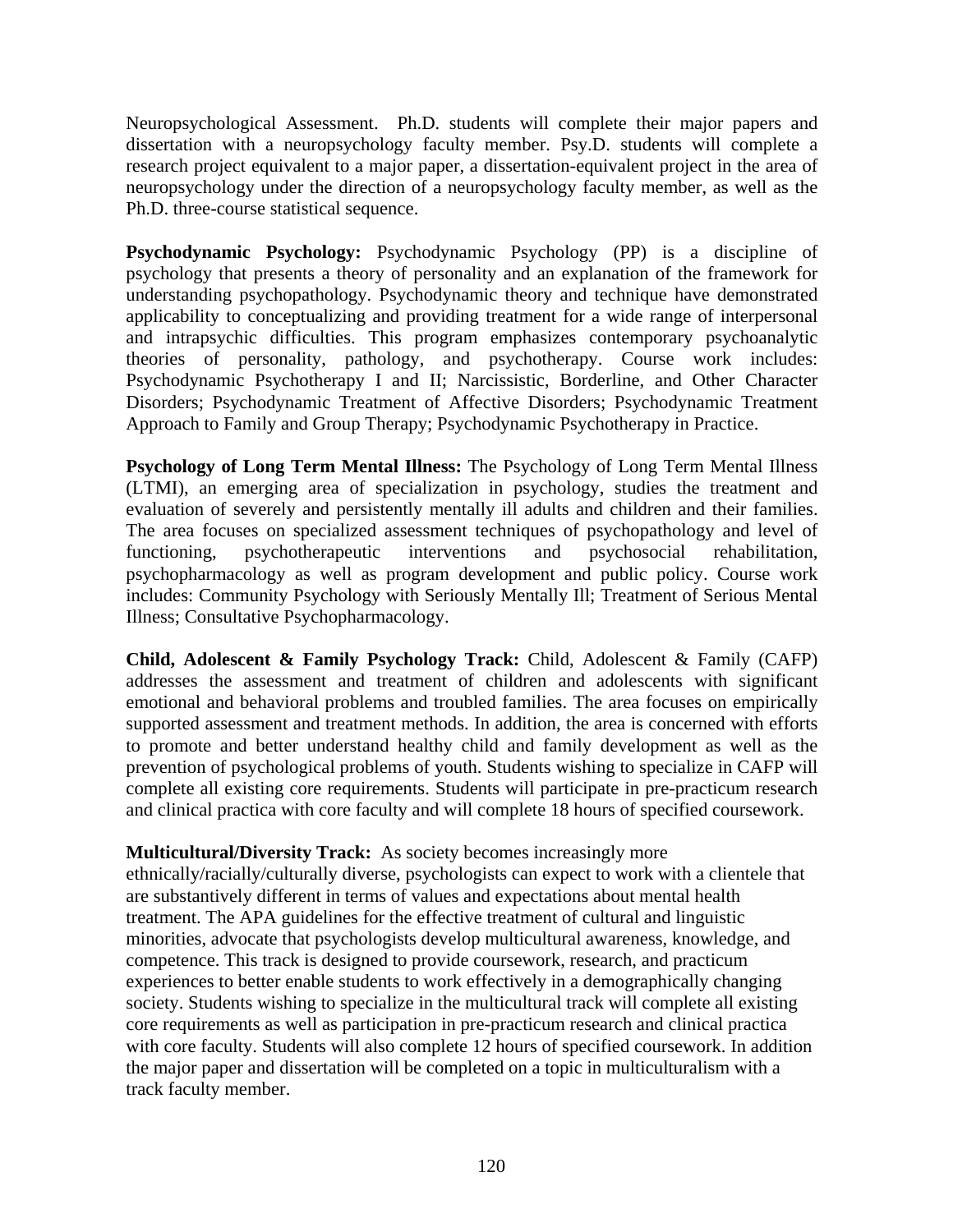#### **Doctoral Programs Admissions Requirements:**

To be considered for admission to a doctoral program in clinical psychology, the applicant is required to present evidence of scholastic ability, significant interest in the area of psychology for which admission is sought, personal stability, interpersonal sensitivity, and sound moral character. Minimum requirements include a baccalaureate degree from a regionally accredited institution; a 3.0 undergraduate grade point average on a 4.0 scale or a 3.5 graduate-level grade point average on a 4.0 scale based on a minimum of 18 semester hours, which must be completed by the end of the fall semester; three semester hours of statistics; 18 semester hours in psychology; a three-credit-hour experimental psychology course is recommended. The requirement for 18 semester hours of course work in psychology will be waived with a score of 600 or higher on the Graduate Record Examination, Psychology Test. The complete Graduate Records Examination (GRE) scores (Verbal, Quantitative and Analytical writing) are required. A combined score greater than 1000 for GRE verbal and quantitative is preferred. The GRE Psychology Test is recommended, but not required.

The standards required for admission keep in mind the safety and well-being of clients whom its graduates will eventually serve in clinical situations. Candidates for the degree must possess, with or without reasonable accommodation, multiple abilities and skills including intellectual, conceptual, integrative, and quantitative abilities; and intrapersonal, communication, behavioral, and personal attributes including empathy, emotional selfawareness, and emotional maturity. Achievement of the minimum requirements above is necessary for an application to be considered for a doctoral program. Higher GPA and GRE scores indicating greater potential to complete doctoral-level work will enhance an application. A combined GRE verbal and quantitative score greater than 1000 is preferred. Other factors include: (1) previous courses taken, especially quantitative for Ph.D. and biological for Clinical Health and Clinical Neuropsychology; (2) previous clinical and research experience; (3) evidence of interest in psychology; (4) the applicant's personal statement; and (5) three letters of recommendation. Personal interviews are required on Interview Day (held in mid-March). Completed applications and all supporting documents (as listed below) must be complete and received in the graduate admissions office by January  $8<sup>th</sup>$  for consideration for admission beginning the following fall. Students are admitted only once per year for classes starting in the fall semester.

#### **Application Procedure**

The following information is required as part of the application (available to download at [www.cps.nova.edu\)](http://www.cps.nova.edu/):

- **11.** A completed and signed application form.
	- **12.** A statement of your professional experiences, including a description of your clinical experience, research experience, and those aspects of psychology in which you have the greatest interest; additionally, describe briefly your professional goals.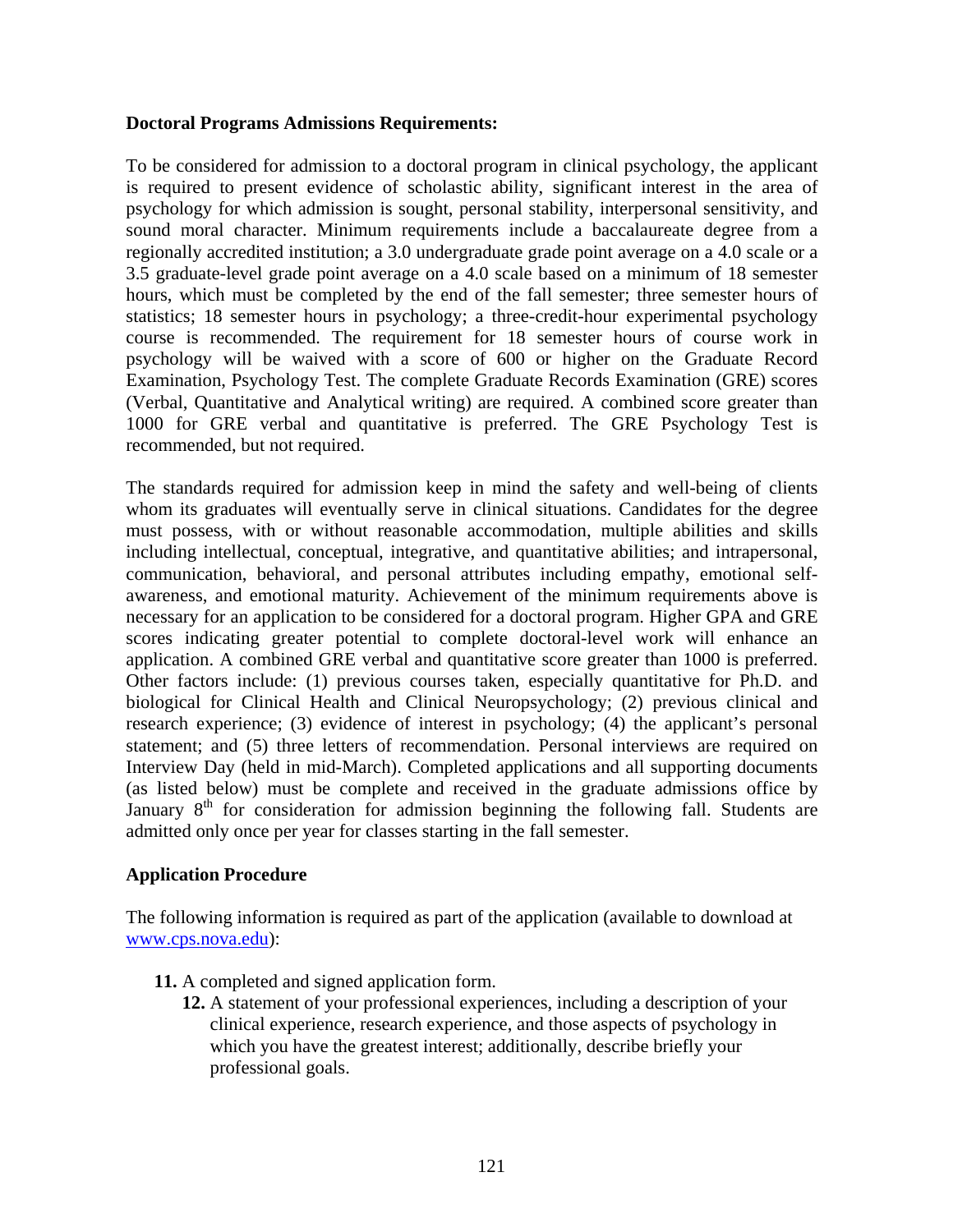- **13.** A check for the \$50 nonrefundable application fee (\$100 total if applying to both programs) made payable to Nova Southeastern University.
- **14.** The completed application worksheet.
	- **15.** Official general GRE scores for the verbal and quantitative tests to be sent directly to the address listed below. Include a photocopy of the GRE scores (if available).
	- **16.** Three letters of recommendation, in addition to the enclosed forms, from professors or supervisors most familiar with your work must be sent directly to the address listed below.
	- **17.** Official transcripts from all colleges or universities you attended. If an initial transcript does not reflect degree conferral or final semester grades, you must forward a final transcript to the below address as this information becomes available.
- **18.** Where applicable, foreign nationals should submit TOEFL scores.
- **19.** Curriculum vitae.

Materials should be submitted to:

 Nova Southeastern University Enrollment Processing Services (EPS) Attention: Center for Psychological Studies 3301 College Avenue P.O. Box 299000 Ft. Lauderdale, FL 33329-9905

### **Transfer of Credits**

All transfer credit must be awarded during the student's first academic year in the doctoral program. Consideration will be given only to doctoral-level courses taken before matriculation in the doctoral program. Request for transfer credit for first semester courses must be made during the summer, before July 15. Request for all other transfer credit must be made during the fall, before October 15.

Transfer credits will be awarded when the course being evaluated meets all of the following criteria:

**1.** It is a doctoral-level course taken at an accredited college, university, or APAapproved professional school as a post-baccalaureate student. A doctoral-level course is defined as one that would be credited toward a doctoral degree in psychology at the institution where the course was taken. This must be verified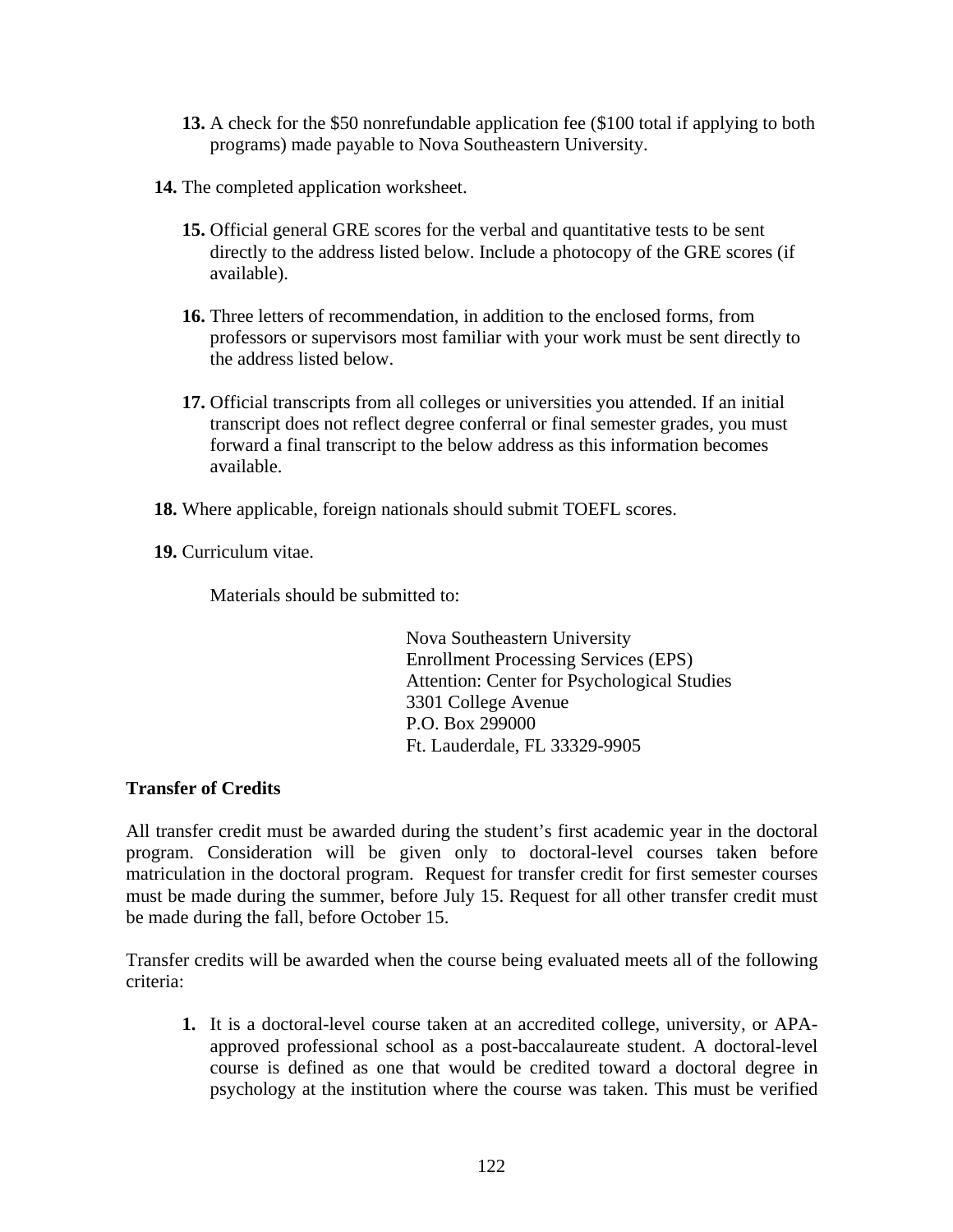in the school's bulletin or a letter from the chair of the department and an official transcript.

- **2.** It was completed no longer than five years before first enrollment in this program.
- **3.** A grade of B or higher was received. A grade of P (Pass) or CR (Credit) or other such grade cannot be accepted as equivalent to B unless it can be officially verified as such.
- **4.** It is evaluated as equivalent to a course in the program's required curriculum. Credits will not be awarded for electives.
- **5.** The student must successfully demonstrate competence to the evaluating faculty member for assessment courses.

The student must provide the Office of Academic Affairs with a syllabus and catalog description of courses for which transfer is sought. Faculty members evaluating transfer courses may require the student to provide further documentation and supporting material, such as class notes, and to meet with them.

The maximum number of credits transferred that will be credited toward graduation is 15. Although credits awarded beyond this number may be used to excuse a student from a particular course, an equivalent number of elective credits must be taken in order to fulfill the degree requirements.

No transfer credits may be applied to pre-practicum, practicum, internship, or electives.

Nova Southeastern University complies with federal regulations for veterans' training that it is mandatory for all veterans benefit recipients to report either prior education and/or training (see catalog section **Veterans' Benefits**).

#### **Provisional Admissions**

Students may be provisionally admitted to a degree-seeking program based on a review of unofficial transcripts or other specific program admission requirements. However, this admission includes a condition that final and official documents and requirements must be received within 90 calendar days from the start of the term. If these final and official documents and/or requirements are not received by that time, the student will not be allowed to continue class attendance. Financial aid will not be disbursed to a provisional/conditional student until he or she has been fully admitted as a regular student (all admission requirements have been approved by the college/program admissions office).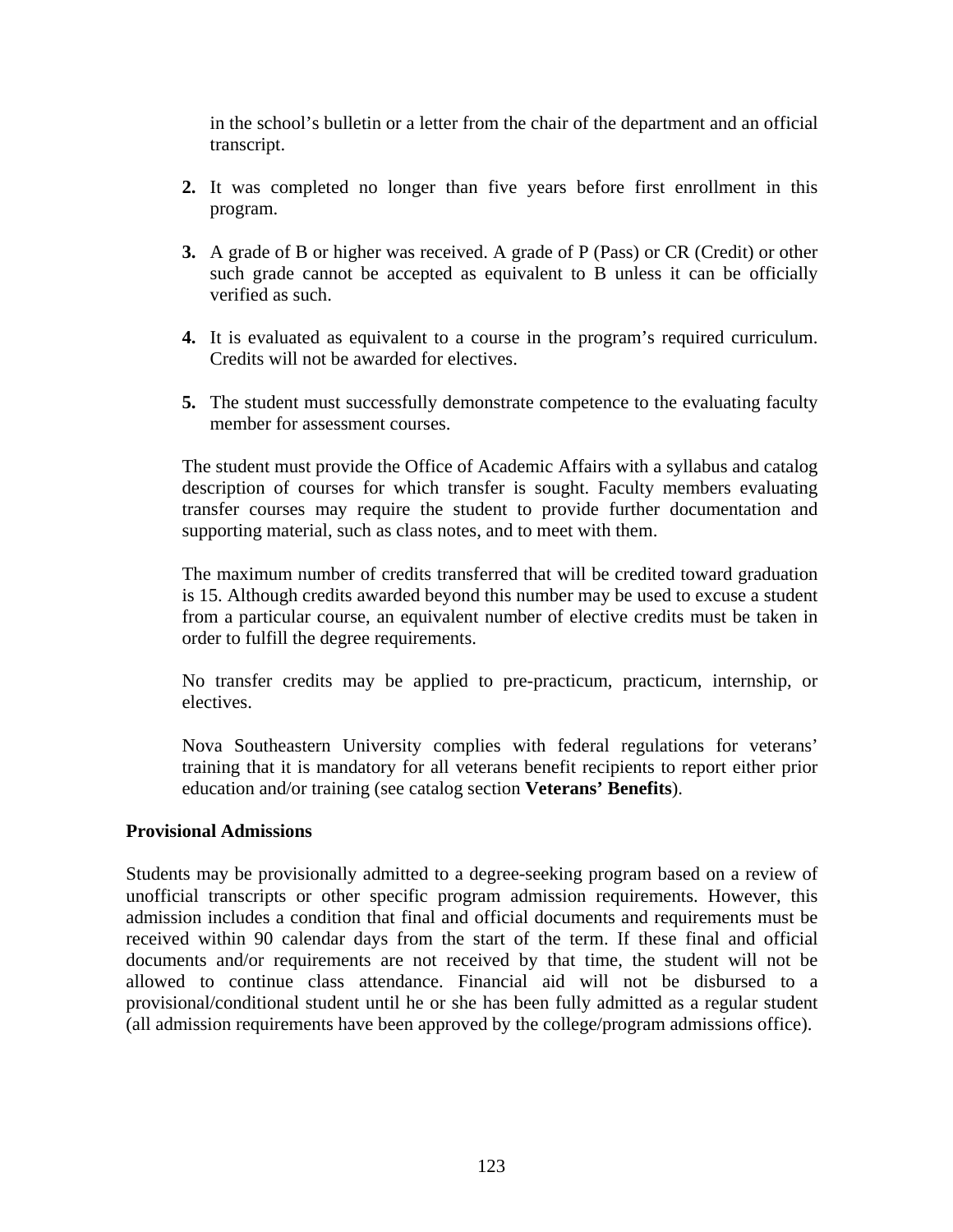## **Clinical Psychology Doctoral Programs Academic Policies**

#### **Registration and Residency**

All students must be in full-time residence for the first three academic years to be eligible for the doctoral degree. This requirement is independent of the number of transfer credits the student may receive. In order to maintain student status in either of the clinical psychology programs, students must be registered **continuously** under one of the following categories until all program requirements are met.

- 1. While fulfilling the three-year residence requirement, students are considered to be full time if they complete at least 9 credit hours each of fall and winter semesters. Completing less than 9 credit hours in each of fall and winter semesters requires special permission from the director of academic affairs. Students should refer to their appropriate curriculum (Ph.D. or Psy.D.) to determine residence requirements for each summer semester.
- 2. Students who have met the three-year residency requirement are considered full time by the center if they are registered for at least .5 credit.

#### **For certain forms of financial aid, full-time and part-time status may be defined differently. Students applying for financial assistance MUST clarify this with the Office of Student Financial Services and Registration.**

Continuous registration for a minimum of 1 credit must be maintained until the degree is awarded. If only research remains to be completed, the student must enroll for 1 credit of continuing advisement. All students going on internship must register for .5 credit of internship in each of fall and winter semesters before leaving the area.

#### **Failure to Register**

Students who fail to register for a required semester and who voluntarily withdraw from the program without a leave of absence are considered to have withdrawn from their program. Such students must make formal application and go through the entire admission process if they wish to reenter the program at a later date.

### **Candidacy**

Upon admission, students are admitted to degree candidacy.

**\*** Students admitted to the doctoral program must have access to a computer and their own Internet service provider account. Students will be required to demonstrate technological competence and computer literacy during the program, including the use of the electronic library. NSU requires that all students maintain one official university-assigned computer account that is used to access major computing resources, including electronic mail. All official electronic mail communications directed to CPS students will be sent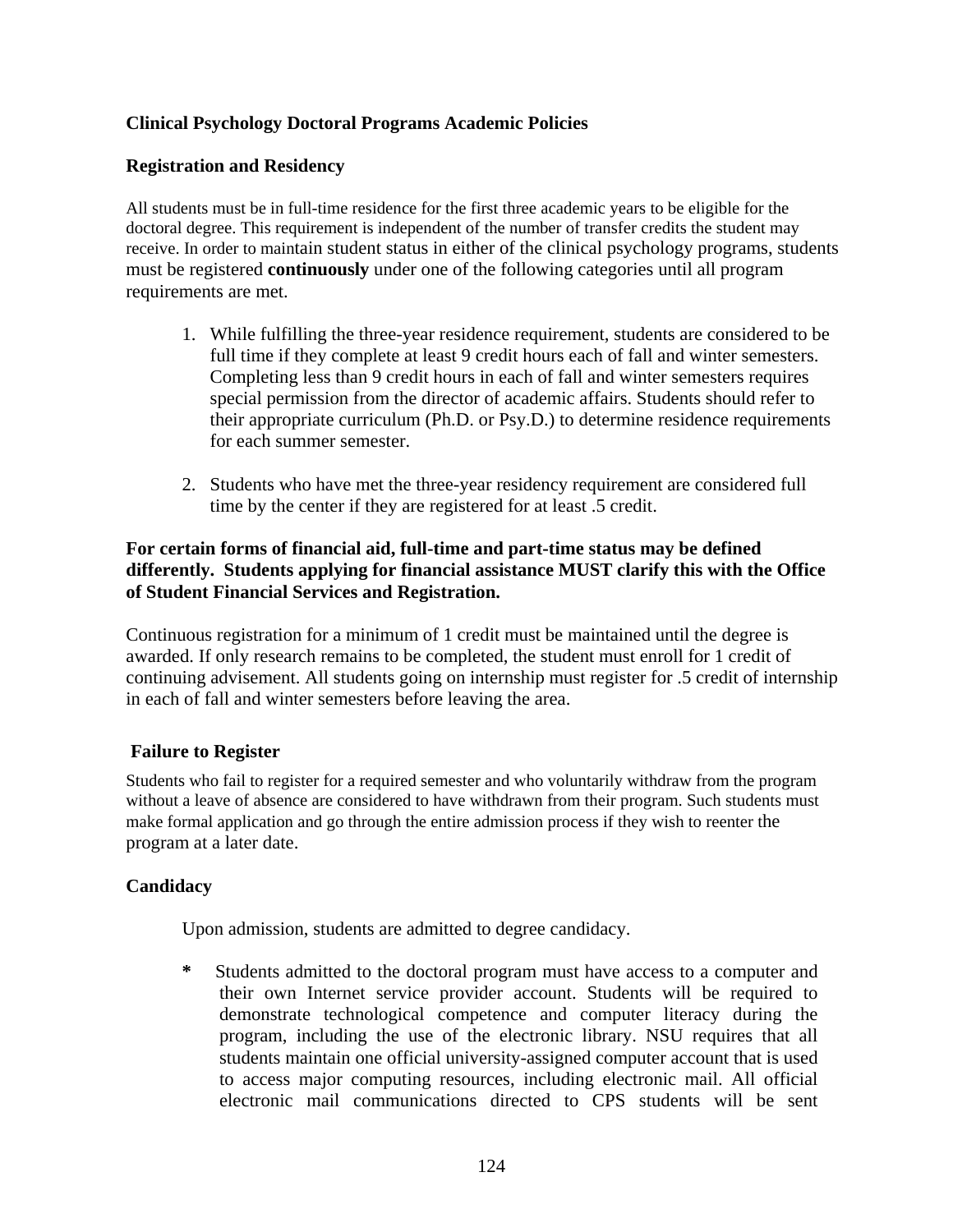exclusively to NSU-assigned computer accounts to ensure timely and accurate delivery of information. Students may forward their NSU generated electronic mail to external locations, but do so at their own risk.

Students will not receive transfer credit for required courses taken in their original doctoral program that are at a lower level than those required in their new program.

#### **En Route Master's Degree**

Students enrolled in the Ph.D. or Psy.D. programs in clinical psychology may earn, as an intermediate degree, the Master of Science in Clinical Psychology. The curriculum for this degree consists of all courses in the first two years of the model doctoral curricula (73 credits for the Psy.D. program and 78.5 credits for the Ph.D. program). Courses transferred into Nova Southeastern University's program do not count toward this degree. Any doctoral course with a comparable number of credit hours may be substituted for a transferred course. Graduates with this degree will not have met the educational requirements for certification or licensure in Florida and should not expect to provide psychological services as an independent practitioner. Rather, this degree should demonstrate master's-level achievement and enhance employment opportunities.

#### **Grading and Academic Standing**

The doctoral programs in the Center for Psychological Studies assign grades to course work according to the following system: A, B, C, and F, except for dissertation, and directed study: research, and internship which receive P, F, PG, or PR (in progress). A grade of I (incomplete) is given only with instructor's approval and under exceptional circumstances.

The Center for Psychological Studies doctoral programs require that, to remain in good academic standing, a student must maintain a minimum cumulative grade point average of 3.0. In addition, other minimum requirements will result in academic probation or dismissal, as detailed in the student handbook. A student is allowed one year (two full semesters excluding summer session) to remove probationary status. Automatic dismissal will occur if more than two grades below B are recorded, if two grades of F are received, or if academic probation extends beyond one year. Automatic dismissal will also occur in the doctoral programs if the clinical competency exam is failed a fourth time or a grade of C or lower is received for internship.

#### **Attendance**

Students are required to attend all scheduled learning activities, including classes, lectures, seminars and exams. Anticipated absences should be cleared in advance with the instructor. Excessive absences may result in a lower grade at the instructor's discretion or may necessitate a withdrawal from the class. However, it is the policy of the university to excuse, without penalty, absences due to religious observances and to allow students to make up missed work. First year doctoral students are required to attend Incoming Student Orientation and the CPS Professional Development Institute which is typically scheduled to take place during the summer term.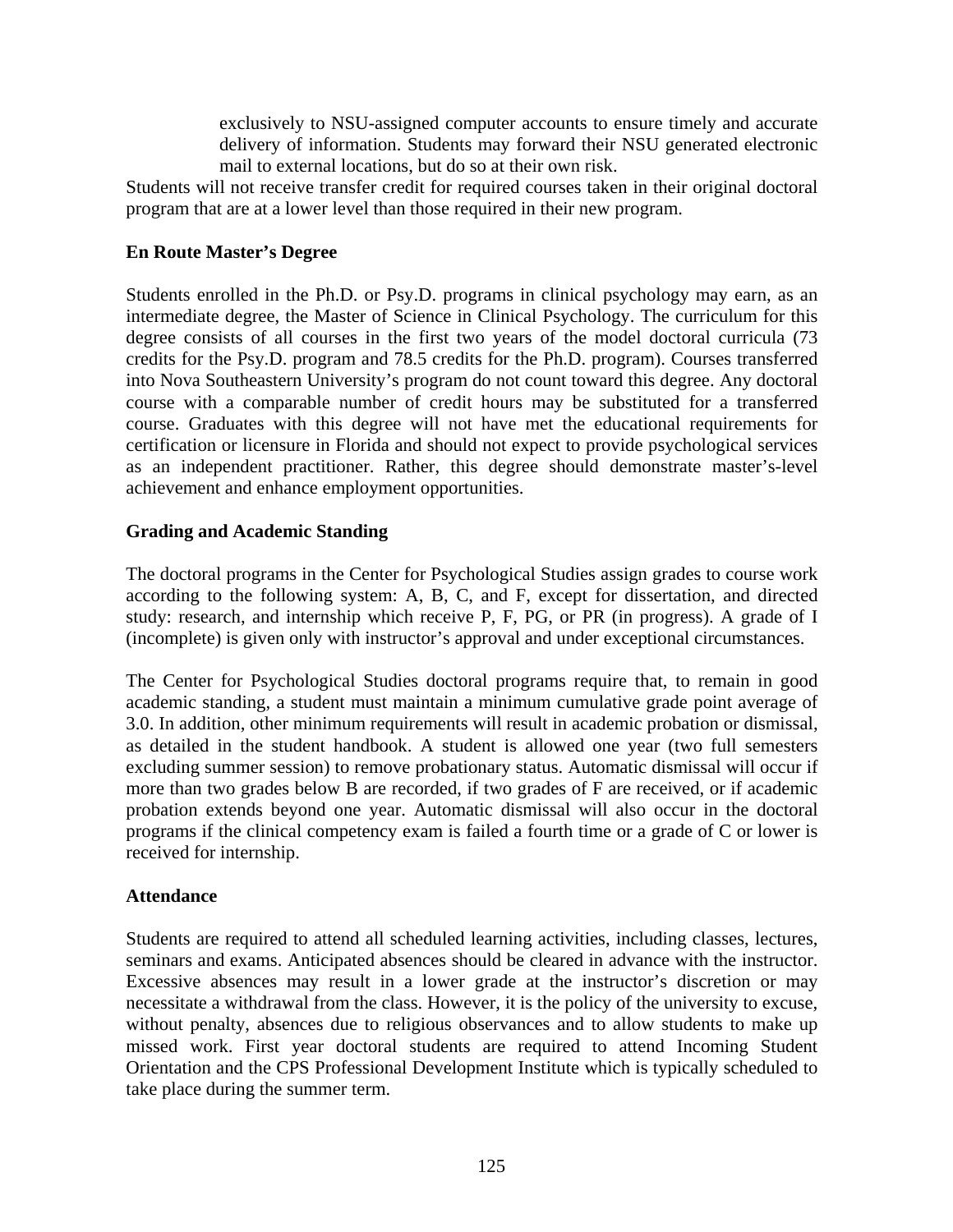#### **Clinical Psychology Curricula**

Clinical psychology doctoral students must complete a minimum of 119.0 (Psy.D) or 118.0 (Ph.D.) credits, successfully pass the Clinical Competency Examination, and complete a one-year internship to be eligible for the degree. Courses are taken in general psychology, assessment, intervention, and methodology. Some courses have specific prerequisite requirements that students must meet; these should be checked to ensure compliance. The following pages outline the Psy.D. and Ph.D. curricula.

#### **Clinical Training**

Clinical practica provide students with conceptually and empirically based assessment, intervention, and consultation experiences. Students have the opportunity to review the list of school-approved placements and indicate their preferences. The director of clinical training then makes assignments, taking student preferences into account. Students are required to complete two full years of practicum, typically during their second and third years of residence. Each practicum placement is for 12 months, beginning in late August for most students, but in early May for others. Students are required to meet all clinical obligations, some of which occur on evenings and weekends and during holidays and session breaks. Students' practicum activities are covered by the university's professional liability insurance.

The Clinical Competency Examination must be taken and passed at least 30 days before the end of the fall semester preceding the calendar year of the internship. This oral and written examination evaluates the students' understanding of and skills in assessment and intervention, along with applicable ethical knowledge. Two faculty members appointed by the director of clinical training conduct the examination. A student failing the exam can retake it up to three times. A fourth failure results in automatic dismissal from the doctoral program.

### **HIPAA Training**

Students entering practicum training are required to complete the NSU online HIPAA training (Health Insurance Portability and Accountability Act of 1996).

#### **Professional Liability Insurance**

Each semester all Center for Psychological Studies students will be charged a nominal fee for liability insurance coverage provided under the university's group policy. All students are required to abide by the ethical standards of the American Counseling Association, the ethical standards of their respected professions, the policies and procedures of the Center for Psychological Studies, and agency placement rules and regulations.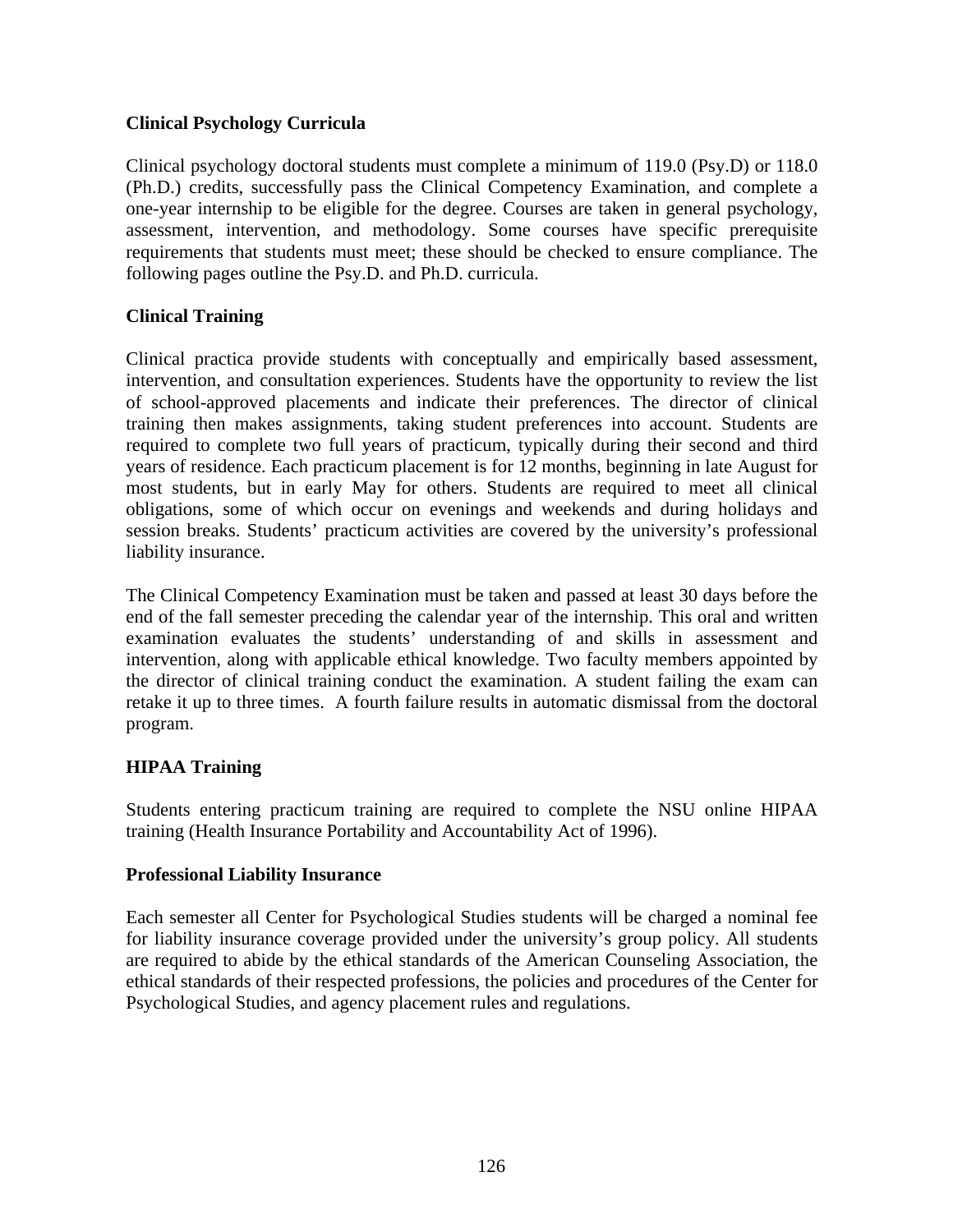#### **Research Training**

**Clinical Psychology Psy.D.** students are expected to demonstrate a capacity for critical thinking and gain an understanding of appropriate methodology for empirical inquiry and the utilization of its results. The Directed Study is a milestone project of the Psy.D. program that is designed to be completed in the spring/summer of the student's fourth year of study. The primary objective of the directed study project is to provide the trainee with a supervised experience that involves gaining special expertise in a specific substantive area of clinical psychology. The overarching goal is consistent with the Psy.D. program mission of training professional practitioners to be informed by science. Consistent with the program's philosophy, directed study projects are intended to demonstrate the student's level of facility and sophistication in synthesizing an empirical knowledge base in a manner commensurate with doctor-level training.

**Clinical Psychology Ph.D**. students are expected to be actively involved in research throughout their graduate training. With mentors integrally involved in the admissions process, students enter the program as members of ongoing research teams. These teams provide a critical context for the research training sequence by introducing newer students to the full spectrum of tasks associated with research. The developmental sequence from research assistant to independent researcher is fostered by program expectations that all students be actively involved in research. The student's transition to independent researcher is advanced further through work on his or her Major Paper, which often leads directly to the dissertation. The student's transition from trainee to independent researcher culminates during completion of the dissertation.

### **Time Limits**

Students are required to complete their program and be awarded a doctoral degree within eight years from the time of first enrollment. Students who do not complete all requirements within the eight-year time limit (excluding approved leaves of absence), must enroll in the center and complete 18 credits (at least six credits each fall and winter semester unless a defense is scheduled), as specified in the doctoral students' *Policies and Procedures Handbook* and approved by the Office of Academic Affairs. Failure to remain in continuous registration will be deemed as the student's withdrawal from the program. Students whose dissertation adviser becomes unavailable after the eight-year limit will have to start their dissertation over with a new chair.

#### **Evaluation of Doctoral Students**

Each student is evaluated on an ongoing basis while enrolled in the program. Included are evaluations during each course, the Clinical Competency Examination, dissertation defense, and while on internship. In addition, each student receives annually a written evaluation of progress in the program. The purposes of such evaluations are to provide students with relevant and timely feedback, to formulate plans for improvement or remediation if needed, and to serve as a screening procedure for maintaining high-quality standards in the profession of psychology. Candidates for the degree must possess, with or without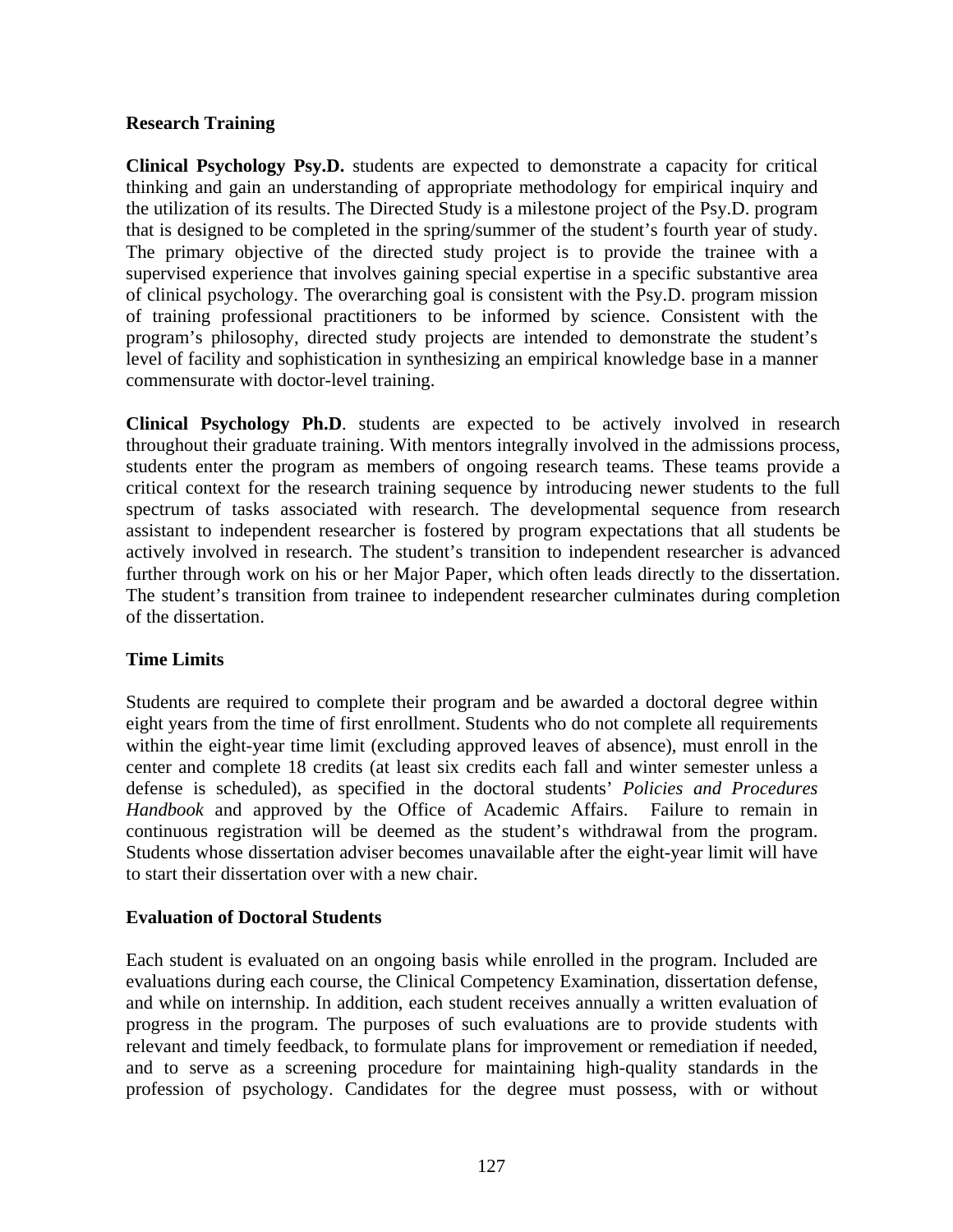reasonable accommodation, multiple abilities and skills including intellectual, conceptual, integrative, and quantitative abilities. Areas of evaluation include academic achievement, responsible behavior, ethical behavior, interpersonal behavior, emotional self-awareness, and emotional maturity.

#### **Professional Standing Committee**

The Professional Standing Committee of the Center for Psychological Studies is appointed by the dean of the center and serves in a variety of capacities related to the review of student professional standing matters. The committee consists of faculty, a student representative and other members as appointed by the dean.

The committee may be asked to review alleged violations of the University Student Code of Conduct, including academic standards and ethical standards of the field. In addition, the committee may conduct reviews concerning emotional behavior problems serious enough to suggest interference with professional functioning, academic performance, or performance in a clinical practicum or internship setting.

The purpose of the committee's review and recommendations are not limited to disciplinary actions, but may encompass efforts to remediate a deficiency or problems so that the student can continue his or her education and function competently as a professional. Committee activities are designed to insure a process by which all relevant facts can be determined, including providing the student with full opportunity to present important information. Actions the committee may recommend to the dean could include, but are not limited to, remediation, referral, warning, or sanctions up to suspension or termination.

In instances of complaints regarding violations of Student Conduct and Academic Responsibility, the dean may charge the committee with conducting a formal investigation into the facts pertaining to allegations of misconduct. In such cases, the committee will adhere to professional standing committee guidelines that ensure a timely and complete review of the facts. The process will insure that the student and involved parties have the opportunity to present relevant information.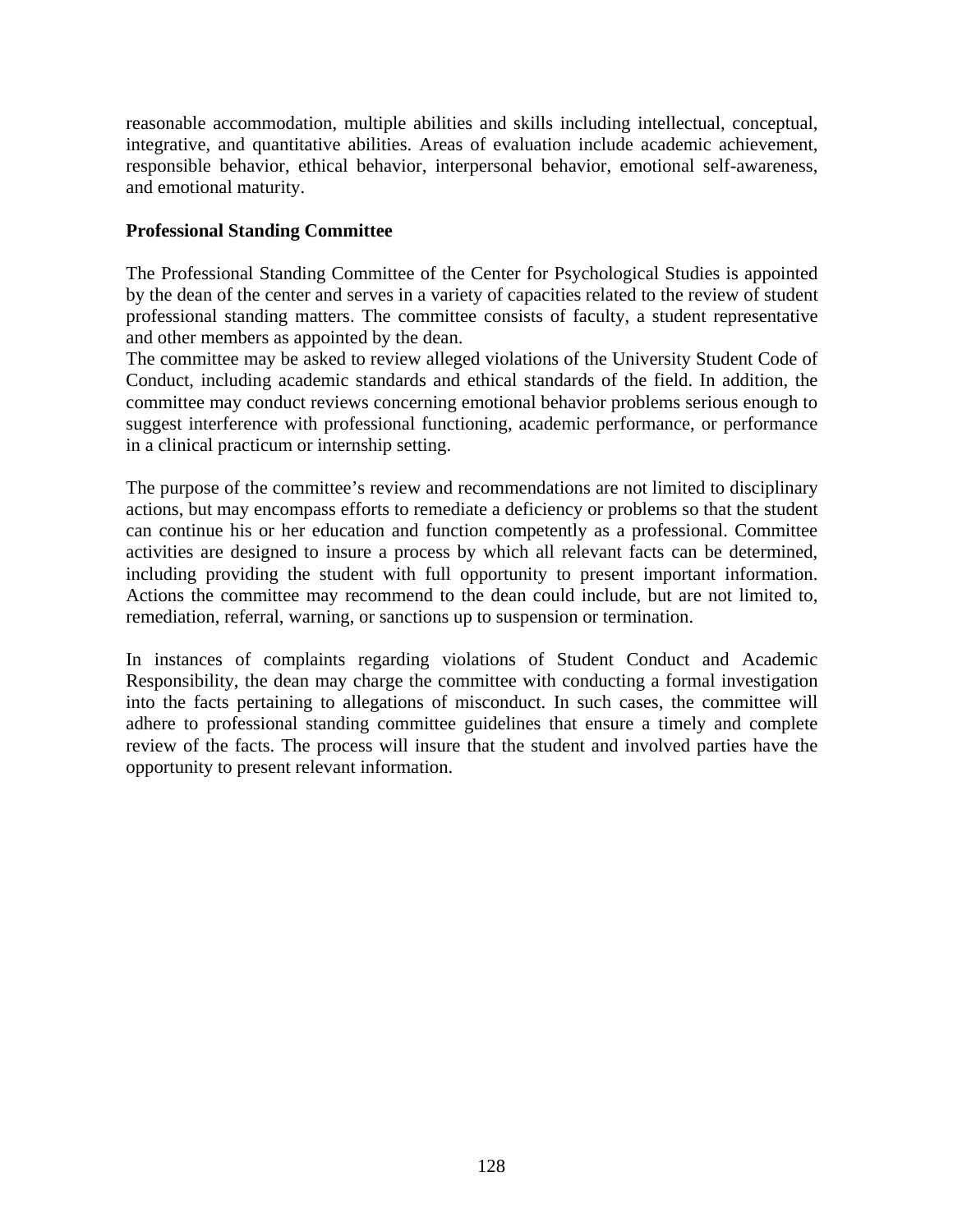# **Clinical Psychology Model Curricula**

and

# **Course Descriptions**

# **Psy.D. Program Model Curriculum**

| 1 <sup>st</sup> Year Fall                          | <b>Prerequisites</b>                | <b>Credits</b> |
|----------------------------------------------------|-------------------------------------|----------------|
| PSY 1401 History & Systems of Psychology           |                                     | 3.0            |
| PSY 1403 Adult Psychopathology                     |                                     | 3.0            |
| PSY 1405 Developmental: Child and Adolescent       |                                     | 1.5            |
| PSY 1407 Developmental: Adult & Older Adult        |                                     | 1.5            |
| PSY 1409 Professional Issues and Ethics            |                                     | 3.0            |
| PSY 1501 Assessment: Intelligence Testing with Lab |                                     | 3.0            |
| Winter                                             |                                     |                |
| PSY 1408 Child and Adolescent Psychopathology      | 1405                                | 3.0            |
| PSY 1412 Psychobiology                             |                                     | 3.0            |
| PSY 1502 Assessment: Interviewing                  | 1403                                | 3.0            |
| PSY 1605 Diversity in Assessment and Intervention  |                                     | 3.0            |
| PSY 1610 Adult Intervention I                      | 1403, 1411, 1605                    | 3.0            |
|                                                    | Co/Pre Req 1605                     |                |
| PSY 1703 Pre-Practicum I                           |                                     | 1.0            |
| <b>Summer</b>                                      |                                     |                |
| PSY 1416 Cognitive/Affective Bases of Behavior     |                                     | 3.0            |
| Elective*                                          |                                     | 3.0            |
| 2 <sup>nd</sup> Year Fall                          |                                     | <b>Credits</b> |
| PSY 2507 Objective Personality Assessment          | 1501-2                              | 3.0            |
| PSY 2509 Behavioral Assessment                     | 1501-2                              | 1.5            |
| PSY 2603 Systems/Family Therapy                    |                                     | 1.5            |
| PSY 2604 Child and Adolescent Intervention         | 1408                                | 1.5            |
| PSY 2701 Clinical Practicum I                      | (All first years except 1412, 1416) | 3.0            |
| PSY 2703 Supervision I                             |                                     | 1.0            |
| PSY 2809 Research Design                           |                                     | 3.0            |
| Winter                                             |                                     | <b>Credits</b> |
| PSY 2406 Psychopharmacology                        | 1412                                | 1.5            |
| PSY 2511 Projective Personality Assessment         | 1501-2, 2507-9                      | 3.0            |
| PSY 2606 Case Conceptualization                    | 1610, 2603-4, 2701-3                | 3.0            |
| PSY 2702 Clinical Practicum II                     | 2701                                | 3.0            |
| PSY 2704 Supervision II                            | 2703                                | 1.0            |
| PSY 2806 Intermediate Statistics with Lab          |                                     | 3.0            |
|                                                    |                                     |                |
| Summer                                             |                                     | <b>Credits</b> |
| PSY 3403 Social Bases of Behavior                  |                                     | 3.0            |
| PSY 270A Summer Practicum I                        | 2702<br>2704                        | 3.0<br>1.0     |
| PSY 270B Summer Supervision I                      |                                     |                |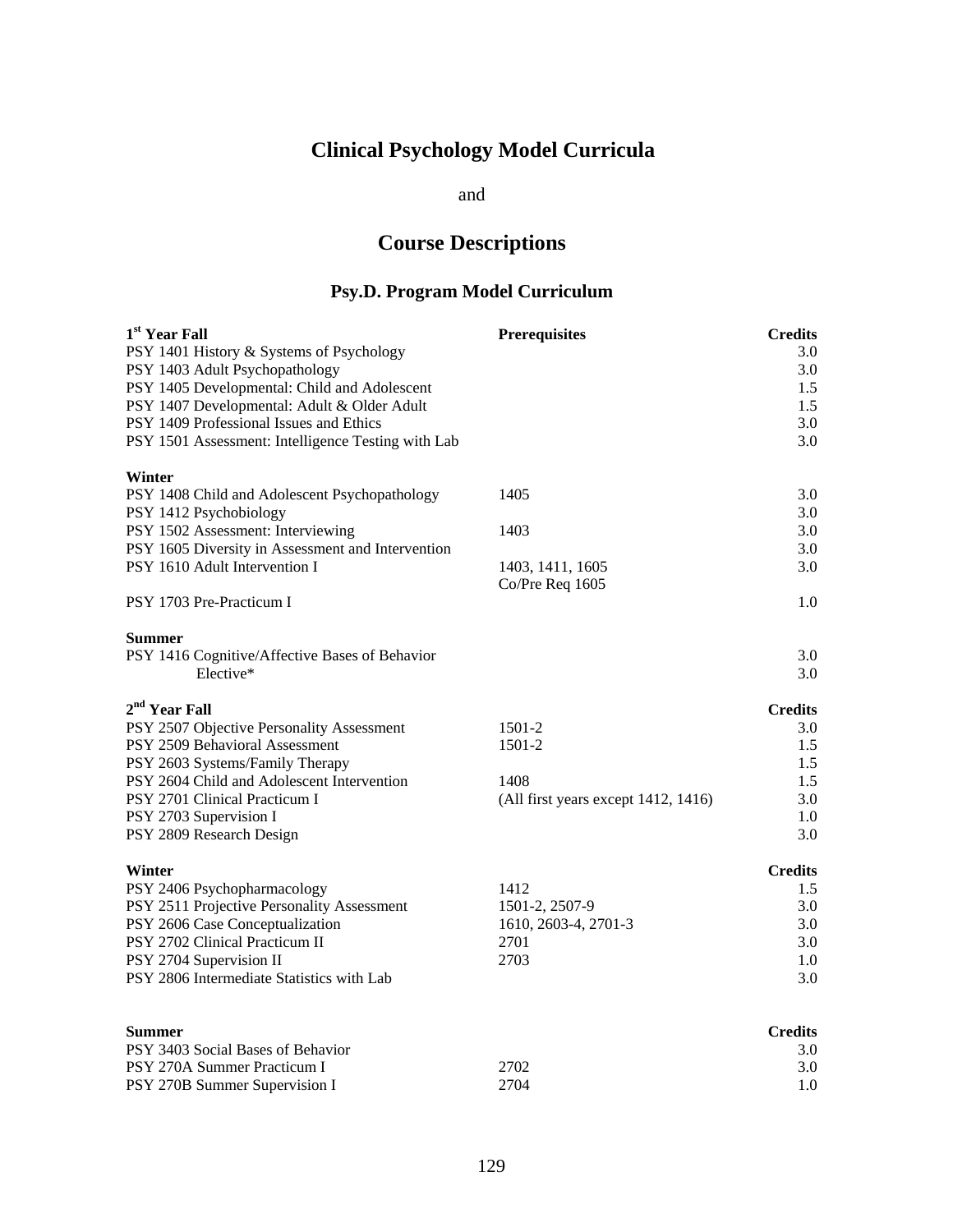| 3rd Year Fall<br>Intervention II**                                                | <b>Credits</b><br>3.0                                             |
|-----------------------------------------------------------------------------------|-------------------------------------------------------------------|
|                                                                                   | 2511<br>3.0                                                       |
| PSY 3501 Integrated Report<br>PSY 3701 Clinical Practicum III                     | 3.0                                                               |
|                                                                                   | 2507-9-11, 2603-4-6, 2702-4<br>Co/Pre Req 3501                    |
| PSY 3703 Supervision III                                                          | 2704<br>1.0                                                       |
| PSY 5890 Directed Study: Research                                                 | 2.0                                                               |
| <b>Winter</b>                                                                     | <b>Credits</b>                                                    |
| PSY 3406 Consultation & Supervision                                               | 3.0                                                               |
| PSY 3702 Clinical Practicum IV                                                    | 3701<br>3.0                                                       |
| PSY 3704 Supervision IV                                                           | 3703<br>1.0                                                       |
| PSY 5890 Directed Study Research                                                  | 2.0                                                               |
| Electives                                                                         | 3.0                                                               |
| <b>Summer</b>                                                                     | <b>Credits</b>                                                    |
| PSY 370A Summer Practicum II                                                      | 3702<br>3.0                                                       |
| PSY 370B Summer Supervision II                                                    | 3704<br>1.0                                                       |
| Elective                                                                          | 3.0                                                               |
| PSY 4499 Advanced Professional Development                                        | 1.0                                                               |
| 4 <sup>th</sup> Year Fall                                                         | <b>Credits</b><br><b>Prerequisites</b>                            |
| <b>Clinical Competency Exam</b>                                                   | All required courses plus 6 credits                               |
| Electives                                                                         | of intervention Electives<br>6.0                                  |
| <b>Winter</b>                                                                     |                                                                   |
| Electives                                                                         | 6.0                                                               |
| 5 <sup>th</sup> Year Fall                                                         | <b>Credits</b>                                                    |
| PSY 5700 Internship<br>(0.5 credits per Fall, Winter, Summer I & II<br>semesters) | All course work including<br>2.0<br>5890:Directed Study: Research |
|                                                                                   | 119<br><b>Total Degree Credits</b>                                |

\* For the 21 credits of electives, students must complete 6 credits of Intervention (46XX) electives and 15 credits in any area. Concentration students may be required to complete additional credits.

\*\* Students may take 3605 Adult Intervention II or 3606 Systems/Family Therapy

#### **Doctor of Psychology Program Course Descriptions**

#### **General Required Courses**

#### **PSY 1401 History & Systems of Psychology (3 credits)**

This course examines the historical progression of ideas central to psychology, the philosophical and empirical roots of those ideas, and their confluence into the predominant systems of the present day. In so doing, it covers the fundamentals of scientific thinking, their bearing on theory development, the relationship between philosophical and empirical thought, and theoretical models of historical and current significance. It also focuses on the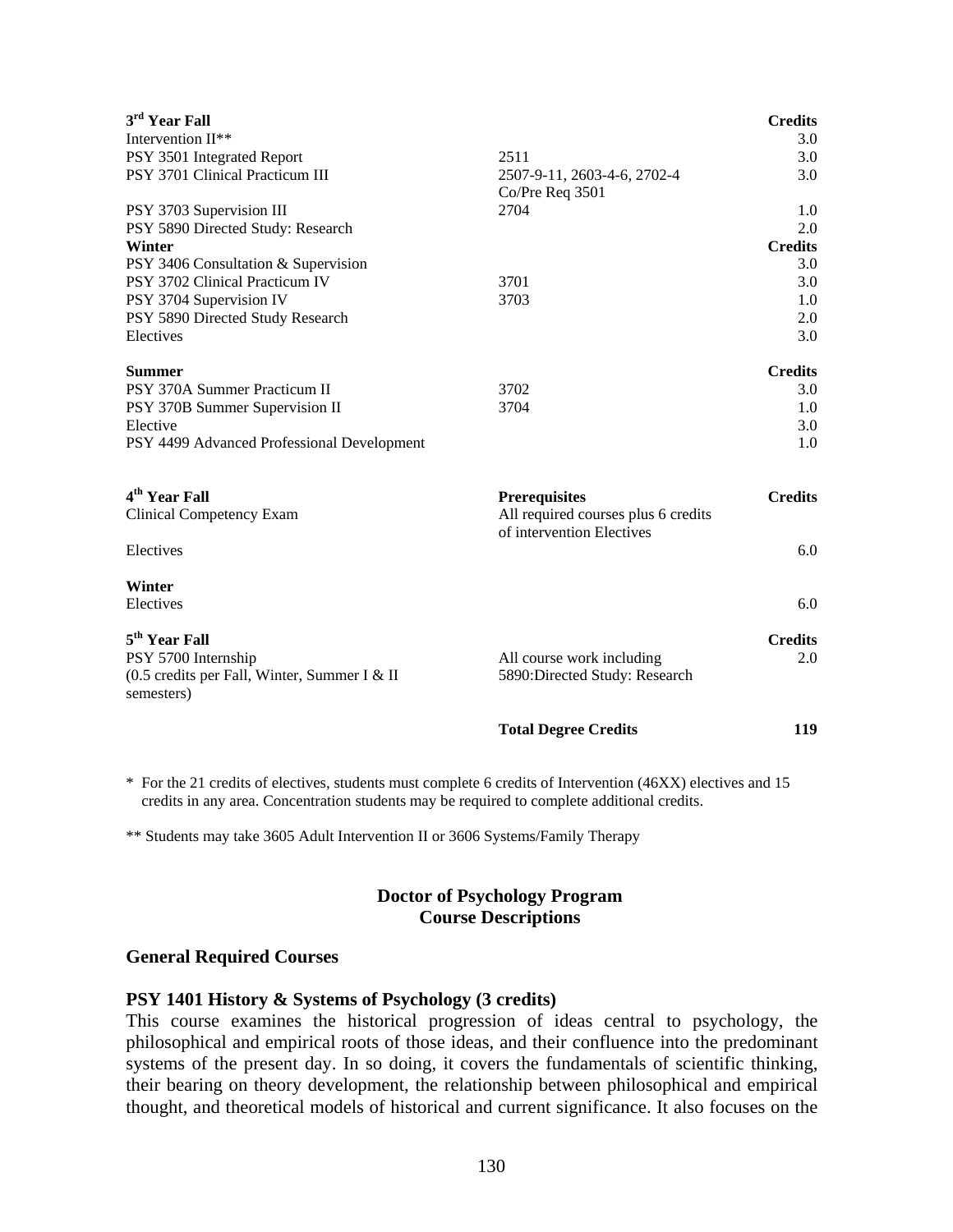dynamic interplay between theoretical constructs and empirically derived knowledge. Particular emphasis is placed on principles used to examine the merits of evidence that supports or disconfirms theory.

### **PSY 1403 Adult Psychopathology (3 credits)**

This course covers descriptive psychopathology and research on the etiology, epidemiology, dynamics and diversity issues of major adult and aged pathologic syndromes. It provides a thorough introduction to *DSM-IV* as a diagnostic tool.

# **PSY 1405 Developmental: Child and Adolescent (1.5 credits)**

This course covers issues in human development that are especially relevant to children and adolescents, beginning with the earliest aspects of development during the prenatal period and ending with the final phase of transition from adolescence to adulthood. In this course will be selected that focus on normal and accelerated developmental progress, as well as factors that threaten to impede normal development.

# **PSY 1407 Developmental: Adult & Older Adult (1.5 credits)**

This course will review developmental theories of aging and personality development in adulthood and later adulthood. Topics will include perceptual, cognitive, personality and social processes of aging.

# **PSY 1408 Child and Adolescent Psychopathology (3 credits)**

This course will provide a comprehensive examination of specific disorders and problematic psychological states during childhood and adolescence. An emphasis will be placed on the description, theoretical conceptualization, and etiology of disorders.

### **PSY 1409 Professional Issues and Ethics (3 credits)**

This course acquaints the student with the extant legal and ethical principles and standards of practice that psychologists have developed for the profession.

### **PSY 1412 Psychobiology (3 credits)**

This course covers theory, research, and applications for the following topics: structure, function, and disorders of the nervous system; physiological mechanisms and disorders in vegetative and intellectual functions; and psychophysiological methods and technology.

### **PSY 1416 Cognitive/Affective Bases of Behavior (3 credits)**

This course examines cognitive and affective processes that affect behavior. Topics include information processing, memory, attachment, unconscious processing, schemata development, bias, self-regulations, and attribution theory. The interface of cognitive and affect will be examined in relation to issues in clinical psychology.

### **PSY 2406 Psychopharmacology (1.5 credits)**

This course covers the basic science, theory, research and clinical applications of psychopharmacology. It promotes the understanding of psychobiological processes in medicated patients and emphasizes the special psychotherapeutic requirements that relate to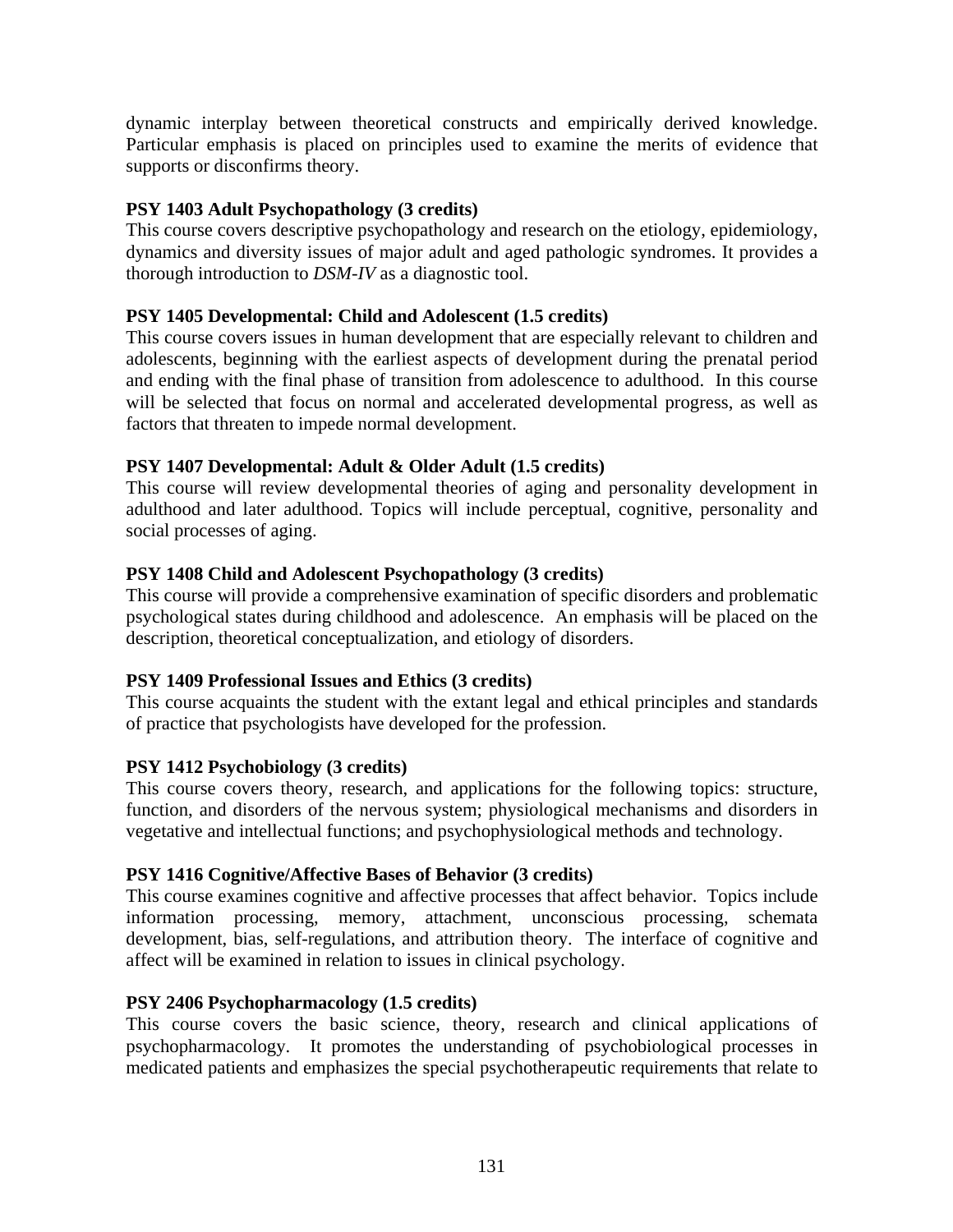the currently prevalent combined therapeutic approach. The clinical issues are illustrated by case presentations and the review of the relevant literature.

#### **PSY 3403 Social Bases of Behavior (3 credits)**

This course studies the social antecedents of human behavior. The main theories of social psychology are examined in relation to clinical psychology.

#### **PSY 3406 Consultation and Supervision (3 credits)**

This course is intended to increase a student's awareness and competencies with ethical issues in therapy. In addition, students' consultation and supervision skills are developed.

#### **PSY 4499 Advanced Professional Development (1 credit)**

To enhance critical thinking, oral and written exposition, and knowledge of career development needed to enter the profession; this course will focus on enhancing internship application effectiveness. Students will be directed in preparing a curriculum vita, conducting self-evaluation of personal and professional roles, developing effective interviewing skills, and synthesizing training, experience, conceptualization models, and philosophy. Students will learn to make application decisions in terms of goodness of fit. Course assignments include the development of written products needed for internship application.

#### **Assessment Required Courses**

#### **PSY 1501 Assessment: Intelligence Testing with Lab (3 credits)**

The administration, interpretation, and communication of results of major intelligence tests is the focus of this course. Emphasis is placed on the many aspects of interpretation and report writing.

### **PSY 1502 Assessment: Interviewing (3 credits)**

This is a basic course on the theoretical and practical aspects of the clinical assessment interview. Emphasis is placed on development of communication skills, rapport building, evaluation strategies, consideration of diagnostic data, cultural and ethnic diversity, the mental status evaluation, and the ability to organize information in written and oral form.

#### **PSY 2507 Objective Personality Assessment (3 credits)**

This course examines theoretical, conceptual, and methodological issues in objective personality assessment. An emphasis will be placed upon objective personality tests such as the MMPI-2, MMPI-A, 16 PF, Millon's MCMI, and others.

#### **PSY 2509 Behavioral Assessment (1.5 credits)**

This course will provide an overview of current strategies and issues in contemporary behavioral assessment. Included will be self-report and monitoring, direct and naturalistic observation of behavior and physiological measurement. Application to a variety of clinical disorders will be addressed and attention directed to collateral factors such as behavioral assets and limitations and environmental supports and restrictions that often have an impact on the client.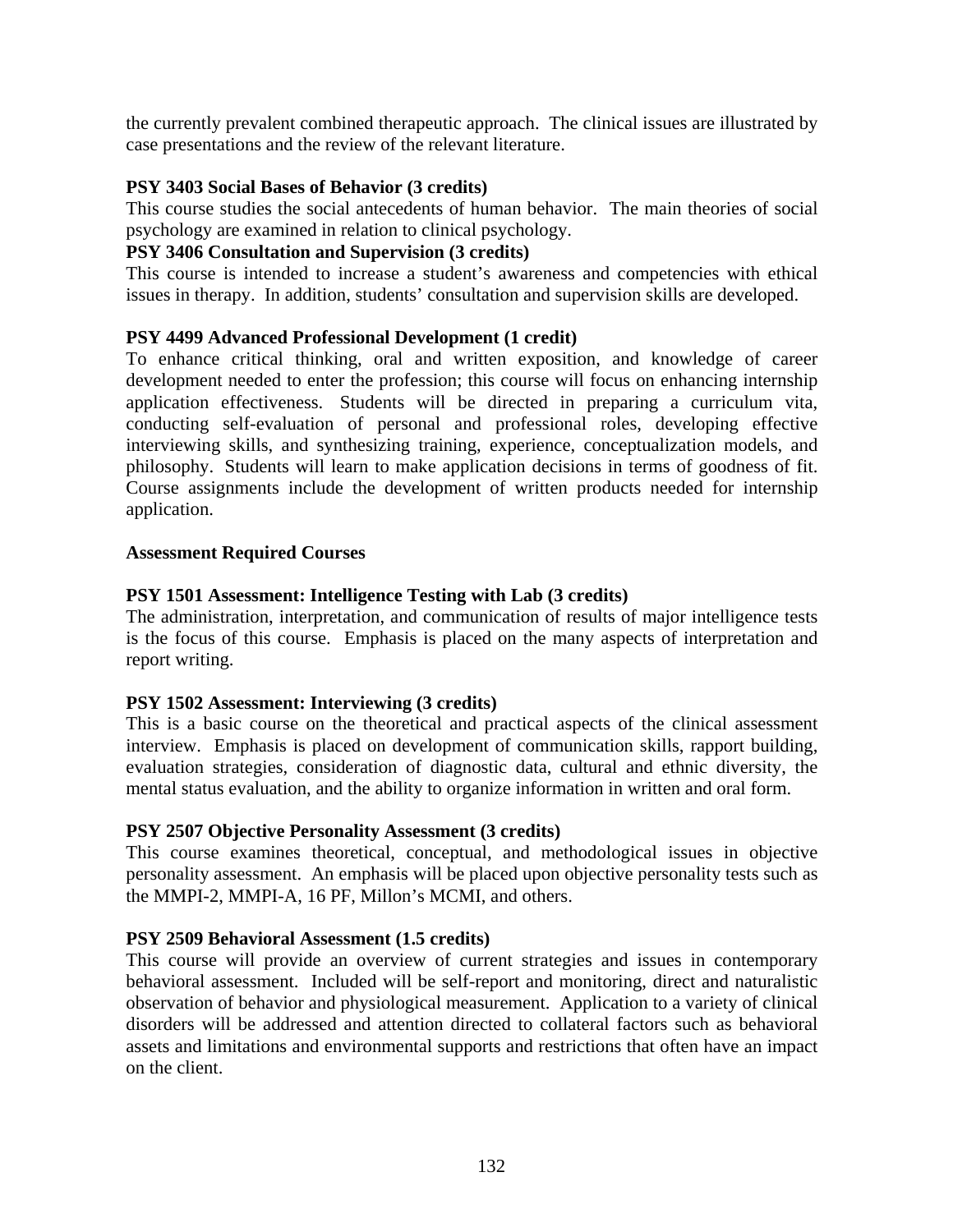#### **PSY 2511 Projective Personality Assessment (3 credits)**

This course will provide an introduction to the theory, administration, scoring and interpretation of the major projective assessment measures including the Rorschach, TAT, sentence completion, and figure drawings. The specific value of the projective measures and associated research findings will be discussed. The student will also receive an introduction to integrating assessment materials for the purpose of writing psychological test reports.

#### **PSY 3501 Integrated Report (3 credits)**

The primary goal of this course is to help the student write a well-integrated and meaningful psychological report. Starting with basic data obtained from a well-balanced battery of tests and other sources, which may include interviews and developmental and social histories, the student is guided through the process of clinical inference, learning to examine and analyze the data, formulate integrative hypotheses, and generate a synthesized, integrated and meaningful psychological report.

#### **Intervention Required Courses**

#### **PSY 1605 Diversity in Assessment and Intervention (3 credits)**

This course covers diversity issues and their implications for assessment and intervention. Specifically, it considers the psychological impact of gender, race, ethnicity, culture, religious preference, socioeconomic status, sexual orientation, and able-bodiedness. It includes exploration of common stereotypes and their impact on therapy. This course also includes an examination of innovative assessment methods for clients of diverse backgrounds.

#### **PSY 1610 Adult Intervention I (3 credits)**

This course covers primary approaches to treating adult clinical problems, with emphasis on treating adult Axis I disorders. Interventions with strong empirical and theoretical support are emphasized; relationship factors are also addressed. Development of treatment interventions based on a wide range of conceptual models is highlighted.

#### **PSY 2603 Systems/Family Therapy (1.5 credits)**

This course will cover systems theory with emphasis on applications to marital and family therapy. General systems theory, and conceptualizations from such schools as the Bowenian, Structural, and Strategic will be considered.

#### **PSY 2604 Child and Adolescent Intervention (1.5 credits)**

This course covers current intervention strategies for children and adolescents. Application of theory, methods, and current research in this area will be reviewed.

#### **PSY 2606 Case Conceptualization (3 credits)**

This course addresses the processes of conceptualizing case material from diverse theoretical models and translating these conceptualizations into effective treatment strategies. Video- and/or audiotaped clinical interviews, and written and/or orally presented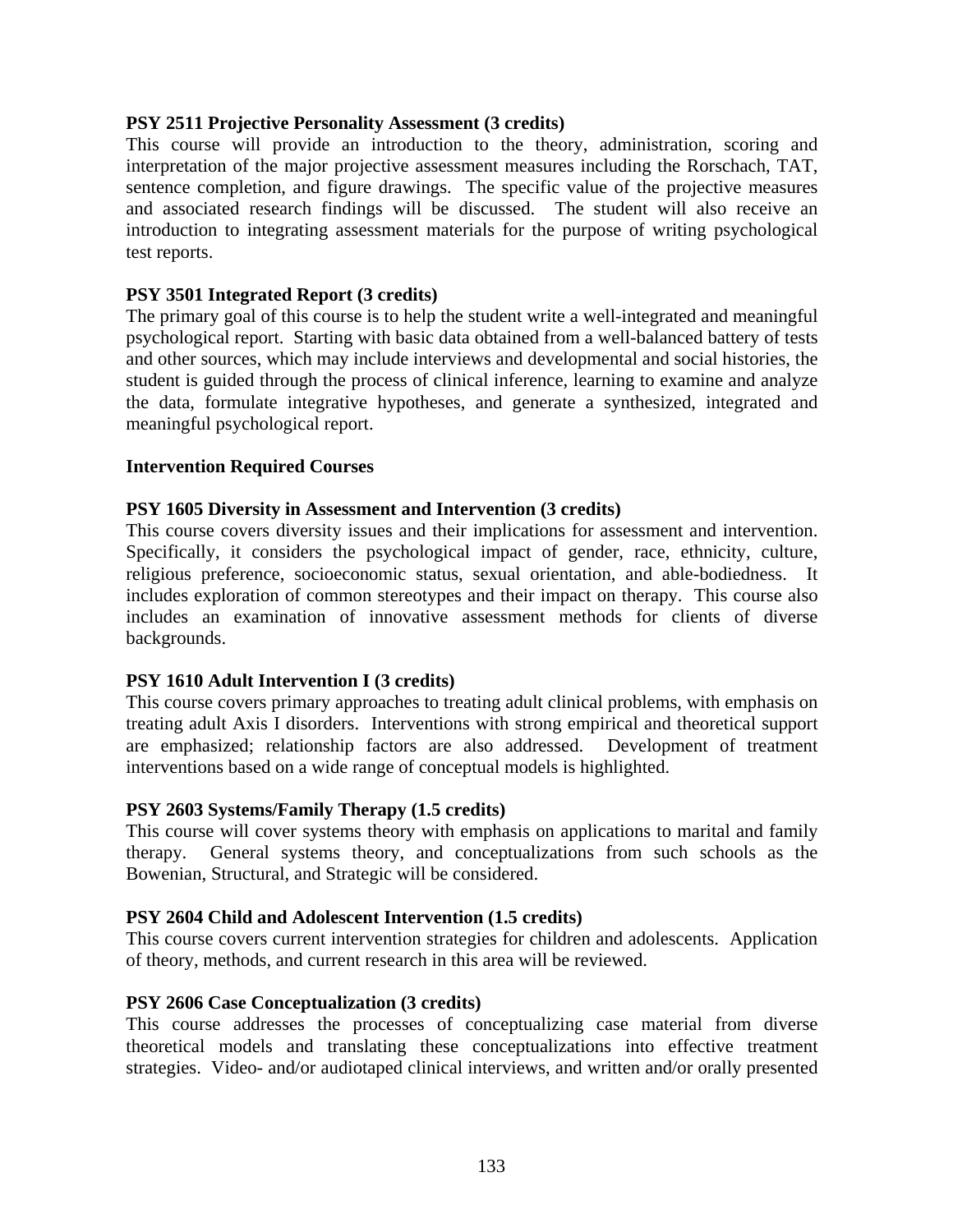case histories are used in class to demonstrate and provide practice in case conceptualization skills.

## **PSY 3605 Adult Intervention II (3 credits)**

This course covers primary approaches to treating Axis II disorders in adults. Problems covered include narcissistic, borderline, antisocial, and dependent personality disorders. Interventions with solid empirical and theoretical support are highlighted.

## **PSY 3606 Systems/Family Therapy II (3 credits)**

This course will explore family-of-origin issues and multigenerational processes as well as their influences on couples' relationships. Students will learn to apply family methods to specific problem areas such as divorce, parenting, chronic illness, phobias, suicide, etc.

### **Practicum and Internship Required Courses**

# **PSY 1703 Pre-Practicum I (1 credit)**

This course will expose students to a variety of client populations and will provide some introductory experiences in a therapeutic context. The course is designed to allow students an opportunity to observe clinical psychology in practice prior to their being required to assume an active therapeutic role.

### **PSY 2701 Clinical Practicum I (3 credits)**

The student is required to spend a minimum of 10 hours per week for 12 months at a selected agency(s). In this course the student is to acquire competency in the areas of interview and assessment, psychological testing, and psychotherapy.

### **PSY 2702 Clinical Practicum II (3 credits)**

See description for PSY 2701 Clinical Practicum I.

# **PSY 270A Summer Clinical Practicum (3 credits)**

See description for PSY 2701 Clinical Practicum I.

### **PSY 2703 Supervision I (1 credit)**

The student is required to spend approximately one hour face-to-face with a faculty member in an individual or small group format. The student is expected to present case material and be prepared to discuss cases each week. Tapes of therapy sessions may be required. If supervision is provided in a group format, the time is adjusted to account for the multiple members of the supervision group. For instance, when two students receive 90 minutes of supervision in a group per week, that would constitute the equivalent of 45 minutes of individual supervision per week.

**PSY 2704 Supervision II (1 credit)** See description for PSY 2703 Supervision I.

**PSY 270B Summer Clinical Supervision (1 credit)** See description for PSY 2703 Supervision I.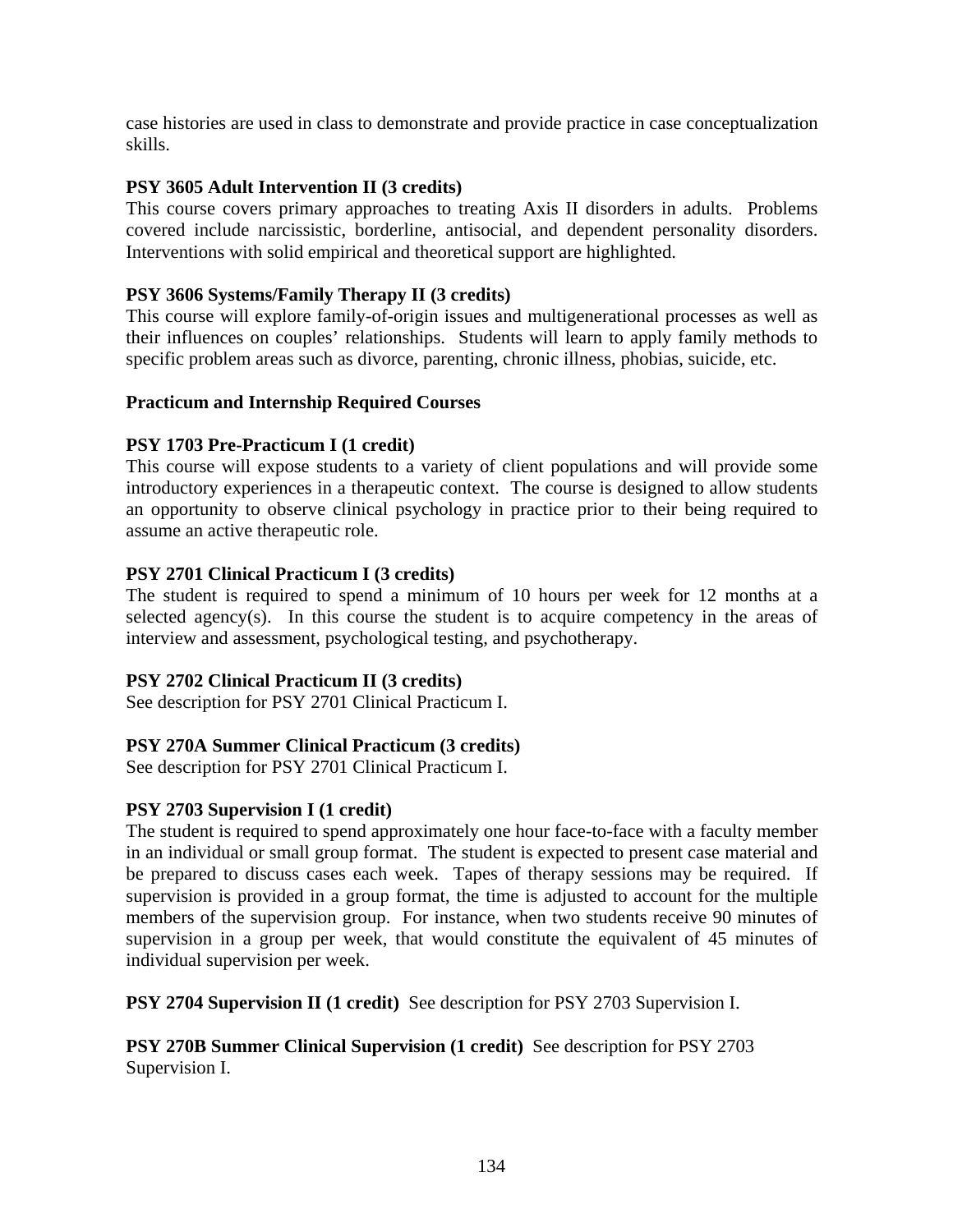#### **PSY 3701 Clinical Practicum III (3 credits)**

The student is required to spend a minimum of 15 hours per week for 12 months at a selected agency(s).

#### **PSY 3702 Clinical Practicum IV (3 credits)** See description for PSY 3701 Clinical Practicum III.

**PSY 370A Summer Clinical Practicum (3 credits)** See description for PSY 3701 Clinical Practicum III.

**PSY 3703 Supervision III (1 credit)** See description for PSY 2704 Supervision II.

**PSY 3704 Supervision IV (1 credit)** See description for PSY 3703 Supervision III.

**PSY 370B Summer Clinical Supervision (1 credit)** See description for PSY 3703 Supervision III.

#### **PSY 5700 Internship (2 credits)**

The student is required to complete an internship, covering a 50-week period of 2,000 hours. The internship site must be accredited by the American Psychological Association or be a member of the Association of Psychology Internship Centers.

#### **Methodology, Research, and Dissertation Required Courses**

#### **PSY 2806 Intermediate Statistics with Lab (3 credits)**

This course covers basic inferential and descriptive statistics to proficiency. Multivariate statistics is taught from a consumer perspective. A computer lab is included.

#### **PSY 2809 Research Design (3 credits)**

The focus of this course is research methodology and scientific thinking. It covers basic experimental designs (between and within groups), single subject experiments, group experimental designs, non-experimental designs (correlational research, case studies, metaanalyses), and program evaluation. Validity issues in research (internal and external) and research ethics are emphasized throughout.

#### **PSY 5890 Directed Study: Research (4 credits)**

The Directed Study: Research will be under the direction of one faculty member. Upon enrollment, the student will submit a prospectus to the Office of Academic Affairs, describing the planned study. Content of the study can be an empirical study, part of a larger study, a critical literature review, case study, or other professional activity/product. A scholarly paper will be required as a final product, submitted by the student to the supervising faculty member. In order for a student to be eligible to apply for an internship placement, a signed and dated Research Completion Form with a copy of the Abstract and a complete copy of the directed study must be submitted to the Office of Academic Affairs no later than the last day of Summer Session I.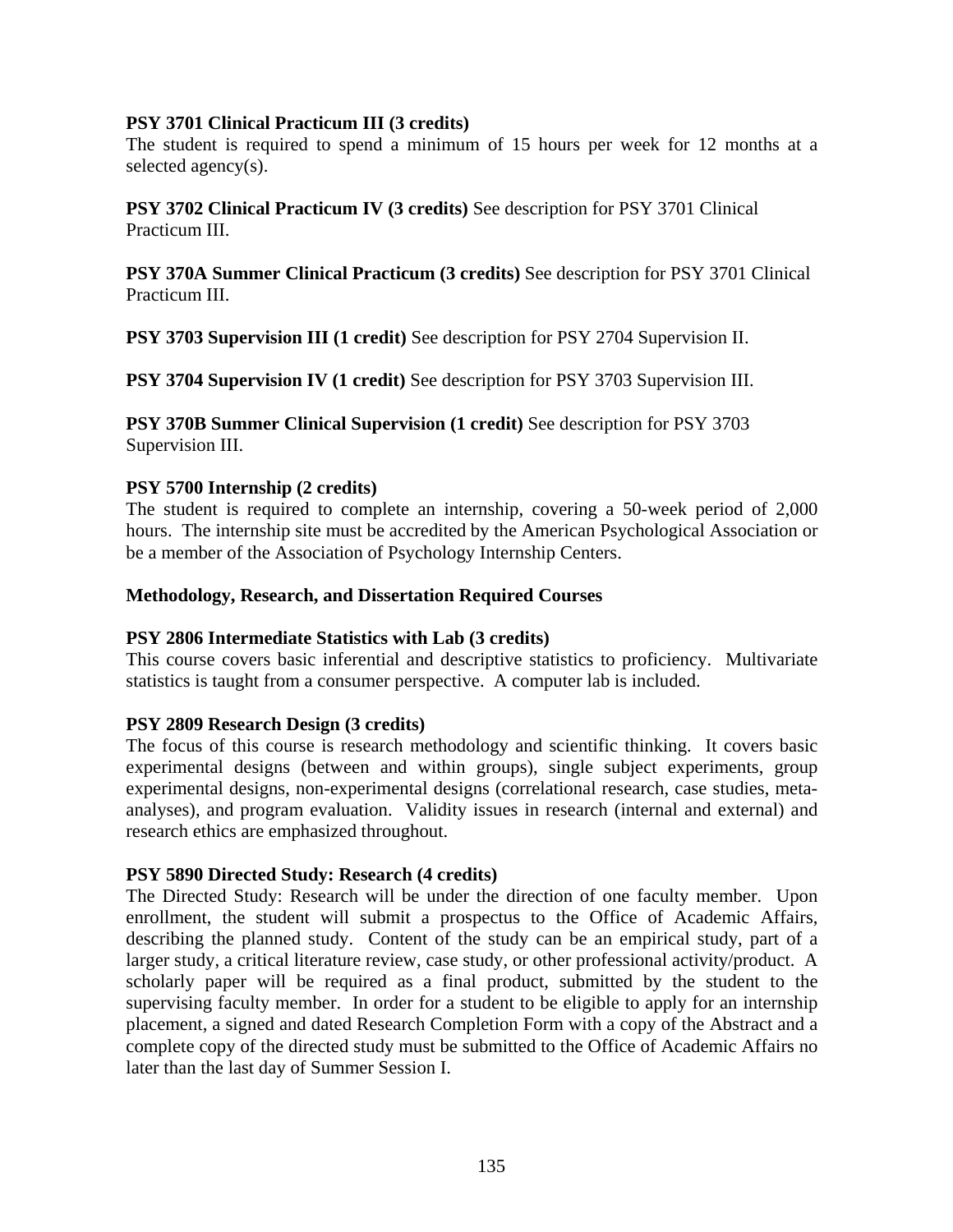#### **General Elective Courses**

#### **PSY 4401 Clinical Neuropsychology (3 credits)**

The study of the relationship between brain function and behavior. Major topics include: anatomy and physiology of the human brain, behavioral functions associated with the cerebral hemispheres and lobes, neurobehavioral presentations of common neurologic and psychiatric conditions, administration and interpretation of major neuropsychological test batteries, and diagnostic examination for brain dysfunction.

#### **PSY 4405 Clinical Neuroanatomy (3 credits)**

The understanding of the anatomical organization of the human nervous system is an important skill for a student of clinical neuropsychology. In this course the focus will be on those aspects of neuroanatomy that will aid in neuropsychological assessment and research. Topics will include the development, structure, and function of the human nervous system, neuroanatomical correlates of behavior, and the anatomical substrates of neuropathology.

#### **PSY 406 Behavioral Neuropathology (3 credits)**

This course is designed to provide an introduction to neuropathology. The understanding of the major diseases and disorders of the human nervous system is an important skill for a student of clinical neuropsychology. In this course the focus will be on those aspects of neuropathology that will aid in neuropsychological assessment and research. Topics will include the development of structural and chemical dysfunction of the human nervous system, neuroanatomical correlates of dysfunction, and the anatomical substrates of neuropathology.

#### **PSY 4409 Pediatric Psychology (3 credits)**

The purpose of this course is to provide the student with a comprehensive overview of the field of pediatric psychology. Students will be taught the various roles of a pediatric psychologist functioning wthin the medical environment and the interface between psychological and medical services and systems. Also, a significant proportion of the course will address the assessment and treatment of children who have psychological and adjustment difficulties due to a chronic, acute, and/or genetic medical diagnosis, and the relevant medical intervention.

### **PSY 4410 Psychology in Fiction (3 credits)**

This course is about psychology, i.e., human experience, as told by fiction writers. By studying selected works, portions of truth about human behavior are sampled. Class discussions focus on this truth. Students are helped to experience vicariously different portions of the human condition, become more empathic with people whose experiences are different from their own, refine skills of observing and influencing behavior, and internalize values significance in our work as therapists.

#### **PSY 4414 Behavioral Principles of Learning (3 credits)**

This course provides a comprehensive review of the psychological principles of learning derived from experimental research and validated by applied experimental/empirical studies. General topics include the nature of learning, behavior without learning, learning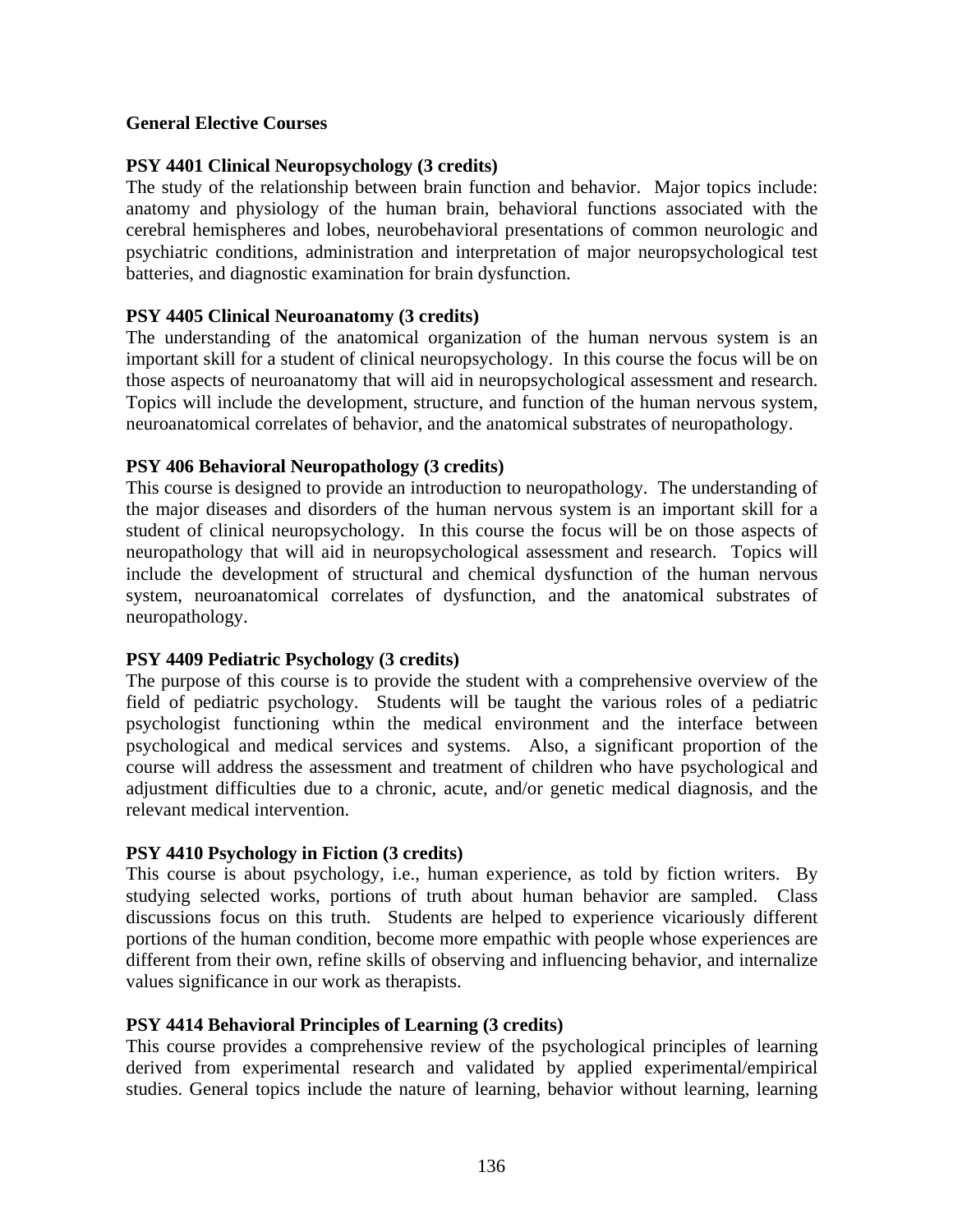without words, and learning with words. Specific topics covered include types of behavior, motivational influences on behavior, respondent behavior and conditioning, operant behavior and conditioning, stimulus control, schedule influences on behavior, observational learning, verbal behavior and rule-governed behavior, and behavioral accounts of language and cognition. The course is designed to give students a good grounding for assessment and intervention courses with a behavioral orientation.

#### **PSY 4418 Forensic Psychology: Criminal Law (3 credits)**

This course will cover topics dealing with the interaction of psychology and criminal law. Topics to be covered include: insanity, competency to stand trial, clinical assessment of dangerousness, delinquency, and the evaluation of malingering.

#### **PSY 4419 Forensic Psychology: Family Law (3 credits)**

Basic principles in concepts of forensic psychology; the relationship between juvenile and family law and the scientific study of human behavior. Emphasis will also be given to areas of child physical and sexual abuse and domestic violence. There will be a critical review of pertinent literature. Special attention will be on the legal-ethical issues in evaluation, treatment, and research in family and juvenile law.

#### **PSY 4420 Police Psychology (3 credits)**

Police psychology is an emergent specialty area in professional psychology. The role of a police psychologist is complex. This course is designed to provide didactic training for consultation within law enforcement. Specific topical areas will include: consultant vs. inhouse staff, pre-employment assessment, fitness-for-duty evaluation, critical incident stress debriefing, hostage negotiation, and psychological profiling.

#### **PSY 4421 Skills in Clinical Supervision and Consultation (3 credits)**

This course surveys the recent work on supervision and the supervisory process. Theoretical models of supervision (including the developmental models), issues of gender and diversity, countertransference, and parallel process are viewed from a current literature standpoint. The development and role of the supervisor in supervision is highlighted. Other factors affecting the supervisory experience including the selection of patients to present, the choice of supervisor, ethical and legal issues, and reporting are also discussed. Current convergent and divergent views are then summarized. The role of the psychologist as consultant will also be addressed.

#### **PSY 4424 The Business of Psychology (3 credits)**

This course will introduce students to the business of psychology. Issues related to private practice, employment, program development, and implementation will be presented. Specific topics will include: developing a private practice, surviving in a changing marketplace, establishing fees, coding and reimbursement, negotiating employment contracts, and development and implementation of psychological service units.

#### **PSY 4432 Concepts and Issues in Substance Abuse (3 credits)**

This course provides a foundation for understanding clinical efforts aimed at the prevention and treatment of substance use problems. It examines major perspectives on the nature and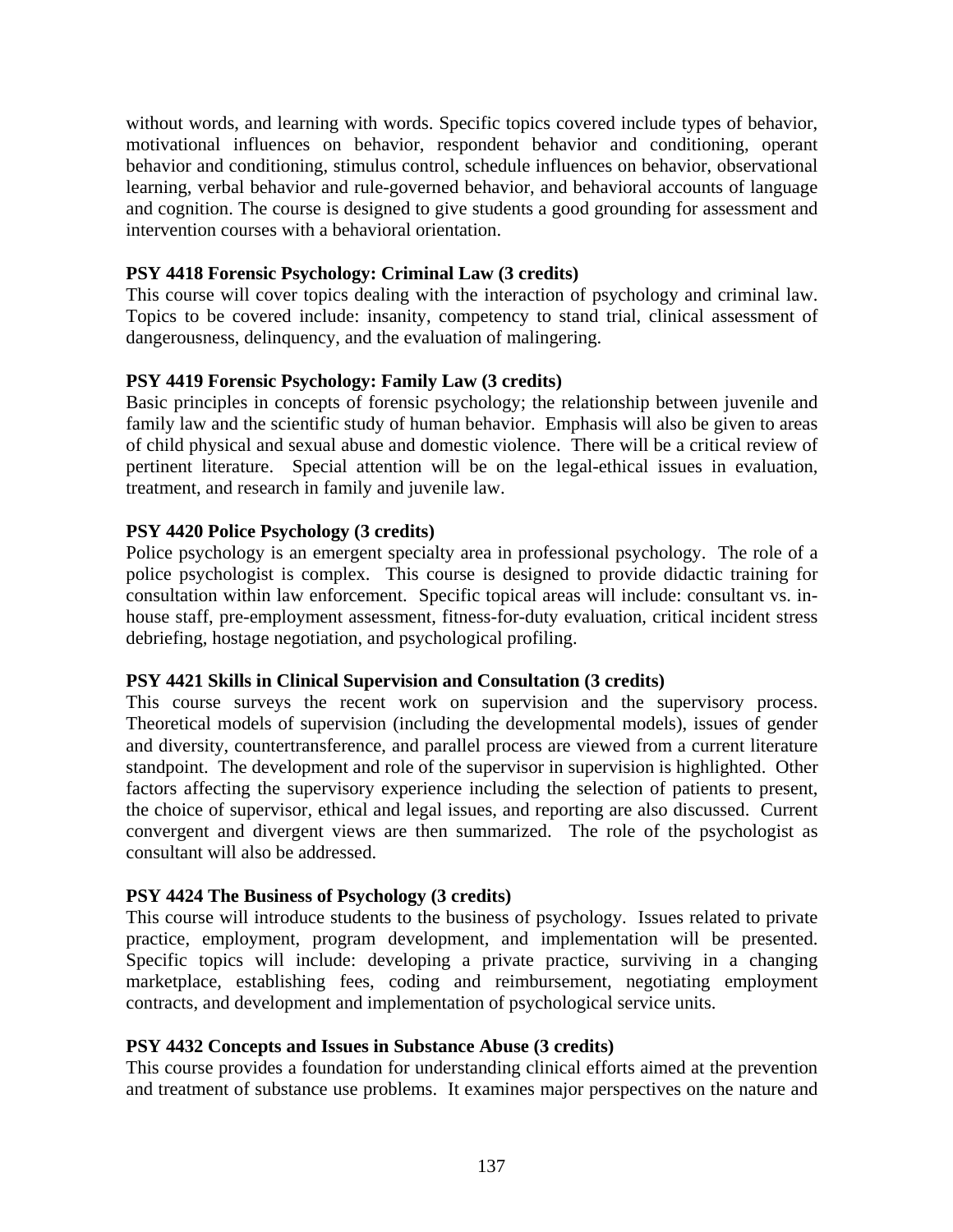etiology of substance use problems, and how those perspectives translate into social actions and clinical practices. Explanations of substance use and abuse are presented as exemplifying lay and scientific views of abnormal behavior.

#### **PSY 4435 The Teaching of Psychology (1 credit)**

This seminar will focus on the theoretical and practical aspects of teaching undergraduate and graduate psychology. Examination of models of course construction, teaching pedagogy, and assessment of learning will be explored. Students will create an individual philosophy of teaching with a focus on identity development, both as a psychologist and educator. Didactic training will be complemented by experiential opportunities for teaching in a variety of formats.

#### **PSY 4438 The Psychology of Aging (3 credits)**

This course is designed to give an overview of older adulthood as it related to normal aging processes, mental health status and needs, assessment, and treatment delivery. biopsychosocial perspective will be undertaken, with focus on the concomitant factors that may bear on the older adult's level of functioning in various domains (e.g., cognitive, emotional, social, physical). Areas presented will include developmental theories of aging, normal versus abnormal aging, physical/biological status, social functioning, independence and institutionalization, cognition and dementia, psychopathology, assessment and therapeutic approaches, ethics and end-of-life issues, and systems and care delivery settings.

#### **PSY 4441 Object Relations Theories (3 credits)**

The primary objectives of this course is to trace back the origin and subsequent development from the work of Freud through the growth of both British and American object relations theorists.

#### **PSY 4449 Introduction to Forensic Psychology (3 credits)**

This is a survey course designed to provide students with a knowledge of psychology that can be used to provide assistance in the law. It will deal with both practical and research applications in clinical and social-cognitive psychology. Some topics will include admissibility of psychologists in the courts to provide expert witness testimony; assessment of various mental states to meet legal requirements for competency; insanity; abuse syndromes and other psychological harm; ethical guidelines for forensic psychologists; working with police and others in the criminal justice system; and child custody and dependency issues. The legal system will be reviewed, as will the ability to conduct legal research.

#### **PSY 4450 Forensic Psychology: Special Issues (3 credits)**

This course covers current special issues through the study of various cases in the particular area of psychology and the law. Each year that the course is offered, the topics and cases chosen for study may change depending on what is current in the courts, in psychology, and in the news.

### **PSY 4460 Basic Anatomy and Pathophysiology (3 credits)**

This course is designed for students of clinical health psychology to gain a physiologic understanding of disease processes. Cellular physiology, neuro-pathology, immunology,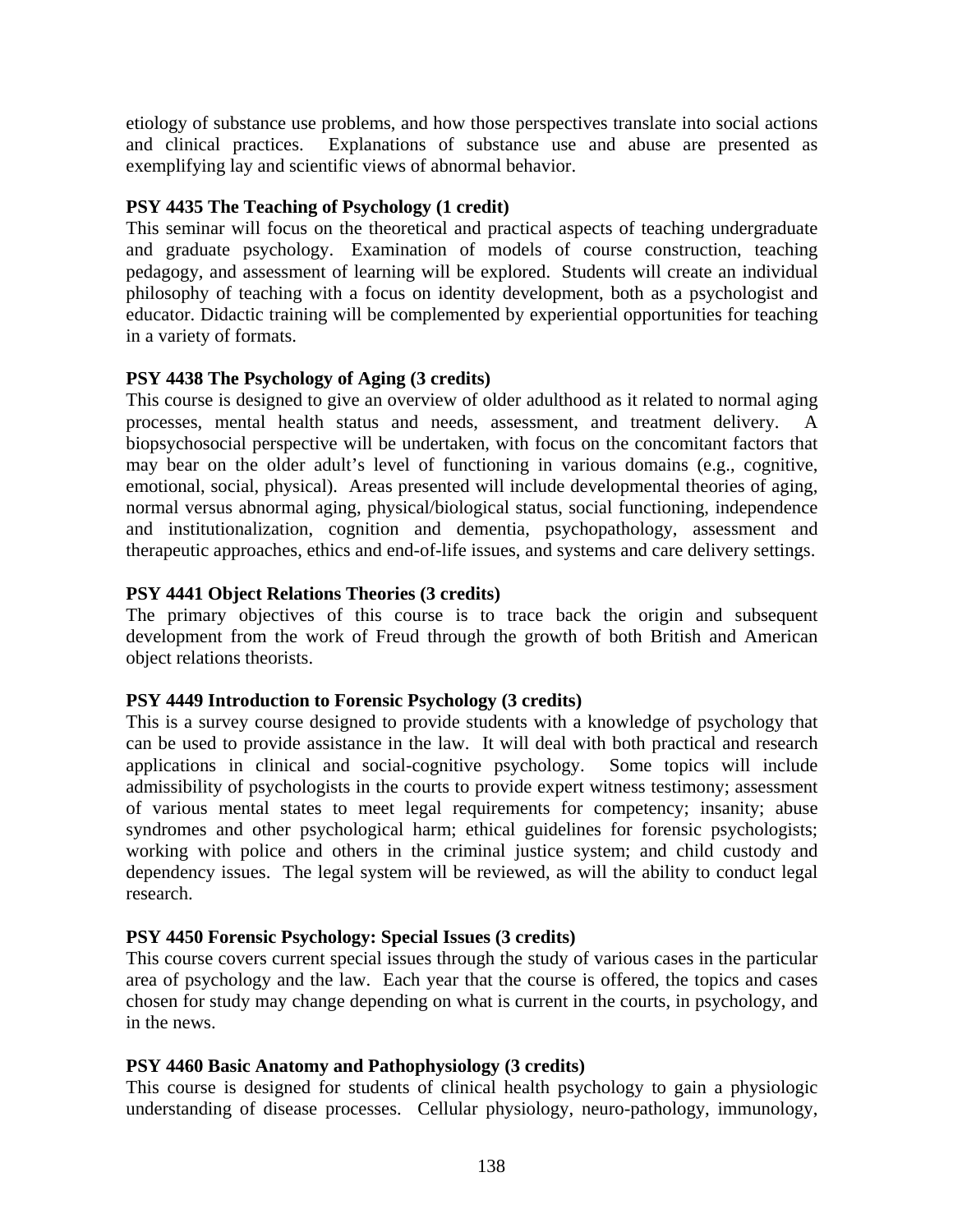cardiovascular, respiratory, gastrointestinal, musculo-skeletal, and endocrine physiology as well as pertinent disorders in each area will be studied.

## **PSY 4481 Community Psychology with the Seriously Mentally Ill (3 credits)**

This course covers a variety of topics relevant to psychologists specializing in long term mental illness. The focus will be on developing skills in areas including qualitative research, supervision, consultation, administration, advocacy and public policy, program development, grant writing and teaching/workshop planning. Guest speakers, field trips and clinical exercises will augment class lectures.

## **PSY 4482 Consultative Psychopharmacology (3 credits)**

This course in advanced psychopharmacology emphasizes the selection and coordination of appropriate pharmacological treatments for specific psychological disorders. It focuses on the consultation function of psychologists with non-psychiatric medical personnel.

## **PSY 4491 Consultation and Supervision: Medical Rounds (3 credits)**

This course is designed to introduce students to professional and ethical issues in the field of Clinical Health Psychology. The course includes a field-based experience intended to provide students with an opportunity to participate in interdisciplinary rounds in medical settings. The field-based aspect of the course will require that the students spend approximately 20 hours observing medical rounds. Classroom-based work will focus on practical, professional, and ethical issues specifically related to the practice of health psychology. Relevant issues arising in the field-based experience will also be discussed in class.

## **PSY 4501 Advanced Clinical Neuropsychology (3 credits)**

Intensive study of specialized methods of neuropsychological assessment as they apply to the recognition of central nervous system disorders. Examination results are presented and discussed in a case conference format. Topics include: administration and interpretation of the Luria-Nebraska Neuropsychological Battery, selection and interpretation of flexible batteries, functional systems of the brain, and profession issues.

## **PSY 4503 MMPI (3 credits)**

The MMPI, MMPI-2, and MMPI-A are the most widely used clinical instruments, and the most widely used personality test. More than 15,000 research studies have been published using the test, and 1,000 specialized research scales have been developed. The course is intended to help the advanced student become more familiar with clinical interpretation of the MMPIs. We will also examine its various forms and the utility of specialized scales. In addition, we will explore its usefulness in conjunction with other instruments, such as the MCMI.

## **PSY 4515 Child and Adolescent Neuropsychological Assessment (3 credits)**

This course is designed to provide an introduction to developmental neuroanatomy, and developmental neuropsychological research and theory in the neuropsychological assessment of children. Cases of acute brain trauma, chronic brain injury, communicative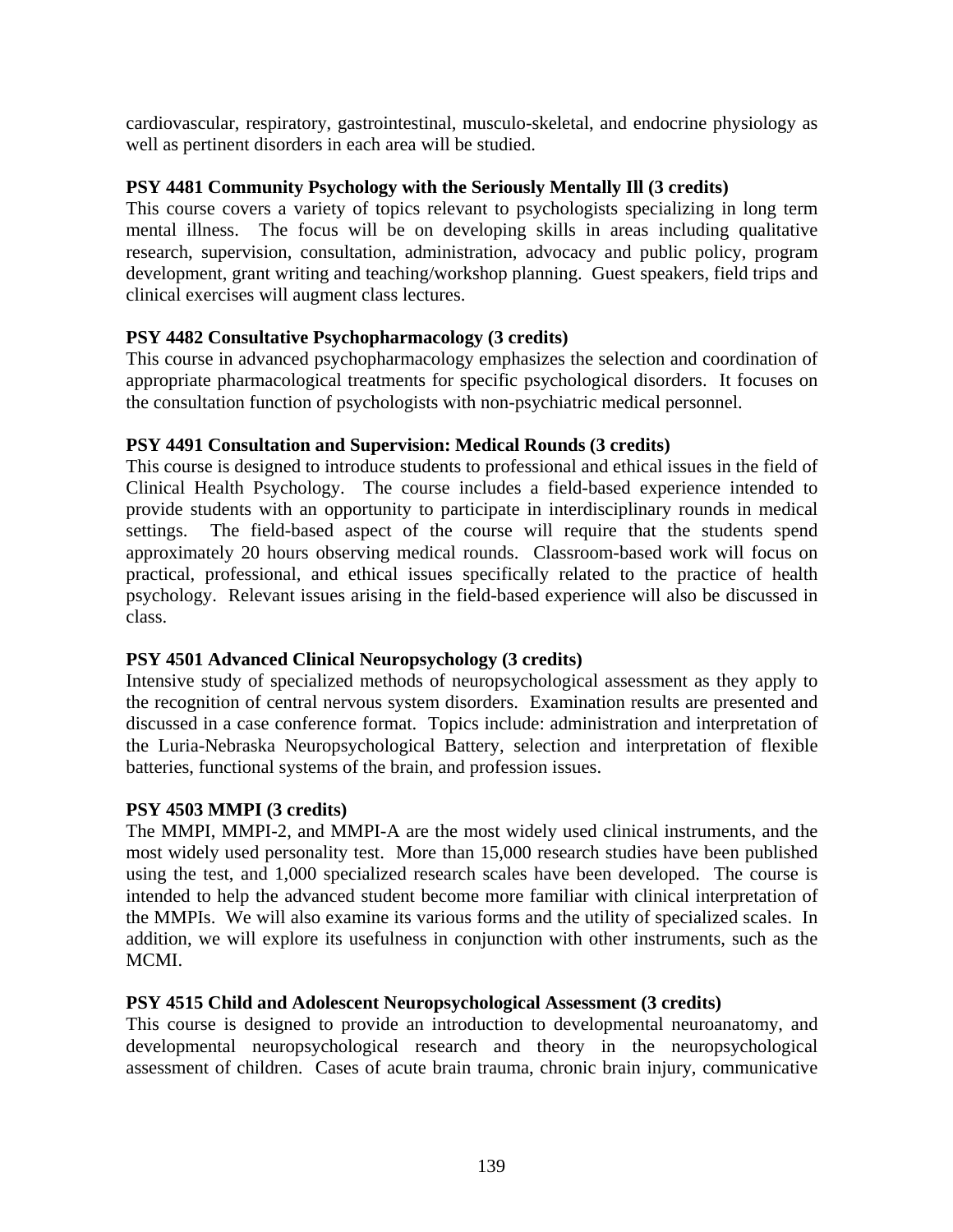disorders, learning disabilities, brain disease, sensory-motor handicaps, and seizure disorders will be presented to demonstrate the behavioral effects of these conditions.

## **PSY 4517 Neuropsychology Case Analysis (3 credits)**

This course will cover the interpretation of batteries of neuropsychological tests that reflect classic conditions such as open and closed-head trauma, stroke, dementia, tumor, anoxia, carbon monoxide poisoning, Parkinson's disease, and other common conditions seen in adult acute hospital settings. The class will involve analysis of cases presented in the literature, as well as cases presented by the students.

## **PSY 4520 Child Sexual Abuse Assessment (3 credits)**

The purpose of this course is to provide the student with state-of-the-art knowledge and the tools necessary to properly assess the validity of allegations of CSA, and to assess the psychological impact of CSA on known victims.

## **PSY 4525 Assessment of Culturally Diverse Clients (3 credits)**

This course involves a critical review of traditional assessment methods and instruments when used to measure the intelligence and aptitudes of those persons who differ markedly from the social and cultural norms. It will demonstrate the counterproductive pitfalls in the application of such techniques when used to label ethnic minorities and underprivileged clients. Students will learn to use and apply alternative methods. The theoretical and practical innovations of dynamic assessment will be analyzed.

## **PSY 4526 Learning Potential Assessment and Instruction (3 credits)**

This course will include specific training in the concepts and application of Feuerstein's methods for assessing potential in culturally different clients and students and in enhancing their learning by means of remedial programs of instrumental enrichment.

## **PSY 4550 Analytic Approaches to Assessment (3 credits)**

Frequently used projective tests from the test battery (Rorschach, TAT, SC, Bender, and DAP) will be examined from a psychoanalytic viewpoint. Test protocols will be reviewed and analyzed with similar content from different tests pointed out. How to structure will be accentuated. Report writing stressing the principal conflict, and showing how conceptualization of a case begins with the patient's initial response and builds from this impression, reinforcing or offering new ideas, will be demonstrated. The work of a number of outstanding authors will be examined from a conflict/defense orientation. Organization, synthesization and integration of material will be highlighted.

## **PSY 4560 Forensic Assessment (3 credits)**

This course is designed to teach the basic principles and concepts of forensic psychology as it relates to assessment. Students will be instructed in the basic areas of forensic assessment, including how to approach a forensic assessment case, ethical guidelines associated with forensic assessment, how to prepare a forensic assessment report, and how to testify as an expert witness. The class will focus on a variety of general psychological tests used in forensic assessment, such as the MMPI-2, MCMI-III, Wechsler Scales, and Rorschach. In addition, the use of these tests in particular forensic contexts, such as the MMPI-2 in child custody cases and the Wechsler Scales in criminal competency cases, will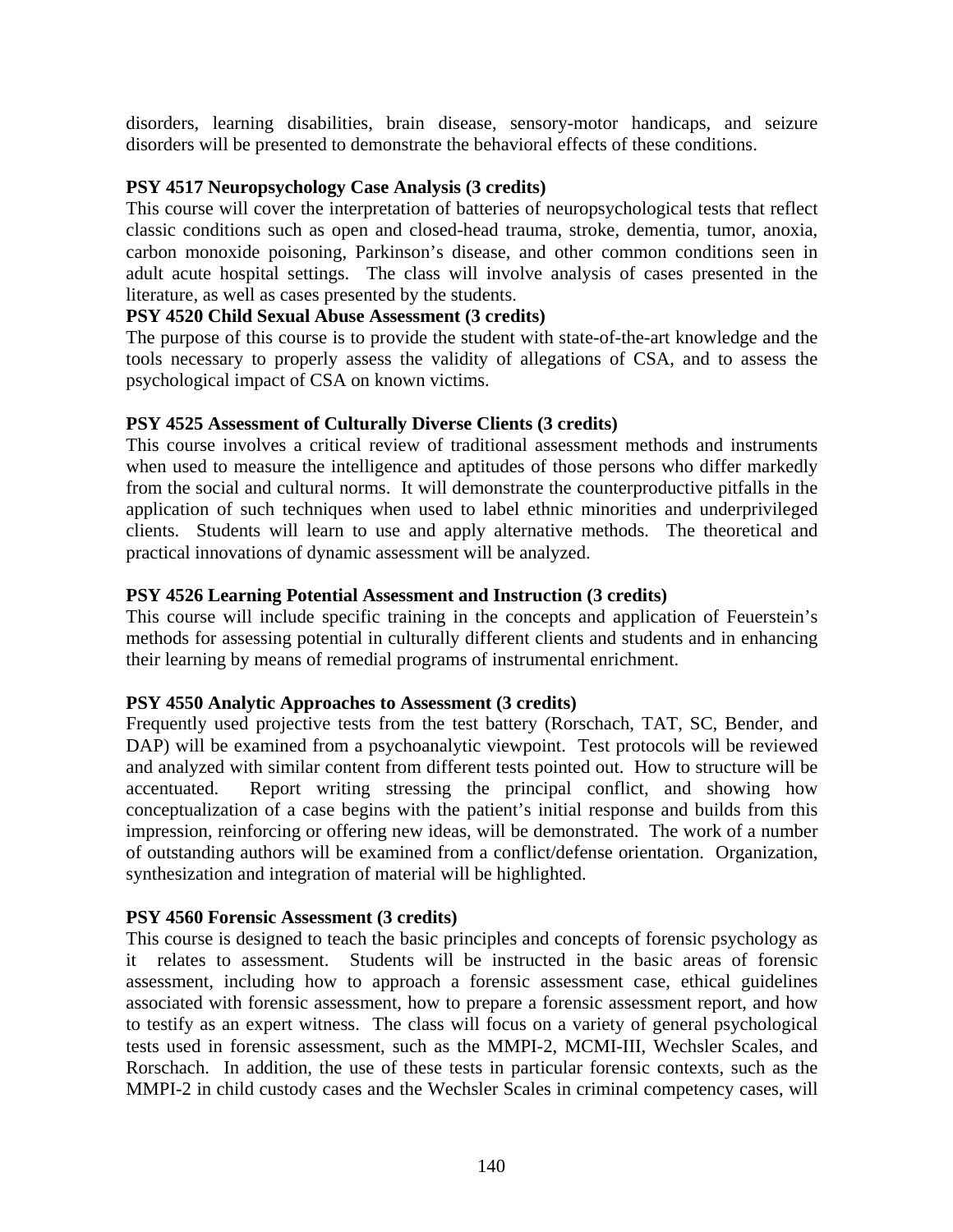be discussed. Finally, specialized tests that can be used in forensic evaluations, such as the Trauma Symptom Inventory (TSI), Parenting Stress Index (PSI), and the Hare Psychopathy Checklist-Revised (PCL-R) will be covered.

### **PSY4565 International Psychology (3 credits)**

This course examines a variety of contemporary psychological topics in International psychology. Students evaluate mainstream as well as alternative theoretical, methodological, and applied approaches that are relevant to the study and practice of psychology within a global context. Clinical issues are reviewed with regard to trans nationally conceptions of etiology and treatment of mental health problems.

#### **Intervention Elective Courses**

## **PSY 4603 Play Therapy (3 credits)**

The purpose of this course is to delineate the various theoretical and practical approaches to play therapy. Conducted in a seminar fashion, class sessions will involve the discussion and instruction of theory, methods of intervention, and the special therapy issues. Additionally, an applied clinical approach will also be emphasized via student play therapy case presentations.

### **PSY 4607 Group Theory and Processes (3 credits)**

Group process provides an introduction to the theories and research pertaining to small group behavior. Experiencing group dynamics first hand and processing these experiences provide opportunities to become familiar with factors which influence behavior in small groups.

#### **PSY 4608 Advanced Group Theory and Processes (3 credits)**

This course continues the student's training and experience in group psychotherapy. It is primarily focused on group-leader facilitation, empathy, sensitivity, lessening of prejudicial judgment as it relates to the many hues of human experience and behavior, and anxiety reduction with multiple-client interactions. A paper is required summarizing what was learned about group process and being a group member and leader.

#### **PSY 4610 Human Sexuality and Sex Therapy (3 credits)**

Addresses topics in the area of human sexuality and sexual functioning from several perspectives, such as historical, biological, psychosocial, behavioral and clinical intervention. Various approaches to conducting sex therapy will be presented as well.

#### **PSY 4612 Therapy with HIV/AIDS Patients (3 credits)**

The objective of this course is to have students become thoroughly familiar with psychosocial, medical, and legal aspects of HIV, as well as to examine their own feelings as therapists dealing with people infected with HIV.

#### **PSY 4614 Interventions in Depression (3 credits)**

This course will cover the assessment, diagnosis, and treatment of mood disorders. Available literature on treatment outcome studies will be reviewed. The course will focus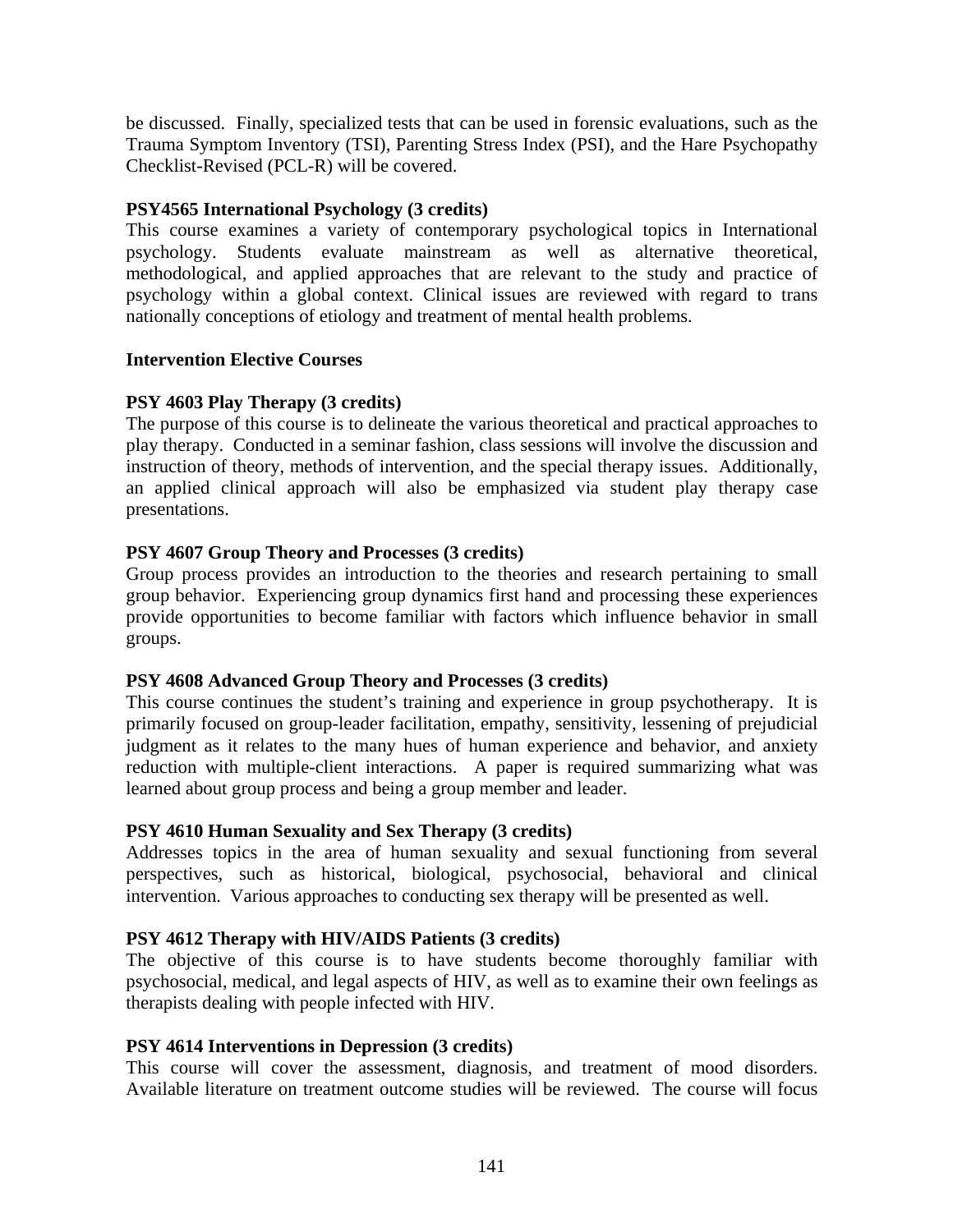on actual treatment applications of depressed patients. Treatment modalities will include cognitive/behavioral therapy, interpersonal psychotherapy, and group approaches. Students must be in practicum and should expect to demonstrate some direct patient experience with the interventions studied.

### **PSY 4617 Ericksonian Hypnosis and Therapy (3 credits)**

Basic skills of Ericksonian hypnosis (e.g., indirect methods of induction, utilization techniques) and therapy (e.g., use of metaphors, expectation sets, paradoxical interventions) will be taught through Erickson's writings, lecture and class discussion, in-class demonstrations and exercises, and videotaped demonstrations.

### **PSY 4618 Clinical Applications of Hypnosis (3 credits)**

This course is intended to familiarize students with both research issues and clinical applications of hypnosis. Such topics as the nature of hypnosis; physiological and psychological manifestations of hypnosis; the effects of hypnosis on physical, cognitive, and intellectual performance; applications of hypnosis to psychosomatic disorders; hypnotic amnesia; and applications of hypnosis to a variety of clinical and addictive disorders will be examined. The second phase of the course will provide students with experience in hypnotic inductions and in the use of Hypnotic Susceptibility Scales.

### **PSY 4628 Clinical Biofeedback (3 credits)**

This course provides a review of the areas of clinical application of biofeedback techniques. Emphasis will be place on integrated biofeedback with general psychotherapeutic processes for children and adults. Diagnostic categories include general anxiety disorders, chronic and acute pain conditions, sexual disorders, and autonomic dysregulation disorders. Biofeedback as a technique for preventive medicine and health will also be discussed. The course includes laboratory experiences.

## **PSY 4629 Health Psychology (3 credit)**

This course seeks to define the field of Health Psychology, and provides a conceptual overview of current assessment and treatment models. Emphasis is placed on the interrelationships among affective responses, recurrent behavior patterns, and organ system performance. Intervention strategies directed at lifestyle, as well as specific behavior changes, are highlighted.

#### **PSY 4630 Existential Therapy (3 credits)**

Contemporary existential issues are explored as they affect both client and therapist in psychotherapy. How existential views complement other theoretical orientations, affect the therapist/client relationship, and lead to implementation of treatment strategies, are of particular interest and focus.

#### **PSY 4631 Humanistic Therapy (3 credits)**

This course is a practitioner-oriented exploration of theories and practices of humanistic psychotherapy, including Rogers' person-centered, Bugental's existential-analytic, Mahrer's experiential, and Rollo May's approaches. Theoretical bases for psychotherapy, the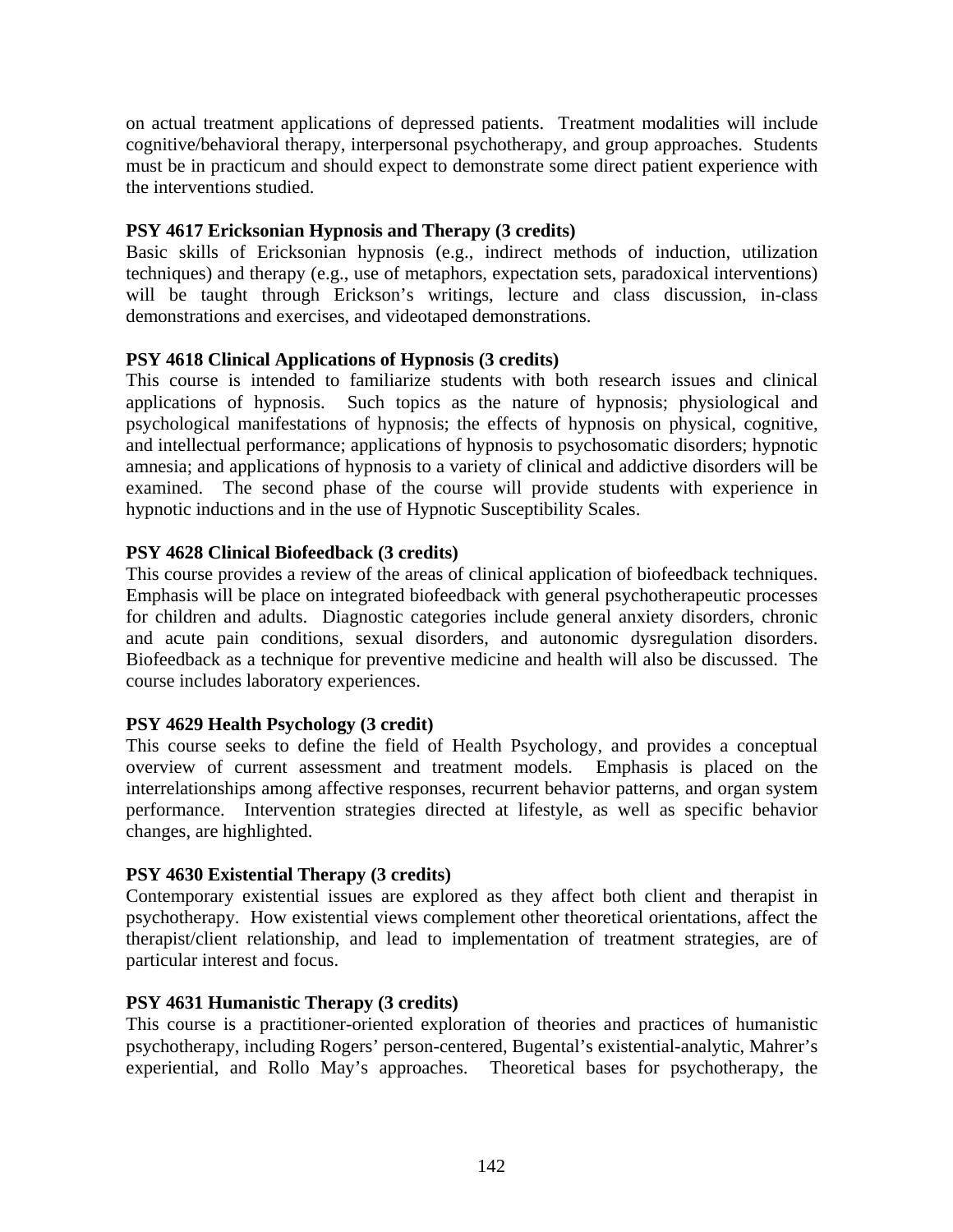therapist as a person, core therapeutic conditions, and the therapy relationship receive major emphasis.

## **PSY 4632 Interpersonal/Systems Approaches to Therapy (3 credits)**

An overview of a range of perspectives and treatment approaches (e.g., Sullivanian, family systems, strategic intervention, Ericksonian, Langian) that have in common an emphasis on the role of interpersonal, social, cultural, and political forces in their conceptualization of and response to psychological problems. Conducted in a seminar format, class meetings will consist of a discussion of concepts, issues, and intervention strategies covered in readings, videotapes, and case presentations.

## **PSY 4634 Psychodynamic Psychotherapy in Practice (3 credits)**

The focus of this seminar is the communicative process in psychotherapy. The student will not only attend to the manifest content of the patient's communication, but will also learn to hear and understand the latent (unconscious) message. In order to accomplish this goal each student must develop a working knowledge of Lang's text: *A Primer of Psychotherapy*, or Lang's *Psychotherapy: A basic text*. The first several sessions will be devoted to this task. Students are required to tape some sessions of interesting, difficult, or troublesome cases for classroom presentation. **Prerequisite: Students must have cases for discussion**.

## **PSY 4635 Psychodynamic Therapy I (3 credits)**

The introductory course is designed to familiarize students with the basic concepts, range, scope, and limitations of psychoanalytic psychotherapy as a treatment modality. It is anticipated that by the end of this course, the student will have acquired the basic concepts necessary to have a fuller appreciation of this therapeutic approach.

## **PSY 4636 Psychodynamic Therapy II: Classic and Ego (3 credits)**

This course explains in depth the concepts of transference and countertransference, starting with the seminal work of Sigmund Freud in 1912 to the current time.

## **PSY 4637 Psychodynamic Treatment Approach to Family and Group (3 credits)**

This course introduces the student to a dynamic approach to family and group psychotherapy. The approaches of the leading family and group therapists will be presented and compared. Students will become familiar with the basic concepts of both family and group therapy, how to conceptualize case material, and the factors that influence family and group dynamics. These will include the therapist-client relationship, major family and group resistances, transference and countertransference. Assessment techniques and intervention strategies with an emphasis on dynamic case analysis will be highlighted.

## **PSY 4638 Narcissistic and Borderline Disorders (3 credits)**

The main objective of this course is to explore systematically the clinical pictures, the therapeutic techniques, and the developmental theories of both the borderline and narcissistic personality disorders.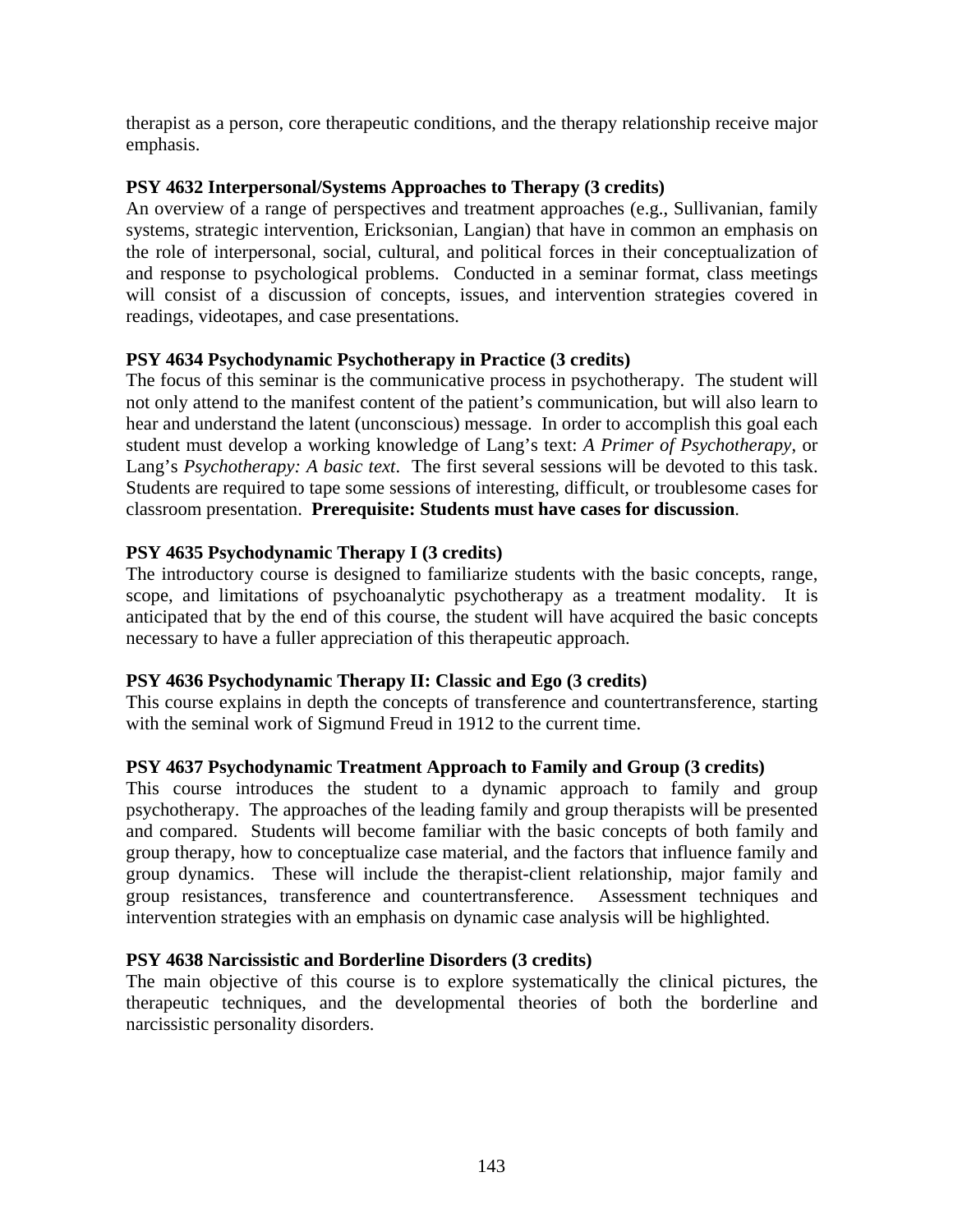#### **PSY 4640 Special Problems in Psychotherapy (3 credits)**

This course is open to advanced students who are carrying patients in treatment. Clinical material will be used throughout the course. The following areas will be pursued: setting the stage for psychotherapy; establishing the frame; early trauma; self-disclosure; special events, extra-therapeutic contact; negativity; the revenge motive; handing dreams and fantasy; the metaphor and other poetic dictation; and the erotic transference and countertransference.

#### **PSY 4642 Self-Psychology (3 credits)**

The purpose of this course is to acquaint students with the theoretical background and practical application of self-psychology. Class will be devoted to discussion of readings and case presentation.

#### **PSY 4644 Psychoanalytic Concepts (3 credits)**

This course will offer a survey of concepts and theory of psychoanalysis and review their application within the psychoanalytic situation. The first part of each session will be devoted to theory and technique, while the second part of each session will focus on the practical or clinical application of theory. It is expected that students will participate actively in class discussions, as well as contribute to the clinical section of each session. Each student will be expected to present case material relevant to the subject being discussed. In addition, some written assignments may be given. There will be no examinations in this class.

#### **PSY 4646 The Use of Dreams in Psychotherapy (3 credits)**

This course will deal with Freud's theory from the *Interpretation of Dreams* brought up to date to accommodate weekly and brief/time-limited psychotherapy. The concept of "dream work", as well as the function, value, and language of the dream will be discussed. Additionally, the significance of the first or initial dream, the interpersonal/communicative function, and intrapsychic aspects of the dream will be explored. The dream in psychopathology, the biology of dreaming, and adaptive aspects of the dream will also be addressed.

#### **PSY 4647 Psychodynamic Treatment of Affective Disorders (3 credits)**

This course is designed to familiarize students with the genesis, development, and treatment of affective disorders. Topics covered include anxiety reactions, depression and mania, and allied disorders. The mechanisms, dynamics and process of depression, despair, loneliness, self-destructive behavior, boredom, apathy, enthusiasm, and related conditions will be reviewed critically. Throughout, the students will be helped to understand the impact of resistance, transference, and countertransference issues in treating affective disorders will also be discussed.

#### **PSY 4650 Crisis Intervention (3 credits)**

This course will consist of an overview of crisis intervention, including differing approaches and techniques for this type of work. Specific topics will include working with the suicidal client, coping with grief, divorce, adolescent issues, victimization, aging and illness.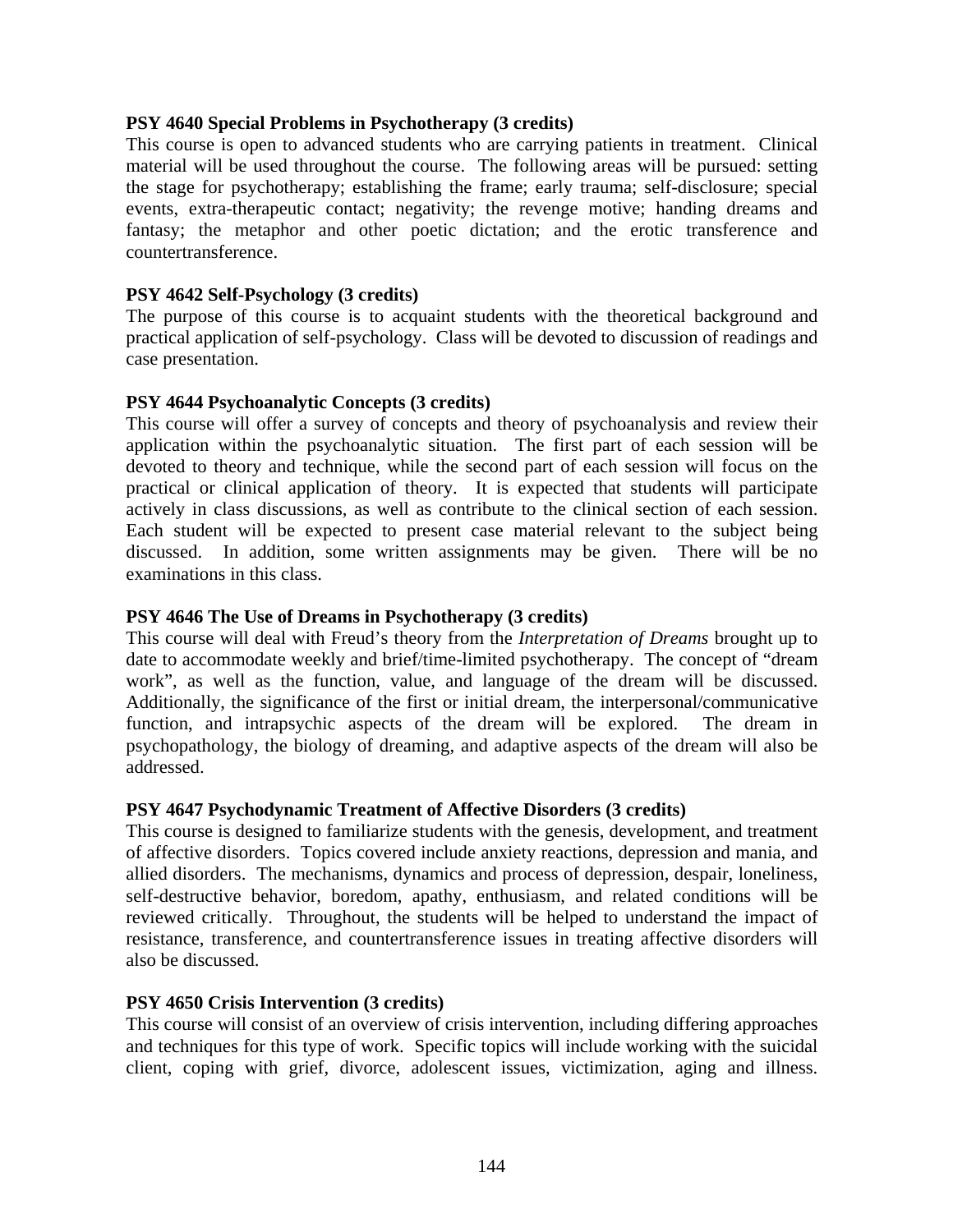Community resources available for crisis intervention and the process of involuntary commitment will also be covered.

### **PSY 4651 Seminar in Eclectic Psychotherapy (3 credits)**

Eclecticism refers to the method or practice of choosing what seems best or most likely to have therapeutic benefit for a client/patient from the variety of available systems, methods, and techniques. In order to help develop skills in thinking and application to foster an eclectic orientation, this course will lean heavily on case histories. Students will read, present, and discuss cases from modern therapists and from their own clinical experiences (e.g., practicum). In addition to the wealth of knowledge gleaned from analysis of these cases, students will develop intervention strategies based on recent trends in theory and technique. In addition, current psychotherapy literature and films will be critically examined.

## **PSY 4659 Advanced Cross-Cultural Counseling (3 credits)**

This course is designed to explore advanced issues related to the counseling and assessment of culturally diverse clients. Skills will be developed through the use of critical incident analysis and case study conceptualization. Students will be required to construct a case study, read weekly assignments and participate in critical-incident analysis.

### **PSY 4662 Post-Traumatic Stress Disorders (3 credits)**

This course surveys the history, research, and treatment approaches of post-traumatic stress disorder in its many manifestations, including post-combat syndromes, natural disaster survivors, occupational critical incidents, and victims of crime, sexual abuse, or accidents.

## **PSY 4663 Counseling in Terminal Care (3 credits)**

This course will provide an integrated model for counseling the terminally ill that will include the patient, the family, and social system. It will acquaint students with both a humanistic and a cognitive-behavioral thanatology. The needs of therapists dealing with the stresses of terminal care will also be addressed.

#### **PSY 4666 Seminar in Forensic Neuropsychology (3 credits)**

This course will explore the use of neuropsychological testing and theory in forensic settings. The focus will include applications to both criminal cases as well as civil cases. The course will take both a neuropsychological and forensic perspective on the testing procedures and how they relate to legal as well as neuropsychological data. Applications to mitigation in criminal sentencing, competency, ability to stand trial, determination of mental retardation, civil damages, civil liability, and related issues will be discussed along with the appropriate examples from actual cases. Students with practicum or other experience will be encouraged to present cases that illustrate the issues described in the case as well. The course will have a seminar format in which the implications of this information can be thoroughly discussed and debated. Mock testimony will be presented by students to illustrate the practical applications of the course material.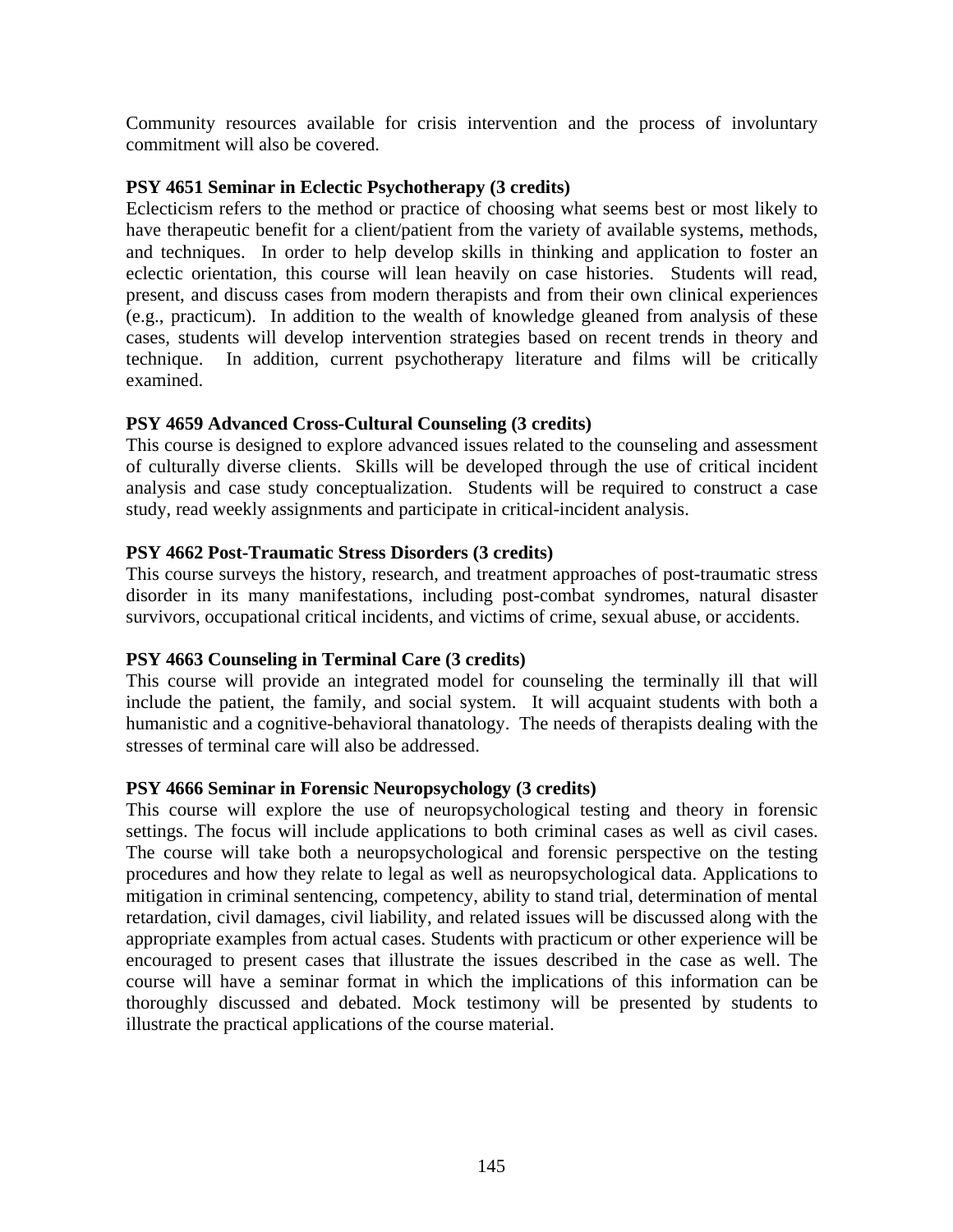#### **PSY 4668 Substance Abuse, Health, and Mental Health (3 credits)**

The major goal of this course is for students to learn about substance use and misuse, and related prevention and treatment. In addition, because substance use disorders can significantly affect our health and mental health problems and concerns (e.g., depression, aging, medication use, diabetes, hypertension) this course will address a broad range of issues involved in the assessment and treatment of comorbidity and the relationship of substance use disorders to the management of different health and mental health problems.

#### **PSY 4669 Clinical Interventions for Anxiety Disorders (3 credits)**

This course will cover the assessment, diagnosis, and treatment of anxiety disorders. Available literature on treatment outcome studies, as well as current literature on the theories of anxiety disorders will be reviewed. The course will focus on actual treatment applications of anxious patients. Treatment modalities will include cognitive/behavioral therapy, mindfulness, and motivational interviewing approaches. Students will practice the interventions studied.

#### **PSY 4670 Short Term Therapy (3 credits)**

This course will review the history and development of time-limits therapies and survey different approaches, including brief dynamic therapy, cognitive therapies, solution-oriented models and others. New developments in brief treatment will be covered, including managed care models and "HMO therapy."

#### **PSY 4671 Psychotherapy with Lesbians and Gay Men (3 credits)**

Lesbians and gay men in psychotherapy present to the clinician issues that are unique to this population. The goal of this course is to make the student aware, sensitive, and knowledgeable of these salient issues in order to work more effectively using gay affirmative psychotherapy technique in treating gay men, lesbians, and their family members. These issues will be viewed through a developmental perspective, i.e., counseling gay adolescents, adults, couples, and the aging. The course design is an interactive approach to using panel presentations, current research, case studies and role playing in a small class atmosphere. Students have the opportunity to volunteer at the Gay and Lesbian Community Center using gay affirmative and brief psychotherapy techniques. Group supervision is provided as part of the course.

#### **PSY 4673 Interpersonal Violence (3 credits)**

The purpose of this seminar is to examine current strategies and issues in clinical research and treatment with disparate forms of interpersonal violence with an emphasis on perpetrators of these acts. Some of these will include: spouse abuse, child maltreatment, incest, (nonfamilial) sexual assault of children and adults, homicide, and serial rape and murder. Within each area, empirically based approaches to assessment, prevention, and treatment will be discussed. Etiologic and maintaining factors for the various types of violence, and psychosocial profiling procedures with selected subtypes of violent offenders, also will be covered.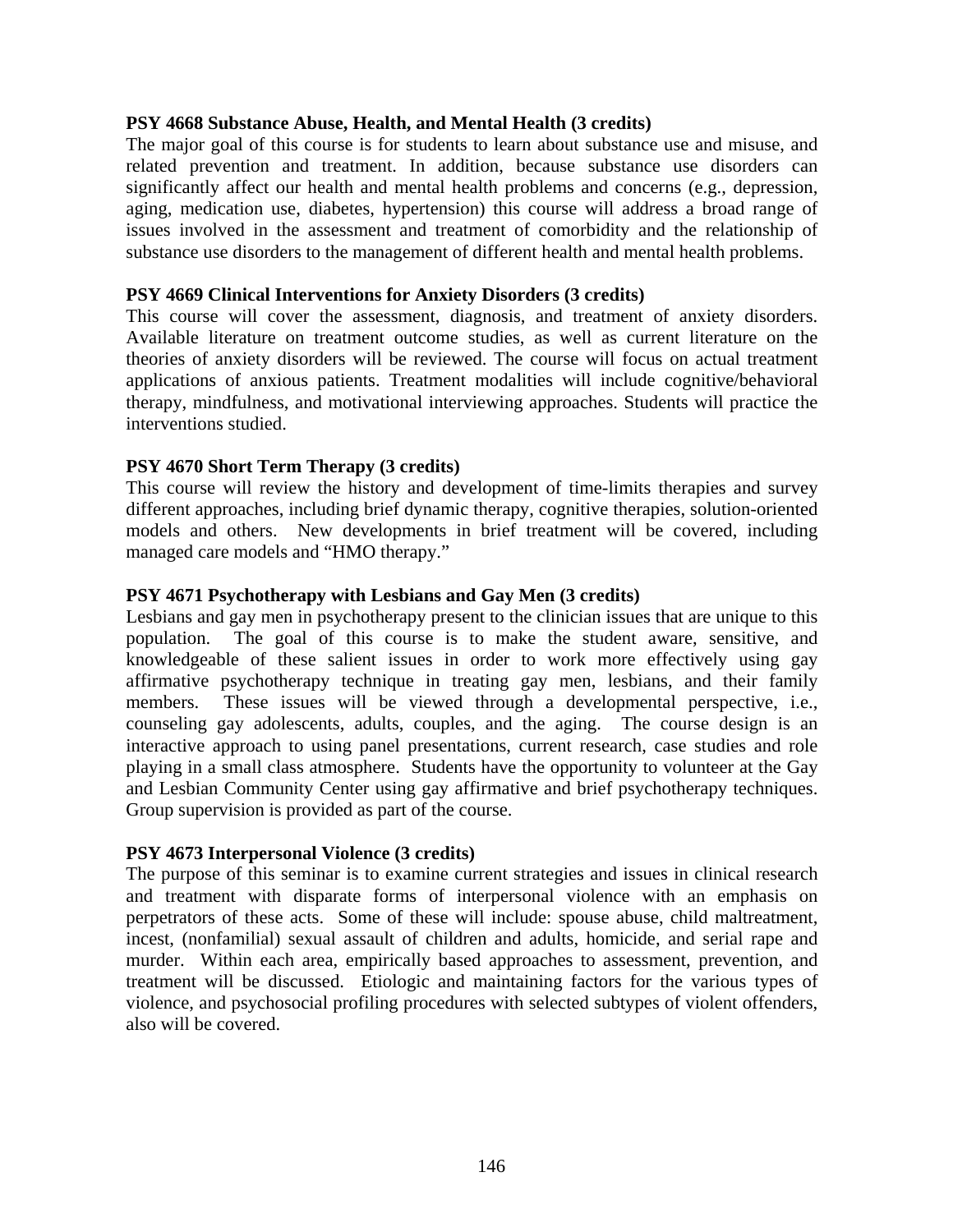#### **PSY 4677 Feminist Therapy (3 credit)**

Feminist therapy is an intervention technique based on the social psychology theories of the new women's movement. The goal is to help empower women by separating the issues of life that come from living with discrimination an the resulting feelings of oppression from the psychobiological and intrapsychic issues that are brought into the therapy session. Feminist techniques that emphasize analysis of power of dynamics across the lifespan have impacted the various interventions used in treatment towards mental health as well as in its own therapy theory. Feminist therapy theory and the various feminist therapy techniques will be surveys in this course.

#### **PSY 4678 Eating Disorders: Theory and Intervention (3 credits)**

This course will review the history of eating disorders and the development of interventions for the treatment of eating disorders, including psychoanalytic, self-psychological, relational, systemic and cognitive-behavioral. Individual, familial, socio-cultural and biological aspects of eating issues and body image difficulties will be addressed as well as relevant research.

#### **PSY 4679 Abuse, Trauma, and Dissociation (3 credits)**

This course will provide a comprehensive survey of knowledge and skills required to treat adult survivors of childhood abuse. Identification and treatment of complex post-traumatic stress disorder, the spectrum of dissociative disorders, and the pervasive impact on personality functioning of long-standing abuse in childhood will comprise the central focus of the course.

#### **PSY 4681 Chronic Pain/Illness Management (3 credits)**

This course will cover the conceptual model and the particular psychological assessment and intervention methods that have been found to be effective in work with those experiencing chronic pain and/or illness. Emphasis will be on assisting individuals with chronic pain/illness to minimize the impact it is having on their mood, lifestyle, productivity, recreational activity, family and social relationships. The focus will include managing with such clinical examples of chronic pain/illness conditions as: tension and migraine headaches, back pain, temporomandibular disorder, diabetes, Parkinson's disease, and chronic obstructive pulmonary disease. Consideration will be given to care delivered as part of an interdisciplinary treatment team as well as in psychoeducational group and individual treatment settings. Opportunities will be provided for supervised peer practice with the recommended interventions.

#### **PSY 4682 Treatment of Serious Mental Illness (3 credits)**

This course will cover the history and current practice of treatment of serious mental illness. Special focus will be placed on the role of psychological interventions in the cure of this population. The increasingly active role of the psychiatric consumer will be highlighted.

#### **PSY 4683 Interventions with Medical Patients (3 credits)**

This course is designed to familiarize students with clinical interventions, related assessment concerns and research relevant to health problems. Topics that will be covered include relevant assessment issues that need to be considered when evaluating medical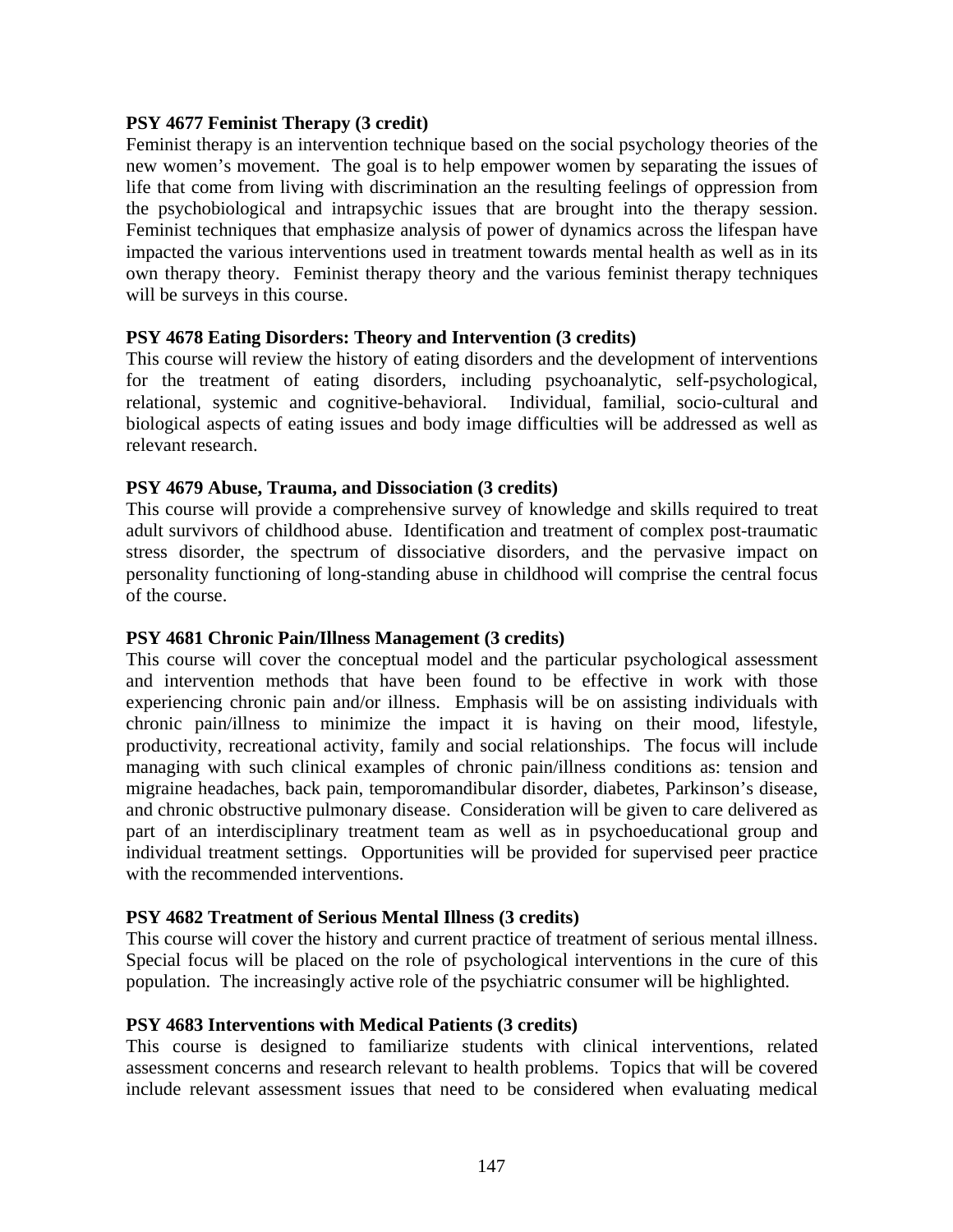patients for psychological intervention and psychological interventions with specific medical populations. Students will learn to design and implement intervention protocols for a number of different physical disorders as well as learns applied techniques, such as various forms of relaxation procedures.

### **PSY 4690 Psychological Interventions in Forensic Settings (3 credits)**

This course will cover psychological intervention techniques that are known to have success with juvenile and adult offenders in jail, prison and court-ordered treatment programs to eliminate behavioral problems that are due to mental illness, abuse, and/or substance abuse. The number of mentally ill inmates in correctional facilities and/or ordered into mental health treatment as a condition of probation have been rapidly increasing so that the jails and prisons of the U.S. are often considered the new mental institutions. Many inmates are also substance abusers who need special alcohol and other drug treatment if they are to remain crime-free when released from custody. Most criminals have long histories of abuse, both as victims and perpetrators. New sex predator laws order those convicted of a sex crime to be assessed for risk for committing further sexual offending behavior and be sent to treatment under civil commitment statutes. Psychological interventions including medication and therapy can assist in the behavioral management of those offenders and hopefully prevent recidivism.

## **PSY 4691 Infant and Toddler Mental Health (3 credits)**

This course will cover clinical applications of developmental psychopathology, with an emphasis on infants, toddler and their families. Major theories of development and current research on that systemic etiological pathways of atypical adaptation will be reviewed. Assessment strategies will include observing infants and toddlers at play, clinical interviewing of caregivers, identifying red flags, recognizing 0-3 diagnostic classifications, administered developmental screening tests, and interpreting results. Implications for appropriate theory driven and empirically based treatment will be discussed including play techniques and attachment-theory driven interventions.

## **PSY 4692 Parent Focused Interventions (3 credits)**

This course will review current theory and research on parent-focused prevention and intervention efforts intended to benefit children and adolescents. Topics will include the rationale for a behavioral/family systems approach to parent training and its application to contemporary families. Difficulties associated with conducting both research and interventions in family setting will be reviewed with particular attention to problems of measuring and defining "ideal" parenting practices and difficulties in translating program objectives into clinically meaningful outcomes. Parent-focused interventions for both externalizing and internalizing problems will be considered.

#### **PSY 4693 The Application of Psychology to Organization Settings (3 credits)**

The focus of the course is on the application of the principles of psychology to organizational settings. Students will acquire understanding of interventions at the individual, group and organizational development levels. Further, concepts, skills, and tools that are essential to successful organizational interventions will be demonstrated.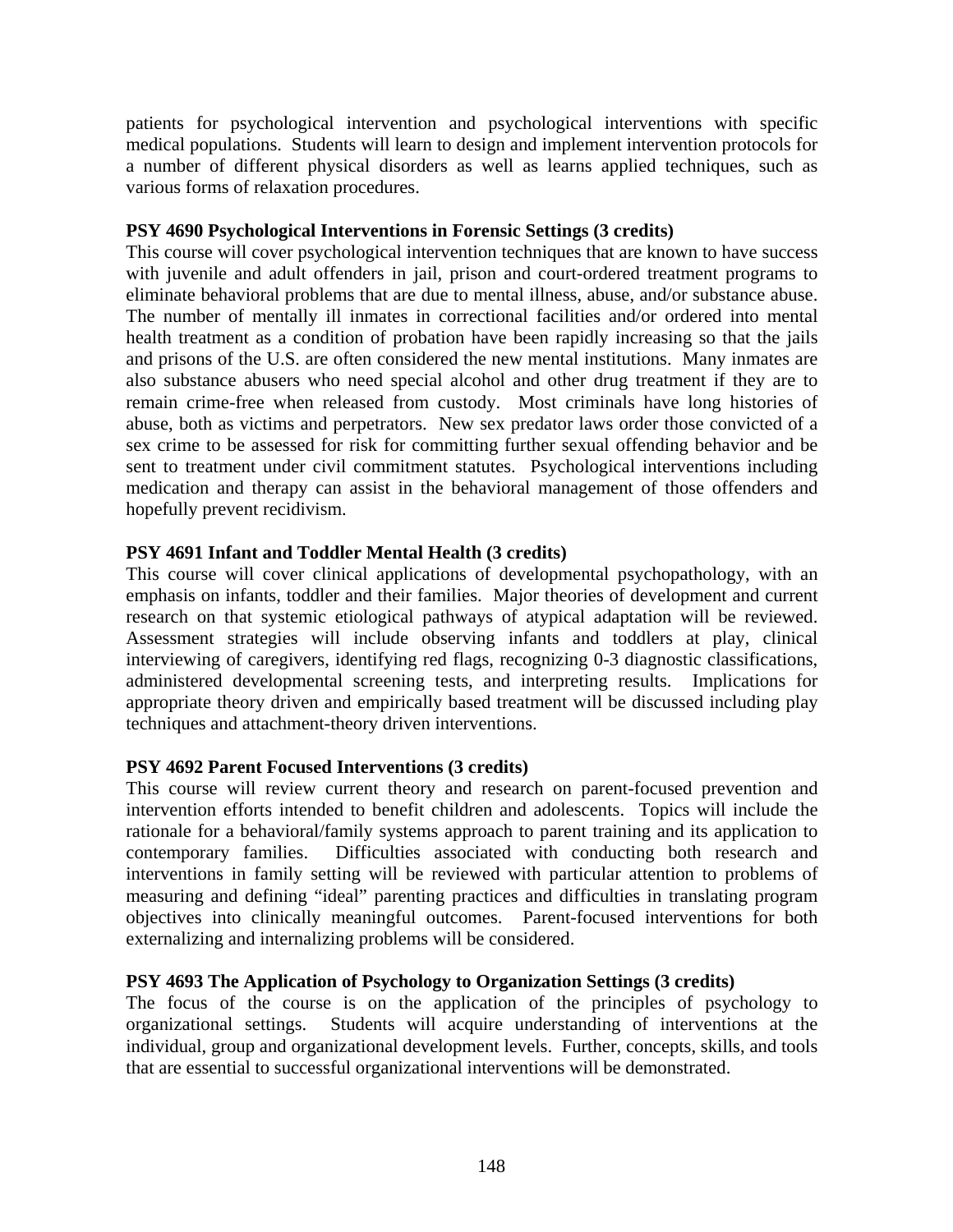#### **PSY 4695 School Based Interventions with Ethnically Diverse Families I (3 credits)**

This course, *which includes both academic and clinical components*, is designed to teach students about the family lives and school experiences of low-income, ethnic minority youth, then train and supervise students as they co-lead an intervention targeting children's academic and mental health outcomes. Coursework is devoted to understanding how families and schools can better support low-income youth, and the intervention is intended to enhance family and school support for local ethnic minority and immigrant communities.

#### **PSY 4696 School Based Interventions with Ethnically Diverse Families II (3 credits)**

This course is a continuation of School Based Interventions with Ethnically Diverse Families I.

#### **PSY 4699 Positive Psychology (3 credits)**

The present course will describe how the scope of psychology has recently been broadened beyond exclusive concern with identifying pathology and treating or preventing disorder. This course will provide an overview of the emerging field of 'Positive Psychology. ' Students will be provided with opportunities to understand theory and research pertaining to the psychology of human strengths, assets, abilities and talents as well as the constructs of optimism, happiness, hope and resiliency. Students will be challenged to use their understanding of this theory and research to suggest opportunities for intervention with various populations.

#### **PSY 4701 Clinical Practicum V (3 credits)**

The student is required to spend a minimum of 15 hours per week for one semester at a selected agency.

#### **PSY 4702 Clinical Practicum VI (3 credits)**

See description for PSY 4701 Clinical Practicum V.

- **Course descriptions are subject to change**
- **Prerequisites can be found in Doctoral Policy & Procedures Handbook**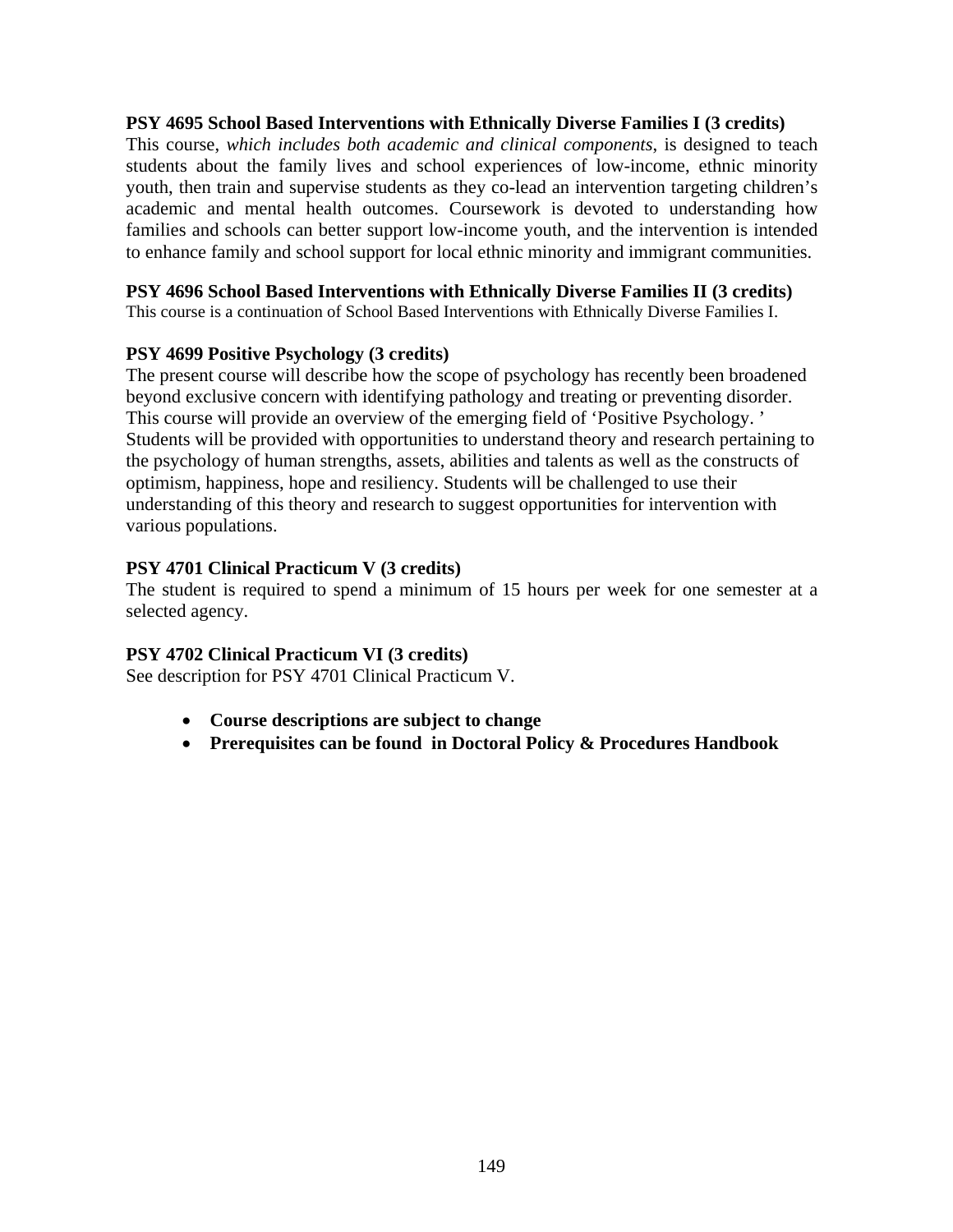# **Ph.D. Program 2011 Model Curriculum**

| <b>First-Year Fall Semester</b>                                              |                     | <b>First-Year Winter Semester</b>                                     |                     |
|------------------------------------------------------------------------------|---------------------|-----------------------------------------------------------------------|---------------------|
| 1403<br>Adult Psychopathology<br>1405<br>Developmental: Child and Adolescent | 3<br>1.5            | 1408<br>Child and Adolescent Psychopathology<br>1412<br>Psychobiology | 3<br>3              |
| 1407<br>Developmental: Adult & Older Adult                                   | 1.5                 | 1502<br>Assessment: Interviewing                                      | 3                   |
| 1409 Professional Issues and Ethics                                          | 3<br>3              | 1610<br>Adult Intervention I<br>Pre-Practicum<br>1703                 | 3<br>$\mathbf{1}$   |
| 1501<br>Assessment: Intelligence Testing with Lab                            | 3                   | 1807<br><b>Advanced Statistics</b>                                    | 3                   |
| 1605<br>Diversity in Assessment & Intervention                               |                     |                                                                       |                     |
| <b>First-Year Summer Semester</b>                                            |                     |                                                                       |                     |
| 1401<br>History & Systems of Psychology                                      | 3<br>3              |                                                                       |                     |
| 1809<br>Research Design                                                      |                     |                                                                       |                     |
| <b>Second-Year Fall Semester</b>                                             |                     | <b>Second Year-Winter Semester</b>                                    |                     |
| 2507<br><b>Objective Personality Assessment</b>                              | 3                   | Cognitive/Affective Bases of Behavior<br>1416                         | 3                   |
| 2509<br><b>Behavioral Assessment</b>                                         | 1.5                 | 2511<br>Projective Personality Assessment                             | 3                   |
| 2603<br>Systems/Family Therapy                                               | 1.5                 | 2606<br>Case Conceptualization                                        | 3                   |
| 2604<br>Child and Adolescent Intervention                                    | 1.5                 | 2702<br><b>Clinical Practicum II</b>                                  | 3                   |
| 2701<br>Clinical Practicum I                                                 | 3                   | 2704<br>Supervision II<br>2812<br>Multivariate Statistics II with Lab | $\mathbf{1}$<br>3   |
| 2703<br>Supervision I                                                        | 1<br>3              |                                                                       |                     |
| 2808<br>Multivariate Statistics I with Lab                                   |                     |                                                                       |                     |
| <b>Second-Year Summer Semester</b>                                           |                     |                                                                       |                     |
| 3403<br>Social Bases of Behavior                                             | 3                   |                                                                       |                     |
| 270A Summer Practicum I                                                      | 3<br>1              |                                                                       |                     |
| 270B<br>Summer Supervision I                                                 |                     |                                                                       |                     |
| <b>Third Year- Fall Semester</b>                                             |                     | <b>Third Year-Winter Semester</b>                                     |                     |
| 2406<br>Psychopharmacology                                                   | 1.5                 | 3406<br>Consultation & Supervision                                    | 3                   |
| 3701<br><b>Clinical Practicum III</b>                                        | 3                   | 3702<br><b>Clinical Practicum IV</b>                                  | 3                   |
| 3703<br>Supervision III                                                      | $\mathbf{1}$<br>1.5 | 3704<br>Supervision IV                                                | $\mathbf{1}$<br>1.5 |
| 3803<br>Major Paper                                                          | 3                   | 3803<br>Major Paper                                                   | 3                   |
| 3807<br>Theories of Measurement<br>Elective*                                 | 3                   | Elective*                                                             |                     |
|                                                                              |                     |                                                                       |                     |
| <b>Third Year- Summer Semester</b>                                           |                     |                                                                       |                     |
| 370A Summer Practicum II                                                     | 3                   |                                                                       |                     |
| 370B<br>Summer Supervision II                                                | 1<br>1              |                                                                       |                     |
| 4499<br><b>Advanced Professional Development</b>                             |                     |                                                                       |                     |
|                                                                              |                     |                                                                       |                     |
| <b>Fourth Year-Fall Semester</b>                                             |                     | <b>Fourth Year-Winter Semester</b>                                    |                     |
| <b>Clinical Competency Exam</b>                                              |                     | 5850<br>Dissertation                                                  | 6                   |
| Dissertation<br>5850                                                         | 6                   |                                                                       |                     |
| <b>Fifth Year</b>                                                            |                     |                                                                       |                     |
| 700 Internship                                                               | $\overline{2}$      |                                                                       |                     |

(.5 credit per semester summer, fall, winter, and summer) \*For the 6 credits of electives, students must take

intervention electives (46XX).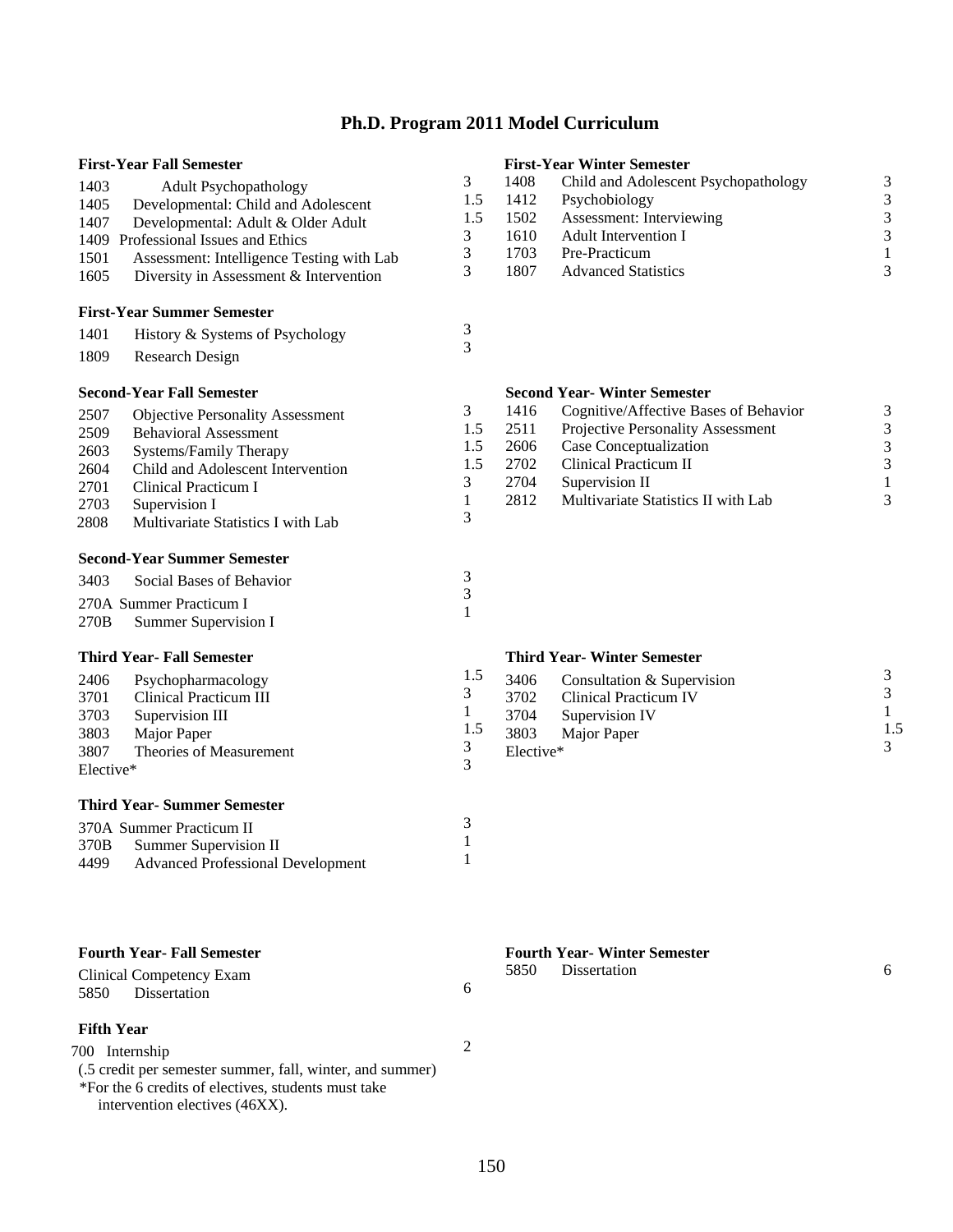Concentration students may be required to complete additional credits.

In some instances, elective practica that are predominately intervention oriented may be counted as intervention electives.

 **Total Credit Hours** 118

## **Doctor of Philosophy Program Course Descriptions**

#### **General Required Courses**

#### **PSY 1401 History & Systems of Psychology (3 credits)**

This course examines the historical progression of ideas central to psychology, the philosophical and empirical roots of those ideas, and their confluence into the predominant systems of the present day. In so doing, it covers the fundamentals of scientific thinking, their bearing on theory development, the relationship between philosophical and empirical thought, and theoretical models of historical and current significance. It also focuses on the dynamic interplay between theoretical constructs and empirically derived knowledge. Particular emphasis is placed on principles used to examine the merits of evidence that supports or disconfirms theory.

#### **PSY 1403 Adult Psychopathology (3 credits)**

This course covers descriptive psychopathology and research on the etiology, epidemiology, dynamics and diversity issues of major adult and aged pathologic syndromes. It provides a thorough introduction to *DSM-IV* as a diagnostic tool.

#### **PSY 1405 Developmental: Child and Adolescent (1.5 credits)**

This course covers issues in human development that are especially relevant to children and adolescents, beginning with the earliest aspects of development during the prenatal period and ending with the final phase of transition from adolescence to adulthood. In this course will be selected that focus on normal and accelerated developmental progress, as well as factors that threaten to impede normal development.

#### **PSY 1407 Developmental: Adult & Older Adult (1.5 credits)**

This course will review developmental theories of aging and personality development in adulthood and later adulthood. Topics will include perceptual, cognitive, personality and social processes of aging.

#### **PSY 1408 Child and Adolescent Psychopathology (3 credits)**

This course will provide a comprehensive examination of specific disorders and problematic psychological states during childhood and adolescence. An emphasis will be placed on the description, theoretical conceptualization, and etiology of disorders.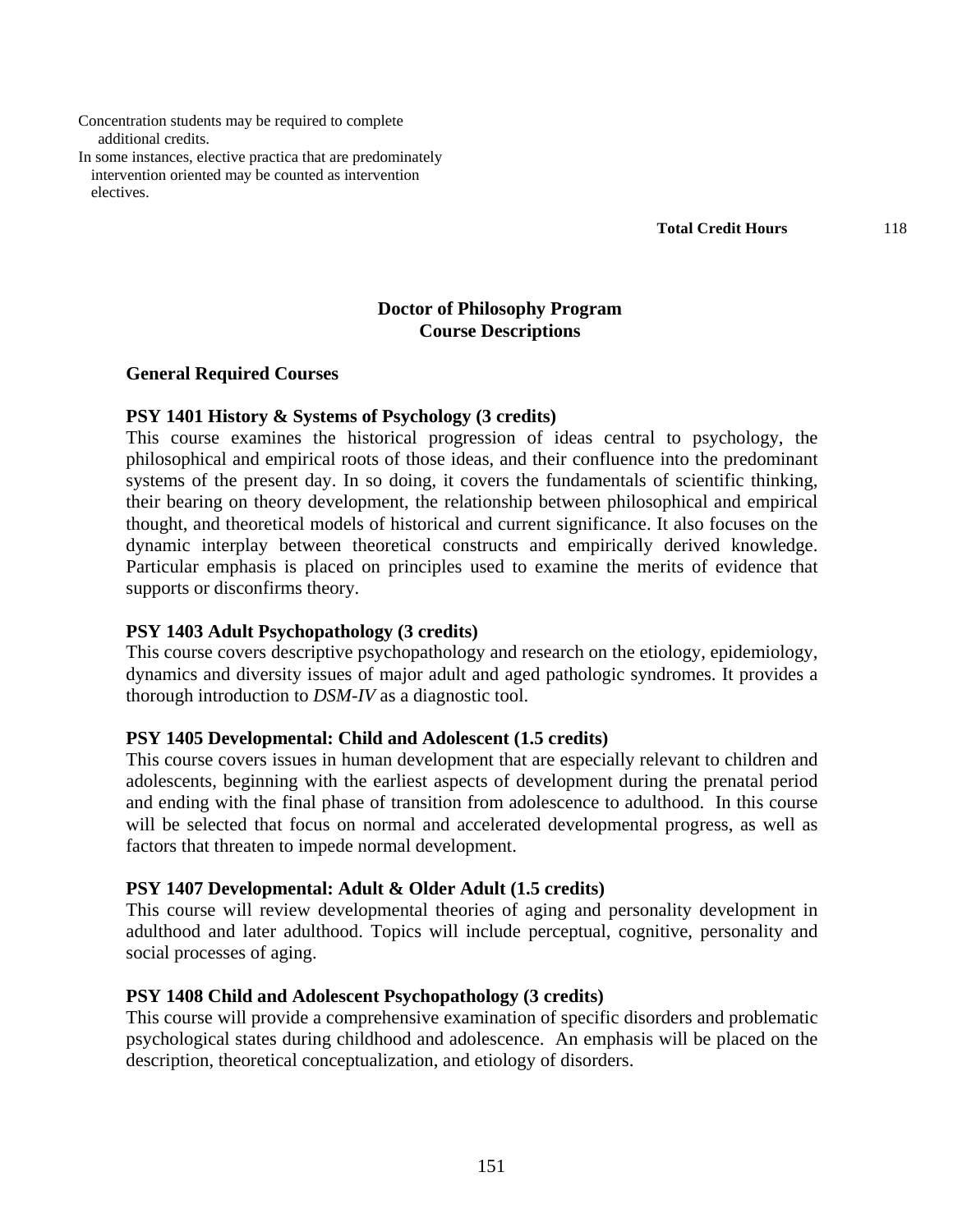### **PSY 1409 Professional Issues and Ethics (3 credits)**

This course acquaints the student with the extant legal and ethical principles and standards of practice that psychologists have developed for the profession.

## **PSY 1412 Psychobiology (3 credits)**

This course covers theory, research, and applications for the following topics: structure, function, and disorders of the nervous system; physiological mechanisms and disorders in vegetative and intellectual functions; and psychophysiological methods and technology.

### **PSY 1416 Cognitive/Affective Bases of Behavior (3 credits)**

This course examines cognitive and affective processes that affect behavior. Topics include information processing, memory, attachment, unconscious processing, schemata development, bias, self-regulations, and attribution theory. The interface of cognitive and affect will be examined in relation to issues in clinical psychology.

### **PSY 2406 Psychopharmacology (1.5 credits)**

This course covers the basic science, theory, research and clinical applications of psychopharmacology. It promotes the understanding of psychobiological processes in medicated patients and emphasizes the special psychotherapeutic requirements that relate to the currently prevalent combined therapeutic approach. The clinical issues are illustrated by case presentations and the review of the relevant literature.

### **PSY 3403 Social Bases of Behavior (3 credits)**

This course studies the social antecedents of human behavior. The main theories of social psychology are examined in relation to clinical psychology.

#### **PSY 3406 Consultation and Supervision (3 credits)**

This course is intended to increase a student's awareness and competencies with ethical issues in therapy. In addition, students' consultation and supervision skills are developed.

#### **PSY 4499 Advanced Professional Development (1 credit)**

To enhance critical thinking, oral and written exposition, and knowledge of career development needed to enter the profession; this course will focus on enhancing internship application effectiveness. Students will be directed in preparing a curriculum vita, conducting self-evaluation of personal and professional roles, developing effective interviewing skills, and synthesizing training, experience, conceptualization models, and philosophy. Students will learn to make application decisions in terms of goodness of fit. Course assignments include the development of written products needed for internship application.

#### **Assessment Required Courses**

#### **PSY 1501 Assessment: Intelligence Testing with Lab (3 credits)**

The administration, interpretation, and communication of results of major intelligence tests is the focus of this course. Emphasis is placed on the many aspects of interpretation and report writing.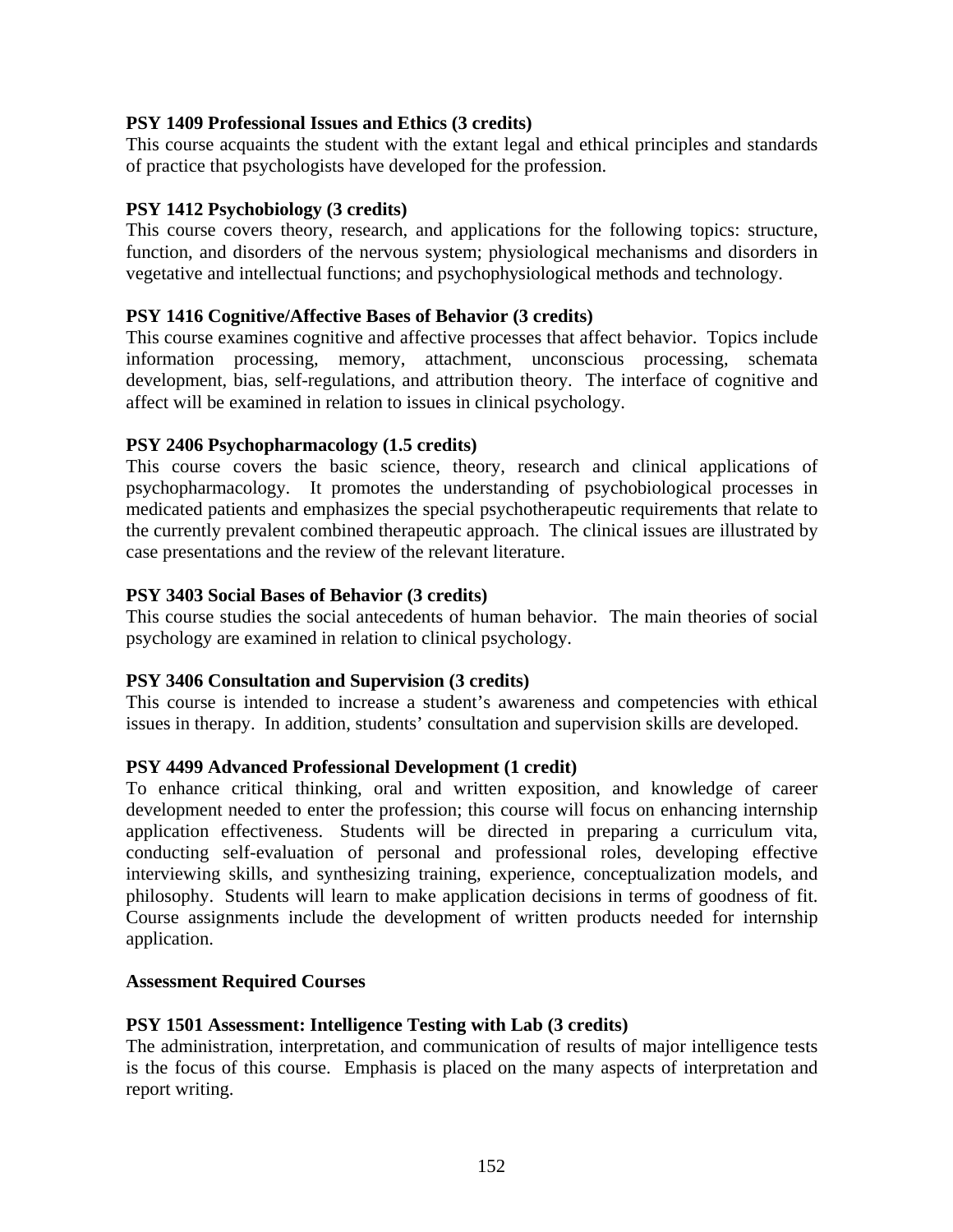### **PSY 1502 Assessment: Interviewing (3 credits)**

This is a basic course on the theoretical and practical aspects of the clinical assessment interview. Emphasis is placed on development of communication skills, rapport building, evaluation strategies, consideration of diagnostic data, cultural and ethnic diversity, the mental status evaluation, and the ability to organize information in written and oral form.

### **PSY 2507 Objective Personality Assessment (3 credits)**

This course examines theoretical, conceptual, and methodological issues in objective personality assessment. An emphasis will be placed upon objective personality tests such as the MMPI-2, MMPI-A, 16 PF, Millon's MCMI, and others.

### **PSY 2509 Behavioral Assessment (1.5 credits)**

This course will provide an overview of current strategies and issues in contemporary behavioral assessment. Included will be self-report and monitoring, direct and naturalistic observation of behavior and physiological measurement. Application to a variety of clinical disorders will be addressed and attention directed to collateral factors such as behavioral assets and limitations and environmental supports and restrictions that often have an impact on the client.

### **PSY 2511 Projective Personality Assessment (3 credits)**

This course will provide an introduction to the theory, administration, scoring and interpretation of the major projective assessment measures including the Rorschach, TAT, sentence completion, and figure drawings. The specific value of the projective measures and associated research findings will be discussed. The student will also receive an introduction to integrating assessment materials for the purpose of writing psychological test reports.

#### **Intervention Required Courses**

## **PSY 1605 Diversity in Assessment and Intervention (3 credits)**

This course covers diversity issues and their implications for assessment and intervention. Specifically, it considers the psychological impact of gender, race, ethnicity, culture, religious preference, socioeconomic status, sexual orientation, and able-bodiedness. It includes exploration of common stereotypes and their impact on therapy. This course also includes an examination of innovative assessment methods for clients of diverse backgrounds.

#### **PSY 1610 Adult Intervention I (3 credits)**

This course covers primary approaches to treating adult clinical problems, with emphasis on treating adult Axis I disorders. Interventions with strong empirical and theoretical support are emphasized; relationship factors are also addressed. Development of treatment interventions based on a wide range of conceptual models is highlighted.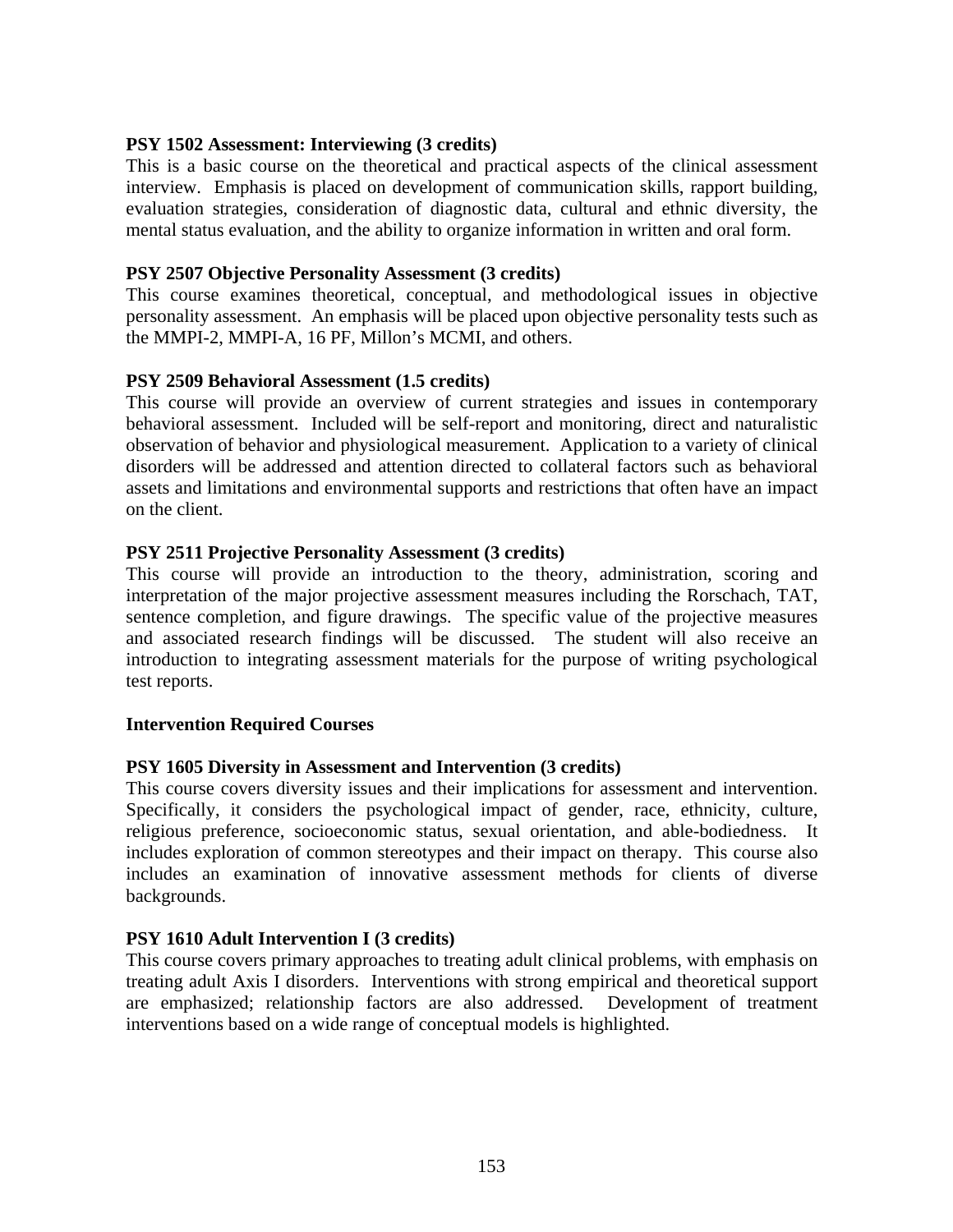### **PSY 2603 Systems/Family Therapy (1.5 credits)**

This course will cover systems theory with emphasis on applications to marital and family therapy. General systems theory, and conceptualizations from such schools as the Bowenian, Structural, and Strategic will be considered.

### **PSY 2604 Child and Adolescent Intervention (1.5 credits)**

This course covers current intervention strategies for children and adolescents. Application of theory, methods, and current research in this area will be reviewed.

### **PSY 2606 Case Conceptualization (3 credits)**

This course addresses the processes of conceptualizing case material from diverse theoretical models and translating these conceptualizations into effective treatment strategies. Video- and/or audiotaped clinical interviews, and written and/or orally presented case histories are used in class to demonstrate and provide practice in case conceptualization skills.

#### **Practicum and Internship Required Courses**

#### **PSY 1703 Pre-Practicum I (1 credit)**

This course will expose students to a variety of client populations and will provide some introductory experiences in a therapeutic context. The course is designed to allow students an opportunity to observe clinical psychology in practice prior to their being required to assume an active therapeutic role.

#### **PSY 2701 Clinical Practicum I (3 credits)**

The student is required to spend a minimum of 10 hours per week for 12 months at a selected agency(s). In this course the student is to acquire competency in the areas of interview and assessment, psychological testing, and psychotherapy.

### **PSY 2702 Clinical Practicum II (3 credits)** See description for PSY 2701 Clinical Practicum I.

### **PSY 270A Summer Clinical Practicum (3 credits)** See description for PSY 2701 Clinical Practicum I.

#### **PSY 2703 Supervision I (1 credit)**

The student is required to spend approximately one hour face-to-face with a faculty member in an individual or small group format. The student is expected to present case material and be prepared to discuss cases each week. Tapes of therapy sessions may be required. If supervision is provided in a group format, the time is adjusted to account for the multiple members of the supervision group. For instance, when two students receive 90 minutes of supervision in a group per week, that would constitute the equivalent of 45 minutes of individual supervision per week.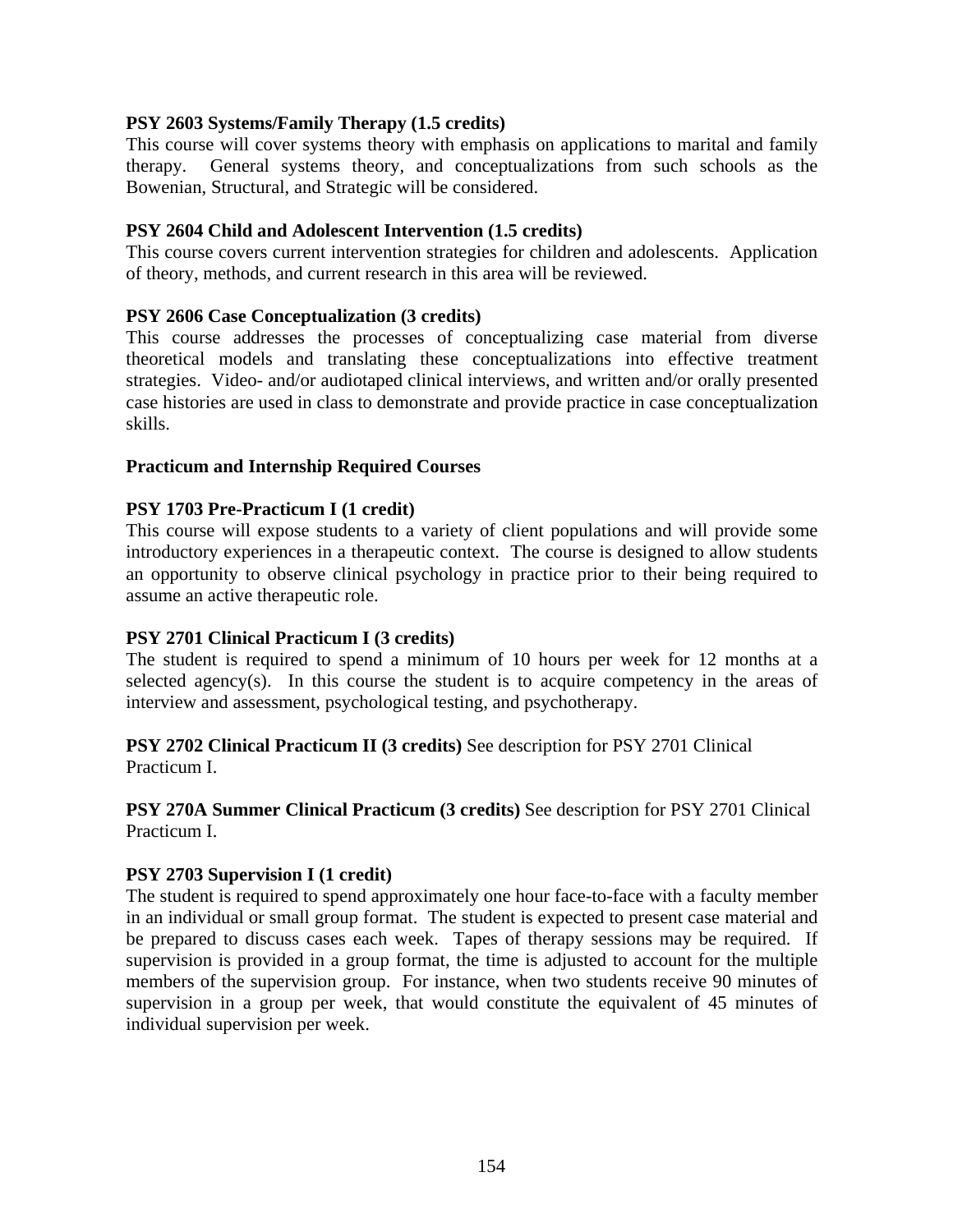### **PSY 2704 Supervision II (1 credit)** See description for PSY 2703 Supervision I.

**PSY 270B Summer Clinical Supervision (1 credit)** See description for PSY 2703 Supervision I.

**PSY 3701 Clinical Practicum III (3 credits)** The student is required to spend a minimum of 15 hours per week for 12 months at a selected agency(s).

**PSY 3702 Clinical Practicum IV (3 credits)** See description for PSY 3701 Clinical Practicum III.

**PSY 370A Summer Clinical Practicum (3 credits)** See description for PSY 3701 Clinical Practicum III. **PSY 3703 Supervision III (1 credit)** See description for PSY 2704 Supervision II.

**PSY 3704 Supervision IV (1 credit)** See description for PSY 3703 Supervision III.

**PSY 370B Summer Clinical Supervision (1 credit)** See description for PSY 3703 Supervision III.

### **PSY 5700 Internship (2 credits)**

The student is required to complete an internship, covering a 50-week period of 2,000 hours. The internship site must be accredited by the American Psychological Association or be a member of the Association of Psychology Internship Centers.

## **Methodology, Research, and Dissertation Required Courses**

#### **PSY 1807 Advanced Statistics (3 credits)**

This course will focus on analysis of variance strategies for analyzing data from experimental and quasi-experimental designs. Topics covered include completely randomized designs, randomized block designs, repeated measures designs, hierarchical designs, and analysis of covariance designs. Planned and post-hoc comparisons will be addressed throughout.

#### **PSY 1809 Research Design (3 credits)**

The focus of this course is research methodology and scientific thinking. It covers basic experimental designs (between and within groups), single subject experiments, group experimental designs, non-experimental designs (correlational research, case studies, metaanalyses), and program evaluation. Validity issues in research (internal and external) and research ethics are emphasized throughout.

## **PSY 2807 Multivariate Statistics I with Lab (3 credits)**

This course focuses on multivariate statistical analyses through a detailed exploration of bivariate and multivariate regression and correlation. Other multivariate procedures such as canonical correlation will also be introduced. The course includes a computer lab that focuses on the use of statistical package(s) to perform these analyses.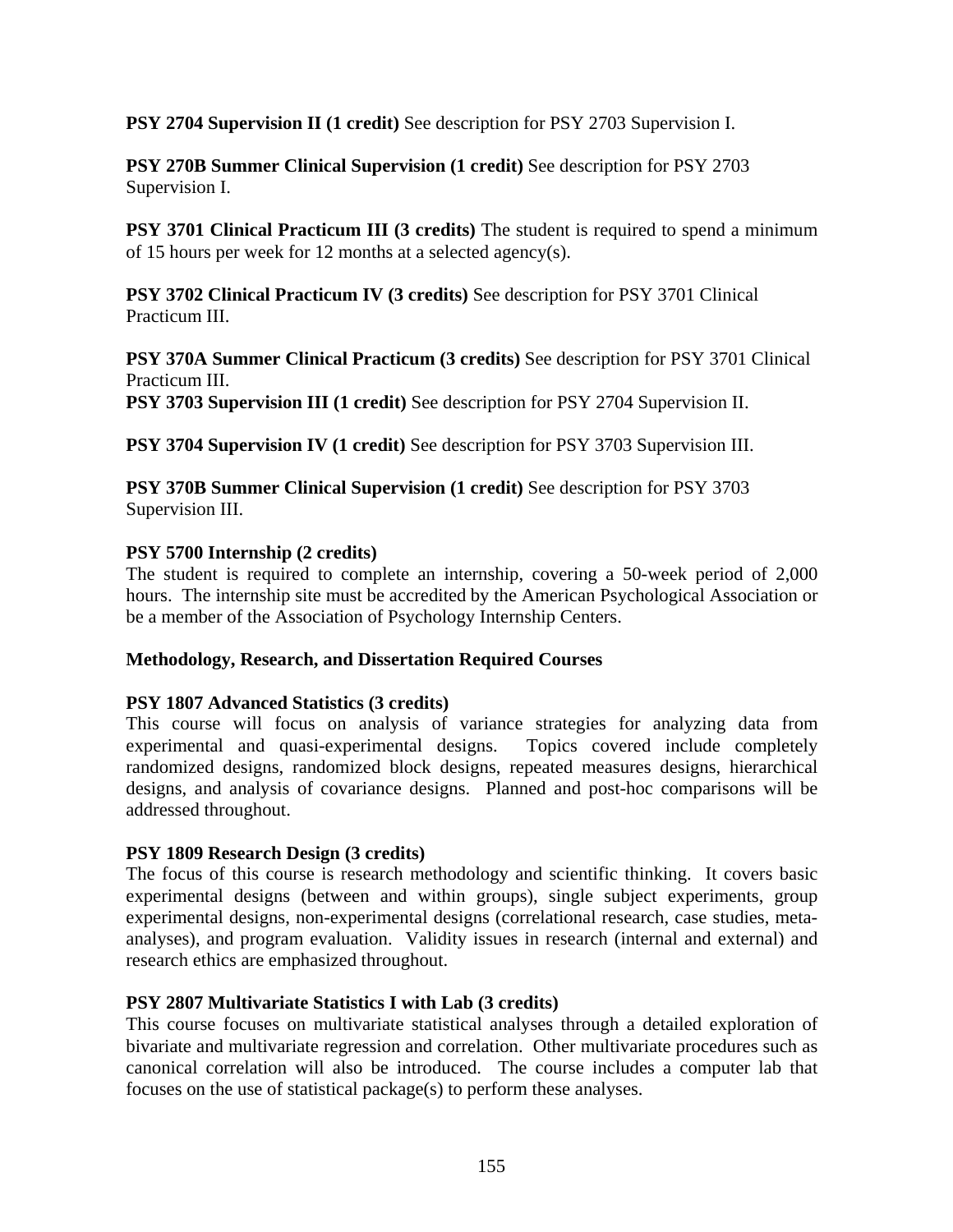### **PSY 2812 Multivariate Statistics II with Lab (3 credits)**

This course is a continuation of the content of Multivariate Statistics I and will include such topics as MANOVA and MANCOVA, classification and discrimination, and factor analytic methodology. The course includes a computer lab that focuses on the use of statistical package(s) to perform these analyses.

### **PSY 3803 Major Paper (3 credits)**

This course requires the student to design and implement an original research project. It requires a prospectus at enrollment and a written final research report of results. In order for a student to be eligible to apply for an internship placement, a signed and dated Research Completion Form with a copy of the Abstract and a complete copy of the major paper must be submitted to the Office of Academic Affairs no later than the last day of Summer Session I.

#### **PSY 3807 Theories of Measurement (3 credits)**

This course examines the theories, techniques, and statistics of psychological measurement. Topics covered include classical test theory, methods of reliability and validity assessment, test and item analysis, scaling procedures, test construction, item response theory, and generalizability theory. Both conceptual understanding and practical application are covered.

#### **PSY 5850 Dissertation (12 credits)**

The dissertation requires the design and implementation of an original significant research project. Upon enrollment, the student will submit a prospectus to the Office of Academic Affairs describing the study. Upon securing a committee, it must be submitted to the dean's office for approval. The student must orally defend the proposal and final product. A public presentation of research results in colloquium format is also required following the final dissertation defense. Bound copies of the approved dissertation must be submitted to the Office of the Dean and the University Library. Registration is minimally for two semesters.

#### **PSY 5851 Continuing Dissertation (1 credit)**

Continuation of PSY 5850 Dissertation.

#### **General Elective Courses**

#### **PSY 4401 Clinical Neuropsychology (3 credits)**

The study of the relationship between brain function and behavior. Major topics include: anatomy and physiology of the human brain, behavioral functions associated with the cerebral hemispheres and lobes, neurobehavioral presentations of common neurologic and psychiatric conditions, administration and interpretation of major neuropsychological test batteries, and diagnostic examination for brain dysfunction.

#### **PSY 4405 Clinical Neuroanatomy (3 credits)**

The understanding of the anatomical organization of the human nervous system is an important skill for a student of clinical neuropsychology. In this course the focus will be on those aspects of neuroanatomy that will aid in neuropsychological assessment and research.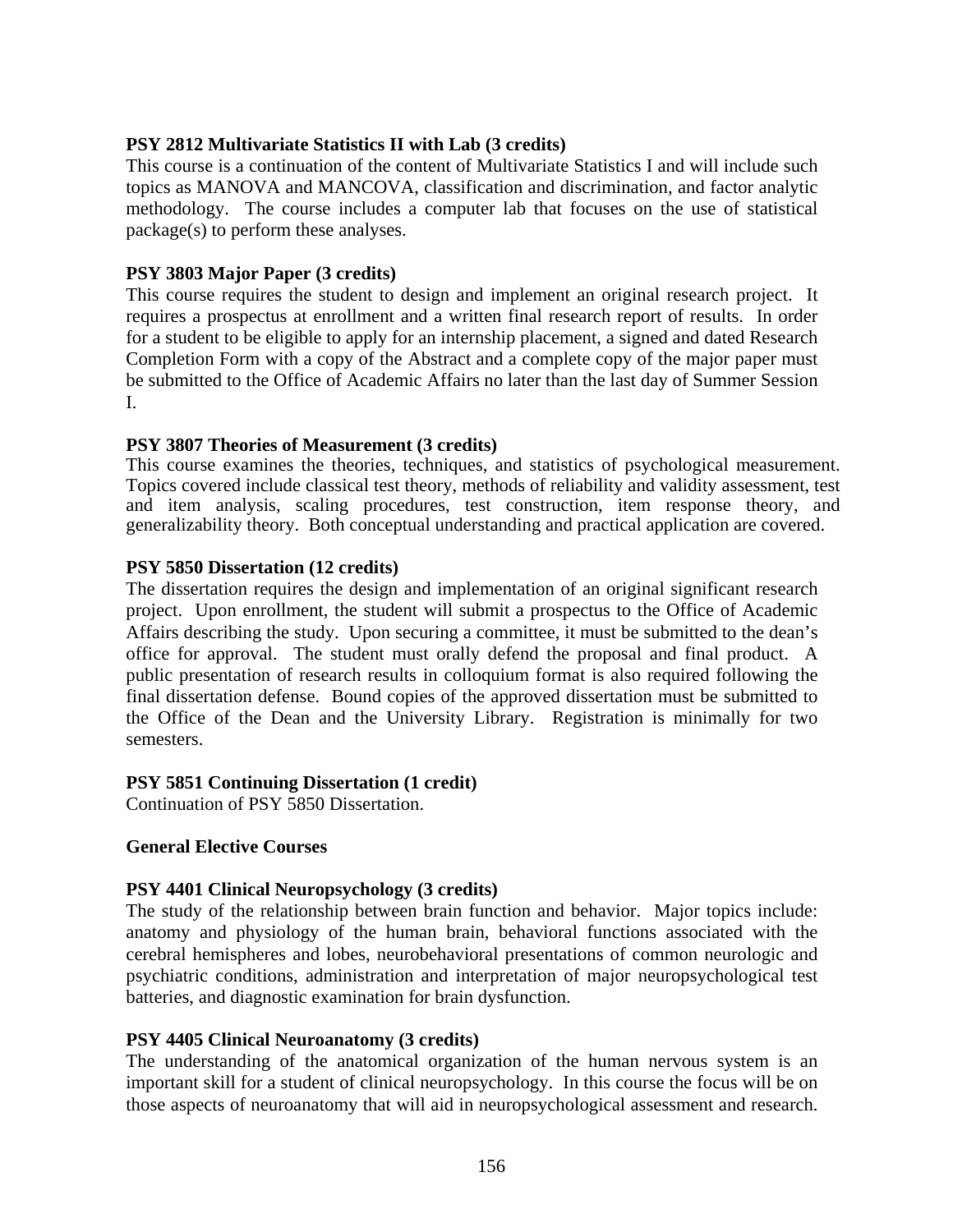Topics will include the development, structure, and function of the human nervous system, neuroanatomical correlates of behavior, and the anatomical substrates of neuropathology.

### **PSY 4406 Behavioral Neuropathology (3 credits)**

This course is designed to provide an introduction to neuropathology. The understanding of the major diseases and disorders of the human nervous system is an important skill for a student of clinical neuropsychology. In this course the focus will be on those aspects of neuropathology that will aid in neuropsychological assessment and research. Topics will include the development of structural and chemical dysfunction of the human nervous system, neuroanatomical correlates of dysfunction, and the anatomical substrates of neuropathology.

## **PSY 4409 Pediatric Psychology (3 credits)**

The purpose of this course is to provide the student with a comprehensive overview of the field of pediatric psychology. Students will be taught the various roles of a pediatric psychologist functioning wthin the medical environment and the interface between psychological and medical services and systems. Also, a significant proportion of the course will address the assessment and treatment of children who have psychological and adjustment difficulties due to a chronic, acute, and/or genetic medical diagnosis, and the relevant medical intervention.

## **PSY 4410 Psychology in Fiction (3 credits)**

This course is about psychology, i.e., human experience, as told by fiction writers. By studying selected works, portions of truth about human behavior are sampled. Class discussions focus on this truth. Students are helped to experience vicariously different portions of the human condition, become more empathic with people whose experiences are different from their own, refine skills of observing and influencing behavior, and internalize values significance in our work as therapists.

## **PSY 4414 Behavioral Principles of Learning (3 credits)**

This course provides a comprehensive review of the psychological principles of learning derived from experimental research and validated by applied experimental/empirical studies. General topics include the nature of learning, behavior without learning, learning without words, and learning with words. Specific topics covered include types of behavior, motivational influences on behavior, respondent behavior and conditioning, operant behavior and conditioning, stimulus control, schedule influences on behavior, observational learning, verbal behavior and rule-governed behavior, and behavioral accounts of language and cognition. The course is designed to give students a good grounding for assessment and intervention courses with a behavioral orientation.

#### **PSY 4418 Forensic Psychology: Criminal Law (3 credits)**

This course will cover topics dealing with the interaction of psychology and criminal law. Topics to be covered include: insanity, competency to stand trial, clinical assessment of dangerousness, delinquency, and the evaluation of malingering.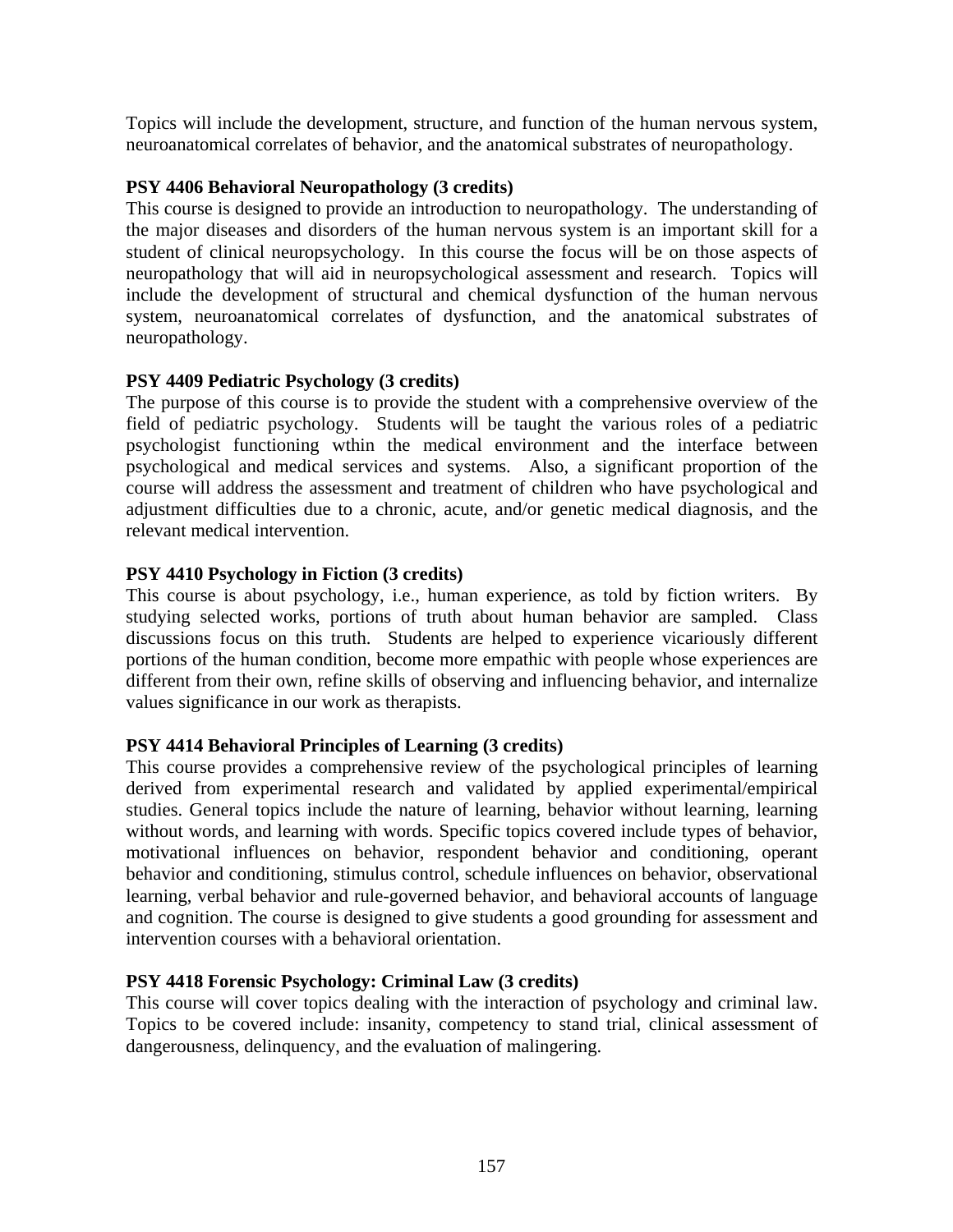### **PSY 4419 Forensic Psychology: Family Law (3 credits)**

Basic principles in concepts of forensic psychology; the relationship between juvenile and family law and the scientific study of human behavior. Emphasis will also be given to areas of child physical and sexual abuse and domestic violence. There will be a critical review of pertinent literature. Special attention will be on the legal-ethical issues in evaluation, treatment, and research in family and juvenile law.

### **PSY 4420 Police Psychology (3 credits)**

Police psychology is an emergent specialty area in professional psychology. The role of a police psychologist is complex. This course is designed to provide didactic training for consultation within law enforcement. Specific topical areas will include: consultant vs. inhouse staff, pre-employment assessment, fitness-for-duty evaluation, critical incident stress debriefing, hostage negotiation, and psychological profiling.

### **PSY 4421 Skills in Clinical Supervision and Consultation (3 credits)**

This course surveys the recent work on supervision and the supervisory process. Theoretical models of supervision (including the developmental models), issues of gender and diversity, countertransference, and parallel process are viewed from a current literature standpoint. The development and role of the supervisor in supervision is highlighted. Other factors affecting the supervisory experience including the selection of patients to present, the choice of supervisor, ethical and legal issues, and reporting are also discussed. Current convergent and divergent views are then summarized. The role of the psychologist as consultant will also be addressed.

## **PSY 4424 The Business of Psychology (3 credits)**

This course will introduce students to the business of psychology. Issues related to private practice, employment, program development, and implementation will be presented. Specific topics will include: developing a private practice, surviving in a changing marketplace, establishing fees, coding and reimbursement, negotiating employment contracts, and development and implementation of psychological service units.

#### **PSY 4432 Concepts and Issues in Substance Abuse (3 credits)**

This course provides a foundation for understanding clinical efforts aimed at the prevention and treatment of substance use problems. It examines major perspectives on the nature and etiology of substance use problems, and how those perspectives translate into social actions and clinical practices. Explanations of substance use and abuse are presented as exemplifying lay and scientific views of abnormal behavior.

## **PSY 4435 The Teaching of Psychology (1 credit)**

This seminar will focus on the theoretical and practical aspects of teaching undergraduate and graduate psychology. Examination of models of course construction, teaching pedagogy, and assessment of learning will be explored. Students will create an individual philosophy of teaching with a focus on identity development, both as a psychologist and educator. Didactic training will be complemented by experiential opportunities for teaching in a variety of formats.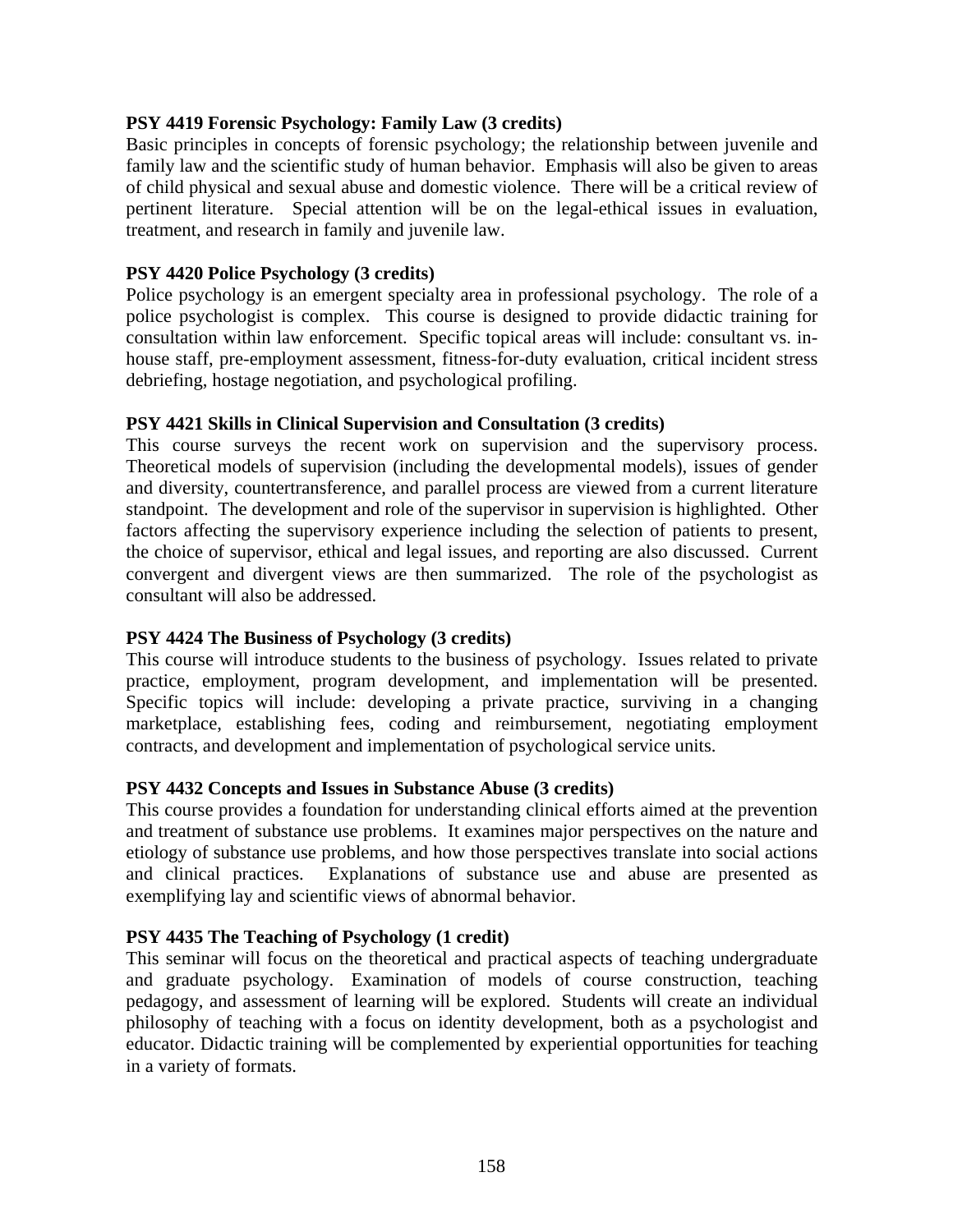### **PSY 4438 The Psychology of Aging (3 credits)**

This course is designed to give an overview of older adulthood as it related to normal aging processes, mental health status and needs, assessment, and treatment delivery. A biopsychosocial perspective will be undertaken, with focus on the concomitant factors that may bear on the older adult's level of functioning in various domains (e.g., cognitive, emotional, social, physical). Areas presented will include developmental theories of aging, normal versus abnormal aging, physical/biological status, social functioning, independence and institutionalization, cognition and dementia, psychopathology, assessment and therapeutic approaches, ethics and end-of-life issues, and systems and care delivery settings.

### **PSY 4441 Object Relations Theories (3 credits)**

The primary objectives of this course is to trace back the origin and subsequent development from the work of Freud through the growth of both British and American object relations theorists.

### **PSY 4449 Introduction to Forensic Psychology (3 credits)**

This is a survey course designed to provide students with a knowledge of psychology that can be used to provide assistance in the law. It will deal with both practical and research applications in clinical and social-cognitive psychology. Some topics will include admissibility of psychologists in the courts to provide expert witness testimony; assessment of various mental states to meet legal requirements for competency; insanity; abuse syndromes and other psychological harm; ethical guidelines for forensic psychologists; working with police and others in the criminal justice system; and child custody and dependency issues. The legal system will be reviewed, as will the ability to conduct legal research.

#### **PSY 4450 Forensic Psychology: Special Issues (3 credits)**

This course covers current special issues through the study of various cases in the particular area of psychology and the law. Each year that the course is offered, the topics and cases chosen for study may change depending on what is current in the courts, in psychology, and in the news.

#### **PSY 4460 Basic Anatomy and Pathophysiology (3 credits)**

This course is designed for students of clinical health psychology to gain a physiologic understanding of disease processes. Cellular physiology, neuro-pathology, immunology, cardiovascular, respiratory, gastrointestinal, musculo-skeletal, and endocrine physiology as well as pertinent disorders in each area will be studied.

#### **PSY 4481 Community Psychology with the Seriously Mentally Ill (3 credits)**

This course covers a variety of topics relevant to psychologists specializing in long term mental illness. The focus will be on developing skills in areas including qualitative research, supervision, consultation, administration, advocacy and public policy, program development, grant writing and teaching/workshop planning. Guest speakers, field trips and clinical exercises will augment class lectures.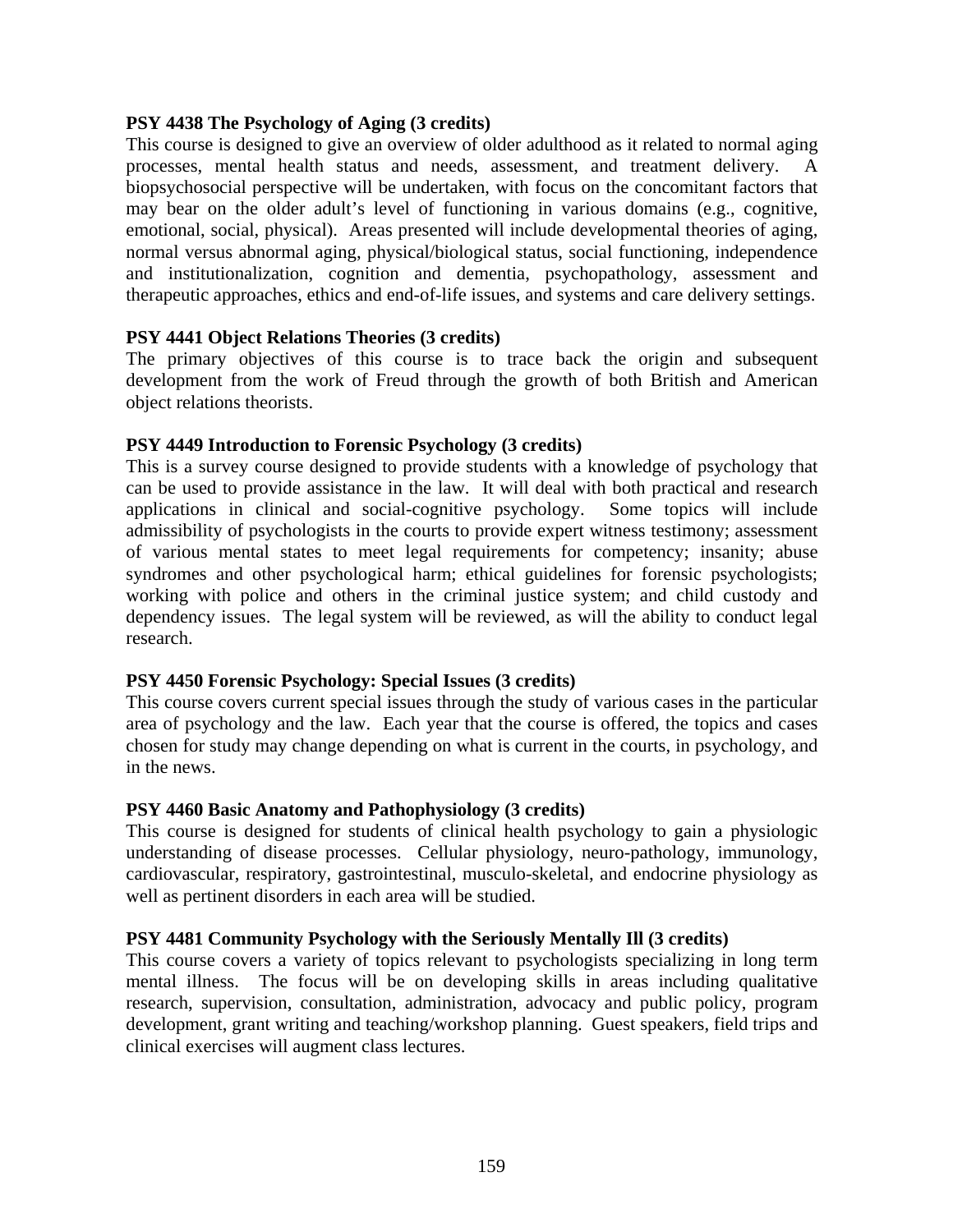### **PSY 4482 Consultative Psychopharmacology (3 credits)**

This course in advanced psychopharmacology emphasizes the selection and coordination of appropriate pharmacological treatments for specific psychological disorders. It focuses on the consultation function of psychologists with non-psychiatric medical personnel.

### **PSY 4491 Consultation and Supervision: Medical Rounds (3 credits)**

This course is designed to introduce students to professional and ethical issues in the field of Clinical Health Psychology. The course includes a field-based experience intended to provide students with an opportunity to participate in interdisciplinary rounds in medical settings. The field-based aspect of the course will require that the students spend approximately 20 hours observing medical rounds. Classroom-based work will focus on practical, professional, and ethical issues specifically related to the practice of health psychology. Relevant issues arising in the field-based experience will also be discussed in class.

### **PSY 4501 Advanced Clinical Neuropsychology (3 credits)**

Intensive study of specialized methods of neuropsychological assessment as they apply to the recognition of central nervous system disorders. Examination results are presented and discussed in a case conference format. Topics include: administration and interpretation of the Luria-Nebraska Neuropsychological Battery, selection and interpretation of flexible batteries, functional systems of the brain, and profession issues.

#### **PSY 4503 MMPI (3 credits)**

The MMPI, MMPI-2, and MMPI-A are the most widely used clinical instruments, and the most widely used personality test. More than 15,000 research studies have been published using the test, and 1,000 specialized research scales have been developed. The course is intended to help the advanced student become more familiar with clinical interpretation of the MMPIs. We will also examine its various forms and the utility of specialized scales. In addition, we will explore its usefulness in conjunction with other instruments, such as the MCMI.

#### **PSY 4515 Child and Adolescent Neuropsychological Assessment (3 credits)**

This course is designed to provide an introduction to developmental neuroanatomy, and developmental neuropsychological research and theory in the neuropsychological assessment of children. Cases of acute brain trauma, chronic brain injury, communicative disorders, learning disabilities, brain disease, sensory-motor handicaps, and seizure disorders will be presented to demonstrate the behavioral effects of these conditions.

#### **PSY 4517 Neuropsychology Case Analysis (3 credits)**

This course will cover the interpretation of batteries of neuropsychological tests that reflect classic conditions such as open and closed-head trauma, stroke, dementia, tumor, anoxia, carbon monoxide poisoning, Parkinson's disease, and other common conditions seen in adult acute hospital settings. The class will involve analysis of cases presented in the literature, as well as cases presented by the students.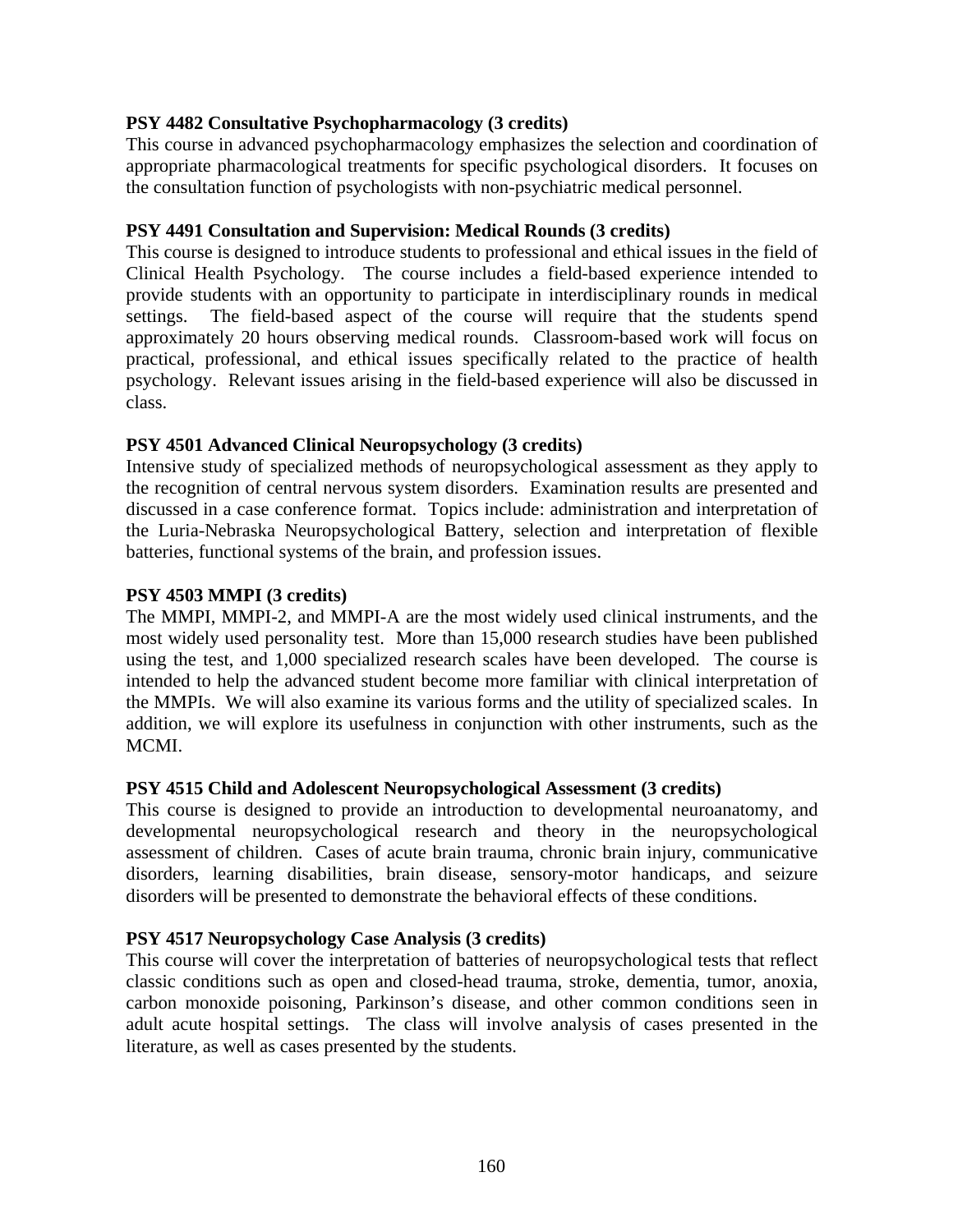### **PSY 4520 Child Sexual Abuse Assessment (3 credits)**

The purpose of this course is to provide the student with state-of-the-art knowledge and the tools necessary to properly assess the validity of allegations of CSA, and to assess the psychological impact of CSA on known victims.

### **PSY 4525 Assessment of Culturally Diverse Clients (3 credits)**

This course involves a critical review of traditional assessment methods and instruments when used to measure the intelligence and aptitudes of those persons who differ markedly from the social and cultural norms. It will demonstrate the counterproductive pitfalls in the application of such techniques when used to label ethnic minorities and underprivileged clients. Students will learn to use and apply alternative methods. The theoretical and practical innovations of dynamic assessment will be analyzed.

### **PSY 4526 Learning Potential Assessment and Instruction (3 credits)**

This course will include specific training in the concepts and application of Feuerstein's methods for assessing potential in culturally different clients and students and in enhancing their learning by means of remedial programs of instrumental enrichment.

#### **PSY 4550 Analytic Approaches to Assessment (3 credits)**

Frequently used projective tests from the test battery (Rorschach, TAT, SC, Bender, and DAP) will be examined from a psychoanalytic viewpoint. Test protocols will be reviewed and analyzed with similar content from different tests pointed out. How to structure will be accentuated. Report writing stressing the principal conflict, and showing how conceptualization of a case begins with the patient's initial response and builds from this impression, reinforcing or offering new ideas, will be demonstrated. The work of a number of outstanding authors will be examined from a conflict/defense orientation. Organization, synthesization and integration of material will be highlighted.

#### **PSY 4560 Forensic Assessment (3 credits)**

This course is designed to teach the basic principles and concepts of forensic psychology as it relates to assessment. Students will be instructed in the basic areas of forensic assessment, including how to approach a forensic assessment case, ethical guidelines associated with forensic assessment, how to prepare a forensic assessment report, and how to testify as an expert witness. The class will focus on a variety of general psychological tests used in forensic assessment, such as the MMPI-2, MCMI-III, Wechsler Scales, and Rorschach. In addition, the use of these tests in particular forensic contexts, such as the MMPI-2 in child custody cases and the Wechsler Scales in criminal competency cases, will be discussed. Finally, specialized tests that can be used in forensic evaluations, such as the Trauma Symptom Inventory (TSI), Parenting Stress Index (PSI), and the Hare Psychopathy Checklist-Revised (PCL-R) will be covered.

#### **PSY4565 International Psychology (3 credits)**

This course examines a variety of contemporary psychological topics in International psychology. Students evaluate mainstream as well as alternative theoretical, methodological, and applied approaches that are relevant to the study and practice of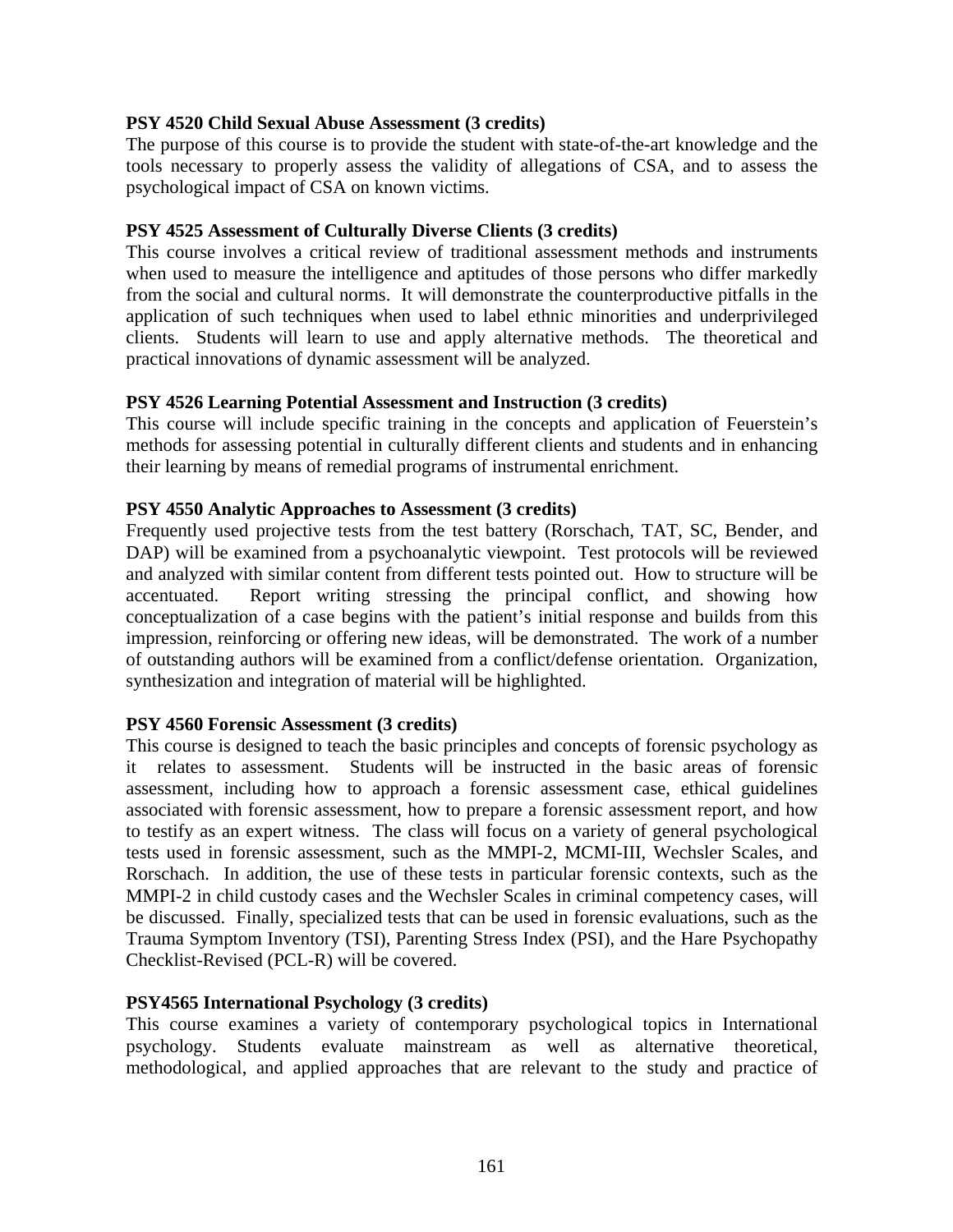psychology within a global context. Clinical issues are reviewed with regard to trans nationally conceptions of etiology and treatment of mental health problems.

### **Intervention Elective Courses**

### **PSY 3605 Adult Intervention II (3 credits)**

This course covers primary approaches to treating Axis II disorders in adults. Problems covered include narcissistic, borderline, antisocial, and dependent personality disorders. Interventions with solid empirical and theoretical support are highlighted.

## **PSY 3606 Systems/Family Therapy II (3 credits)**

This course will explore family-of-origin issues and multigenerational processes as well as their influences on couples' relationships. Students will learn to apply family methods to specific problem areas such as divorce, parenting, chronic illness, phobias, suicide, etc.

### **PSY 4603 Play Therapy (3 credits)**

The purpose of this course is to delineate the various theoretical and practical approaches to play therapy. Conducted in a seminar fashion, class sessions will involve the discussion and instruction of theory, methods of intervention, and the special therapy issues. Additionally, an applied clinical approach will also be emphasized via student play therapy case presentations.

### **PSY 4607 Group Theory and Processes (3 credits)**

Group process provides an introduction to the theories and research pertaining to small group behavior. Experiencing group dynamics first hand and processing these experiences provide opportunities to become familiar with factors which influence behavior in small groups.

#### **PSY 4608 Advanced Group Theory and Processes (3 credits)**

This course continues the student's training and experience in group psychotherapy. It is primarily focused on group-leader facilitation, empathy, sensitivity, lessening of prejudicial judgment as it relates to the many hues of human experience and behavior, and anxiety reduction with multiple-client interactions. A paper is required summarizing what was learned about group process and being a group member and leader.

#### **PSY 4610 Human Sexuality and Sex Therapy (3 credits)**

Addresses topics in the area of human sexuality and sexual functioning from several perspectives, such as historical, biological, psychosocial, behavioral and clinical intervention. Various approaches to conducting sex therapy will be presented as well.

#### **PSY 4612 Therapy with HIV/AIDS Patients (3 credits)**

The objective of this course is to have students become thoroughly familiar with psychosocial, medical, and legal aspects of HIV, as well as to examine their own feelings as therapists dealing with people infected with HIV.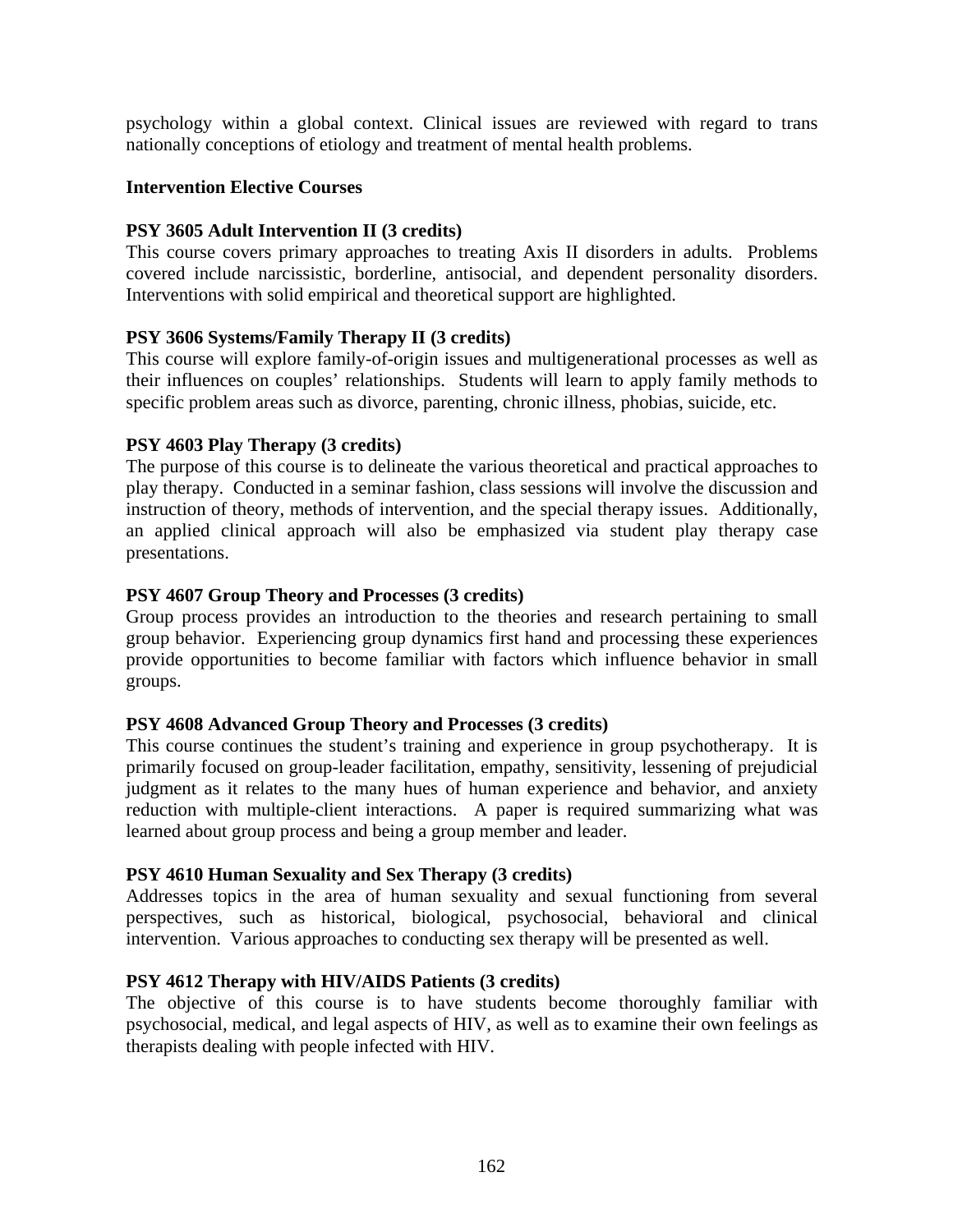### **PSY 4614 Interventions in Depression (3 credits)**

This course will cover the assessment, diagnosis, and treatment of mood disorders. Available literature on treatment outcome studies will be reviewed. The course will focus on actual treatment applications of depressed patients. Treatment modalities will include cognitive/behavioral therapy, interpersonal psychotherapy, and group approaches. Students must be in practicum and should expect to demonstrate some direct patient experience with the interventions studied.

### **PSY 4617 Ericksonian Hypnosis and Therapy (3 credits)**

Basic skills of Ericksonian hypnosis (e.g., indirect methods of induction, utilization techniques) and therapy (e.g., use of metaphors, expectation sets, paradoxical interventions) will be taught through Erickson's writings, lecture and class discussion, in-class demonstrations and exercises, and videotaped demonstrations.

### **PSY 4618 Clinical Applications of Hypnosis (3 credits)**

This course is intended to familiarize students with both research issues and clinical applications of hypnosis. Such topics as the nature of hypnosis; physiological and psychological manifestations of hypnosis; the effects of hypnosis on physical, cognitive, and intellectual performance; applications of hypnosis to psychosomatic disorders; hypnotic amnesia; and applications of hypnosis to a variety of clinical and addictive disorders will be examined. The second phase of the course will provide students with experience in hypnotic inductions and in the use of Hypnotic Susceptibility Scales.

#### **PSY 4628 Clinical Biofeedback (3 credits)**

This course provides a review of the areas of clinical application of biofeedback techniques. Emphasis will be place on integrated biofeedback with general psychotherapeutic processes for children and adults. Diagnostic categories include general anxiety disorders, chronic and acute pain conditions, sexual disorders, and autonomic dysregulation disorders. Biofeedback as a technique for preventive medicine and health will also be discussed. The course includes laboratory experiences.

#### **PSY 4629 Health Psychology (3 credit)**

This course seeks to define the field of Health Psychology, and provides a conceptual overview of current assessment and treatment models. Emphasis is placed on the interrelationships among affective responses, recurrent behavior patterns, and organ system performance. Intervention strategies directed at lifestyle, as well as specific behavior changes, are highlighted.

#### **PSY 4630 Existential Therapy (3 credits)**

Contemporary existential issues are explored as they affect both client and therapist in psychotherapy. How existential views complement other theoretical orientations, affect the therapist/client relationship, and lead to implementation of treatment strategies, are of particular interest and focus.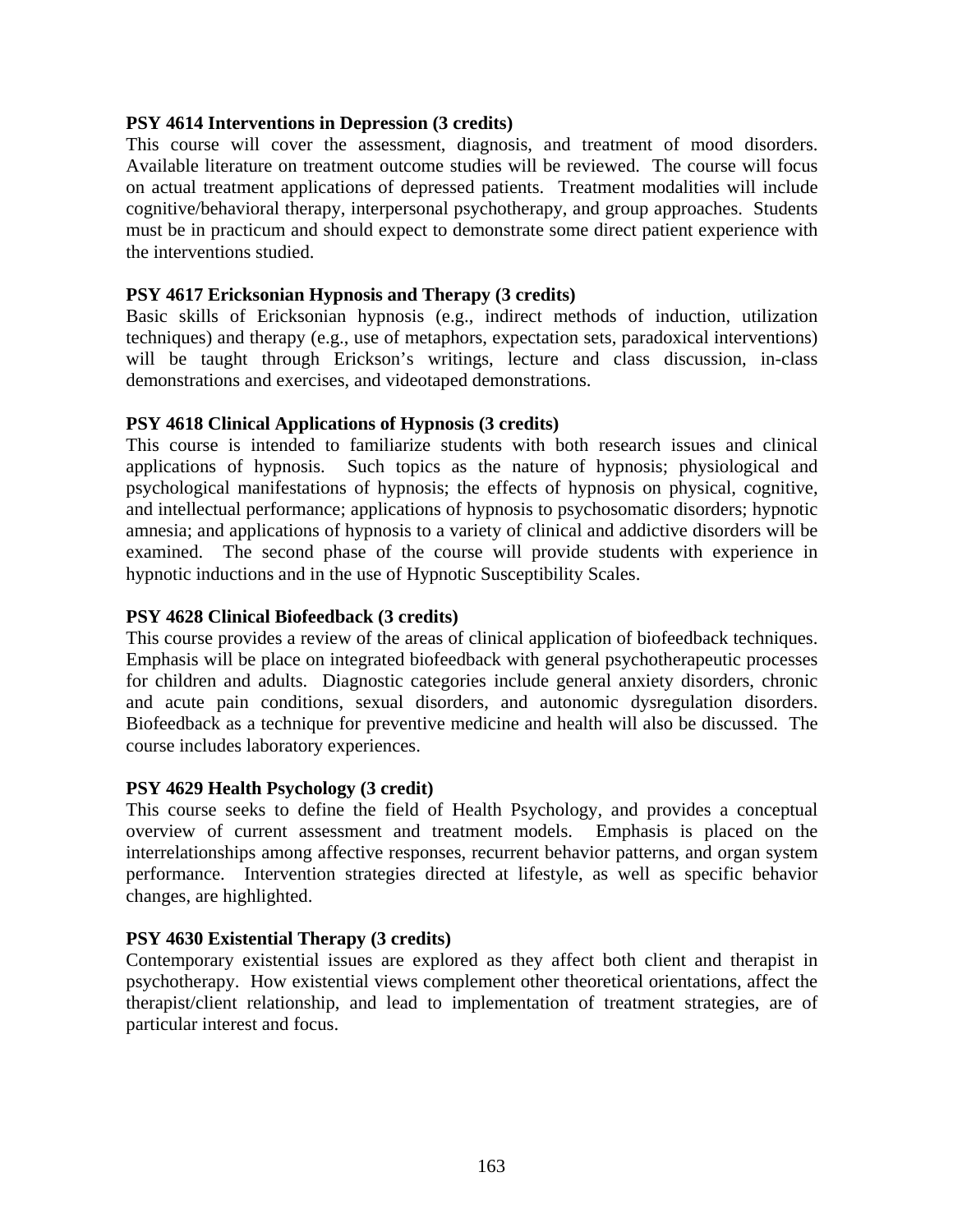### **PSY 4631 Humanistic Therapy (3 credits)**

This course is a practitioner-oriented exploration of theories and practices of humanistic psychotherapy, including Rogers' person-centered, Bugental's existential-analytic, Mahrer's experiential, and Rollo May's approaches. Theoretical bases for psychotherapy, the therapist as a person, core therapeutic conditions, and the therapy relationship receive major emphasis.

### **PSY 4632 Interpersonal/Systems Approaches to Therapy (3 credits)**

An overview of a range of perspectives and treatment approaches (e.g., Sullivanian, family systems, strategic intervention, Ericksonian, Langian) that have in common an emphasis on the role of interpersonal, social, cultural, and political forces in their conceptualization of and response to psychological problems. Conducted in a seminar format, class meetings will consist of a discussion of concepts, issues, and intervention strategies covered in readings, videotapes, and case presentations.

### **PSY 4634 Psychodynamic Psychotherapy in Practice (3 credits)**

The focus of this seminar is the communicative process in psychotherapy. The student will not only attend to the manifest content of the patient's communication, but will also learn to hear and understand the latent (unconscious) message. In order to accomplish this goal each student must develop a working knowledge of Lang's text: *A Primer of Psychotherapy*, or Lang's *Psychotherapy: A basic text*. The first several sessions will be devoted to this task. Students are required to tape some sessions of interesting, difficult, or troublesome cases for classroom presentation. **Prerequisite: Students must have cases for discussion**.

## **PSY 4635 Psychodynamic Therapy I (3 credits)**

The introductory course is designed to familiarize students with the basic concepts, range, scope, and limitations of psychoanalytic psychotherapy as a treatment modality. It is anticipated that by the end of this course, the student will have acquired the basic concepts necessary to have a fuller appreciation of this therapeutic approach.

#### **PSY 4636 Psychodynamic Therapy II: Classic and Ego (3 credits)**

This course explains in depth the concepts of transference and countertransference, starting with the seminal work of Sigmund Freud in 1912 to the current time.

## **PSY 4637 Psychodynamic Treatment Approach to Family and Group (3 credits)**

This course introduces the student to a dynamic approach to family and group psychotherapy. The approaches of the leading family and group therapists will be presented and compared. Students will become familiar with the basic concepts of both family and group therapy, how to conceptualize case material, and the factors that influence family and group dynamics. These will include the therapist-client relationship, major family and group resistances, transference and countertransference. Assessment techniques and intervention strategies with an emphasis on dynamic case analysis will be highlighted.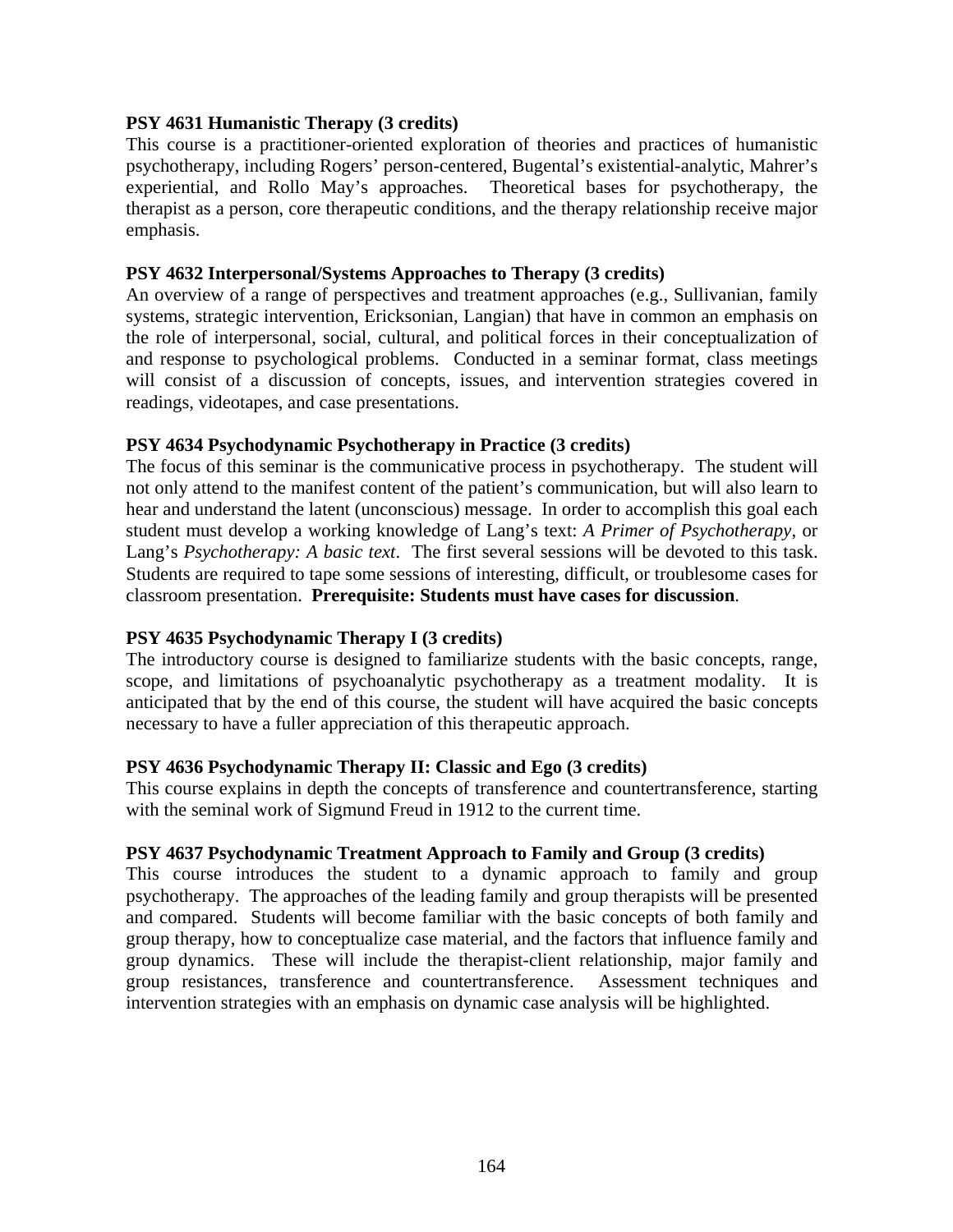#### **PSY 4638 Narcissistic and Borderline Disorders (3 credits)**

The main objective of this course is to explore systematically the clinical pictures, the therapeutic techniques, and the developmental theories of both the borderline and narcissistic personality disorders.

#### **PSY 4640 Special Problems in Psychotherapy (3 credits)**

This course is open to advanced students who are carrying patients in treatment. Clinical material will be used throughout the course. The following areas will be pursued: setting the stage for psychotherapy; establishing the frame; early trauma; self-disclosure; special events, extra-therapeutic contact; negativity; the revenge motive; handing dreams and fantasy; the metaphor and other poetic dictation; and the erotic transference and countertransference.

#### **PSY 4642 Self-Psychology (3 credits)**

The purpose of this course is to acquaint students with the theoretical background and practical application of self-psychology. Class will be devoted to discussion of readings and case presentation.

#### **PSY 4644 Psychoanalytic Concepts (3 credits)**

This course will offer a survey of concepts and theory of psychoanalysis and review their application within the psychoanalytic situation. The first part of each session will be devoted to theory and technique, while the second part of each session will focus on the practical or clinical application of theory. It is expected that students will participate actively in class discussions, as well as contribute to the clinical section of each session. Each student will be expected to present case material relevant to the subject being discussed. In addition, some written assignments may be given. There will be no examinations in this class.

#### **PSY 4646 The Use of Dreams in Psychotherapy (3 credits)**

This course will deal with Freud's theory from the *Interpretation of Dreams* brought up to date to accommodate weekly and brief/time-limited psychotherapy. The concept of "dream work", as well as the function, value, and language of the dream will be discussed. Additionally, the significance of the first or initial dream, the interpersonal/communicative function, and intrapsychic aspects of the dream will be explored. The dream in psychopathology, the biology of dreaming, and adaptive aspects of the dream will also be addressed.

#### **PSY 4647 Psychodynamic Treatment of Affective Disorders (3 credits)**

This course is designed to familiarize students with the genesis, development, and treatment of affective disorders. Topics covered include anxiety reactions, depression and mania, and allied disorders. The mechanisms, dynamics and process of depression, despair, loneliness, self-destructive behavior, boredom, apathy, enthusiasm, and related conditions will be reviewed critically. Throughout, the students will be helped to understand the impact of resistance, transference, and countertransference issues in treating affective disorders will also be discussed.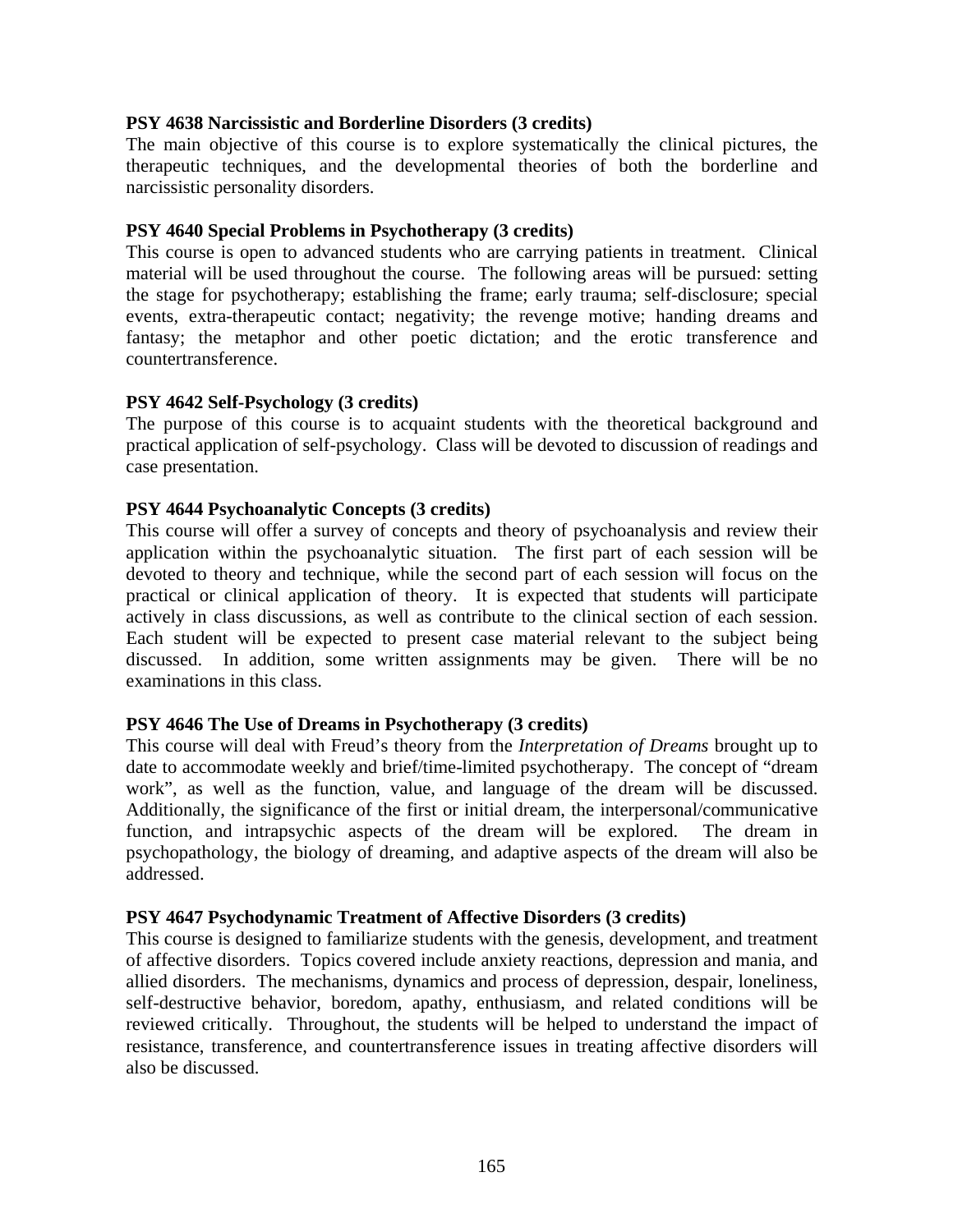#### **PSY 4650 Crisis Intervention (3 credits)**

This course will consist of an overview of crisis intervention, including differing approaches and techniques for this type of work. Specific topics will include working with the suicidal client, coping with grief, divorce, adolescent issues, victimization, aging and illness. Community resources available for crisis intervention and the process of involuntary commitment will also be covered.

#### **PSY 4651 Seminar in Eclectic Psychotherapy (3 credits)**

Eclecticism refers to the method or practice of choosing what seems best or most likely to have therapeutic benefit for a client/patient from the variety of available systems, methods, and techniques. In order to help develop skills in thinking and application to foster an eclectic orientation, this course will lean heavily on case histories. Students will read, present, and discuss cases from modern therapists and from their own clinical experiences (e.g., practicum). In addition to the wealth of knowledge gleaned from analysis of these cases, students will develop intervention strategies based on recent trends in theory and technique. In addition, current psychotherapy literature and films will be critically examined.

#### **PSY 4659 Advanced Cross-Cultural Counseling (3 credits)**

This course is designed to explore advanced issues related to the counseling and assessment of culturally diverse clients. Skills will be developed through the use of critical incident analysis and case study conceptualization. Students will be required to construct a case study, read weekly assignments and participate in critical-incident analysis.

#### **PSY 4662 Post-Traumatic Stress Disorders (3 credits)**

This course surveys the history, research, and treatment approaches of post-traumatic stress disorder in its many manifestations, including post-combat syndromes, natural disaster survivors, occupational critical incidents, and victims of crime, sexual abuse, or accidents.

#### **PSY 4663 Counseling in Terminal Care (3 credits)**

This course will provide an integrated model for counseling the terminally ill that will include the patient, the family, and social system. It will acquaint students with both a humanistic and a cognitive-behavioral thanatology. The needs of therapists dealing with the stresses of terminal care will also be addressed.

#### **PSY 4666 Seminar in Forensic Neuropsychology (3 credits)**

This course will explore the use of neuropsychological testing and theory in forensic settings. The focus will include applications to both criminal cases as well as civil cases. The course will take both a neuropsychological and forensic perspective on the testing procedures and how they relate to legal as well as neuropsychological data. Applications to mitigation in criminal sentencing, competency, ability to stand trial, determination of mental retardation, civil damages, civil liability, and related issues will be discussed along with the appropriate examples from actual cases. Students with practicum or other experience will be encouraged to present cases that illustrate the issues described in the case as well. The course will have a seminar format in which the implications of this information can be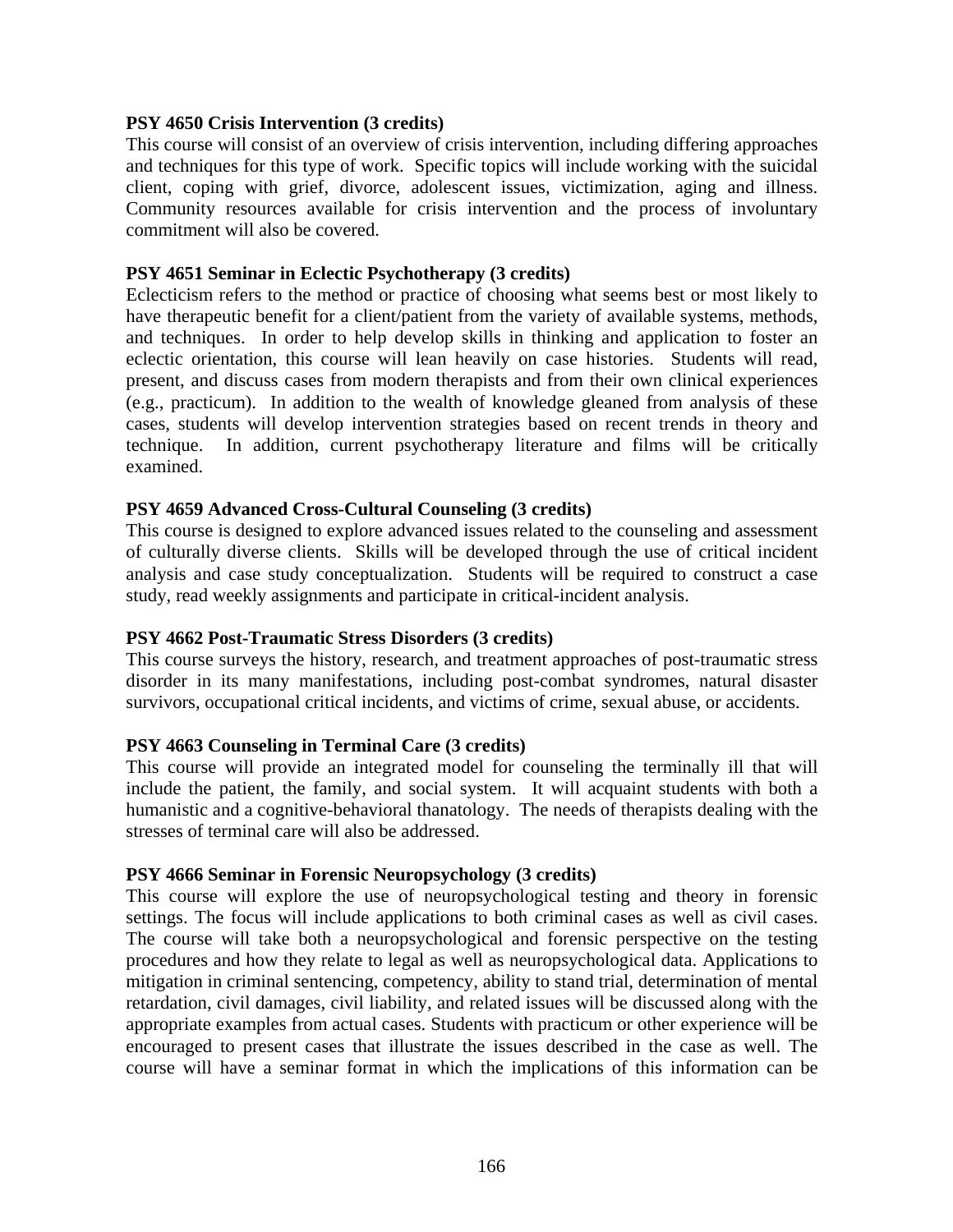thoroughly discussed and debated. Mock testimony will be presented by students to illustrate the practical applications of the course material.

### **PSY 4668 Substance Abuse, Health, and Mental Health (3 credits)**

The major goal of this course is for students to learn about substance use and misuse, and related prevention and treatment. In addition, because substance use disorders can significantly affect our health and mental health problems and concerns (e.g., depression, aging, medication use, diabetes, hypertension) this course will address a broad range of issues involved in the assessment and treatment of comorbidity and the relationship of substance use disorders to the management of different health and mental health problems.

## **PSY 4669 Clinical Interventions for Anxiety Disorders (3 credits)**

This course will cover the assessment, diagnosis, and treatment of anxiety disorders. Available literature on treatment outcome studies, as well as current literature on the theories of anxiety disorders will be reviewed. The course will focus on actual treatment applications of anxious patients. Treatment modalities will include cognitive/behavioral therapy, mindfulness, and motivational interviewing approaches. Students will practice the interventions studied.

## **PSY 4670 Short Term Therapy (3 credits)**

This course will review the history and development of time-limits therapies and survey different approaches, including brief dynamic therapy, cognitive therapies, solution-oriented models and others. New developments in brief treatment will be covered, including managed care models and "HMO therapy."

## **PSY 4671 Psychotherapy with Lesbians and Gay Men (3 credits)**

Lesbians and gay men in psychotherapy present to the clinician issues that are unique to this population. The goal of this course is to make the student aware, sensitive, and knowledgeable of these salient issues in order to work more effectively using gay affirmative psychotherapy technique in treating gay men, lesbians, and their family members. These issues will be viewed through a developmental perspective, i.e., counseling gay adolescents, adults, couples, and the aging. The course design is an interactive approach to using panel presentations, current research, case studies and role playing in a small class atmosphere. Students have the opportunity to volunteer at the Gay and Lesbian Community Center using gay affirmative and brief psychotherapy techniques. Group supervision is provided as part of the course.

#### **PSY 4673 Interpersonal Violence (3 credits)**

The purpose of this seminar is to examine current strategies and issues in clinical research and treatment with disparate forms of interpersonal violence with an emphasis on perpetrators of these acts. Some of these will include: spouse abuse, child maltreatment, incest, (nonfamilial) sexual assault of children and adults, homicide, and serial rape and murder. Within each area, empirically based approaches to assessment, prevention, and treatment will be discussed. Etiologic and maintaining factors for the various types of violence, and psychosocial profiling procedures with selected subtypes of violent offenders, also will be covered.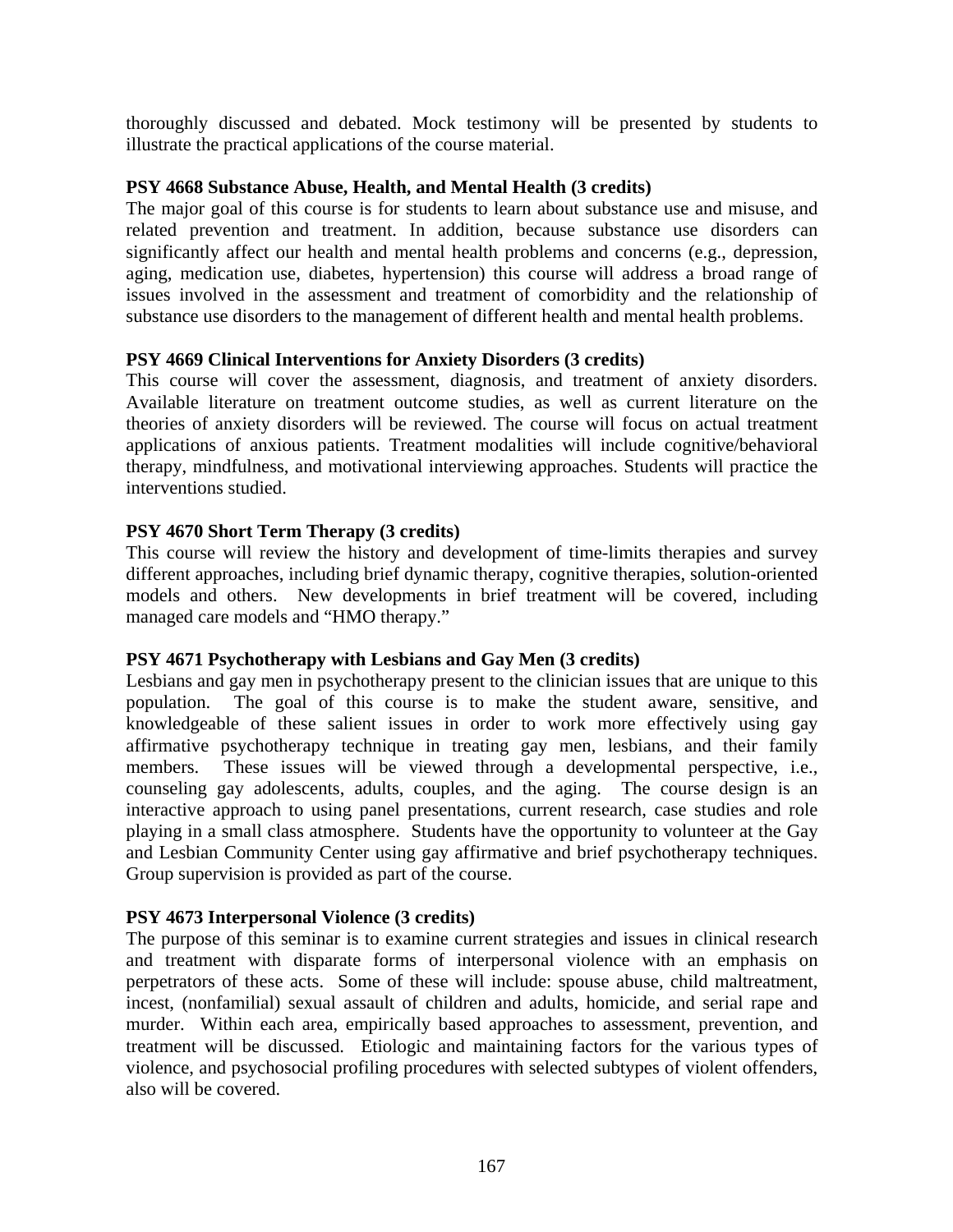#### **PSY 4677 Feminist Therapy (3 credit)**

Feminist therapy is an intervention technique based on the social psychology theories of the new women's movement. The goal is to help empower women by separating the issues of life that come from living with discrimination an the resulting feelings of oppression from the psychobiological and intrapsychic issues that are brought into the therapy session. Feminist techniques that emphasize analysis of power of dynamics across the lifespan have impacted the various interventions used in treatment towards mental health as well as in its own therapy theory. Feminist therapy theory and the various feminist therapy techniques will be surveys in this course.

#### **PSY 4678 Eating Disorders: Theory and Intervention (3 credits)**

This course will review the history of eating disorders and the development of interventions for the treatment of eating disorders, including psychoanalytic, self-psychological, relational, systemic and cognitive-behavioral. Individual, familial, socio-cultural and biological aspects of eating issues and body image difficulties will be addressed as well as relevant research.

#### **PSY 4679 Abuse, Trauma, and Dissociation (3 credits)**

This course will provide a comprehensive survey of knowledge and skills required to treat adult survivors of childhood abuse. Identification and treatment of complex post-traumatic stress disorder, the spectrum of dissociative disorders, and the pervasive impact on personality functioning of long-standing abuse in childhood will comprise the central focus of the course.

#### **PSY 4681 Chronic Pain/Illness Management (3 credits)**

This course will cover the conceptual model and the particular psychological assessment and intervention methods that have been found to be effective in work with those experiencing chronic pain and/or illness. Emphasis will be on assisting individuals with chronic pain/illness to minimize the impact it is having on their mood, lifestyle, productivity, recreational activity, family and social relationships. The focus will include managing with such clinical examples of chronic pain/illness conditions as: tension and migraine headaches, back pain, temporomandibular disorder, diabetes, Parkinson's disease, and chronic obstructive pulmonary disease. Consideration will be given to care delivered as part of an interdisciplinary treatment team as well as in psychoeducational group and individual treatment settings. Opportunities will be provided for supervised peer practice with the recommended interventions.

#### **PSY 4682 Treatment of Serious Mental Illness (3 credits)**

This course will cover the history and current practice of treatment of serious mental illness. Special focus will be placed on the role of psychological interventions in the cure of this population. The increasingly active role of the psychiatric consumer will be highlighted.

#### **PSY 4683 Interventions with Medical Patients (3 credits)**

This course is designed to familiarize students with clinical interventions, related assessment concerns and research relevant to health problems. Topics that will be covered include relevant assessment issues that need to be considered when evaluating medical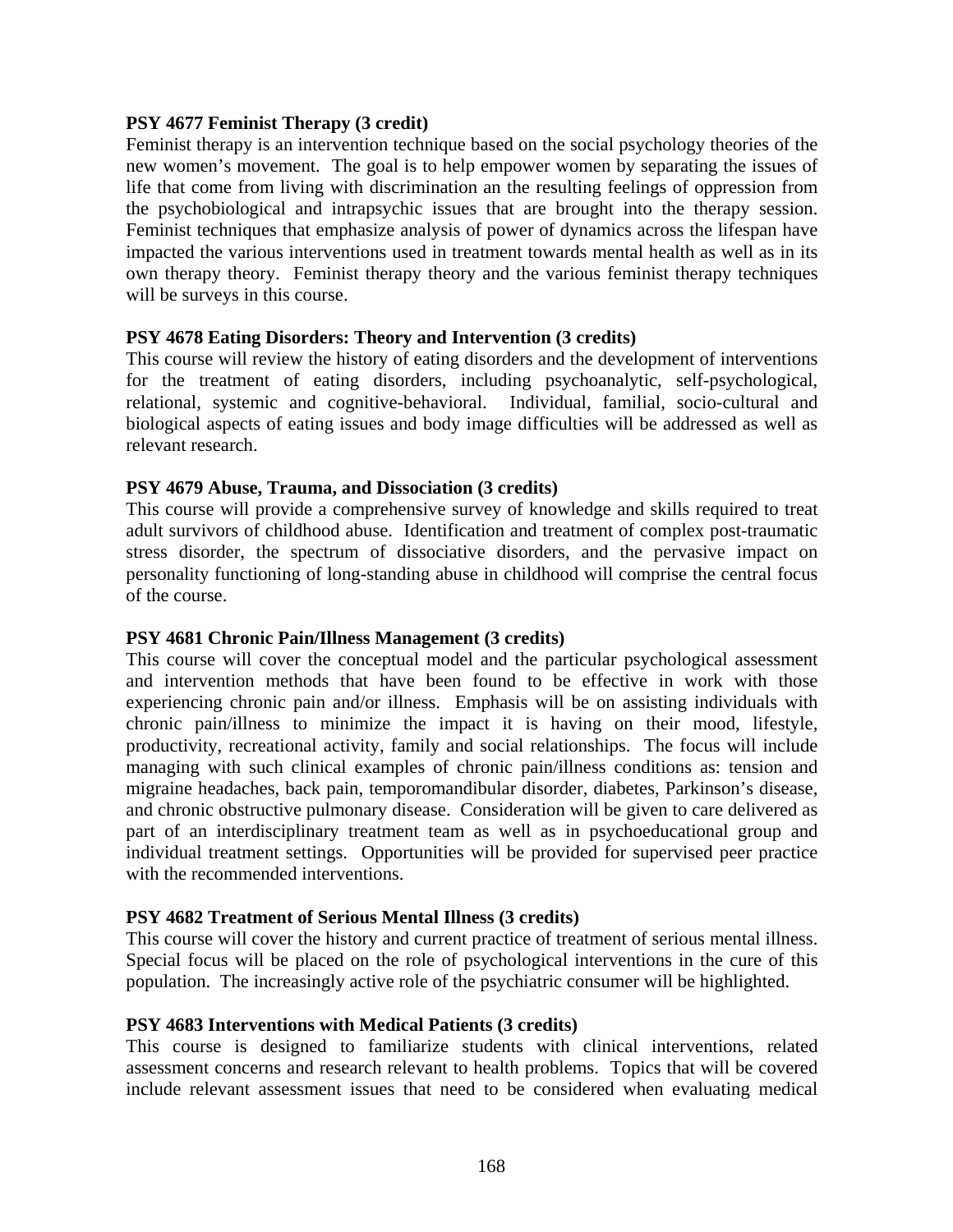patients for psychological intervention and psychological interventions with specific medical populations. Students will learn to design and implement intervention protocols for a number of different physical disorders as well as learns applied techniques, such as various forms of relaxation procedures.

### **PSY 4690 Psychological Interventions in Forensic Settings (3 credits)**

This course will cover psychological intervention techniques that are known to have success with juvenile and adult offenders in jail, prison and court-ordered treatment programs to eliminate behavioral problems that are due to mental illness, abuse, and/or substance abuse. The number of mentally ill inmates in correctional facilities and/or ordered into mental health treatment as a condition of probation have been rapidly increasing so that the jails and prisons of the U.S. are often considered the new mental institutions. Many inmates are also substance abusers who need special alcohol and other drug treatment if they are to remain crime-free when released from custody. Most criminals have long histories of abuse, both as victims and perpetrators. New sex predator laws order those convicted of a sex crime to be assessed for risk for committing further sexual offending behavior and be sent to treatment under civil commitment statutes. Psychological interventions including medication and therapy can assist in the behavioral management of those offenders and hopefully prevent recidivism.

## **PSY 4691 Infant and Toddler Mental Health (3 credits)**

This course will cover clinical applications of developmental psychopathology, with an emphasis on infants, toddler and their families. Major theories of development and current research on that systemic etiological pathways of atypical adaptation will be reviewed. Assessment strategies will include observing infants and toddlers at play, clinical interviewing of caregivers, identifying red flags, recognizing 0-3 diagnostic classifications, administered developmental screening tests, and interpreting results. Implications for appropriate theory driven and empirically based treatment will be discussed including play techniques and attachment-theory driven interventions.

## **PSY 4692 Parent Focused Interventions (3 credits)**

This course will review current theory and research on parent-focused prevention and intervention efforts intended to benefit children and adolescents. Topics will include the rationale for a behavioral/family systems approach to parent training and its application to contemporary families. Difficulties associated with conducting both research and interventions in family setting will be reviewed with particular attention to problems of measuring and defining "ideal" parenting practices and difficulties in translating program objectives into clinically meaningful outcomes. Parent-focused interventions for both externalizing and internalizing problems will be considered.

#### **PSY 4693 The Application of Psychology to Organization Settings (3 credits)**

The focus of the course is on the application of the principles of psychology to organizational settings. Students will acquire understanding of interventions at the individual, group and organizational development levels. Further, concepts, skills, and tools that are essential to successful organizational interventions will be demonstrated.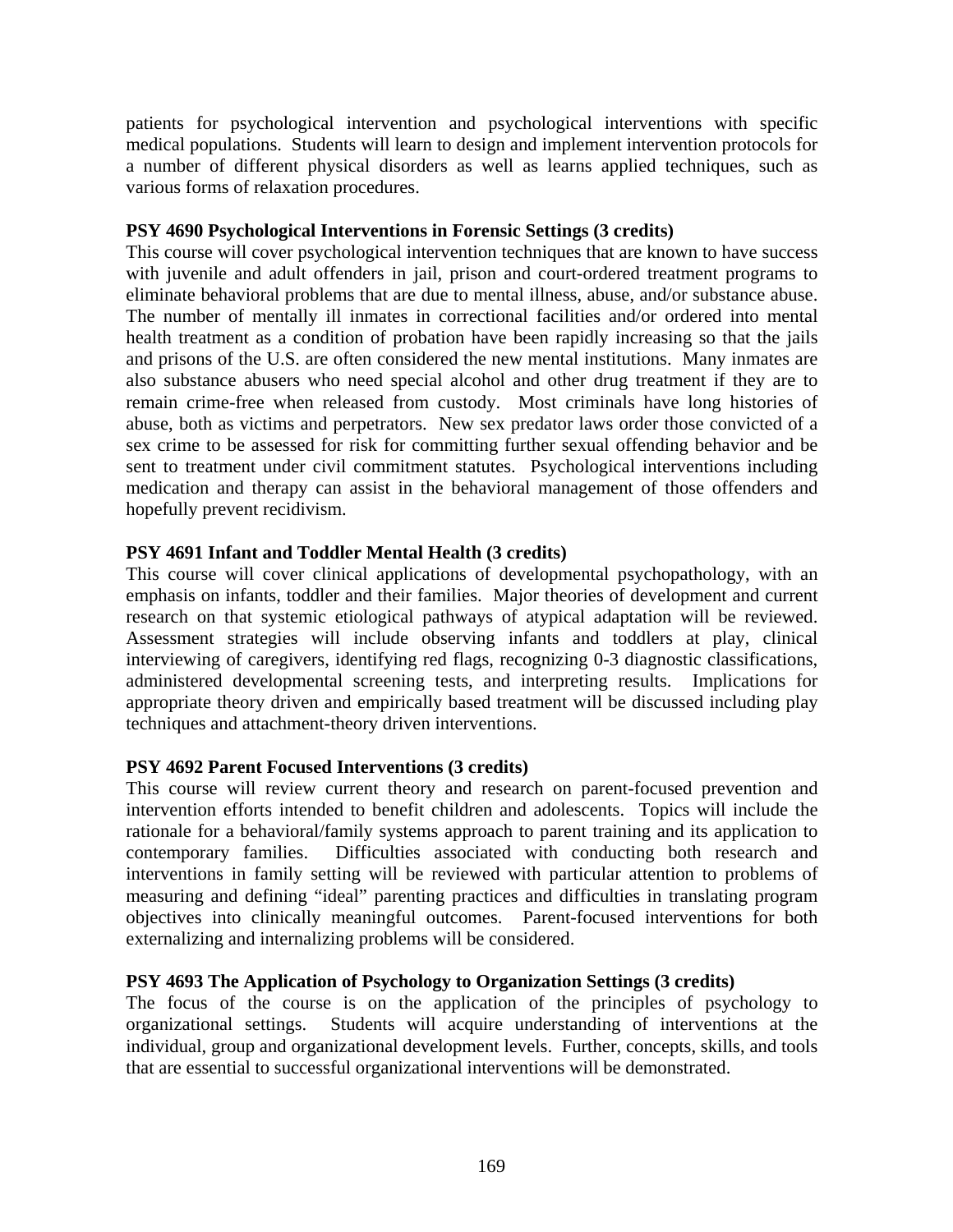#### **PSY 4695 School Based Interventions with Ethnically Diverse Families I (3 credits)**

This course, *which includes both academic and clinical components*, is designed to teach students about the family lives and school experiences of low-income, ethnic minority youth, then train and supervise students as they co-lead an intervention targeting children's academic and mental health outcomes. Coursework is devoted to understanding how families and schools can better support low-income youth, and the intervention is intended to enhance family and school support for local ethnic minority and immigrant communities.

### **PSY 4696 School Based Interventions with Ethnically Diverse Families II (3 credits)**

This course is a continuation of School Based Interventions with Ethnically Diverse Families I.

### **PSY 4699 Positive Psychology (3 credits)**

The present course will describe how the scope of psychology has recently been broadened beyond exclusive concern with identifying pathology and treating or preventing disorder. This course will provide an overview of the emerging field of 'Positive Psychology. ' Students will be provided with opportunities to understand theory and research pertaining to the psychology of human strengths, assets, abilities and talents as well as the constructs of optimism, happiness, hope and resiliency. Students will be challenged to use their understanding of this theory and research to suggest opportunities for intervention with various populations.

### **PSY 4701 Clinical Practicum V (3 credits)**

The student is required to spend a minimum of 15 hours per week for one semester at a selected agency.

**PSY 4702 Clinical Practicum VI (3 credits)** See description for PSY 4701 Clinical Practicum V.

- **Course descriptions are subject to change**
- **Prerequisites can be found in Doctoral Policy & Procedures Handbook**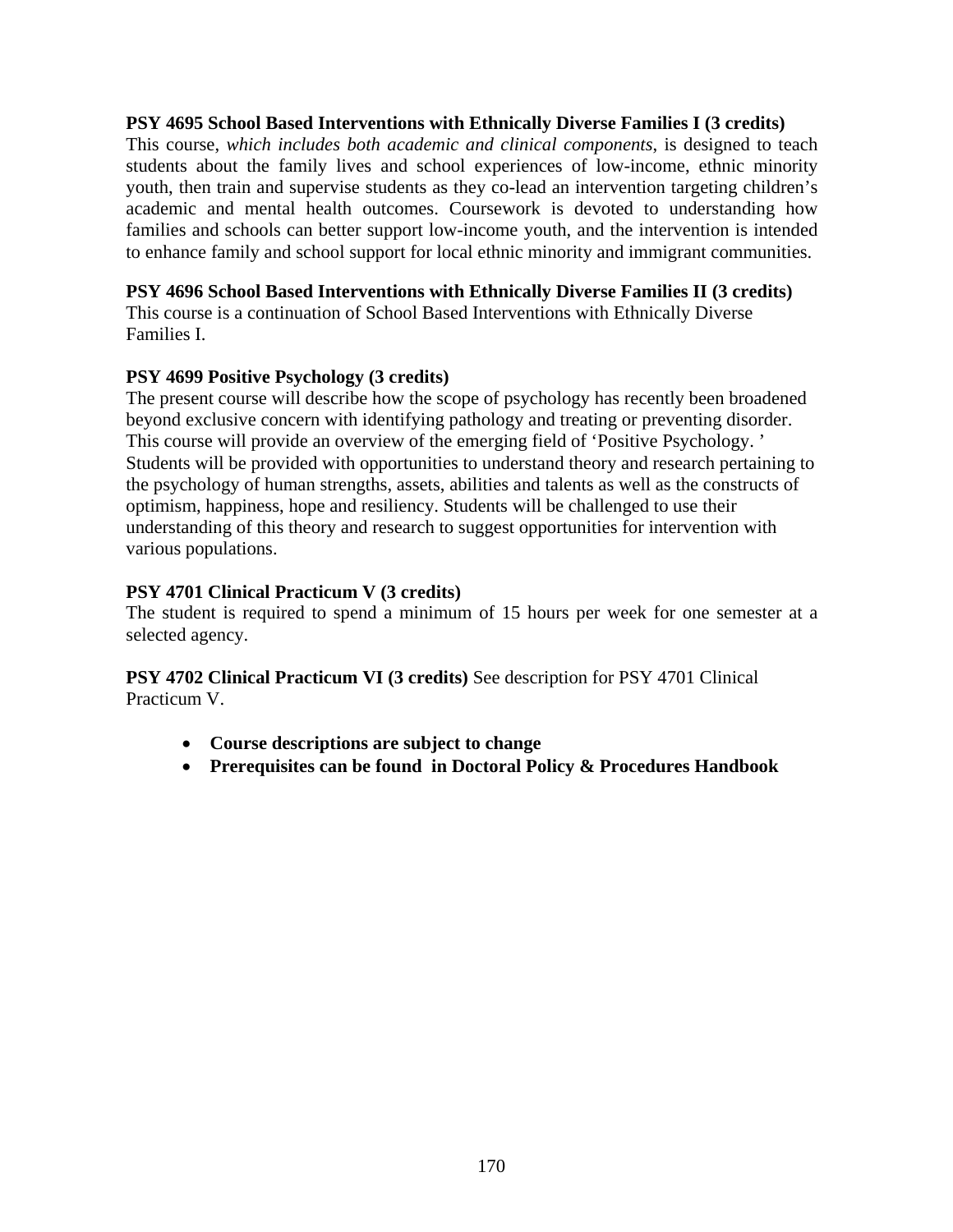#### **2011-2012 Doctoral Programs Estimated Expenses**

The total expenses of students enrolled in doctoral programs vary greatly depending on individual circumstances. While, registration, and other fees,\* and the cost of books are relatively constant for all students, other expenses will differ.

| Tuition                              | \$890 per credit hour                                                                    |
|--------------------------------------|------------------------------------------------------------------------------------------|
| <b>Application Fee</b>               | \$ 50 (nonrefundable)                                                                    |
| <b>Registration Fee</b>              | \$25 per semester                                                                        |
| <b>Late Registration Penalty</b>     | \$30                                                                                     |
| <b>Student Services Fee</b>          | \$250 per semester (4 credits or<br>more)<br>\$125 per semester (less than 4<br>credits) |
| Professional Liability Insurance Fee | \$ 10 per semester                                                                       |
| <b>Transcript Fee</b>                | \$ 10 per transcript                                                                     |
| <b>Application for Degree Fee</b>    | \$100                                                                                    |

#### **\*Please note that all above fees are subject to change without notice.**

#### **Refund Policy**

Students have three working days from the date of signing an enrollment contract or financial agreement with the university to cancel the contract and receive a full refund of any tuition and registration fees paid. Further, a student shall receive a full refund of tuition and registration fees paid by the student before the commencement of instruction if the student submits a written request to the institution within three working days of the payment.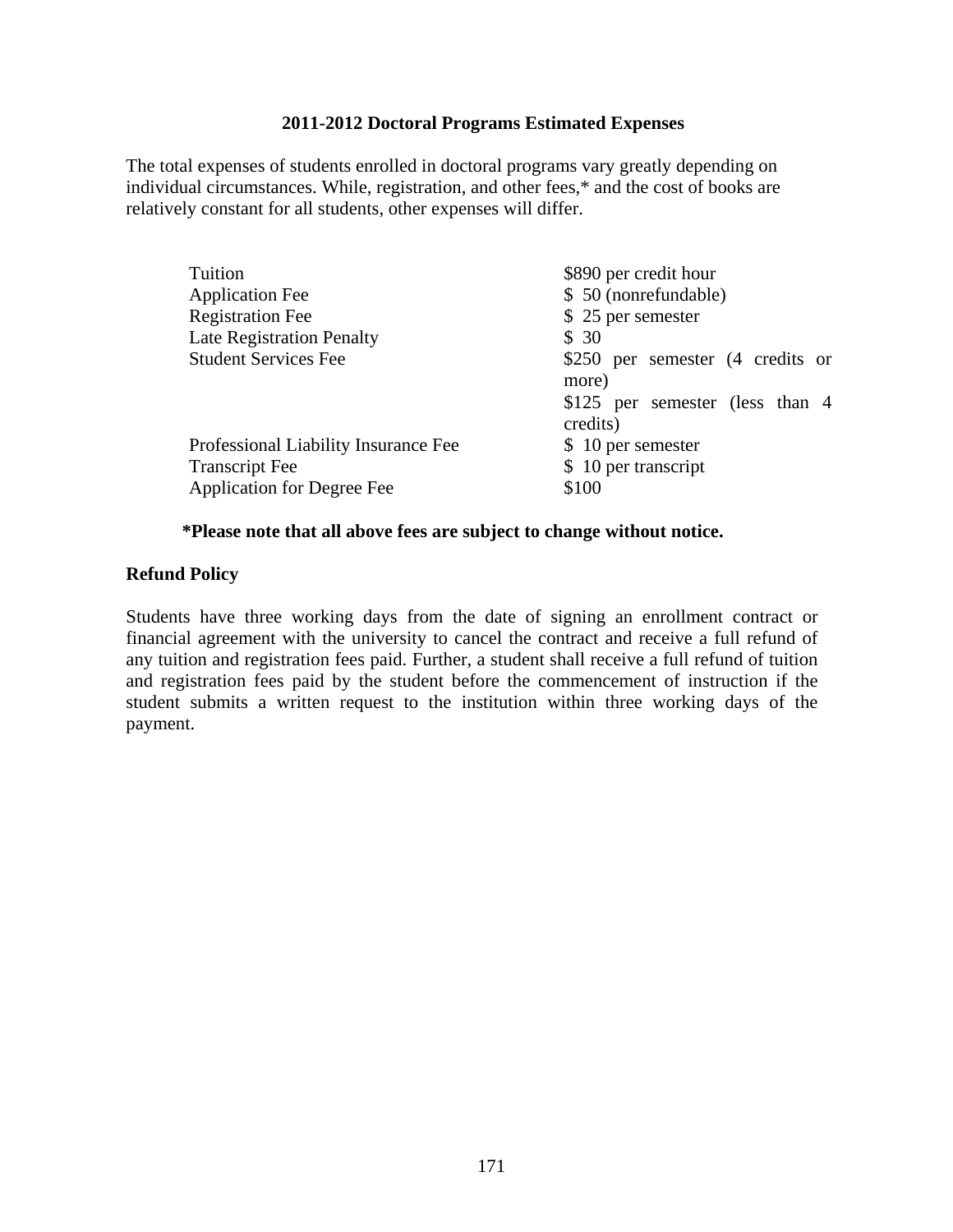## **CPS Doctoral Student Internship Site Placements (APA/APPIC) Partial Listing**

Alexandria Mental Health Center, Alexandria, VA Arizona State Hospital, Phoenix, AZ Atascadero State Hospital, Atascadero, CA Atlanta VA Medical Center, Decatur, GA Baltimore VA Medical Center, Baltimore, MD Beth Israel Deaconess Hospital, Boston, MA Biloxi VA Medical Center, Biloxi, MS Boston University Counseling Center, Boston, MA Cambridge Hospital/Harvard Medical School, Cambridge, MA Central Louisiana State Hospital, Pineville, LA Child & Adolescent Service Center, Canton, OH Children's Hospital at Stanford, Stanford, CA Children's Psychiatric Center, Inc., Miami, FL Columbia Presbyterian Medical Center, New York, NY Colorado Mental Health Institute, Denver, CO Devereux Foundation, Villanova, PA DC Commission on Mental Health, Washington, DC Duke University Medical Center, Durham, NC Dwight D. Eisenhower Army Medical Center, Fort Gordon, GA Family Service & Guidance Center, Topeka, KS Federal Bureau of Prisons, Ayer, MA Federal Correctional Complex, Butner, NC Federal Correctional Institution, Petersburg, VA Federal Medical Center, Rochester, MN Fifth Avenue Center for Counseling & Psychotherapy, New York, NY Florida State Hospital, Chattahoochee, FL Franciscan Hospital & Children's Center, Boston, MA Florida State University Student Counseling Center, Tallahassee, FL Franciscan Children's Hospital, Boston, MA Gainesville VA Medical Center, Gainesville, FL George Washington University, Washington, DC Greystone Park Psychiatric Hospital, Greystone Park, NJ Hefner VA Medical Center, Salisbury, NC Henry Ford Health Science Center, Detroit, MI Indiana University Health Center, Bloomington, IN Institute of Living, Hartford, CT James A. Haley VA Hospital, Tampa, FL Jerry L. Pettis Memorial VA Hospital, Loma Linda, CA John L. McClellan Memorial VA, Little Rock, AR Kaiser Permanente – San Diego, Vista, CA Lexington VA Medical Center, Lexington, KY Mailman Center for Child Development, Miami, FL Malcolm Grow Medical Center, Andrews AFB, Washington, DC Manhattan Psychiatric Center, New York, NY Medical University of South Carolina, Charleston, SC Miami-Dade Department of Human Services, Miami, FL Miami Children's Hospital, Miami, FL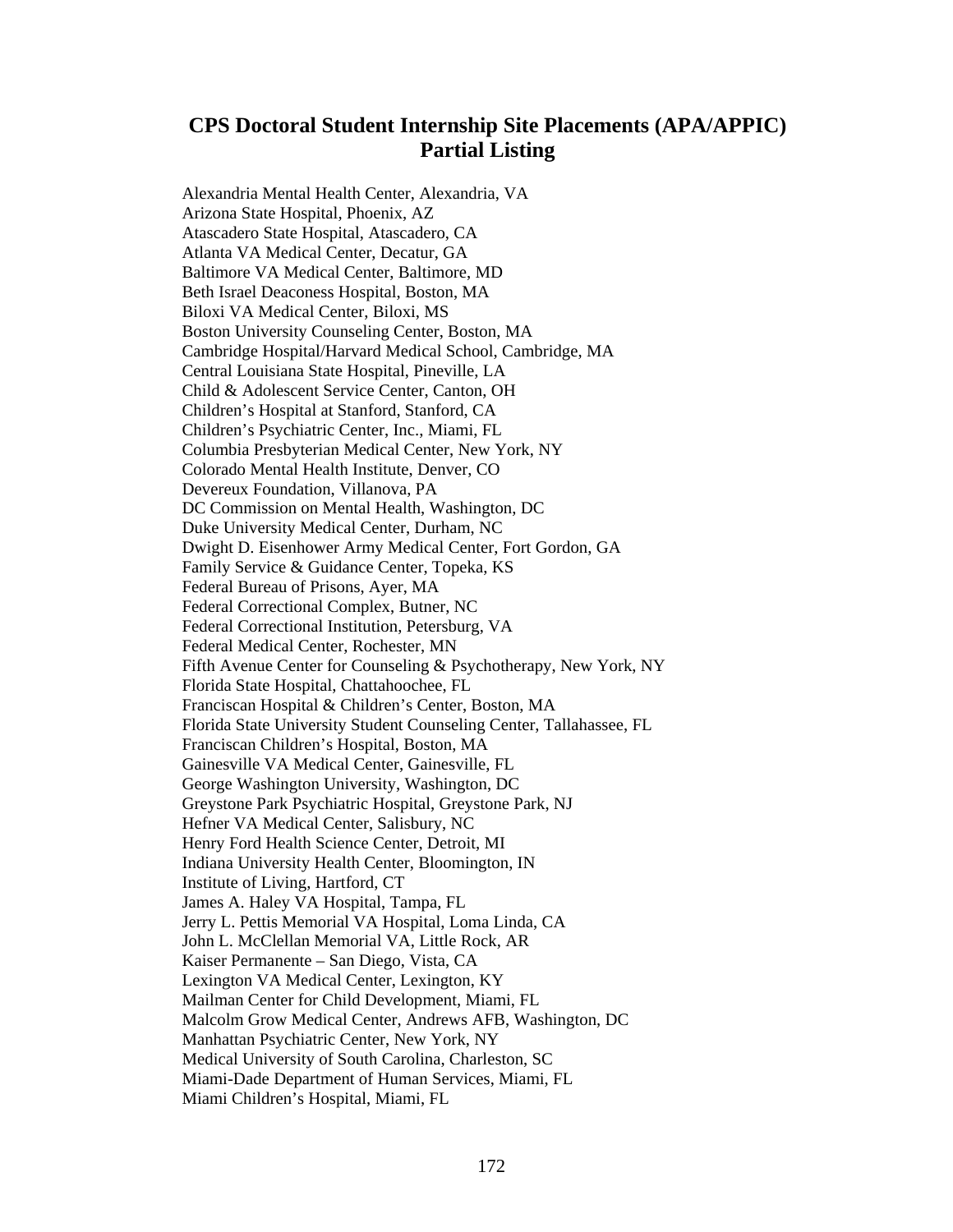Miami VA Medical Center, Miami, FL Milwaukee VA Medical Center, Milwaukee, WI Mississippi State Hospital, Whitfield, MS Mount Sinai Medical Center, New York, NY National Naval Medical Center, Bethesda, MD Naval Medical Center, San Diego, CA New York University/Bellevue Hospital, New York, NY Norristown State Hospital, Norristown, PA Northeast Florida State Hospital, Macclenny, FL Nova Southeastern University/South Florida Consortium, Fort Lauderdale, FL Park Place Behavioral Health Care, Kissimmee, FL Phoenix Psychology Internship Consortium, Phoenix, AZ Pittsburgh VA Healthcare System, Pittsburgh, PA Pollak MHC/Monmouth Medical Center, Long Branch, NJ Riverbend Community Mental Health Center, Concord, NH Robert Wood Johnson Medical School, Piscataway, NJ San Bernardino County Behavioral Health, San Bernardino, CA Southern Arizona Psychology Internship Consortium, Tucson, AZ Southern Illinois University, Carbondale, IL Spokane Mental Health Center, Spokane, WA St. Mary's Children & Family Services, Syosset, NY SUNY Albany Counseling Center, Albany, NY Texas Women's University, Denton, TX Tripler Army Medical Center, Honolulu, HI Ulster County Mental Health Services, Kingston, NY U.S. Medical Center for Federal Prisoners, Springfield, MO University of Arkansas Children's Hospital, Little Rock, AZ University of Santa Barbara, Santa Barbara, CA UCLA Neuropsychological Institute, Los Angeles, CA University of Arkansas Children's Hospital, Little Rock, AR University of Colorado Health Science, Denver, CO University of Houston, Houston, TX University of Massachusetts/Worchester Forensic, Worchester, MA University of Memphis, Memphis, TN University of Miami/Jackson Memorial Medical Center, Miami, FL University of Oklahoma Health Science, Oklahoma City, OK University of Rochester Counseling, Rochester, NY University of South Florida Mental Health Institute, Tampa, FL University of Virginia Counseling Center, Charlottesville, VA USAF Medical Center, San Antonio, TX Vanderbilt University VAMC, Nashville, TN VA Connecticut Healthcare System, West Haven, CT VA Medical Center, Togus, ME VA New Jersey Healthcare System, East Orange, NJ Walter Reed Army Medical Center, Washington, DC Westchester Jewish Community Services, Hartsdale, NY Wright-Patterson USAF Medical Center, Dayton, OH Yale University School of Medicine, New Haven, CT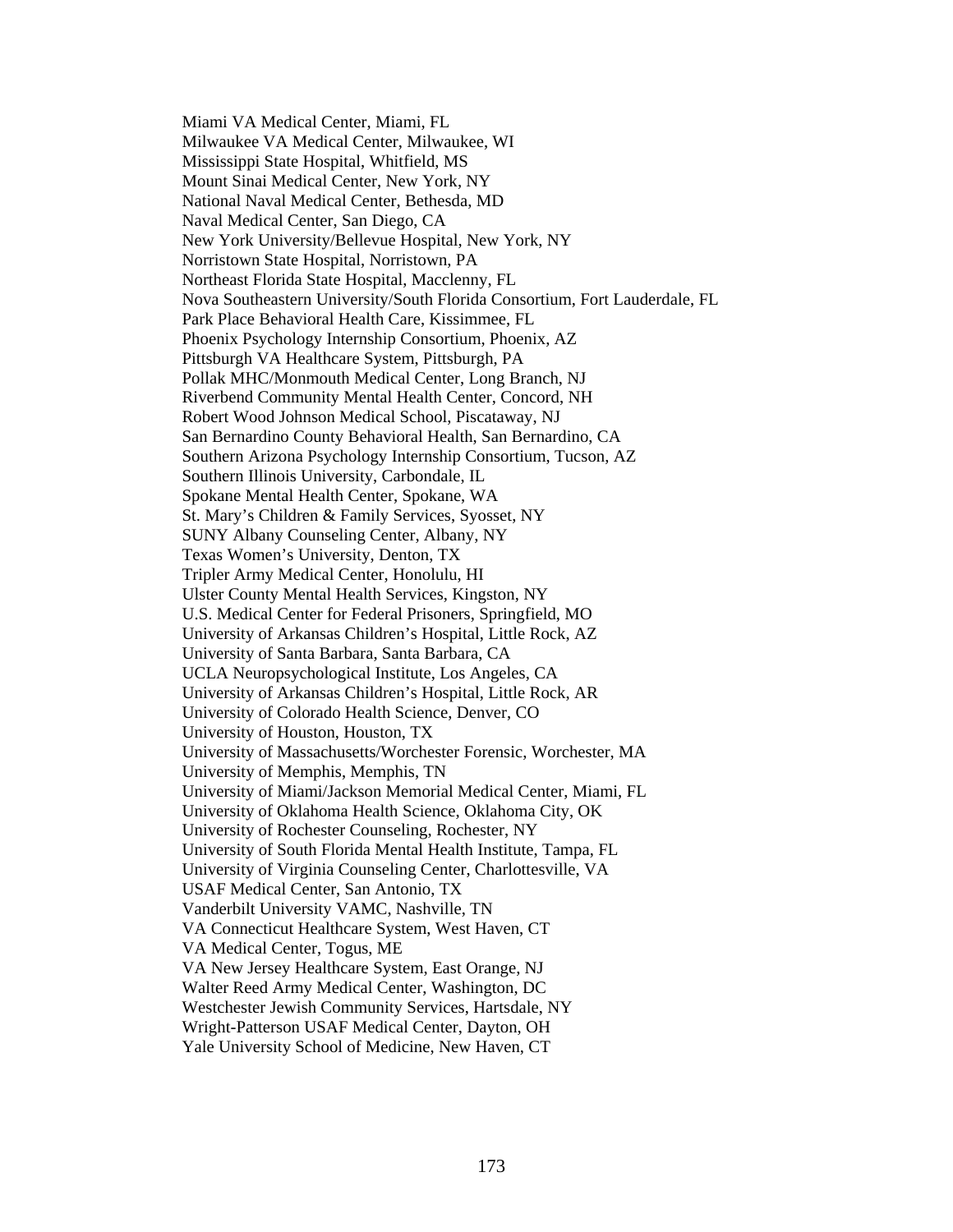#### **Center for Psychological Studies Organization**

#### **Board of Advisers**

Linda Danoff Martin R. Dishowitz Paul Feuerberg William Gallo Cheryl Gotthelf Karen Grosby, *Dean*  Royal Jonas Ginger Lerner-Wren Ana Martinez Chris Masden Peter Palin Ana Rivas-Vazquez Sandra Tipton

#### **Administrative Committee**

Karen S. Grosby, *Dean*  Alan D. Katell, *Director of Clinical Training*  John E. Lewis, *Director of Academic Affairs* Ana Martinez, *Director of Clinical Services/Chief Psychologist, Psychology Services Center* Ana Fins, *Director of Quality Enhancement Plan*  Diane Karol, *Center Administrator*  Mercedes ter Maat, *Academic Coordinator of the Counselor Education Programs*  Sarah Valley-Gray, *Director of Continuing Education/Special Projects*  Angela Waguespack, *Academic Coordinator, School Psychology Program* 

#### **Benefactors/Supporters**

Anna H. Maltz Anne G. Hutt Eve Rose Lorraine Thomas CPS Alumni Association Albert Miniaci Rose Miniaci Gilbert Berkin Oscar & Beatrice Bekoff The Segal Family *Sun-Sentinel* Charities Fund of the McCormick Tribune Foundation The Lane Family Albert Goldstein Sylvan Klein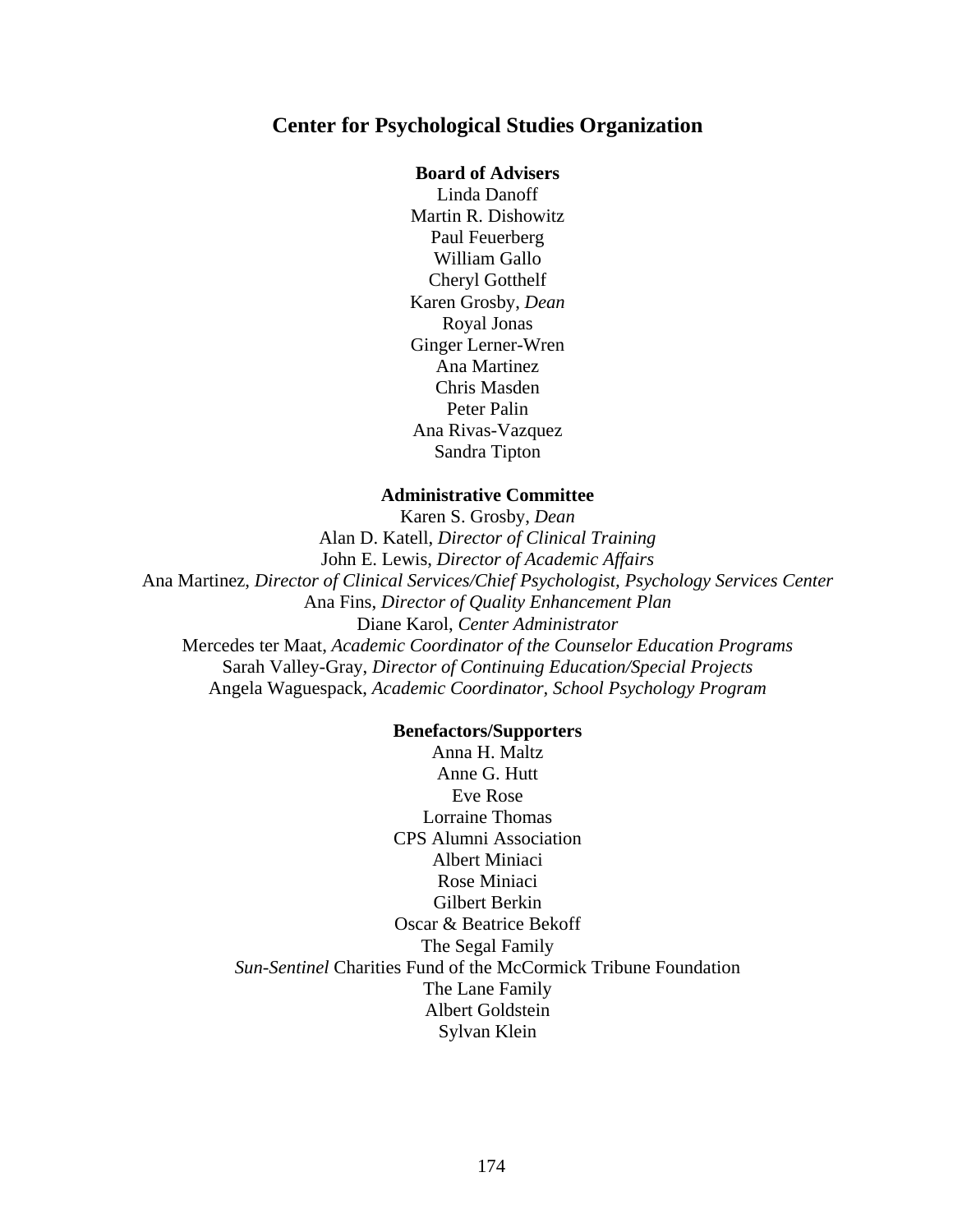## **Faculty Professional Interests Full-Time Faculty 2011-2012**

**Amarilis Acevedo, Ph.D.,** University of California, associate professor. Geriatric psychology; neuropsychological assessment.

**Carolyn Berger, Ph.D.,** University of Florida, assistant professor. Student underachievement; school counselor accountability practices; counseling gifted students.

**Natalie E. Brescian, Ph.D.,** Colorado State University, assistant professor. Clinical geropsychology, psychological and neuropsychological assessment; quality of life in long-term care; grief and bereavement; caregiver stress; assessment of decision-making capacity; end of life issues; chronic pain; training and supervision in geropsychology; interpersonal process psychotherapy; military psychology.

**Stephen N. Campbell, Ph.D.,** Howard University, associate professor. General clinical/community psychology of social change; dual diagnosed; program design and consultation; conduct disorder.

**[Ralph E. \(Gene\) Cash, Ph.D., NCSP](http://cps.nova.edu/faculty/Ffultime/cash/cash.html),** New York University, associate professor. School psychology; psychoeducational assessment, diagnosis, and treatment; depression; anxiety disorders; suicide prevention; forensics, including child custody, wrongful death effects, and disabilities; stress management; and psychology and public policy.

**[Alexandru F. Cuc, Ph.D.](http://cps.nova.edu/faculty/Ffultime/calex/),** New School University, assistant professor. Cognitive psychology; conversational remembering; group dynamics; collective amnesia of traumatic events; autobiographical memories.

**[Christian DeLucia, Ph.D.,](http://cps.nova.edu/faculty/Ffultime/delucia/delucia.html)** Arizona State University, assistant professor. Emergence of problem behaviors during adolescence, with a particular emphasis on adolescent substance use and abuse; statistical methods for the analysis of longitudinal data; and methodological issues relevant for the design and analysis of psychosocial interventions.

**Frank A. De Piano, Ph.D.,** University of South Carolina, University Provost and Executive Vice President for Academic Affairs university-wide faculty appointments. Professional interests include hypnosis (past president of Division 30, Psychological Hypnosis), community psychology, health and medicine, and the development of models for professional training of psychologists.

**William Dorfman, Ph.D., ABPP,** Ohio State University, professor. Community mental health; short-term approaches to psychotherapy; eclectic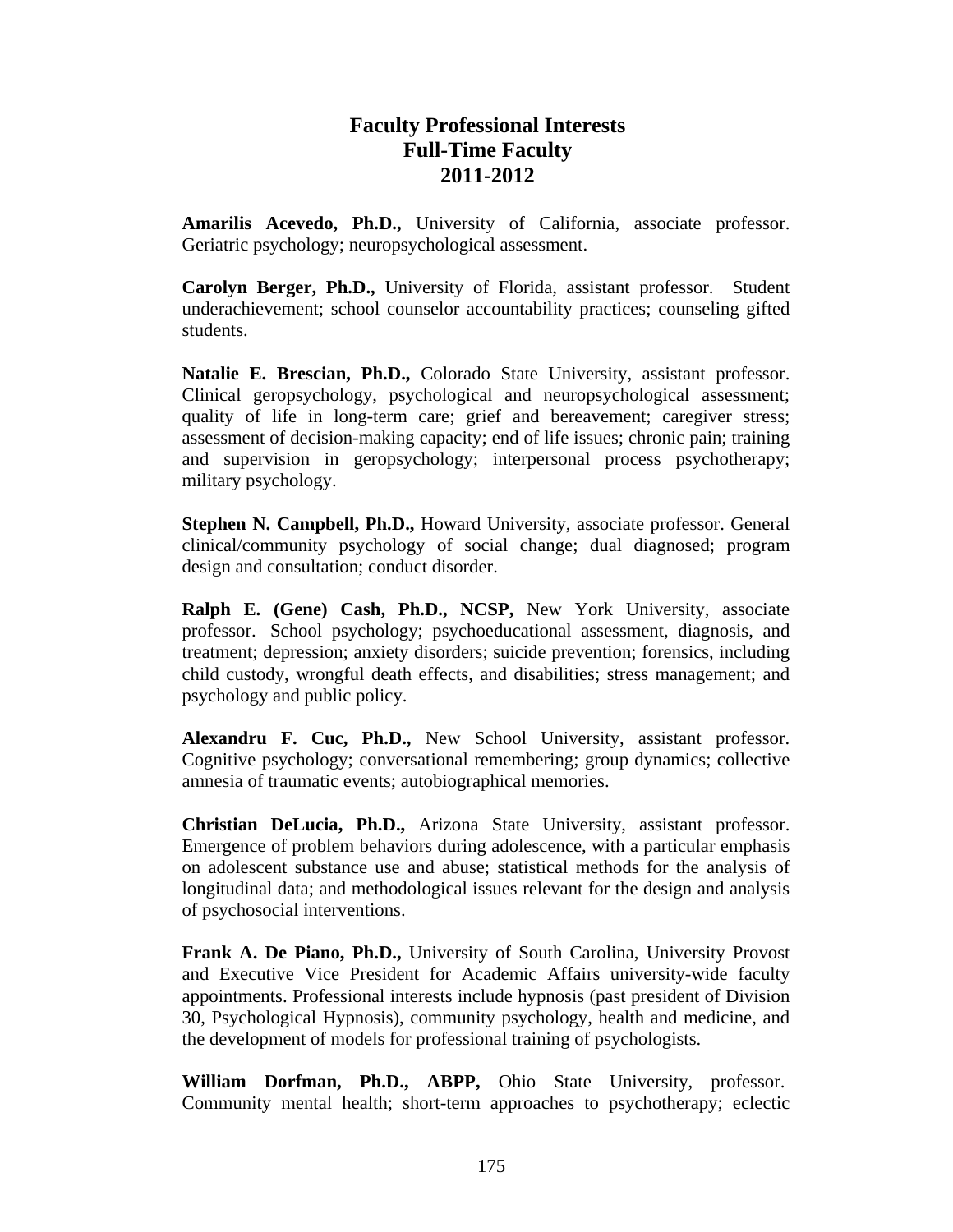approaches to individual and marital psychotherapy; psycho-diagnosis; objective personality measurement with the MMPI-2 and MMPI-A; role of families and primary caretakers in the treatment and rehabilitation of the chronically and severely mentally ill.

**[Jan Faust, Ph.D.,](http://cps.nova.edu/faculty/Ffultime/faust/faust.html)** University of Georgia, professor. Child-clinical and pediatric psychology: child abuse (sexual and physical) and neglect; child treatment outcome research; PTSD in children and adolescents; child adjustment to acute and chronic medical conditions; lifespan psychosis.

**Ana Imia Fins, Ph.D.,** University of Miami, associate professor. Health psychology, sleep medicine; insomnia; chronic fatigue syndrome; posttraumatic stress disorder; periodic limb movement disorder.

**Diana Formoso, Ph.D.,** Arizona State University, assistant professor. Risk and protective factors that shape youth development within low-income, ethnic minority families; family conflict, parenting, and child outcome and how they are impacted by families' ecological and cultural context (e.g., economic hardship, neighborhood risk, immigration and acculturation); intervention development for ethnic minority children and families experiencing adversity; the family lives and school experiences of immigrant youth.

**Kevin Glavin, Ph.D.,** Kent State University, assistant professor. Career counseling and adaptability; decision-making integrating technology with the counseling process; effective models and methods of supervision for counselor trainees.

**[Steven N. Gold, Ph.D.,](http://cps.nova.edu/faculty/Ffultime/gold/index.html)** Michigan State University, professor. Adult survivors of childhood sexual abuse; dissociative disorders; psychological trauma and post-traumatic stress disorder; sexual addiction; doctoral level clinical training; hypnotherapy; interpersonal, family, and systems theory and intervention; psychotherapy case conceptualization and treatment planning.

**Charles Golden, Ph.D.,** ABPP/ABCN, University of Hawaii, professor. Neuropsychology of head injury, stroke, and multiple sclerosis; neuropsychological and personality assessment; rehabilitation and community reintegration following brain injury; neuropsychology in childhood and in school settings; learning disabilities; hyperactivity; general assessment.

**Tara Jungersen, Ph.D.,** University of Tennessee, assistant professor. Counseling preparation; vicarious trauma; adults in transition; women's issues.

**[Alan D. Katell, Ph.D.](http://cps.nova.edu/faculty/Ffultime/katell/katell.html),** West Virginia University, professor. Assessment and treatment of eating disorders; psychological factors in cardiac rehabilitation; exercise promotion and maintenance; health psychology; coping with chronic illnesses and other physical challenges.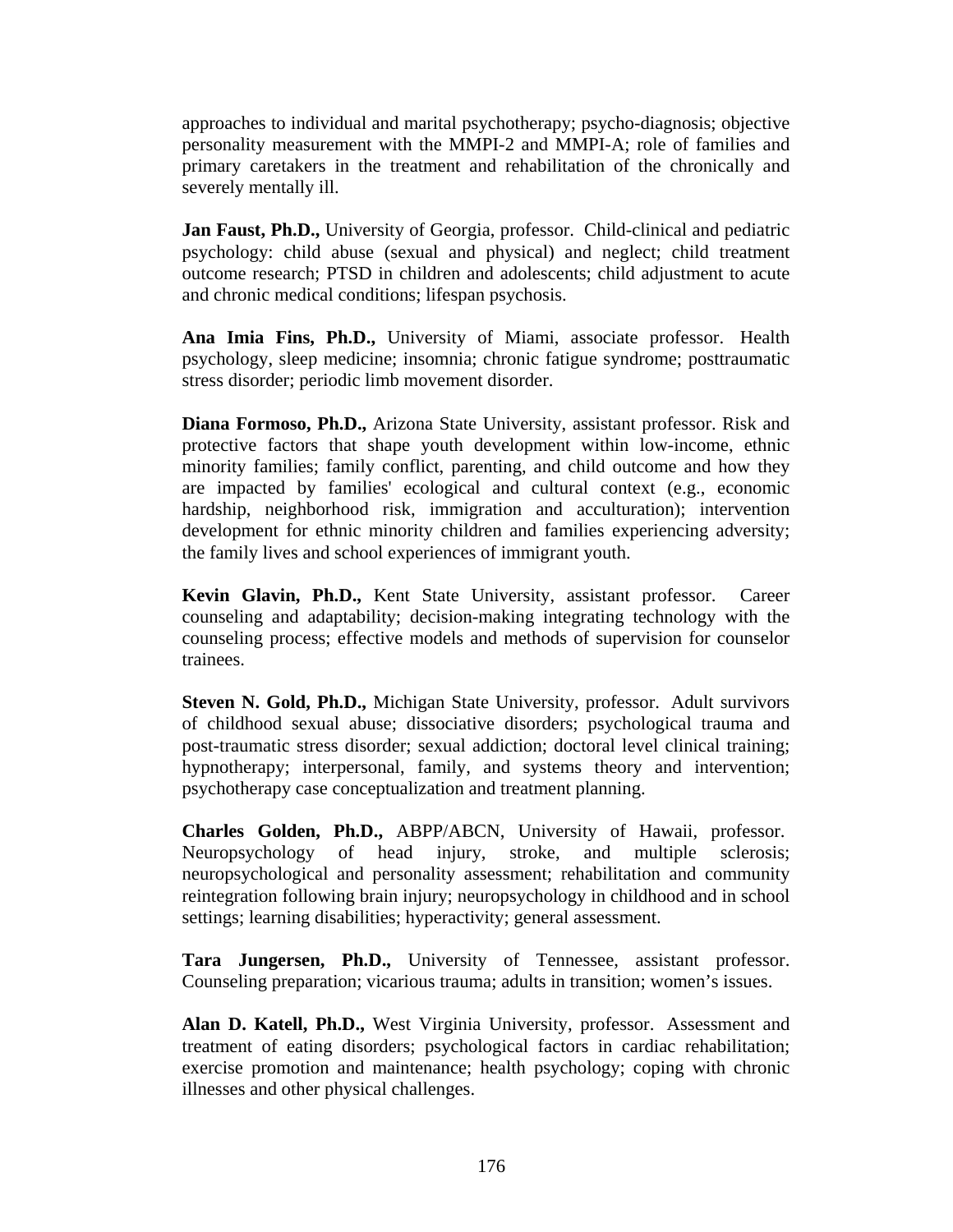**[Jeffrey L. Kibler, Ph.D.](http://cps.nova.edu/faculty/Ffultime/kibler/kibler.html),** University of Miami, professor. Cognitive-behavioral regulation of emotion/mood disorders. Behavioral medicine: biobehavioral aspects of posttraumatic stress, psychosocial stress, and pain; psychosocial risks for illness (e.g., heart disease); health risk reduction; psychophysiology; minority health: predictors of biobehavioral research participation for individuals of racial minority.

**[John E. Lewis, Ph.D.](http://cps.nova.edu/faculty/Ffultime/Lewis/lewis.html),** Syracuse University, professor. Intercultural psychotherapy and assessment; counseling and psychotherapy with prison populations; educational and vocational assessment and counseling; school psychology; international perspectives.

**F. Charles Mace, PhD, BCBA-D, ABAI International Fellow,** University of Arizona, professor. Applied behavior analysis, autism and developmental disabilities, the experimental analysis of behavior, translational research, severe behavior disorders.

**Stephen C. Messer, MA, Ph.D.,** University of Mississippi, Oxford, associate professor. Research methods; multivariable statistics, latent variable models, longitudinal design and analysis; diagnostic validity and measurement; developmental epidemiology and psychopathology; military psychology and combat-related PTSD.

**Wiley Mittenberg, Ph.D., ABPP-CN,** Chicago Medical School, professor. Neuropsychology of head injury in adults and children, the neuropsychology of age related dementias, neuropsychological and psychological test construction, interpretation, and validation, and professional issues in clinical neuropsychology.

**Timothy R. Moragne, Psy.D.,** Wright State University, professor. Minority issues; health psychology; community psychology; human sexuality; psychological aspects of AIDS; AIDS and minorities.

**Barry Nierenberg, Ph.D., ABPP,** University of Tennessee, associate professor. Rehabilitation and Health Psychology: psychological factors in chronic illness, biopsychosocial aspects of wellness and disease, healthcare disparities, pediatric psychology, child and family adaptations to acute and chronic medical conditions. The business of psychology and professional credentialing.

**Scott Poland, Ed.D., Ball State University, associate professor. Professional** experience has included leading national crisis teams and primary interests are suicide intervention, crisis intervention, youth violence, self-injury, school safety and delivery of psychological and counseling services in schools.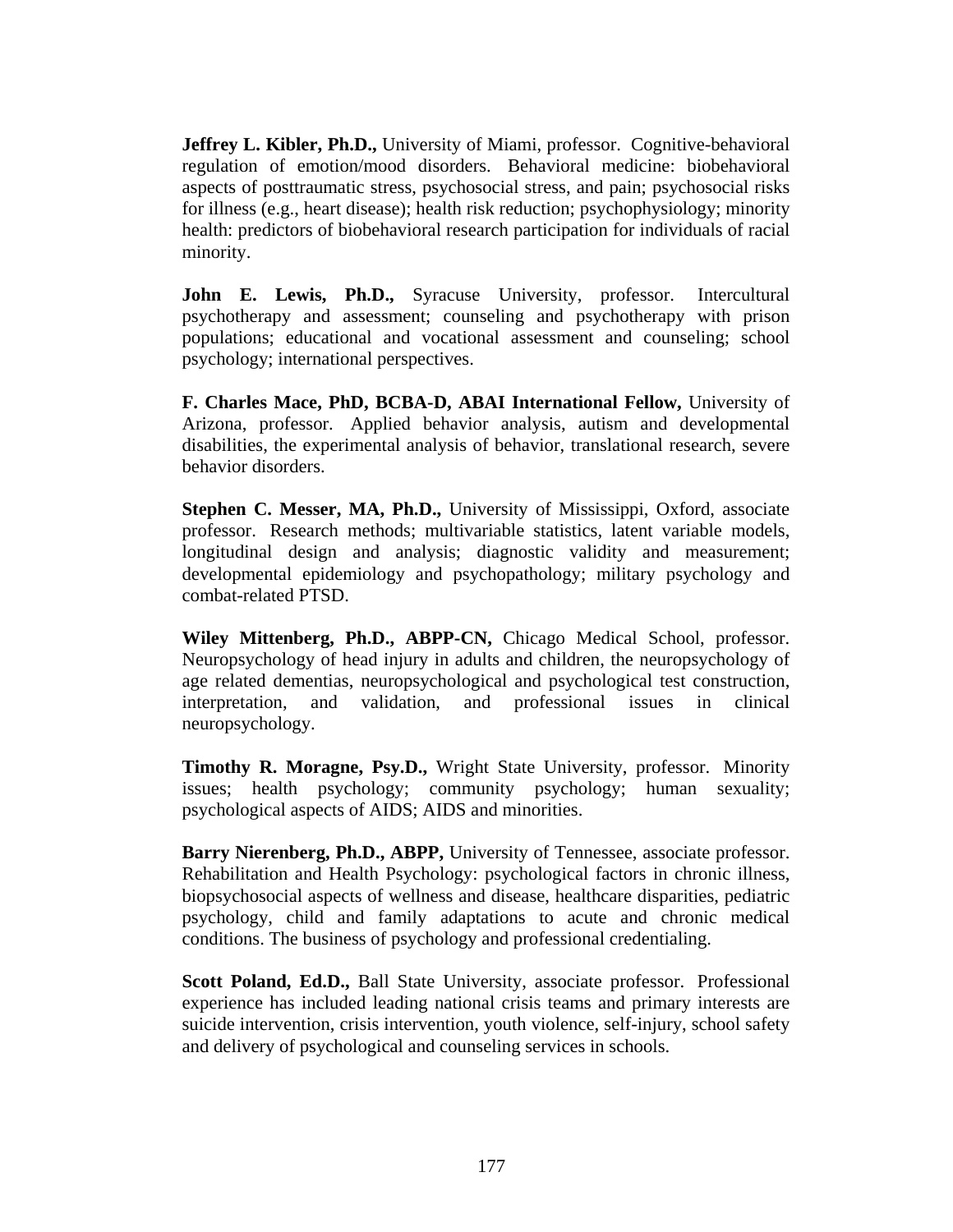**[Bady Quintar, Ph.D., ABPP](http://cps.nova.edu/faculty/Ffultime/quintar/quintar.html),** University of Kentucky, professor. Projective techniques; psychoanalytic psychotherapy; ego psychology; postdoctoral training.

**[Shannon Ray, Ph.D.,](http://cps.nova.edu/faculty/Ffultime/ray/ray.html)** University of Central Florida, assistant professor. Community mental health, chronic pain, eating disorders, domestic violence, child and adolescent treatment and post-traumatic stress disorder.

**[David Reitman, Ph.D.,](http://cps.nova.edu/faculty/Ffultime/reitman/reitman.html)** University of Mississippi, associate professor. Crosssetting (home and school) problems involving children and adolescents. Emphasis on disruptive behavior (i.e., attention deficit/hyperactivity disorder, oppositional defiant disorder, conduct disorder). Interventions are behaviorallybased, empirical, and focus on parent disciplinary practices, problem-solving, and skills building.

**Stephen A. Russo, Ph.D.,** Nova Southeastern University, assistant professor. Sport psychology; sports medicine, physical rehabilitation, and recovery from injury; performance enhancement and coaching consultation; anxiety, anger, and emotional regulation; counseling college student-athletes, performance artists, and athletes of all ability levels.

**[Barry A. Schneider, Ph.D.](http://cps.nova.edu/faculty/Ffultime/schneider/schneider.html),** Columbia University, professor. Psychodiagnosis and personality evaluation; integrated psychotherapy; medical psychotherapy; rare neurological disorders.

**David Shapiro, Ph.D., ABPP,** University of Michigan, professor. Forensic psychology; mental health law; forensic and clinical assessment; expert witness testimony; malingering; legal and ethical issues.

**Jedidiah Siev, Ph.D.,** University of Pennsylvania, assistant professor. OCD and related disorders; scrupulolsity; judgment and decision making, cognitions, and information processing in OCS and related disorders; anxiety disorders; psychotherapy outcome research; empirically-supported research.

**[Edward R. Simco, Ph.D.,](http://cps.nova.edu/faculty/Ffultime/simco/simco.html)** Nova University, professor. Applied and computational statistics; research design and evaluation; cluster and analysis; psychometrics.

**Linda C. Sobell, Ph.D., ABPP,** University of California, Irvine, professor. Alcohol, tobacco, and other drug use disorders; cognitive-behavior therapy; research dissemination; assessment and treatment evaluation; natural recovery; motivational interventions; professional issues.

**Mark B. Sobell, Ph.D., ABPP,** University of California at Riverside, professor. Substance use disorders, especially alcohol use disorders; behavior therapy;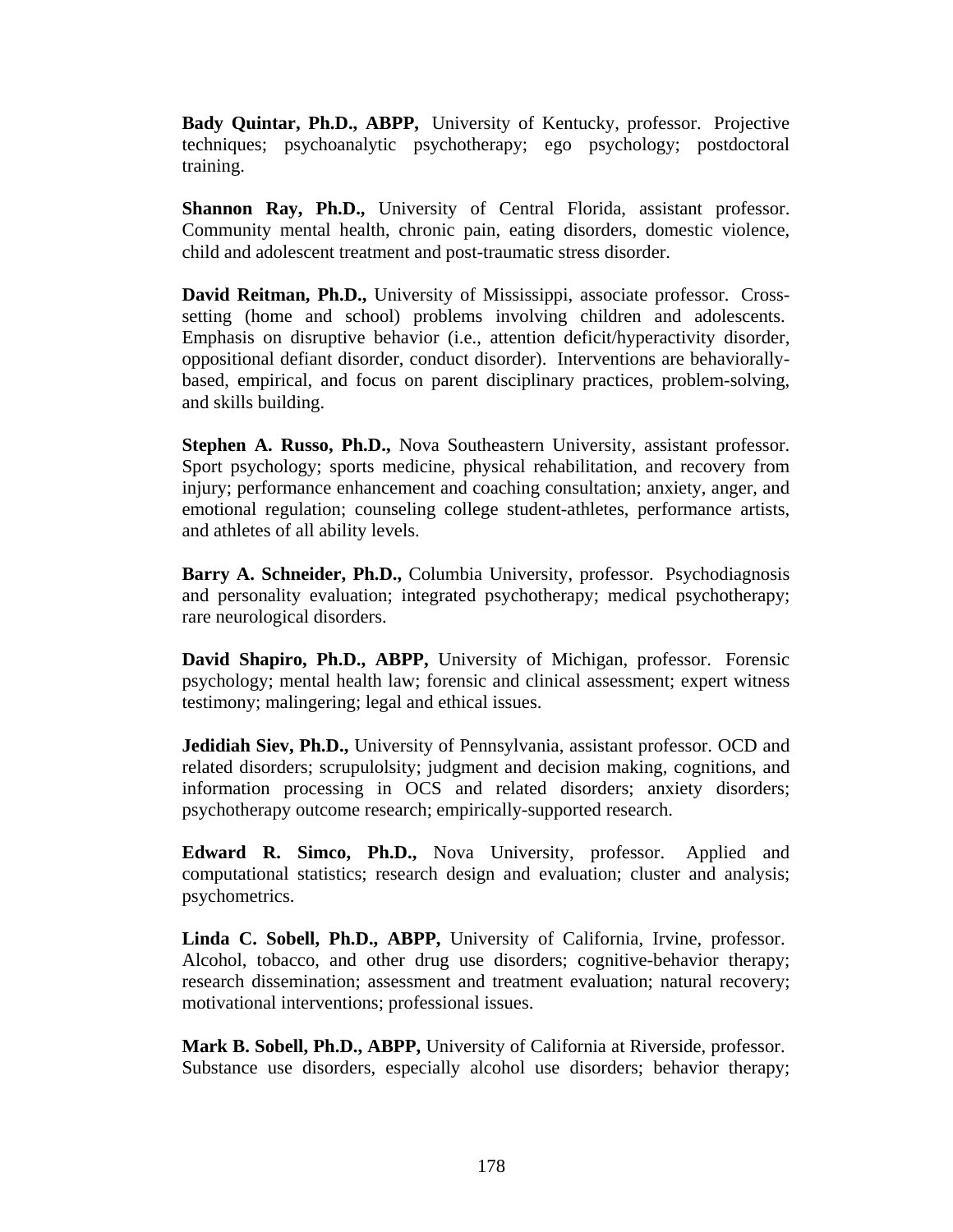motivational interventions; treatment outcome evaluation; public health approach; processes of persuasion and behavior change; philosophy of science.

**Lourdes Suarez-Morales, Ph.D.,** University of Missouri-Columbia, assistant professor. Cultural factors in clinical research. Cognitive, environment, and cultural factors and their relationship to anxiety in youth.

**[Mercedes B. ter Maat, Ph.D., LPC, ATR-BC,](http://cps.nova.edu/faculty/Ffultime/termaat/termaat.html)** Virginia Polytechnic Institute and State University, associate professor. School counseling, mental health counseling, supervision; multicultural counseling; art therapy.

**Jessica Valenzuela, Ph.D.,** University of Miami, assistant professor. Pediatric psychology; Disparities in child health outcomes and health care quality; Chronic illness prevention and disease management; Psychologists in medical settings; Community-based participatory research approaches and academic-community partnerships for health.

**Sarah Valley-Gray, Psy.D.,** Nova University, associate professor. Neuropsychological, psychological, and psychoeducational assessment; pediatric neuropsychological disorders; psychological services within the schools; infancy and child development (interaction with caregiver); issues of professional development including training and supervision.

**[Vincent B. Van Hasselt, Ph.D.,](http://cps.nova.edu/faculty/Ffultime/vhasselt/vanhasselt.html)** University of Pittsburgh, professor. Family and interpersonal violence; police psychology; criminal investigative analysis (psychological profiling) and apprehension; interviewing and interrogation techniques; cognitive behavioral interventions with juvenile offenders; behavioral criminology.

**[Angela Waguespack, Ph.D.](http://cps.nova.edu/faculty/Ffultime/waguespack/waguespa.html),** Louisiana State University, associate professor. Psychological, psychoeducational and functional behavior assessment; schoolbased consultation; psychological services within schools; behavioral interventions with children and adolescents.

**Lenore Walker, Ed.D., ABPP,** Rutgers, State University of New Jersey, professor. Forensic psychology; expert witness testimony; battered women syndrome; violence against women; family and interpersonal violence; sexual harassment; impact of trauma; post-traumatic stress disorder; feminist theory.

## **Professors Emeriti**

**Nathan H. Azrin, Ph.D., ABPP,** Harvard University, professor. Conduct disorder; oppositional defiant disorder (ODD); youth drug addiction; behavior therapy; depression; marital and couple counseling; muscular tics; self-injurious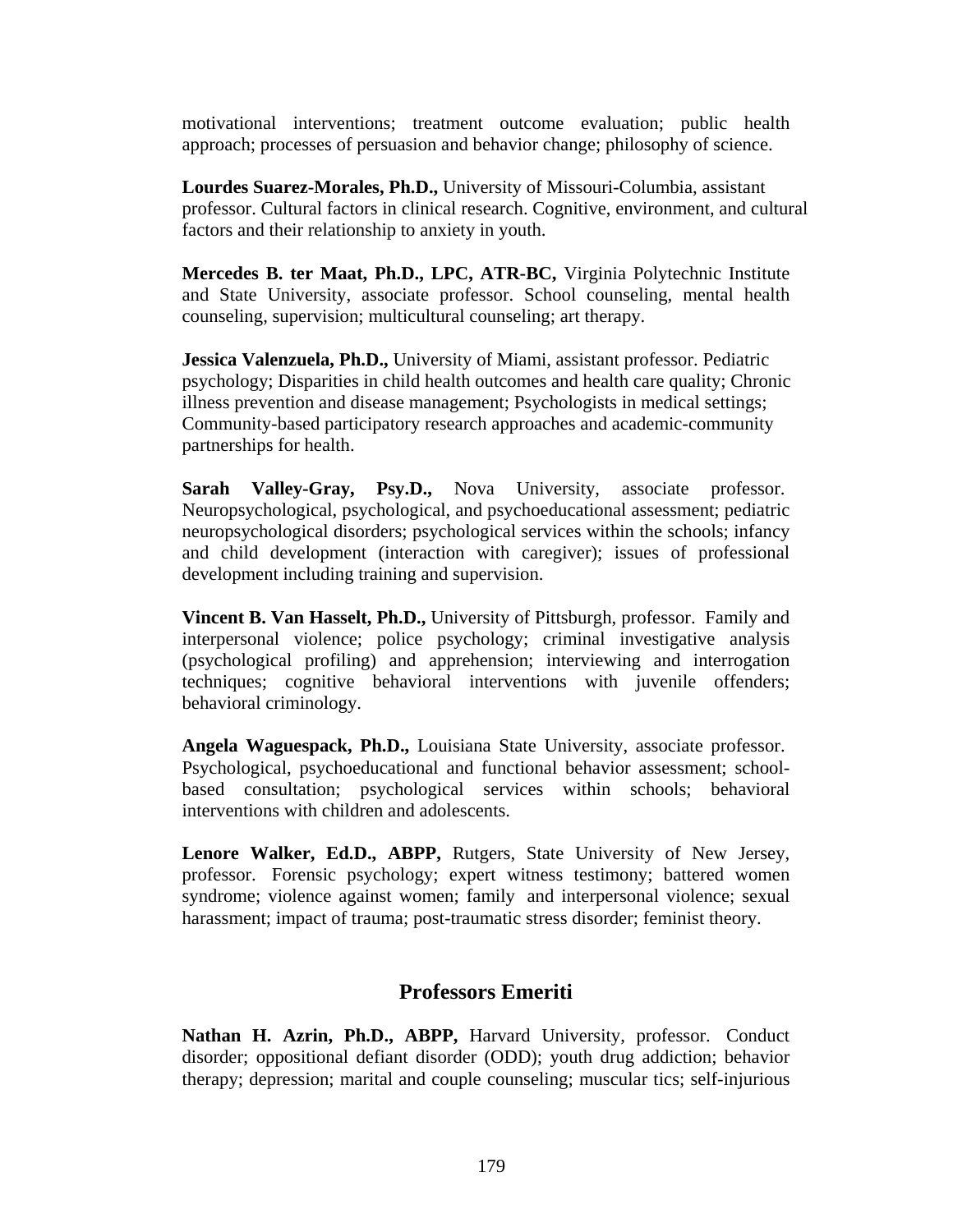behavior; vocational counseling and placement; alcoholism; retardation; rehabilitation of the brain injured; insomnia.

**W. Joseph Burns, Ph.D., ABPP**, University of North Dakota. Lifespan developmental neuropsychology; developmental neuropsychology; neuropsychological effects of toxins, infections, and head injury in children; neuropsychiatric disorders in the elderly; pediatric neurorehabilitation.

**Bernard Eingold, Ph.D.,** University of Florida. Individual psychotherapy; marital and couple therapy; psychodiagnosis.

**Leo J. Reyna, Ph.D.**, University of Iowa. Behavior analysis, therapy and theory; social skills training; anxiety, depression, and anger management; research on common factors in therapy, e.g., trust hope, warmth empathy, and other relationship issues; the role of verbal event in therapy and theory; research on iatrogenic versus motivational features in maintaining client involvement in therapy.

**A. Eugene Shapiro, Ph.D., ABPP,** New York University. Psychodynamic psychotherapy; health services delivery systems; third-party reimbursement for mental health services; communicative processes in psychotherapy; professional issues.

**Robert Weitz, Ph.D., ABPP,** New York University. Hypnotherapy with psychophysiological disorders, anxiety, and phobic states; development of professional education for practicing health psychologists.

# **Full-Time Faculty from Other NSU Centers**

**Alex Edmonds, Ph.D.,** Florida State University. Educational psychology, performance psychology, program evaluation, statistics and measurement.

**Michelle Gagnon Blodgett, Psy.D.,** Nova Southeastern University. Geropsychology, interdisciplinary healthcare teamwork, mental capacity, elder abuse, well-being in later-life.

**Tom Kennedy, Ph.D.,** University of Miami. Neuropsychological assessments, behavioral medicine interventions, psychotherapy, group therapy, family therapy

**Michele McGuire, Ph.D.,** University of Kansas. Emotional and behavioral disorders, alternative teach education programs, alternative certification programs.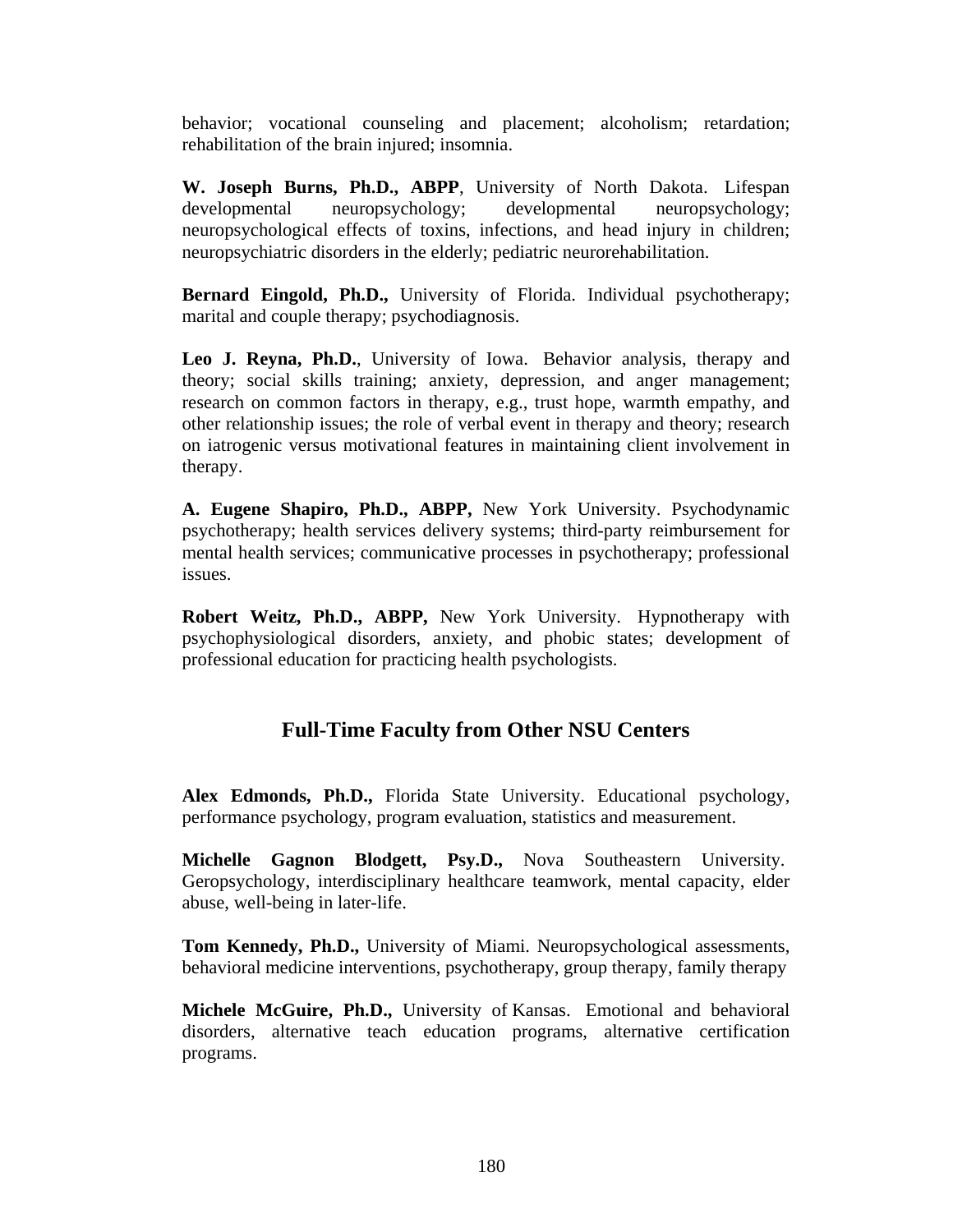**Jason Piccone, Ph.D.,** Virginia Commonwealth University. Experimentalsocial psychology: dehumanization; paranormal beliefs; philosophy of science; correctional education; wartime propaganda.

Jose A. Rey, Pharm.D., BCPP, University of Florida. Psychopharmacology, pharmacoeconomics, pain management.

## **Part-Time Core Faculty**

**William L. Day, Ph.D., LMHC,** Florida State University. Counselor education and supervision; counseling with adolescents and adults; development and management of private practice; ethical and multicultural issues in counseling; psychopharmacology; nature-nurture considerations; life-span development; political advocacy for the counseling profession.

**Scott Simon Fehr, Psy.D.**, Nova University. Group and individual psychotherapy; marriage counseling, corporate consultation and expert witness testimony.

**Mitchell Gordon, Ph.D., ABPP,** University of Mississippi. Family marital therapy; group psychotherapy; child and adolescent therapy, dually diagnosed (emotionally disturbed/mentally handicapped); relaxation training; assertiveness training; treatment program design and implementation; staff development; psychological assessment.

**Denise Hildebrand, Ph.D.,** University of Saskatchewan. School psychology; cognitive and psychoeducational assessment; test development; intervention strategies.

James J. Kaikobad, Psy.D., Nova University. Individual, group and family therapy; neuropsychology; rehabilitation psychology; behavioral medicine; biofeedback; forensic neuropsychology.

**Eugene May, Ph.D.,** University of Illinois. Humanistic and existential psychology; individual and group psychotherapy; psychology in fiction; diversity issues; therapy relationship, and post-traumatic stress disorder.

**Adam Schulman, Ph.D.,** Nova Southeastern University. Individual and group therapy with adults; marital and family therapy; parenting issues. M. Ross Seligson, Ph.D., California School of Professional Psychology. Forensic psychology; HIV/AIDS related issues.

**Alicia Scott, Ph.D.,** University of Florida. School psychology; cognitive and psychoeducational assessment; private practice; intervention strategies; reading; early childhood and lifespan development; professional development.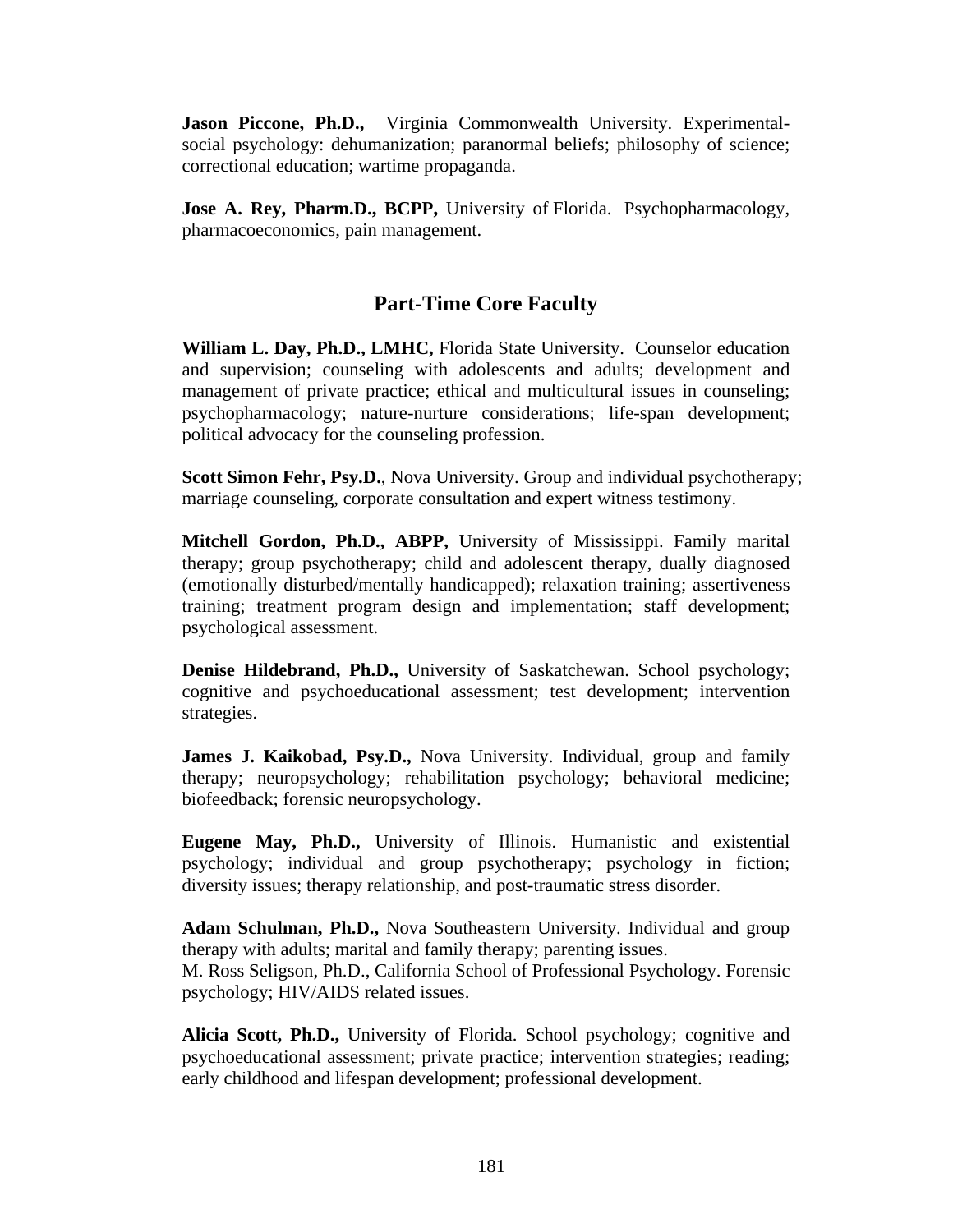**M. Ross Seligson, Ph.D.**, California School of Psychology. Forensics, HIV/AIDS related issues, and expert witness testimony.

**Victor O. Wallen, Ph.D.,** Florida International University. Social welfare; cross-cultural understanding; substance abuse; individual and group therapy; family and marital therapy.

### **Clinical Faculty**

**Kristen Cunningham, Psy.D.,** Nova Southeastern University, assistant clinical professor; Assistant Director, School Psychology Assessment and Consultation Center. School psychology; psychoeducational assessment and intervention planning, implementation, and monitoring; preschool and school mental health; assessment of autism spectrum disorders; parent-mediated interventions; and developmental-behavioral pediatrics

**Ana Martinez, Psy.D.**, Nova Southeastern University, associate clinical professor; Director of Clinical Services. Cognitive-behavioral therapy; child, adolescent, adult, and family therapy; specialty anxiety disorders, cross-cultural issues.

**Leonard Schnur, Psy.D., ABPP**, Nova Southeastern University, associate clinical professor. Clinical supervision and training; interests include treatment of mood disorders for adult and adolescent populations, time-limited dynamic psychotherapy, and psychotherapy integration approaches for treatment of personality disorders.

**Yukari Tomozawa, Psy.D.,** Nova Southeastern University, assistant clinical professor. Provides treatment for children, adolescents, and families as well as psychological testing. Interests include ADHD, Bipolar disorder, anxiety disorders and other chronic mental illnesses.

#### **Adjunct Faculty 2011-2012**

| Vanja B. Abreau Monteron, Psy.D. | Erin M. Anderson, Ph.D.      |
|----------------------------------|------------------------------|
| Carlos Albizu University         | University of Florida        |
| Betty Badger, Ed.D.              | Joseph Blitch, Ph.D.         |
| Nova University                  | University of South Carolina |
| Alan Braunstein, Ph.D.           | Jan Burte, Ph.D.             |
| University of Miami              | <b>Hofstra University</b>    |
| Peter M. Caproni, Ph.D.          | Michael Carifio, Ph.D.       |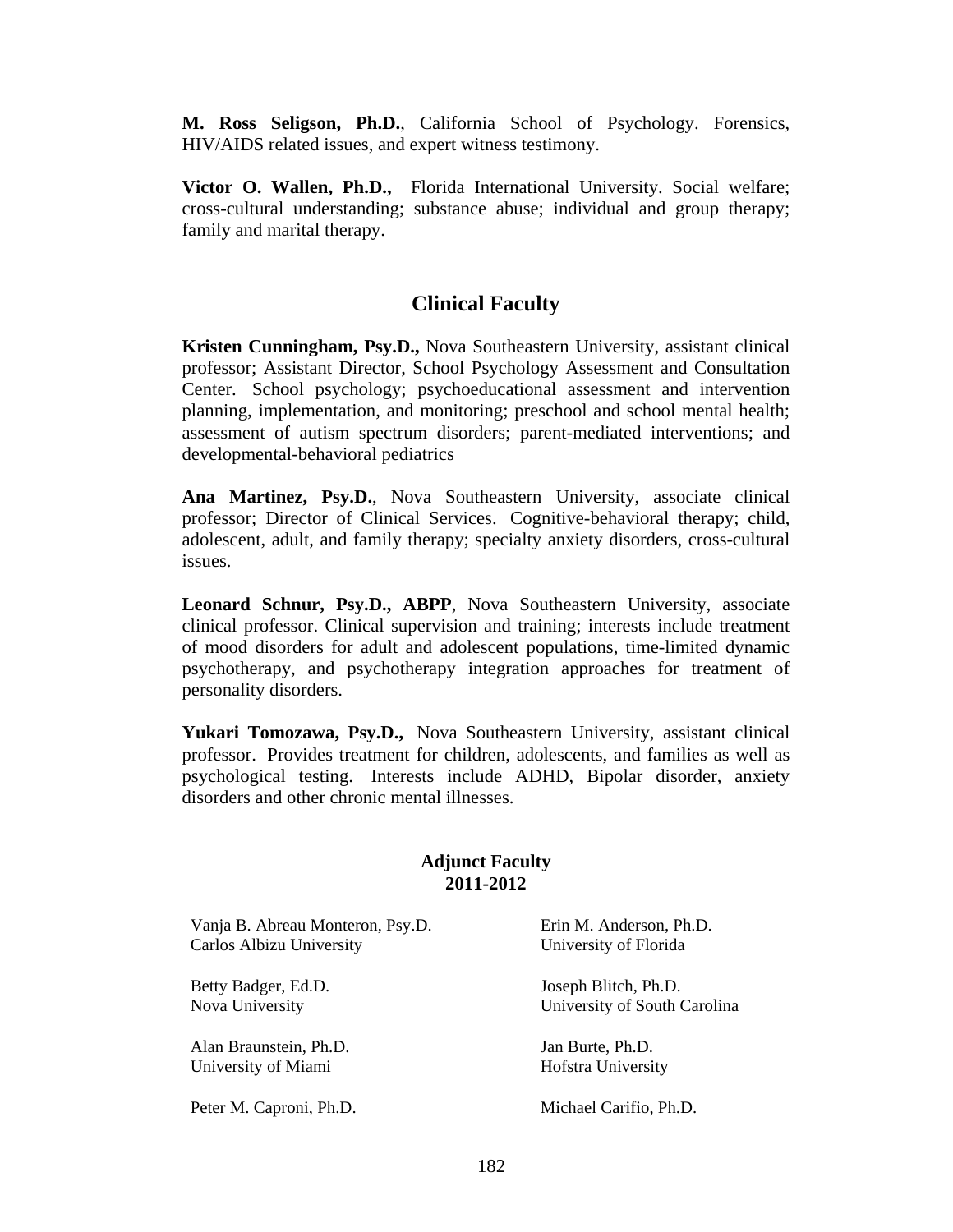#### Adelphi University

William D. Carlyon, Ph.D. University of South Florida

Christine Collado-Acebal, Ph.D. Barry University

Arthur Cox, DSW Columbia University

John Crocitto, Ed.D. George Washington University

Carol Delaney, Psy.D., RN, CAP Miami Institute of Psychology

Donna L. Donati, Psy.D. Florida Institute of Technology

Lori Eickleberry, Ph.D. Nova Southeastern University

Sarajo B. Falk, Psy.D. Nova University

Jessica Garcia, Ph.D, Psy.D. Nova Southeastern University

Hope Gonzalez, Ph.D. University of South Florida

Charlene M. Grecsek, Ed.D. University of Sarasota

Melissa Hale, Psy.D., BCBA Nova Southeastern University

Bruce Hartley, Ph.D., LMHC University of Florida

Patricia Howard, Ph.D. University of South Florida

Elizabeth S. Ibanez, Ph.D. University of Toledo

Robert J. Ivy, Ed.D. Virginia Polytechnic Institute Auburn University

J. Scott Christian, Psy.D. Nova Southeastern University

James Conti, Ph.D. University of Massachusetts Amherst

Robert Crandall, Ed.D. Florida Atlantic University

 Joy Davis, Ed.D., LCSW Nova Southeastern University

Lorraine Diston, Psy.D. Nova University

Raymonde Dormezil-Neal, Psy.D. Nova Southeastern University

Allan Etzkin, Ph.D., LMHC University of Akron

 Maria Fimiani, Psy.D. Nova Southeastern University

Anna M. Gillard, Ph.D. Loyola University of Chicago

Manuel Gonzalez-Abreu, Ph.D. Nova Southeastern University

Martin Greengrass, Ph.D. University of Connecticut

Maxie Harris, Ph.D. Nova Southeastern University

Douglas Hoffman, Ph.D. University of Connecticut

JoAnn Hoza, Ph.D. Florida State University

Albert Inclan, Ph.D. University of Florida

Patricia Jaegerman, Psy.D. Illinois School of Professional Psych.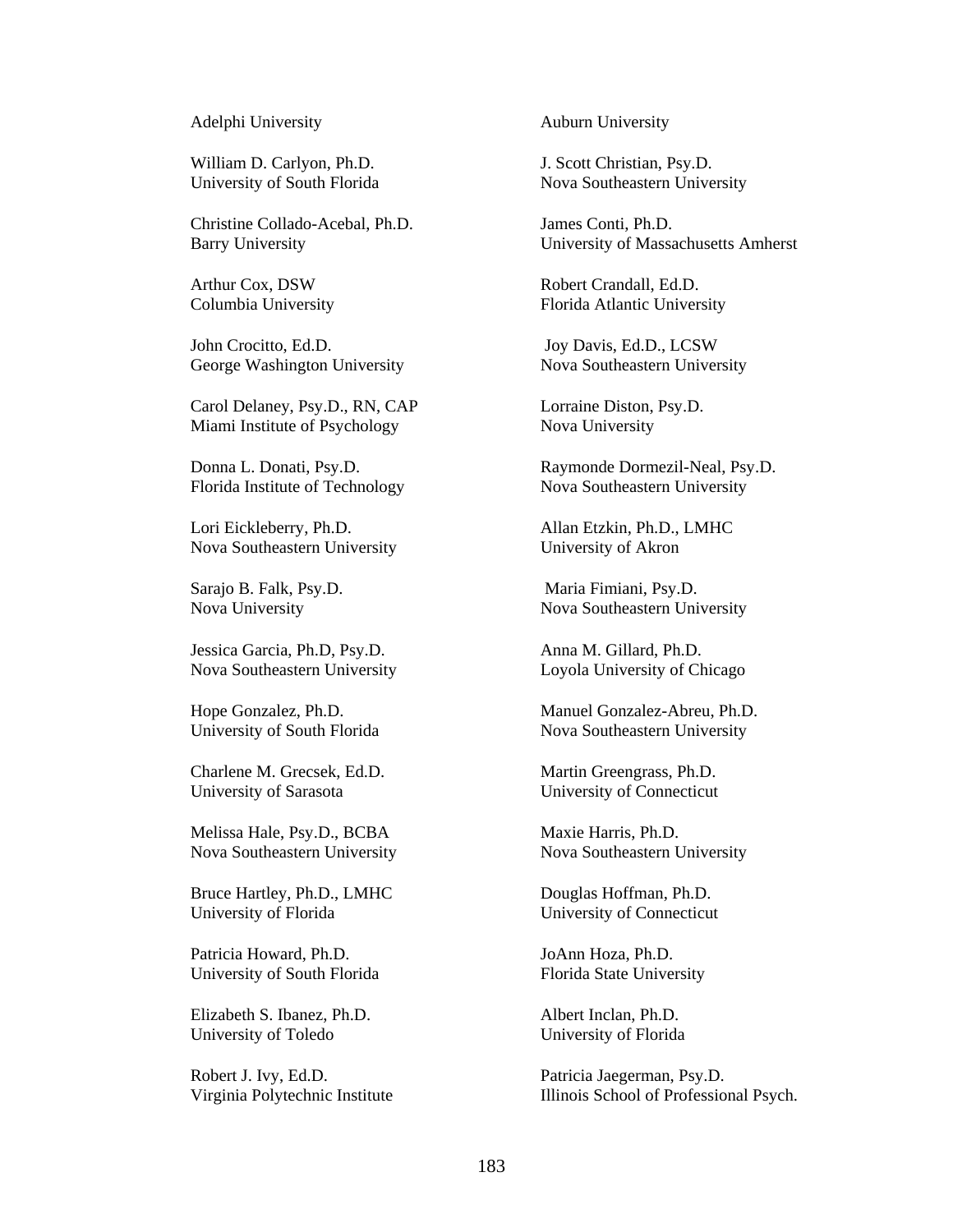Dale Kadlecek, Ed.D. Illinois State University

Shannon Knight, Ph.D. University of Florida

Marvin Lew, Ph.D., ABPP University of Buffalo

Tom Mabee, Ph.D., LMHC Florida State University

Eduardo Magalhaes, Ph.D. Nova Southeastern University

Linda Martinez, Ph.D., LMHC, CAP Nova Southeastern University

Robert McCue, Psy.D. Nova Southeastern University

Ilene Miller, Ed.D. Nova Southeastern University

Gretchen Moy, Ph.D. Nova Southeastern University

Joanne Oestmann, Ph.D. University of Sarasota

Agatha D. Parks-Savage, Ed.D., LPC, RN The College of William & Mary

Jennifer Beasley Preffer, Ph.D. Regent University

L. Dennison Reed, Psy.D. Nova University

Tina Reynolds, Psy.D. Nova Southeastern University

Patricio A. Romero, Psy.D. St. John's University

Stephen Rudin, Ed.D. University of Illinois

Jodi Katz, Psy.D. Nova Southeastern University

Gerald T. Kurtz, Ph.D. Southern Illinois University

Eileen Lyons, Ph.D University of South Florida

Cristina Magalhaes, Ph.D. Nova Southeastern University

Craig Marker, Ph.D. Chicago Medical School

Scott Massaro, Psy.D. Nova Southeastern University

Mark Middlebrooks, Ph.D. Nova University

Jill C. Morris, Ph.D. Nova Southeastern University

Donna Nguyen, Psy.D. Nova Southeastern University

Ghan Omar, Psy.D. Florida Institute of Technology

Marcia Pita, Ph.D. George Washington University

Erin N. Procacci, Ph.D. University of Miami

Christine Reeve, Ph.D., BCBA State University of New York

Justin Rigsbee, Ph.D., Psy.D. Nova Southeastern University

Andrew Rubin, Ph.D. Illinois Institute of Technology

Niurka Santana, Ph.D., Psy.D. Carlos Albuzu University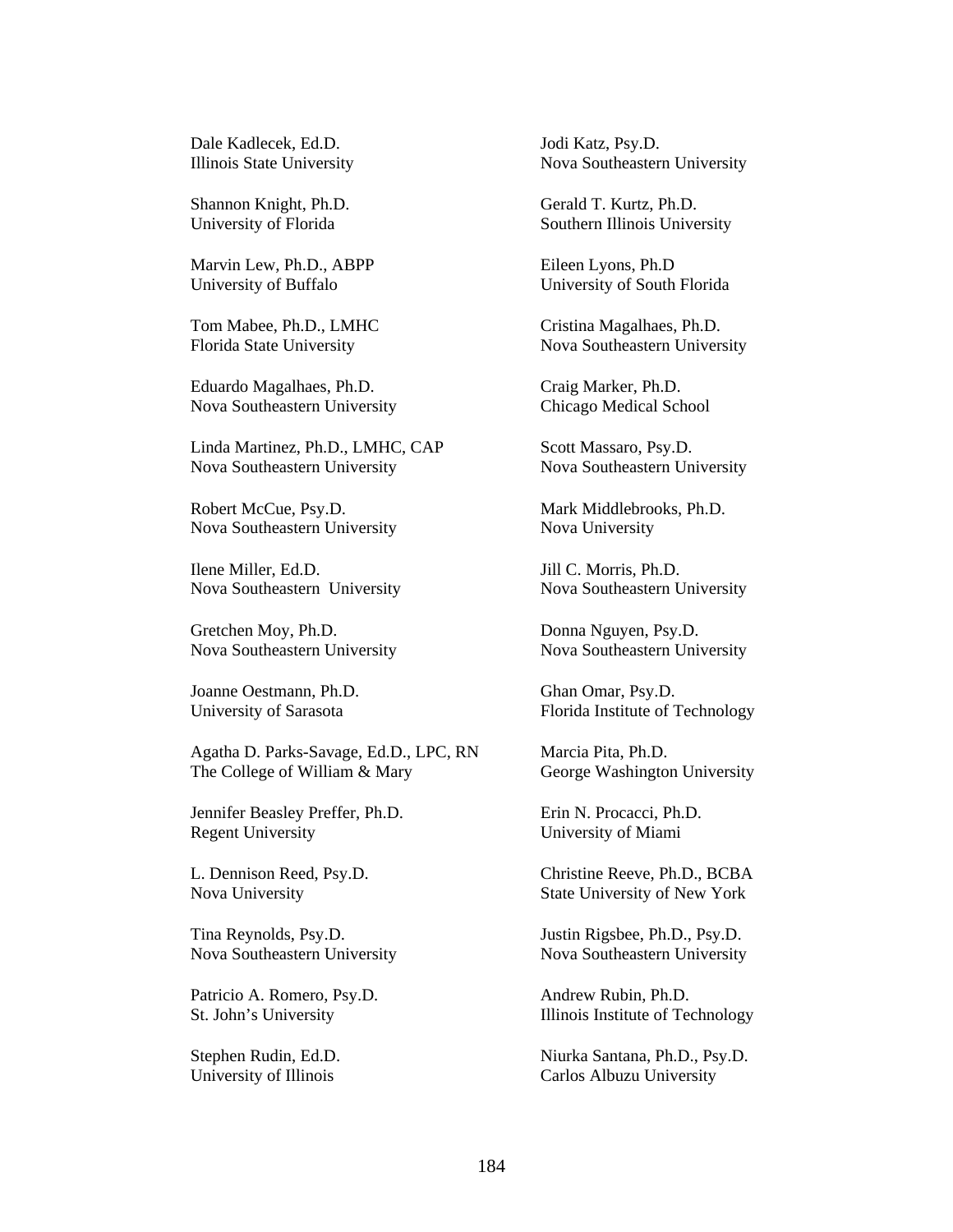Lisa Saponaro, Ph.D. University of Memphis

Donald C. Sheehan, M.A. Catholic University

George Shepherd, Psy.D. Nova Southeastern University

Kenneth Smylie, Ph.D., LMFT, LMHC University of Florida

Amber Stirlen, Psy.D. Nova Southeastern University

Robert Templeton, Ed.S. Nova University

Alex Thomas, Ph.D. University of Toledo

Abigail Tucker, Psy.D. Nova Southeastern University

Gregory Vecchi, Ph.D. Nova Southeastern University

George Wallace-Barnhill, Ph.D. University of Maryland

Camellia Westwell, Psy.D. Nova Southeastern University

Tamara White, Ed.D. Nova Southeastern University

David Womack, Ed.D. Nova Southeastern University Daniel Schoenwald, Ph.D. Nova Southeastern University

Nurit Sheinberg, Ed.D. Harvard University

M. Hal Silverman, Ed.D. University of Sarasota

Marlene Sotelo-Bumberg, Ed.D. Nova Southeastern University

Nicole Swaggerty, Ph.D. Nova Southeastern University

Jean Thaw, Ph.D. Louisiana State University

Larry Thompson, Ed.D. West Virginia University

Cheryl Vaughn, Ph.D. University of Florida

Joan M. Vermillion, Ph.D. University of Florida

Michelle R. Watts, Ph.D. University of South Florida

Ellen Whelan, Psy.D. Nova Southeastern University

Lee Wilkinson, Ph.D. University of Newcastle

Marlene Zychowicz, Ed.D. Northern Illinois University